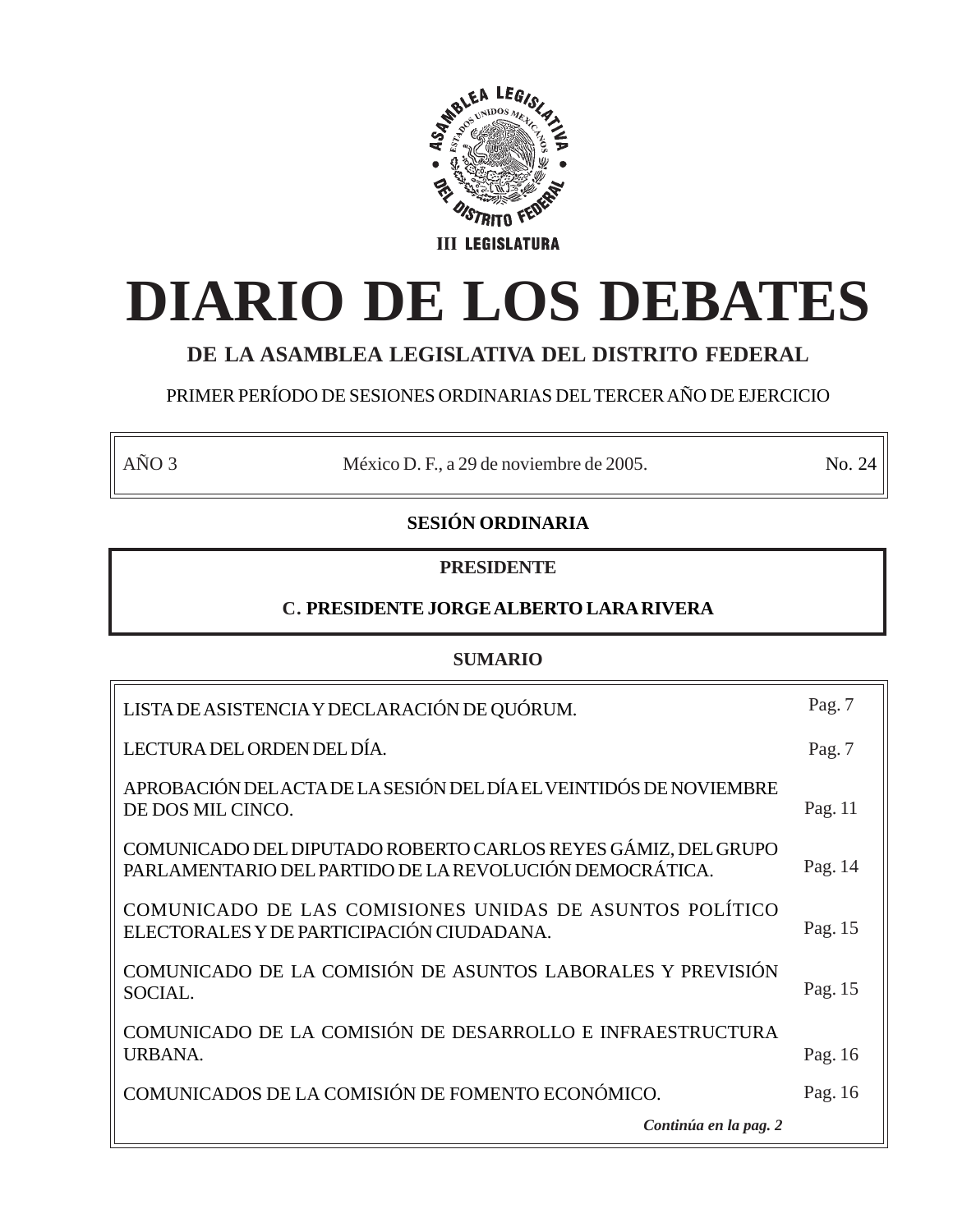| COMUNICADOS DE LA COMISIÓN DE ADMINISTRACIÓN PÚBLICA LOCAL.                                                                                                               | Pag. 17 |
|---------------------------------------------------------------------------------------------------------------------------------------------------------------------------|---------|
| COMUNICADO DEL CIUDADANO DIONISIO A. MEADE Y GARCÍA DE LEÓN,<br>SUBSECRETARIO DE ENLACE LEGISLATIVO DE LA SECRETARÍA DE<br>GOBERNACIÓN.                                   |         |
|                                                                                                                                                                           | Pag. 18 |
| COMUNICADO DE LA LIC. D. IVONNE CARMONA ROSETE, PRIMERA<br>SECRETARIA DE ACUERDOS DE LA PRESIDENCIA Y DEL PLENO DEL TRIBUNAL<br>SUPERIOR DE JUSTICIA DEL DISTRITO FEDERAL | Pag. 19 |
|                                                                                                                                                                           |         |
| COMUNICADO DE LA LIC. MATILDE RAMÍREZ HERNÁNDEZ, SECRETARIA<br>GENERAL DEL CONSEJO DE LA JUDICATURA DEL DISTRITO FEDERAL.                                                 | Pag. 20 |
| COMUNICADOS DEL LICENCIADO RICARDO RUIZ SUÁREZ, SECRETARIO DE<br>GOBIERNO DEL GOBIERNO DEL DISTRITO FEDERAL.                                                              | Pag. 21 |
| COMUNICADO DE LA LICENCIADA MARTHA PATRICIA RUIZANCHONDO, JEFA<br>DELEGACIONAL EN GUSTAVO A. MADERO.                                                                      | Pag. 22 |
| INICIATIVA DE DECRETO QUE REFORMA A LOS ARTÍCULOS 172, 184 Y 185 Y                                                                                                        |         |
| SE ADICIONA EL ARTICULO 183 BIS DEL NUEVO CÓDIGO PENAL DEL                                                                                                                |         |
| DISTRITO FEDERAL PARA AUMENTAR LAS PENAS A QUIENES CORROMPAN<br>U OBLIGUEN A UN MENOR DE EDAD A VIVIR EN LA MENDICIDAD CON EL                                             |         |
| FIN DE UN BENEFICIO ECONÓMICO, QUE PRESENTA LA DIPUTADA NORMA                                                                                                             |         |
| GUTIÉRREZ DE LA TORRE, DEL PARTIDO REVOLUCIONARIO INSTITUCIONAL                                                                                                           | Pag. 24 |
| INICIATIVA CON PROYECTO DE DECRETO QUE REFORMA EL INCISO B) DE LA                                                                                                         |         |
| FRACCIÓN V DE LA BASE PRIMERA DEL APARTADO C DEL ARTÍCULO 122 DE LA                                                                                                       |         |
| CONSTITUCIÓN POLÍTICA DE LOS ESTADOS UNIDOS MEXICANOS, QUE REMITE                                                                                                         |         |
| EL DIPUTADO CARLOS ALBERTO FLORES GUTIÉRREZ, DEL PARTIDO ACCIÓN<br><b>NACIONAL</b>                                                                                        | Pag. 27 |
|                                                                                                                                                                           |         |
| INICIATIVA CON PROYECTO DE DECRETO POR EL QUE SE REFORMA EL<br>ÚLTIMO PÁRRAFO DEL ARTÍCULO 353 DEL CÓDIGO DE PROCEDIMIENTOS                                               |         |
| CIVILES PARA EL DISTRITO FEDERAL, QUE EL DIPUTADO JUAN ANTONIO                                                                                                            |         |
| ARÉVALO LÓPEZ, DEL PARTIDO ACCIÓN NACIONAL                                                                                                                                | Pag. 29 |
| INICIATIVA CON PROYECTO DE DECRETO QUE REFORMA EL ESTATUTO DE                                                                                                             |         |
| GOBIERNO DEL DISTRITO FEDERAL, QUE PRESENTA LA DIPUTADA MARÍA                                                                                                             |         |
| GUADALUPE FIGUEROA CANEDO, DEL PARTIDO VERDE ECOLOGISTA DE                                                                                                                | Pag. 31 |
| MÉXICO                                                                                                                                                                    |         |
| INICIATIVA CON PROYECTO DE DECRETO QUE REFORMA Y ADICIONA                                                                                                                 |         |
| DIVERSAS DISPOSICIONES DE LEY DE LAS Y LOS JÓVENES DEL DISTRITO<br>FEDERAL, QUE PRESENTA LA DIPUTADA SARA GUADALUPE FIGUEROA                                              |         |
| CANEDO, DEL PARTIDO VERDE ECOLOGISTA DE MÉXICO                                                                                                                            | Pag. 33 |
| Continúa en la pag. 3                                                                                                                                                     |         |
|                                                                                                                                                                           |         |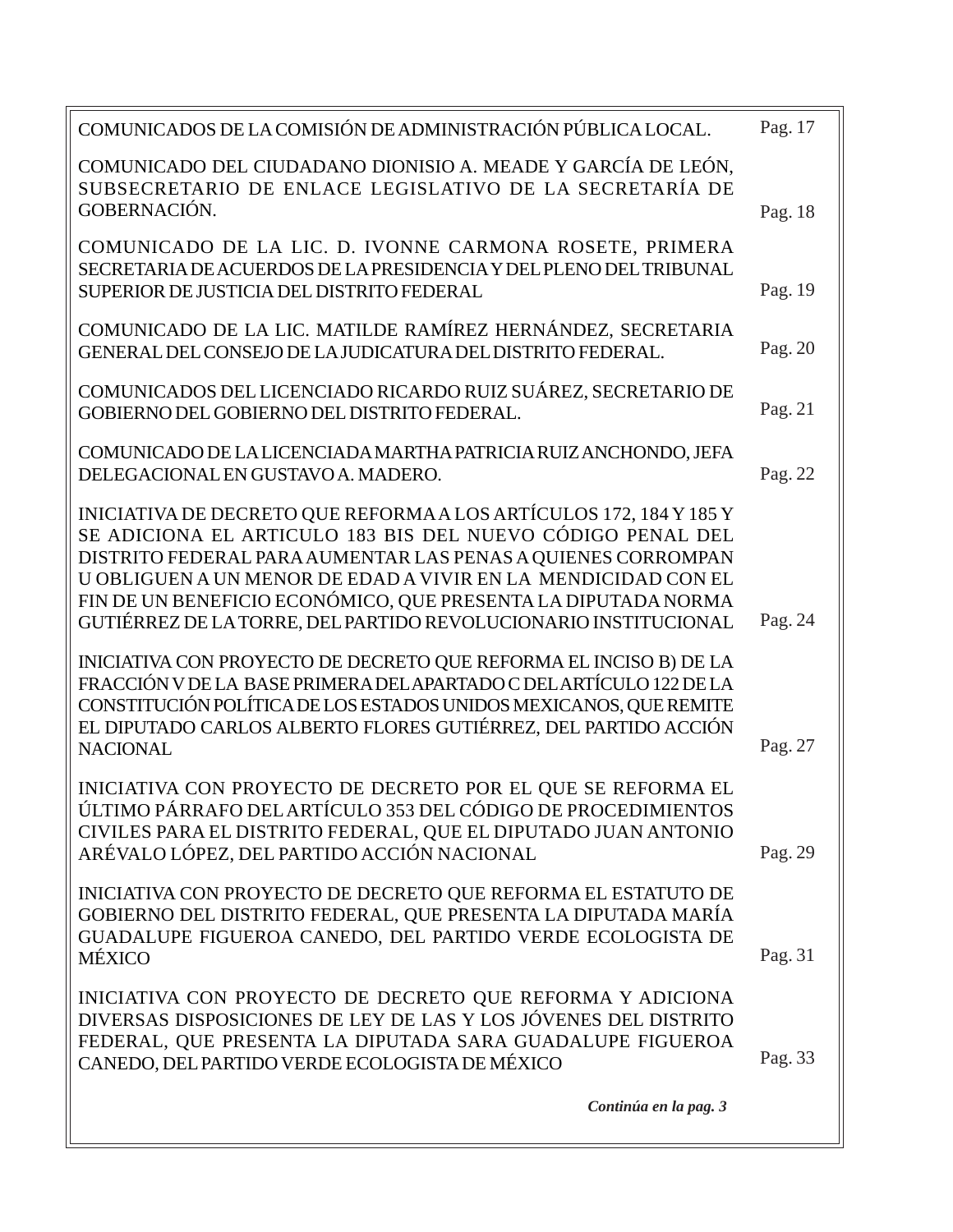| INICIATIVA DE DECRETO POR EL QUE SE REFORMA EL CÓDIGO DE<br>PROCEDIMIENTOS PENALES PARA EL DISTRITO FEDERAL, QUE PRESENTA LA<br>DIPUTADA SILVIA OLIVA FRAGOSO, DEL PARTIDO DE LA REVOLUCIÓN<br>DEMOCRÁTICA                                                                                                                                                                                                                                                                                                                   | Pag. 35 |
|------------------------------------------------------------------------------------------------------------------------------------------------------------------------------------------------------------------------------------------------------------------------------------------------------------------------------------------------------------------------------------------------------------------------------------------------------------------------------------------------------------------------------|---------|
| INICIATIVA DE DECRETO QUE ADICIONA EL ARTÍCULO 187 CAPÍTULO II,<br>PORNOGRAFÍA INFANTIL, DEL NUEVO CÓDIGO PENAL PARA EL DISTRITO<br>FEDERAL, QUE PRESENTA EL DIPUTADO JORGE GARCÍA RODRÍGUEZ, DEL PARTIDO<br>REVOLUCIONARIO INSTITUCIONAL                                                                                                                                                                                                                                                                                    | Pag. 38 |
| DICTAMEN QUE PRESENTA LA COMISIÓN DE DESARROLLO SOCIAL SOBRE LA<br>INICIATIVA DE DECRETO MEDIANTE EL CUAL SE REFORMAN DIVERSAS<br>DISPOSICIONES DE LALEY DE DESARROLLO SOCIAL PARA EL DISTRITO FEDERAL.                                                                                                                                                                                                                                                                                                                      | Pag. 40 |
| DICTAMEN QUE PRESENTA LA COMISIÓN DE DESARROLLO SOCIAL SOBRE<br>LA INICIATIVA CON PROYECTO DE DECRETO QUE REFORMA LA LEY DE<br>DESARROLLO SOCIAL PARA EL DISTRITO FEDERAL.                                                                                                                                                                                                                                                                                                                                                   | Pag. 47 |
| DICTAMEN QUE PRESENTA LA COMISIÓN DE DESARROLLO SOCIAL PARA<br>EXHORTAR AL JEFE DE GOBIERNO DEL DISTRITO FEDERAL EN EL MARCO DE SUS<br>ATRIBUCIONES, INSTRUYAALAS DEPENDENCIAS QUE OPERAN EL PROGRAMA<br>INTEGRADO TERRITORIAL Y DEMÁS PROGRAMAS SOCIALES DE COMBATE A LA<br>POBREZA Y MARGINACIÓN, A FIN DE QUE SEA INCREMENTADO EL NUMERO DE<br>BENEFICIARIOS DE LOS SUBPROGRAMAS EN LAS UNIDADES TERRITORIALES<br>CON MAYOR ÍNDICE DE MARGINACIÓN EN LAS DELEGACIONES: IZTAPALAPA,<br>GUSTAVO A. MADERO Y ÁLVARO OBREGÓN. | Pag. 54 |
| DICTAMEN QUE PRESENTAN LAS COMISIONES UNIDAS DE DESARROLLO<br>METROPOLITANO Y PRESERVACIÓN DEL MEDIO AMBIENTE Y PROTECCIÓN<br>ECOLÓGICA A LA PROPUESTA CON PUNTO DE ACUERDO PARA SOLICITAR<br>A LA COORDINACIÓN GENERAL DE PROGRAMAS METROPOLITANOS, SEA<br>ANALIZADA LA POSIBILIDAD DE INTEGRAR A LA COMISIÓN AMBIENTAL<br>METROPOLITANA, COMO GRUPO DE TRABAJO PERMANENTE E<br>INDEPENDIENTE A LOS QUE LA CONFORMAN, UNO QUE TRATE EL TEMA<br>DE LA RECOLECCIÓN, TRATAMIENTO Y DISPOSICIÓN DE DESECHOS<br>SÓLIDOS.         | Pag. 59 |
| DICTAMEN QUE PRESENTA LA COMISIÓN DE VIVIENDA A LA PROPUESTA<br>CON PUNTO DE ACUERDO PARA QUE EL DIRECTOR GENERAL DEL<br>INSTITUTO DE VIVIENDA DEL DISTRITO FEDERAL, REMITA A ESTA<br>ASAMBLEA LEGISLATIVA, LA INFORMACIÓN REFERENTE AL ESTADO QUE<br>GUARDAN LOS INMUEBLES A FAVOR DEL INSTITUTO DE VIVIENDA.                                                                                                                                                                                                               | Pag. 66 |
| DICTAMEN QUE PRESENTA LA COMISIÓN DE CULTURA RESPECTO DE LA<br>INICIATIVA DE DECRETO QUE REFORMA Y ADICIONA LOS ARTÍCULOS 6 Y 7 DE<br>LALEY DE FOMENTO CULTURAL DEL DISTRITO FEDERAL.                                                                                                                                                                                                                                                                                                                                        | Pag. 70 |
| Continúa en la pag. 4                                                                                                                                                                                                                                                                                                                                                                                                                                                                                                        |         |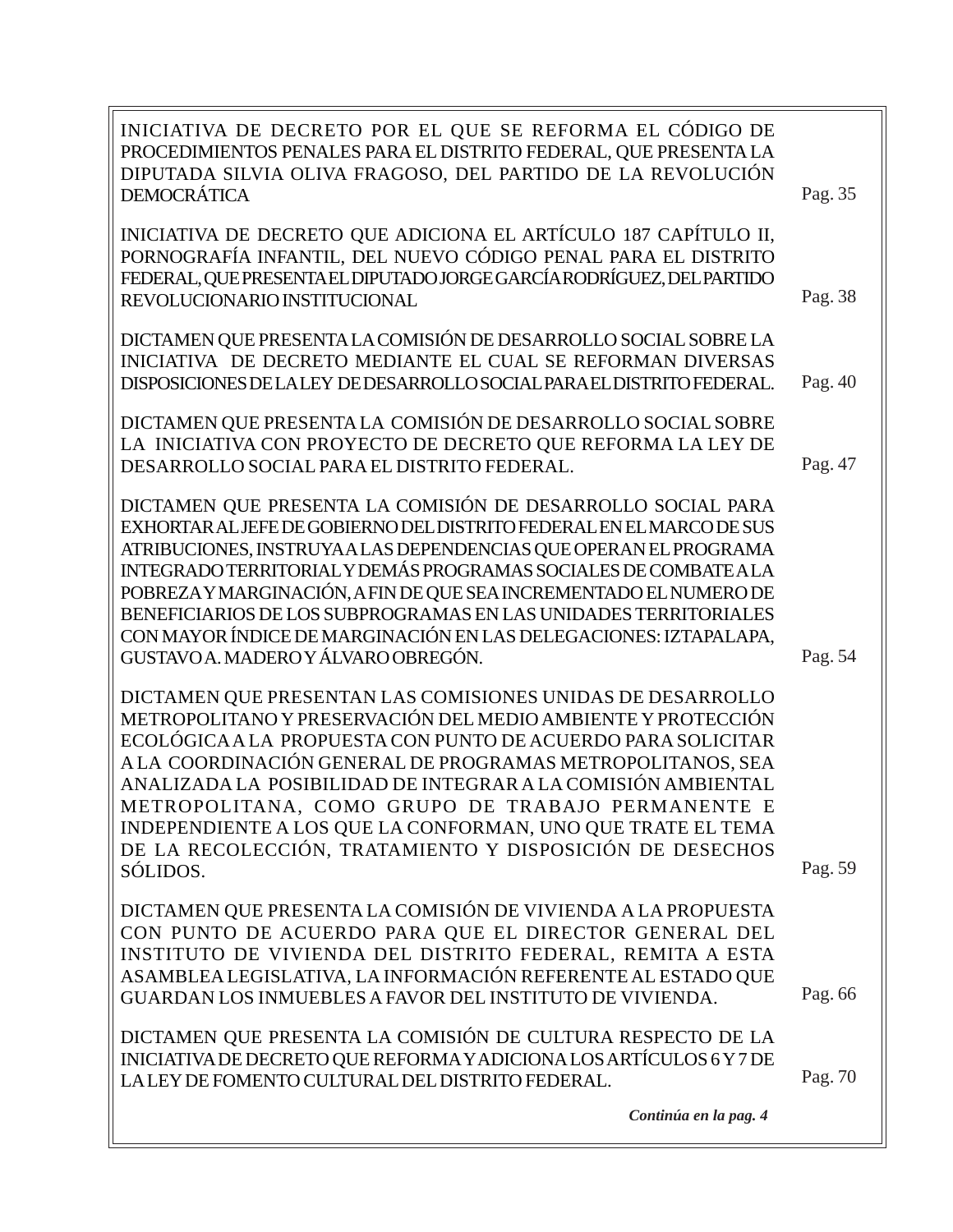| DICTAMEN QUE PRESENTA LA COMISIÓN DE TURISMO RELATIVO A LA<br>INICIATIVA DE REFORMAS Y ADICIONES A LA LEY DE TURISMO DEL DISTRITO<br>FEDERAL.                                                                                                                                                                                                                                                                          | Pag. 76  |
|------------------------------------------------------------------------------------------------------------------------------------------------------------------------------------------------------------------------------------------------------------------------------------------------------------------------------------------------------------------------------------------------------------------------|----------|
| DICTAMEN QUE PRESENTA LA COMISIÓN DE TURISMO RELATIVO A LA<br>INICIATIVA DE DECRETO POR LA QUE SE ADICIONAN Y REFORMAN DIVERSAS<br>DISPOSICIONES DE LA LEY DE TURISMO DEL DISTRITO FEDERAL.                                                                                                                                                                                                                            | Pag. 82  |
| DICTAMEN QUE PRESENTA LA COMISIÓN DE DEPORTE RELATIVO A LA<br>INICIATIVA DE DECRETO POR EL QUE SE REFORMA EL ARTÍCULO 29 DE LA<br>LEY DEL DEPORTE PARA EL DISTRITO FEDERAL.                                                                                                                                                                                                                                            | Pag. 89  |
| DICTAMEN QUE PRESENTA LA COMISIÓN DE DEPORTE PARA LA ENTREGA<br>DE LA MEDALLA AL MÉRITO DEPORTIVO CORRESPONDIENTE AL AÑO DE<br>2004.                                                                                                                                                                                                                                                                                   | Pag. 95  |
| DICTAMEN QUE PRESENTA LA COMISIÓN DE DEPORTE RELATIVO A UNA<br>PROPOSICIÓN CON PUNTO DE ACUERDO PARA PROPONER A LOS JÓVENES<br>DE LA SELECCIÓN NACIONAL SUB 17, COMO CANDIDATOS A RECIBIR LA<br>MEDALLA AL MÉRITO DEPORTIVO, QUE OTORGARÁ LA ASAMBLEA<br>LEGISLATIVA DEL DISTRITO FEDERAL A LOS DEPORTISTAS QUE HAYAN<br>OBTENIDO TRIUNFOS TRASCENDENTALES DURANTE EL 2005.                                            | Pag. 101 |
| DICTAMEN QUE PRESENTA LA COMISIÓN DE DEPORTE RELATIVO A LA<br>PROPOSICIÓN CON PUNTO DE ACUERDO POR EL QUE ESTA ASAMBLEA<br>LEGISLATIVA DEL DISTRITO FEDERAL EXHORTA RESPETUOSAMENTE AL<br>DIRECTOR GENERAL DEL INSTITUTO POLITÉCNICO NACIONAL, DR. ENRIQUE<br>VILLA RIVERA, A FIN DE QUE RECONSIDERE LA NO DESAPARICIÓN DEL EQUIPO<br>DE FÚTBOL AMERICANO DE LIGA MAYOR «AGUILAS BLANCAS» DE LA<br><b>INSTITUCIÓN.</b> | Pag. 104 |
| PROPOSICIÓN CON PUNTO DE ACUERDO PARA CITAR A COMPARECER ANTE<br>LA COMISIÓN DE ASUNTOS POLÍTICO-ELECTORALES AL LIC. EDUARDO<br>CERVANTES DÍAZ LOMBARDO, DIRECTOR GENERAL DE PARTICIPACIÓN<br>CIUDADANA DE LA SECRETARÍA DE DESARROLLO SOCIAL DEL GOBIERNO<br>DEL DISTRITO FEDERAL, QUE PRESENTA LA DIPUTADA SILVIA LORENA<br>VILLAVICENCIO AYALA, DEL PARTIDO DE LA REVOLUCIÓN DEMOCRÁTICA                            | Pag. 108 |
| PROPOSICIÓN CON PUNTO DE ACUERDO: PARA LA ATENCIÓN DE DIVERSAS<br>PROBLEMÁTICAS Y SOLICITUD DE SERVICIOS EN LA DELEGACIÓN ÁLVARO<br>OBREGÓN, QUE PRESENTALA DIPUTADA SILVIA LORENA VILLAVICENCIO AYALA,<br>DEL PARTIDO DE LA REVOLUCIÓN DEMOCRÁTICA                                                                                                                                                                    | Pag. 115 |
| PROPOSICIÓN CON PUNTO DE ACUERDO RELATIVO A LOS CENTROS DE<br>SALUD EN LA DELEGACIÓN ÁLVARO OBREGÓN, QUE PRESENTA LA DIPUTADA<br>SILVIA LORENA VILLAVICENCIO AYALA, DEL PARTIDO DE LA REVOLUCIÓN<br><b>DEMOCRÁTICA</b>                                                                                                                                                                                                 | Pag. 118 |
| Continúa en la pag. 5                                                                                                                                                                                                                                                                                                                                                                                                  |          |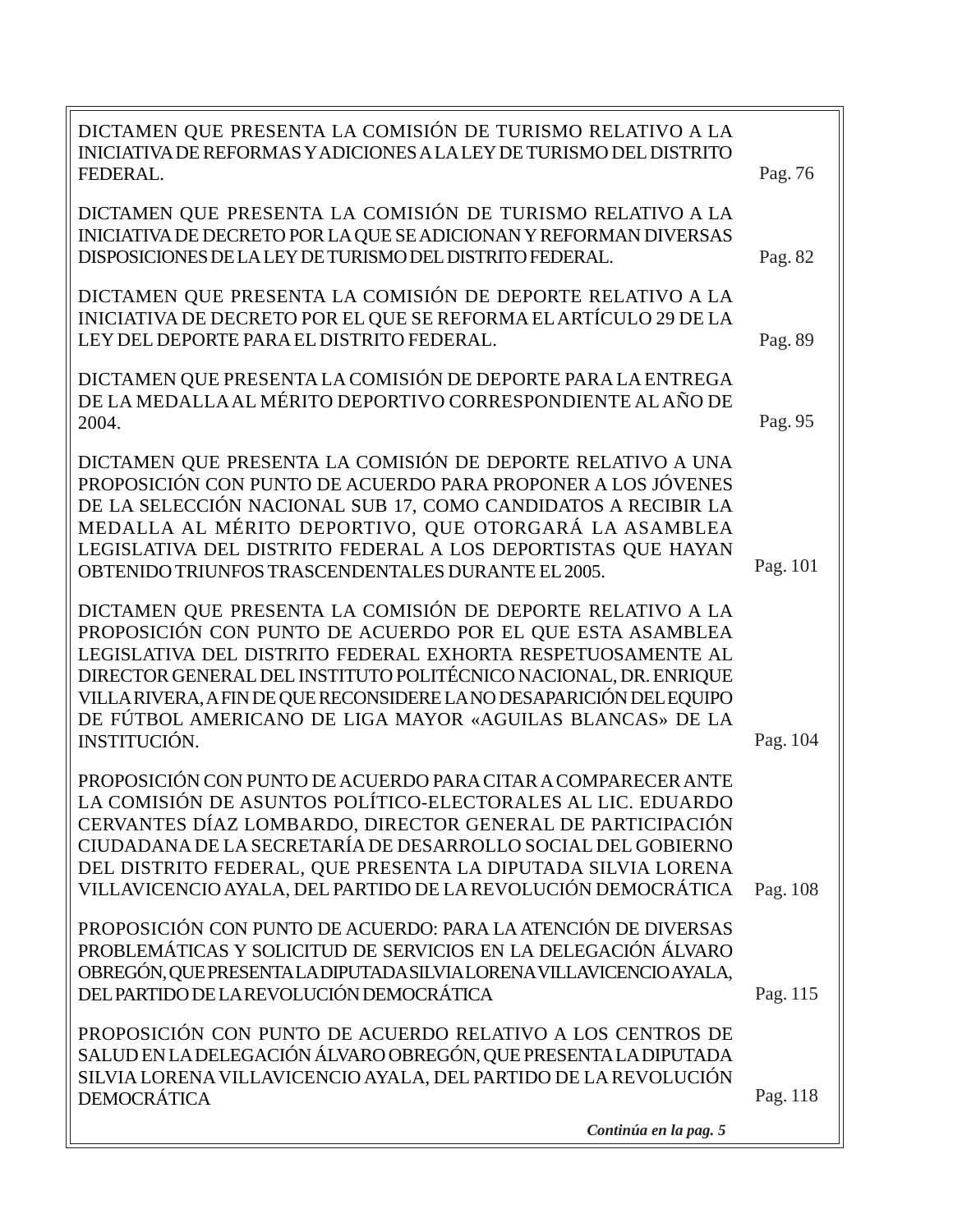Pag. 120 PROPOSICIÓN CON PUNTO DE ACUERDO PARA QUE SE CONTEMPLE EN EL PRESUPUESTO DE EGRESOS DEL DISTRITO FEDERAL PARA EL EJERCICIO DE 2006, UNA PARTIDA ESPECIAL PARA CUMPLIR CON ADEUDOS DERIVADOS DE LAUDOS LABORALES, QUE PRESENTA EL DIPUTADO HÉCTOR MAURICIO LÓPEZ VELÁZQUEZ DEL PARTIDO REVOLUCIONARIO INSTITUCIONAL

PROPOSICIÓN CON PUNTO DE ACUERDO PARA ESTABLECER EN EL PRESUPUESTO DE EGRESOS DEL DISTRITO FEDERAL PARA EL EJERCICIO DE 2006, UN NUEVO CATALOGO DE PROGRAMAS PRIORITARIOS, QUE PRESENTA EL DIPUTADO HÉCTOR MAURICIO LÓPEZ VELÁZQUEZ DEL PARTIDO REVOLUCIONARIO INSTITUCIONAL.

PROPOSICIÓN CON PUNTO DE ACUERDO PARA QUE LA SECRETARIA DE FINANZAS, ESTABLEZCA EL COMPROMISO DE LLEVAR A CABO LA CONTABILIDAD PATRIMONIAL DEL DISTRITO FEDERAL, QUE PRESENTA EL DIPUTADO HÉCTOR MAURICIO LÓPEZ VELÁZQUEZ DEL PARTIDO REVOLUCIONARIO INSTITUCIONAL

PROPOSICIÓN CON PUNTO DE ACUERDO PARA QUE LA COMISIÓN DE VIGILANCIA DE LA CONTADURÍA MAYOR DE HACIENDA DE ESTE ÓRGANO LEGISLATIVO PRESENTE UN INFORME A MAS TARDAR EN DIEZ DÍAS SOBRE EL PAGO DEL MANTENIMIENTO CORRECTIVO EN LOS AÑOS 2000 A 2004 DE LAS UNIDADES MALIBU DERIVADOS DE LOS PROCESOS LICITATORIOS NUMERO 3000-1066-031/2000, 3000-1066-037/2000 Y 3000-1066-038/2000; SE INFORME DEL ESTADO QUE GUARDA LA AUDITORÍA A LA COMPRA DE VEHÍCULOS NEON EN EL AÑO 2004 POR LA SECRETARIA DE SEGURIDAD PUBLICA DEL GOBIERNO DEL DISTRITO FEDERAL; Y DE ACUERDO AL RESULTADO DEL MISMO SE OTORGUE O AUTORICE ATENDER LA SOLICITUD DE COADYUVANCIA SOLICITADA POR EL MINISTERIO PUBLICO DE LA UNIDAD DE INVESTIGACIÓN NÚMERO SIETE, ADSCRITO A LA AGENCIA INVESTIGADORA PARA LA SEGURIDAD DE LAS PERSONAS DE LA FISCALÍA PARA LA SEGURIDAD DE LAS PERSONAS E INSTITUCIONES DE LA PROCURADURÍA GENERAL DE JUSTICIA DEL DISTRITO FEDERAL, QUE PRESENTA EL DIPUTADO HÉCTOR MAURICIO LÓPEZ VELÁZQUEZ DEL PARTIDO REVOLUCIONARIO INSTITUCIONAL.

PROPOSICIÓN CON PUNTO DE ACUERDO POR EL QUE LA ASAMBLEA LEGISLATIVA DEL DISTRITO FEDERAL EXHORTA AL EJECUTIVO LOCAL A QUE CONSIDERE EN EL PRESUPUESTO 2006, LOS RECURSOS SUFICIENTES PARA EJECUTAR LA CREACIÓN FÍSICA DE UN ESPACIO QUE SIRVA DE CENTRO DE ACOPIO Y COMERCIALIZACIÓN PARA LOS PRODUCTORES AGROPECUARIOS DEL DISTRITO FEDERAL, QUE PRESENTA LA DIPUTADA MARÍA GUADALUPE CHAVIRA DE LA ROSA, DEL PARTIDO DE LA REVOLUCIÓN DEMOCRÁTICA

PROPOSICIÓN CON PUNTO DE ACUERDO PARA QUE SE CONSIDEREN EN EL PRESUPUESTO Y PROGRAMA OPERATIVO ANUAL DE LA DELEGACIÓN ÁLVARO

*Continúa en la pag. 6*

Pag. 124

Pag. 121

Pag. 123

Pag. 126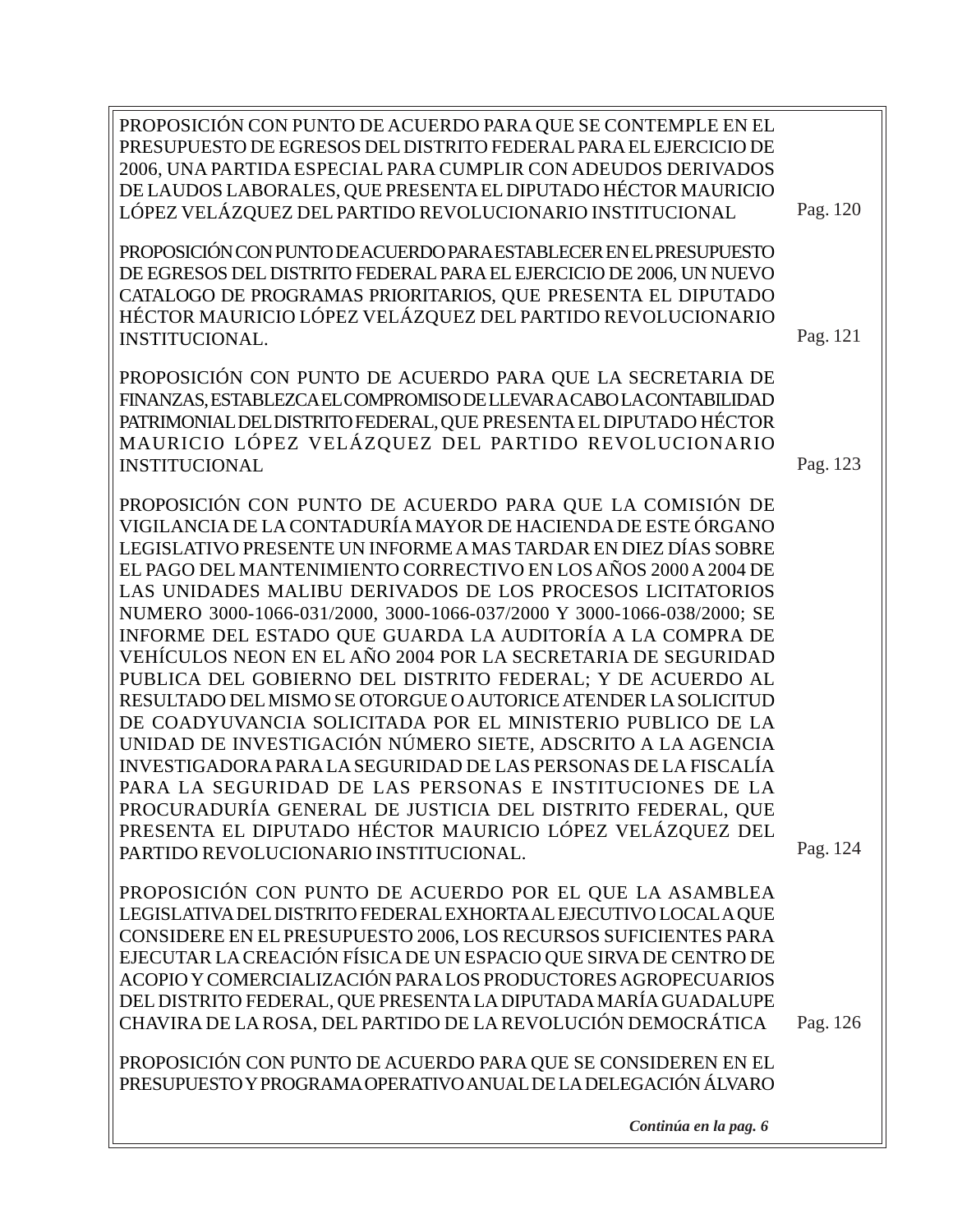| OBREGÓN DIVERSAS SOLICITUDES CIUDADANAS, QUE REMITE LA DIPUTADA         |          |
|-------------------------------------------------------------------------|----------|
| SILVIA LORENA VILLAVICENCIO AYALA, DEL PARTIDO DE LA REVOLUCIÓN         |          |
| DEMOCRÁTICA                                                             | Pag. 128 |
|                                                                         |          |
| PROPOSICIÓN CON PUNTO DE ACUERDO A EFECTO DE QUE LA ASAMBLEA            |          |
| LEGISLATIVA DEL DISTRITO FEDERAL GARANTICE QUE EN EL PRESUPUESTO DE     |          |
| EGRESOS DEL DISTRITO FEDERAL DEL EJERCICIO 2006, SE DESTINEN RECURSOS   |          |
| POR \$8,000,000.00 PARAAPOYAR LA ORGANIZACIÓN DE FESTIVALES Y FERIAS DE |          |
| CULTURA, Y POR \$62,563,000.00 PARA MANTENIMIENTO MAYOR DE INMUEBLES    |          |
| ASIGNADOS ALA SECRETARÍA DE CULTURA, QUE PRESENTA LA DIPUTADA MARÍA     |          |
| DE LOURDES ROJO E INCHÁUSTEGUI, DEL PARTIDO DE LA REVOLUCIÓN            |          |
| DEMOCRÁTICA                                                             | Pag. 131 |
|                                                                         |          |
| PROPOSICIÓN CON PUNTO DE ACUERDO PARA EXHORTAR ATENTAMENTE A            |          |
| LADOCTORAASSA CRISTINA LAURELL, SECRETARIA DE SALUD DEL DISTRITO        |          |
| FEDERAL Y A LOS 16 JEFES DELEGACIONALES, PARA IMPLEMENTAR               |          |
| PROGRAMAS Y ACCIONES DE DESRATIZACIÓN Y FUMIGACIÓN EN LOS 312           |          |
| MERCADOS PÚBLICOS, 207 CONCENTRACIONES Y LA CENTRAL DE ABASTO           |          |
| DE LA CIUDAD DE MÉXICO, QUE PRESENTA EL DIPUTADO JORGE GARCÍA           |          |
| RODRÍGUEZ, DEL PARTIDO REVOLUCIONARIO INSTITUCIONAL.                    | Pag. 133 |
|                                                                         |          |
| ELECCIÓN DE LA MESA DIRECTIVA QUE COORDINARÁ LOS TRABAJOS DE LA         |          |
| ASAMBLEA LEGISLATIVA DEL DISTRITO FEDERAL DURANTE EL MES DE             |          |
| DICIEMBRE, CORRESPONDIENTE AL PRIMER PERIODO DE SESIONES DEL            |          |
| TERCER AÑO DE EJERCICIO DE LA ACTUAL LEGISLATURA.                       | Pag. 136 |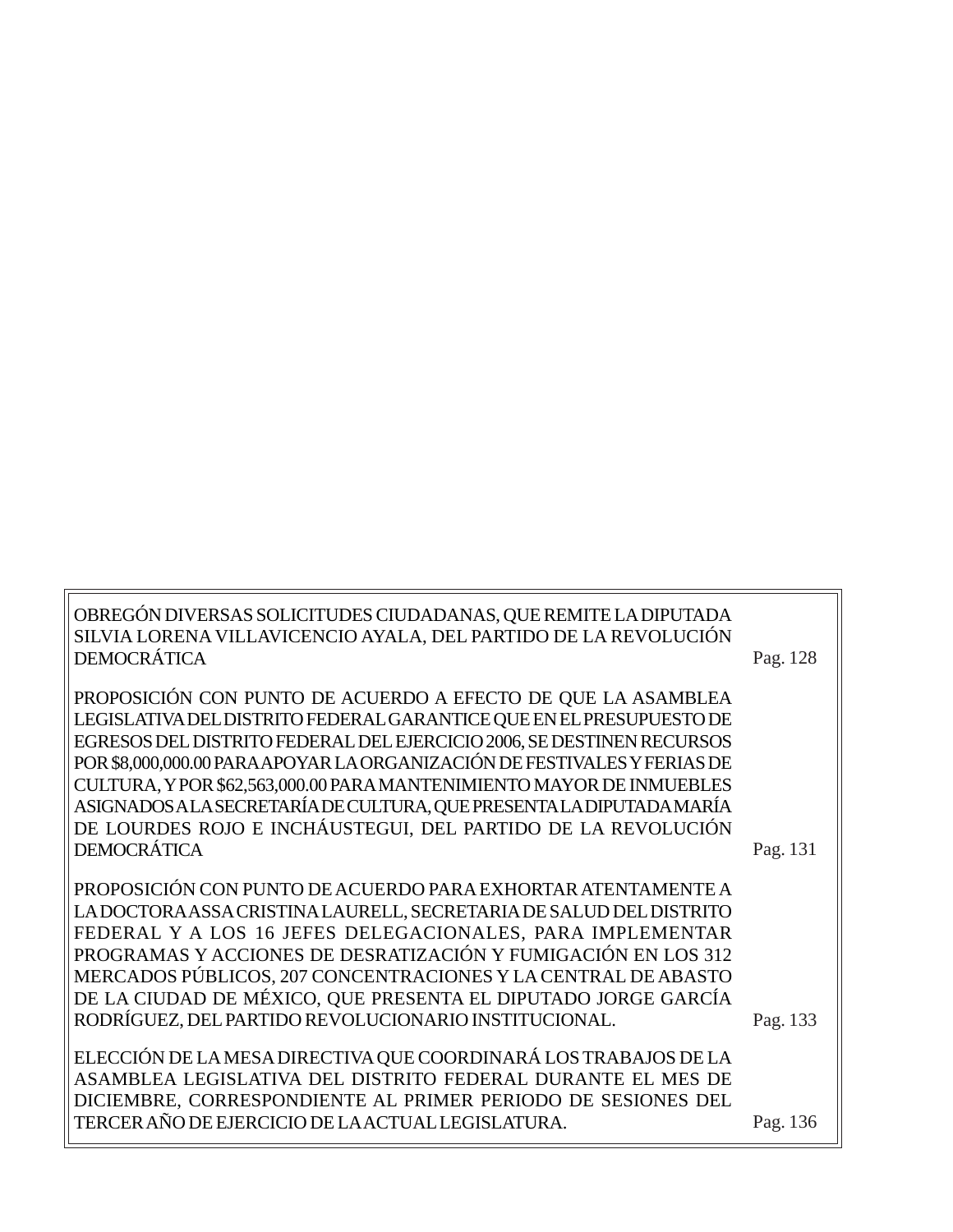#### **A las 13:35 horas**

## **EL C. PRESIDENTE DIPUTADO JORGE ALBERTO LARA RIVERA.-** Proceda la Secretaría a pasar lista de asistencia a las diputadas y diputados.

#### **LA C. SECRETARIA DIPUTADA SOFÍA FIGUEROA TORRES.-** Por instrucciones de la Presidencia, se va a proceder a pasar lista de asistencia.

#### **(Lista de asistencia)**

Diputado Presidente, hay una asistencia de 45 diputados. Hay quórum.

#### **EL C. PRESIDENTE.-** Se abre la sesión.

Antes de instruir a la Secretaría a efecto de que proceda con el desahogo de nuestra sesión, esta Presidencia, con fundamento en lo establecido en el artículo 36 de la Ley Orgánica desea dirigir un mensaje a las diputadas y diputados:

No pasa desapercibida para la Presidencia la circunstancia de la cual fue objeto la Asamblea Legislativa del Distrito Federal en la sesión del día de hoy, que se inicia con un retardo de más de 2 horas.

Sabemos que muchos de los temas que aquí se tratan tienen una enorme repercusión social y de que en la gran mayoría de ellos se cierne una discusión, se ciernen puntos de vista encontrados, se cierne la deliberación amplia no solamente entre los legisladores sino también entre los distintos sectores de la sociedad capitalina.

Esta Presidencia considera que no puede haber ningún tema que amerite secuestro de la Asamblea Legislativa. Ningún tema, por grave, por delicado, por extremoso que sea puede justificar una circunstancia como la que hoy sufrió la Asamblea Legislativa.

Esta Presidencia, teniendo las facultades para llamar a la fuerza pública o para habilitar un recinto alterno decidió confiar en los legisladores y en las partes involucradas en este asunto para poder tener nuestra sesión de manera normal en el recinto de Donceles y Allende.

Al mismo tiempo que reprueba y señala que no hay ninguna justificación que amerite un secuestro como el que hoy padecimos, ni hoy ni en lo sucesivo, también agradece a las diputadas y diputados, especialmente a la Presidenta de la Comisión de Desarrollo Urbano, por tomar las medidas políticas y parlamentarias necesarias para poder avanzar en la prosecución de nuestro orden del día de nuestra sesión de Pleno.

Sin embargo, esta Presidencia hace votos porque no vuelva a darse en la historia de esta Asamblea un incidente como éste y que lo que hoy vivimos y lo que se ha vivido en ocasiones semejantes no se convierta ni en antecedente ni

en la norma ni siquiera en la excepción, porque al secuestrar la Asamblea de la forma en la cual hoy se secuestró, se está negando la posibilidad del funcionamiento no solamente de las instituciones, sino de los principios y valores que alientan a las propias instituciones, y no es por los diputados o diputadas ni es por los órganos de gobierno, es por la Capital por la cual estamos trabajando.

De manera tal que yo hago un llamado a que desahoguemos esta sesión de manera correcta, de manera adecuada, sin mayores aspavientos y haciendo todo el esfuerzo para que con nuestros representados hagamos el trabajo posible en toda la amplitud de los sectores sociales que se encuentran aquí representados en las personas de ustedes, señoras y señores diputados, para que no vuelva a ocurrir algo como lo que hoy penosamente tuvimos que superar.

En consecuencia, proceda la Secretaría a preguntar a la Asamblea en votación económica si es de dispensarse la lectura del orden del día.

#### **EL C. SECRETARIO DIPUTADO ADRIÁN PEDROZO**

**CASTILLO.-** Por instrucciones de la Presidencia se Pregunta a la Asamblea si es de dispensarse la lectura del orden del día.

Los que estén por la afirmativa, sírvanse manifestarlo poniéndose de pie.

Los que estén por la negativa, sírvanse manifestarlo poniéndose de pie.

Dispensada la lectura, diputado Presidente.

#### **ORDEN DEL DÍA**

Sesión ordinaria. 29 de noviembre de 2005.

1. Lista de asistencia.

2. Lectura del orden del día.

3. Lectura y en su caso aprobación del acta de la sesión anterior.

#### Comunicados

4. Uno del diputado Roberto Carlos Reyes Gámiz, del grupo parlamentario del Partido de la Revolución Democrática.

5. Uno de las Comisiones Unidas de Asuntos Políticos Electorales y de Participación Ciudadana.

6. Uno de la Comisión de Asuntos Laborales y Previsión Social.

7. Uno de la Comisión de Desarrollo e Infraestructura Urbana.

8. Uno de la Comisión de Fomento Económico.

9. Cuatro de la Comisión de Administración Pública Local.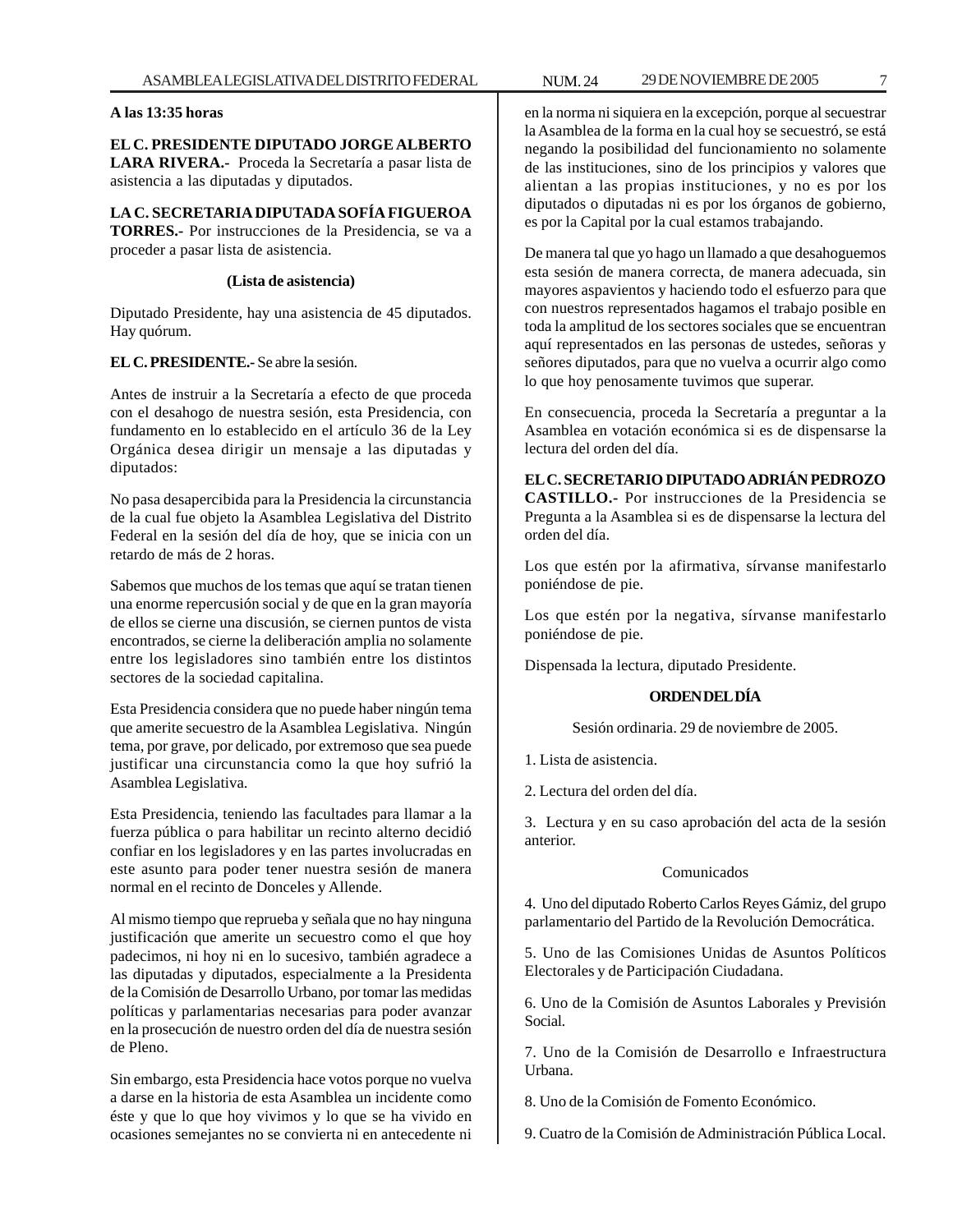10. Uno del Ciudadano Dionisio A. Meade y García de León, Subsecretario de Enlace Legislativo de la Secretaría de Gobernación.

11. Uno del Tribunal Superior de Justicia del Distrito Federal.

12. Uno del Consejo de la Judicatura del Distrito Federal.

13. Dos del Licenciado Ricardo Ruiz Suárez, Secretario de Gobierno del Distrito Federal.

14. Uno de la Licenciada Martha Patricia Ruiz Anchondo, Jefa Delegacional en Gustavo A. Madero.

#### Iniciativas

15. Iniciativa de decreto por el que se reforman y adicionan diversas disposiciones de la Ley de Transporte y Vialidad del Distrito Federal, que presenta la diputada Silvia Lorena Villavicencio Ayala, del grupo parlamentario del Partido de la Revolución Democrática.

16. Iniciativa de reformas a la Ley de Transporte y Vialidad para el Distrito Federal, que presenta la diputada Mariana Gómez del Campo Gurza, del grupo parlamentario del Partido Acción Nacional.

17. Iniciativa de reformas y adiciones al Nuevo Código Penal del Distrito Federal, que presenta la diputada Norma Gutiérrez de la Torre, del grupo parlamentario del Partido Revolucionario Institucional.

18. Iniciativa de decreto por la que se crea la ley de Fomento Agropecuario para el Distrito Federal, que presenta la diputada María Guadalupe Chavira de la Rosa, del grupo parlamentario del Partido de la Revolución Democrática.

19. Iniciativa de ley para evitar y disminuir los daños a la salud provocados por el consumo de bebidas alcohólicas en el Distrito Federal, que presenta la diputada María Araceli Vázquez Camacho, del grupo parlamentario del Partido de la Revolución Democrática.

20. Iniciativa de decreto que reforma diversos artículos de la Ley de Transporte y Vialidad del Distrito Federal, que presenta el diputado Alfredo Carrasco Baza, del grupo parlamentario del Partido de la Revolución Democrática.

21. Iniciativa con proyecto de decreto que reforma el inciso b, fracción v de la base primera del apartado c, del artículo 122 de la Constitución Política de los Estados Unidos Mexicanos, que presenta el diputado Carlos Alberto Flores Gutiérrez, del grupo parlamentario del Partido Acción Nacional.

22. Iniciativa con proyecto de decreto que modifica y adiciona diversos artículos de la Ley del Servicio Público de Carrera de la Administración Pública del Distrito Federal, que presenta el diputado Emilio Fernández Allende, del grupo parlamentario del Partido de la Revolución Democrática.

23. Iniciativa de decreto que adiciona el artículo 187 capitulo II, pornografía infantil del Nuevo Código Penal para el Distrito Federal, que presenta el diputado Jorge García Rodríguez, del Partido Revolucionario Institucional.

24. Iniciativa con proyecto de decreto por el que se adiciona un párrafo a la fracción VII del artículo 347 del Código de Procedimientos Civiles del Distrito Federal, que presenta el diputado Juan Antonio Arévalo López, del grupo parlamentario Partido Acción Nacional.

25. Iniciativa que reforma diversas disposiciones de la Ley de Residuos Sólidos del Distrito Federal, que presenta el diputado Christian Martín Lujano Nicolás, del grupo parlamentario Partido Acción Nacional.

26. Iniciativa con proyecto de decreto que reforma el Estatuto de Gobierno del Distrito Federal, que presenta el grupo parlamentario del Partido Verde Ecologista de México.

27. Iniciativa de decreto que reforma el artículo 79 del Código de Procedimientos Civiles para el Distrito Federal, que presenta el diputado Alfredo Carrasco Baza, del grupo parlamentario del Partido de la Revolución Democrática.

28. Iniciativa de reformas y adiciones a la Ley de los Jóvenes del Distrito Federal, que presenta el grupo parlamentario del Partido Verde Ecologista de México.

29. Iniciativa de reformas al Código de Procedimientos Penales del Distrito Federal, que presenta la diputada Silvia Oliva Fragoso, del grupo parlamentario del Partido de la Revolución Democrática.

#### Dictámenes

30. Discusión y en su caso aprobación del dictamen a la iniciativa de decreto mediante el cual se reforman diversas disposiciones a la Ley Desarrollo Social para el Distrito Federal, que presenta la Comisión de Desarrollo Social.

31. Discusión y en su caso aprobación del dictamen a la iniciativa con proyecto de decreto que reforma la Ley de Desarrollo Social para el Distrito Federal, que presenta la Comisión de Desarrollo Social.

32. Discusión y en su caso aprobación del dictamen a la propuesta con punto de acuerdo para exhortar al Jefe de Gobierno del Distrito Federal en el marco de sus atribuciones instruya a las dependencias que operan el programa integrado territorial y demás programas sociales de combate a la pobreza y marginación, a fin de que sea incrementado el número de beneficiarios de los subprogramas en las unidades territoriales con mayor índice de marginación en las delegaciones: Iztapalapa, Gustavo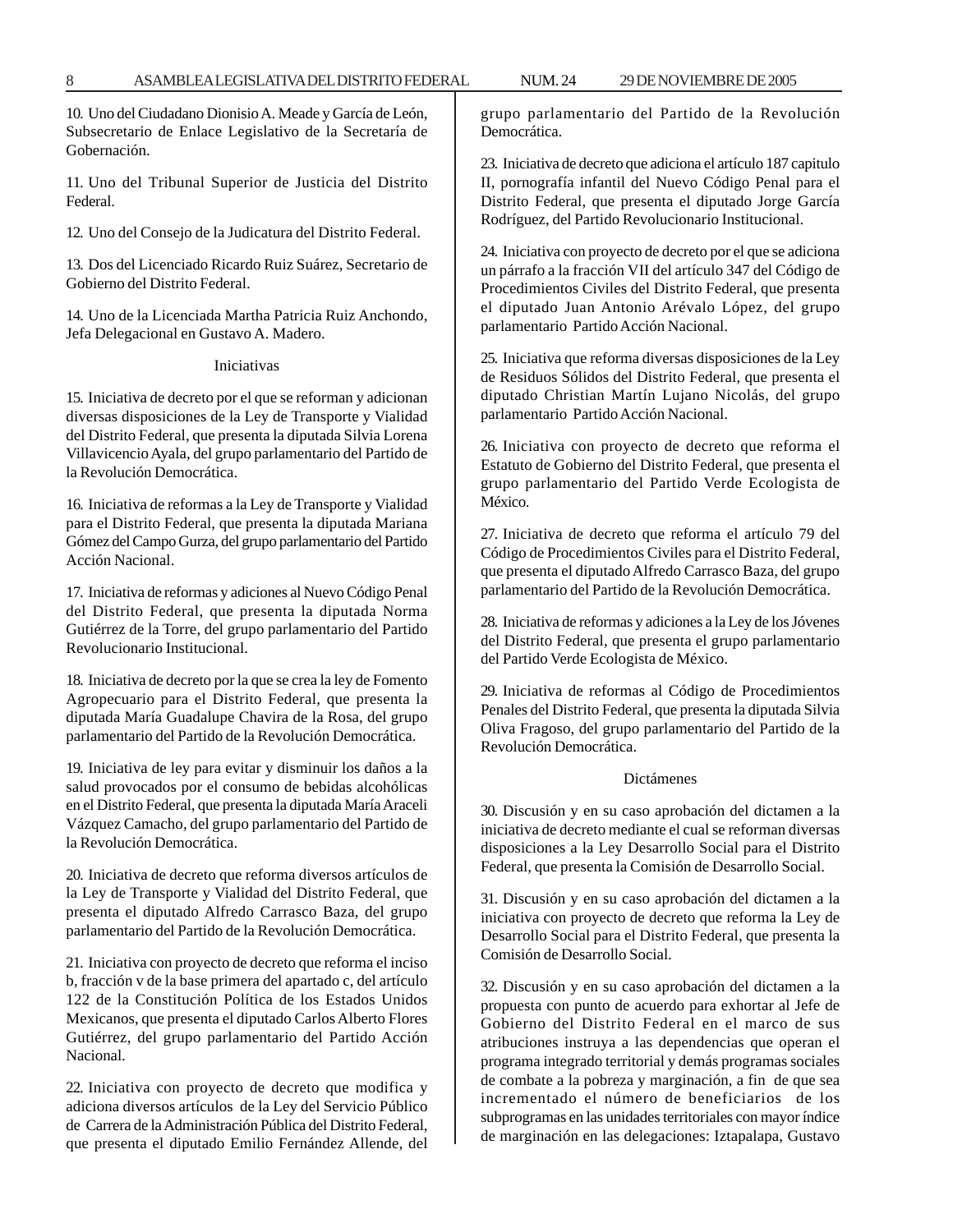A. Madero y Álvaro Obregón, que presenta la Comisión de Desarrollo Social.

33. Discusión y en su caso aprobación del dictamen a la propuesta con punto de acuerdo para solicitar a la coordinación de programas metropolitanos, sea analizada la posibilidad de integrar a la Comisión Ambiental Metropolitana como grupo de trabajo permanente e independiente a los que la conforman, uno que trate el tema de la recolección, tratamiento y disposición de desechos sólidos, que presentan las Comisiones Unidas de Desarrollo Metropolitano y de Preservación del Medio Ambiente y Protección Ecológica.

34. Discusión y en su caso aprobación del dictamen a la propuesta con punto de acuerdo para que el director general del Instituto de Vivienda del Distrito Federal, remita a esta Asamblea Legislativa la información referente al estado que guardan los inmuebles a favor del Instituto de Vivienda, que presenta la Comisión de Vivienda.

35. Discusión y en su caso aprobación del dictamen a la iniciativa de decreto que reforma y adiciona los artículos 6 y 7 de la Ley de Fomento Cultural del Distrito Federal, que presenta la Comisión de Cultura.

36. Discusión y en su caso aprobación del dictamen a la iniciativa de decreto por la que se reforman y adicionan diversas disposiciones de la Ley de Turismo del Distrito Federal, que presenta la Comisión de Turismo.

37. Discusión y en su caso aprobación del dictamen a la iniciativa de reformas y adiciones a la Ley de Turismo del Distrito Federal, que presenta la Comisión de Turismo.

38. Discusión y en su caso aprobación del dictamen a la iniciativa de decreto que reforma y adiciona la Ley para el Funcionamiento de Establecimientos Mercantiles del Distrito Federal, que presenta la Comisión de Fomento Económico.

39. Discusión y en su caso aprobación del dictamen a la iniciativa de decreto por la que se adicionan diversos párrafos al artículo 69 de la Ley para el Funcionamiento de Establecimientos Mercantiles del Distrito Federal, que presenta la Comisión de Fomento Económico.

40. Discusión y en su caso aprobación del dictamen a la propuesta con punto de acuerdo por el que se exhorta al Jefe de Gobierno del Distrito Federal para que incluya en el reglamento de la Ley para el Funcionamiento de Establecimientos Mercantiles del Distrito Federal, la regulación en materia de estacionamientos públicos, que presenta la Comisión de Fomento Económico.

41. Discusión y en su caso aprobación del dictamen a la iniciativa de decreto por el que se reforma el artículo 29 de la Ley del Deporte para el Distrito Federal, que presenta la Comisión de Deporte.

42. Discusión y en su caso aprobación del dictamen para la entrega de la Medalla al Mérito Deportivo correspondiente al año 2004, que presenta la Comisión de Deporte.

43. Discusión y en su caso aprobación del dictamen a una proposición con punto de acuerdo para proponer a los jóvenes de la selección nacional, Sub-17, como candidatos a recibir la Medalla al Mérito Deportivo, que otorgará la Asamblea Legislativa del Distrito Federal a los deportistas que hayan obtenido triunfos trascendentales durante el 2005, que presenta la Comisión de Deporte.

44. Discusión y en su caso aprobación del dictamen relativo a la proposición con punto de acuerdo por el que esta Asamblea Legislativa del Distrito Federal exhorta respetuosamente al Director General del Instituto Politécnico Nacional, doctor Enrique Villa Rivera, a fin de que reconsidere la no desaparición del equipo de fútbol americano de liga mayor ''Águilas Blancas'' de la Institución, que presenta la Comisión de Deporte.

#### Propuestas

45. Con punto de acuerdo para hacer un llamado a los Secretarios de Gobierno y de Transporte y Vialidad del Distrito Federal, para que atiendan con prontitud y eficacia las demandas del movimiento social del transporte en el Distrito Federal, que presenta el diputado Alfredo Carrasco Baza, del grupo parlamentario del Partido de la Revolución Democrática.

46. Con punto de acuerdo sobre participación ciudadana, que presenta la diputada Silvia Lorena Villavicencio Ayala, del grupo parlamentario del Partido de la Revolución Democrática.

47. Con punto de acuerdo para solicitar al Jefe de Gobierno del Distrito Federal, gire sus instrucciones a la Secretaría del Medio Ambiente a fin de que presente un informe pormenorizado sobre los árboles talados en la avenida de los Insurgentes, que presenta el diputado José de Jesús López Sandoval, del grupo parlamentario del Partido Acción Nacional.

48. Con punto de acuerdo para solicitar un convenio de colaboración entre la Procuraduría General de Justicia del Distrito Federal y el Instituto Nacional de Personas Adultas Mayores, que presenta la diputada Mariana Gómez del Campo Gurza, del grupo parlamentario del Partido Acción Nacional.

49. Con punto de acuerdo sobre las tarifas de gas LP, que presenta el diputado Alfredo Hernández Raigosa, del grupo parlamentario del Partido de la Revolución Democrática.

50. Con punto de acuerdo para agilizar la entrega de escrituras de diversos lotes en la colonia Jalalpa, delegación Álvaro Obregón, que presenta la diputada Silvia Lorena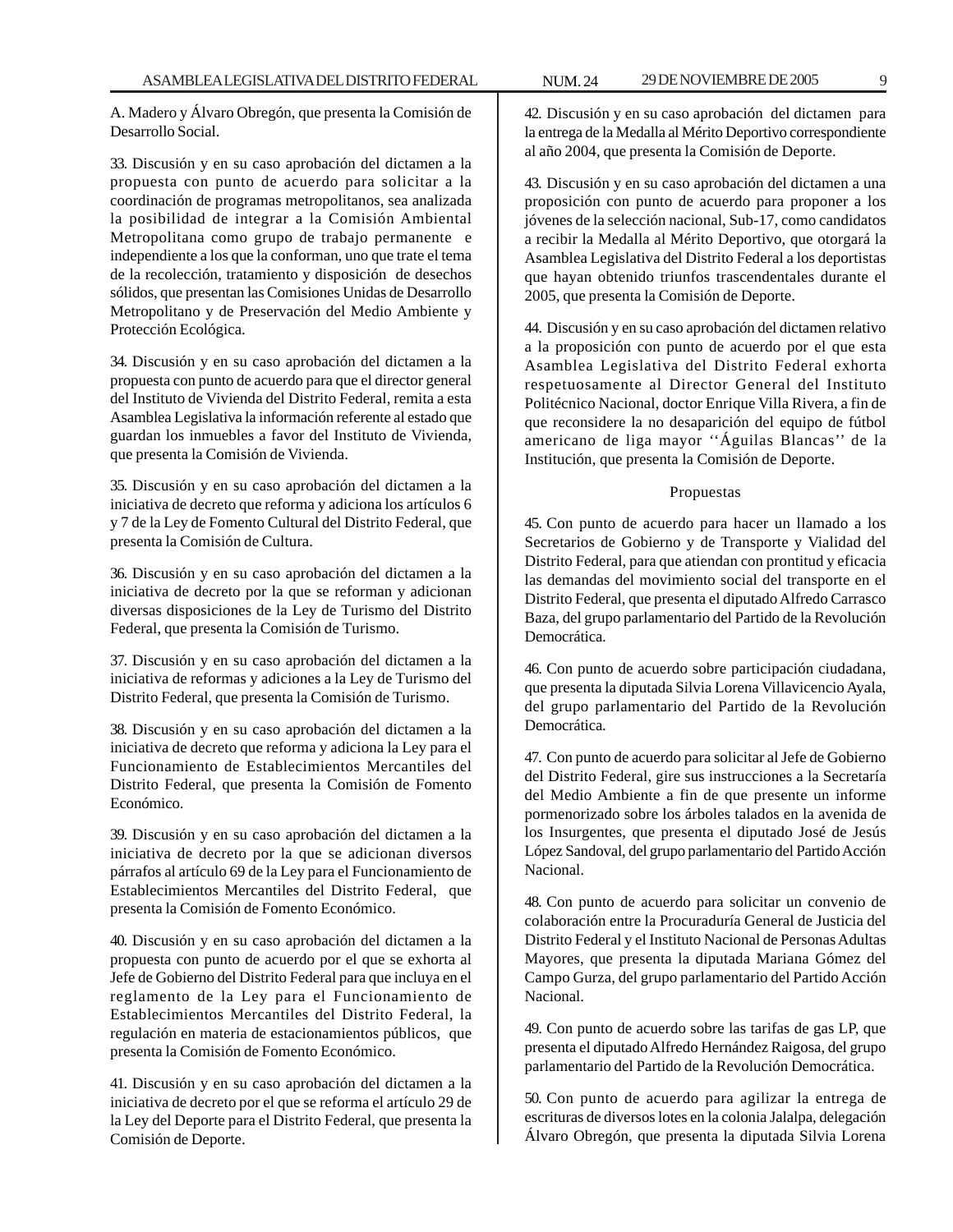Villavicencio Ayala, del grupo parlamentario del Partido de la Revolución Democrática.

51. Con punto de acuerdo sobre la Cruz Roja, que presenta el grupo parlamentario del Partido Verde Ecologista de México.

52. Con punto de acuerdo sobre diversos asuntos de la delegación Álvaro Obregón, que presenta la diputada Silvia Lorena Villavicencio Ayala, del grupo parlamentario del Partido de la Revolución Democrática.

53. Con punto de acuerdo relativo a los Centros de Salud en la delegación Álvaro Obregón, que presenta la diputada Silvia Lorena Villavicencio Ayala, del grupo parlamentario del Partido de la Revolución Democrática.

54. Con punto de acuerdo sobre la delegación Coyoacán, que presenta el diputado Obdulio Avila Mayo, del grupo parlamentario del Partido Acción Nacional.

55. Con punto de acuerdo para solicitar a los diputados locales asistan a las reuniones convocadas por las Comisiones Unidas de Hacienda y Presupuesto y Cuenta Pública para que propongan las necesidades financieras de sus demarcaciones para que los jefes delegacionales atiendan sin excusas las gestiones ciudadanas que ustedes realizan ante ellos, que presenta el diputado Alfredo Carrasco Baza, del grupo parlamentario del Partido de la Revolución Democrática.

56. Con punto de acuerdo sobre tarifas eléctricas, que presenta el diputado Alfredo Hernández Raigosa, del grupo parlamentario del Partido de la Revolución Democrática.

57. Con punto de acuerdo para que se contemple en el Presupuesto de Egresos del Distrito Federal para el ejercicio 2006, una partida especial para cumplir con adeudos derivados de laudos laborales, que presenta el diputado Héctor Mauricio López Velázquez, del grupo parlamentario del Partido Revolucionario Institucional.

58. Con punto de acuerdo para establecer en el Presupuesto de Egresos del Distrito Federal para el ejercicio 2006, un nuevo catálogo de programas prioritarios, que presenta el diputado Héctor Mauricio López Velázquez, del grupo parlamentario del Partido Revolucionario Institucional.

59. Con punto de acuerdo para que la Secretaría de Finanzas, establezca el compromiso de llevar a cabo la contabilidad patrimonial del Distrito Federal, que presenta el diputado Héctor Mauricio López Velázquez, del grupo parlamentario del Partido Revolucionario Institucional.

60. Con punto de acuerdo por el cual se solicita la comparecencia de servidores públicos, que presenta el diputado Héctor Mauricio López Velázquez, del grupo parlamentario del Partido Revolucionario Institucional.

61. Con punto de acuerdo para solicitar a la Jefa Delegacional en Azcapotzalco, para que instruya al personal a su cargo y que dé mantenimiento a las fuentes ornamentales de esa demarcación, que presenta el diputado José de Jesús López Sandoval, del grupo parlamentario del Partido Acción Nacional.

62. Con punto de acuerdo para que esta honorable Asamblea Legislativa del Distrito Federal solicite información referente a las acciones realizadas por la Secretaría de Salud del Distrito Federal, así como la implementación de una campaña informativa a través de los medios de comunicación respecto al consumo de alimentos transgénicos, así como de las consecuencias que estos generan, que presenta el diputado José Guadalupe Jiménez Magaña, del grupo parlamentario del Partido de la Revolución Democrática.

63. Con punto de acuerdo sobre grupos porriles en el Distrito Federal, que presenta la diputada Silvia Oliva Fragoso, del grupo parlamentario del Partido de la Revolución Democrática.

64. Con punto de acuerdo sobre el día de la eliminación de la violencia contra la mujer, que presenta la diputada Silvia Oliva Fragoso, del grupo parlamentario del Partido de la Revolución Democrática.

65. Con punto de acuerdo para solicitar en el presupuesto para el año 2006 los recursos suficientes para la creación de un centro de acopio en el sur del Distrito Federal, que presenta la diputada María Guadalupe Chavira de la Rosa, del grupo parlamentario del Partido de la Revolución Democrática.

66. Con punto de acuerdo respecto al presupuesto de la delegación Álvaro Obregón, que presenta la diputada Silvia Lorena Villavicencio Ayala, del grupo parlamentario del Partido de la Revolución Democrática.

67. Con punto de acuerdo para que la Asamblea Legislativa del Distrito Federal promueva una mesa de negociación con diversas instituciones en materia de vivienda, que presenta la diputada María Claudia Esqueda Llanes, del grupo parlamentario del Partido Revolucionario Institucional.

68. Con punto de acuerdo para que la Asamblea Legislativa garantice que en el Presupuesto de Egresos del 2006 se destinen recursos para apoyar a la organización de festivales, fiestas y mantenimiento de inmuebles culturales, que presenta la diputada María de Lourdes Rojo e Incháustegui, del grupo parlamentario del Partido de la Revolución Democrática.

69. Con punto de acuerdo para que esta Asamblea Legislativa del Distrito Federal destine en el Presupuesto de Egresos del Distrito Federal los recursos suficientes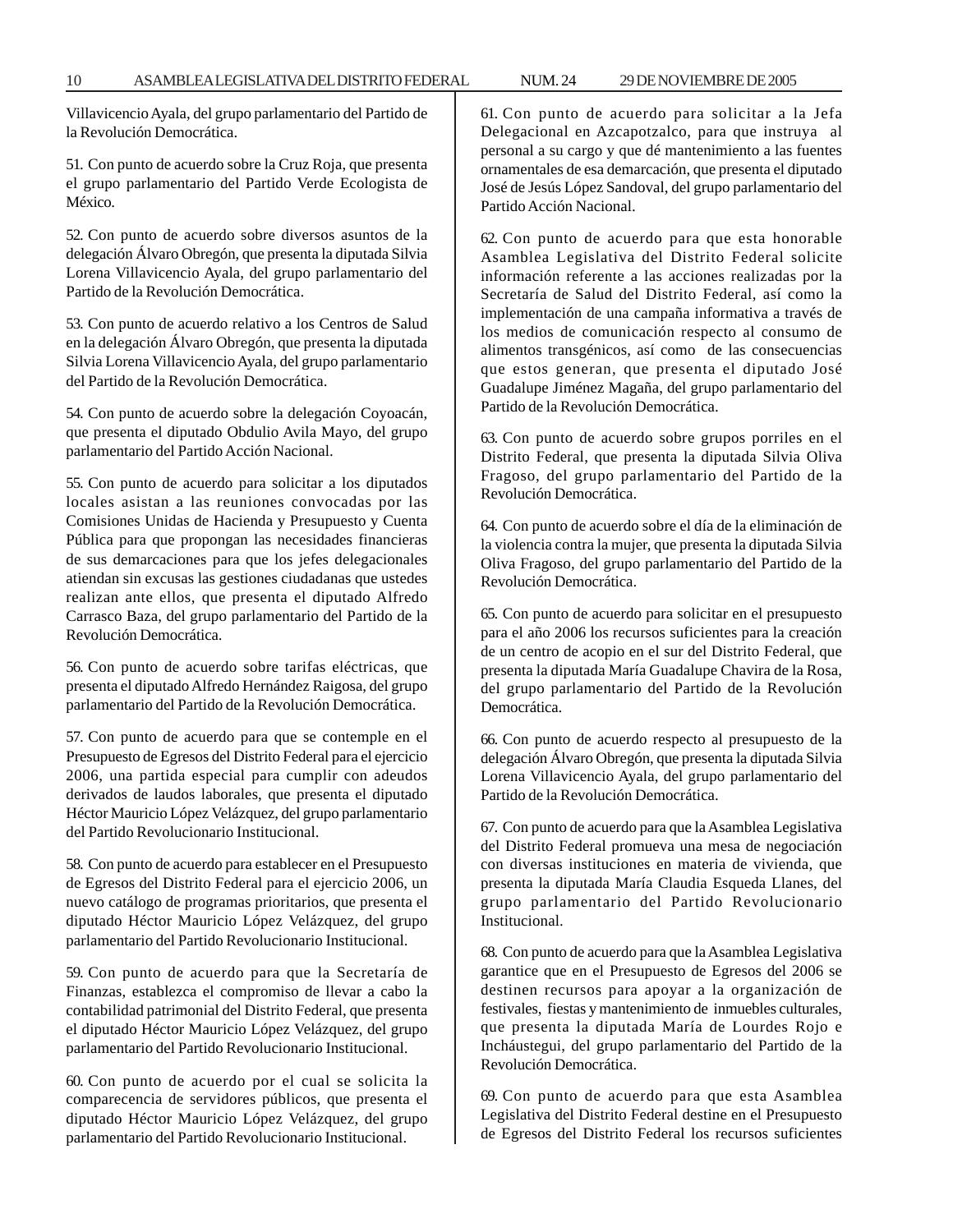para que los hospitales del Distrito Federal cuenten con el equipo y medicinas necesarias, que presenta la diputada Sofía Figueroa Torres, del grupo parlamentario Partido Acción Nacional.

70. Con punto de acuerdo para que a través de la Comisión de Vigilancia de la Contaduría Mayor de Hacienda de este órgano legislativo se instruya a la contaduría mayor de Hacienda de la Asamblea Legislativa del Distrito Federal, lleve a cabo una auditoria especial de legalidad respecto de los servicios de mantenimiento preventivo correctivo a las patrullas de la Secretaría de Seguridad Pública del Distrito Federal, así como las adquisiciones de vehículos realizadas durante el ejercicio 2004, que presenta el diputado Alberto Trejo Villafuerte, del grupo parlamentario del Partido de la Revolución Democrática.

71. Con punto de acuerdo para exhortar atentamente a la Doctora Asa Cristina Laurell, para que implemente, programe y ejecute acciones de fumigación y de desratización de los 312 mercados y 212 concentraciones del Distrito Federal, así como a la central de abasto de la Ciudad de México, que presenta el diputado Jorge García Rodríguez, del grupo parlamentario del Partido Revolucionario Institucional.

72. Con punto de acuerdo sobre la situación de los trabajadores eventuales de la delegación Cuajimalpa de Morelos, que presenta la diputada María Araceli Vázquez Camacho, del grupo parlamentario del Partido de la Revolución Democrática.

73. Con punto de acuerdo sobre los delitos ambientales en el Distrito Federal, que presenta la diputada María Araceli Vázquez Camacho, del grupo parlamentario del Partido de la Revolución Democrática.

74. Con punto de acuerdo entorno al eje 5 poniente, que presenta la diputada Silvia Lorena Villavicencio Ayala, del grupo parlamentario del Partido de la Revolución Democrática.

#### Pronunciamientos

75. Pronunciamiento sobre el presupuesto aprobado en materia de cultura, que presenta la diputada María de Lourdes Rojo e Incháustegui, del grupo parlamentario del Partido de la Revolución Democrática.

76. Pronunciamiento sobre el Día Internacional Contra la Violencia hacia la Mujer, que presenta la diputada Irma Islas León, del grupo parlamentario del Partido Acción Nacional.

## Efemérides

77. Por el XCIV Aniversario de la Proclamación del Plan de Ayala, que presenta el diputado Héctor Guijosa Mora, del grupo parlamentario del Partido de la Revolución Democrática.

## Elección de la Mesa Directiva

78. Elección de la Mesa Directiva que coordinará los trabajos de la Asamblea Legislativa del Distrito Federal, III Legislatura, durante el mes de diciembre de 2005.

**EL C. PRESIDENTE.-** Se solicita a la Secretaría dar cuenta a la Asamblea con el acta de la sesión anterior.

**EL C. SECRETARIO**.- Diputado Presidente, esta Secretaría le informa que ha sido distribuida el acta de la sesión anterior a los coordinadores de los grupos parlamentarios, por lo que solicita su autorización para preguntar a la Asamblea si es de aprobarse.

**EL C. PRESIDENTE.-** Adelante, diputado Secretario.

**EL C. SECRETARIO**.- Está a consideración el acta.

No habiendo quien haga uso de la palabra, en votación económica se pregunta a la Asamblea si es de aprobarse el acta de referencia.

Los que estén por la afirmativa, sírvanse manifestarlo poniéndose de pie.

Los que estén por la negativa, sírvanse manifestarlo poniéndose de pie.

Aprobada el acta, diputado Presidente.

## *ACTA DE LA SESIÓN CELEBRADA EL DÍA MARTES VEINTIDÓS DE NOVIEMBRE DEL AÑO DOS MIL CINCO.*

## *PRESIDENCIA DEL DIPUTADO JORGE ALBERTO LARA RIVERA*

*En la Ciudad de México Distrito Federal, siendo las doce horas con cincuenta y ocho minutos del día martes veintidós de noviembre del año dos mil cinco, con una asistencia de 50 diputadas y diputados, la Presidencia declaró abierta la sesión. En votación económica se dispensó la lectura del orden del día. En votación económica se aprobó el acta de la sesión anterior.*

*La Presidencia hizo del conocimiento de la Asamblea que después de revisar el contenido de la propuesta con punto de acuerdo para solicitar al Jefe de Gobierno del Distrito Federal, Licenciado Alejandro Encinas Rodríguez, implemente las medidas necesarias para la asistencia y la prevención de la violencia familiar funcione conforme a la ley, enlistada en el numeral 42 del orden del día de la sesión anterior, que remitió la Diputada Irma Islas León, del grupo parlamentario del Partido Acción Nacional, se rectificó el turno a la Comisión de Desarrollo Social, se ordenó tomara nota la Secretaría y se instruyó a la Coordinación de Servicios Parlamentarios para que elaboraran los comunicados correspondientes.*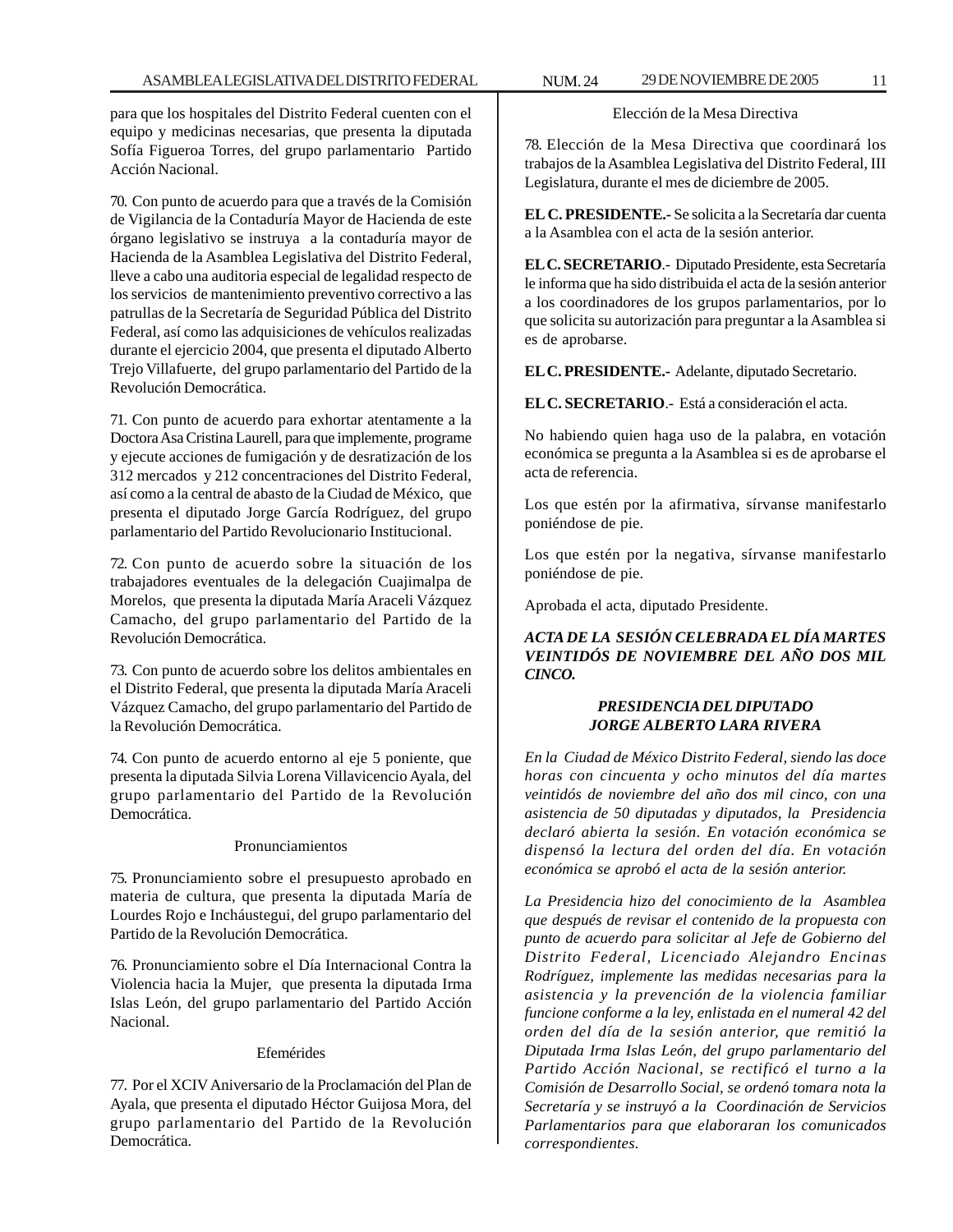#### 12 ASAMBLEA LEGISLATIVA DEL DISTRITO FEDERAL NUM. 24 29 DE NOVIEMBRE DE 2005

*Posteriormente, la Presidencia hizo del conocimiento de la Asamblea que se recibió un comunicado de la Comisión de Vivienda, mediante el cual solicitó prórroga para analizar y dictaminar una iniciativa, en votación económica se aprobó la solicitud y se ordenó hacerlo del conocimiento del titular de la Comisión de Vivienda.*

*La Presidencia hizo del conocimiento de la Asamblea que se recibió un comunicado de la Comisión de Gobierno; mediante el cual se informó del acuerdo por el cual se establece el procedimiento para la designación de los Consejeros que integrarán el Consejo General del Instituto Electoral del Distrito, Federal a que se refiere el artículo 125 del Estatuto de Gobierno del Distrito Federal. La Asamblea quedó debidamente enterada.*

*La Secretaría dio cuenta a la Asamblea que se recibió un comunicado del Ciudadano Dionisio A. Meade y García de León, Subsecretario de Enlace Legislativo de la Secretaría de Gobernación, mediante el cual remitió copia del oficio suscrito el 4 del actual por el Ciudadano Licenciado Jorge González Teisser, Director General del Colegio de Bachilleres, mediante el cual da respuesta al punto de acuerdo relativo al conflicto laboral de esa Institución; se ordenó hacerlo del conocimiento de la Diputada María Araceli Vázquez Camacho,*

*La Presidencia hizo del conocimiento de la Asamblea que se recibieron 8 comunicados del Licenciado Alejandro Encinas Rodríguez, Jefe de Gobierno del Distrito Federal, mediante los cuales propuso a esta Soberanía la ratificación del nombramiento como Magistrados del Tribunal Superior de Justicia del Distrito Federal a los siguientes Licenciados: Rosalinda Sánchez Campos, Julio César Meza Martínez, Diego Heriberto Zavala Pérez, Roberto Martín López, Lázaro Tenorio Godinez, Rebeca Florentina Pujol Rosas, Marco Antonio Ramírez Cardozo, Laura Minerva Duarte González; se turnaron para su análisis y dictamen a la Comisión de Administración y Procuración de Justicia.*

*La Presidencia hizo del conocimiento de la Asamblea que se recibió un comunicado del Arquitecto Carlos Ruiz Chávez Desentis, Director General de Obras y Desarrollo Urbano de la Delegación Miguel Hidalgo, mediante el cual dio respuesta a la propuesta con punto de acuerdo con relación a la temporada de lluvias pasada, los trabajos de desazolve que se realizan en coordinación con el Sistema de Aguas de la Ciudad de México, los recorridos periódicos en los sitios señalados como de alta incidencia de encharcamientos e inundaciones y el retiro de residuos sólidos de las coladeras pluviales, rejillas de piso y bocas de tormenta; se ordenó hacerlo del conocimiento de la Diputada María Araceli Vázquez Camacho.*

*La Presidencia hizo del conocimiento de la Asamblea que los puntos enlistados en los numerales 10, 14, 16, 22, 36 y 59 del orden del día fueron retirados.*

*A continuación, para presentar una iniciativa de decreto por la que se expide la Ley de Responsabilidad Patrimonial de los Entes Públicos del Distrito Federal, se concedió el uso de la tribuna al Diputado Obdulio Ávila Mayo, del grupo parlamentario del Partido Acción Nacional.*

#### *PRESIDENCIA DE LA DIPUTADA MARÍA ARACELI VÁZQUEZ CAMACHO*

*Se turnó para su análisis y dictamen a la Comisión de Administración Pública Local.*

*La Presidencia informó que la presentación de la iniciativa enlistada en el numeral 11 del orden del día, se realizaría al final del capítulo respectivo.*

*Para presentar una iniciativa con proyecto de decreto por el que se crea la Ley de Profesiones del Distrito Federal, se concedió el uso de la tribuna al Diputado Elio Ramón Bejarano Martínez, del grupo parlamentario del Partido de la Revolución Democrática.*

## *PRESIDENCIA DEL DIPUTADO JORGE ALBERTO LARA RIVERA*

*Se ordenó insertar el texto de la iniciativa en el Diario de los Debates y se turnó para su análisis y dictamen a las Comisiones Unidas de Educación y de Normatividad Legislativa, Estudios y Prácticas Parlamentarias.*

*A continuación para presentar una iniciativa que reforma y adiciona diversos artículos al Código de Procedimientos Penales para el Distrito Federal, se concedió el uso de la tribuna a la Diputada Maricela Contreras Julián, del grupo parlamentario del Partido de la Revolución Democrática. Se ordenó insertar en el Diario de los Debates y se turnó para su análisis y dictamen a la Comisión de Administración y Procuración de Justicia.*

*Posteriormente, para presentar una iniciativa que reforma y adiciona los artículos 318 y 319 del Código Financiero del Distrito Federal, se concedió el uso de la tribuna al Diputado José María Rivera Cabello, del grupo parlamentario del Partido Acción Nacional. Se ordenó insertar el texto en el Diario de los Debates y se turnó para su análisis y dictamen a las Comisiones Unidas de Hacienda y de Presupuesto y Cuenta Pública.*

*Para presentar una iniciativa de reformas y adiciones al Código Financiero del Distrito Federal, se concedió el uso de la tribuna al Diputado Héctor Mauricio López Velázquez, del grupo parlamentario del Partido Revolucionario Institucional; se turnó para su análisis y dictamen a las Comisiones Unidas de Hacienda y de Presupuesto y Cuenta Pública.*

*La Presidencia, hizo del conocimiento de la Asamblea que los puntos enlistados en los numerales18, 21, 46 y 60 del orden del día fueron retirados.*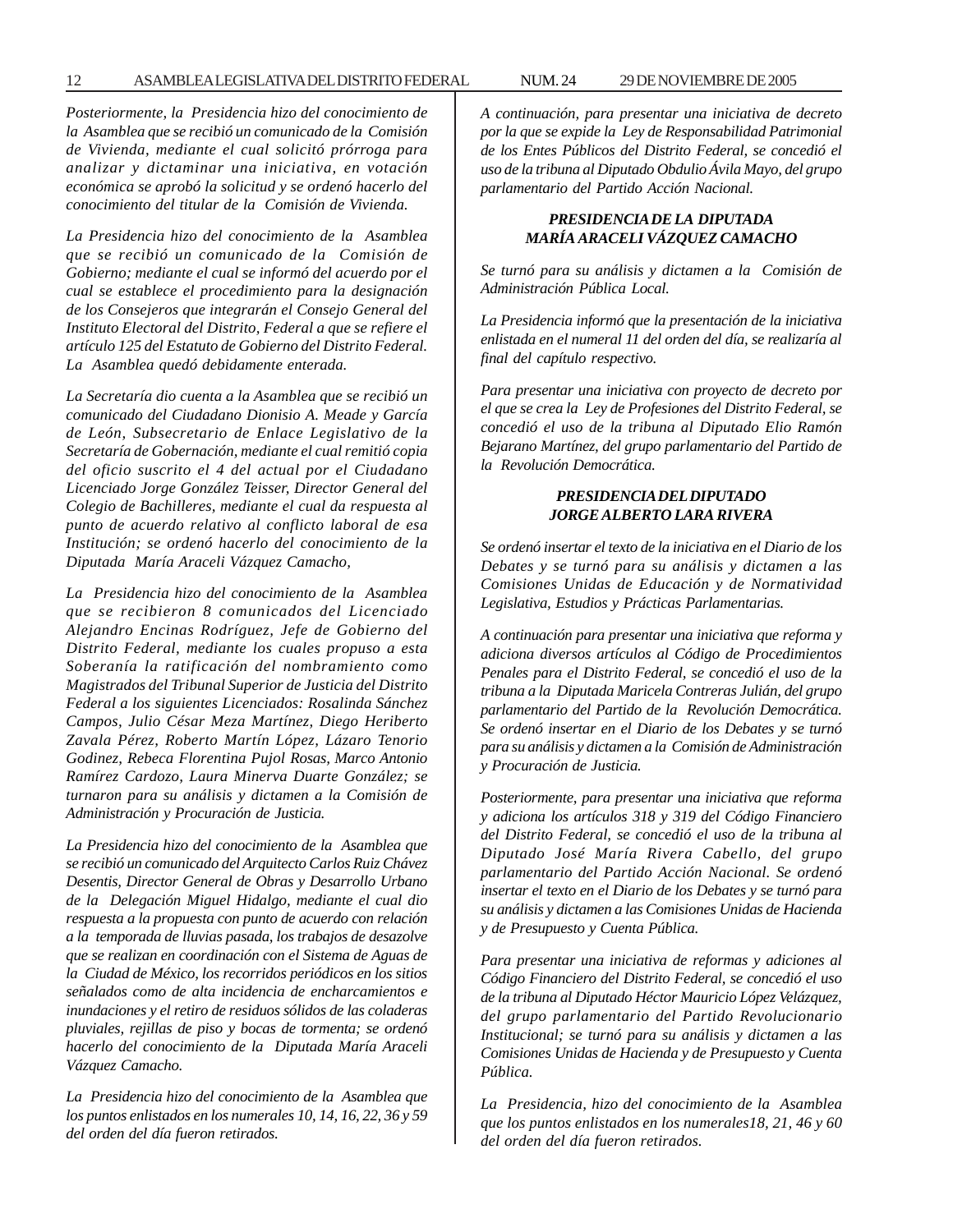*Acto seguido, la Presidencia informó que se recibió una iniciativa de reformas a diversas disposiciones del Nuevo Código Penal, del Código de Procedimientos Penales, de la Ley de Cultura Cívica, de la Ley de Ejecución de Sanciones Penales y de la Ley Orgánica del Tribunal Superior de Justicia, todas del Distrito Federal, que remitió el Jefe de Gobierno del Distrito Federal, Licenciado Alejandro Encinas Rodríguez; se turnó para su análisis y dictamen a la Comisión de Administración y Procuración de Justicia.*

*A continuación para presentar una iniciativa que reforma diversos artículos al Reglamento para el Gobierno Interior de la Asamblea Legislativa del Distrito Federal, se concedió el uso de la tribuna al Diputado Alfredo Carrasco Baza, del grupo parlamentario del Partido de la Revolución Democrática. Se turnó para su análisis y dictamen a la Comisión de Normatividad Legislativa, Estudios y Prácticas Parlamentarias.*

*Para presentar una iniciativa de reformas al Código Financiero del Distrito Federal, la Presidencia concedió el uso de la tribuna al Diputado Francisco Agundis Arias, del grupo parlamentario del Partido Verde Ecologista de México. Se ordenó insertar el texto en el Diario de los Debates y se turnó para su análisis y dictamen a las Comisiones Unidas de Hacienda y de Presupuesto y Cuenta Pública.*

*A continuación, la Presidencia informó que se recibió un acuerdo de la Comisión de Gobierno mediante el que se modificó la integración de las Comisiones de Desarrollo Metropolitano, de Turismo, de Población y Desarrollo, de Desarrollo e Infraestructura Urbana, de Vivienda, de Administración Pública Local y del Comité de la Biblioteca ''Francisco Zarco''; en votación económica se aprobó el acuerdo, se ordenó hacerlo del conocimiento de los integrantes de las comisiones referidas.*

*Conforme al orden del día, la Presidencia informó que se recibió un acuerdo de la Comisión de Gobierno, en el que se determina el formato para la comparecencia del Secretario de Finanzas del Gobierno del Distrito Federal; en votación económica se aprobó el acuerdo de referencia, la Asamblea quedó debidamente enterada y se ordenó hacerlo del conocimiento del Secretario de Finanzas del Distrito Federal.*

*El siguiente punto del orden del día fue la discusión y en su caso aprobación del dictamen que presentó la Comisión Desarrollo Social, a la iniciativa con proyecto de decreto por el que se adiciona el Capítulo X de las sanciones e infracciones, a la Ley de Desarrollo Social del Distrito Federal; en votación económica se dispensó la lectura; para fundamentar el dictamen a nombre de la comisión dictaminadora, se concedió el uso de la palabra al Diputado Juventino Rodríguez Ramos, en votación*

*nominal en lo general y en lo particular en un solo acto con 21 votos a favor, 1 votos en contra y 15 abstenciones, se aprobó el dictamen y se ordenó hacerlo del conocimiento de la Diputada Gabriela Cuevas Barrón, del grupo parlamentario del Partido Acción Nacional.*

*Posteriormente fue presentado para su discusión y en su caso aprobación el dictamen de la Comisión de Desarrollo Social, a la iniciativa con proyecto de decreto de reformas y adiciones a la ley de Fomento a las Actividades de Desarrollo Social de las Organizaciones Civiles para el Distrito Federal; en votación económica se dispensó la lectura, para fundamentar el dictamen a nombre de la comisión dictaminadora se concedió el uso de la palabra al Diputado Juventino Rodríguez Ramos; en votación nominal en lo general y en lo particular en un solo acto con 9 votos a favor, 18 votos en contra y 0 abstenciones se ordenó pasar lista de asistencia para la rectificación del quórum, con 39 diputadas y diputados se continuó la sesión, en votación económica del dictamen en lo general y en lo particular en un solo acto con 25 votos a favor, 20 votos en contra y 0 abstenciones, se aprobó y se ordenó remitirlo al Jefe de Gobierno para su promulgación y publicación en la Gaceta Oficial del Distrito Federal y para su mayor difusión en el Diario Oficial de la Federación.*

*El siguiente punto del orden del día fue la discusión y en su caso aprobación del dictamen que presentó la Comisión de Seguridad Pública a la propuesta con punto de acuerdo para que la Jefa Delegacional en Cuauhtémoc, Licenciada Virginia Jaramillo Flores, y el Secretario de Seguridad Pública del Gobierno del Distrito Federal, Ingeniero Joel Ortega Cuevas, comparezcan ante la Comisión de Seguridad Pública de esta Asamblea Legislativa del Distrito Federal, para informar de la situación que guarda la seguridad en las distintas zonas de la Delegación Cuauhtémoc; en votación económica se dispensó la lectura, para fundamentar el dictamen a nombre de la comisión dictaminadora se concedió el uso de la tribuna a la Diputada Maria Claudia Esqueda LLanes; en votación nominal del dictamen en lo general y en lo particular en un solo acto, con 40 votos a favor, 0 votos en contra y 3 abstenciones se aprobó y se ordenó remitirlo al Secretario de Gobierno del Distrito Federal Licenciado Ricardo Ruiz Suárez, para que por su conducto lo hiciera del conocimiento del Secretario de Seguridad Pública del Distrito Federal, Ingeniero Joel Ortega Cuevas, y de la Jefa Delegacional en Cuauhtémoc, Licenciada Virginia Jaramillo Flores, para los efectos legales a que hubiere lugar.*

*El siguiente punto enlistado del orden del día fue el dictamen de la Comisión de Seguridad Pública, para su discusión y en su caso aprobación a la propuesta con punto de acuerdo para solicitar al Ingeniero Joel Ortega Cuevas, Secretario de Seguridad Pública del Distrito*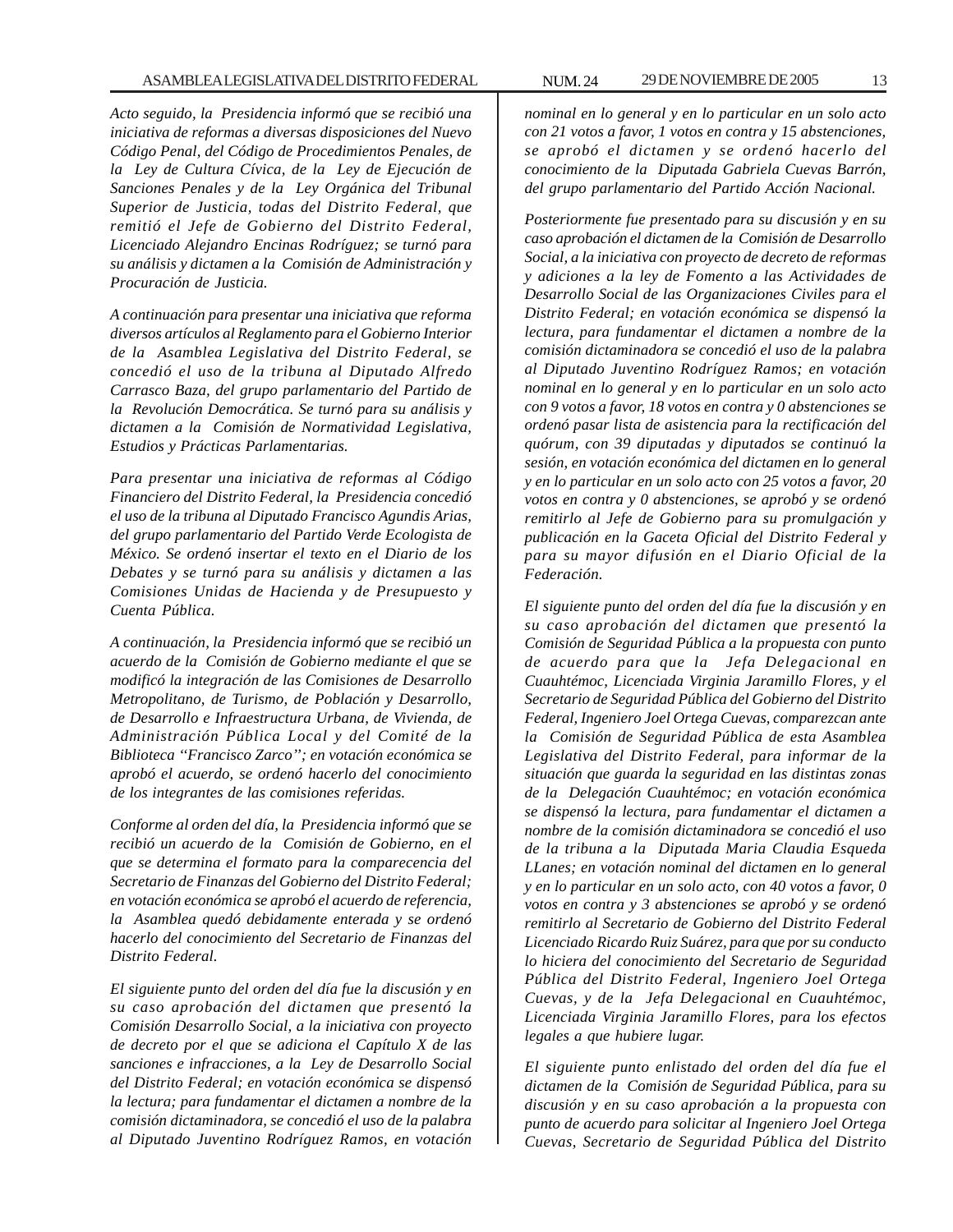14 ASAMBLEA LEGISLATIVA DEL DISTRITO FEDERAL NUM. 24 29 DE NOVIEMBRE DE 2005

*Federal, información sobre los programas que imparten en el Instituto de Formación Policial; en votación económica se dispensó la lectura, para fundamentar el dictamen se concedió la palabra a la Diputada Irma Islas León, a nombre de la comisión dictaminadora; la Presidencia ordenó se insertara el texto en el Diario de los Debates. En votación nominal en lo general y en lo particular en un solo acto con 40 votos a favor, 0 votos en contra y 0 abstenciones se aprobó el dictamen y se ordenó remitirlo al Secretario de Gobierno del Distrito Federal, Licenciado Ricardo Ruiz Suárez, para que por su conducto lo hiciera del conocimiento del Secretario de Seguridad Pública del Distrito Federal, Ingeniero Joel Ortega Cuevas, para los efectos legales a que hubiere lugar.*

*Como siguiente punto enlistado en el orden del día, se presentó para su discusión y en su caso aprobación el dictamen de la Comisión de Seguridad Pública, a la propuesta con punto de acuerdo sobre los Programas Tecnológicos de la Secretaría de Seguridad Pública; en votación económica se dispensó la lectura, para fundamentar el dictamen se concedió la palabra a la Diputada Silvia Oliva Fragoso, a nombre de la comisión dictaminadora; en votación nominal en lo general y en lo particular en un solo acto con 38 votos a favor, 0 votos en contra y 0 abstenciones se aprobó el dictamen y se ordenó remitirlo al Secretario de Gobierno del Distrito Federal, Licenciado Ricardo Ruiz Suárez, para que por su conducto lo hiciera del conocimiento del Secretario de Seguridad Pública del Distrito Federal, Ingeniero Joel Ortega Cuevas, para los efectos legales a que hubiere lugar.*

*El siguiente punto de la orden del día fue la discusión y en su caso aprobación del dictamen que presentó la Comisión de Seguridad Pública a la propuesta con punto de acuerdo para solicitar al Ingeniero Joel Ortega Cuevas, Secretario de Seguridad Pública del Gobierno del Distrito Federal, informe sobre los resultados de la aplicación de las recomendaciones de Rudolph Giuliani; en votación económica se dispensó la lectura, para fundamentar el dictamen se concedió la palabra a la Diputada Irma Islas León, a nombre de la comisión dictaminadora; la Presidencia ordenó insertar el texto en el Diario de los Debates; en votación nominal en lo general y en lo particular en un solo acto con 38 votos a favor, 0 votos en contra y 0 abstenciones se aprobó el dictamen y se ordenó remitirlo al Secretario de Gobierno del Distrito Federal, Licenciado Ricardo Ruiz Suárez, para que por su conducto lo hiciera del conocimiento del Secretario de Seguridad Pública del Distrito Federal, Ingeniero Joel Ortega Cuevas, para los efectos legales a que hubiere lugar.*

*El siguiente punto del orden del día fue la discusión y en su caso aprobación del dictamen que presentó la Comisión de Seguridad Pública a la propuesta con punto de acuerdo para solicitar al Ingeniero Joel Ortega Cuevas,*

*Secretario de Seguridad Pública del Gobierno del Distrito Federal, informe a la Asamblea Legislativa del Distrito Federal, III Legislatura, sobre los avances del Programa de Seguridad Pública del Distrito Federal; en votación económica se dispensó la lectura, para fundamentar el dictamen se concedió la palabra a la Diputada Irma Islas León, a nombre de la comisión dictaminadora; la Presidencia ordenó insertar el texto en el Diario de los Debates. En votación nominal en lo general y en lo particular en un solo acto con 36 votos a favor, 0 votos en contra y 0 abstenciones se aprobó el dictamen y se ordenó remitirlo al Secretario de Gobierno del Distrito Federal, Licenciado Ricardo Ruiz Suárez, para que por su conducto lo hiciera del conocimiento del Secretario de Seguridad Pública del Distrito Federal, Ingeniero Joel Ortega Cuevas, para los efectos legales a que hubiere lugar.*

*La Presidencia hizo del conocimiento de la Asamblea que los asuntos restantes del orden del día fueron retirados.*

*La Presidencia instruyó a la Secretaría para continuar con los asuntos en cartera, informando la Secretaría que se habían agotado los asuntos en cartera, procediendo a dar lectura al orden del día de la próxima sesión.*

*A las dieciséis horas con treinta y cinco minutos del día al inicio señalado, la Presidencia levantó la sesión y citó para la sesión ordinaria, que tendrá lugar el día jueves veinticuatro de noviembre del presente año a las once horas, rogando a todos su puntual asistencia.*

**EL C. PRESIDENTE.-** Esta Presidencia hace del conocimiento a la Asamblea que se recibió un comunicado del diputado Roberto Carlos Reyes Gámiz, del Grupo Parlamentario del Partido de la Revolución Democrática. Proceda la Secretaría a dar lectura al comunicado de referencia.

**EL C. SECRETARIO.-** Por instrucciones de la Presidencia se va a proceder a dar lectura al comunicado.

> *Comisión de Gobierno Dip. Carlos Reyes Gámiz Presidente*

*México DF, a 29 de noviembre de 2005*

## *DIP. JORGE ALBERTO LARA PRESIDENTE DE LA MESA DIRECTIVA*

*Con fundamento en el artículo 92, fracción 2, del Reglamento para el Gobierno Interior de la Asamblea Legislativa del Distrito Federal, presento respetuosamente ante el Pleno de esta H. Asamblea, el siguiente:*

#### *COMUNICADO*

*Por el cual, informó que el pasado día 17 de noviembre del año en curso, la Comisión de Gobierno aprobó un*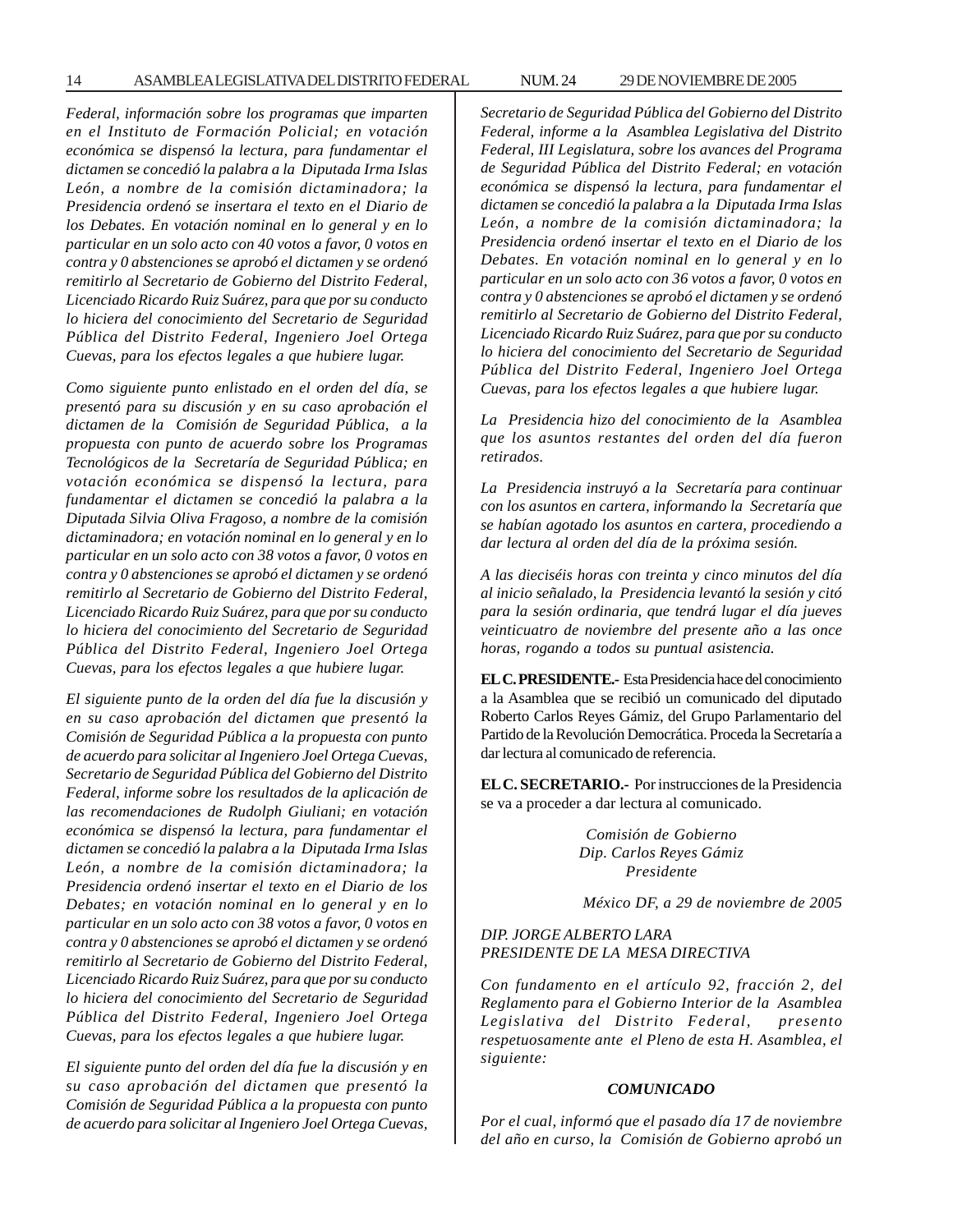*Acuerdo por el que se crea la Oficina de Información y Estadística que orgánicamente dependerá de la Coordinación General de Proceso Parlamentario de la Asamblea Legislativa del Distrito Federal, con los siguientes propósitos;*

*1 Dotar a los Diputados, Comisiones, Comités y al cuerpo de asesoría técnica especializada de la Asamblea Legislativa, de herramientas estadísticas y geográficas que contribuyan al mejor cumplimiento de los trabajos que tienen encomendados.*

*2. Aunado a su trabajo de proveedora de datos estadísticos y generadora de estudios, ésta Oficina será el área encargada, junto con una Comisión de Diputados, de definir y elaborar los indicadores de desempeño legislativo de los Diputados y Comisiones de la Asamblea Legislativa.*

*Asimismo, es importante mencionar que para el mejor desempeño de la Oficina de Información y Estadística, se firmará un convenio con el Instituto Nacional de Geografía y Estadística, (INEGI) para que apoye a la consolidación de este Órgano.*

*Con estas acciones continuamos con nuestros esfuerzos de fortalecer a la Institución.*

*Atentamente*

*Dip. Roberto Carlos Reyes Gámiz*

Cumplida su instrucción, diputado Presidente.

**EL C. PRESIDENTE.-** Gracias. De enterado.

Esta Presidencia hace del conocimiento de la Asamblea que se recibieron 8 comunicados de solicitudes de prorroga para analizar y dictaminar diversos asuntos. Uno, De las Comisiones Unidas de Asuntos Político Electorales y de Participación Ciudadana, el segundo de la Comisión de Asuntos Laborales y Previsión Social, el tercero de la Comisión de Desarrollo e Infraestructura Urbana, el cuarto de la Comisión de Fomento Económico y Cuatro de la Comisión de Administración Pública Local.

## *COMISIONES UNIDAS DE ASUNTOS POLÍTICO-ELECTORALES Y DE PARTICIPACIÓN CIUDADANA*

*Asunto: Se solicita prórroga Oficio No.- CAPE/145/05 México D; F. a 7 de noviembre de 2005*

#### *DIP. JORGE ALBERTO LARA RIVERA PRESIDENTE DE LA MESA DIRECTIVA DE LA ASAMBLEA LEGISLATIVA DEL DISTRITO FEDERAL III LEGISLATURA P R E S E N T E*

*Con fundamento en lo dispuesto por el artículo 32 del Reglamento para el Gobierno Interior de la Asamblea*

*Legislativa del Distrito Federal, solicito, se someta a consideración del Pleno de esta H. Asamblea Legislativa del Distrito Federal III Legislatura, la ampliación del plazo para dictaminar las siguientes proposiciones:*

*\* Propuesta con Punto de Acuerdo para confrontar una mesa de trabajo de las Comisiones Unidas de Asuntos Políticos-Electorales y de Participación Ciudadana con los Consejeros del Instituto Electoral del Distrito Federal.*

*\* Propuesta con Punto de Acuerdo para retomar los trabajos de consenso en materia de participación ciudadana en el Distrito Federal.*

*Ambas propuestas presentadas por el Diputado Obdulio Ávila Mayo, integrante del Grupo Parlamentario del Partido Acción Nacional.*

*Toda vez que estas Comisiones Unidas se encuentran reuniendo los elementos necesarios para el dictamen correspondiente.*

*Sin más por el momento reciba un cordial saludo.*

## *DIP. JORGE A. LARA RIVERA, PRESIDENTE DE LA COMISIÓN DE ASUNTOS POLITICOS-ELECTORALES; DIP. ALEIDA ALAVEZ RUIZ, PRESIDENTA DE LA COMISIÓN DE PARTICIPACIÓN CIUDADANA.*

*\_\_\_\_\_ O \_\_\_\_\_*

*COMISIÓN DE ASUNTOS LABORALES Y PREVISIÓN SOCIAL*

> *Ciudad de México a 23 de noviembre de 2005 CALPS/286/05*

## *DIP. JORGE ALBERTO LARA RIVERA PRESIDENTE DE LA MESA DIRECTIVA DE LA H. ASAMBLEA LEGISLATIVA DEL DISTRITO FEDERAL III LEGISLATURA P R E S E N T E*

*Con fundamento en lo dispuesto por el articulo 32, segundo párrafo del Reglamento para el Gobierno Interior de la Asamblea Legislativa del Distrito Federal, me permito solicitarle de la manera mas atenta, someta a consideración de la Mesa Directiva de esta H. Asamblea Legislativa del Distrito Federal III, Legislatura, la presente solicitud para prorrogar el término para Dictaminar la ''Propuesta con Punto de Acuerdo para que la Asamblea Legislativa del Distrito Federal, III Legislatura, respete y garantice los derechos de los trabajadores de esta Asamblea Legislativa del Distrito Federal'' presentada por la suscrita el 4 de octubre del presente año y la ''Iniciativa con proyecto de decreto que adiciona la fracción IV al artículo 206 del Nuevo Código Penal para el Distrito Federal'', presentada por la Dip. Silvia Lorena Villavicencio Ayala, el 25 de octubre del año en curso.*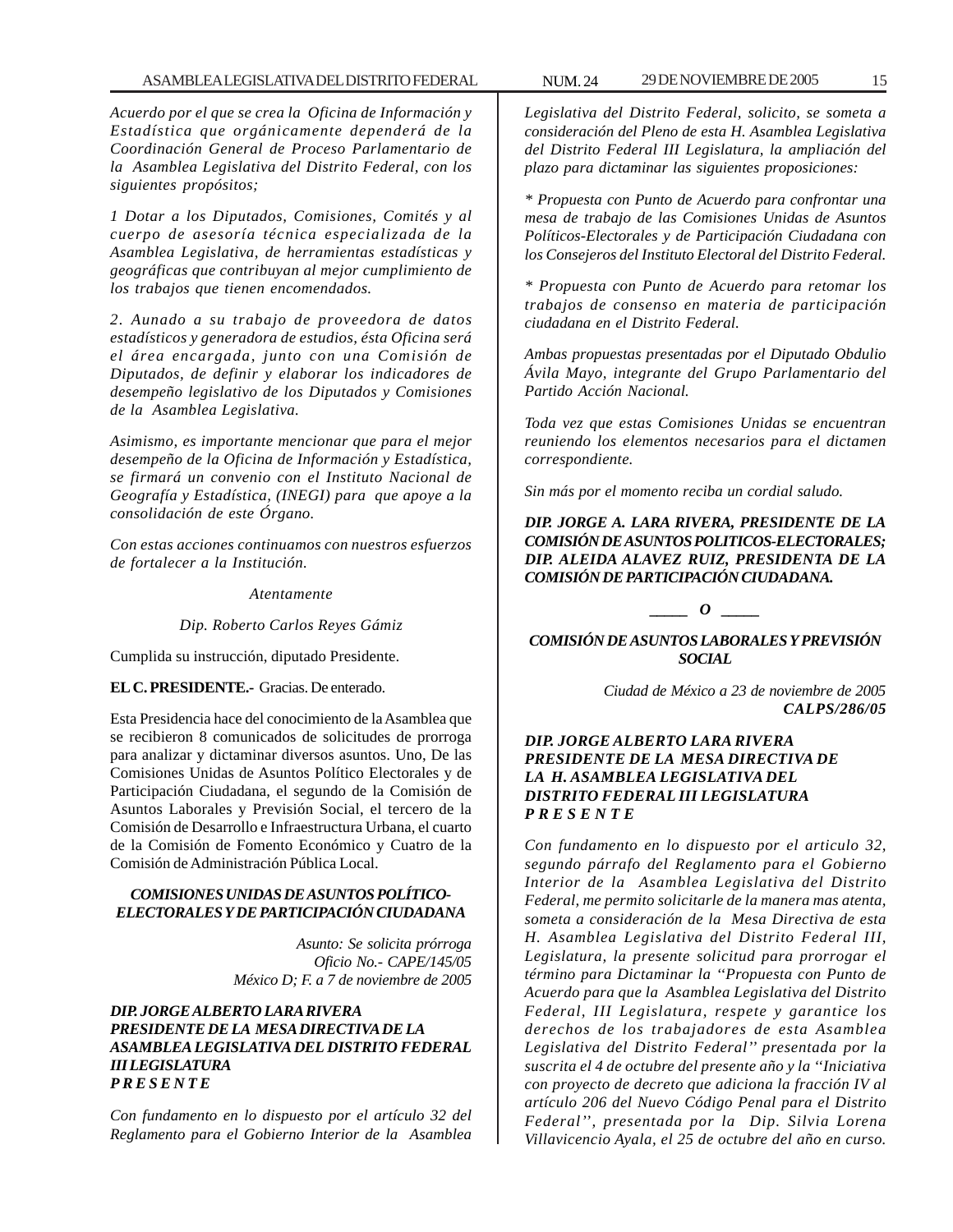*Lo anterior, debido a que la Comisión de Asuntos Laborales y Previsión Social se encuentra determinando el procedimiento para Dictaminar los referidos asuntos.*

*Sin más por el momento, me despido enviándole un cordial saludo.*

#### *A t e n t a m e n t e*

*Dip. María Claudia Esqueda Llanes Presidenta*

*\_\_\_\_\_ O \_\_\_\_\_*

#### *COMISIÓN DE DESARROLLO E INFRAESTRUCTURA URBANA*

*DIP. Ma. ELENA TORRES B No. Oficio: CDIU/101/05 México D. F., a de 23 de noviembre de 2005*

#### *DIP. JORGE ALBERTO LARA RIVERA PRESIDENTE DE LA MESA DIRECTIVA DE LA H. ASAMBLEA LEGISLATIVA DEL DISTRITO FEDERAL, III LEGISLATURA*

*Con fundamento en los artículos 62, 63 y 64 de la Ley Orgánica y 28, 30 y 32 del Reglamento para el Gobierno Interior, ambos de la Asamblea Legislativa del Distrito Federal, me permito solicitarle la ampliación del término o prórrogas para Dictaminar las siguientes Iniciativa y Propuestas con Punto de Acuerdo, recibidas en esta Comisión:*

> *a) Iniciativa de reformas a la Ley Orgánica de la Administración Pública del Distrito Federal y a la Ley de Desarrollo Urbano del Distrito Federal.*

> *b) Propuesta con Punto de Acuerdo para solicitar a la Licenciada Leticia Robles Colín, Delegada en Álvaro Obregón informe sobre las obras que se llevan a cabo para la captación de agua pluvial en la Colonia Olivar del Conde.*

> *c) Propuesta con Punto de Acuerdo para solicitar a la Titular de la Secretaría de Desarrollo Urbano y Vivienda, Arquitecta Laura Itzel Castillo Juárez, un informe de la aplicación del Sistema de Transferencia de Potencialidades del Distrito Federal.*

*Lo anterior con motivo de estar en condiciones de llevar a cabo un amplio y responsable análisis de los temas, así como por la amplia agenda de trabajo que se tiene en esta Comisión.*

*Segura de la atención brindada a la presente, aprovecho la ocasión para enviarle un cordial saludo.*

#### *DIP. MA. ELENA TORRES BALTAZAR*

## *PRESIDENTA*

*d*  $\theta$ 

## *COMISIÓN DE FOMENTO ECONÓMICO*

*México, D. F., a 25 de noviembre de 2005 ALDF/CFEIP-AEV/015/05*

## *DIP. JORGE ALBERTO LARA RIVERA PRESIDENTE DE LA MESA DIRECTIVA P R E S E N T E.*

*El suscrito, Presidente de la Comisión al rubro citada, y de conformidad con lo establecido en los artículos 32 párrafo segundo, 87 párrafo primero, ambos del Reglamento para el Gobierno Interior de éste órgano Legislativo, con relación al artículo 12 del Reglamento Interior de sus Comisiones, solicito a Usted poner a consideración del PLENO, en la próxima sesión del día jueves 29 de noviembre del presente, la aprobación de ampliación al PLAZO para dictaminar el siguiente asunto:*

*\* ''Iniciativa con Proyecto de Decreto que reforma y adiciona diversas disposiciones de la Ley de Fomento para el Desarrollo Económico del Distrito Federal'', presentada por un servidor.*

#### *EXPOSICION DE MOTIVOS*

*El día 18 de octubre de 2005, fue turnada a ésta Comisión por parte de la Presidencia de la Mesa Directiva de la Diputación Permanente para su análisis y dictamen, la propuesta con punto de acuerdo antes mencionada.*

*Una vez recibido el turno correspondiente, este fue remitido a todos los integrantes de la Comisión, con el objeto de abocarnos al estudio del mismo y así poder estar en oportunidad de que éste Cuerpo Colegiado fije su postura con relación al contenido del asunto que nos ocupa.*

*Actualmente, el cuerpo técnico de ésta Comisión se encuentra, recabando y procesando la información necesaria en la materia para la correcta elaboración del dictamen correspondiente.*

*Es por ello que éste cuerpo colegiado, recurre a éste H. Pleno a efecto de solicitar la ampliación del plazo que conforme a Derecho corresponde.*

*Por lo anteriormente expuesto, atentamente solicito en nombre de esta Comisión, lo siguiente:*

*ÚNICO.- Que se apruebe la ampliación del término a que tiene derecho ésta Comisión, para dictaminar el siguiente asunto:*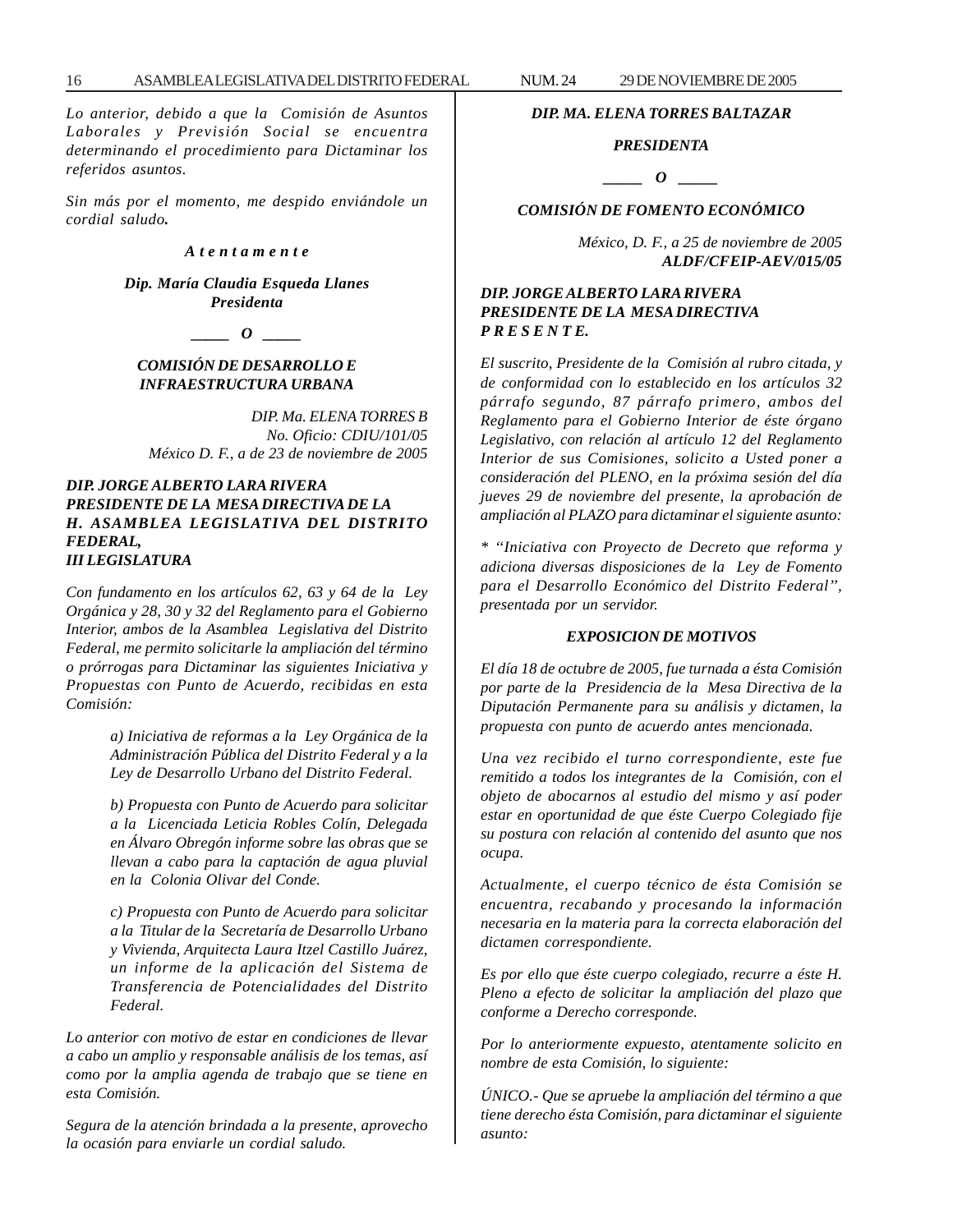*\* ''Iniciativa con Proyecto de Decreto que reforma y adiciona diversas disposiciones de la Ley de Fomento para el Desarrollo Económico del Distrito Federal'', presentada por un servidor.*

#### *DIP. ARTURO ESCOBAR Y VEGA*

#### *PRESIDENTE*

*\_\_\_\_\_ O \_\_\_\_\_*

## *COMISIÓN DE ADMINISTRACIÓN PÚBLICA LOCAL*

*Of. Núm. -ALDF III.L/CAPL/ST/1501/05 México, D. F., 23 de noviembre de 2005*

### *DIP. JORGE ALBERTO LARA RIVERA PRESIDENTE DE LA MESA DIRECTIVA DE LA ASAMBLEA LEGISLATIVA DEL DISTRITO FEDERAL III LEGISLATURA. PRESENTE.*

*Con fundamento en lo dispuesto por el artículo 32 párrafo segundo del Reglamento para el Gobierno Interior de la Asamblea Legislativa del Distrito Federal, solicito atentamente, ponga a consideración del Pleno de este órgano Legislativo, la ampliación del plazo previsto en el numeral referido para analizar y dictaminar propuesta con punto de acuerdo para exhortar a la Licenciada Patricia Ruiz Anchando, Jefa Delegacional en Gustavo A. Madero y al Licenciado Ricardo Ruiz Suárez, Secretario de Gobierno del Distrito Federal, para que presenten a las organizaciones sociales el Proyecto Plaza Mariana, expliquen las acciones, condiciones y marco jurídico que regirá este conjunto en relación a los comerciantes del Corredor del Peregrino Guadalupano; estableciendo con claridad todas y cada una de las características administrativas y fiscales, así como los términos y condiciones de permanencia en las áreas públicas provisionales y el reconocimiento de derechos a los comerciantes que lo acrediten documentalmente en su momento y la fecha proyectada de su instalación en Plaza Mariana en base a la conclusión de las obras, la cual nos fue turnada con el número MDPPTA/CSP/ 0201/05.*

*Lo anterior en virtud de que esta dictaminadora se encuentra reuniendo los elementos necesarios para el estudio e integración del proyecto respectivo.*

*Sin otro particular, aprovecho la ocasión para enviarle un cordial saludo.*

#### *DIP. ALBERTO TREJO VILLAFUERTE*

*PRESIDENTE.*

*\_\_\_\_ O \_\_\_\_\_*

## *COMISIÓN DE ADMINISTRACIÓN PÚBLICA LOCAL*

*Of. Núm.- ALDF III.L/CAPL/ST/1502/05 México, D. F., 23 de noviembre de 2005.*

## *DIP. JORGE ALBERTO LARA RIVERA PRESIDENTE DE LA MESA DIRECTIVA DE LA ASAMBLEA LEGISLATIVA DEL DISTRITO FEDERAL III LEGISLATURA PRESENTE.*

*Con fundamento en lo dispuesto por el artículo 32 párrafo segundo del Reglamento para el Gobierno Interior de la Asamblea Legislativa del Distrito Federal, solicito atentamente, ponga a consideración del Pleno de este órgano Legislativo, la ampliación del plazo previsto en el numeral referido para analizar y dictaminar la propuesta con punto de acuerdo para exhortar al Jefe de Gobierno del Distrito Federal a que en el Proyecto de Presupuesto de Egresos para el Ejercicio Fiscal del año 2006, complemente en tiempo y forma la obligación que le impone el artículo 495 del Código Financiero del Distrito Federal, la cual nos fue turnada con el número MDPPTA/CSP/0267/ 05.*

*Lo anterior en virtud de que esta dictaminadora se encuentra reuniendo los elementos necesarios para el estudio e integración del proyecto respectivo.*

*Sin otro particular, aprovecho la ocasión para enviarle un cordial saludo.*

#### *DIP. ALBERTO TREJO VILLAFUERTE*

#### *PRESIDENTE.*

*\_\_\_\_\_ O \_\_\_\_\_*

*COMISIÓN DE ADMINISTRACIÓN PÚBLICA LOCAL*

> *Of. Núm. - ALDF III.L/CAPL/ST/1511/05 México, D. F., 24 de noviembre de 2005.*

#### *DIP. JORGE ALBERTO LARA RIVERA PRESIDENTE DE LA MESA DIRECTIVA DE LA ASAMBLEA LEGISLATIVA DEL DISTRITO FEDERAL III LEGISLATURA PRESENTE.*

*Con fundamento en lo dispuesto por el artículo 32 párrafo segundo del Reglamento para el Gobierno Interior de la Asamblea Legislativa del Distrito Federal, solicito atentamente, ponga a consideración del Pleno de este órgano Legislativo, la ampliación del plazo previsto en el numeral referido para analizar y dictaminar la iniciativa que crea la Ley de la*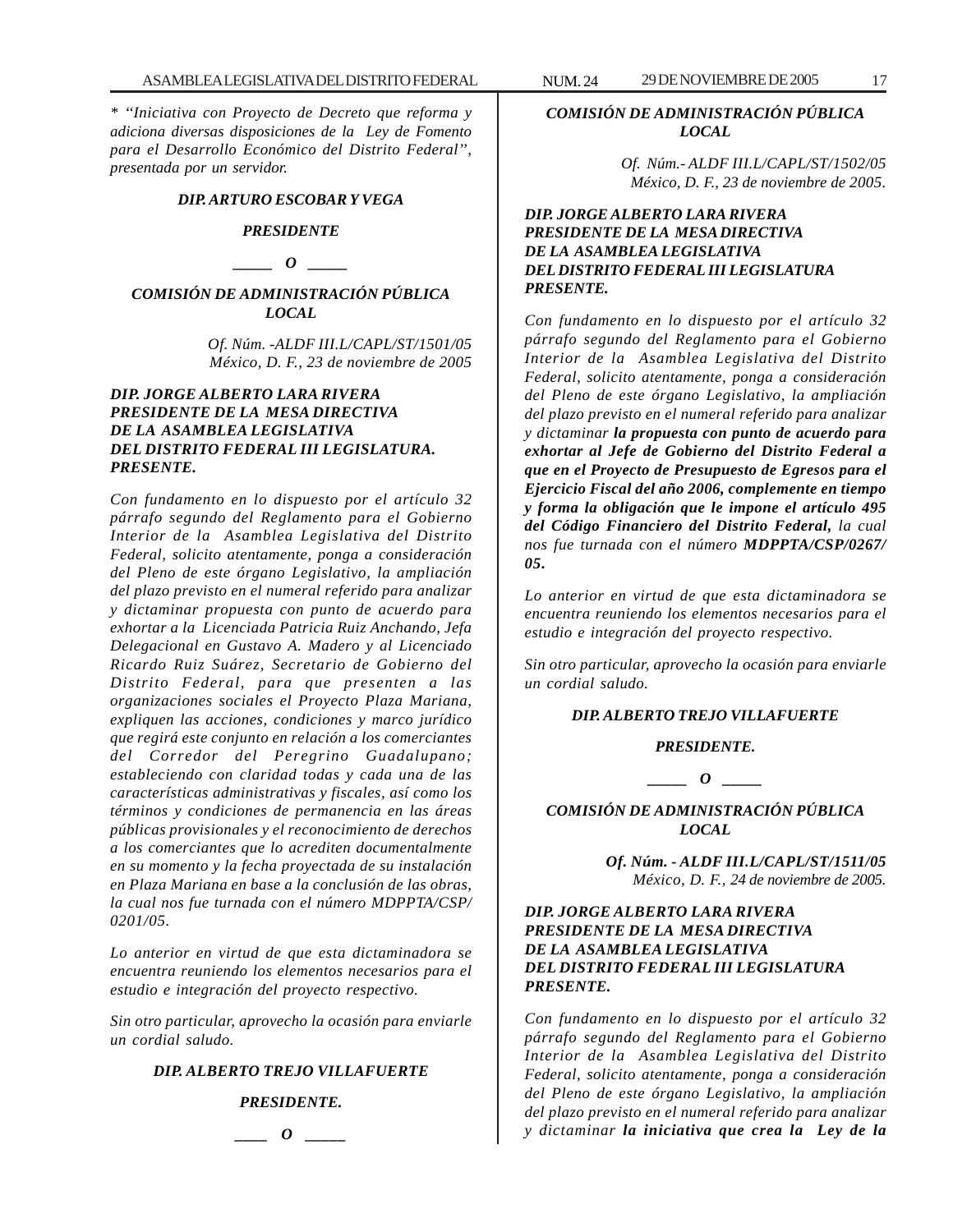*Contraloría General del Distrito Federal, la cual nos fue turnada con el número MDPPTA/CSP/0321/05.*

*Lo anterior en virtud de que esta dictaminadora se encuentra reuniendo los elementos necesarios para el estudio e integración del proyecto respectivo.*

*Sin otro particular, aprovecho la ocasión para enviarle un cordial saludo.*

#### *DIP. ALBERTO TREJO VILLAFUERTE*

#### *PRESIDENTE*

*\_\_\_\_\_ O \_\_\_\_\_*

*COMISIÓN DE ADMINISTRACIÓN PÚBLICA LOCAL*

> *Of. Núm. -ALDF III.L/CAPL/ST/1512/05 México, D. F., 24 de noviembre de 2005.*

## *DIP. JORGE ALBERTO LARA RIVERA. PRESIDENTE DE LA MESA DIRECTIVA DE LA ASAMBLEA LEGISLATIVA DEL DISTRITO FEDERAL III LEGISLATURA PRESENTE.*

*Con fundamento en lo dispuesto por el artículo 32 párrafo segundo del Reglamento para el Gobierno Interior de la Asamblea Legislativa del Distrito Federal, solicito atentamente, ponga a consideración del Pleno de este órgano Legislativo, la ampliación del plazo previsto en el numeral referido para analizar y dictaminar la iniciativa de decreto que expide la Ley de Obras Públicas del Distrito Federal, la cual nos fue turnada con el número MDPPTA/CSP/0322/05.*

*Lo anterior en virtud de que esta dictaminadora se encuentra reuniendo los elementos necesarios para el estudio e integración del proyecto respectivo.*

*Sin otro particular, aprovecho la ocasión para enviarle un cordial saludo.*

#### *FIRMA, DIP. ALBERTO TREJO VILLAFUERTE.*

#### *PRESIDENTE.*

Esta Presidencia después de revisar las solicitudes recibidas, considera que se actualiza la hipótesis establecida por los párrafos segundo y tercero del artículo 32 del Reglamento para el Gobierno Interior de la Asamblea Legislativa del Distrito Federal.

En tal virtud proceda la Secretaría consultar a la Asamblea en votación económica si son de aprobarse las solicitudes presentadas por las Comisiones señaladas.

**EL C. SECRETARIO**.- Por instrucciones de la Presidencia y en votación económica se pregunta a la Asamblea si son de autorizarse las solicitudes de prórroga de las Comisiones de referencia.

Los que estén por la afirmativa, sírvanse manifestarlo poniéndose de pie.

Los que estén por la negativa, sírvanse manifestarlo poniéndose de pie.

Se autoriza, diputado Presidente.

**EL C. PRESIDENTE.-** Hágase del conocimiento de los titulares de las Comisiones de Asuntos Político Electorales y de Participación Ciudadana, de Asuntos Laborales y Previsión Social, de Desarrollo e Infraestructura Urbana, de Fomento Económico y de Administración Pública Local.

Esta Presidencia hace del conocimiento de la Asamblea que se recibió un comunicado del ciudadano Dionisio A. Meade y García de León, Subsecretario de Enlace Legislativo de la Secretaría de Gobernación. Proceda la Secretaría a dar lectura al comunicado de referencia.

**EL C. SECRETARIO DIPUTADO ADRIÁN PEDROZO CASTILLO.-** Por instrucciones de la Presidencia, se va proceder a dar lectura al comunicado.

#### *SECRETARÍA DE GOBERNACIÓN SUBSECRETARÍA DE ENLACE LEGISLATIVO*

*Oficio N°. SEL/300/6364/05 México, D. F., 18 de noviembre de 2005.*

#### *CC. Secretarios de la H. Asamblea Legislativa del Distrito Federal Presentes*

*En atención al oficio número MDPPTA/CSP/052/2005 signado el día 22 de septiembre último, por el C. Diputado Miguel Ángel Solares Chávez, Presidente de la Mesa Directiva de ese órgano Legislativo, con el presente me permito remitir a ustedes, copia del similar número 170/ UCVPS/433/2005 suscrito el 11 del actual, por el C. Dr. Gabriel García Pérez, Titular de la Unidad Coordinadora de Vinculación y Participación Social de la Secretaría de Salud, así como el anexo que en el mismo se menciona, mediante los cuales da respuesta al Punto de Acuerdo por el que se exhorta a esa Dependencia a informar sobre las acciones realizadas para incluir la vacuna del neumococo conjugada heptavalente dentro del Cuadro Básico de Vacunación.*

*Lo que comunico a ustedes para los fines procedentes.*

*Agradezco la atención que concedan al presente y les reitero mi consideración respetuosa.*

#### *ATENTAMENTE*

#### *EL SUBSECRETARIO*

## *DIONISIO A. MEADE Y GARCÍA DE LEÓN.*

*\_\_\_\_\_ O \_\_\_\_\_*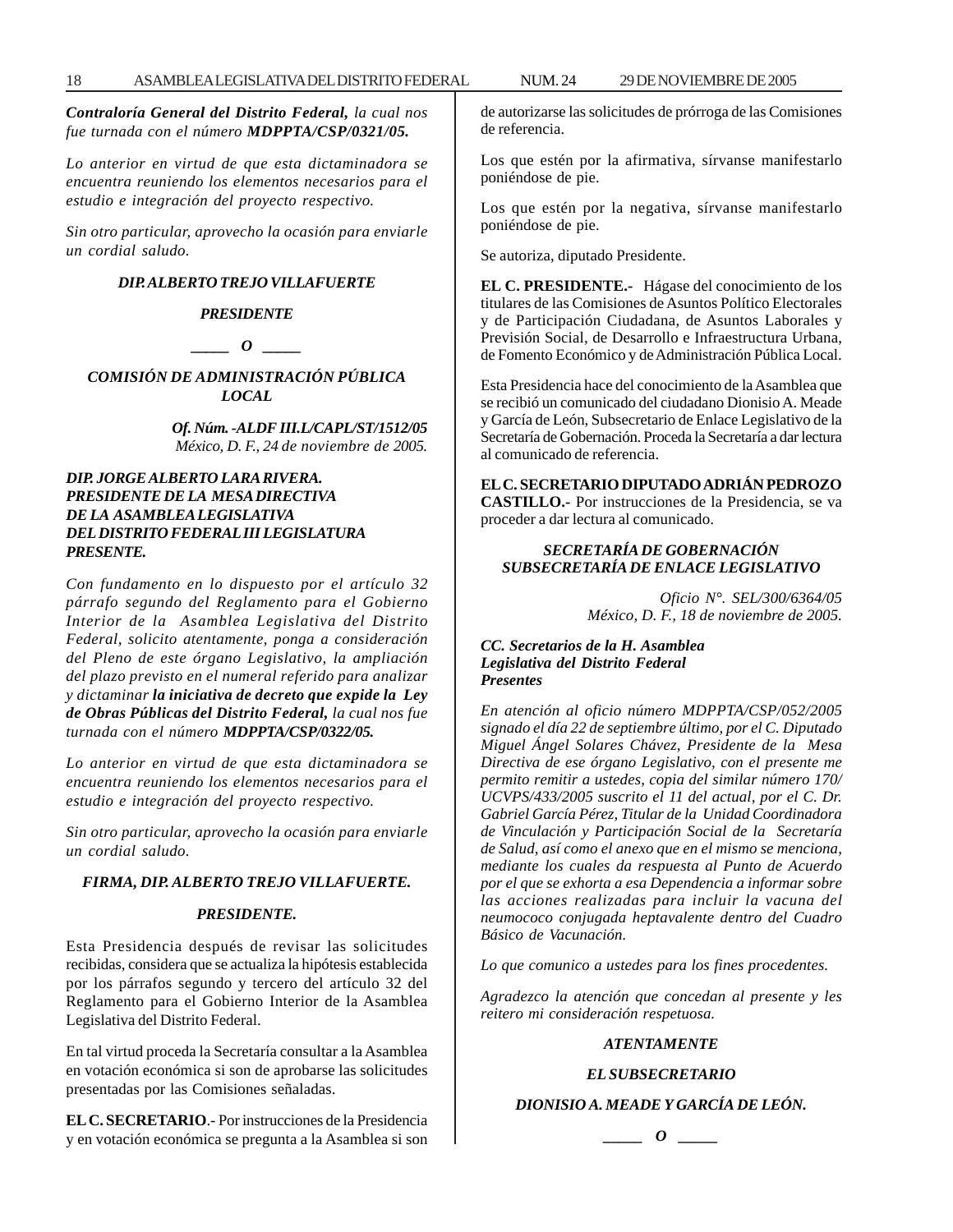*México, D. F., 11 de noviembre de 2005.*

#### *LIC. DIONISIO ALFREDO MEADE Y GARCÍA DE LEÓN SUBSECRETARIO DE ENLACE LEGISLATIVO SECRETARÍA DE GOBERNACIÓN PRESENTE*

*Me refiero a su Oficio SEL/300/5283/05, mediante el cual comunica el punto de acuerdo aprobado el 22 de septiembre anterior, en la Asamblea Legislativa del Distrito Federal, sobre las acciones realizadas para incluir la vacuna del neumococo conjugada heptavalente dentro del Cuadro Básico de Vacunación.*

*Al respecto, me permito acompañar copia del Oficio 2628, suscrito por el Dr. Cuauhtémoc Ruiz Matus, Coordinador de Asesores de la Subsecretaría de Prevención y Promoción de la Salud; solicitando su valiosa intervención para remitir dicha información al órgano legislativo.*

*Sin otro particular, aprovecho la ocasión para enviarle un cordial saludo.*

#### *ATENTAMENTE*

#### *TITULAR DE LA UNIDAD DR. GABRIEL GARCÍA PÉREZ.*

*\_\_\_\_\_ O \_\_\_\_\_*

*SECRETARIA DE SALUD SUBSECRETARIA DE PREVENCION Y PROMOCION DE LA SALUD COORDINACION DE ASESORES*

> *Oficio No. 2628 México, D. F. a 10 de noviembre de 2005*

#### *DR. NICOLAS LICONA SPINOLA Director General Adjunto de Vinculación Social P r e s e n t e*

*Por instrucciones del Dr. Roberto Tapia Conyer, Subsecretario de Prevención y Promoción de la Salud y con relación al punto de acuerdo que presento el Diputado Miguel Ángel Solares Chávez, Presidente de la Mesa Directiva de la H. Asamblea Legislativa del Distrito Federal, enunciado de la siguiente manera:*

*• Esta Asamblea Legislativa solicita a la Secretaría de Salud Federal, un informe sobre las acciones realizadas para incluir la vacuna del neumococo conjugada heptavalente dentro del Cuadro Básico de Vacunación.*

*Esta Subsecretaría considera importante comentar lo siguiente:*

*1. La vacuna antineumocóccica conjugada heptavalente, fue incluida en el Cuadro Básico de*

*Medicamentos del Sector Salud a partir del 9 de abril de 2003 con la clave 0145.*

*2. En la Primera Reunión Ordinaria del Consejo Nacional de Vacunación efectuada el pasado 17 de febrero de 2004 se acordó incorporar la citada vacuna la Esquema Nacional de Vacunación, dentro del periodo de esta administración.*

*3. En virtud del alto costo de la vacuna (\$50 USD por dosis, requiriéndose un mínimo de tres dosis por niño) se ha visualizado su introducción paulatina en poblaciones más vulnerables, mismas que se están definiendo en el momento actual.*

*Sin otro particular, le envío un saludo cordial.*

## *DR. CUAUTÉMOC RUIZ MATUS*

#### *COORDINADOR.*

Cumplida su instrucción, diputado Presidente.

**EL C. PRESIDENTE.-** Hágase del conocimiento del diputado José Antonio Arévalo González.

Esta Presidencia hace del conocimiento de la Asamblea que se recibió un comunicado del Tribunal Superior de Justicia del Distrito Federal. Proceda la Secretaría a dar lectura al comunicado de referencia.

**EL C. SECRETARIO.-** Por instrucciones de la Presidencia, se va proceder a dar lectura al comunicado.

#### *''150 AÑOS IMPARTIENDO JUSTICIA'' TRIBUNAL SUPERIOR DE JUSTICIA DEL DISTRITO FEDERAL PRESIDENCIA SECRETARÍA DE ACUERDOS*

*Num. 00004879*

## *DIPUTADO JORGE ALBERTO LARA RIVERA. PRESIDENTE DE LA COMISIÓN DE GOBIERNO DE LA ASAMBLEA LEGISLATIVA DEL DISTRITO FEDERAL, III LEGISLATURA. P R E S E N T E.*

*Por instrucciones superiores me permito comunicar que se tuvo por recibido su oficio número MDPPTA/CSP/ 0610/2005, mediante el cual informa que el pleno de esa Asamblea en sesión celebrada el 03 de noviembre del 2005 dos mil cinco, resolvió aprobar el Punto de Acuerdo, que a la letra dice: ''PRIMERO. Que en los asuntos que involucren violencia intrafamiliar se tenga particular diligencia para proveer la protección a la vida e integridad de las personas víctimas de violencia familiar, particularmente de las mujeres, niñas y niños. SEGUNDO. Que se implementen los programas de sensibilización, capacitación y especialización a juzgadores de Distrito Federal en materia de violencia*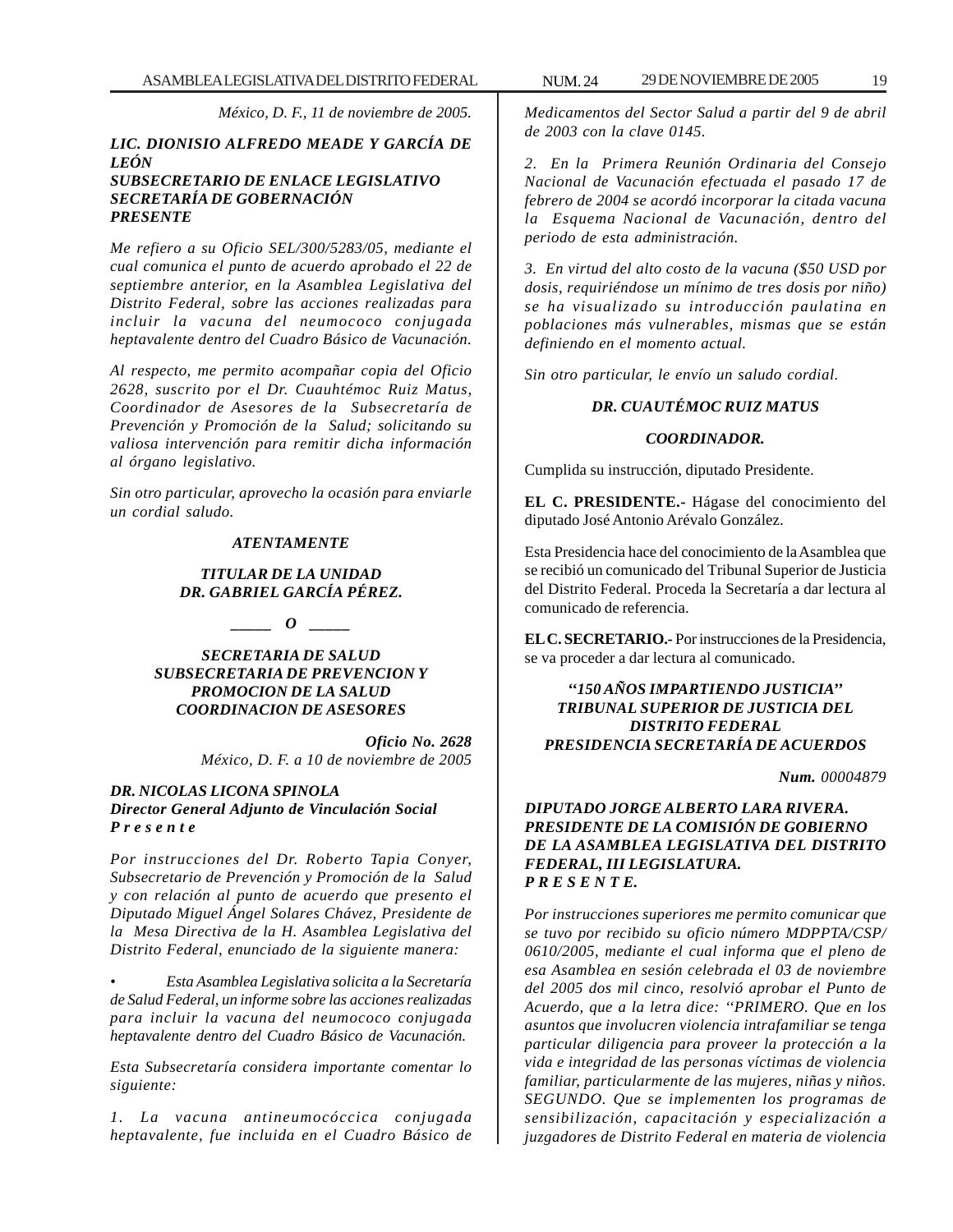*familiar. Tercero. Que se difunda en el ámbito judicial los instrumentos internacionales que el Estado Mexicano ha firmado y ratificado en materia de derechos humanos, no discriminación y violencia contra las mujeres …'', acordándose en cuanto el punto PRIMERO, comunicarle que los órganos jurisdiccionales tienen la obligación de actuar con la mayor diligencia para garantizar la protección de las víctimas y velar porque se cumpla con el Derecho, y para el caso de que no fuera así, las partes tienen expedito el derecho para hacer valer los recursos o medios de impugnación que la propia ley les confiere, pero estas situaciones deben atenderse por los órganos correspondientes, en los casos concretos.*

*Por lo que hace al punto SEGUNDO, se ordenó remitir copia de documento el Consejo de la Judicatura del Distrito Federal, para la directa atención en el ámbito de su competencia.*

*Y sobre el punto TERCERO, se comunica que la difusión de los instrumentos internaciones en materia de Derechos Humanos, por parte de este Tribunal, ha sido permanente, cabe mencionar que en los años 2004 dos mil cuatro y 2005 dos mil cinco, la Dirección de Derechos Humanos y Orientación Ciudadana entregó a todos los juzgadores de Primera y Segunda Instancia en forma impresa y en diskette, fundamentación sobre tratados y convenios firmados por México en Materia de Derechos Humanos y Leyes y Tratados Internacionales, a fin de que contaran con la información necesaria para su observancia y aplicación.*

*No obstante las anteriores acciones, esta Institución manifiesta su constante preocupación y disposición para coadyuvar en la atención de la problemática general que enfrenta la sociedad, sobre temas tan importantes como los que se viven al interior de la familia.*

*Aprovecho la oportunidad para enviarle un cordial saludo.*

## *MÉXICO, D. F., A 17 DE NOVIEMBRE DE 2005. C. PRIMERA SECRETARIA DE ACUERDOS LA PRESIDENCIA Y DEL PLENO DEL TRIBUNAL SUPERIOR DE JUSTICIA DEL DISTRITO FEDERAL. LIC. D. IVONNE CARMONA ROSETE.*

Cumplida su instrucción, diputado Presidente.

**EL C. PRESIDENTE.-** Hágase del conocimiento de la diputada Maricela Contreras Julián.

Esta Presidencia hace del conocimiento de la Asamblea que se recibió un comunicado del Consejo de la Judicatura del Distrito Federal. Proceda la Secretaria a dar lectura al comunicado de referencia.

**EL C. SECRETARIO.- EL C. DIPUTADO ADRIÁN PEDROZO CASTILLO.-** Por instrucciones de la Presidencia, se va a proceder a dar lectura al comunicado.

## *CONSEJO DE LA JUDICATURA DEL DISTRITO FEDERAL ''150 años impartiendo justicia'' SECRETARÍA GENERAL*

*Exp. Núm. A. P.78/2005 Of. Núm. 13244/2005*

#### *DIPUTADO*

*JORGE ALBERTO LARA RIVERA PRESIDENTE DE LA ASAMBLEA LEGISLATIVA DEL DISTRITO FEDERAL, III LEGISLATURA. P R E S E N T E*

*Por instrucciones del Magistrado JOSÉ GUADALUPE CARRERA DOMÍNGUEZ, Presidente del Consejo de la Judicatura del Distrito Federal, hago de su conocimiento que en fecha nueve de noviembre del año en curso, dictó el acuerdo que a continuación se transcribe:*

*''México, Distrito Federal a nueve de noviembre de dos mil cinco.- Agréguese a su expediente A. P. 78/2005 el oficio y anexo número MDPPTA/CSP/0607/2005 signado por el Diputado JORGE ALBERTO LARA RIVERA, Presidente de la Asamblea Legislativa del Distrito Federal III Legislatura, mediante el cual comunica el Dictamen, por el que se aprueba la transferencia presupuestal compensada por \$2,879,000.00 en el programa 04 Poder Judicial, solicitada por el Tribunal Superior de Justicia del Distrito Federal, en los términos que se indican, por lo anterior, previa copia que se deje en autos, remítase el oficio de cuenta y anexo al Licenciado Francisco Gallardo de la Peña, Oficial Mayor del H. Tribunal, a efecto de que lo atienda como corresponda en el ámbito de su competencia y con fotocopia del mismo deseé conocimiento a los integrantes de este órgano Colegiado, para los fines que procedan. Comuníquese este acuerdo al promovente. Cúmplase. - Así lo acordó y firma el Magistrado J0SÉ GUADALUPE CARRERA DOMÍNGUEZ, Presidente del Consejo de la Judicatura del Distrito Federal, ante la Secretaria General, Licenciada MATILDE RAMÍREZ HERNÁNDEZ, quien autoriza y da fe.'' Rúbricas.*

*Reitero a Usted las seguridades de mi atenta y distinguida consideración.*

*''SUFRAGIO EFECTIVO. NO REELECCIÓN.'' México, D. F. a 16 de noviembre de 2005 LA SECRETARIA GENERAL DEL CONSEJO DE LA JUDICATURA DEL DISTRITO FEDERAL LIC. MATILDE RAMÍREZ HERNÁNDEZ*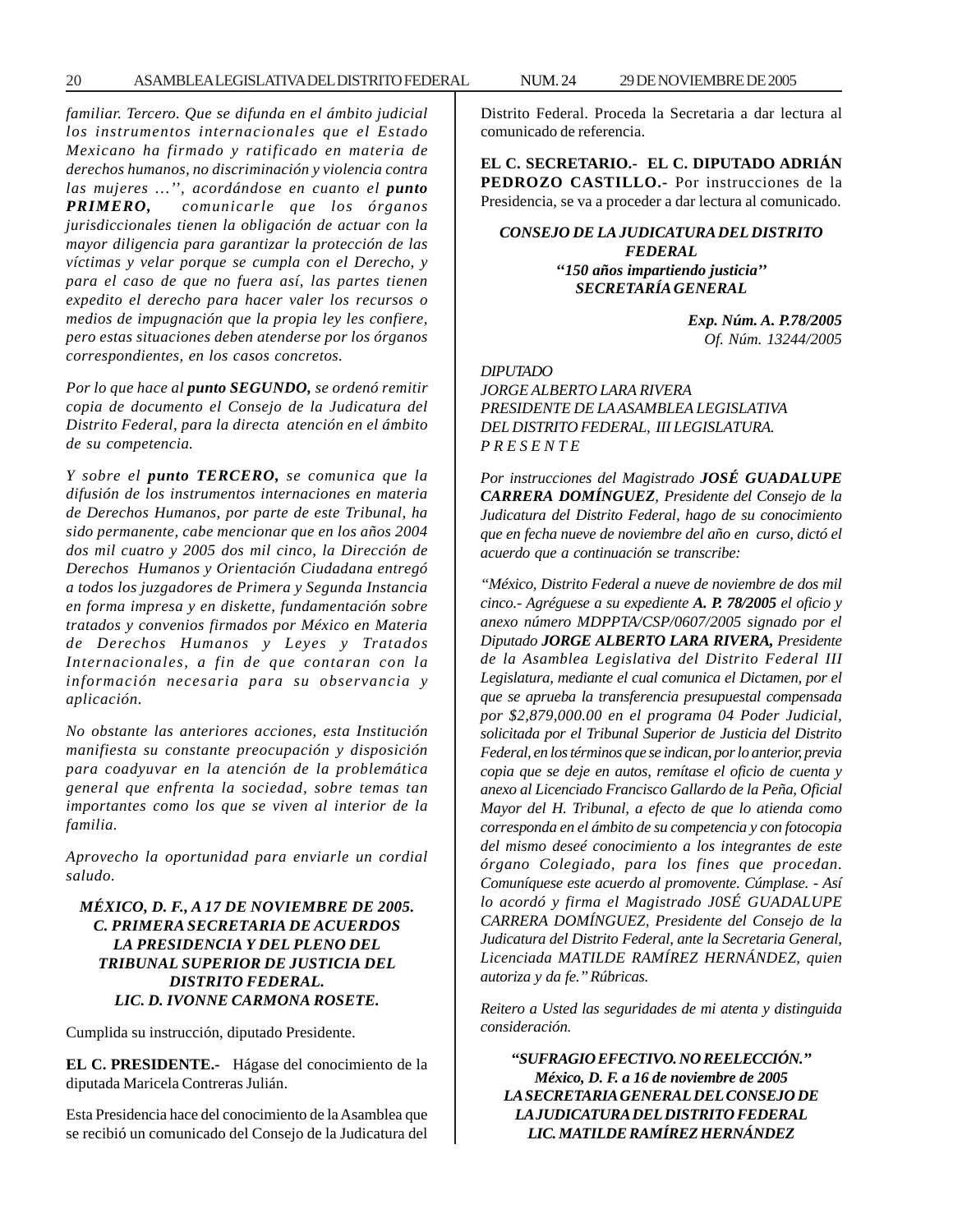Cumplida su instrucción, diputado Presidente.

**EL C. PRESIDENTE DIPUTADO RODOLFO FRANCISCO COVARRUBIAS GUTIÉRREZ.-** Esta Asamblea queda debidamente enterada.

Esta Presidencia hace del conocimiento de la Asamblea que se recibieron dos comunicados del Licenciado Ricardo Ruiz Suárez, Secretario de Gobierno del Distrito Federal. Proceda la Secretaría a dar lectura al primer Comunicado de ellos.

**EL C. SECRETARIO.-** Por instrucciones de la Presidencia, se va a proceder a dar lectura al primer comunicado.

#### *GOBIERNO DEL DISTRITO FEDERAL México La Ciudad de la Esperanza Secretaría de Gobierno*

*México, D. F., a 21 de noviembre de 2005. SG/12833/2005.*

## *DIPUTADO JORGE ALBERTO LARA RIVERA. PRESIDENTE DE LA MESA DIRECTIVA DE LA H. ASAMBLEA LEGISLATIVA DEL DISTRITO FEDERAL, III LEGISLATURA. PRESENTE.*

*Por instrucciones del Lic. Alejandro Encinas Rodríguez, Jefe de Gobierno del Distrito Federal, y en atención al contenido del oficio JGDF/00211/2005; con fundamento en lo dispuesto por el artículo 23, fracciones III y VIII, de la Ley Orgánica de la Administración Pública del Distrito Federal; me permito remitir a Usted, copia certificada del oficio por el que se autoriza la ausencia temporal del Lic. Raúl Armando Quintero Martínez, al cargo de Jefe Delegacional en lztacalco, por el periodo comprendido del 21 de noviembre al 6 de diciembre del año en curso, para los efectos conducentes.*

*Sin otro particular, le reitero la seguridad de mi atenta y distinguida consideración.*

## *SUFRAGIO EFECTIVO, NO REELECCIÓN. EL SECRETARIO DE GOBIERNO. LIC. RICARDO RUÍZ SUÁREZ*

*\_\_\_\_\_ O \_\_\_\_\_*

*GOBIERNO DEL DISTRITO FEDERAL México La Ciudad de la Esperanza JEFATURA DE GOBIERNO*

> *México, D. F., a 18 de noviembre de 2005 JGDF/ 00211/2005*

## *C. RAÚL ARMANDO QUINTERO MARTÍNEZ JEFE DELEGACIONAL EN IZTACALCO P R E S E N T E.*

*En atención a su petición recepcionada en esta Jefatura el día de hoy, con fundamento en los artículos 122, apartado C, Base Segunda, fracción II, inciso f), de la Constitución Política de los Estados Unidos Mexicanos; 67, fracción XXXI, y 107 párrafo primero del Estatuto de Gobierno del Distrito Federal; le informo que con esta fecha he tenido a bien autorizar su ausencia temporal al cargo de Jefe Delegacional en esa Demarcación, por el periodo comprendido del 21 de noviembre al 6 de diciembre del presente año.*

*No omito señalar que dicha ausencia deberá ser cubierta en términos de lo previsto por los artículos 25, fracción I, y 122 del Reglamento Interior de la Administración Pública del Distrito Federal.*

*Sin otro particular por el momento, le envío un cordial saludo.*

#### *ATENTAMENTE*

## *EL JEFE DE GOBIERNO ALEJANDRO ENCINAS RODRÍGUEZ*

Cumplida su instrucción, diputado Presidente.

**EL C. PRESIDENTE.-** Esta Asamblea queda debidamente enterada.

Proceda la Secretaría a dar lectura al segundo comunicado de referencia.

**EL C. SECRETARIO.-** Por instrucciones de la Presidencia, se va a proceder a dar lectura al segundo comunicado.

> *GOBIERNO DEL DISTRITO FEDERAL México, La Ciudad de la Esperanza Secretaría de Gobierno*

> > *México, D. F. a 24 de noviembre de 2005 SG/12995/2005*

#### *DIPUTADO JORGE ALBERTO LARA RIVERA PRESIDENTE DE LA MESA DIRECTIVA DE H. ASAMBLEA LEGISLATIVA DEL DISTRITO FEDERAL, III LEGISLATURA. P R E S E N T E*

*Por instrucciones del Lic. Alejandro Encinas Rodríguez, Jefe de Gobierno del Distrito Federal, y en atención al contenido del oficio JGDF/0221/2005; con fundamento en lo dispuesto por el artículo 23, fracciones III y VIII, de la Ley Orgánica de la Administración Pública del Distrito Federal; me permito remitir a Usted copia certificada del oficio por el que se autoriza la ausencia temporal del Lic. Faustino Soto Ramos, al cargo de Jefe Delegacional en Xochimilco, por el periodo comprendido del 24 de noviembre al 9 de diciembre del año en curso, para los efectos conducentes.*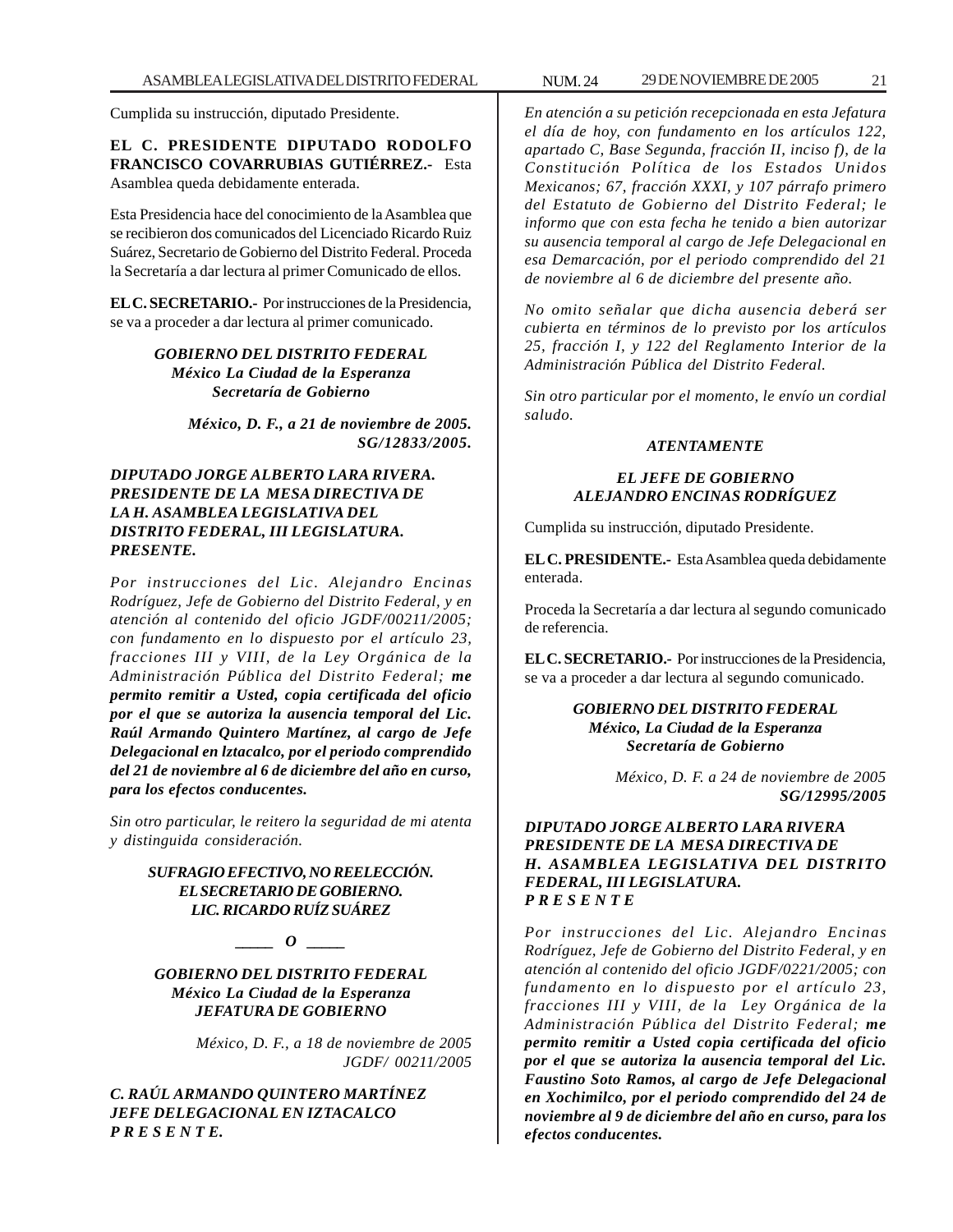*Sin otro particular, le reitero la seguridad de mi atenta y distinguida consideración.*

#### *''SUFRAGIO EFECTIVO, NO REELECCIÓN'' EL SECRETARIO DE GOBIERNO LIC. RICARDO RUÍZ SUÁREZ*

*\_\_\_\_\_ O \_\_\_\_\_*

## *GOBIERNO DEL DISTRITO FEDERAL México, La Ciudad de la Esperanza JEFATURA DE GOBIERNO*

*México, D. F., a 23 de noviembre de 2005 JGDF/ 0221 /2005*

#### *C. P. FAUSTINO SOTO RAMOS JEFE DELEGACIONAL EN XOCIMILCO P R E S E N T E*

*En atención a su petición recepcionada en esta Jefatura el día de hoy, con fundamento en los artículos 122, apartado C, Base Segunda, fracción II, inciso f), de la Constitución Política de los Estados Unidos Mexicanos; 67, fracción XXXI, y 107 párrafo primero del Estatuto de Gobierno del Distrito Federal; le informo que con esta fecha he tenido a bien autorizar su ausencia temporal al cargo de Jefe Delegacional en esa Demarcación por el periodo comprendido del 24 de noviembre al 9 de diciembre del presente año.*

*No omito señalar que dicha ausencia deberá ser cubierta en términos de lo previsto por los artículos 25, fracción I, y 122 del Reglamento Interior de la Administración Pública del Distrito Federal.*

*Sin otro particular por el momento, le envío un cordial saludo.*

#### *ATENTAMENTE*

#### *EL JEFE DE GOBIERNO ALEJANDRO ENCINAS RODRÍGUEZ*

Cumplida su instrucción, diputado Presidente.

**EL C. PRESIDENTE.-** Esta Asamblea queda debidamente enterada.

En términos del artículo 114 del Reglamento para el Gobierno Interior de la Asamblea Legislativa del Distrito Federal, se solicita al personal de resguardo desalojar a los asistentes que están perturbando los trabajos y el orden de la presente sesión.

Esta Presidencia hace del conocimiento de la Asamblea que se recibió un comunicado de la Licenciada Martha Patricia Ruiz Anchondo, Jefa Delegacional en Gustavo A. Madero.

Proceda la Secretaría a dar lectura al comunicado de referencia.

**EL C. SECRETARIO DIPUTADO ADRIÁN PEDROZO CASTILLO.-** Por instrucciones de la Presidencia se va a proceder a dar lectura al comunicado.

## *GOBIERNO DEL DISTRITO FEDERAL Delegación Gustavo A. Madero*

*México D. F., a 18 de Noviembre de 2005 Oficio No. JDGAM/1203/2005*

*Dip. Jorge Alberto Lara Rivera Presidente de la Mesa Directiva de la Asamblea Legislativa del Distrito Federal III Legislatura Presente*

*Por este conducto y en atención al extrañamiento que realizara el Grupo Parlamentario del Partido Verde Ecologista de México a la suscrita, a Ustedes H. Integrantes de este órgano Legislativo, me permito exponer lo siguiente:*

*Ciertamente una de las prioridades de la administración pública que encabezo en la Delegación Política de Gustavo A. Madero es la atención a la problemática de la ciudadanía, empleando para ello, como primer canal, el acercamiento con los propios vecinos, por eso se promueven los espacios para la búsqueda de soluciones.*

*La Rehabilitación del Parque del Mestizaje, ubicado en la calle de Prolongación Misterios S/N, esquina con Insurgentes Norte y Cantera, Colonia Santa Isabel Tola, forma parte del proyecto de Rescate del Acueducto de Guadalupe; para lograrlo es necesario realizar distintos trabajos al interior del Parque, entre los que se incluye el derribo de aquellas especies arbolarías que presentan una enfermedad, en el caso concreto los eucaliptos y las casuarinas.*

*En ese entendido, se procedió al retiro exclusivamente de esas especies sin embargo, el pasado día 09 del mes y año en curso, los trabajos fueron impedidos por la Profesora Silvia Teresa Jiménez Gutiérrez, Presidenta del Comité Ejecutivo Delegacional del Partido Verde Ecologista de México en Gustavo A. Madero, así como por un grupo de vecinos de la colonia, por lo que, en atención a la petición de los propios ciudadanos, la suscrita decidió exponer el proyecto de la Rehabilitación del Parque del Mestizaje a través de la realización de una Audiencia Pública, la cual se efectuaría en el mismo espacio del parque, a fin de que ésta fuera de interés general para la población que habita la demarcación y no solo de carácter de exclusiva para un grupo o personas en lo particular.*

*La intención de llamar vía telefónica al Diputado Gerardo Díaz Ordaz Castañón, fue para comentarle la situación que acontecía y hacerle participe de la exposición que se realizaría a la población en general, por lo que, si se dio una confusión o mal entendido del objetivo de dicha reunión, se ofrece una disculpa.*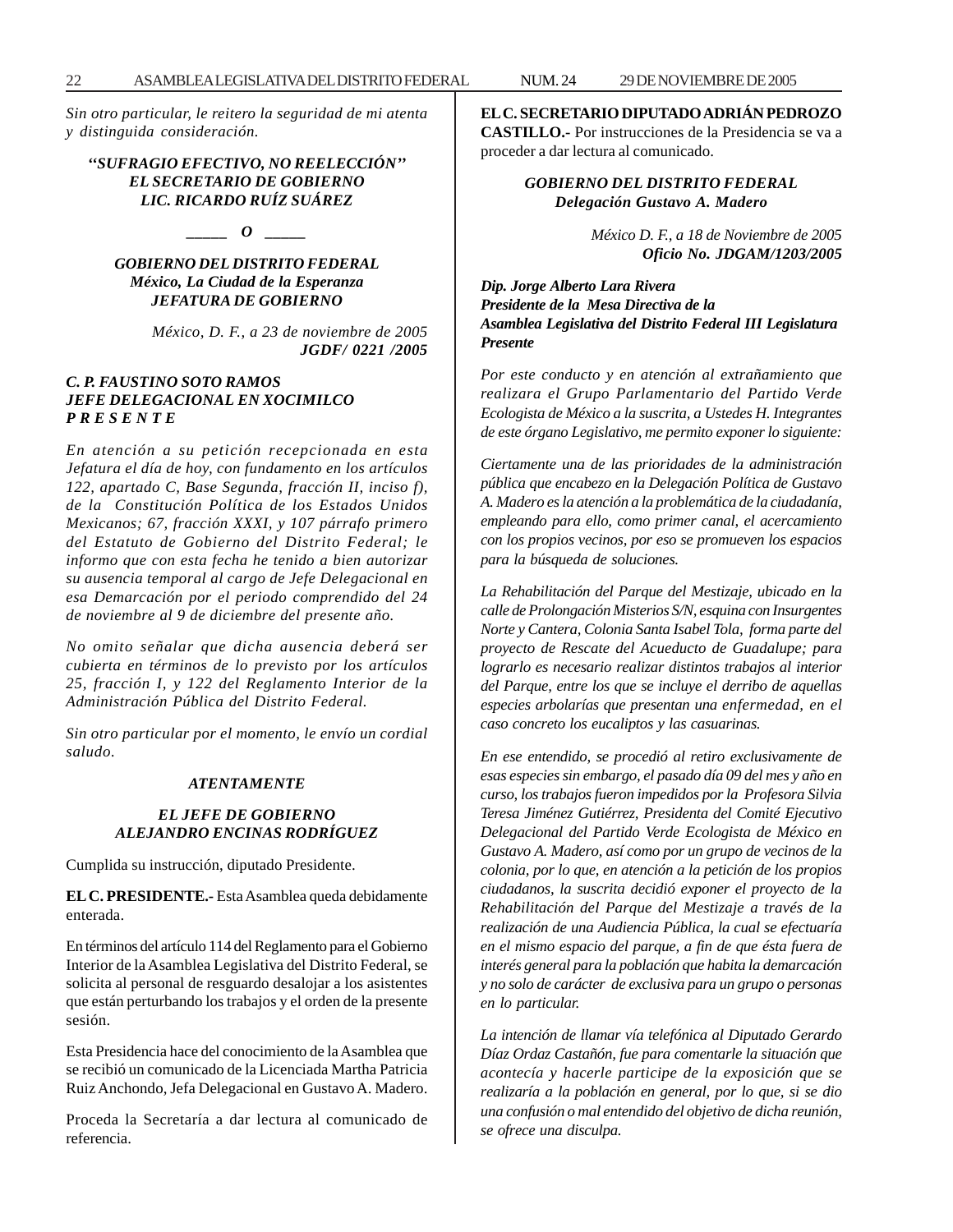*Bajo ese orden de ideas, se invitó al Diputado Gerardo Díaz Ordaz Castañón, con la intención de aclarar las dudas en torno al proyecto y en atención a que fue una persona integrante del Partido Verde Ecologista la que mayor inconformidad externaba en torno al proyecto.*

*Por otra parte, la solicitud para que el Diputado Gerardo Díaz Ordaz Castañón se integrara al Presidium, atendió a un acto de cortesía y respeto a su investidura, así como para exponerle el proyecto de Rehabilitación del Parque del Mestizaje y contenido de los trabajos a efectuarse.*

*La suscrita durante todo el desarrollo del evento estuvo en la mejor disposición de atender a los cuestionamientos planteados por parte de la ciudadanía, como de cualquier otra instancia; sin embargo en ningún momento se recibió algún cuestionamiento por parte del Diputado Gerardo Díaz Ordaz.*

*En virtud de lo expuesto, he de afirmar a Ustedes que las acciones de mi administración siempre se han encontrado en total apego a la verdad y sobretodo en beneficio de la población de la Delegación Gustavo A. Madero.*

*Sin más por el momento, quedo de Ustedes*

#### *ATENTAMENTE*

#### *LIC. MARTHA PATRICIA RUIZ ANCHONDO JEFA DELEGACIONAL EN GUSTAVO A. MADERO*

*\_\_\_\_\_ O \_\_\_\_\_*

*EXTRAÑAMIENTO DEL GRUPO PARLAMENTARIO DEL PARTIDO VERDE ECOLOGISTA DE MÉXICO A LA JEFA DELEGACIONAL DE LA GUSTAVO A. MADERO, PATRICIA RUÍZ ANCHONDO.*

#### *DIP. JORGE ALBERTO LARA RIVERA PRESIDENTE DE LA MESA DIRECTIVA DE LA ASAMBLEA LEGISLATIVA DEL DISTRITO FEDERAL P R E S E N T E*

*Los acercamientos entre instituciones en pro de la resolución de la problemática que aqueja a la ciudad, más que una buena intención, debería ser una actitud constante y obligada, sin embargo esta acción siempre puede verse nublada y limitada por obstáculos como la ausencia de buenas intenciones o la falta de compromisos y responsabilidad auténtica por que la ciudadanía acceda a todos los servicios a los que tiene derecho.*

*En esta línea de compromisos y amplio entendimiento de la responsabilidad, el Dip. Gerardo Díaz Ordaz Castañón, respondió una comunicación vía telefónica de la Jefa Delegacional en Gustavo A. Madero, Lic. Patricia Ruíz Anchondo, quien le informó de la*

*existencia de un conflicto en su demarcación por un Programa de Rehabilitación para el Parque denominado ''el Mestizaje'', en el que vecinos del lugar, aparentemente militantes del PVEM, estaban inconformes, ante lo cual la Lic. Anchondo solicitaba una reunión entre estos y el Dip. Díaz Ordaz a fin de informar verazmente la situación que guarda la problemática sobre este parque.*

*Sin embargo, el pasado viernes 11 de los corrientes, fue recibida en las oficinas del Grupo Parlamentario del PVEM una invitación de la titular de la Jefatura Delegacional en Gustavo A Madero, para asistir a una ''Audiencia Pública'' el día lunes 14 del presente mes y año con el objeto que los vecinos de la Colonia Santa Isabel Tola, aclararan sus dudas e hicieran comentarios respecto al Programa de Rehabilitación citado.*

*A fin de aclarar el sentido de la invitación, el Dip. Díaz Ordaz, solicitó, a través de su personal administrativo, información a la Jefatura Delegacional a fin de aclarar el sentido de la reunión, aclarando que se trataba de la misma reunión a la que lo había convocado la Lic. Anchondo.*

*Derivado de lo anterior, el Dip. Díaz Ordaz acudió puntualmente a la reunión, encontrando que no se trataba de una reunión entre vecinos y él, como había sido acordado, sino efectivamente de una ''Audiencia Pública'', en la que él participaría en conjunto con la jefa delegacional defendiendo un proyecto que hasta ese momento desconocía, pero con el que él de ninguna manera podría estar de acuerdo, toda vez que éste representa la tala de dos mil árboles aunada al centenar que ya ha sido retirado, bajo el pretexto del traslado de las efigies de los indios verdes a este Parque.*

*Esta situación fue corroborada cuando la Lic. Yolanda Tello Mondragón, pidió al Diputado que tomará el lugar que se le había asignado en el Presidium y al negarse, se le cuestiono si ''acaso estaba en contra del Programa de Rehabilitación del Parque'' a lo que él respondió que el objetivo de su presencia ahí, era ser informado y cuestionar a la Delegada sobre al tala en esa importante área verde.*

*Posteriormente, casi una hora después se presentó la titular de la Delegación, quién ante la furia de los vecinos que se oponen a la obras pretendidas, afirmó que la ''AUDIENCIA PÚBLICA'' había sido convocada a petición del Dip. Gerardo Díaz Ordaz Castañón para informar a los vecinos, hecho que carece totalmente de veracidad, más aún, tal aseveración se trata totalmente de un acto difamatorio que merece urgentemente ser aclarado.*

*Hasta el día de hoy el Grupo Parlamentario del Partido Verde Ecologista de México ha mantenido una política*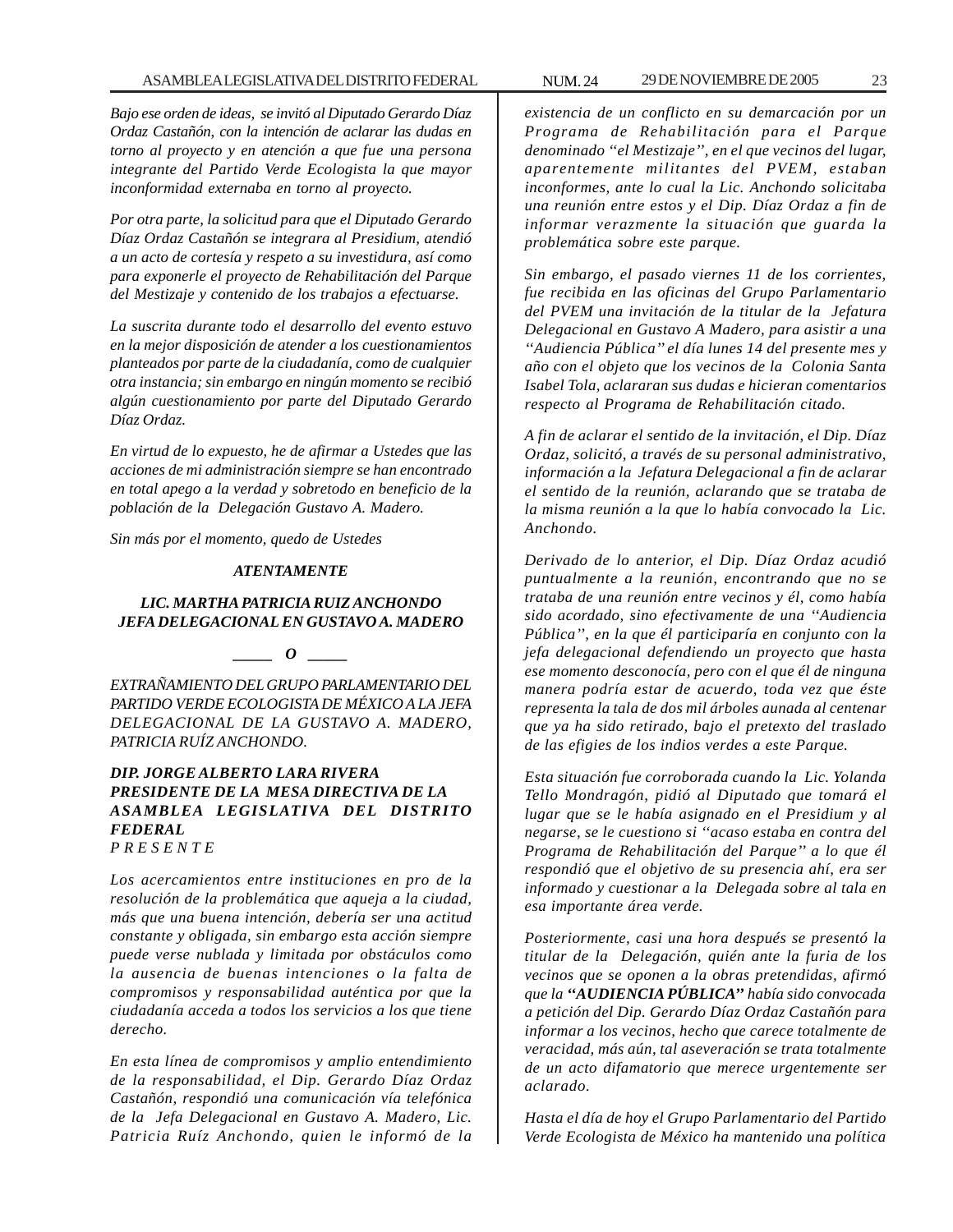#### 24 ASAMBLEA LEGISLATIVA DEL DISTRITO FEDERAL NUM. 24 29 DE NOVIEMBRE DE 2005

*de apertura con todos los niveles de gobierno, sobre todo en aquellos espacios en los que se permite la búsqueda conjunta de soluciones, por lo que creemos que este tipo de actos sólo dañan a las instituciones y abonan en la desconfianza contra las autoridades, así como entre los órganos políticos.*

*Por lo anteriormente expuesto, el Grupo Parlamentario del Partido Verde Ecologista de México, por este conducto, realiza un enérgico extrañamiento a la Jefa Delegacional en Gustavo A. Madero, Lic. Patricia Ruíz Anchondo, por las declaraciones hechas el pasado lunes 14 de noviembre durante la Audiencia Pública, en las que atribuye al Diputado Díaz Ordaz palabras y acciones que nunca realizó y la exhortamos para que en lo sucesivo se conduzca con apego a la verdad y en beneficio de de la población a la que se debe.*

*Firman los integrantes del GPPVEM. DIP. FRANCISCO AGUNDIS ARIAS, COORDINADOR, DIP. ARTURO ESCOBAR Y VEGA, VICECOORDINADOR; SARA FIGUEROA CANEDO, GERARDO DÍAZ ORDAZ CASTAÑÓN, JOSE ANTONIO ARÉVALO GONZÁLEZ, INTEGRANTES.*

Cumplida su instrucción, diputado Presidente.

#### **EL C. PRESIDENTE DIPUTADO JORGE ALBERTO LARA RIVERA.-** De enterado.

Esta Presidencia hace del conocimiento de la Asamblea que los puntos enlistados en los numerales 15, 16, 19, 22, 25, 63, 64 y 72 del orden del día han sido retirados.

Para presentar una iniciativa de reformas y adiciones al Nuevo Código Penal del Distrito Federal, se concede el uso de la tribuna a la diputada Norma Gutiérrez de la Torre, del grupo parlamentario del Partido Revolucionario Institucional.

#### **LA C. DIPUTADA NORMA GUTIERREZ DE LA TORRE.-** Gracias diputado Presidente.

## *INICIATIVA DE DECRETO QUE REFORMA A LOS ARTÍCULOS 172, 184 Y 185 Y SE ADICIONA EL ARTICULO 183 BIS DEL NUEVO CÓDIGO PENAL DEL DISTRITO FEDERAL PARA AUMENTAR LAS PENAS A QUIENES CORROMPAN U OBLIGUEN A UN MENOR DE EDAD A VIVIR EN LA MENDICIDAD CON EL FIN DE UN BENEFICIO ECONÓMICO.*

*Diputado presidente de la Mesa Directiva de la Asamblea Legislativa del Distrito Federal, la que suscribe, Diputada Norma Gutiérrez de la Torre, integrante del grupo parlamentario del Partido Revolucionario Institucional y con fundamento en los artículos 122 Base Primera fracción V inciso h) de la Constitución Política de los Estados Unidos Mexicanos; 42 fracción XII y 46 fracción I del Estatuto de Gobierno del Distrito Federal; y 17* *fracción IV de la Ley Orgánica de la Asamblea Legislativa del Distrito Federal, someto a consideración de este Pleno la presente Iniciativa de Decreto de Reformas al Nuevo Código Penal para el Distrito Federal, al tenor de los siguientes:*

#### *ANTECEDENTES*

*De acuerdo al artículo 4 de la Constitución Política de los Estados Unidos Mexicanos: ''Los niños y las niñas tienen derecho a la satisfacción de sus necesidades de alimentación, salud, educación y sano esparcimiento para su desarrollo integral'' y ''Los ascendientes, tutores y custodios tienen el deber de preservar estos derechos. El Estado proveerá lo necesario para propiciar el respeto a la dignidad de la niñez y el ejercicio pleno de sus derechos''.*

*De igual manera la Ley Para la Protección de los Derechos de Niñas, Niños Adolescentes señala en el articulo 11: ''Son obligaciones de madres, padres y de todas las personas que tengan a su cuidado niñas, niños y adolescentes: Protegerlos contra toda forma de maltrato, prejuicio, daño, agresión, abuso, trata y explotación''.*

*La ley de los Derechos de las Niñas y Niños en el Distrito Federal señala en el artículo 5 que es derecho de las niñas y los niños la vida, integridad y dignidad y esto incluye a ser protegidos contra toda forma de explotación.*

*El Nuevo Código Penal para el Distrito Federal, señala en el artículo 183. ''al que procure o facilite la mendicidad, se le impondrá de tres a ocho años de prisión y cincuenta a trescientos días de multa.*

*Además de que en el artículo 184 se señala que se castigará con 4 años y de cincuenta a trescientos días de multa a quienes empleen a un menor en lugares nocivos o al padre o tutor que lo permita.*

*Mientras que en la Convención de los Derechos del Niño, lo referente a la explotación laboral, se señala en el artículo 32, que el estado protegerá a la niñez contra el desempeño de cualquier trabajo nocivo para su salud, educación o desarrollo.*

*De acuerdo a datos del XII Censo General de Población y Vivienda, en México hay 40, 799, 002 menores de 18 años, mientras que en el Distrito Federal 2 millones 889 869; de estos 177 040 no asiste a la escuela; 90 646 no sabe leer y escribir y 14 417 tiene alguna discapacidad.*

*Además de que el 75 por ciento de menores de 5 años esta en extrema pobreza, padecen desnutrición, por lo que al año mueren 60 mil niños.*

*También las estadísticas nos dicen que hay 14 mil niños y niñas en situación de calle y, aunque la gran mayoría rebasa los 14 años, hay menores entre los 5 y 12 años.*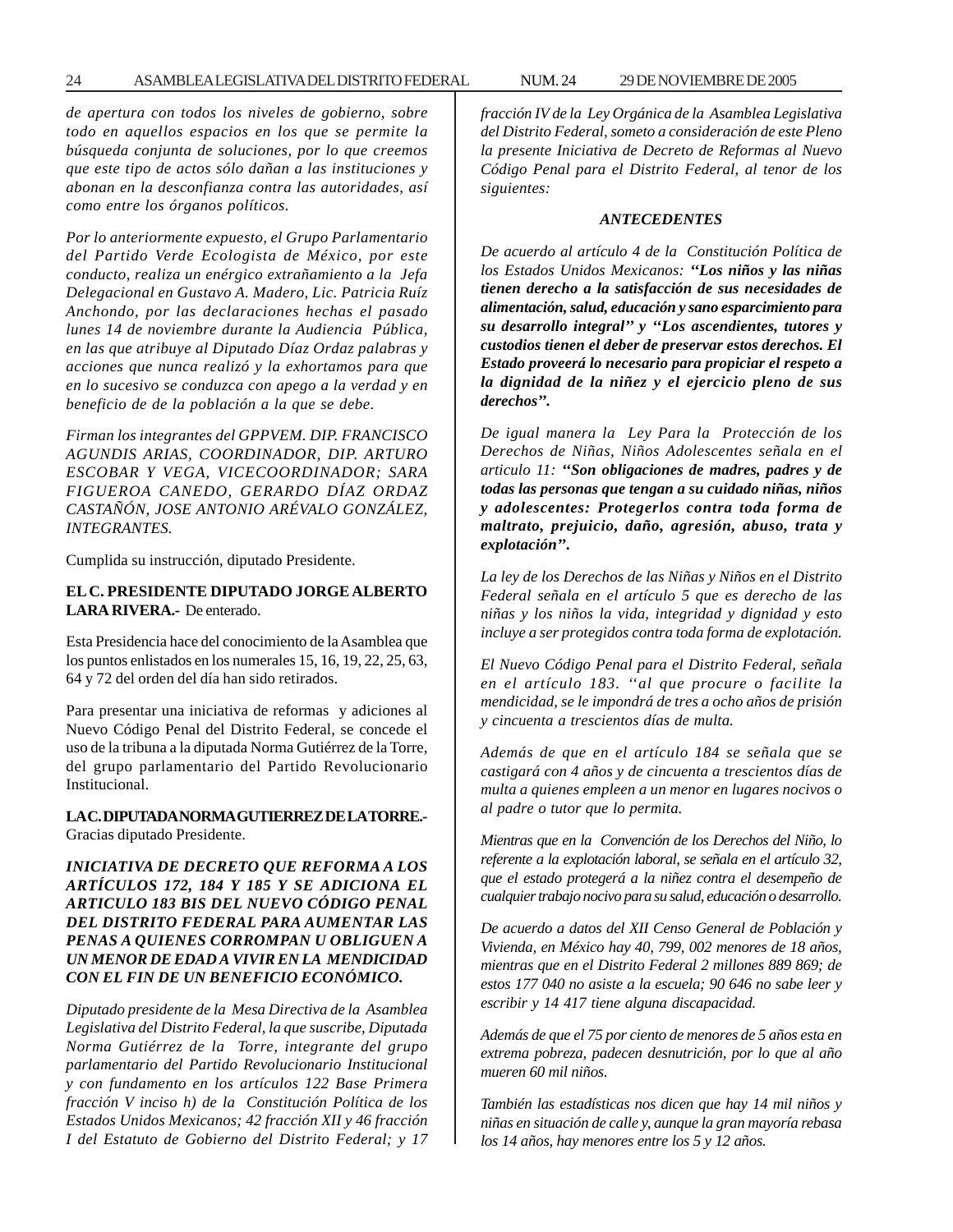*Por otro lado, debemos recordar que los menores que trabajan son un fenómeno social, como consecuencia de la reducción de los espacios para los adultos y la necesidad de subsistir, al tiempo que en ciudades como la nuestra el fenómeno es mayor, dado que son centros donde se concentran las mayores migraciones.*

*Es así que la adversidad económica obliga a las familias, primordialmente aquellas que se encuentran en pobreza extrema, a incorporar con mayor rapidez a sus miembros.*

*Al tiempo que no debemos de olvidar que culturalmente la incorporación de menores al trabajo en comunidades rurales es cotidiano, por lo que el riesgo de que sean explotados y violados sus derechos es permanente.*

*Ante la grave situación que se enfrenta en comunidades agrícolas del país, las familias se ven obligadas a emigrar fuera de sus comunidades para vivir en precarias condiciones y es así que los hijos están expuestos a numerosos riesgos que afectan su desarrollo, a la explotación y el no acceso a la salud y a la educación, vulnerando así, sus derechos.*

*Los menores son el blanco perfecto para la delincuencia que aprovecha la ignorancia de los padres para explotarlos laboralmente o sexualmente o utilizarlos en otro tipo de actividades ilícitas.*

*Por lo anterior es que presento el siguiente decreto de reforma al Nuevo Código Penal del Distrito Federal bajo la siguiente exposición de motivos.*

#### *EXPOSICIÓN DE MOTIVOS*

*Con la aprobación del convenio 182 de la Organización Internacional del Trabajo y ratificado por nuestro país, el gobierno tiene la obligación de establecer sanciones penales para aquellos grupos o personas que utilicen de manera directa o indirecta a niños en actividades de explotación laboral.*

*Pero no debemos olvidar que el trabajo infantil son las actividades que se realizan para la contribución de la economía familiar y que no necesariamente tiene que ver con actividades ilícitas o que vulneren sus derechos; pero al mismo tiempo pueden servir para el mejor desarrollo del menor.*

*La UNICEF define que el trabajo infantil es inapropiado cuando: ''Es con dedicación exclusiva a una edad demasiado temprana, se pasan demasiadas horas trabajando, provoca estrés físico, social o psicológico indebido, impide conseguir un pleno desarrollo social y psicológico, se trabaja y se vive en la calle en malas condiciones, mina la dignidad y autoestima del niño e impide el acceso a la escolarización''.*

*Si bien, el estado debe ser quien se encargue de dotar a la población de los elementos para satisfacer sus*

*necesidades, la realidad es otra, por lo que en muchas ocasiones el trabajo de los menores se convierte en indispensable para la subsistencia de la familia.*

*No se puede dejar pasar que el menor al trabajar no sea expuesto a un daño, se violen sus derechos, sea explotado u obligado a pesar de su edad o salud.*

*Porque es común observar en las calles de nuestra ciudad a menores de 5 a 14 años de edad ofreciendo mercancías en los cruceros o en el metro, haciendo malabares, pidiendo dinero en centros comerciales o en cualquier parte, sin importar el horario o el riesgo para su saludo e integridad física que exista.*

*A nivel nacional de acuerdo a la UNICEF existen 150 mil niños que trabajan en las calles. Corriendo el riesgo de maltrato emocional y malos tratos por parte de sus progenitores, tutores o quien los contrata, con ello producir su baja autoestima por realizar actividades que no son de su agrado o hasta la discriminación.*

*De acuerdo a los estudios ''Niños, niños y jóvenes en el Distrito Federal'' que se realizo en la ciudad de México en el 2002 el 25 por ciento de los menores que trabajan en las calles están por debajo de los 12 años. Sin olvidar que del total de niños que trabajan el 20 por ciento son menores indígenas de cinco años o menos.*

*Se debe precisar que no se trata de culpabilizar a las familias que permiten o estimulen a los menores a trabajar, ni mucho menos castigar la pobreza en la que viven cientos de familias, sino el de castigar aquellos que lo hacen sin importar el riesgo que corran los menores y que los exploten*

*El Código Penal del Distrito Federal en el titulo sexto correspondiente a delitos contra la moral publica, en le capitulo I, corrupción de menores e incapaces, en el primer párrafo del articulo 183 castiga a quien induzca o facilite a menores de edad o a quien no tenga la capacidad para comprender el significado del hecho, realice actos de exhibicionismo corporal, lascivos o sexuales, prostitución, ebriedad, consumo de drogas, practicas sexuales o cometer hechos delictuosos, en el tercer párrafo castiga al que procure o facilite la practica de la mendicidad, mientras que el articulo 185, en la primera fracción señala de quien emplee directa o indirectamente a menores en lugares nocivos y la fracción II castiga a quien acepte que su hijo o pupilo preste sus servicios en lugares nocivos.*

*Pero es necesario ser más precisos para castigar a quien no realizando alguna actividad productiva para obtener ingresos, obligue a sus hijos o pupilo a mendingar.*

*Con lo anterior no podemos olvidar que en las calles podemos observar a menores realizando mendicidad o realizando alguna otra actividad para obtener ingresos,*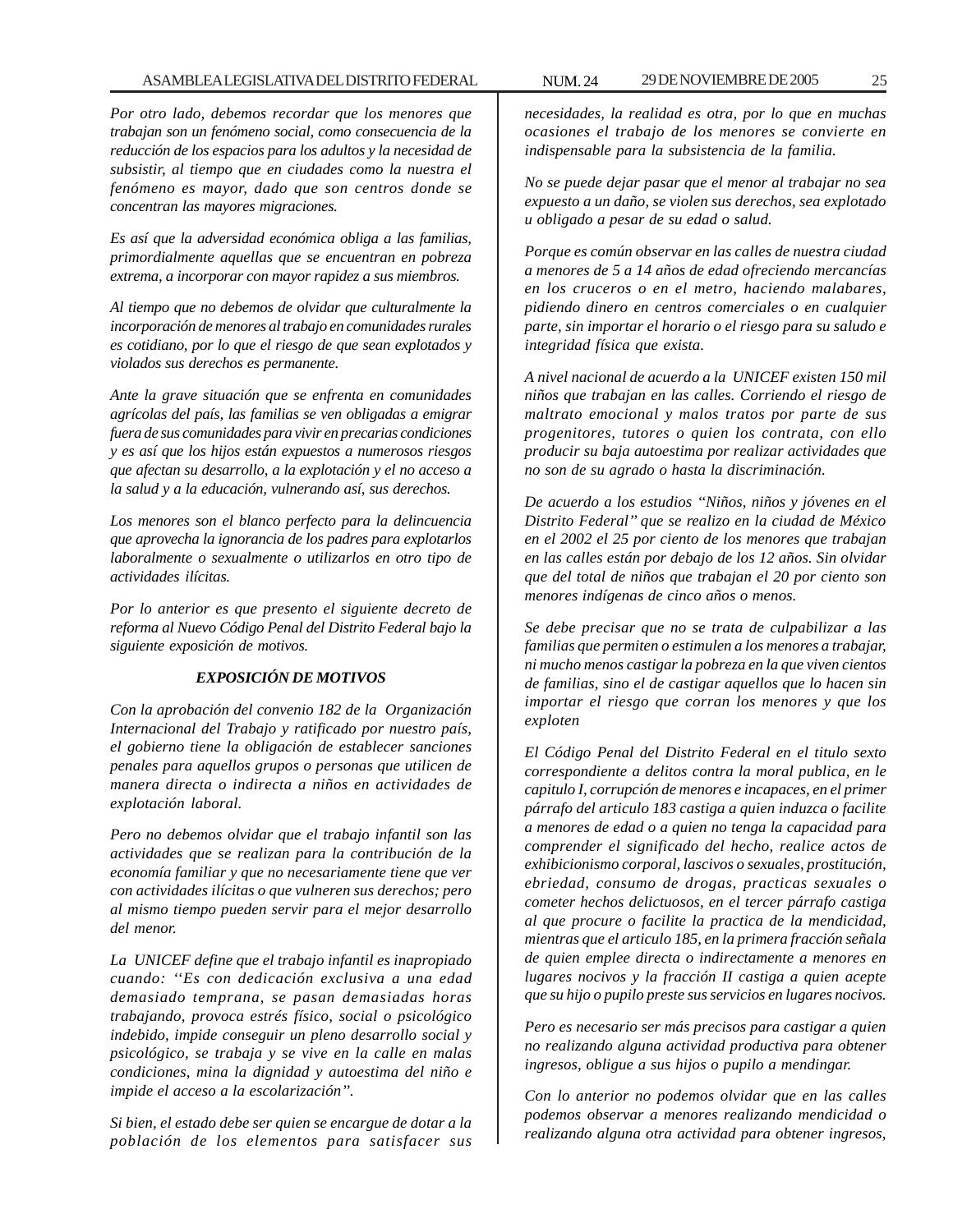#### 26 ASAMBLEA LEGISLATIVA DEL DISTRITO FEDERAL NUM. 24 29 DE NOVIEMBRE DE 2005

*mientras el padre o la madre esperan bajo un árbol las ganancias del día sin realizar ninguna actividad, tampoco podemos dejar pasar desapercibido a quienes alquilan a menores o discapacitados para recorrer las calles pidiendo dinero o tampoco olvidar que hay casos de menores que se utilizan para estas labores que han sustraídos de sus hogares.*

*La pobreza y la falta de empleos no es razón para que menores de 7 años crezcan con responsabilidades que aun no les corresponden, sin tener acceso a los derechos que les corresponden.*

*La condición migratoria, ni las costumbres tampoco son pretexto para que se explote y arriesgue a los menores.*

*Aunque tampoco podemos olvidar que existen bandas que sustraen a menores de sus hogares para explotarlos y conseguir jugosas ganancias o servirse de menores incapaces para el mismo fin.*

*De lo anterior surge la presente iniciativa que propone la reforma a los artículos 172, 184 y 185; además de la adición del artículo 183 bis del Nuevo Código Penal del Distrito Federal.*

*Por lo anteriormente expuesto presento el siguiente decreto de reformas y adiciones al Nuevo Código Penal del Distrito Federal:*

*DECRETO DE REFORMA A LOS ARTICULOS 172,184 Y 185 Y SE ADICIONA EL ARTICULO 183 BIS DEL NUEVO CÓDIGO PENAL DEL DISTRITO FEDERAL.*

#### *DECRETO*

*Artículo Primero: Se reforman los artículos 172, 184 y 185 del Nuevo Código Penal del Distrito Federal para quedar de la siguiente manera:*

*Artículo 172.-*

*……………….*

*……………….*

*Si la sustracción tiene como propósito incorporar a la persona a círculos de corrupción de menores, el trabajo, la mendicidad o traficar con sus órganos, las penas se aumentarán en un tanto.*

*Articulo 184.-*

*…………………*

*I................*

*II...............*

*III. Obligue o utilice a menores de edad para:*

*a) Trabajar o realizar cualquier actividad que reditué ganancias económicas y que implique exponerse al tráfico vehicular;*

*b) Manipular mercancía pesada;*

*c) Trabajar en horarios nocturnos; y*

*d) Trabajar en andamios cuya altura exceda de tres metros.*

*Articulo 185.-*

*……………….*

*Para el caso de lo señalado en la fracción III además de lo contemplado en el párrafo anterior, la sanción aumentara una mitad cuando la víctima sea menor de 6 años de edad o sea incapaz.*

*Artículo Segundo: Se adiciona el artículo 183 bis del Nuevo Código Penal del Distrito Federal para quedar de la siguiente manera:*

*Artículo 183 bis.-*

*Se impondrá sanción de 2 a 5 años de prisión y de cincuenta a doscientos días de multa a quien reiteradamente:*

*I. Autorice, preste o alquile para ejercer la mendicidad a menores;*

*II. Como consecuencia de cuestiones de lengua, étnicas, culturales, económicas, creencias, de adicción, enfermedad, discapacidad, marginación o pobreza pretexte autorizar, prestar, alquilar u obligar a menores de edad a trabajar en la calle o ejercer la mendicidad.*

*Para efectos de este articulo no se consideraran las actividades que realicen menores en el sector formal, informal, a domicilio, trabajo o negocio familiar, siempre y cuando el menor este de acuerdo, se justifique su participación, no se ponga en riesgo su integridad, se respeten sus derechos y normas establecidas.*

*El Ministerio Publico apercibirá al inculpado para que se abstenga de continuar con la conducta; pero si contrariamente el comportamiento es reiterado se aplicara lo establecido en este artículo.*

*La sanción contemplada en el presente artículo se duplicara cuando el menor tenga de 0 a 6 años, sea incapaz o el inculpado tenga parentesco por consanguinidad con la víctima. Cuando el menor tenga de 7 a 12 años la sanción aumentara en una mitad.*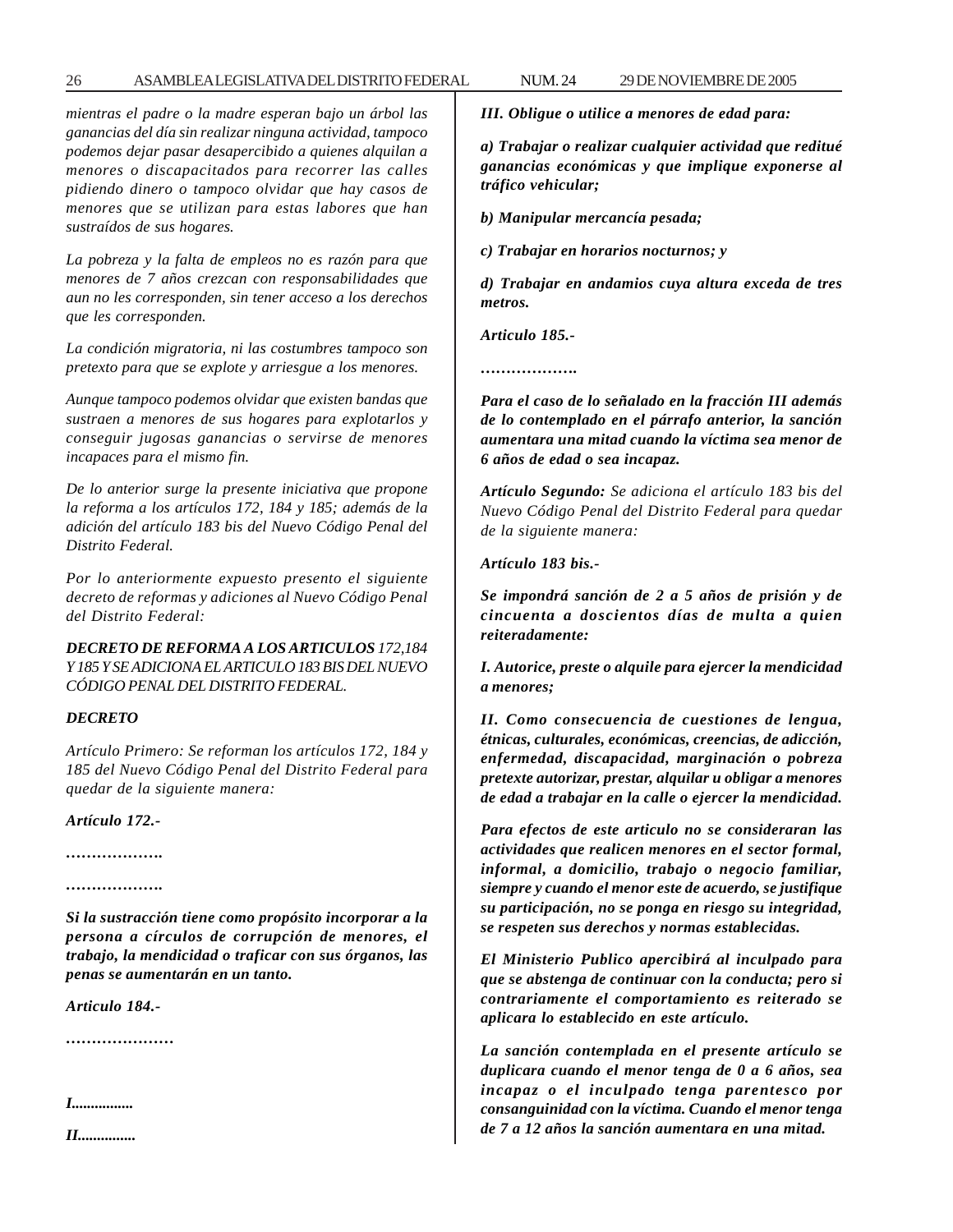#### *TRANSITORIO*

*Primero.- Publíquese en la Gaceta Oficial del Distrito Federal y en el Diario Oficial de la Federación para su mayor difusión.*

*Segundo.- La presente Ley, entrará en vigor el día siguiente de su publicación en la Gaceta Oficial del Distrito Federal.*

#### *ATENTAMENTE*

#### *DIP. NORMA GUTIÉRREZ DE LA TORRE.*

Por economía parlamentaria solicito, diputado Presidente, que esta iniciativa se inserte en su totalidad en el Diario de los Debates.

Es cuanto.

**EL C. PRESIDENTE.-** Gracias, diputada. Insértese tal y como se solicita.

Con fundamento en lo dispuesto en los artículos 36 fracciones V y VII, 89 de la Ley Orgánica de la Asamblea Legislativa del Distrito Federal, 28 y 86 del Reglamento para su Gobierno Interior, túrnese para análisis y dictamen a la Comisión de Administración y Procuración de Justicia.

Esta Presidencia hace del conocimiento de la Asamblea que los puntos enlistados con los numerales 18, 20 y 73 del orden del día han sido retirados.

Esta Presidencia informa que se recibió la iniciativa con proyecto de decreto que reforma el inciso b) fracción V de la Base Primera del Apartado C del artículo 122 de la Constitución Política de los Estados Unidos Mexicanos enlistada en el numeral 21 del orden del día, que remitió el diputado Carlos Alberto Flores Gutiérrez, del grupo parlamentario del Partido Acción Nacional. Insértese el texto de la iniciativa en el Diario de los Debates, y en términos de los artículos 36 fracciones V y VII y 89 de la Ley Orgánica, 28, 86 y 87 del Reglamento para el Gobierno Interior, ambos de la Asamblea Legislativa del Distrito Federal, se turna para análisis y dictamen a la Comisión de Normatividad Legislativa, Estudios y Prácticas Parlamentarias.

## *INICIATIVA CON PROYECTO DE DECRETO QUE REFORMA EL INCISO B) DE LA FRACCIÓN V DE LA BASE PRIMERA DEL APARTADO C DEL ARTÍCULO 122 DE LA CONSTITUCIÓN POLÍTICA DE LOS ESTADOS UNIDOS MEXICANOS.*

## *DIP. JORGE A. LARA RIVERA. PRESIDENTE DE LA MESA DIRECTIVA DE LA ASAMBLEA LEGISLATIVA DEL DISTRITO FEDERAL III LEGISLATURA.*

*Con fundamento en lo dispuesto por los artículos 122, Apartado C, Base Primera, fracción V, inciso ñ) de la* *Constitución Política de los Estados Unidos Mexicanos; 42 fracción VIII y 46 fracción I del Estatuto de Gobierno del Distrito Federal; 10 fracción II, 17 fracción V, 88 fracción I y 89 de la Ley Orgánica; 85 fracción I y 90 del Reglamento para el Gobierno Interior, ambos de la Asamblea Legislativa del Distrito Federal, los suscritos Diputados a nombre del Grupo Parlamentario del Partido Acción Nacional, sometemos a la consideración de este Honorable Pleno, la presente INICIATIVA CON PROYECTO DE DECRETO QUE REFORMA EL INCISO B) DE LA FRACCIÓN V DE LA BASE PRIMERA DEL APARTADO C DEL ARTÍCULO 122 DE LA CONSTITUCIÓN POLÍTICA DE LOS ESTADOS UNIDOS MEXICANOS, al tenor de la siguiente:*

#### *EXPOSICION DE MOTIVOS*

*La función de un órgano legislativo no sólo es legislar sobre aquellas materias sobre las que se encuentra facultado, sino también debe de ser un contrapreso para los otros órganos de gobierno para evitar el ejercicio abusivo del poder.*

*Es por esto, que los representantes populares deben de fiscalizar y actuar de manera conjunta con otros órganos de gobierno, sobre todo en aquellos asuntos que se encuentren vinculados con los recursos públicos que se ejercen con el fin de que el Estado alcance sus objetivos.*

*Como ejemplo, a nivel federal, la Cámara de Diputados tiene como facultad exclusiva la de aprobar cada año el Presupuesto de Egresos de la Federación, previo examen, discusión y, en su caso, modificación del Proyecto enviado por el Ejecutivo Federal, ello una vez que se hayan aprobado las contribuciones que, a su juicio, deben decretarse para cubrirlo.*

*Por su parte, en el caso del Distrito Federal, la Asamblea Legislativa tiene como atribución la de examinar, discutir y aprobar anualmente el Presupuesto de Egresos y la Ley de Ingresos del Distrito Federal, ambos enviados por el Jefe de Gobierno, debiendo de aprobar en primer término las contribuciones necesarias para cubrir dicho presupuesto.*

*De esta manera, encontramos que la Asamblea Legislativa del Distrito Federal, como órgano legislativo de carácter local, debe de actuar de manera conjunta y sucesiva para aprobar en primer término la Ley de Ingresos del Distrito Federal que le es enviada por el Jefe de Gobierno, y que una vez que la haya aprobado, debe de hacer lo mismo con el Proyecto de Presupuesto de Egresos enviado también por el Jefe de Gobierno del Distrito Federal.*

*Así, encontramos que la Cámara de Diputados a nivel federal cuenta con la atribución de realizar modificaciones al Proyecto de Presupuesto de Egresos, pero en el caso de la Asamblea Legislativa del Distrito Federal no cuenta con esta atribución respecto del Proyecto que contiene el Presupuesto de Egresos que le*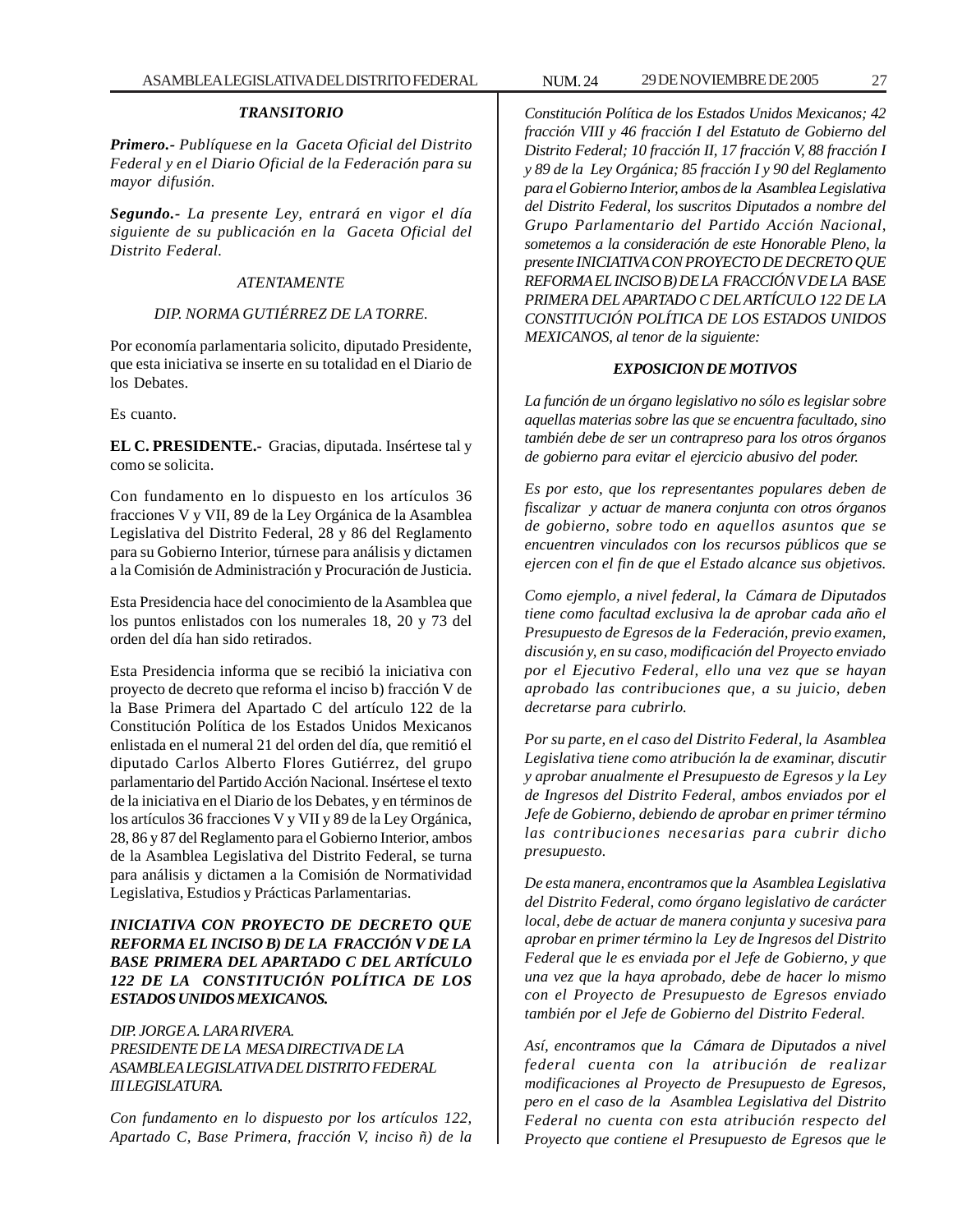*es enviado por el Jefe de Gobierno de esta ciudad, por lo que se estima necesario otorgar a la Asamblea Legislativa esta facultad.*

*Hay que señalar que el Presupuesto de Egresos del Distrito Federal es el Decreto aprobado por la Asamblea Legislativa, a iniciativa del Jefe de Gobierno, en el que se contemplan y autorizan las erogaciones necesarias para la realización de las actividades, obras y servicios públicos previstos en los programas a cargo de las dependencias, órganos desconcentrados y entidades, así como los gastos de la Asamblea Legislativa, del Tribunal Superior de Justicia y de los órganos autónomos del Distrito Federal, durante el periodo de un año.*

*Ahora bien, la Asamblea Legislativa, al aprobar el presupuesto de egresos, dirige toda la política financiera del Distrito Federal por lo que debe de tener la facultad constitucional para hacerle modificaciones, ya que el presupuesto de egresos, en cuanto regula los poderes atribuidos a la administración financiera en materia de gastos, tiene un claro contenido jurídico que afecta tanto a la propia administración como a los particulares acreedores o deudores, lo que lleva a concluir de la necesidad de que el órgano legislativo de carácter local tenga más injerencia sobre éste.*

*Por lo anterior, es que se propone reformar el inciso b) de la fracción V de la Base Primera del Apartado C del artículo 122 de la Constitución Política de los Estados Unidos Mexicanos, ya que dicho precepto sólo le otorga a la Asamblea Legislativa del Distrito Federal la facultad de analizar, discutir y aprobar el Presupuesto de Egresos que le envía el Jefe de Gobierno, pero no le otorga la facultad para hacerle las modificaciones que dicho órgano legislativo estime pertinentes, por lo que se propone que la Asamblea Legislativa tenga la facultad constitucional para hacerle modificaciones, ya que esto constituye materialmente el ejercicio de una verdadera y propia función legislativa y no sólo una función de control político como hasta ahora sólo lo es la mera discusión y aprobación del Presupuesto de Egresos.*

*Cabe señalar que sólo se propone en esta iniciativa la reforma al articulo constitucional en cita y no al Estatuto de Gobierno del Distrito Federal y a la Ley Orgánica de la Asamblea Legislativa del Distrito Federal que también prevén esta facultad, toda vez que las reformas que se hacen a la Constitución Política de los Estados Unidos Mexicanos siguen un procedimiento distinto al proceso legislativo ordinario, motivo por el cual sólo se propone en esta iniciativa la reforma al artículo constitucional de referencia, sin perjuicio de que en caso de que la misma sea aprobada, se deberá de hacer lo propio con el Estatuto de*

*Gobierno del Distrito Federal y con la Ley Orgánica de la Asamblea Legislativa del Distrito Federal, siguiendo en cada caso con el proceso que establecen dichos ordenamientos.*

*Por último y por cuestiones de forma, también se modifica la redacción de la fracción que nos ocupa para establecer que el documento que envía el Jefe de Gobierno es sólo un ''Proyecto'', pero no es en si el Presupuesto de Egresos, ya que es necesaria la aprobación de la Asamblea Legislativa del Distrito Federal para que tenga ese carácter.*

*Con base en los razonamientos antes precisados, los suscritos Diputados, proponemos al Pleno de esta Honorable Asamblea Legislativa del Distrito Federal, la siguiente: INICIATIVA CON PROYECTO DE DECRETO QUE REFORMA EL INCISO B) DE LA FRACCIÓN V DE LA BASE PRIMERA DEL APARTADO C DEL ARTÍCULO 122 DE LA CONSTITUCIÓN POLÍTICA DE LOS ESTADOS UNIDOS MEXICANOS, para quedar como sigue:*

*ARTÍCULO ÚNICO: Se reforma el inciso B) de la fracción V de la Base Primera del Apartado C del artículo 122 de la Constitución Política de los Estados Unidos Mexicanos, para quedar como sigue.*

*Art. 122.- … … … … … … A … I. a V. B. ... I. a V. C. ... BASE PRIMERA.... I. a IV. V. ... a)...*

*b).- Examinar, discutir, modificar y aprobar anualmente el proyecto de presupuesto de egresos y la ley de ingresos del Distrito Federal, aprobando primero las contribuciones necesarias para cubrir el presupuesto.*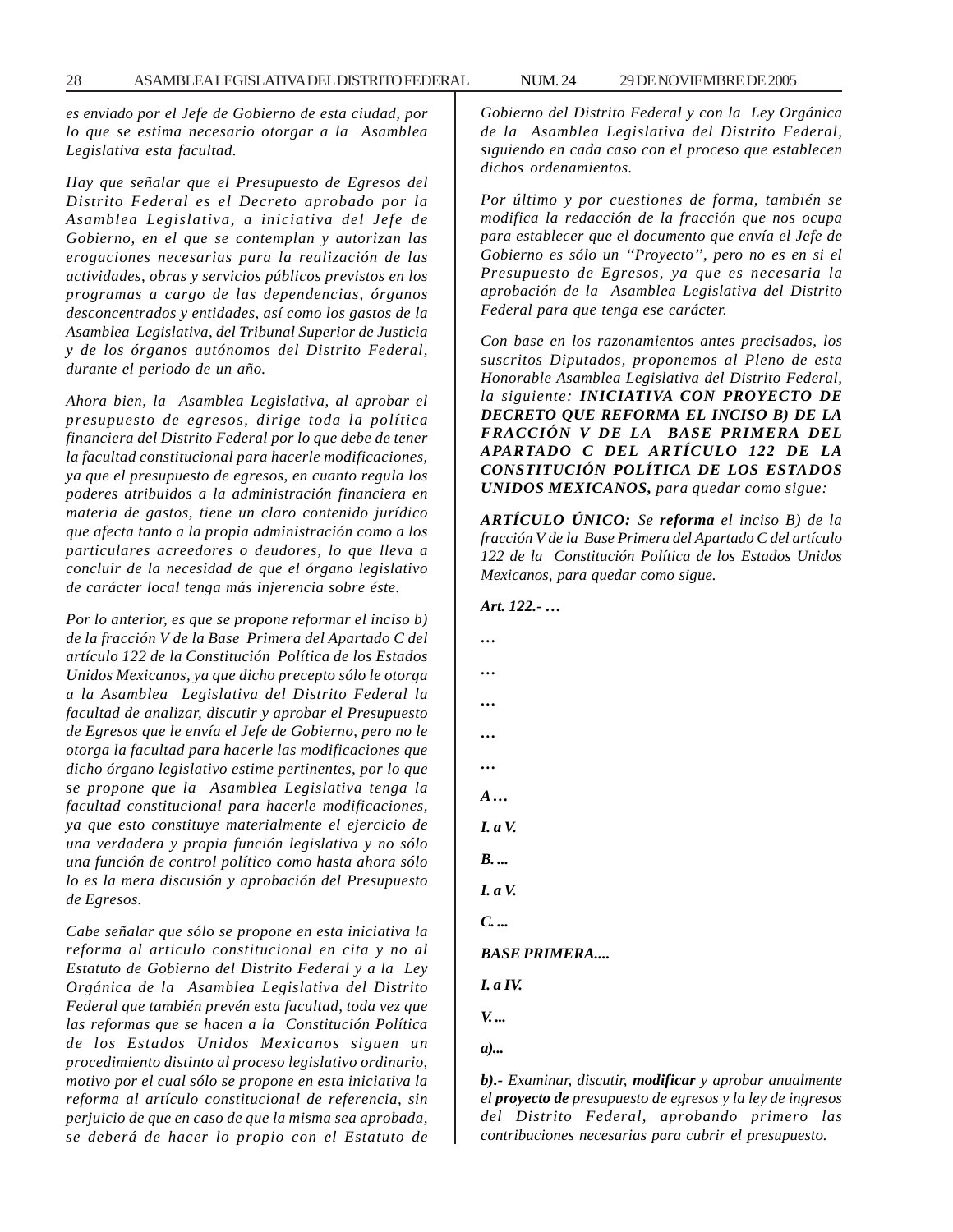*… … … …*

*c) a o).*

#### *TRANSITORIOS*

*Primero. El presente Decreto entrará en vigor al día siguiente de su publicación en el Diario Oficial de la Federación.*

*Segundo. Publíquese para su mayor difusión en la Gaceta Oficial del Distrito Federal.*

*Dado en el Recinto Legislativo de Donceles a los veintinueve días del mes de noviembre del dos mil cinco.*

*Firman: Dip. Carlos Alberto Flores Gutiérrez; Dip. Maria Teresita de Jesús Aguilar Marmolejo; Dip. Juan Antonio Arévalo López; Dip. José Benjamín Muciño Pérez; Dip. Gabriela Cuevas Barrón; Dip. Sofía Figueroa Torres; Dip. Mariana Gómez del Campo Gurza; Dip. María Gabriela González Martínez; Dip. Jorge Alberto Lara Rivera; Dip. José de Jesús López Sandoval; Dip. Christian Martín Lujano Nicolás; Dip. José María Rivera Cabello; Dip. Irma Islas León.*

**EL C. PRESIDENTE.-** Para presentar una iniciativa de decreto que adiciona el artículo 187 Capítulo II, Pornografía Infantil, del Nuevo Código Penal para el Distrito Federal, se concede el uso de la tribuna al diputado Jorge García Rodríguez, del grupo parlamentario del Partido Revolucionario Institucional.

Se pasa al final del capítulo de iniciativas.

Esta Presidencia informa que se recibió la iniciativa con proyecto de decreto por el que se adiciona un párrafo a la fracción VII del artículo 353 del Código de Procedimientos Civiles para el Distrito Federal, enlistada en el numeral 24 del orden del día, que remitió el diputado Juan Antonio Arévalo López, del grupo parlamentario del Partido Acción Nacional. Insértese el texto de la iniciativa en el Diario de los Debates, y en términos de los artículos 36 fracciones V y VII, 89 de la Ley Orgánica, 28, 86 y 87 del Reglamento para el Gobierno Interior, ambos de la Asamblea Legislativa del Distrito Federal, se turna para análisis y dictamen a la Comisión de Administración y Procuración de Justicia.

*INICIATIVA CON PROYECTO DE DECRETO POR EL QUE SE REFORMA EL ÚLTIMO PÁRRAFO DEL ARTÍCULO 353 DEL CÓDIGO DE PROCEDIMIENTOS CIVILES PARA EL DISTRITO FEDERAL.*

## *DIP. JORGE ALBERTO LARA RIVERA PRESIDENTE EN TURNO DE LA MESA DIRECTIVA DE LA ASAMBLEA LEGISLATIVA DEL DISTRITO FEDERAL, III LEGISLATURA*

*Los suscritos diputados integrantes del Grupo Parlamentario del Partido Acción Nacional, en la III Legislatura en la Asamblea Legislativa del Distrito Federal, con fundamento en lo dispuesto por los artículos 122, Apartado C, Base Primera, Fracción V, inciso h) de la Constitución Política de los Estados Unidos Mexicanos; Artículos 42, fracciones XII, 46, fracción I del Estatuto de Gobierno del Distrito Federal; Artículos 10 fracción I, 17, fracción IV, y 88, fracción I de la Ley Orgánica y 85 fracción I del Reglamento para el Gobierno Interior, ambos de la Asamblea Legislativa del Distrito Federal, sometemos a la consideración del Pleno la presente Iniciativa con proyecto de decreto por el que se reforma el último párrafo del artículo 353 del Código de Procedimientos Civiles para el Distrito Federal, de conformidad con la siguiente:*

#### *EXPOSICIÓN DE MOTIVOS*

*El principio de gratuidad en la justicia ha sido una vertiente significativa plasmada en nuestro máximo ordenamiento legal; sin embargo, no todo lo que tiene que ver con la impartición de la justicia es gratuito.*

*Otro principio que rige los procedimientos en nuestro país es el de equidad, mismo que manifiesta que las partes en un juicio deben tener las mismas oportunidades para dar a conocer sus argumentos, cuestión que algunas veces no se da porque alguna de las partes cuenta con más recursos económicos que la otra, lo que podría derivar en estado de indefensión.*

*Como sabemos el Código de Procedimientos Civiles para el Distrito Federal contempla en el capítulo de las pruebas la llamada ''PRUEBA PERICIAL'' la que consiste en que un especialista en alguna ciencia arte u oficio rinda un dictamen ante la autoridad jurisdiccional basándose en un método científico para darle a conocer al Juez la verdad histórica referente a objetos, personas o hechos determinados que sean materia de una litis.*

*La prueba pericial es definido doctrinalmente como el medio por el cual personas ajenas a las partes, que poseen conocimientos especiales en alguna ciencia, arte o profesión y que han sido precisamente designadas en un proceso determinado, perciben y verifican hechos y los pone en conocimiento del juez, dando su opinión fundada sobre la interpretación y apreciación de los mismos, a fin de formar la convicción del Magistrado o autoridad jurisdiccional, siempre que para ellos se requieran esos conocimientos.*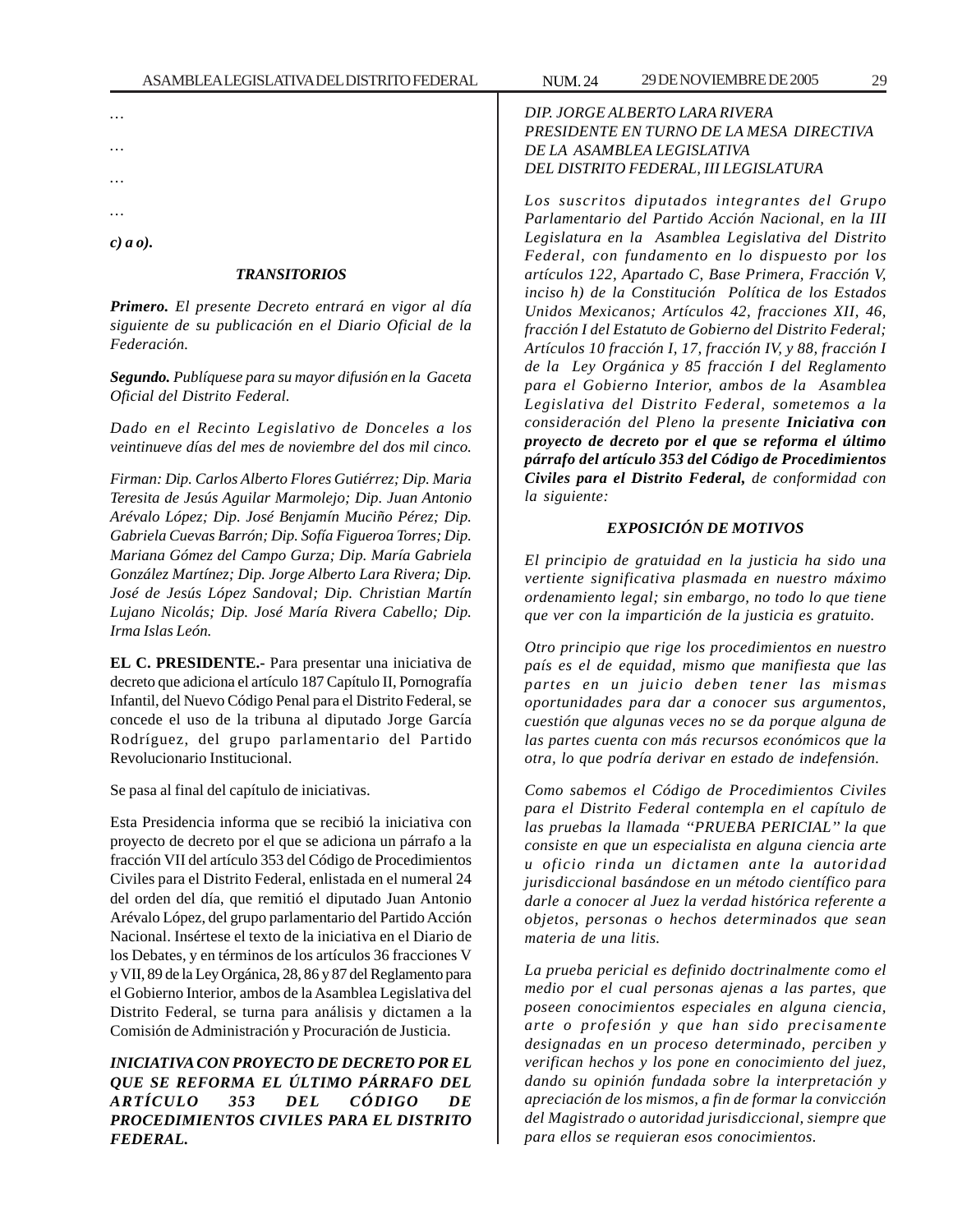#### 30 ASAMBLEA LEGISLATIVA DEL DISTRITO FEDERAL 29 DE NOVIEMBRE DE 2005 NUM. 24

*Esta prueba es considerada en la actualidad como la más relevante en un juicio por no basarse en ''dichos'' o apreciaciones subjetivas de las partes o de terceros en un juicio como podría ser el caso de la testimonial o la confesional, donde sabemos que actualmente se puede preparar las declaraciones de las personas que tendrán a bien desahogar estas pruebas.*

*Con base en lo anterior es de vital importancia que todas las personas tengan acceso a los medios de defensa que la Ley señala para evitar ventajas de una parte, por lo que se necesita que se tengan en cuenta las necesidades de las personas que no cuentan con recursos suficientes para aportar esta prueba que como ya lo vimos es fundamental en un juicio, sobre todo de carácter civil.*

*Esta prueba puede ser decisiva en un litigio ya que entre otras cosas se decide la autenticidad de una firma en cualquier documento, los hechos de responsabilidad civil en hechos de transito, el estado psicológico de una persona, etc., cuestiones que pueden inclinar la balanza de la resolución a un lado o a otro.*

*Por su parte la Ley Orgánica del Tribunal Superior de Justicia señala que el peritaje de los asuntos judiciales que se presenten ante las autoridades comunes del Distrito Federal, es una función pública y en esa virtud los profesionales, los técnicos o prácticos en cualquier materia científica, arte u oficio que presten sus servicios a la administración pública, están obligados a cooperar con dichas autoridades, dictaminando en los asuntos relacionados con su encomienda.*

*Para ser Perito en el Distrito Federal se requiere ser ciudadano mexicano, gozar de buena reputación, tener domicilio en el Distrito Federal, así como conocer la ciencia, arte u oficio sobre el que vaya a versar el peritaje y acreditar su pericia mediante examen que presentará ante un jurado que designe el Consejo de la Judicatura.*

*En nuestro Código de Procedimientos Civiles se establece que los gastos que se generen en un juicio por concepto de alguna prueba correrán por cuenta de quien la ofrezca; sin embargo, es necesario que una persona tenga la oportunidad de manifestar que no cuenta con las posibilidades económicas para pagar esta prueba, a efecto de se le realice un estudio socioeconómico y una vez comprobada ésta situación se le asigne un perito de oficio.*

*Es menester señalar que dicho sistema apoyaría de manera efectiva el derecho de toda persona para que se le administre justicia por tribunales expeditos para impartirla en los plazos y términos que fijen las leyes, emitiendo sus resoluciones de manera pronta,*

*completa, imparcial y gratuita, tal y como lo señala nuestra Carta Magna y lograr así dar certeza jurídica a la resoluciones que dicta el órgano Judicial en la materia, ayudando así a quitar la percepción de que en nuestros Juzgados y Tribunales las resoluciones se inclinan a favor del que más tiene.*

*El Grupo Parlamentario del Partido Acción Nacional, preocupado por los intereses de los sectores vulnerables de la sociedad y consciente de la necesidad de impartir justicia con base en los principios de gratuidad, equidad, igualdad, pone a consideración de esta Honorable Asamblea Legislativa del Distrito Federal, la siguiente INICIATIVA CON PROYECTO DE DECRETO DE REFORMAS AL CÓDIGO DE PROCEDIMIENTOS CIVILES PARA EL DISTRITO FEDERAL.*

*ÚNICO.- Se reforma el último párrafo del artículo 353 del Código de Procedimientos Civiles para el Distrito Federal, para quedar como sigue:*

*Artículo 353.-...*

- *…*
	- *…*

*Cuando la parte que promueve lo haga a través de la Defensoría de Oficio y ésta no cuente con el perito solicitado, por alguna circunstancia no le sea posible contar con un perito, o no tenga los medios económicos para cubrir los gastos que esto implique, el juez previa la comprobación de cualquiera de estas circunstancias, de oficio o a petición de parte, nombrará un perito oficial de alguna institución pública que cuente con el mismo, a fin de no dejar a las partes en estado de indefensión, cuando dichas instituciones no cuenten con el perito requerido, el juez nombrará perito en términos del primer párrafo del presente artículo, proveyendo al perito lo necesario para rendir su dictamen, así como en el caso de que se nombre perito tercero.*

#### *TRANSITORIOS*

*PRIMERO.- La presente adición entrará en vigor el día siguiente de su publicación en la Gaceta Oficial del Distrito Federa, siempre y cuando el Tribunal Superior de Justicia del Distrito Federal cuente con la suficiencia presupuestal para hacer efectivo este derecho.*

*SEGUNDO.- Túrnese al Jefe de Gobierno para su promulgación y publicación en la Gaceta Oficial del Distrito Federal y en el Diario Oficial de la Federación para su mayor difusión.*

*Dado en el Recinto Legislativo a los 24 días del mes de noviembre del año dos mil cinco.*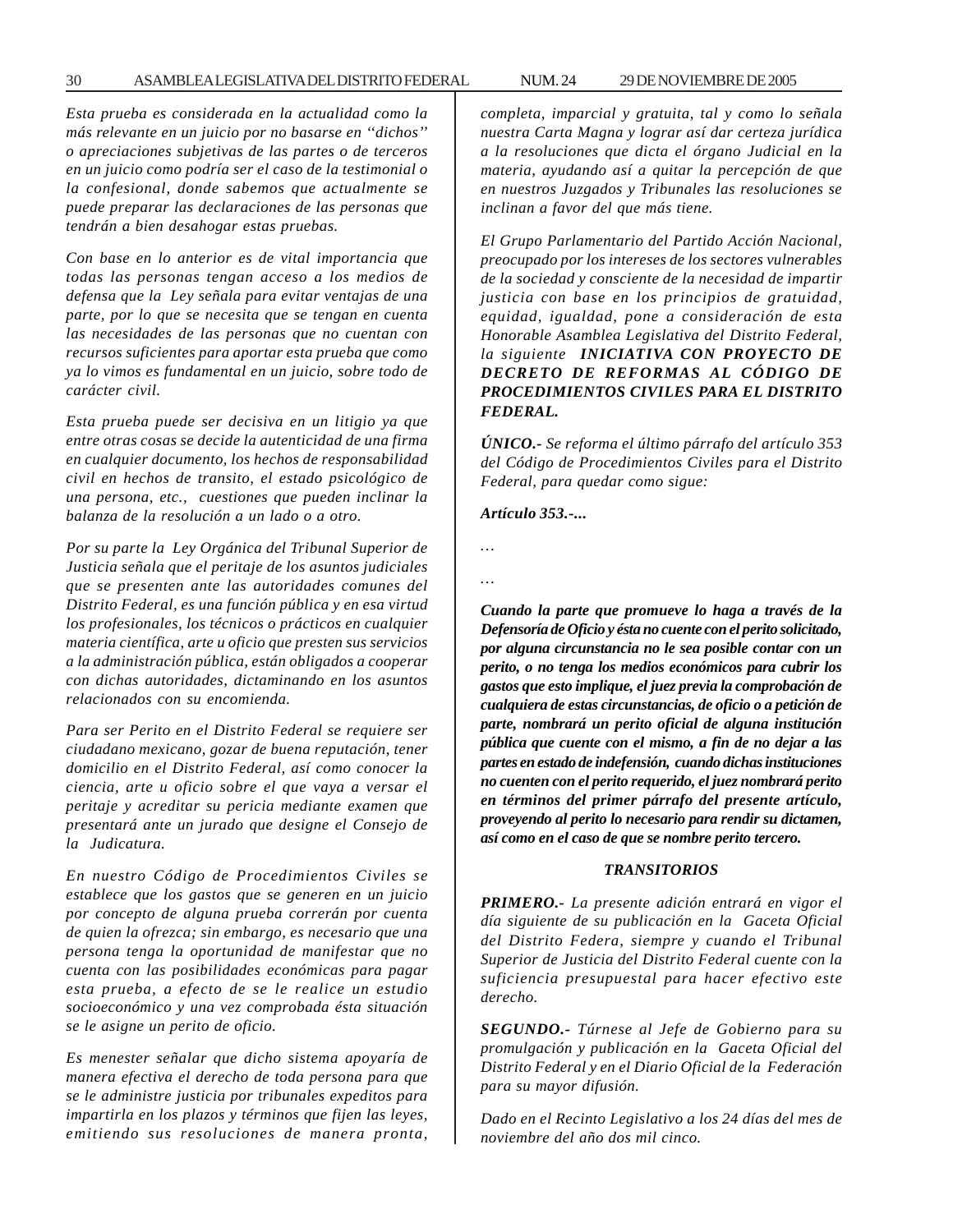*Por el Grupo Parlamentario del Partido Acción Nacional:*

*Dip. Carlos Alberto Flores Gutiérrez, Dip. Juan Antonio Arévalo López, Dip. Sofía Figueroa Torres, Dip. Jorge Alberto Lara Rivera, Dip. José de Jesús López Sandoval, Dip. Gabriela Cuevas Barrón, Dip. María Teresita de Jesús Aguilar Marmolejo, Dip. Christian Martín Lujano Nicolás, Dip. José Benjamín Muciño Pérez, Dip. María Gabriela González Martínez, Dip. José María Rivera Cabello.*

**EL C. PRESIDENTE.-** Para presentar una iniciativa con proyecto de decreto que reforma el Estatuto de Gobierno del Distrito Federal, se concede el uso de la tribuna a la diputada Sara Figueroa, del grupo parlamentario del Partido Verde Ecologista de México.

**LA C. DIPUTADA SARA GUADALUPE FIGUEROA CANEDO.-** Con su venia, diputado Presidente.

*INICIATIVA CON PROYECTO DE DECRETO QUE REFORMA EL ESTATUTO DE GOBIERNO DEL DISTRITO FEDERAL.*

*México, D. F., 29 de noviembre de 2005*

## *DIP. JORGE ALBERTO LARA RIVERA PRESIDENTE DE LA MESA DIRECTIVA DE LA ASAMBLEA LEGISLATIVA DEL DISTRITO FEDERAL PRESENTE*

*Los suscritos, diputados integrantes del Grupo Parlamentario del Partido Verde Ecologista de México en esta Honorable Asamblea, con fundamento en lo dispuesto por los artículos 122 Apartado C, Base Primera, fracción V, inciso ñ) de la Constitución Política de los Estados Unidos Mexicanos; 42 fracción VIII y 46 fracción I, del Estatuto de Gobierno del Distrito Federal; 10 fracción I, 17 fracción VII y 88 fracción I, de la Ley Orgánica de la Asamblea Legislativa del Distrito Federal y; 85, fracción I, 86 y 132 del Reglamento para el Gobierno Interior de la Asamblea Legislativa del Distrito Federal, sometemos a la consideración de esta Honorable Asamblea la presente Iniciativa con proyecto de decreto que reforma el Estatuto de Gobierno del Distrito Federal, bajo la siguiente:*

## *EXPOSICIÓN DE MOTIVOS*

*Atendiendo a que el poder del Estado es uno solo y lo que se divide son los órganos encargados de ejercerlo y las funciones que se les atribuyen y corresponden a cada uno, es también importante entonces atender que éste es único e indivisible, y que su actividad se realiza mediante diversos órganos a los que se confían diferentes funciones, enmarcadas en tres fundamentales.*

*Así pues, al Poder Legislativo se le encomienda como función especifica la creación de leyes; al Poder Ejecutivo, la facultad de ser el administrador del estado, el que ejecuta o pone en vigencia las normas y controla su cumplimiento; y al Poder Judicial, se le encarga la administración de la justicia y la aplicación de las leyes a casos concretos.*

*El objeto de esta división en el ejercicio del poder es establecer un equilibrio entre ellos, que evite los abusos. Su importancia radica en que es la manera legal de impedir y limitar el autoritarismo (del Presidente, los legisladores o el Poder Judicial). Por ello, solo una nación que vive dentro de este equilibrio puede decirse que vive realmente en un estado de derecho.*

*No obstante y a pesar de que cada uno de los órganos que ejerce el poder cuenta con facultades específicas, también es cierto que los mismos realizan funciones inherentes a sus homólogos. En consecuencia tenemos un Poder Legislativo que realiza funciones ejecutivas al aprobar o rechazar los tratados concluidos con las demás naciones y los concordatos, o cuando autoriza al poder ejecutivo a declarar la guerra o hacer la paz, o bien, cuando manifiesta su acuerdo para el nombramiento por el poder ejecutivo de jueces, embajadores y jefes militares. Así mismo, sus funciones judiciales se encaminan a participar, a través de sus cámaras, en los juicios políticos o en las declaraciones de procedencia que señala la propia Constitución.*

*De igual forma, tenemos un Poder Ejecutivo que ejerce funciones legislativas cuando participa en la promulgación de las leyes o realiza decretos reglamentarios; cuando presenta proyectos de ley, o bien, cuando se opone a través del veto a las leyes emitidas por el poder legislativo. Sus funciones judiciales se enfocan a la facultad que tiene de disponer de indultos o conceder conmutación de penas, arrestos de personas durante el estado de sitio, o participar en los nombramientos de magistrados, entre otros.*

*El poder judicial por su parte, participa dentro del las funciones legislativas cuando declara la inconstitucionalidad de alguna ley del Congreso o decreto del poder ejecutivo y, en funciones judiciales, cuando nombra y remueve a los funcionarios que se desempeñan en los tribunales.*

*En esa tesitura, entendemos que la teoría de la división de poderes ha venido evolucionando, desarrollándose y estableciendo la mutua colaboración de los órganos públicos, pues esto redunda en una adecuada interrelación y equilibrio entre los mismos.*

*Sin embargo, una facultad que se le reconoce al Poder Ejecutivo y no así al Poder Judicial, es el hecho de*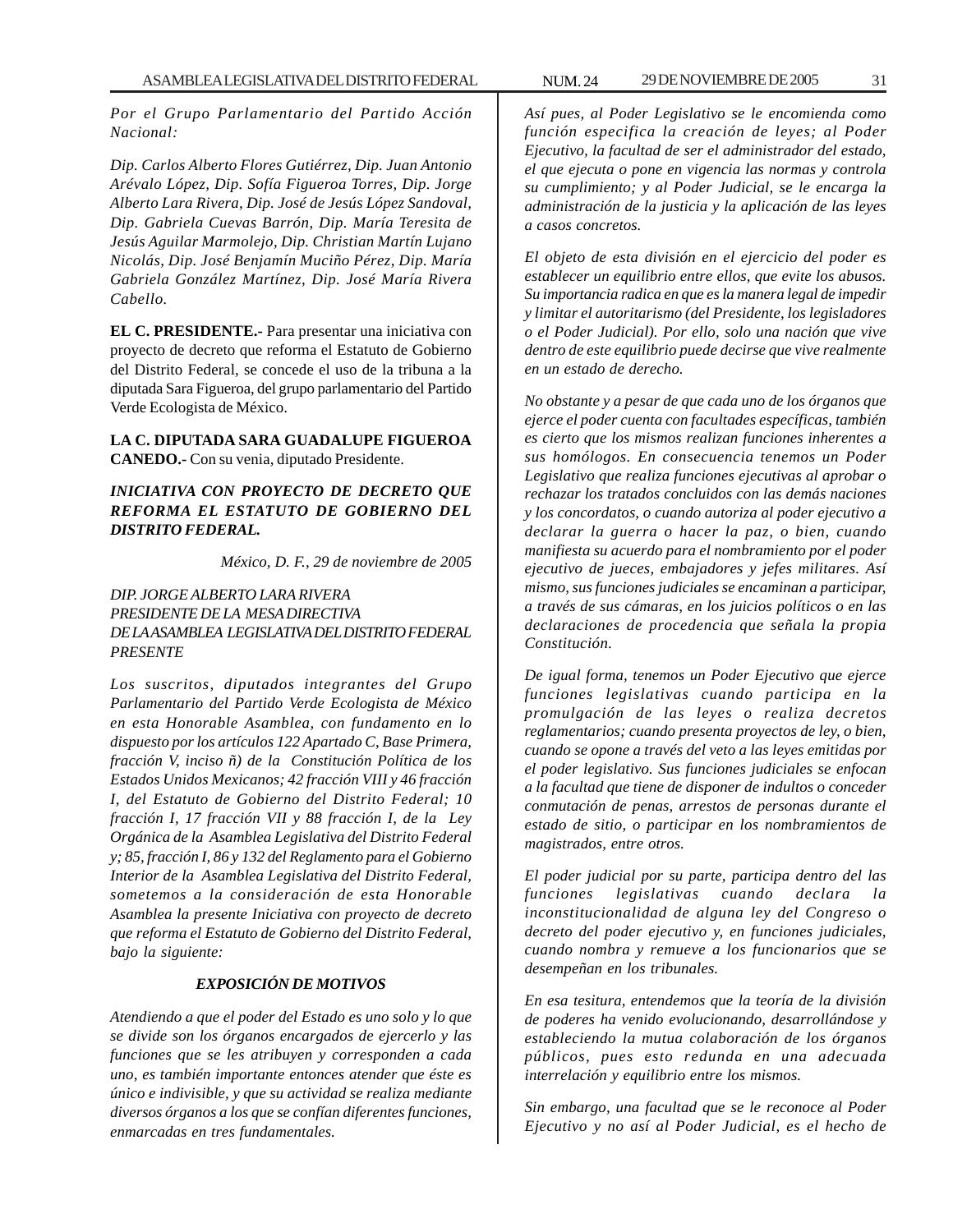*presentar iniciativas ante el Congreso de la Unión. En esa medida, diversas son las iniciativas que se han presentado ante la Cámara de Diputados y el Senado para lograr una modificación constitucional que permita dotar de tal atribución a la Suprema Corte de Justicia de la Nación.*

*Partiendo de la idea de que los 31 Estados y el Distrito Federal participan también dentro de su organización interna de la misma división de poderes, y cuentan con tres poderes u órganos de gobierno que realizan las funciones legislativas, ejecutivas y judiciales, es importante mencionar que 28 de estas Entidades Federativas han establecido en su Constitución Política la facultad de iniciativa del Tribunal Supremo de Justicia de la misma Entidad, es decir, en el órgano en el que se deposita el Poder Judicial Local.*

*De entre estos Estados de la República, podemos citar como ejemplo a Chihuahua, Aguascalientes, Coahuila, Estado de México, Guanajuato, Jalisco, Nuevo León, Puebla, San Luis Potosí, Sonora, Tamaulipas y Zacatecas.*

*En el ámbito internacional también se reconoce esta facultad al poder o autoridad judicial. Ejemplo de ello lo encontramos en Europa en los casos de España y Noruega; en América, tratándose de Brasil, Cuba, Ecuador, El Salvador, Guatemala y Honduras.*

*En ese sentido, se propone la presente iniciativa que reforma el artículo 46 del Estatuto de Gobierno del Distrito Federal, para reconocer al Tribunal Superior de Justicia dicha facultad, ya que consideramos que la transformación estructural de la actividad ejercida por la autoridad judicial, es parte del reto que como Ciudad tenemos.*

*Así pues, establecer en el Estatuto de Gobierno la facultad de Iniciativa al más alto Tribunal del Distrito Federal, no implica ninguna invasión de facultades o competencias de los otros dos órganos de Gobierno. Sólo se busca consolidar el principio de la colaboración de poderes en la vida legislativa de la ciudad, generando corresponsabilidad en el proceso de creación de las normas jurídicas que han de regir a los habitantes del Distrito Federal.*

*En este contexto el fortalecimiento del órgano judicial, contribuye a que esta institución tenga un mejor desempeño en sus responsabilidades de representar y salvaguardar los intereses de la sociedad y hacer que la ley sea la norma central de nuestra vida social. No podemos negar que esta autoridad, como responsable de la administración de justicia, requiere de condiciones de legitimación mucho más exigentes.*

*Creemos que aun y cuando hay una diferencia con las otras esferas gubernamentales, en las que su justificación* *democrática se podría derivar de la representación de las mayorías, es la función judicial la que responde a principios diferentes, es decir, al deber de constituirse en garante de la constitucionalidad y la legalidad.*

*En esa medida, es justo y equitativo que el órgano judicial de la Ciudad de México cuente con esta facultad, más aún cuando los otros órganos la tienen, e inclusive la propia ciudadanía a través de la iniciativa popular, respetando, por supuesto, las limitaciones sobre algunas materias que tienen un carácter reservado para alguna autoridad u órgano de gobierno determinado.*

*Creemos con ello que en los casos en que se ejerciera esta facultad, se permitiría dar mayor legitimidad al origen, formulación y vigencia de la ley, pues participarían los tres órganos de gobierno, el judicial mediante la iniciativa, el legislativo mediante el análisis, discusión, modificación y en su caso aprobación de la misma y el ejecutivo mediante su promulgación y publicación. Con esta participación tripartita se pueden obtener mejores leyes.*

*Resulta innegable que dado el conocimiento jurídico de la autoridad judicial en la aplicación directa de ciertos ordenamientos, si se le permitiera realizar iniciativas en dichos ámbitos, se perfeccionaría y afinarían las instituciones jurídicas de nuestro país, además de que en todo caso dicha iniciativa tendría que ceñirse al proceso legislativo que sigue todo proyecto de ley o decreto, que puede dar como resultado su aprobación, su modificación o su rechazo, e inclusive el veto mismo.*

*Por ello creemos que es de suma importancia para el desarrollo democrático del Distrito Federal, que se otorgue la facultad formalmente jurisdiccional y materialmente legislativa, al Tribunal Superior de Justicia de presentar iniciativas ante la Asamblea Legislativa del Distrito Federal, pues el fortalecimiento del este órgano Local de Gobierno es esencial para el adecuado funcionamiento del régimen democrático y de todo el sistema de justicia.*

*La convivencia y el progreso sólo pueden estar garantizados en el marco del Derecho, el cumplimiento de la ley y de la constante adecuación de nuestro marco jurídico a la realidad social, actividad en la que deben participar en igualdad de circunstancias, los tres órganos de Gobierno en el Distrito Federal.*

*Finalmente, no queremos dejar de mencionar que el otorgar esta facultad al Tribunal Superior de Justicia sería un excelente presente de reconocimiento por sus 150 años de vida, trabajando por el mejoramiento de las condiciones de justicia en las que se ha desarrollado la Ciudad de México.*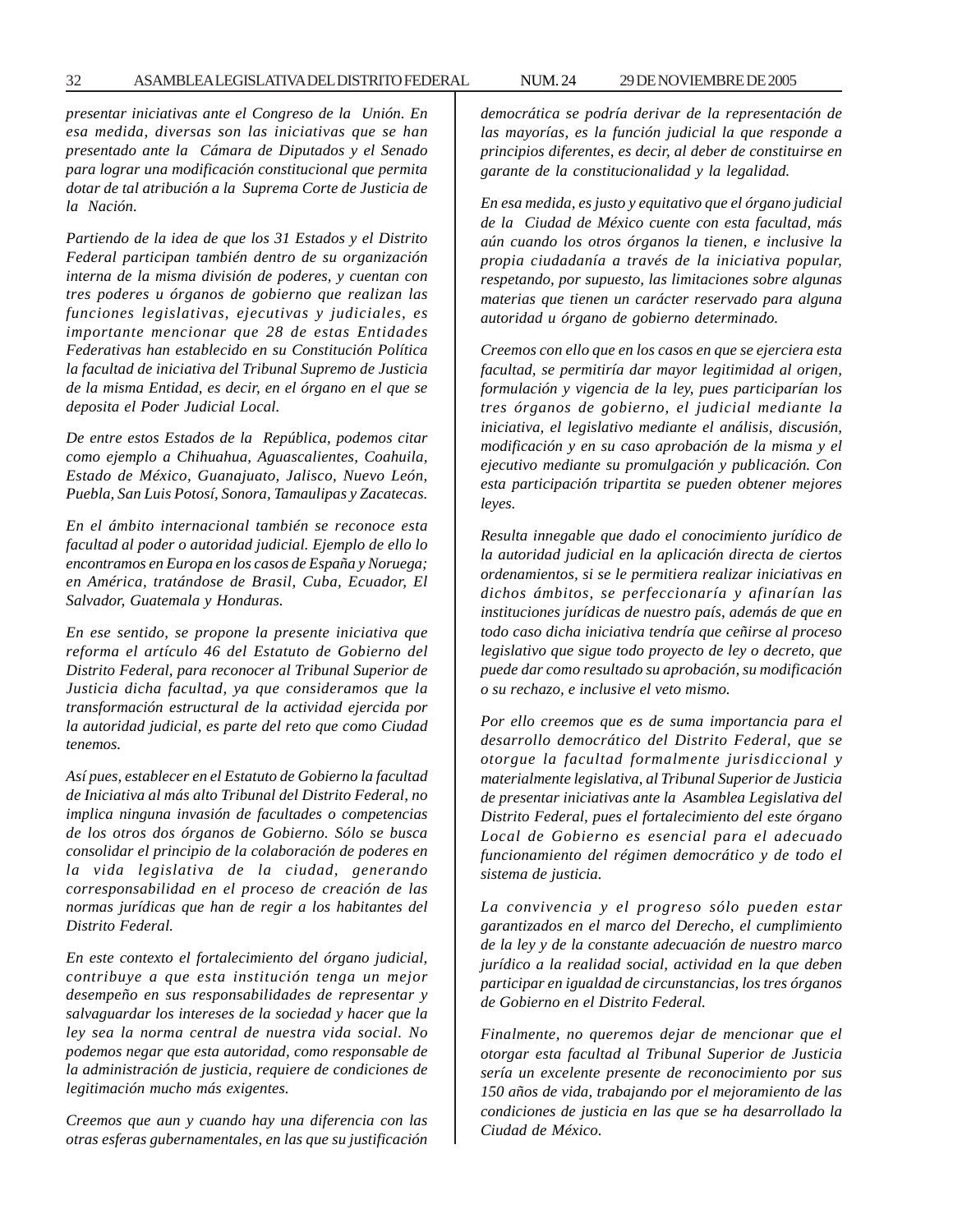*Por lo anteriormente expuesto y con fundamento en lo dispuesto por los artículos 122 Apartado C, Base Primera, fracción V, inciso ñ) de la Constitución Política de los Estados Unidos Mexicanos; 42 fracción VIII y 46 fracción I, del Estatuto de Gobierno del Distrito Federal; 10 fracción I, 17 fracción VII y 88 fracción I, de la Ley Orgánica de la Asamblea Legislativa del Distrito Federal y; 85, fracción I, 86 y 132 del Reglamento para el Gobierno Interior de la Asamblea Legislativa del Distrito Federal, sometemos a su consideración la siguiente*

#### *INICIATIVA CON PROYECTO DE DECRETO QUE REFORMA EL ESTATUTO DE GOBIERNO DEL DISTRITO FEDERAL*

*ARTÍCULO ÚNICO.- Se reforma la fracción II del artículo 46 del Estatuto de Gobierno del Distrito Federal, para quedar como sigue:*

*ESTATUTO DE GOBIERNO DEL DISTRITO FEDERAL*

## *TÍTULO CUARTO*

*DE LAS BASES DE LA ORGANIZACION Y FACULTADES DE LOS ORGANOS LOCALES DE GOBIERNO DEL DISTRITO FEDERAL*

## *CAPITULO I*

*DE LA ASAMBLEA LEGISLATIVA DEL DISTRITO FEDERAL*

*SECCION II*

*DE LA INICIATIVA Y FORMACION DE LAS LEYES*

*Articulo 46.- ...*

*I....*

*II. Al Tribunal Superior de Justicia del Distrito Federal;*

*III. ...*

*IV. ...*

*a) a c) ...*

## *TRANSITORIOS*

*Artículo Primero.- El presente Decreto entrará en vigor el día siguiente de su publicación en el Diario Oficial de la Federación y en la Gaceta Oficial del Distrito Federal.*

*Artículo Segundo.- Posterior a la aprobación de la presente reforma y a la entrada en vigor del Decreto, se promoverán las reformas a la Ley Orgánica de la Asamblea Legislativa del Distrito Federal y al Reglamento para el Gobierno Interior de la Asamblea Legislativa del Distrito Federal, a efecto de realizar las modificaciones correspondientes.*

*Por el Grupo Parlamentario del Partido Verde Ecologista de México:*

## *ATENTAMENTE*

## *DIP. SARA FIGUEROA CANEDO*

Señor Presidente, por economía procesal parlamentaria omito dar completa lectura de la iniciativa, por lo que le solicita sea inscrita íntegramente el texto de la misma en el Diario de los Debates.

Por su atención, muchas gracias.

**EL C. PRESIDENTE.-** Gracias, diputada. Con fundamento en el artículo 146 del Reglamento para el Gobierno Interior de la Asamblea, insértese tal y como lo solicita.

Con fundamento en lo dispuesto por los artículos 36 fracciones V y VII, 89 de la Ley Orgánica de la Asamblea Legislativa del Distrito Federal, 28 y 86 del Reglamento para su Gobierno Interior, se turna para su análisis y dictamen a la Comisión de Normatividad Legislativa, Estudios y Prácticas Parlamentarias.

Esta Presidencia hace del conocimiento de la Asamblea que el punto enlistado en el numeral 27 del orden del día ha sido retirado.

Para presentar una iniciativa de reformas y adiciones a la Ley de los Jóvenes del Distrito Federal, se concede el uso de la Tribuna a la diputada Sara Figueroa del grupo parlamentario del Partido Verde Ecologista de México.

**LA C. DIPUTADA SARA GUADALUPE FIGUEROA CANEDO.-** Con su venia, diputado Presidente.

Honorable Asamblea:

## *INICIATIVA CON PROYECTO DE DECRETO QUE REFORMA Y ADICIONA DIVERSAS DISPOSICIONES DE LEY DE LAS Y LOS JÓVENES DEL DISTRITO FEDERAL.*

*México, D. F., 29 de noviembre de 2005.*

## *DIP. JORGE ALBERTO LARA RIVERA PRESIDENTE DE LA MESA DIRECTIVA DE LA ASAMBLEA LEGISLATIVA DEL DISTRITO FEDERAL PRESENTE*

*Los suscritos, diputados integrantes del Grupo Parlamentario del Partido Verde Ecologista de México en esta Honorable Asamblea, con fundamento en lo dispuesto por los artículos 122 Apartado C, Base Primera, fracción V, inciso I) de la Constitución Política de los Estados Unidos Mexicanos; 42 fracción XVI y 46 fracción I, del Estatuto de Gobierno del Distrito Federal; 10*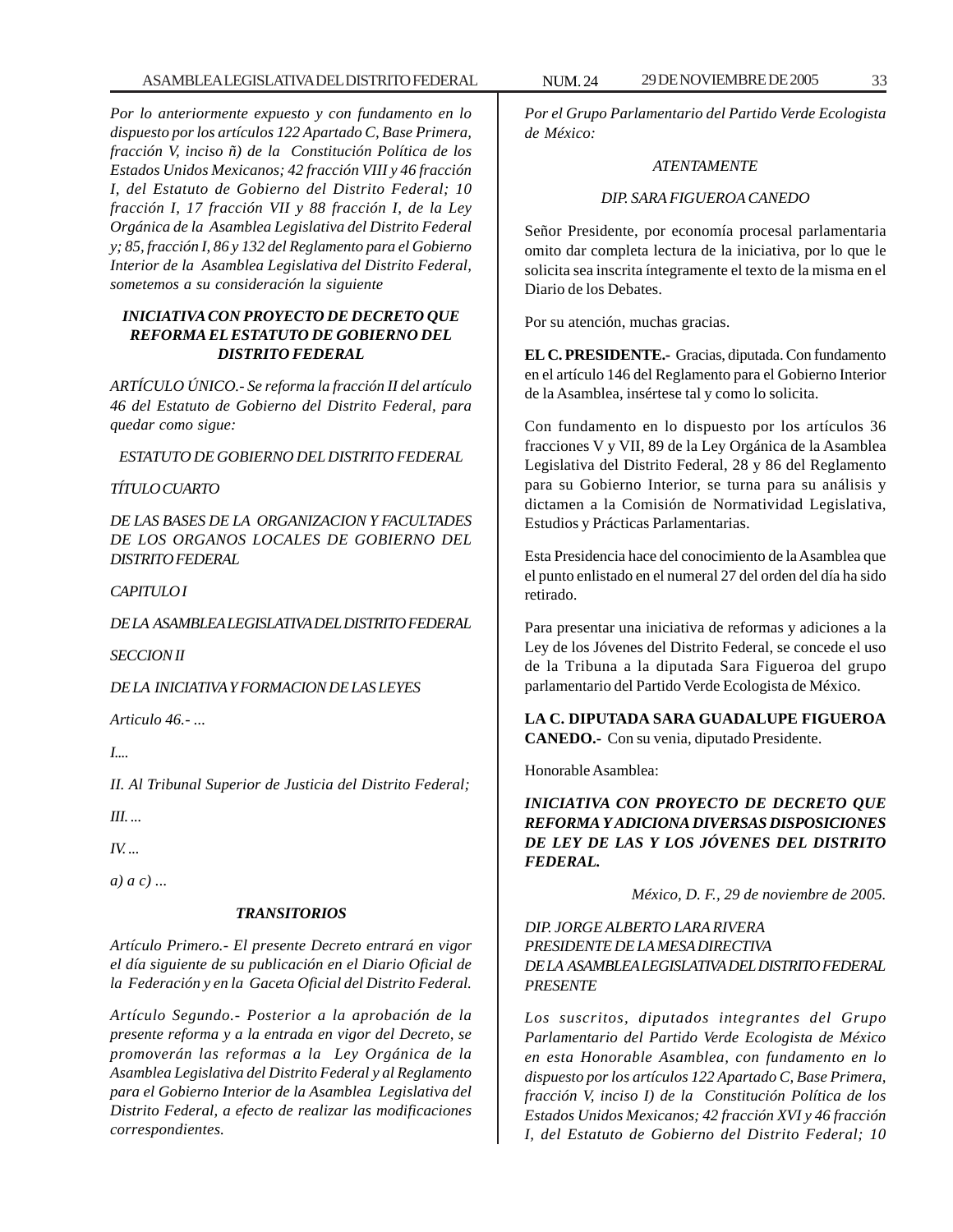*fracción I, 17 fracción VII y 88 fracción I, de la Ley Orgánica de la Asamblea Legislativa del Distrito Federal y; 85, fracción I, 86 y 132 del Reglamento para el Gobierno Interior de la Asamblea Legislativa del Distrito Federal, sometemos a la consideración de esta Honorable Asamblea la presente Iniciativa con proyecto de decreto que reforma y adiciona diversas disposiciones de Ley de las y los Jóvenes del Distrito Federal, bajo la siguiente:*

## *EXPOSICIÓN DE MOTIVOS*

*La Juventud es diversidad. En los jóvenes encontramos varias y diferentes formas de ser, de expresarse, de comportamiento e identidad, relacionadas todas ellas con el contexto en donde se desarrollan.*

*Los jóvenes encuentran pertenencia con aquello que los identifica, con quienes comparten sus gustos, forma de vestir, de expresarse, ya sea a través de lugares, música, lenguaje verbal o corporal, entre otros aspectos.*

*Por ello es necesario trabajar por los jóvenes y poner en marcha auténticas políticas integrales de juventud, que consigan mejorar la calidad de vida de los jóvenes y sus expectativas de cara al futuro, para que participen activamente en los procesos de toma de decisiones.*

*Hoy más que nunca debemos apostar por una juventud entusiasta, responsable y comprometida con la sociedad. Es necesario identificar y potenciar su desarrollo social y productivo. Para el desarrollo de tales actividades, es necesario que tomen parte los organismos públicos, privados y sociales, que fomenten el desarrollo integral de los jóvenes.*

*El Instituto Mexicano de la Juventud, dependencia del gobierno federal encargada de la atención a la Juventud de nuestro país, tiene entre sus programas, el ''programa de mediano plazo'' el cual pretende ''incorporar integralmente a los jóvenes al desarrollo del país, por medio de una política nacional de juventud que permita promover las oportunidades de este grupo, formular una política incluyente e impulsar la apertura de oportunidades para el desarrollo humano, social y productivo de los jóvenes mexicanos como actores estratégicos en el desarrollo del país. Esto les permitirá integrarse plenamente y contar con canales de comunicación para expresarse''.*

*Por su parte el Instituto de la Juventud del Distrito Federal tiene como objetivo institucional ''diseñar e implementar políticas y lineamientos para dar respuesta a los problemas y necesidades más importantes de las y los jóvenes de la Ciudad de México, promoviendo su desarrollo autogestivo a favor de la comunidad, respetando sus formas específicas de identidad y organización, así como reconociendo en la juventud una fuerza transformadora en la construcción de una ciudad* *incluyente; y de igual manera, viendo al joven como sujeto de derechos y obligaciones, mas lo que señala la Ley de los derechos de las y los Jóvenes''.*

*Ambos Institutos, dentro del ámbito de su competencia, tienen atribuciones para desarrollar y proponer la implementación de políticas públicas capaces de resolver la problemática actual de la juventud y así garantizar orden y bienestar público en el futuro inmediato.*

*En el caso del Instituto de la Juventud del Distrito Federal, que es el que nos ocupa, este es un poderoso actor en el proceso decisorio de las políticas en materia de juventud y debe contar con los elementos suficientes que le permitan atender eficiente y eficazmente las demandas y necesidades de los jóvenes de la Ciudad de México.*

*Este organismo debe ser una institución fuerte y dotada de los elementos necesarios tanto normativa como materialmente para el desarrollo de sus funciones. De ello depende su adecuada participación en el proceso decisorio de las políticas y su implementación.*

*Una institución fortalecida, con mayores atribuciones y funciones para el cumplimiento de sus fines; así como mayores atribuciones para quien dirige dicho instituto, debe reflejarse, sin lugar a duda, en beneficio de las y los jóvenes del Distrito Federal.*

*Derivado de todo lo anterior es que el Partido Verde presenta hoy esta iniciativa que adiciona diversas disposiciones de la Ley de las y los Jóvenes del Distrito Federal, con el fin de otorgar mayores atribuciones al Director y al propio Instituto de la Juventud del Distrito Federal, así como dotarlos de más funciones para el cumplimiento de sus fines.*

*Por lo anteriormente expuesto y con fundamento en lo dispuesto por los artículos 122 Apartado C, Base Primera, fracción V, inciso I) de la Constitución Política de los Estados Unidos Mexicanos; 42 fracción XVI y 46 fracción I, del Estatuto de Gobierno del Distrito Federal; 10 fracción I, 17 fracción VII y 88 fracción I, de la Ley Orgánica de la Asamblea Legislativa del Distrito Federal y; 85, fracción I, 86 y 132 del Reglamento para el Gobierno Interior de la Asamblea Legislativa del Distrito Federal, sometemos a su consideración la siguiente:*

#### *INICIATIVA CON PROYECTO DE DECRETO QUE REFORMA Y ADICIONA LA LEY DE LAS Y LOS JÓVENES DEL DISTRITO FEDERAL*

*Artículo único.- Se reforman las fracciones VI, VII y VIII y se adicionan las fracciones IX y X al artículo 49; se reforman las fracciones VI y VII y se adicionan una fracción VIII al artículo 51; y se reforman las fracciones VII y VIII y se adicionan las fracciones IX, X y XI al artículo 58; todo ello de la Ley de las y los Jóvenes del Distrito Federal, para quedar como sigue:*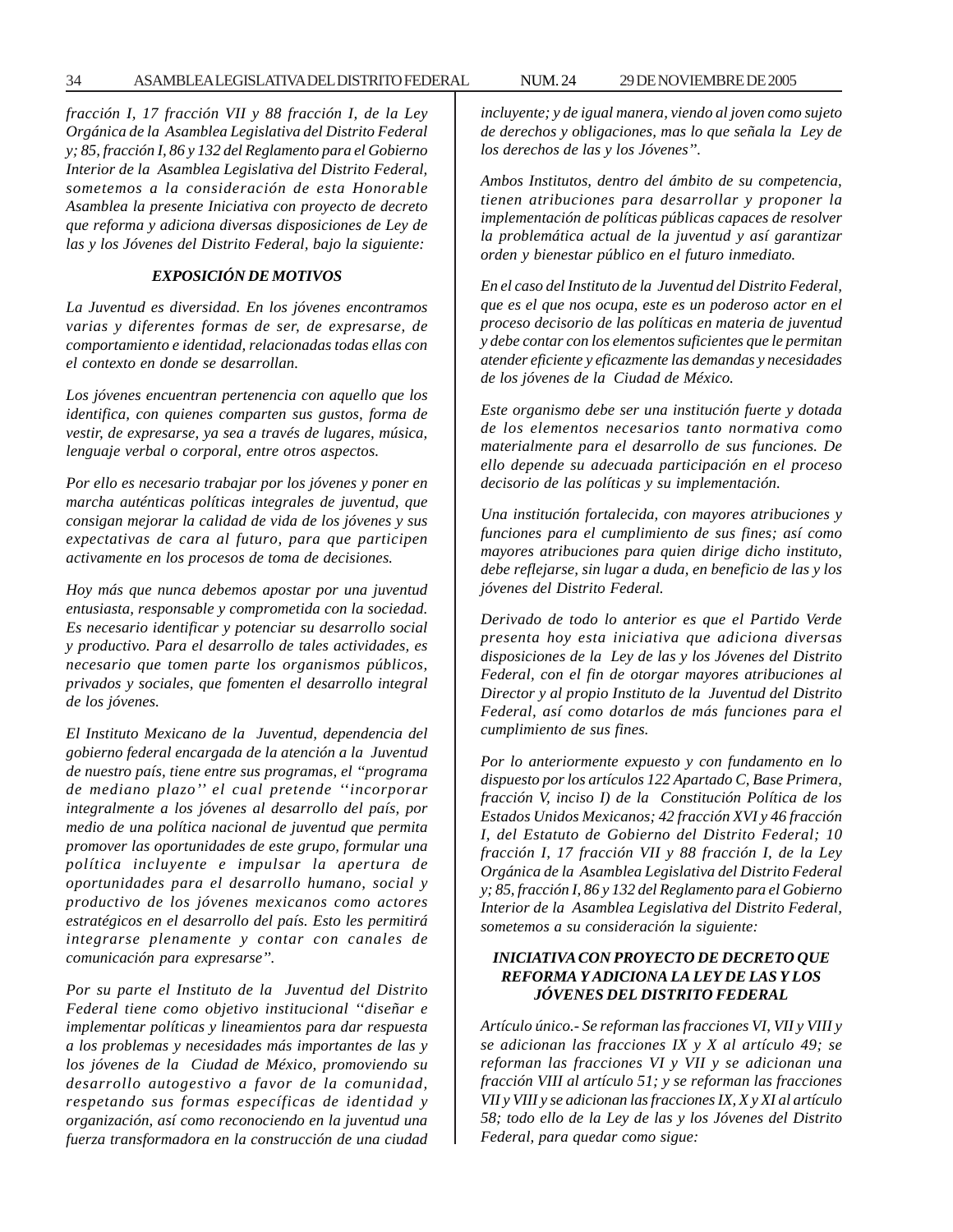## *LEY DE LAS Y LOS JÓVENES DEL DISTRITO FEDERAL*

#### *TITULO TERCERO*

*DEL INSTITUTO DE LA JUVENTUD DEL DISTRITO FEDERAL*

#### *CAPITULO I*

*DEL INSTITUTO*

*Artículo 49.- ...*

*I. a V. ...*

*VI. Fomentar el establecimiento de vínculos de amistad y de cooperación nacional e internacional en materia de juventud;*

*VII. Plantear y coordinar programas de actualización y capacitación para servidores públicos encargados de la aplicación de los programas de atención a la juventud;*

*VIII. Representar al Gobierno del Distrito Federal en materia de juventud, ante el Gobierno Federal, los Gobiernos Estatales, las Demarcaciones Territoriales en la entidad, organizaciones privadas, sociales y organismos internacionales; en encuentros, convenciones y demás reuniones en las que el Jefe de Gobierno solicite su participación.*

*IX. Concertar acuerdos y convenios con los Gobiernos Estatales las Demarcaciones Territoriales y los sectores social y privado, para promover acciones y programas tendientes al desarrollo integral de la juventud en el Distrito Federal, y*

*X. Los demás que determine la presente Ley.*

*Artículo 51.- ...*

*I. a V. ...*

*VI. Promover y coordinar la práctica de aquellas actividades educativas que resulten prioritarias para desarrollar armónicamente todas las facultades del ser humano, fomentando entre los jóvenes el amor a la ciudad y la patria, la solidaridad internacional, la soberanía y la justicia;*

*VII. Fungir como órgano de consulta y asesoría en materia de Juventud de las dependencias y entidades de la Administración Pública del Distrito Federal, así como de las autoridades delegacionales y de los sectores social y privado cuando así lo requieran, y*

*VIII. Las demás que establezca la presente Ley.*

*CAPITULO III*

*DEL DIRECTOR DEL INSTITUTO*

*Artículo 58.- ...*

*I a VI…*

*VII. Acordar en los casos que se requiera con el Jefe de Gobierno y cumplir los acuerdos en forma coordinada con la Junta del Instituto;*

*VIII. Aprobar la contratación del personal del Instituto;*

*IX. Establecer sistemas de control necesarios para alcanzar las metas u objetivos propuestos;*

*X. Informar, siempre que sea requerido para ello por la Asamblea Legislativa del Distrito Federal, cuando se discuta un proyecto de Ley o se estudie un asunto del ámbito de competencia del Instituto; y*

*XI. Las demás que establezca la presente Ley.*

## *TRANSITORIOS*

*ARTÍULO ÚNICO.- El presente decreto entrará en vigor el día siguiente al de su publicación en la Gaceta Oficial del Distrito Federal.*

*Por el Grupo Parlamentario del Partido Verde Ecologista de México:*

#### *ATENTAMENTE*

## *DIP. SARA G. FIGUEROA CANEDO.*

Señor Presidente, por economía procesal parlamentaria, omito dar completa lectura de la misma, por lo que le solicito que la misma sea inscrita íntegramente en el Diario de los Debates.

Por su atención, muchas gracias.

**EL C. PRESIDENTE.-** Gracias, diputada Sara Figueroa. Con fundamento en lo dispuesto en los artículos 36 fracciones V y VII, 89 de la Ley Orgánica de la Asamblea Legislativa del Distrito Federal, 28 y 86 del Reglamento para su Gobierno Interior, se turna para análisis y dictamen a la Comisión de Juventud, e insértese, tal y como lo solicitada la diputada proponente, en el Diario de los Debates.

Para presentar una iniciativa de reformas al Código de Procedimientos Penales del Distrito Federal, se concede el uso de la tribuna a la diputada Silvia Oliva Fragoso, del grupo parlamentario del Partido de la Revolución **Democrática** 

**LA C. DIPUTADA SILVIA OLIVA FRAGOSO.-** Con su permiso, diputado Presidente.

*INICIATIVA DE DECRETO POR EL QUE SE REFORMA EL CÓDIGO DE PROCEDIMIENTOS PENALES PARA EL DISTRITO FEDERAL.*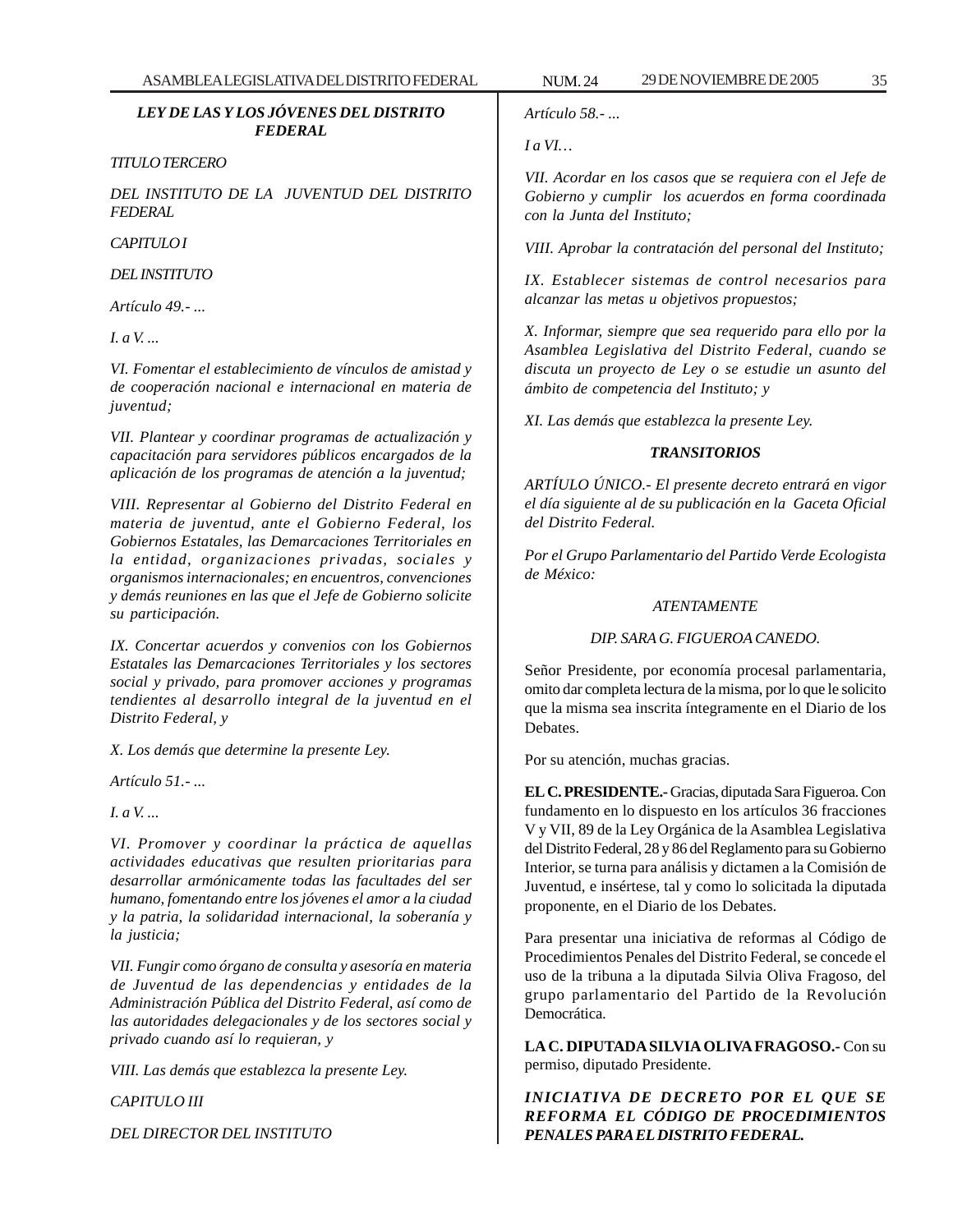36 ASAMBLEA LEGISLATIVA DEL DISTRITO FEDERAL 29 DE NOVIEMBRE DE 2005 NUM. 24

*México DF a 28 de noviembre de 2005*

## *DIP. JORGE LARA RIVERA PRESIDENTE DE LA MESA DIRECTIVA DE LA ASAMBLEA LEGISLATIVA DEL DISTRITO FEDERAL PRESENTE*

*Con fundamento en el artículo 122, párrafos primero y segundo; Base Primera, fracción V, inciso h) de la CONSTITUCIÓN POLÍTICA DE LOS ESTADOS UNIDOS MEXICANOS; así como de los diversos 8°, fracción I; 24, fracción I; 36; 42, fracción XII; 46, fracción I y 49, del ESTATUTO DE GOBIERNO DEL DISTRITO FEDERAL y 10, fracción I, 11 y 17 fracción IV de la LEY ORGÁNICA DE LA ASAMBLEA LEGISLATIVA DEL DISTRITO FEDERAL, la suscrita Diputada SILVIA OLIVA FRAGOSO, perteneciente al Grupo Parlamentario del Partido de la Revolución Democrática, somete a la consideración de esta Asamblea la siguiente:*

*Iniciativa de Decreto por el que se reforma el CÓDIGO DE PROCEDIMIENTOS PENALES PARA EL DISTRITO FEDERAL, al tenor de la siguiente:*

#### *EXPOSICIÓN DE MOTIVOS*

*En la actualidad, la situación jurídica de aquellos que intervienen en alguna de las etapas procedimentales penales con el carácter de testigos no solo es endeble, sino hasta imprecisa.*

*Se ha venido presentando casi como regla, que cuando se cita a una persona a comparecer dentro de un procedimiento penal -dentro de la averiguación previa o el proceso-, se haga con el carácter de testigo y de su declaración vertida se utilicen los datos existentes en actuaciones para cambiar la situación jurídica del mismo, considerándolo ahora como indiciado.*

*La situación se torna delicada y atentatoria de derechos fundamentales.*

*Con esto no estamos diciendo que se trate de un error o de un abuso el hecho de que, cuando en la secuela procedimental se determine que una persona que declare como testigo, halla falseado su declaración, se pueda cambiar su situación e iniciar una averiguación previa situándolo a esta como indiciada por dicho delito de falsedad. Esto no solo es correcto, sino que es deseable.*

*Con lo que estamos en plena oposición, es que se considere que su declaración constituya una confesional, de otro delito diverso al de falsedad y no un mero indicio que debe ser justipreciado por la autoridad encargada de valorar las pruebas que constan en autos -sea el Ministerio Público en la averiguación previa o el Juzgador en el proceso-,*

*puesto que dicha situación trae aparejada una serie de inconsistencias tanto procesales (legales), como constitucionales (violatoria de derechos públicos subjetivos).*

*Cuando el ahora justiciable, realizó su declaración en su carácter de testigo, bajo las reglas que el Código de Procedimientos Penales par el Distrito Federal establece para la prueba testimonial, y la autoridad cambia su situación jurídica y considera a esas declaraciones como confesionales, se presentan violaciones graves al procedimiento que no son compatibles con figura, las cuáles consisten en lo siguiente:*

*1. - Se le protesta para que se conduzca con verdad;*

*2. - Se le advierte de las penas que se imponen a quien declara con falsedad ante autoridad diversa de la judicial;*

*3. - No se le hace saber cuál es la imputación existente ni de quién proviene la misma;*

*4. - No se le informa que tiene derecho abstenerse de declarar;*

*5. - No se hace de su conocimiento que se le tomará su declaración en calidad de indiciado, y*

*6. - No se le permite estar asistido por abogado o persona de confianza.*

*Es por ello que no puede conceptuarse bajo la naturaleza de la prueba confesional prevista por el artículo 136 del Código de Procedimientos Penales para el Distrito Federal, que la define como:*

*...la declaración voluntaria hecha por persona no menor de dieciocho años, en pleno uso de sus facultades mentales, rendida ante el Ministerio Público, el Juez o tribunal de la causa, sobre hechos propios constitutivos del tipo delictivo materia de la imputación, emitida con las formalidades señaladas por el artículo 20 fracción II de la Constitución Política de los Estados Unidos Mexicanos.*

*Tal es el criterio sostenido en la Tesis XVII.1o. 11 P, de la Novena Época, sostenida por el Primer Tribunal Colegiado del Décimo Séptimo Circuito, visible en la página 1313 del tomo XV, de marzo de 2002, bajo el número de registro 187,583, que señala:*

*CONFESIONAL EN EL PROCEDIMIENTO PENAL. NO PUEDE CONCEPTUARSE COMO PRUEBA DE ESA NATURALEZA LA DECLARACIÓN VERTIDA A MANERA DE TESTIMONIO. Si de la declaración vertida por el sentenciado se advierte que la emitió bajo las reglas*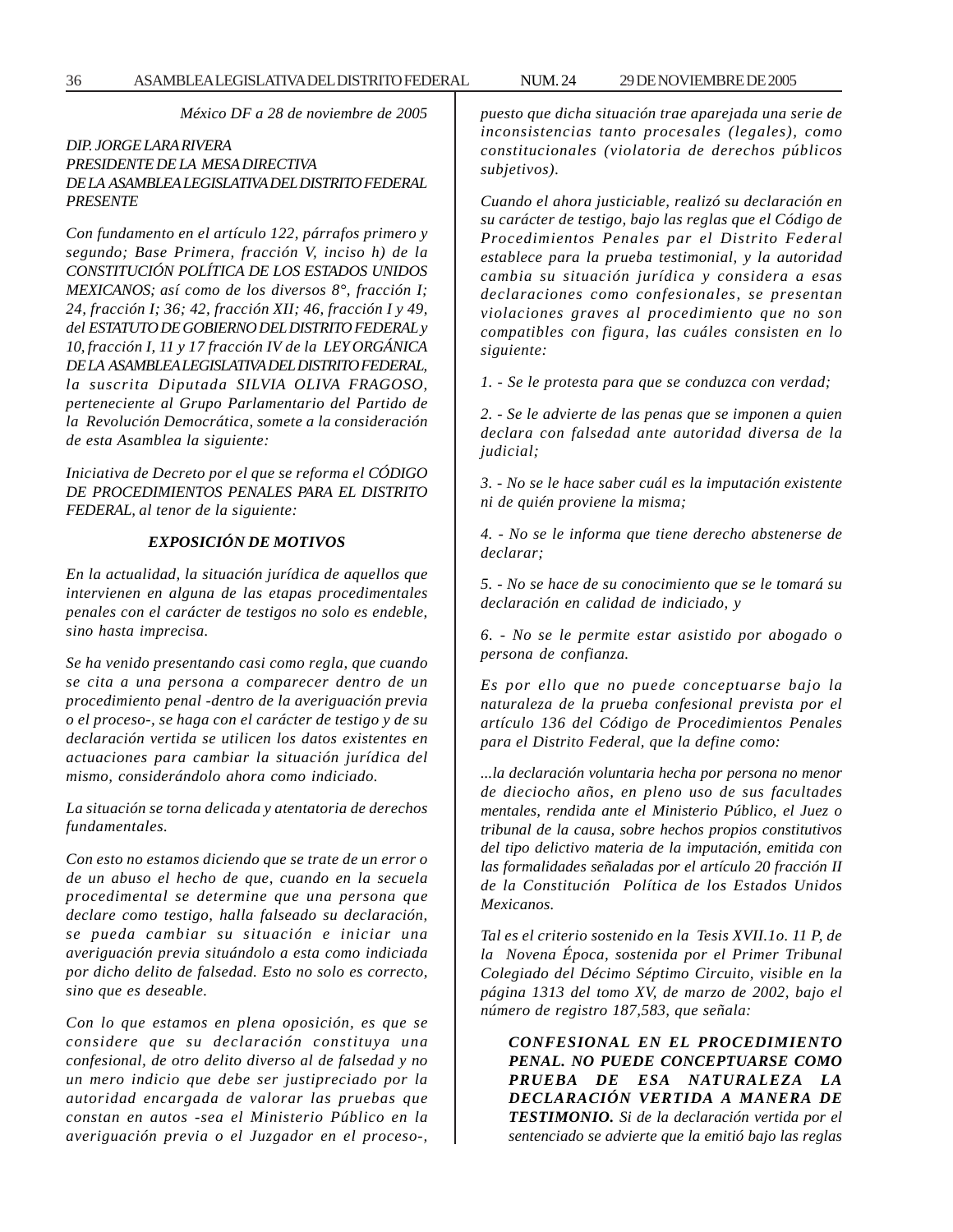*fijadas por la legislación procesal penal para la prueba testimonial, porque se le protestó para que se condujera con verdad e incluso se le advirtió de las penas que se imponen a quien declara con falsedad ante autoridad diversa de la judicial, es evidente que la misma no puede conceptuarse bajo la naturaleza de la prueba confesional prevista por el artículo 207 del Código Federal de Procedimientos Penales, que la define como la declaración voluntaria rendida por persona no menor de dieciocho años, en pleno uso de sus facultades mentales, ante el Ministerio Público, el Juez o tribunal de la causa, sobre hechos propios constitutivos del tipo delictivo materia de la imputación y con las formalidades previstas por el artículo 20 constitucional, pues para que sea así es menester que se observen esas formalidades, entre ellas, la prevista en la fracción II de dicho precepto constitucional, en relación con lo dispuesto por el artículo 128, fracciones II y III, inciso a), de la citada legislación procesal penal, por cuanto a que se le haga saber cuál es la imputación existente; de quién proviene la misma y, sustancial y primordialmente, que tiene derecho a no declarar, esto es, a abstenerse de hacerlo; lo anterior aunado a que también debe ponerse en su conocimiento que se le tomará su declaración en calidad de indiciado; por otra parte, el hecho de que al rendir declaración a manera de testimonio, el declarante designe defensor y esté asistido del mismo al producirla, de manera alguna la torna en prueba de confesión, pues esa circunstancia sólo satisface la exigencia de permitirle hacer esa designación y contar con dicha asistencia, empero, con ello no se subsana la omisión de las apuntadas formalidades, sustancialmente la relativa a hacerle saber que puede abstenerse de declarar.*

*Por otro lado, y con independencia del tema de la consideración de la testimonial en la declaración de testigos, el hecho de que en todas las ocasiones se presenten los mismos sin la asistencia de un abogado, implica que en múltiples ocasiones se ejerza presión por parte del funcionario que desahoga la diligencia de la prueba testimonial, haciendo caer en contradicciones al declarante, realizando preguntas insidiosas, capciosas, que contienen más de un hecho o de hechos que incluso no le constan de manera directa. Situación que dista mucho de apegarse tanto a la naturaleza, como a los fines de dicho medio de prueba.*

*De contar con una persona de confianza o abogado, en mucho se mitigaría esta situación, siendo necesario resaltar que lo anterior no implicaría que a la persona que asistiera al testigo, se le mantuviera la prohibición de aleccionarlo respecto del contenido sustancial de las posiciones que deberá contestar aquel, esto es, quien asista deberá limitar su actuación a hacer notar al testigo*

*que puede no contestar aquellas posiciones a las que no se encuentre obligado a responder cuando no respeten las reglas de la prueba testimonial.*

*En congruencia, se debe modificar la parte conducente del artículo 207 que ya prevé la obligación de que en el caso de los menores, deberán estar siempre acompañados, limitando la actuación del acompañante a los mismo términos que el que puede estar en las diligencias de los testigos mayores de edad.*

*Asimismo, resulta imperioso restringir la posibilidad de que los acompañantes firmen por el testigo, solo para los casos establecidos en el artículo 203.*

*En tal sentido y con el objeto de garantizar que el Estado proporcione a los testigos los medios que les permitan conducirse dentro de los lineamientos que la ley dispone para los de su clase y en estricto apego a lo dispuesto por la Constitución Política de los Estados Unidos Mexicanos, se presenta la siguiente:*

*Iniciativa de REFORMAS AL CÓDIGO DE PROCEDIMIENTOS PENALES PARA EL DISTRITO FEDERAL, de acuerdo a la siguiente redacción:*

*''ARTÍCULO ÚNICO. Se modifican los artículos 138, el 207 en el párrafo tercero y el 211 en el párrafo primero, y se adicionan los párrafos segundo y tercero al artículo 189, todos del Código de Procedimientos Penales para el Distrito Federal, para quedar como sigue:*

*ARTÍCULO 138. —Cuando la declaración a la que se refiere el artículo anterior la realice por una persona en su calidad de testigo, no se considerará como confesión.*

*Lo anterior no desestima el valor que como indicio pueda tener dicha declaración.*

*ARTÍCULO 189. —*

*Para tales efectos, se les permitirá estar asistidas a las diligencias en las que haya lugar, de un abogado o persona de su confianza, el cual deberá limitar su actuación a hacer notar al testigo que puede no contestar aquellas posiciones a las que no se encuentre obligado a responder cuando no respeten las reglas de la prueba testimonial, cuando estén dirigidas a hacerlo caer en contradicciones, realizando preguntas insidiosas, capciosas, que contienen más de un hecho o de hechos que incluso no le constan de manera directa, y en general, aquellas que se aparten de la naturaleza y los fines de este medio de prueba.*

*Si la autoridad que realiza la diligencia insiste en que se conteste la pregunta, se asentará esta circunstancia y el testigo deberá dar contestación.*

*ARTÍCULO 207.- …*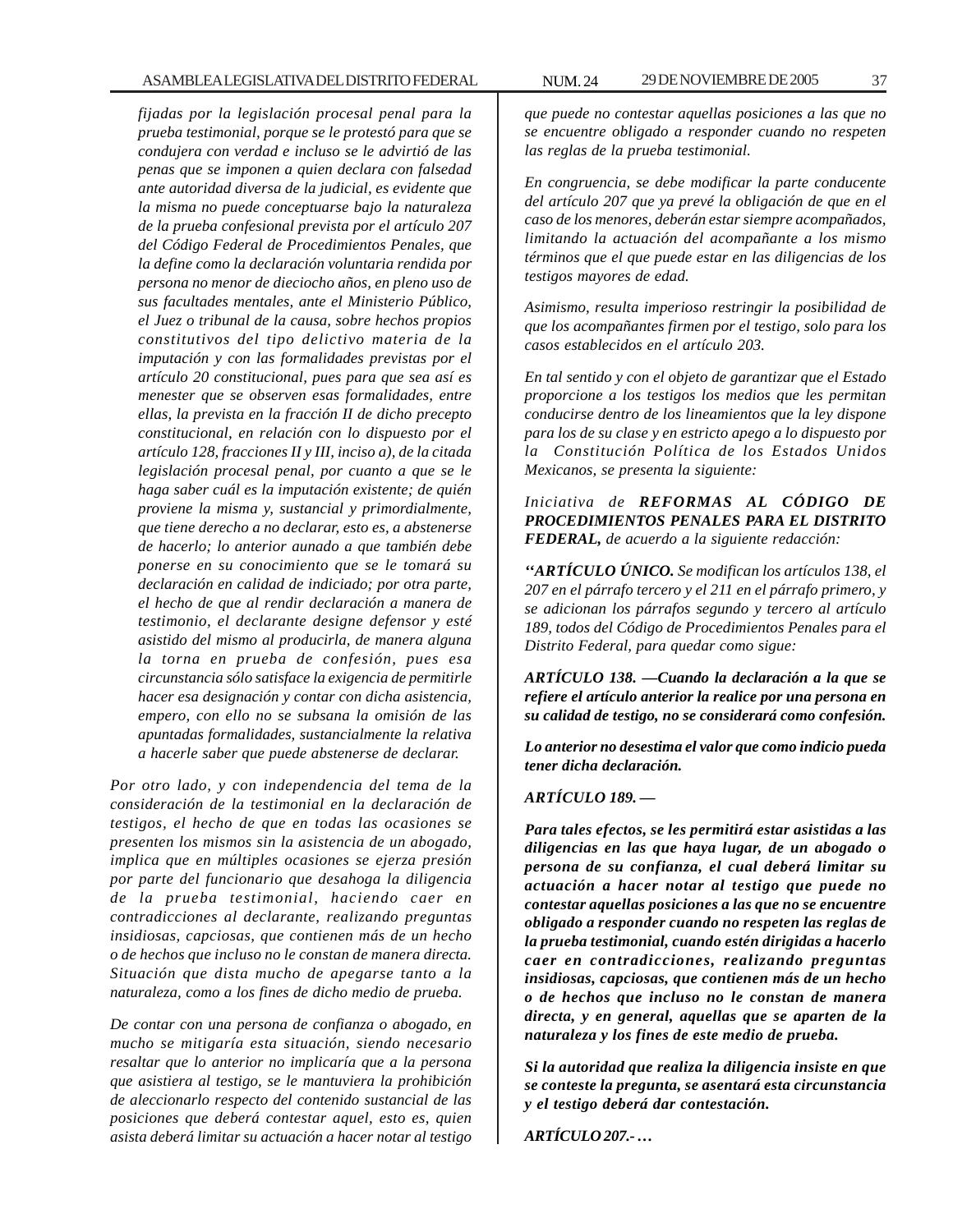*…*

*Los menores de edad deberán estar asistidos en todo momento de su representante legal en los términos del artículo 203 de este Código.*

*ARTÍCULO 211. - Concluida la diligencia, se leerá al testigo su declaración, o lo hará él mismo si quisiere, para que la ratifique o la enmiende. En seguida, el testigo firmará esta declaración o lo hará por él la persona que legalmente le acompañe únicamente en los casos previstos por el artículo 203.*

*TRANSITORIO ÚNICO. El presente decreto entrará en vigor al día siguiente de su publicación en la Gaceta Oficial del Distrito Federal. Para su mayor difusión, publíquese en el Diario Oficial de la Federación.''*

#### *ATENTAMENTE*

#### *DIP. SILVIA OLIVA FRAGOSO*

Esta es la intención de la iniciativa y solicito se inscrita íntegramente en el Diario de los Debates.

Es cuanto, diputado Presidente.

**EL C. PRESIDENTE.-** Gracias diputada Silvia Oliva Fragoso. Tal como lo solicita, insértese en el Diario de los Debates de acuerdo al Artículo 146 del Reglamento para el Gobierno Interior de la Asamblea Legislativa del Distrito Federal.

Con fundamento en lo dispuesto en los Artículos 36 fracciones V y VII, 89 de la Ley Orgánica de la Asamblea Legislativa del Distrito Federal, 28 y 86 del Reglamento para su Gobierno Interior, se turna para análisis y dictamen a la Comisión de Administración y Procuración de Justicia.

A continuación, para presentar una iniciativa de decreto que adiciona el Artículo 187 Capítulo II, Pornografía Infantil del Nuevo Código Penal para el Distrito Federal, se concede el uso de la Tribuna al diputado Jorge García Rodríguez, del grupo parlamentario del Partido Revolucionario Institucional.

# **EL C. DIPUTADO JORGE GARCIA RODRIGUEZ.-** Con su venia diputado Presidente.

# *INICIATIVA DE DECRETO QUE ADICIONA EL ARTÍCULO 187 CAPÍTULO II, PORNOGRAFÍA INFANTIL, DEL NUEVO CÓDIGO PENAL PARA EL DISTRITO FEDERAL.*

*DIPUTADO JORGE ALBERTO LARA RIVERA PRESIDENTE DE LA MESA DIRECTIVA DE LA ASAMBLEA LEGISLATIVA DEL DISTRITO FEDERAL III LEGISLATURA P R E S E N T E*

*El que suscribe, Diputado Jorge García Rodríguez, con fundamento en lo que disponen los Artículos 122, de la Constitución Política de los Estados Unidos Mexicanos, Base Primera, Fracción V, Incisos b) y j); 42, fracciones XI, XIV y XV, del Estatuto de Gobierno del Distrito Federal; 10, Fracción I, II y III; 17, Fracción III, IV y VI; 18, Fracciones IV, VII, de (a Ley Orgánica de la Asamblea Legislativa del Distrito Federal 29, 82, Fracción I, 83, 84, 90 y 132, Fracciones I y II, del Reglamento para el Gobierno Interior de la Asamblea Legislativa del Distrito Federal, presenta a la consideración de esta Honorable Asamblea:*

# *INICIATIVA DE DECRETO QUE ADICIONA EL ARTÍCULO 187 CAPÍTULO II, PORNOGRAFÍA INFANTIL, DEL NUEVO CÓDIGO PENAL PARA EL DISTRITO FEDERAL, conforme a la siguiente:*

#### *EXPOSICIÓN DE MOTIVOS*

*Que uno de los grandes temas y preocupaciones de nuestro tiempo, lo constituye la explotación sexual infantil; la prostitución y la pornografía, en las que delincuentes nacionales e internacionales, encuentran en los niños y jóvenes, víctimas propicias para la delincuencia organizada.*

*Que el problema, no es privativo de México, se manifiesta en todo el mundo, pero en todas partes se alimenta de miseria, pobreza y de la irresponsabilidad de los padres, que alegando necesidades y medios de subsistencia, recurren a la prostitución de sus hijos menores, para allegarse recursos económicos.*

*Que otro grupo social, que es víctima de la prostitución infantil, lo constituyen los niños de la calle; que son fáciles víctimas de quienes realizan estas despreciables actividades; además de que la prostitución infantil, de varones y mujeres; se contamina fácilmente y con frecuencia en la drogadicción.*

*Estos dos elementos generadores de la prostitución infantil, como son la necesidad de satisfacer aspectos de subsistencia y el consumo de drogas, son la puerta que abre el amplio y pervertido mundo de la pornografía a los jóvenes y niños, que son obligados a ello, por las mafias internacionales y por sus propios familiares.*

*Que definitivamente, otro aspecto que debemos analizar sobre todo para los jovencitos, hombres y mujeres, es el relativo a las escasas ofertas laborales y a los salarios de miseria y de explotación, que privan en nuestro mercado laboral, en donde son víctimas de patronos explotadores y de la voracidad de sus propios padres o parientes.*

*Que las únicas acciones efectivas, para combatir la pornografía, la prostitución y la explotación infantil, están constituidas por la acción educativa y cotidiana de las familias; por la importante labor que deben*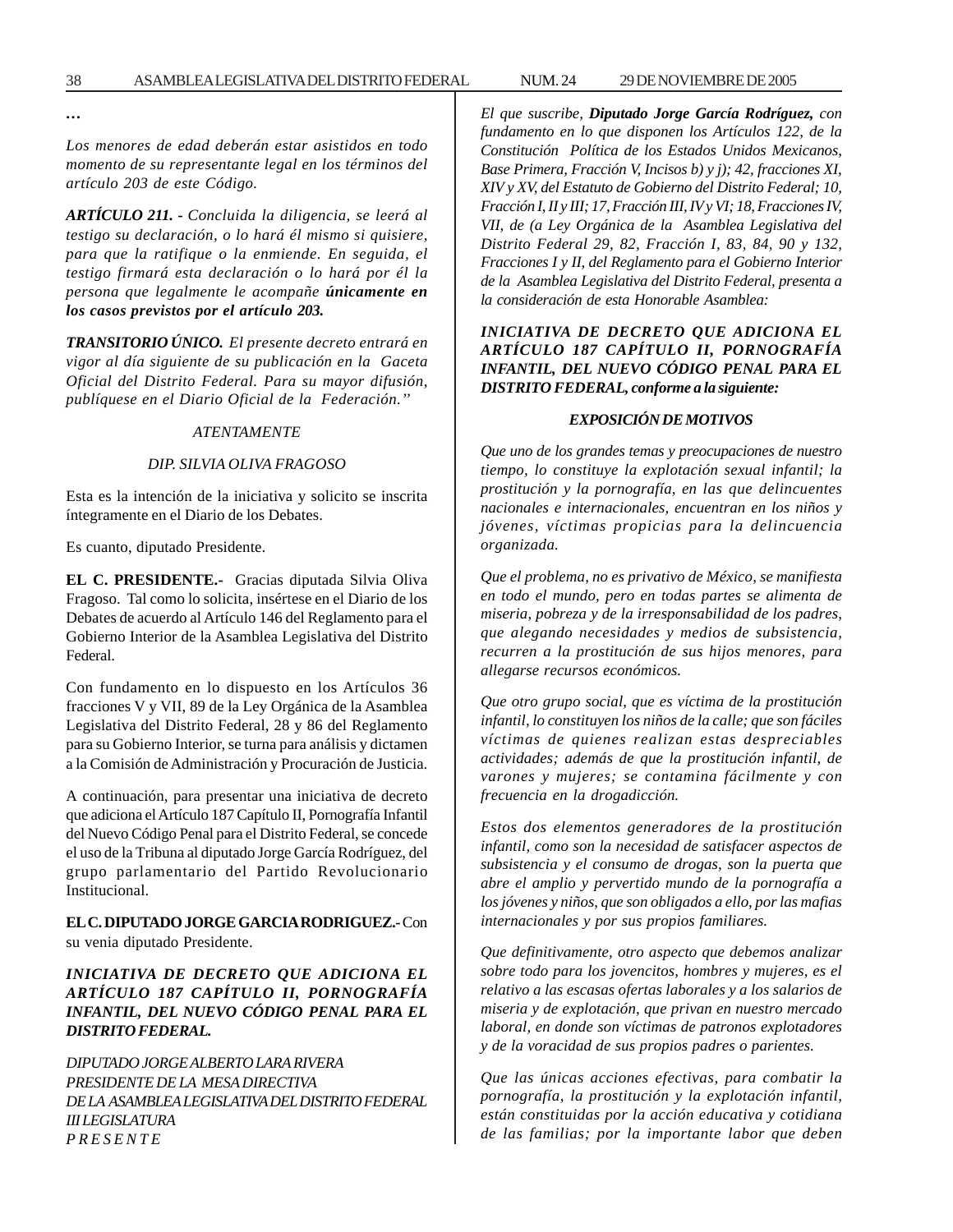*realizar los maestros y por la acción permanente del Estado, a través de la educación, el deporte y fa recreación y sobre todo en la aplicación de una verdadera política de desarrollo social.*

*Que en la Cámara de Diputados de nuestro País, ya se han avocado a presentar una Iniciativa de Ley Federal Contra la Explotación Sexual Infantil, motivada por los altos índices de esta reprobable realidad, que cada día se incrementa en todas las ciudades de México, sin que exista una acción programática y coordinada de las entidades responsables en materia de educación, procuración de justicia y salud, lo que coloca a nuestra Ciudad y en general al País, en una situación de alto riesgo y de vulnerabilidad para los niños y jóvenes.*

*Que la propia UNESCO, también ha expresado en reiteradas ocasiones, su justificada preocupación por el incremento del tráfico de seres humanos, especialmente niños, que son sometidos a la prostitución y la pornografía; ratificando que toda forma de explotación sexual, es incompatible con la dignidad humana y como consecuencia, viola los derechos fundamentales del ser humano; independientemente de la edad, el sexo, la raza, la etnia, la clase social y económica de las víctimas.*

*Que es necesario, que esta Asamblea Legislativa, además de levantar la voz de alarma respecto a la explotación sexual infantil y a la pornografía a que son sometidos, los niños y los jóvenes de nuestra Ciudad y del País; promueva todas las acciones legislativas necesarias, que se constituyan en factores de desaliento y castigo, en contra de quienes en forma criminal utilizan niños y jóvenes para realizar actos de pornografía y prostitución infantil.*

*Actualmente el Artículo 187, del Nuevo Código Penal para el Distrito Federal, se ocupa de sancionar los actos de pornografía infantil, castigando merecidamente a los infractores con penas de 6 a 14 años de prisión, por lo que constituye un delito grave, sin derecho a ninguno de los beneficios, que la propia Ley establece para obtener la libertad.*

*Establece además el Artículo de referencia, con toda precisión, que -al que por cualquier medio procure, facilite o induzca a una persona menor de edad, a realizar actos de exhibicionismo corporal o sexuales, con el objeto de videograbarla, fotografiarla o exhibirla a través de medios, se le impondrá de seis a catorce años de prisión y de quinientos a cinco mil días multa, así como el decomiso de los objetos, instrumentos y productos del delito, incluyendo la destrucción de los materiales gráficos-.*

*Que el Artículo de referencia, también establece las mismas sanciones para quien financie, elabore, reproduzca, comercialice, distribuya, arriende, exponga, publicite o difunda el material pornográfico; precisando que no se*

*comete el delito, cuando las actividades tengan por objeto la educación sexual, educación sobre la función reproductiva, prevención de infecciones de transmisión sexual y embarazo de adolescentes.*

*Que es fundamental para el desarrollo de la sociedad y de los niños y jóvenes, la participación educativa y formativa que tienen los padres, los parientes, la familia en general y los maestros, que todos deben tener como único objetivo, la correcta y sana formación física y psicológica de los menores.*

*Que el desarrollo cotidiano y permanente de la informática y su rápido acceso a los hogares, a través de las computadoras, están cambiando radicalmente las formas educativas y de control de nuestros niños y jóvenes; por lo que resulta urgente, realizar todas las acciones necesarias para frenar, disminuir y castigar ejemplarmente, todos los actos de pornografía infantil, que están agobiando a México y al Mundo; por lo que es necesario que está Asamblea Legislativa, desde el ámbito de nuestra competencia, realice algunas determinaciones legislativas, que prevengan el delito y en su caso lo sancionen dura y ejemplarmente.*

*Que de acuerdo con las estadísticas criminológicas, sobre la incidencia de delitos de violación, perversión de menores y pornografía; un alto porcentaje de estos, se comenten en los propios hogares de las víctimas, por parte de los padres, hermanos, tíos y primos en el propio seno del hogar.*

*Que si bien resulta, altamente reprobable la comisión del delito de pornografía infantil, cuando lo realizan personas que no tienen relación de parentesco con la víctima; es mucho más indigno y merece un mayor castigo, cuando los autores de las conductas previstas en el Código Penal, en el Artículo 187, son los padres, los abuelos, los hermanos, los tutores, el padrastro, la madrastra, los tíos, el amasio o amasia o quienes ejercen la patria potestad y la tutela sobre las víctimas, esto es doblemente ofensivo para la sociedad.*

*De igual manera, deben incrementarse las penas en contra de los autores del delito de pornografía infantil, cuando éstos sean maestros, instructores o personal adscrito a las escuelas, quienes abusando de la confianza en ellos depositada, por los padres o tutores, cometen y agravian a los menores, con actos infames e indignos de todo ser humano.*

*Que los hechos respecto a la comisión de este tipo de delitos, se hacen públicos a través de los medios de comunicación, causando un doble agravio a las víctimas, imposible de reparar, lo que nos obliga a sancionar de manera más enérgica, a los autores de estas conductas anormales, con el propósito de hacer justicia y desalentar su comisión.*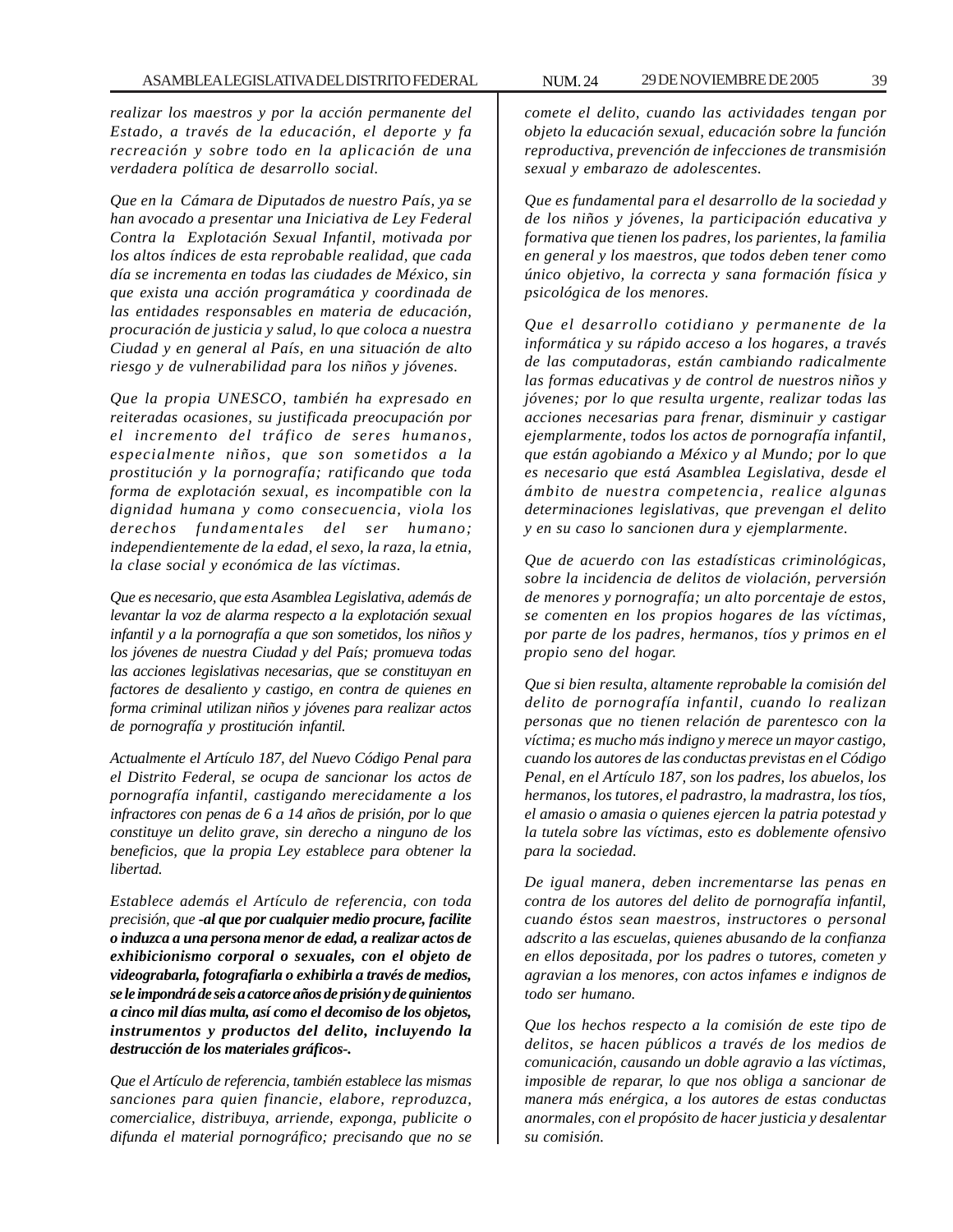*También son frecuentes los casos, en los que los victimarios filman, gravan o imprimen imágenes de niños y jóvenes, en actos sexuales o de exhibicionismo erótico; que incluso, sus propios familiares venden o comercializan.*

*Que otro factor que debemos atender, en el ámbito de nuestra competencia, es el relativo a la amplia y libre difusión y venta, que se hace en toda la Ciudad, de artículos pornográficos videograbados, que se venden en cada esquina y en todos los puestos de periódicos del Distrito Federal y que están expuestos, sin ninguna condición, a los ojos de los niños y los jóvenes, lo que evidentemente contribuye a la deformación de los hábitos y obstruye la normal evolución física y sexual de este importante sector; que también es víctima de la pornografía infantil, que seguramente influye en la personalidad de niños y jóvenes.*

*Que si bien es cierto, que en el segundo párrafo del Artículo 187 del Nuevo Código Penal, se sanciona a quienes comercialicen y distribuyan este material pornográfico; la verdad de los hechos, es que ni la Procuraduría General de Justicia, ni la Secretaría de Seguridad Pública, ni ninguna autoridad local o federal, interviene, en el marco del Derecho, para impedir la exposición y comercialización de estos productos pornográficos, por lo que exhortamos desde esta Tribuna, a las autoridades competentes para que coadyuven a impedir la exhibición y venta de este tipo de material pornográfico, en las calles de nuestra Ciudad.*

*Que la realidad que están confrontando nuestros niños y jóvenes en el rubro de pornografía y prostitución es alarmante, por lo que debemos actuar de inmediato, a través de las disposiciones legales; desalentando la Comisión de este tipo de delitos, que perjudican y afectan profundamente a nuestra Ciudad y sobre todo a los niños y a los jóvenes mexicanos.*

*En consecuencia, me permito presentar a la consideración de esta Honorable Asamblea, la presente:*

## *INICIATIVA DE DECRETO QUE ADICIONA EL ARTÍCULO 187 CAPITULO II, PORNOGRAFIA INFANTIL, DEL NUEVO CODIGO PENAL PARA EL DISTRITO FEDERAL, para quedar como sigue:*

#### *ARTÍCULO 187.-*

*Las penas previstas para el delito de pornografía infantil, se aumentarán en dos terceras partes, cuando fueren cometidos por ascendiente contra su descendiente; el hermano contra su colateral; el tutor contra su pupilo; el padrastro o la madrastra contra su hijastro; el amasio de la madre o del padre contra cualquiera de los hijos de éstos; además de la pena de prisión, el culpable perderá la patria potestad o la tutela, en los casos en que la ejerciere sobre la víctima, así como los derechos sucesorios con respecto al ofendido, por* *la persona que tenga al ofendido bajo su tutoría, guarda o educación o aproveche la confianza en ella depositada; asimismo, por personal de las Instituciones Educativas.*

#### *ARTICULOS TRANSITORIOS*

*PRIMERO.- Remítase al Jefe de Gobierno del Distrito Federal.*

*SEGUNDO.- Publíquese en la Gaceta Oficial del Distrito Federal y en el Diario Oficial de la Federación, para su mayor difusión.*

*TERCERO.- El presente Decreto entrará en vigor, a los sesenta días siguientes de su publicación.*

*Salón de Sesiones de la Asamblea Legislativa a los veintinueve días del mes de noviembre del año dos mil cinco.*

*Solicitando se le dé el trámite correspondiente.*

*Suscriben la presente Iniciativa de Decreto, los siguientes Diputados.*

# *FIRMAS DE DIPUTADOS QUE APOYAN LA INICIATIVA DE DECRETO QUE ADICIONA EL ART. 187, CAPÍTULO II, PORNOGRAFÍA INFANTIL, DEL NUEVO CÓDIGO PENAL DEL DISTRITO FEDERAL.*

*Dip. Jorge García Rodríguez, Dip. Jaime Aguilar Álvarez y Mazarrasa, Dip. María Claudia Esqueda Llanes, Dip. Norma Gutiérrez de la Torre, Dip. Manuel Jiménez Guzmán, Dip. Héctor Mauricio López Velázquez. Dip. José Medel Ibarra.*

Muchas gracias.

**EL C. PRESIDENTE.-** Gracias, diputado Jorge García Rodríguez. Con fundamento en lo dispuesto por los artículos 36 fracciones V y VII, 89 de la Ley Orgánica de la Asamblea Legislativa del Distrito Federal, 28 y 86 del Reglamento para su Gobierno Interior, se turna para su análisis y dictamen a la Comisión de Administración y Procuración de Justicia.

Esta Presidencia hace del conocimiento de la Asamblea que los puntos enlistados en los numerales 38, 39, 40, 45 y 55 del Orden del Día han sido retirados.

El siguiente punto del orden es la discusión y en su caso aprobación del dictamen que presenta la Comisión de Desarrollo Social a la iniciativa de decreto mediante el cual se reforman diversas disposiciones de la Ley de Desarrollo Social para el Distrito Federal.

En virtud de que el dictamen fue distribuido entre las diputadas y diputados, en términos de lo dispuesto por el artículo 118 del Reglamento para el Gobierno Interior de la Asamblea Legislativa, proceda la Secretaría a consultar a la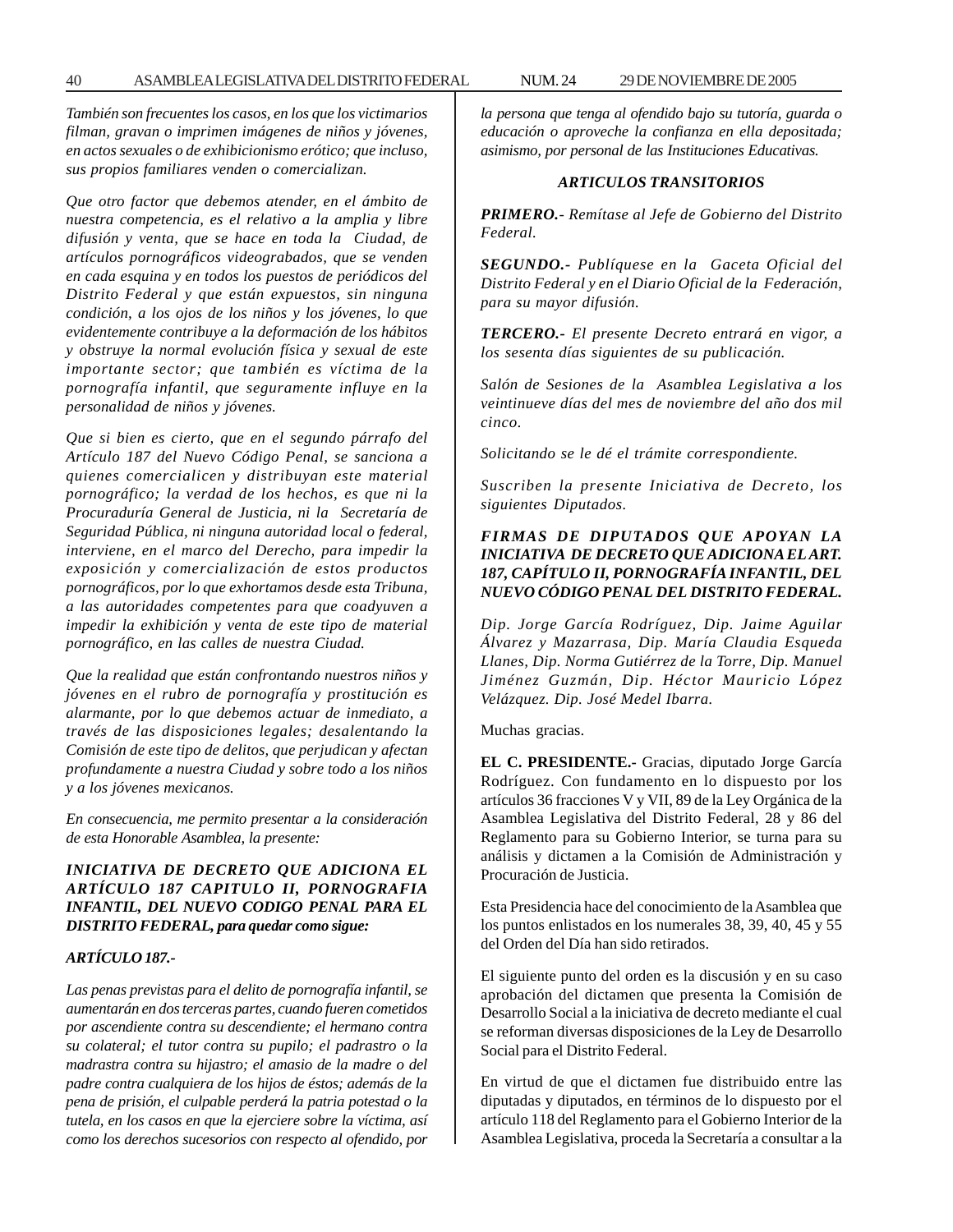Asamblea en votación económica si se dispensa la lectura del mismo y se somete a discusión de inmediato.

### **EL C. SECRETARIO DIPUTADO ADRIÁN PEDROZO**

**CASTILLO.-** Por instrucciones de la Presidencia y en votación económica se consulta a la Asamblea si es de dispensar la lectura del dictamen de referencia y se somete a discusión de inmediato.

Los que estén por la afirmativa, sírvanse manifestarlo poniéndose de pie.

Los que estén por la negativa, sírvanse manifestarlo poniéndose de pie.

Dispensada la lectura, diputado Presidente.

*DICTAMEN QUE PRESENTA LA COMISIÓN DE DESARROLLO SOCIAL, SOBRE LA INICIATIVA DE DECRETO MEDIANTE EL CUAL SE REFORMAN DIVERSAS DISPOSICIONES DE LA LEY DE DESARROLLO SOCIAL PARA EL DISTRITO FEDERAL.*

*8 de noviembre de 2005*

*Honorable Asamblea:*

*A la Comisión de Desarrollo Social, le fue turnada para su análisis y dictamen la Iniciativa de Decreto Mediante el cual, se Reforman Diversas Disposiciones de la Ley de Desarrollo Social para el Distrito Federal, presentada por la diputada Sara Guadalupe Figueroa Canedo, del Grupo Parlamentario del Partido Verde Ecologista de México. Al respecto, y con fundamento en los artículos 59, 60 fracción II, 61, 62 fracción XV, 63, 64 y 89 de la Ley Orgánica de la Asamblea Legislativa del Distrito Federal; 28, 32, 86 y 87 del Reglamento para el Gobierno Interior de la Asamblea Legislativa del Distrito Federal; y 4, 5, 8, 9 fracción I, 33, 50, 51, 52, 53, 54, 55 y 56 del Reglamento Interior de las Comisiones, esta Comisión previo estudio del turno correspondiente, emite el presente Dictamen, conforme a los siguientes:*

#### *ANTECEDENTES*

*1. En Sesión Ordinaria del Pleno de esta H. Asamblea Legislativa del Distrito Federal, III Legislatura, celebrada el día 21 de abril de 2005, fue presentada la diputada Sara Guadalupe Figueroa Canedo, del Grupo Parlamentario del Partido Verde Ecologista de México la Iniciativa de Decreto Mediante el cual se Reforman Diversas Disposiciones de la Ley de Desarrollo Social para el Distrito Federal.*

*2. Con fecha 21 de abril del año 2005, mediante oficio No. MDSPSA/CSP/0265/2005, el Presidente de la Mesa Directiva de la Asamblea Legislativa, acordó remitir para su análisis y dictamen a la Comisión de Desarrollo*

*Social, la Iniciativa de Decreto Mediante el cual se Reforman Diversas Disposiciones de la Ley de Desarrollo Social para el Distrito Federal.*

*3. Con fecha 3 de junio de 2005, mediante oficio No. CDS/045/05, la Comisión de Desarrollo Social, solicitó una prórroga a fin de ampliar el término para la elaboración y presentación del dictamen que nos ocupa, en los términos de lo dispuesto por los artículos 32 y 87 del Reglamento para el Gobierno Interior de la Asamblea Legislativa del Distrito Federal.*

*4. Esta Comisión dictaminadora de Desarrollo Social, previa convocatoria realizada en términos de Ley, se reunió para la discusión, estudio y análisis de la propuesta en mención a las 10:30 horas del día 8 de noviembre de 2005, en esta Ciudad de México Distrito Federal; emitiendo el presente dictamen, de acuerdo en los siguientes:*

#### *CONSIDERANDOS*

*PRIMERO.- Que esta Comisión, de conformidad con los artículos 42 fracción XIII, del Estatuto del Gobierno del Distrito Federal; 10, fracción I, 62, 64 y 89 de la Ley Orgánica de la Asamblea Legislativa del Distrito Federal; 28, 32, 86 y 87 del Reglamento para el Gobierno Interior de la Asamblea Legislativa del Distrito Federal; y 4, 5, 8, 9 fracción I, 33, 50, 51, 52, 53, 54, 55 y 56 del Reglamento Interior de las comisiones, se considera competente para analizar y dictaminar la Iniciativa de Decreto Mediante el cual se Reforman Diversas Disposiciones de la Ley de Desarrollo Social para el Distrito Federal; considerando que el desarrollo social, constituye un elemento fundamental para lograr la justicia social y la justicia distributiva al integrar los conceptos de universalidad, igualdad, equidad social y de género, superación de la pobreza, exigibilidad, participación, transparencia, diversidad, territorialidad, efectividad y libertad, como la columna vertebral del desarrollo social democrático.*

*Por lo cual, es obligación de esta Soberanía, legislar con el objetivo de alcanzar un desarrollo social sustentable, que permita satisfacer las necesidades de las generaciones actuales, garantizando que la sociedad sea protegida contra amenazas crónicas como la pobreza, el hambre y la enfermedad.*

*SEGUNDO.- Que esta dictaminadora considera procedente el análisis y Dictamen de la presenta Iniciativa de Decreto por constituir una asignatura referida a las atribuciones conferidas a la Asamblea Legislativa del Distrito Federal en el artículo 122, inciso C), Base Primera, Fracción V, inciso i), donde se señala que es facultad de este órgano legislativo:*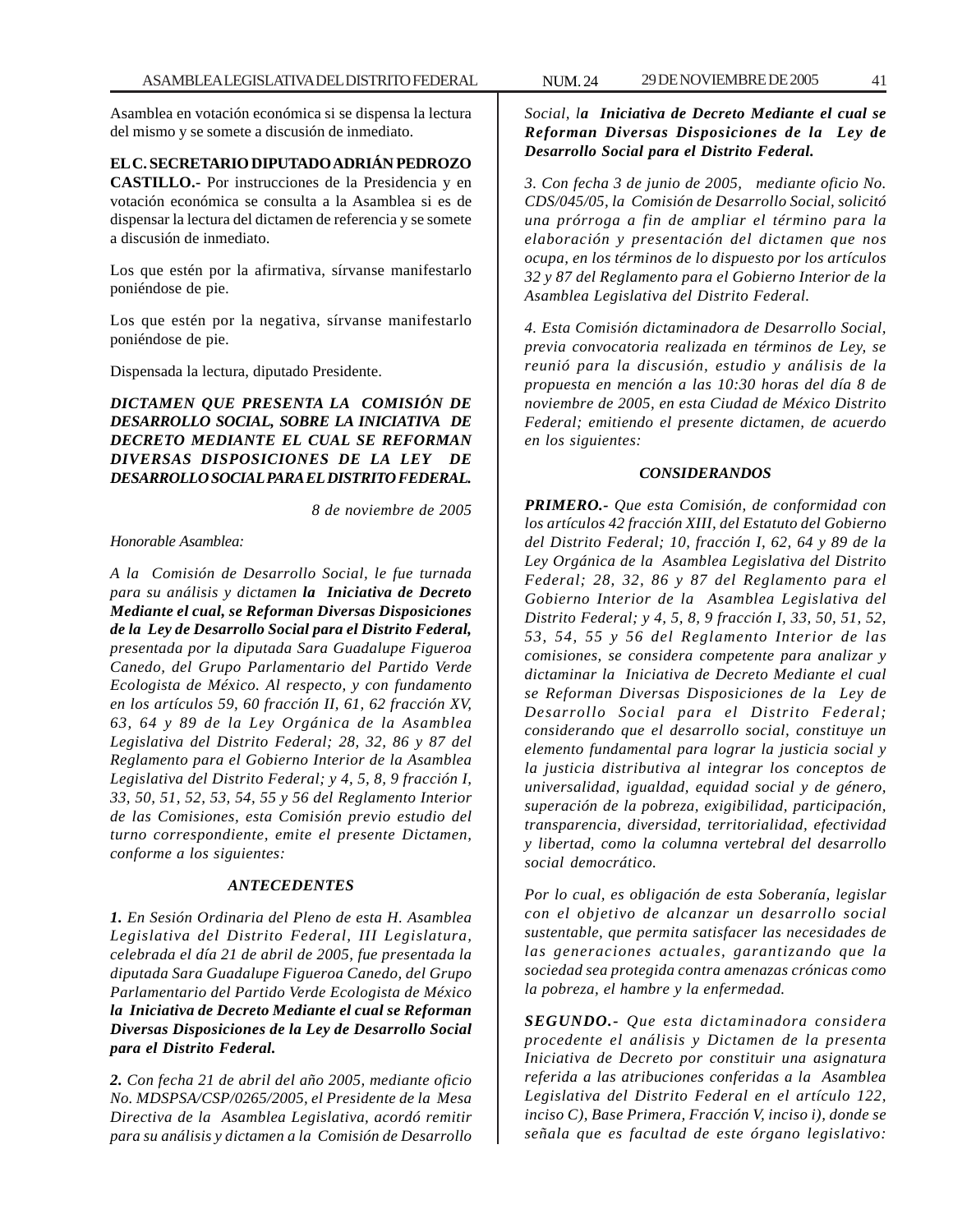*''Normar (... ) la salud y asistencia social; y la previsión social''. De igual forma, está facultada en el Estatuto de Gobierno del Distrito Federal en el artículo 42, Fracción XIII, por medio de la cual se dispone que la Asamblea Legislativa tiene la facultad de: ''Normar (... ) la asistencia social; y la previsión social''.*

*TERCERO. Que la Comisión de Desarrollo Social da cuenta de que en la exposición de motivos de la Iniciativa de Decreto, la diputada Sara Guadalupe Figueroa Canedo, expone que '' El desarrollo social es un eje fundamental en la promoción del crecimiento, la mejora del bienestar y el combate a la pobreza de una región '', destaca que ''...el objetivo de las autoridades locales y federales en materia de desarrollo social, debe estar encaminado a coadyuvar esfuerzos hacia el aceleramiento del progreso sociales la ciudad, de manera que se permita promover el crecimiento y fomentar un entorno en donde la pobreza y la desigualdad de oportunidades se vean reducidas a su mínima expresión'', más adelante manifiesta que aún con los esfuerzos y avances realizados por el gobierno local, ''...se observa que la pobreza, la marginación y la exclusión social no han disminuido... ''.*

*De igual forma afirma que la Ciudad de México es el mejor ejemplo de la desigualdad, al señalar ''... es la mayor entidad generadora de riqueza y la mayor entidad concentradora de pobreza. A pesar de que el Distrito Federal concentra el 22 por ciento del Producto Interno Bruto... '', en este orden de ideas expuestas, también hace hincapié, de la focalización de la política social y el señalamiento de 410 mil hogares en situación de pobreza extrema, siendo las delegaciones más afectadas Milpa Alta, Cuajimalpa, Iztapalapa, Tláhuac, Magdalena Contreras y Xochimilco.*

*Propone que es necesaria la responsabilidad ineludible del Estado en la implementación de políticas públicas sociales, comprometidas con la universalidad de los derechos sociales y económicos. De igual forma, en que todo beneficiario de los programas sociales reciba un trato respetuoso, oportuno y cálido.*

*CUARTO. Que el pasado 16 de mayo de 2005, se publicó en la Gaceta Oficial del Distrito Federal, el Decreto que Reforma, Adiciona y Deroga Diversas Disposiciones de la Ley de Desarrollo Social para el Distrito Federal, la cual esta conformada por once capítulos y cuatro transitorios, titulados de la siguiente manera: Capítulo Primero, Disposiciones Generales; Capítulo Segundo, de las Facultades; Capítulo Tercero, del Consejo de Desarrollo Social; Capítulo Cuarto, Integración y Funciones del Consejo Delegacional de Desarrollo Social; Capítulo Quinto, de la Comisión Interinstitucional de Desarrollo Social; Capítulo Sexto, de la Planeación, Programación y Presupuestación; Capítulo Séptimo, de*

*los Programas de Desarrollo Social; Capítulo Octavo, de la Participación Social; Capítulo Noveno, de la Evaluación; Capítulo Décimo, de la Denuncia Ciudadana; y Capítulo Decimoprimero, de las Auditorias. Por lo que, se tendría que cambiar el sentido de la Iniciativa propuesta, toda vez que la Iniciativa vigente, estipula diferentes criterios y contenidos, tanto en la forma como en el fondo de lo plasmado.*

*Aún y cuando la Iniciativa propuesta no responde a la congruencia con la Ley vigente, en lo procedente se hará hincapié a las adiciones que se están proponiendo y que de alguna manera estas ya han sido consideradas.*

*QUINTO. Que en la Iniciativa de Decreto Mediante el cual se Reforman Diversas Disposiciones de la Ley de Desarrollo Social para el Distrito Federal, se propone adicionar un párrafo segundo al Artículo 1, quedando de la siguiente manera:*

*''Artículo 1.- Las disposiciones de la presente Ley son de orden público e interés social y tiene por objeto promover, proteger y garantizar el cumplimiento de los derechos sociales de los habitantes del Distrito Federal, estableciendo mecanismos para que el Gobierno del Distrito Federal cumpla de manera eficiente su responsabilidad en el desarrollo social.*

*Son derechos para el desarrollo social la educación, la salud, la alimentación, la vivienda, el disfrute de un medio ambiente sano, el trabajo y la seguridad social y los relativos a la no discriminación en los términos de la Constitución Política de los Estados Unidos Mexicanos.''*

*Derechos que están garantizados en el fondo más no en la forma en I Ley de Desarrollo Social para el Distrito Federal vigente, específicamente en los Artículos 1, fracciones II, VI II; y 7, que establecen:*

*Artículo 1.- Las disposiciones de la presente Ley son de orden público e interés social y tiene por objeto:*

#### *I...*

*II. Promover, proteger y garantizar el cumplimiento de los derechos sociales universales de los habitantes del Distrito Federal en particular en materia de alimentación, salud, educación, vivienda, trabajo e infraestructura social.*

#### *III...*

*VIII. Implementar acciones que busquen la plena equidad social para todos los grupos excluidos, en condiciones de subordinación o discriminación por razones de su condición socioeconómica, edad, sexo, pertenencia étnica, características físicas, preferencia sexual, origen nacional, práctica religiosa o cualquier otra.*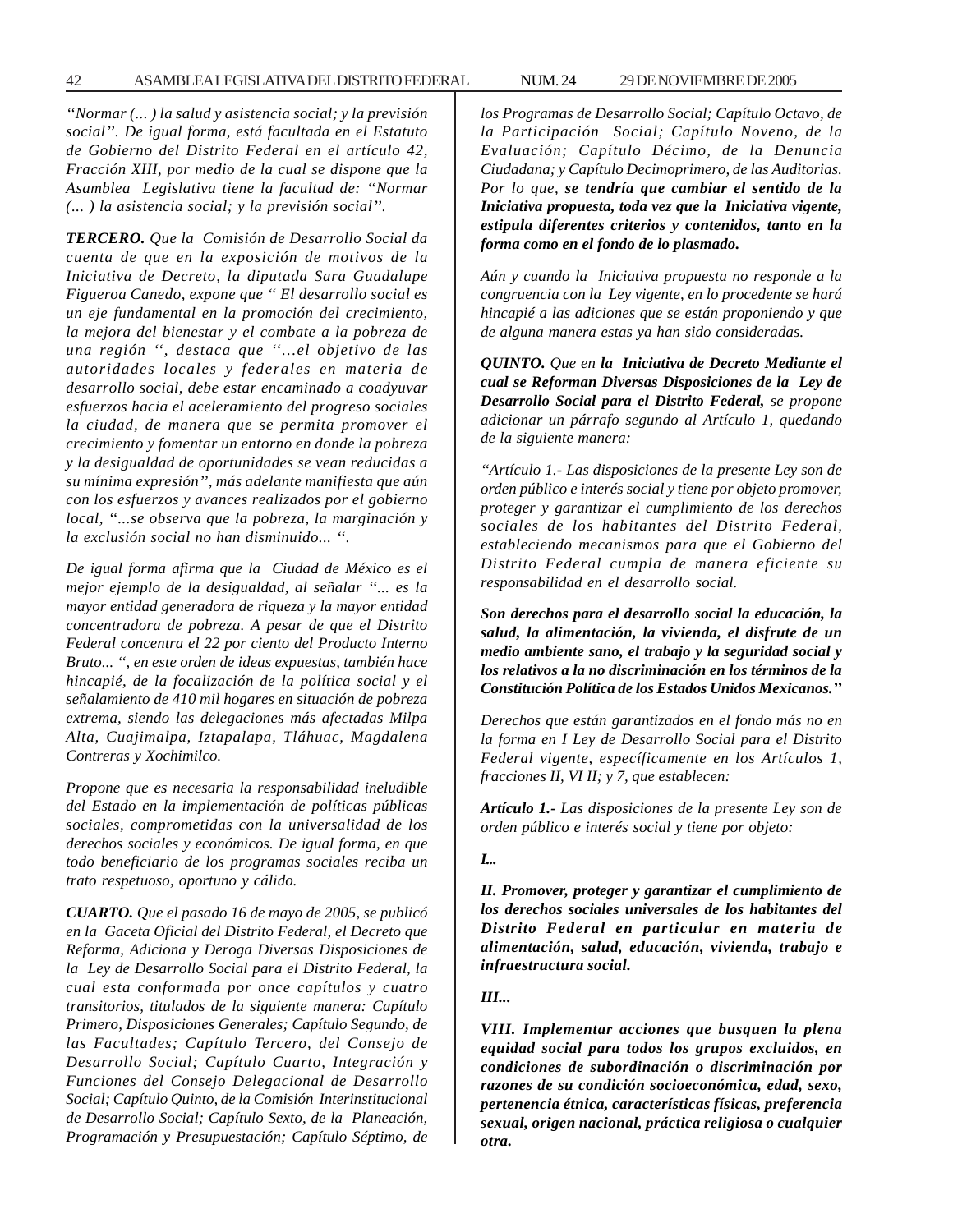*Artículo 7.- Está prohibida toda práctica discriminatoria en el otorgamiento de subsidios y beneficios que se otorguen como parte de los programas sociales.*

*Con estas especificaciones enunciadas se sustenta la preocupación del Grupo Parlamentario del Partido Verde Ecologista, en razón de que ya se considera la educación, la salud, la alimentación y la vivienda, así como la prohibición de la práctica discriminatoria.*

*SEXTO. Que en la Iniciativa de Decreto Mediante el cual se Reforman Diversas Disposiciones de la Ley de Desarrollo Social para el Distrito Federal, se propone adicionar un Artículo 2 Bis, el cual describe lo siguiente:*

*''Artículo 2 Bis.- Queda prohibida cualquier práctica discriminatoria en la prestación de los bienes y servicios contenidos en los programas para el desarrollo social.*

*Queda prohibido utilizar los programas sociales como mecanismos de control y difusión electoral de cualquier tipo, por lo que en ningún caso deberá ser requisito único e indispensable contar con credencial de elector del Distrito Federal para acceder a cualquier programa de desarrollo social.''*

*Respecto al señalamiento de prohibir cualquier práctica discriminatoria en la prestación de los bienes y servicios, este ha sido contemplado en el artículo 7, anteriormente descrito. Mientras que, en lo relativo a la prohibición de los programas sociales con fines electorales, ha sido contemplado en el artículo 38 de la reciente publicación del Decreto de la Ley de Desarrollo Social, señalando lo siguiente:*

*''Artículo 38.- En los subsidios y beneficios de tipo material y económico que se otorguen, con objeto de los programas sociales específicos implementados por el Gobierno del Distrito Federal y las Delegaciones, deberán llevar impreso la siguiente leyenda:*

*Este programa es de carácter público, no es patrocinado ni promovido por partido político alguno y sus recursos provienen de los impuestos que pagan todos los contribuyentes. Esta prohibido el uso de este programa con fines políticos, electorales de lucro y otros distintos a los establecidos.*

*Quien haga uso indebido de los recursos de este programa en el Distrito Federal, será sancionado de acuerdo con la ley aplicable y ante la autoridad competente''.*

*SÉPTIMO.- Que en la Iniciativa de Decreto Mediante el cual se Reforman Diversas Disposiciones de la Ley de Desarrollo Social para el Distrito Federal, se propone*

*adicionar la fracción XIII, al artículo 3, la cual describe lo siguiente:*

*Artículo 3.- Para los efectos de la presente Ley se entenderá por:*

*I...*

*XIII.- Padrón: Relación oficial de beneficiarios que incluye a las personas atendidas por los programas de Desarrollo Social aplicados por el Gobierno del Distrito Federal y cuyo perfil socioeconómico y características específicas se establecen de conformidad a los programas correspondientes.*

*En relación a este concepto, es necesario resaltar que la Ley de Desarrollo Social vigente, no solo lo contempla, sino que lo ahonda con las especificación de sus evaluaciones, tal es el caso de los artículos 34, 35, 36 y 37 que entre otras cosas señalan:*

*Artículo 34.- Cada uno de los programas deberá tener actualizado un padrón de participantes o beneficiarios. Dichos programas Serán auditables en términos de la legislación vigente...*

*Artículo 35.- La información general sobre el número de participantes o beneficiarios, el monto de los recursos asignados,...., serán de conocimiento público.*

*Artículo 36.- Los datos personales de los participantes o beneficiarios de los programas de desarrollo social y la demás información generada y administrada por los mismos, se regirá por lo estipulado en la Ley de transparencia y Acceso a la Información Pública del Distrito Federal.*

*Artículo 37.- Los órganos que integran la Administración Pública del Distrito Federal ejecutores de cada programa serán los responsables, en el ámbito de su competencia, del resguardo y buen uso de los padrones...*

*Por lo que considerar esta propuesta, solo estaría duplicando la información en cuanto a la finalidad y sentido de los padrones, confundiendo innecesariamente a los beneficiarios.*

*OCTAVO.- Que referente a la propuesta de incluir un artículo 5 Bis, a la Ley de Desarrollo Social, en el sentido de tomar en cuenta los derechos y obligaciones de los beneficiarios de los programas de desarrollo social, respecto a: que reciban un trato equitativo, oportuno y con calidad; puedan acceder a la información de los programas; a la presentación de denuncias y puedan participar de manera corresponsable en los programas de desarrollo social, es importante hacer mención que la actual Ley de Desarrollo Social cuenta con la conformación de capítulos, tales como: el séptimo, que se refiere a los Programas de Desarrollo social; el octavo,*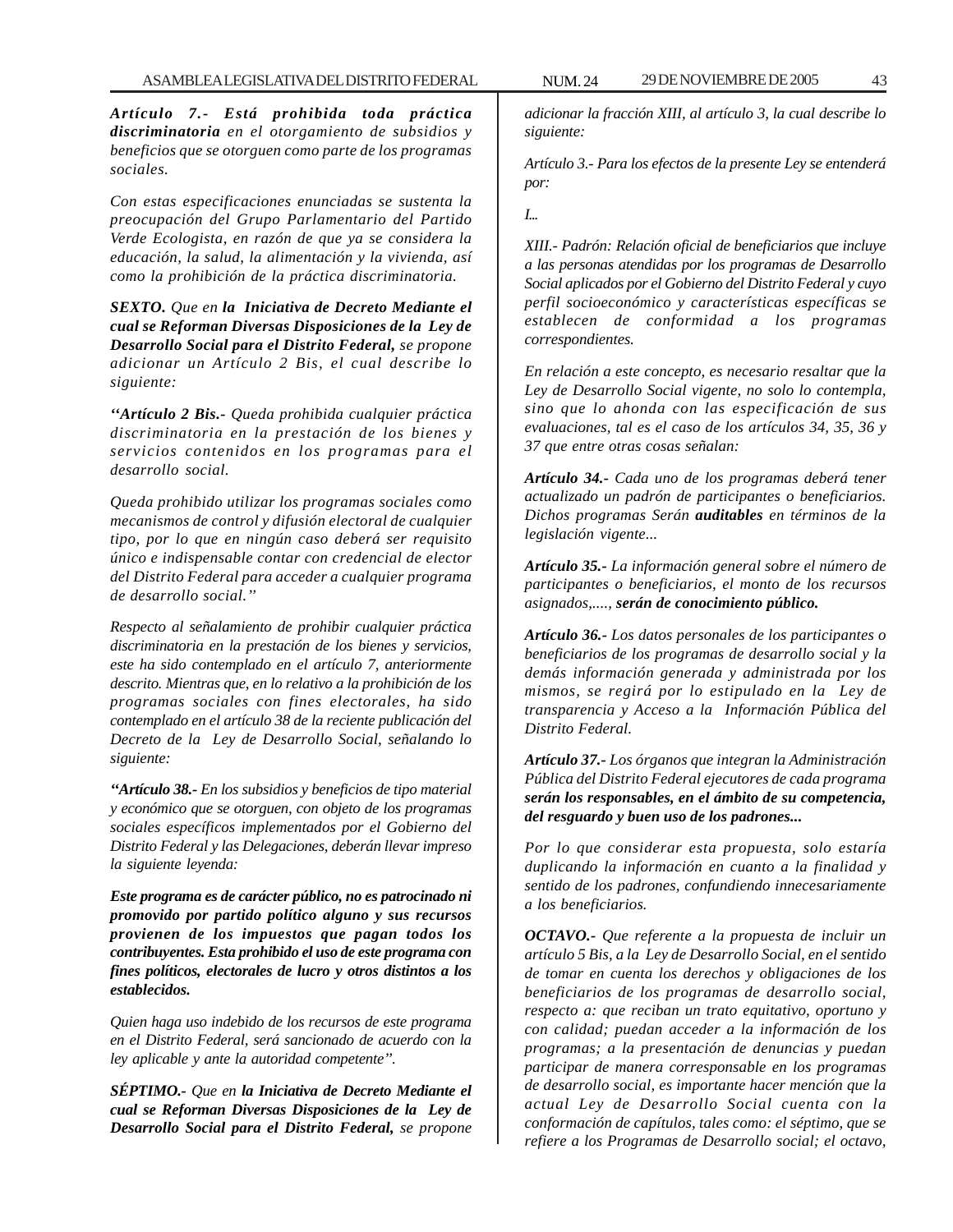44 ASAMBLEA LEGISLATIVA DEL DISTRITO FEDERAL NUM. 24 29 DE NOVIEMBRE DE 2005

*que habla sobre la Participación Social; el décimo, sobre la Denuncia Ciudadana; y el undécimo, referente a las auditorias, en las cuales está tipificado los lineamientos y mecanismos de operación de los programas de desarrollo social; los requisitos y procedimientos de acceso; los mecanismos de evaluación y los indicadores; la articulación con otros programas sociales; la forma en como la sociedad puede participar en la planeación, programación e implementación de los programas; la forma en como hacer valer la denuncia ciudadana ante las autoridades competentes; y de cómo pueden ser auditados los programas sociales.*

*NOVENO.- Que en lo que concierne a la adición de las fracciones XII y XIII a la Ley de Desarrollo Social, referente a que se debe de realizar el empadronamiento de los beneficiarios de la política social, calificándolos por programa, así como de que dichos padrones deberán ser parte de la información pública y la forma de cómo estos deberán ser auditados, al respecto en el considerando séptimo se especificó la forma en como esta preocupación ya ha sido considerada en los artículos 34, 35, 36 y 37 De La Ley de Desarrollo Social Vigente.*

*DÉCIMO.- Que la preocupación de los diputados del Grupo Parlamentario del Partido Verde Ecologista de México, en el sentido de que en el Presupuesto Anual de Egresos del Distrito Federal se establezcan las partidas presupuéstales específicas para los programas de desarrollo social; de que no sufran una disminución en su monto presupuestal; de que se establezca la metodología, normatividad, calendarización y las asignaciones correspondientes; de que se tome en cuenta en forma prioritaria a los programas de educación, salud, alimentación, vivienda, agua potable y equipamiento urbano; al respecto es importante señalar que la publicación del Decreto que reforma, adiciona y deroga diversas disposiciones de la Ley de Desarrollo Social para el Distrito Federal, publicada en la Gaceta Oficial del Distrito Federal, el pasado 16 de mayo de 2005, aborda los temas antes descritos, específicamente en los capítulos sexto, que se refiere a la Planeación, Programación y Presupuestación y el séptimo que describe lo referente a los Programas Sociales.*

*En estos capítulos se enuncia la forma en como deberá planearse el proceso del Programa de Desarrollo Social, las prioridades, los objetivos y las previsiones, los criterios presupuéstales, su ejercicio y aplicación, así como los lineamientos y mecanismos de operación de cada programa.*

*DÉCIMO PRIMERO.- Que la reciente publicación de Decreto de la Ley de Desarrollo Social, no se limitó a consideraciones de forma, sino de fondo, en términos de solo abordar temas referentes a la discriminación, concepto de padrón, derechos y obligaciones de los*

*beneficiarios de los programas sociales, la forma de cómo hacer lo empadronamientos y su ejercicio presupuestal, sino que partió de di; ejes rectores, considerados como prioritarios para enfrentar pobreza y disminuir la desigualdad social:*

*1. Responsabilidad social del Estado para proveer bienes y servicios;*

*2. Incorporar los conceptos de pobreza y desigualdad social;*

*3. Definición de principios que enmarcan la aplicación de la política social (universalidad, igualdad, equidad social y de género, justicia distributiva, focalización territorializada, participación, transparencia y diversidad);*

*4. Ampliación de facultades de la Secretaría de Desarrollo Social, del Consejo de Desarrollo Social y de los Consejos Delegacionales de Desarrollo Social;*

*5. Mayor participación de la sociedad en la implementación y evaluación de programas de desarrollo social;*

*6. La creación de una metodología para la evaluación de los programas de índole social;*

*7. La de los mecanismos de operación de los programas sociales;*

*8. La facultad de los ciudadanos de presentar su denuncia por actos administrativos del gobierno;*

*9. La facultad de poder auditar los programas sociales; e*

*10. La necesidad de que la Secretaría de Desarrollo Social pueda contar con un mayor presupuesto.*

*DÉCIMO SEGUNDO.- Que referente al señalamiento del Grupo Parlamentario del Partido Verde Ecologista de México, en razón de que el Estado debe jugar un papel ineludible de responsabilidad, propuesta en la que coincidimos, en el sentido de que la responsabilidad del Estado para proveer bienes y servicios, significa subsidiar al desarrollo social y colocarlo en el centro de la actividad y el quehacer del gobierno. Es decir, articular los derechos sociales en torno a la educación pública, la vivienda y la protección social y que se refleja en la conformación del articulado del presente Decreto de Ley en su artículo 1, fracción I, que señala: ''Cumplir, en el marco de las atribuciones de la Administración Pública del Distrito Federal, con la responsabilidad social de Estado y asumir plenamente las obligaciones constitucionales en materia social para que la ciudadanía pueda gozar de los derechos sociales*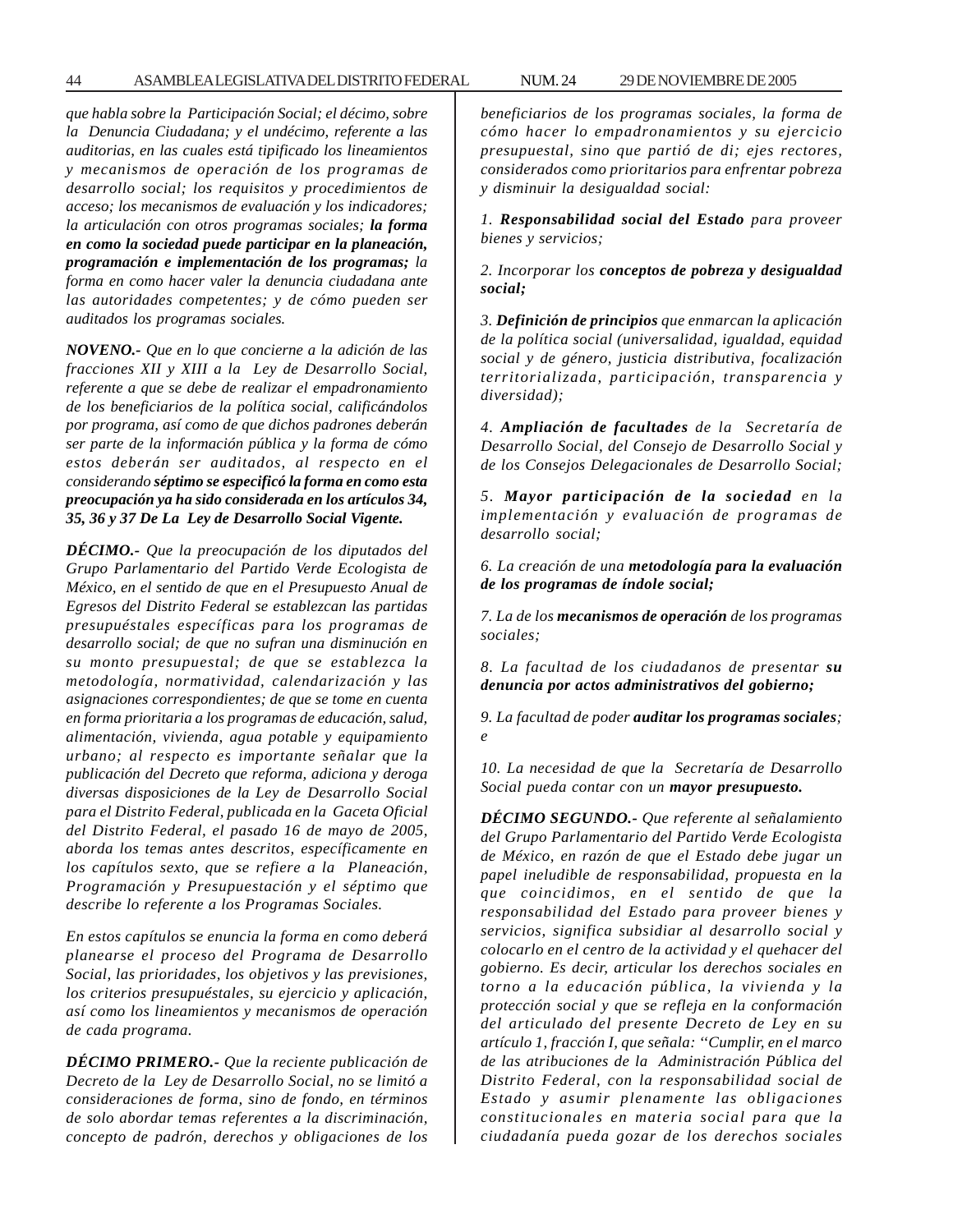*universales''. No se puede pensar en la disminución de la desigualdad social sin un Estado al servicio de los ciudadanos, ni se puede pensar en el desarrollo humano sin una sociedad participativa y democrática, lo cual significa la gobernabilidad.*

*DÉCIMO TERCERO.- Que la Ley de Desarrollo Social contempla la dimensión de la integralidad de la política social, remitiéndola a las posibilidades virtuosas que encierran la conjunción de los diferentes beneficios sociales, como la educación, la atención de salud, la protección social, la nutrición, la vivienda y otros servicios básicos. En un contexto de recursos escasos y necesidades en expansión, la determinación obligada de prioridades debe aspirar a producir círculos de interacción positiva entre satisfactores y carencias, sin hacer a un lado la intensidad y la severidad del fenómeno de pobreza o empobrecimiento. Inquietud de la Iniciativa propuesta, que sin embargo ya han sido tomadas en cuenta en la Ley de referencia.*

*DÉCIMO CUARTO.- Que en merito de lo antes expuesto y con fundamento en los artículos 122, inciso c), Base Primera, fracción V, inciso i), de la Constitución Política de los Estados Unidos Mexicanos; 42 fracción XIII, del Estatuto de Gobierno del Distrito Federal; 59, 60 fracción II, 61, 62 fracción XV, 63, 64 y 89 de la Ley Orgánica de la Asamblea Legislativa del Distrito Federal; 28, 32, 86 y 87 del Reglamento para el Gobierno Interior de la Asamblea Legislativa del Distrito Federal, la Comisión de Desarrollo Social:*

#### *RESUELVE*

*ÚNICO.- Con base en las consideraciones vertidas, es de no aprobarse, la Iniciativa de Decreto Mediante el cual se Reforma Diversas Disposiciones de la Ley de Desarrollo Social para Distrito Federal, presentada por la diputada Sara Guadal Figueroa Canedo, del Grupo Parlamentario del Partido Verde Ecologista de México.*

*Dado en la Asamblea Legislativa del Distrito Federal, a los 8 días del mes de noviembre de 2005.*

*Firmas de los Integrantes de la Comisión de Desarrollo Social con referencia al Dictamen sobre la Iniciativa de Decreto Mediante el cual se Reforman Diversas Disposiciones de la Ley de Desarrollo Social para el Distrito Federal.*

*Dip. Juventino Rodríguez Ramos, Presidente; Integrantes: Dip. Sara Guadalupe Figueroa Canedo (en contra), Dip. Sofía Figueroa Torres (en contra), Dip. Valentín Eduardo Malpica Rodríguez, Dip. Juan Manuel González Maltos, Dip. María Guadalupe Chavira de la Rosa, Dip. Norma Gutiérrez de la Torre (en contra).*

**EL C. PRESIDENTE.-** Para fundamentar el dictamen, se concede el uso de la palabra al diputado Juventino Rodríguez a nombre de la Comisión de Desarrollo Social.

**EL C. DIPUTADO JUVENTINO RODRÍGUEZ RAMOS.-** Con el permiso de la Presidencia.

Compañeras y compañeros diputados:

Por lo dispuesto en el artículo 120 fracción I del Reglamento para el Gobierno Interior de la Asamblea Legislativa del Distrito Federal, vengo a fundamentar el dictamen sobre la iniciativa de decreto mediante el cual se reforman diversas disposiciones a la Ley de Desarrollo Social para el Distrito Federal.

A la Comisión de Desarrollo Social fue turnada para su análisis, estudio y discusión el dictamen referente a la iniciativa de decreto mediante el cual se reforman diversas disposiciones de la Ley de Desarrollo Social para el Distrito Federal, presentada por la diputada Sara Guadalupe Figueroa Canedo, del Grupo Parlamentario del Partido Verde Ecologista de México.

Al respecto y con fundamento en los artículos 89 de la Ley Orgánica de la Asamblea Legislativa del Distrito Federal, 86 y 87 del Reglamento para el Gobierno Interior, previo al análisis y discusión, esta Comisión abordó el tema de la iniciativa de la siguiente manera:

Los diputados integrantes de la Comisión consideramos que el desarrollo social constituye un elemento fundamental para lograr la justicia social y la justicia distributiva al integrar los conceptos de universalidad, igualdad, equidad social y de género, superación de la pobreza, de exigibilidad, participación, transparencia, diversidad, territorialidad, efectividad y libertad como la columna vertebral del desarrollo social democrático.

De igual forma compartimos la preocupación de la diputada Sofía Figueroa Canedo en el sentido de que uno de los objetivos de las autoridades tanto locales como federales en materia de desarrollo social debe estar encaminado a coadyuvar en los esfuerzos hacia el aceleramiento del progreso social de la ciudad de manera que se permita promover el crecimiento y fomentar un entorno en donde la pobreza y la desigualdad se vean reducidas a su mínima expresión.

En ese sentido, los derechos para el desarrollo social a que hace alusión la diputada como la educación, la salud, la alimentación, la vivienda, el disfrute de un medio ambiente sano, el trabajo, la seguridad social y los relativos a la no discriminación, están garantizados en la Ley de Desarrollo Social para el Distrito Federal vigente, específicamente en los artículos 1 fracciones II y VIII y artículo 7.

Con estas especificaciones enunciadas se sustenta la preocupación del grupo parlamentario del Partido Verde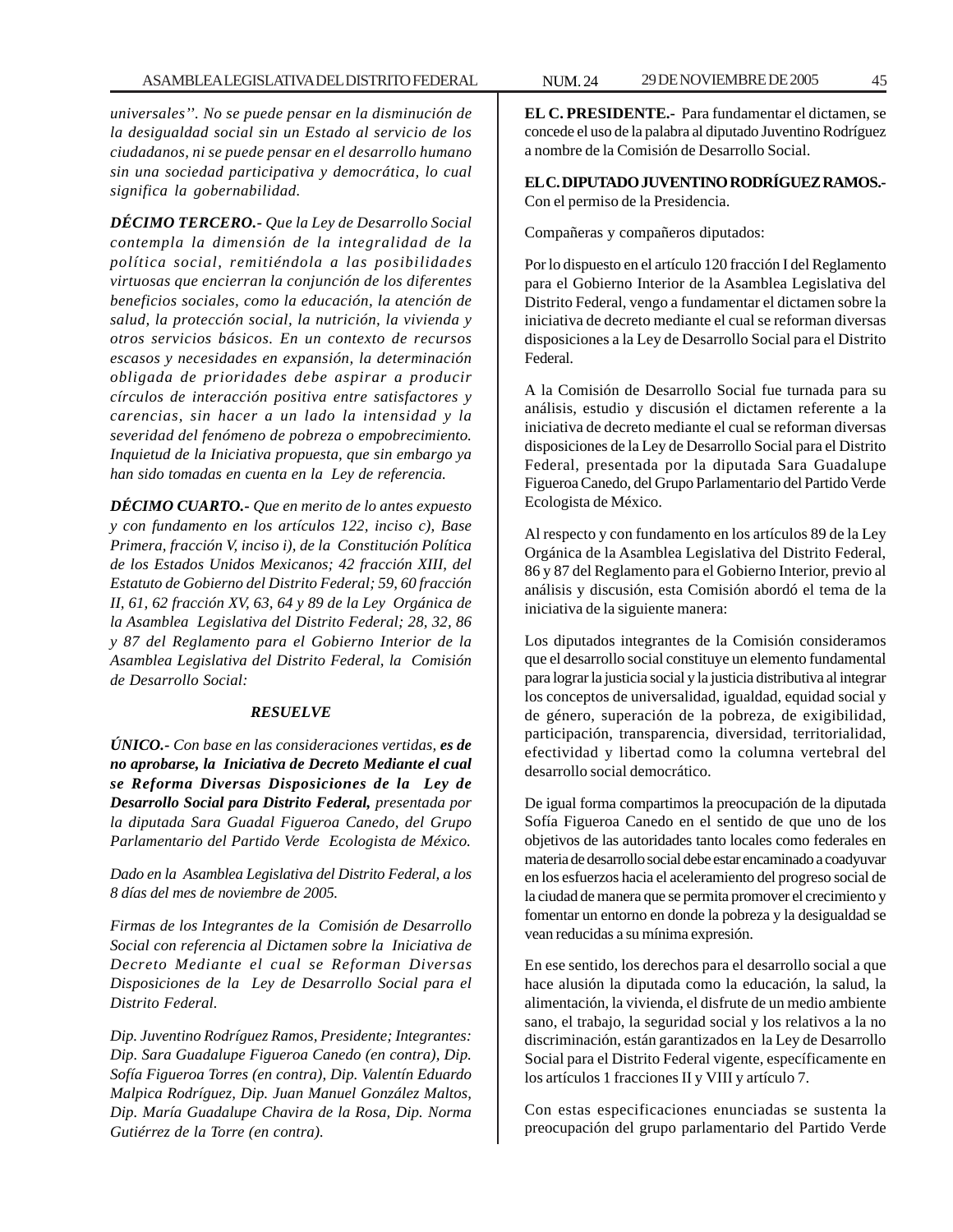Ecologista, en razón de que ya se considera a la educación, la salud, la alimentación, la vivienda, así como la prohibición de toda práctica discriminatoria.

Respecto al tema de la prohibición de los programas sociales con fines electorales, éste ya ha sido contemplado en el artículo 38 de la Ley de Desarrollo Social vigente.

La iniciativa de decreto también plantea que en el presupuesto anual de egresos del Distrito Federal deben establecerse las partidas presupuestales específicas para los programas de desarrollo social, de que no sufran una disminución en su monto presupuestal, de que se establezca la metodología, normatividad, calendarización y las asignaciones correspondientes, de que se tome en cuenta en forma prioritaria a los programas de educación, salud, alimentación, vivienda, agua potable y equipamiento urbano.

Al respecto es importante señalar que la publicación del decreto que reforma, adiciona y deroga diversas disposiciones de la Ley de Desarrollo Social para el Distrito Federal, publicada en la Gaceta Oficial del Distrito Federal el pasado 16 de mayo de este año, aborda los temas antes descritos, específicamente en los Capítulo VI, que se refiere a la planeación, programación y presupuestación y el VII que describe lo referente a los programas sociales y su operación.

Por lo anteriormente expuesto, la Comisión de Desarrollo Social resolvió lo siguiente:

Único.- Con base en las consideraciones vertidas, es no de aprobarse la iniciativa de decreto mediante el cual se reforman diversas disposiciones de la Ley de Desarrollo Social para el Distrito Federal.

Es cuanto, diputado Presidente. Gracias.

**EL C. PRESIDENTE.-** Está a discusión el dictamen. Se abre el registro de oradores. ¿Oradores en contra?

¿Alguna diputada o diputado desea razonar su voto?

Proceda la Secretaría a recoger la votación nominal del dictamen en lo general y en lo particular en un solo acto.

**EL C. SECRETARIO DIPUTADO ADRIÁN PEDROZO CASTILLO.-** Se va proceder a recoger la votación nominal del dictamen en lo general y en lo particular en un solo acto.

De conformidad con lo establecido por el artículo 131 del Reglamento para el Gobierno Interior de la Asamblea, se solicita a la Coordinación de Servicios Parlamentarios hacer el anuncio correspondiente a efecto de que los diputados presentes puedan emitir su voto.

Se solicita a los diputados que al emitir su voto lo hagan en voz alta diciendo su nombre y apellido, añadiendo la expresión ''en pro'', ''en contra'' o ''abstención''. El de la voz recogerá la votación. Comenzamos de derecha a izquierda.

María Teresita Aguilar, en contra.

Obdulio Avila, en contra.

Rafael Hernández Nava, a favor.

Emilio Fernández, en pro.

Lorena Villavicencio, a favor.

José Jiménez, en pro.

María de Lourdes Rojo e Incháustegui, en pro.

Andrés Lozano Lozano, en pro.

González Maltos, a favor.

Silvia Oliva Fragoso, en pro.

Benjamín Muciño, en contra.

Lujano, en contra.

Sofía Figueroa, en contra.

Gabriela González, en contra.

Irma Islas, en contra.

Lara, en contra.

Mónica Serrano, en contra.

Francisco Chiguil, en pro.

Elio Bejarano, en pro.

Solares, a favor.

Lourdes Alonso, en pro.

Higinio Chávez, a favor.

Jesús López, en contra.

Figueroa Canedo, en contra.

Gerardo Díaz Ordaz, en contra.

Aguilar Alvarez, en contra.

Mauricio López, en contra..

José Medel Ibarra, en contra.

Claudia Esqueda Llanes, en contra.

Jiménez Guzmán, en contra.

Jorge García Rodríguez, en contra..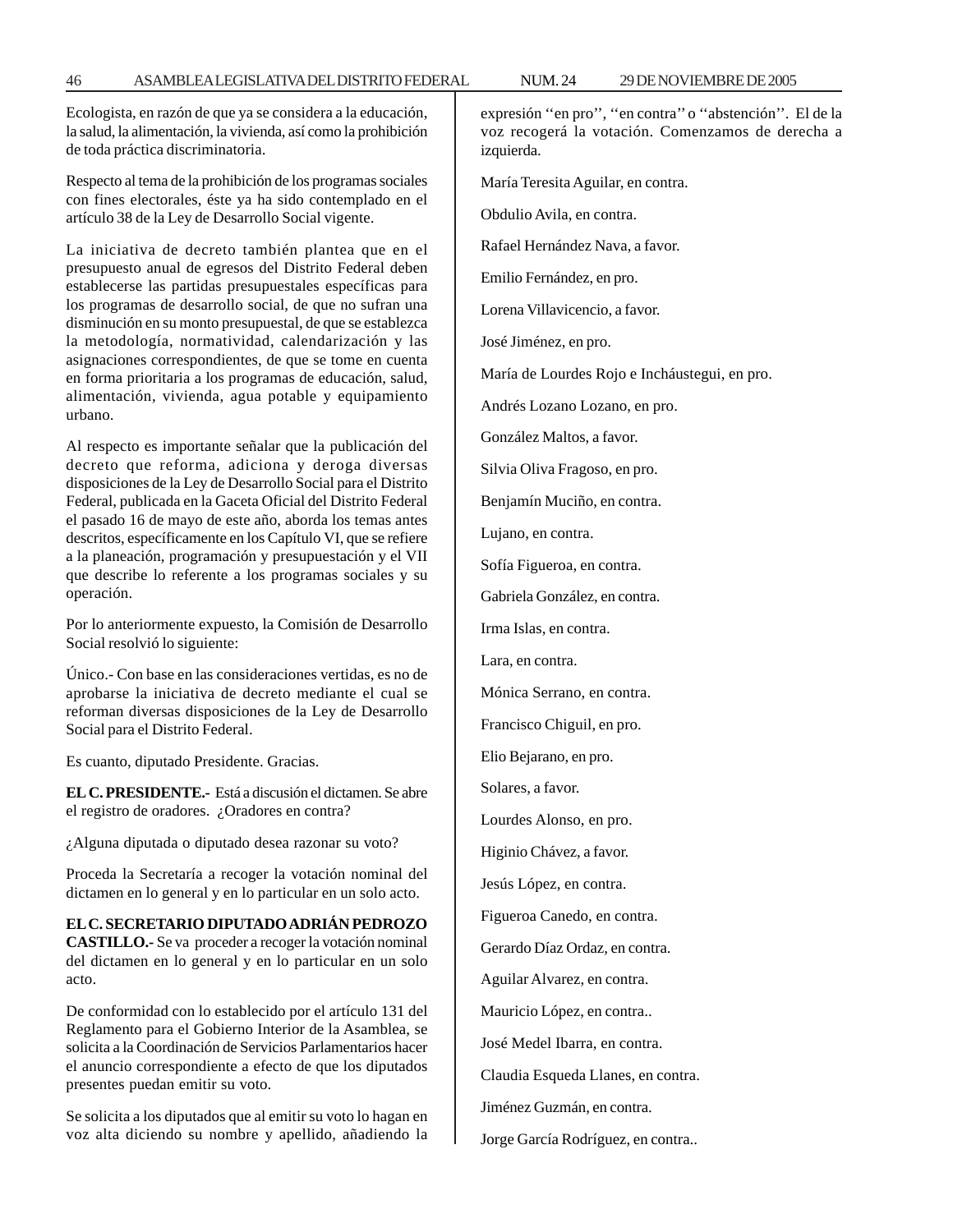Guadalupe Chavira, en pro.

Gerardo Villanueva, a favor.

Alfredo Hernández Raigosa, a favor

Rigoberto Nieto, a favor.

Alejandra Barrales, en pro.

Juventino Rodríguez, en pro.

Víctor Varela, en pro.

Alfredo Carrasco, a favor.

María Elena Torres, a favor.

Aleida Alavez, en pro.

Rodolfo Covarrubias, a favor.

**EL C. SECRETARIO DIPUTADO ADRIÁN PEDROZO CASTILLO.-** ¿Faltó alguna o algún diputado de emitir su voto?

Carlos Alberto Flores, en contra.

Guijosa Mora, a favor.

**EL C. SECRETARIO.-** ¿Faltó alguna o algún diputado de emitir su voto?

Mariana Gómez del Campo, en contra.

Maricela Contreras Julián, a favor.

**EL C. SECRETARIO.-** Se va a proceder a recoger la votación de la Mesa Directiva.

Adrián Pedrozo Castillo, en pro.

Gutiérrez de la Torre, en contra.

**EL C. SECRETARIO.-** Diputada Presidenta, el resultado de la votación es el siguiente: 27 votos a favor, 21 votos en contra, 0 abstenciones.

**LA C. PRESIDENTA DIPUTADA NORMA GUTIÉRREZ DE LA TORRE.-** En consecuencia, se aprueba el dictamen que presentó la Comisión de Desarrollo Social por el que se desecha la iniciativa de decreto mediante el cual se reforman diversas disposiciones de la Ley de Desarrollo Social para el Distrito Federal.

Hágase del conocimiento de la diputada Sara Guadalupe Figueroa Canedo.

El siguiente punto del orden del día, es la discusión y en su caso aprobación del dictamen que presenta la Comisión de Desarrollo Social a la iniciativa con proyecto de decreto que reforma la Ley de Desarrollo Social para el Distrito Federal.

En virtud de que el dictamen fue distribuido entre los diputados y diputadas en términos de lo dispuesto por el artículo 118 del Reglamento para el Gobierno Interior de la Asamblea Legislativa del Distrito Federal, proceda la Secretaría a consultar a la Asamblea en votación económica si se dispensa la lectura del mismo y se somete a discusión de inmediato.

**EL C. SECRETARIO.-** Por instrucciones de la Presidencia y en votación económica se consulta a la Asamblea si es de dispensarse la lectura del dictamen de referencia y se somete a discusión de inmediato.

Los que estén por la afirmativa, sírvanse manifestarlo poniéndose de pie.

Los que estén por la negativa, sírvanse manifestarlo poniéndose de pie.

Dispensada la lectura, diputada Presidenta.

*DICTAMEN QUE PRESENTA LA COMISIÓN DE DESARROLLO SOCIAL, SOBRE LA INICIATIVA CON PROYECTO DE DECRETO QUE REFORMA LA LEY DE DESARROLLO SOCIAL PARA EL DISTRITO FEDERAL.*

*8 de noviembre de 2005*

*Honorable Asamblea:*

*A la Comisión de Desarrollo Social, le fue turnada para su análisis y dictamen la Iniciativa con Proyecto de Decreto que Reforma la Ley de Desarrollo Social para el Distrito Federal, presentada por la diputada Gabriela González Martínez, del Grupo Parlamentario del Partido Acción Nacional. Al respecto, y con fundamento en los artículos 59, 60 fracción II, 61, 62 fracción XV, 63, 64 y 89 de la Ley Orgánica de la Asamblea Legislativa del Distrito Federal; 28, 32, 86 y 87 del Reglamento para el Gobierno Interior de la Asamblea Legislativa del Distrito Federal; y 4, 5, 8, 9 fracción I, 33, 50, 51, 52, 53, 54, 55 y 56 del Reglamento Interior de las Comisiones, esta Comisión previo estudio del turno correspondiente, emite el presente Dictamen, conforme a los siguientes:*

### *ANTECEDENTES*

*1. En Sesión Ordinaria del Pleno de esta H. Asamblea Legislativa del Distrito Federal, III Legislatura, celebrada el día 22 de marzo de 2005, fue presentada por la diputada Gabriela González Martínez, del Grupo Parlamentario del Partido Acción Nacional la Iniciativa con Proyecto de Decreto que Reforma la Ley de Desarrollo Social para el Distrito Federal.*

*2. Con fecha 22 de marzo del año 2005, mediante oficio No. MDSPSA/CSP/0073/2005, el Presidente de la Mesa*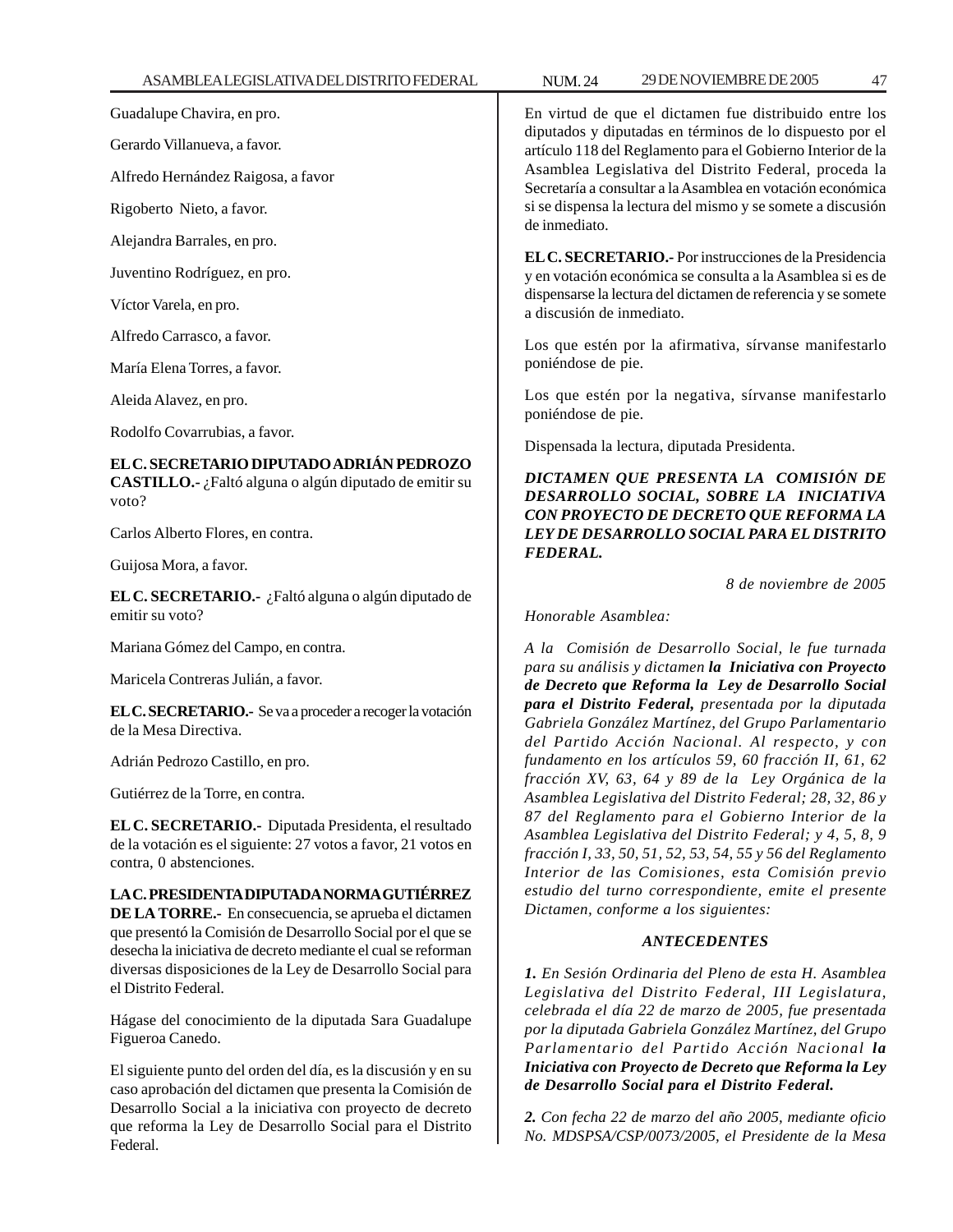*Directiva de la Asamblea Legislativa, acordó, remitir para su análisis y dictamen a la Comisión de Desarrollo Social, la Iniciativa con Proyecto de Decreto que Reforma la Ley de Desarrollo Social para el Distrito Federal.*

*3. Con fecha 20 de abril de 2005, mediante oficio No. CDS/ 032/05, la Comisión de Desarrollo Social, solicitó una prórroga a fin de ampliar el término para la elaboración y presentación del dictamen que nos ocupa, en los términos de lo dispuesto por los artículos 32 y 87 del Reglamento para el Gobierno Interior de la Asamblea Legislativa del Distrito Federal.*

*4. Que en atención de lo anterior la H. Mesa Directiva, en la Sesión Ordinaria con fecha 21 de abril de 2005, sometió a la consideración del Pleno de la Asamblea Legislativa del Distrito Federal, la solicitud de prorroga señalada, la cual quedo aprobada mediante el oficio No. MDSPSA/ CSP/0256/2005, para los efectos legislativos y reglamentarios conducentes.*

*5. Esta Comisión dictaminadora de Desarrollo Social, previa convocatoria realizada en términos de Ley, se reunió para la discusión, estudio y análisis de la propuesta en mención a las 10:00 horas del día 8 de noviembre de 2005, en esta Ciudad de México Distrito Federal; emitiendo el presente dictamen, de acuerdo en los siguientes:*

#### *CONSIDERANDOS*

*PRIMERO.- Que esta Comisión, de conformidad con los artículos 42, fracción XIII, del Estatuto del Gobierno del Distrito Federal; 10, fracción I, 62, 64 y 89 de la Ley Orgánica de la Asamblea Legislativa del Distrito Federal; 28, 32, 86 y 87 del Reglamento para el Gobierno Interior de la Asamblea Legislativa del Distrito Federal; y 4, 5, 8, 9 fracción I, 33, 50, 51, 52, 53, 54, 55 y 56 del Reglamento Interior de las Comisiones, se considera competente para analizar y dictaminar la Iniciativa con Proyecto de Decreto que Reforma la Ley de Desarrollo Social para el Distrito Federal; considerando que el desarrollo social, constituye un elemento fundamental para lograr la justicia social y la justicia distributiva al integrar los conceptos de universalidad, igualdad, equidad social y de género, superación de la pobreza, exigibilidad, participación, transparencia, diversidad, territorialidad, efectividad y libertad, como la columna vertebral del desarrollo social democrático.*

*Por lo cual, es obligación de esta Soberanía, legislar con el objetivo de alcanzar un desarrollo social sustentable, que permita satisfacer las necesidades de las generaciones actuales, garantizando que la sociedad sea protegida contra amenazas crónicas como la pobreza, el hambre y la enfermedad.*

*SEGUNDO.- Que esta dictaminadora considera procedente el análisis y Dictamen de la presenta* *Iniciativa de Decreto por constituir una asignatura referida a las atribuciones conferidas a la Asamblea Legislativa del Distrito Federal en el articulo 122, inciso C), Base Primera, Fracción V, inciso i), donde se señala que es facultad de este órgano legislativo: ''Normar (... ) la salud y asistencia social; y la previsión social''. De igual forma, está facultada en el Estatuto de Gobierno del Distrito Federal en el artículo 42, Fracción XIII, por medio de la cual se dispone que la Asamblea Legislativa tiene la facultad de: ''Normar (... ) la asistencia social; y la previsión social''.*

*TERCERO.- Que la Comisión de Desarrollo Social da cuenta de que en la exposición de motivos de la Iniciativa con Proyecto de Decreto, presentada por la diputada Gabriela González Martínez expone que ''Con la publicación de la Ley de Desarrollo Social para el Distrito Federal, el 23 de mayo del año 2000, se consideró que se daba un paso sustancial para mejorar los niveles de bienestar social de los habitantes del Distrito Federal'', más adelante afirma ''Sin embargo, los resultados no han estado a la altura de las necesidades en la materia, debido entre otros problemas a las deficiencias en la administración de los resultados, originados en buena medida, por la falta de rigor técnico en los contenidos de la propia Ley''. Destaca que el espíritu de la Ley es el de establecer los mecanismos para que el Gobierno del Distrito Federal cumpla de manera eficiente su responsabilidad en el desarrollo social.*

*Hace suya la declaración, referente a que en la medida en que exista claridad sobre el universo de acciones que deben quedar comprendidas como parte del desarrollo social, y que no se dejen como hasta ahora a la discrecionalidad, se avanzará en la eficiencia, transparencia y certidumbre para la población beneficiada.*

*De igual forma, hace hincapié a que el gasto destinado al desarrollo social debe asegurar siempre incrementos reales, ya que (como afirma en la exposición de motivos) de la información disponible de los últimos cuatro años, no se ha logrado ni siquiera mantener la baja proporción de recursos públicos destinados al gasto social.*

*Afirma que con las modificaciones a la Ley de Desarrollo Social para el Distrito Federal, propuestas por el Partido Acción Nacional se protegerá de manera indubitable las asignaciones destinadas al gasto social, tal y como lo hace el Gobierno Federal.*

*CUARTO.- Que el pasado 16 de mayo de 2005, se publicó en la Gaceta Oficial del Distrito Federal, el Decreto que Reforma, Adiciona y Deroga Diversas Disposiciones de la Ley de Desarrollo Social para el Distrito Federal, la cual esta conformada por once capítulos y cuatro*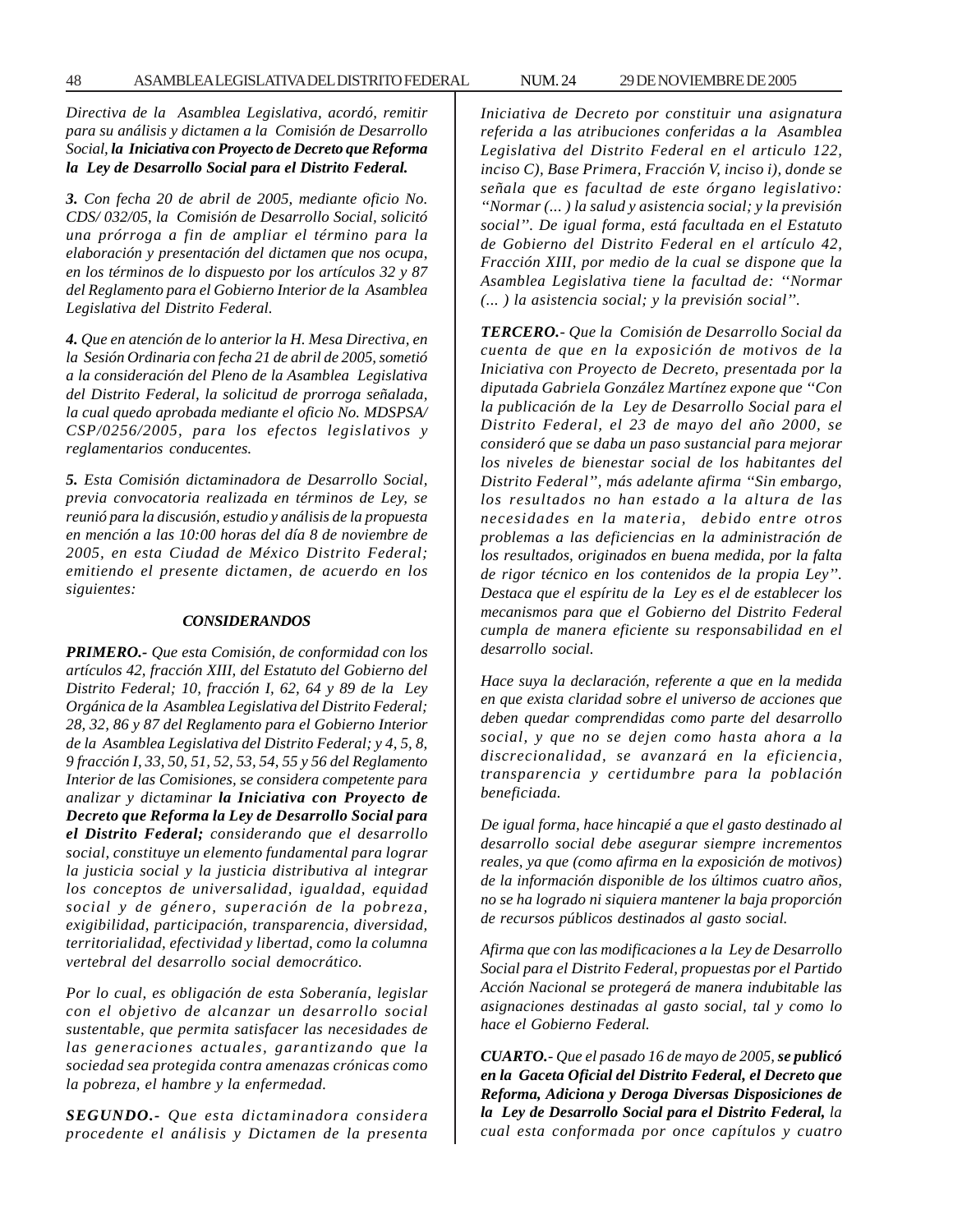*transitorios, titulados de la siguiente manera: Capítulo Primero, Disposiciones Generales; Capítulo Segundo, de las Facultades; Capítulo Tercero, del Consejo de Desarrollo Social; Capítulo Cuarto, Integración y Funciones del Consejo Delegacional de Desarrollo Social; Capítulo Quinto, de la Comisión Interinstitucional de Desarrollo Social; Capítulo Sexto, de la Planeación, Programación y Presupuestación; Capítulo Séptimo, de los Programas de Desarrollo Social; Capítulo Octavo, de la Participación Social; Capítulo Noveno, de la Evaluación; Capítulo Décimo, de la Denuncia Ciudadana; y Capítulo Decimoprimero, de las Auditorias. Por lo que, se tendría que cambiar el sentido de la Iniciativa propuesta, toda vez que la Ley vigente, estipula diferentes criterios y contenidos, tanto en la forma como en el fondo de lo plasmado.*

*Aún y cuando la Iniciativa propuesta no responde a la congruencia con la Ley vigente, en lo procedente se hará hincapié a las reformas que se están proponiendo y que de alguna manera estas ya han sido consideradas.*

*QUINTO. Que en la Iniciativa con Proyecto de Decreto que Reforma la Ley de Desarrollo Social para el Distrito Federal, se propone reformar el Artículo 4, quedando de la siguiente manera:*

*''Artículo 4.- Las premisas de los aspectos del desarrollo social son:*

*I.- Satisfacer las necesidades materiales básicas de la población del Distrito Federal, esencialmente en los ámbitos de alimentación, salud, educación, vivienda, transporte público masivo, agua potable, drenaje e infraestructura social.*

*Las erogaciones que realice la Administración en los ámbitos a que refiere esta fracción, serán consideradas como gasto social.*

# *II a VII. ...''*

*Necesidades básicas que están consideradas en los Artículos 1 fracciones II, XII y XIX; y 3 fracciones XIV y XV de la Ley de Desarrollo Social para el Distrito Federal, actualmente vigentes y que establecen:*

*Artículo 1.- Las disposiciones de la presente Ley son de orden público e interés social y tiene por objeto:*

*I….*

*II. Promover, proteger y garantizar el cumplimiento de los derechos sociales universales de los habitantes del Distrito Federal, en particular en materia de alimentación, salud, educación, vivienda trabajo e infraestructura social;...*

*XII. Articular el desarrollo social y urbano;*

*XIX. Avanzar en la definición de mecanismos y procedimientos que garanticen la plena exigibilidad de los derechos sociales en el marco de las atribuciones de la Administración Pública del Distrito Federal...*

*Artículo 3.- Para los efectos de la presente Ley se entenderá por:*

*I...*

*XIV. Política de Desarrollo Social: La que realiza el Gobierno del Distrito Federal y está destinada al conjunto de los habitantes del Distrito Federal con el propósito de construir una ciudad con igualdad, equidad, justicia social, reconocimiento de la diversidad, alta cohesión e integración social, pleno goce de los derechos, creciente elevación de la calidad de vida y acceso universal al conjunto de bienes y servicios públicos urbanos; mediante el cual se erradican la desigualdad y la exclusión e inequidad social entre individuos, grupos y ámbitos territoriales con el fin de lograr su incorporación plena a la vida económica, social y cultural y construirse como ciudadanos con plenos derechos;*

*XV. Pobreza: La incapacidad de un individuo o un hogar de satisfacer de manera digna y suficiente sus necesidades básicas en materia de alimentación, salud, educación, vivienda, transporte, recreación, servicios y tiempo libre.*

*Con estas especificaciones enunciadas se sustenta la preocupación del Grupo Parlamentario del Partido Acción Nacional, en razón de que ya se considera la educación, la salud, la vivienda, la alimentación, el transporte, la recreación, los servicios y el tiempo libre. No solo como una satisfacción básica que la población requiere, como es el caso del agua potable y el drenaje, sino como una articulación de diferentes principios de política de desarrollo social, donde la responsabilidad social del Estado debe abarcar la universalidad, la igualdad, la equidad de género, la equidad social, la justicia distributiva, la diversidad, la integralidad, la territorialidad, la exigibilidad, la participación, la transparencia y la efectividad, como elementos de progreso y desarrollo humano.*

*SEXTO. Que en la Iniciativa con Proyecto de Decreto que Reforma la Ley de Desarrollo Social para el Distrito Federal, se propone reformar el Artículo 6, quedando de la siguiente manera:*

*''Artículo 6. Corresponde al Jefe de Gobierno:*

*I a IV.*

*V.- Incluir anualmente en el Presupuesto de Egresos del Distrito Federal, los recursos necesarios para la ejecución y cumplimiento de las metas y objetivos del Programa de Desarrollo Social relacionados con los ámbitos a que se refiere la fracción I del artículo 4, en los términos de los dispuesto por el artículo 27 de esta Ley.''*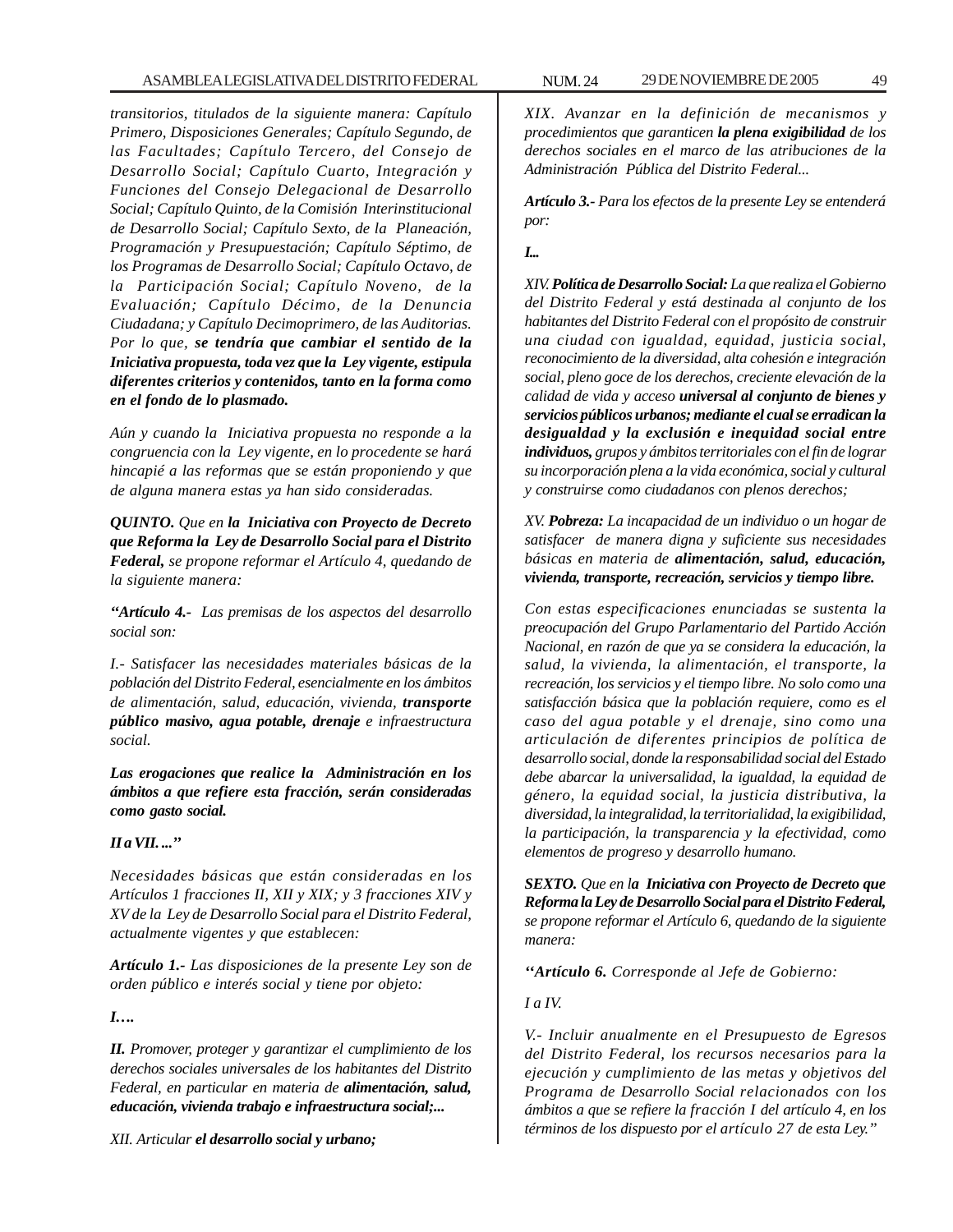50 ASAMBLEA LEGISLATIVA DEL DISTRITO FEDERAL NUM. 24 29 DE NOVIEMBRE DE 2005

*Criterio y preocupación de la Dip. María Gabriela González Martínez, en el sentido de promover el Desarrollo Social en coordinación con las organizaciones civiles y sociales, instituciones académicas, grupo empresariales y habitantes del Distrito Federal; así como su debida presupuestación, en razón de que dicho gasto debe ser intransferible presentar un incremento anual de al menos 1.5 puntos porcentuales. Preocupación que se solventa con el análisis de la reciente publicación de la Ley de Desarrollo Social, específicamente en sus artículos 1 fracciones I, V y XVI; 3 fracción XII; 4 fracción X; 9 fracciones I y V; 16 y 30, que abordan la esencia de lo planteado y que describen lo siguiente:*

*Artículo 1.- Las disposiciones de la presente Ley son de orden público e interés social y tiene por objeto:*

*I. Cumplir, en el marco de las atribuciones de la Administración Pública del Distrito Federal, con la responsabilidad social del Estado y asumir plenamente las obligaciones constitucionales en materia social para que la ciudadanía pueda gozar de sus derechos sociales universales.*

*II..*

*V. Impulsar la política de desarrollo social, con la participación de personas, comunidades, organizaciones y grupos sociales…*

*XVI. Establecer los mecanismos para que el gobierno del Distrito Federal cumpla de manera eficiente su responsabilidad en el desarrollo social…*

*Artículo 3.- Para los efectos del presente Ley se entenderá por:*

*I…*

*XII. Organizaciones Civiles: Aquellas que agrupan a ciudadanos, constituidas con base en el artículo 9º constitucional, que se ocupan de la defensa y promoción de derechos…*

*Artículo 4.- Los principios de la política de Desarrollo Social son:*

*I…*

*X. PARTICIPACIÓN: Derechos de las personas, comunidades y organizaciones para participar en el diseño, seguimiento, aplicación y evaluación de los programas sociales…*

*Artículo 9.- Corresponde al Jefe de Gobierno:*

*I. Promover el Desarrollo Social estableciendo acciones en coordinación con las organizaciones civiles y sociales, instituciones académicas, grupos empresariales y los habitantes del Distrito Federal...*

*V. Incluir anualmente en el Presupuesto de Egresos del Distrito Federal, los recursos necesarios para la* *ejecución y cumplimiento de las metas y objetivos del Programa de Desarrollo Social...*

*Artículo 16.- En los grupos de trabajo se podrá invitar a participar a propuesta de los miembros del Consejo a otras personas de organizaciones sociales, civiles, instituciones académicas, grupos empresariales,...*

*Artículo 30.- Los criterios de ejecución del Programa de Desarrollo Social especificarán anualmente las estrategias para alcanzar sus objetivos y serán la base para la ejecución y control presupuestario del gasto público destinado al Desarrollo Social,...*

*Con estas especificaciones se solventa el criterio referente a la responsabilidad de la Jefatura de Gobierno para incluir anualmente en el Presupuesto de Egresos del Distrito Federal el Programa de Desarrollo Social, la promoción del Desarrollo Social en coordinación con las organizaciones civiles y sociales, así como su debida presupuestación.*

*SÉPTIMO.- Que en la Iniciativa con Proyecto de Decreto qué Reforma la Ley de Desarrollo Social para el Distrito Federal, se propone reformar el Artículo 27, quedando de la siguiente manera:*

*''Artículo 27. Los criterios de ejecución del Programa de Desarrollo Social especificarán anualmente las estrategias para alcanzar sus objetivos, y serán la base para la presupuestación del gasto público en Desarrollo que se destinará a las áreas de alimentación, salud, educación, vivienda, transporte público masivo, agua potable, drenaje e infraestructura social; en ellos se contendrá;*

*I. Las asignaciones destinadas al gasto social que realice la administración deberán ser irreductibles y presentar un crecimiento anual, de al menos 1.5 puntos porcentuales por arriba del incremento que registre el gasto programable del Distrito Federal.*

*Dicho gasto además será intransferible, a menos que se destine a otras actividades de desarrollo social en la misma Unidad Ejecutora de gasto, y preferentemente en el mismo rubro del que se origine.*

*Las adecuaciones al gasto social que se realicen durante el ejercicio fiscal, en los términos que dispone este artículo, invariablemente requerirán de la aprobación de la mayoría absoluta de la Asamblea, a solicitud expresa del Ejecutivo Local...''*

*En términos de presupuesto, específicamente al señalamiento del gasto público, que pretende se tome en cuenta en áreas como alimentación, salud, educación, vivienda o transporte público, así como que dicho gasto no podrá ser intransferible y que este debe presentar un crecimiento anual de al menos 1.5 puntos porcentuales,*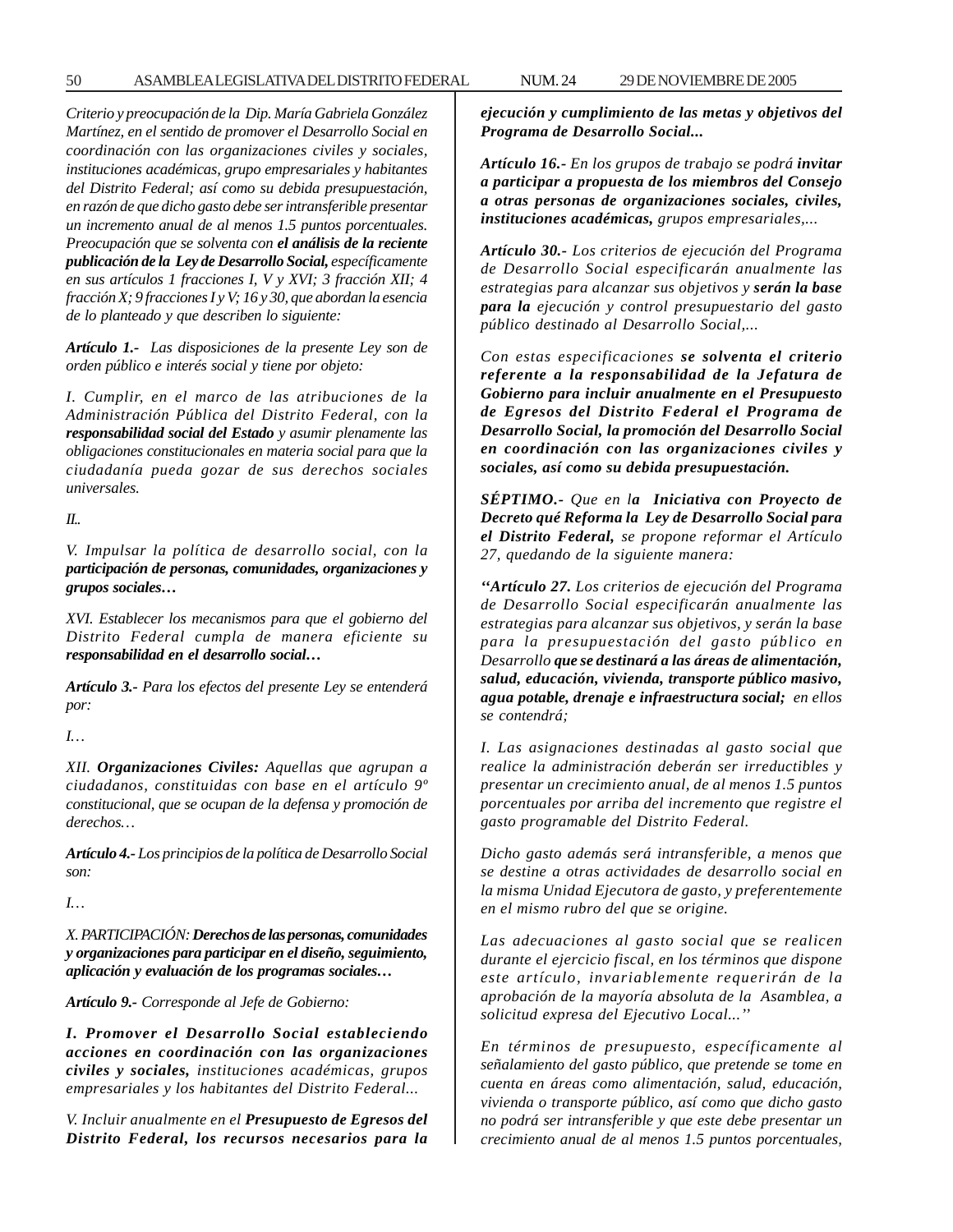*al respecto es importante hacer mención que la Ley vigente de Desarrollo Social para el Distrito Federal, considera en su Capítulo Sexto, titulado de la Planeación, Programación y Presupuestación; y en su Capítulo Séptimo, titulado de los Programas de Desarrollo Social, toda una planeación de cómo deberán fijarse las prioridades, los objetivos, las previsiones básicas y los resultados que se pretenden alcanzar por el Programa de Desarrollo Social, así como los lineamientos y mecanismos de operación de los programas de Desarrollo Social, absorbiendo la preocupación de la dip. María Gabriela González Martínez, en cuanto al presupuesto destinado al Programa de Desarrollo Social, tal y como se describe en los artículos 26, 28, 30, 33, 35 y 37, que entre otras cosas señalan:*

*Artículo 26.- La planeación se concretará a través del Programa de Desarrollo Social... que en su conjunto constituyen el instrumento rector de la planeación en esta materia.*

*Artículo 28.- El Programa de Desarrollo Social contendrá:*

# *I. ..*

*II. Los objetivos generales y específicos del programa;*

#### *III..*

*IV. Los criterios y estrategias de colaboración y corresponsabilidad con la sociedad organizada.*

# *V...*

*VIII. La metodología y los indicadores para la evaluación de los resultados, y*

*IX. Las determinaciones de otros planes y programas que incidan en el Distrito Federal y que estén vinculados con el Desarrollo Social.*

*Artículo 30.- Los criterios de ejecución del Programa de Desarrollo Social especificarán anualmente las estrategias para alcanzar sus objetivos...*

*Dichos criterios contendrán:*

*I. El gasto público destinado al Desarrollo Social, procurando que mantenga siempre incrementos reales;*

*II. Las prioridades en materia de Desarrollo Social; así como, las condiciones mínimas en las áreas de educación, salud, nutrición, trabajo, protección social e infraestructura social básica, que requieren los habitantes del Distrito Federal;*

*III. Los objetivos, que se pretenden alcanzar en cada una de las acciones para el Desarrollo Social; y*

*IV. El monto del gasto que se ejercerá en cada una de las acciones para el Desarrollo Social.*

*Artículo 33.- Todos los programas deberán contar con lineamientos y mecanismos de operación...*

*Artículo 35.- La información general sobre el número de participantes o beneficiarios, el monto de los recursos asignados,... serán de conocimiento público.*

*Artículo 37.- Los órganos que integran la Administración Pública del Distrito Federal ejecutores de cada programa serán los responsables,….*

*Por lo que considerar esta propuesta, solo estaría duplicando la información en cuanto a la finalidad y sentido del presupuesto, confundiendo innecesariamente a las unidades ejecutoras del gasto, destinado al Desarrollo Social.*

*OCTAVO.- Que es indudable que todo esfuerzo en beneficio del Desarrollo Social debe considerarse de trascendencia en la justicia social; sin embargo, no basta con establecer beneficios sin que se precisen los mecanismos que puedan garantizar su cumplimiento en el mediano plazo, ya que podría construir un riesgo para la viabilidad financiera del Gobierno de la Ciudad, como es el caso de que las erogaciones destinadas al gasto social presenten un incremento anual de al menos 1.5 puntos porcentuales.*

*NOVENO.- Que el Presupuesto de Egresos presentado a la Asamblea Legislativa del Distrito Federal, es acorde con los objetivos planteados en el Programa General de Desarrollo del Distrito Federal 2001-2006 (PGDDF), para fortalecer el desarrollo integral de la Ciudad de México, mediante la asignación de recursos presupuéstales a los programas de las dependencias, órganos desconcentrados, delegaciones y entidades que conforman la Administración Pública del Distrito Federal, así como a los órganos autónomos, con la finalidad de dar cumplimiento a los grandes objetivos de carácter social, cultural y económico, dentro de las directrices consideradas en la Constitución Política de los Estados Unidos Mexicanos y en el Estatuto de Gobierno del Distrito Federal*

*En este sentido, el Presupuesto de Egresos busca a través de la asignación de recursos, promover el bienestar económico y social de los habitantes de esta Ciudad, mediante una mejor prestación de servicios públicos, así como el otorgamiento cada vez mayor en las acciones de gobierno, sustentando esta labor bajo el principio de que desde su unidad territorial u organización comunitaria, participen en este tipo de acciones, lo que incide en la orientación de la aplicación de los recursos presupuéstales.*

*Para estos efectos, se previó una mayor asignación de recursos destinada a aquellos programas de alto impacto social, como son la construcción y mantenimiento de la infraestructura urbana, hidráulica, educativa de nivel básico*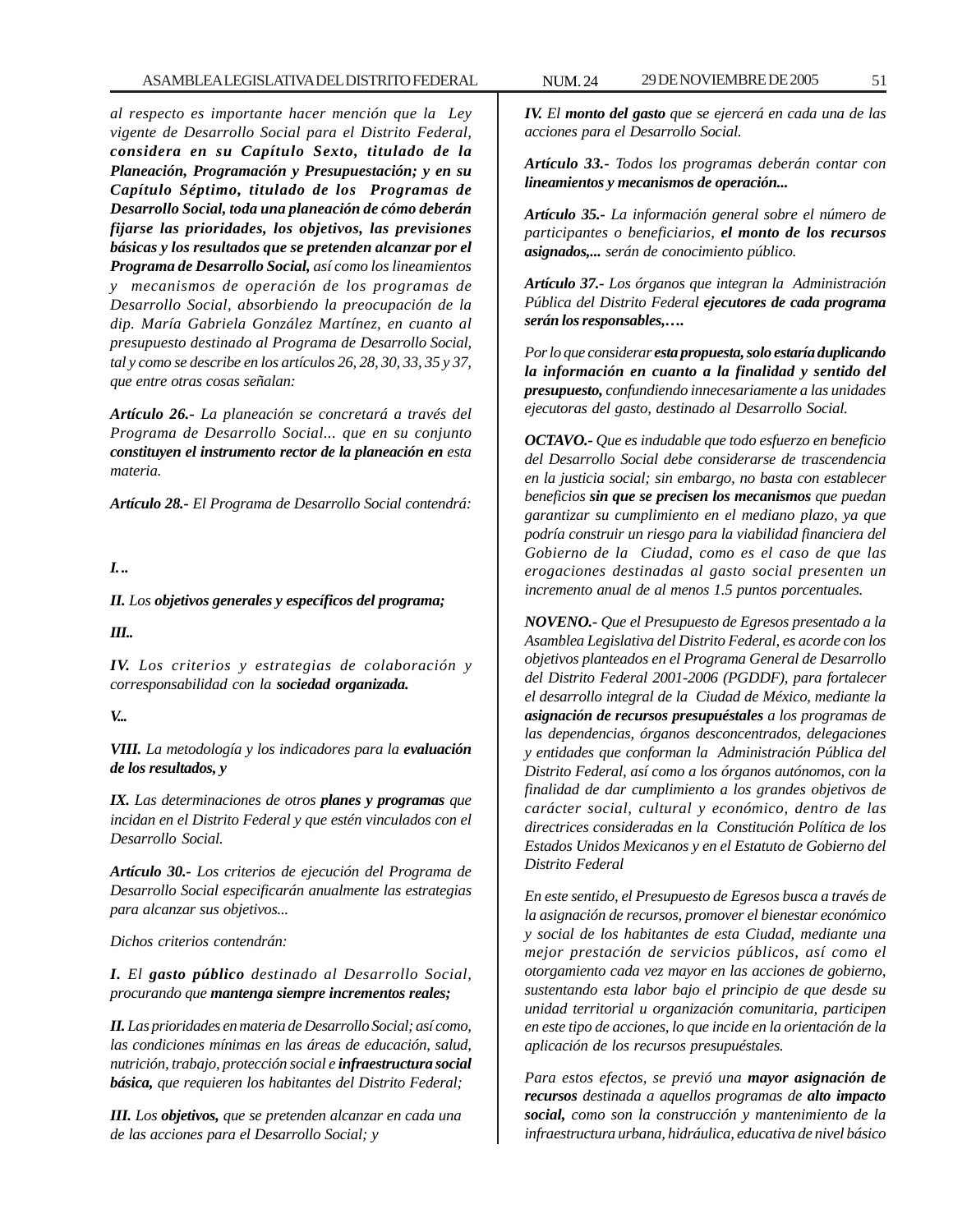*y de salud, así como la relacionada con el servicio de transporte, seguridad pública, procuración de justicia y de protección social.*

*En ese orden de ideas la Ley de Desarrollo Social para el Distrito Federal responde a una congruencia con el Programa General de Desarrollo del Distrito Federal 2001- 2006.*

*DÉCIMO.- Que en el Programa de Trabajo 2005, presentado por Secretaría de Desarrollo Social del Distrito Federal se establecen los mecanismos y criterios de la distribución del gasto social, enunciando que se parte de una consolidación y profundización de los programas sociales, basados en la universalidad e integralidad. Refleja los beneficios y compromisos del Programa Integrado Territorial, así como de sus respectivas subdivisiones, hace hincapié al fomento de la participación ciudadana, del monto destinado a la propia Secretaría y de la inversión en programas educativos. En ese sentido, la preocupación de la dip. María Gabriela González Martínez de que el gasto social se proteja de manera indubitable, queda totalmente solventado con la explicación que se da en el Programa de Trabajo 2005, específicamente a lo que se refiere a los beneficios del Programa Integrado Territorial.*

*DÉCIMO PRIMERO.- Que la reciente publicación de Decreto de la Ley de Desarrollo Social, no se limitó a consideraciones de forma, sino de fondo, en términos de solo abordar temas referentes al transporte público, agua potable, drenaje, así como las asignaciones presupuéstales destinadas al gasto social y sus debidas restricciones, sino que partió de diez ejes rectores, considerados como prioritarios para enfrentar la pobreza y disminuir la desigualdad social:*

*1. Responsabilidad social del Estado para proveer bienes y servicios;*

*2. Incorporar los conceptos de pobreza y desigualdad social;*

*3. Definición de principios que enmarcan la aplicación de la política social (universalidad, igualdad, equidad social y de género, justicia distributiva, focalización territorial izada, participación, transparencia y diversidad);*

*4. Ampliación de facultades de la Secretaría de Desarrollo Social, del Consejo de Desarrollo Social y de los Consejos Delegacionales de Desarrollo Social;*

*5. Mayor participación de la sociedad en la implementación y evaluación de programas de desarrollo social;*

*6. La creación de una metodología para la evaluación de lo, programas de índole social;*

*7. La de los mecanismos de operación de los programas sociales;*

*8. La facultad de los ciudadanos de presentar su denuncia por actos administrativos del gobierno;*

*9. La facultad de poder auditar los programas sociales; e*

*10. La necesidad de que la Secretaría de Desarrollo Social pueda contar con un mayor presupuesto.*

*DÉCIMO. SEGUNDO.- Que en merito de lo antes expuesto y con fundamento en los artículos 122, inciso c), Base Primera, fracción V, inciso i), de la Constitución Política de los Estados Unidos Mexicanos; 42 fracción XIII, del Estatuto de Gobierno del Distrito Federal; 59, 60 fracción 11, 61, 62 fracción XV, 63, 64 y 89 de la Ley Orgánica de la Asamblea Legislativa del Distrito Federal; 28, 32, 86 y 87 del Reglamento para el Gobierno Interior de la Asamblea Legislativa del Distrito Federal, la Comisión de Desarrollo Social:*

#### *RESUELVE*

*ÚNICO.- Con base en las consideraciones vertidas, es de no aprobarse, la Iniciativa con Proyecto de Decreto que Reforma la Ley de Desarrollo Social para el Distrito Federal, presentada por la diputada Gabriela González Martínez, del Grupo Parlamentario del Partido Acción Nacional.*

*Dado en la Asamblea Legislativa del Distrito Federal, a los 8 días del mes d noviembre de 2005.*

*Firmas de los Integrantes de la Comisión de Desarrollo Social con referencia al Dictamen sobre la Iniciativa con Proyecto de Decreto que Reforma la Ley de Desarrollo Social para el Distrito Federal.*

# *COMISIÓN DE DESARROLLO SOCIAL*

*Dip. Juventino Rodríguez Ramos, Presidente; Integrantes: Dip. Sara Guadalupe Figueroa Canedo ( en contra), Dip. Sofía Figueroa Torres ( en contra), Dip. Valentín Eduardo Malpica Rodríguez, Dip. Juan Manuel González Maltos, Dip. María Guadalupe Chavira de la Rosa, Dip. Norma Gutiérrez de la Torre ( en contra).*

**LA C. PRESIDENTA.-** Para fundamentar el dictamen, se concede el uso de la palabra al diputado Juventino Rodríguez, a nombre de la Comisión de Desarrollo Social.

**EL C. DIPUTADO JUVENTINO RODRÍGUEZ RAMOS.-** Con el permiso de la Presidencia.

Compañeras y compañeros diputados:

Por lo dispuesto en el artículo 120 fracción I del Reglamento para el Gobierno Interior de la Asamblea Legislativa, vengo a fundamental el dictamen sobre la iniciativa con proyecto de decreto que reforma la Ley de Desarrollo Social para el Distrito Federal.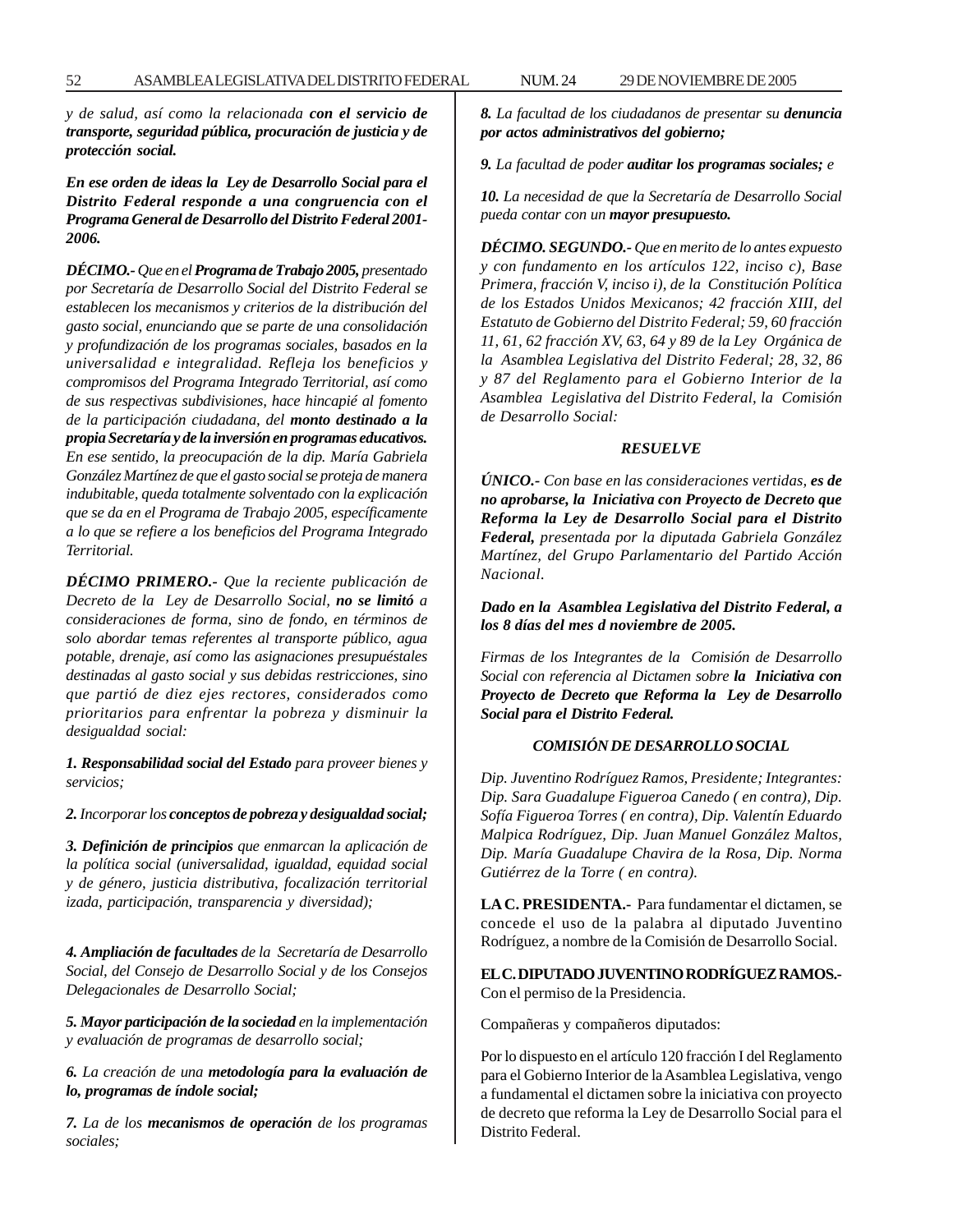A esta Comisión de Desarrollo Social fue turnada para su estudio, análisis y discusión el dictamen referente a la iniciativa con proyecto de decreto que reforma la Ley de Desarrollo Social para el Distrito Federal, presentada por la diputada Gabriela González Martínez, del grupo parlamentario del Partido Acción Nacional.

Al respecto y con fundamento en los artículos 89 de la Ley Orgánica de la Asamblea Legislativa, 86 y 87 del Reglamento para el Gobierno Interior de la Asamblea, previo al análisis y discusión esta Comisión abordó el tema de la iniciativa de la siguiente manera:

Referente a la propuesta de considerar los servicios de transporte público masivo, agua potable, drenaje e infraestructura social en la Ley de Desarrollo Social para el Distrito Federal, los diputados integrantes de la Comisión de Desarrollo Social concluimos que estos fueron tomados en cuenta en la reciente publicación de la ley en referencia, específicamente en los artículos 1 fracciones II y XII y 3 fracciones XIV y XV, por lo que se sustenta la preocupación de la diputada Gabriela González, en razón de que ya se considera la educación, la salud, la vivienda, la alimentación, el transporte, la recreación, los servicios y el tiempo libre no sólo como una satisfacción básica que la población requiere, como es el caso del agua potable y el drenaje, sino como una articulación de diferentes principios de política de desarrollo social donde la responsabilidad social del Estado debe abarcar el principio de la universalidad, la igualdad, la equidad de género, la equidad social, la justicia distributiva, la diversidad, la integralidad, la territorialidad, la exigibilidad, la participación, la transparencia y la efectividad como elementos de progreso y desarrollo humano.

En términos de presupuesto, específicamente al señalamiento del gasto público que pretende se tome en cuenta en áreas como alimentación, salud, educación, vivienda o transporte público, así como que dicho gasto no podrá ser intransferible y que éste debe presentar un crecimiento anual de al menos 1.5 porcentuales, al respecto es importante hace mención que la Ley vigente de Desarrollo Social para el Distrito Federal considera en su capítulo VI, titulado De la planeación, programación y presupuestación y en su capítulo VII, titulado De los programas de desarrollo social, toda una planeación de cómo deberán fijarse las prioridades, los objetivos, las previsiones básicas y los resultados que se pretenden alcanzar por el Programa de Desarrollo Social, así como los lineamientos y mecanismos de operación de los Programas de Desarrollo Social.

Es indudable que todo esfuerzo en beneficio del desarrollo social debe de considerarse de trascendencia en la justicia social. Sin embargo, no basta con establecer beneficios sin que se precisen los mecanismos que puedan garantizar su cumplimiento en el mediano plazo, ya que podría construir un riesgo para la viabilidad financiera del gobierno de la

ciudad, como es el caso de que las erogaciones destinadas al gasto social presenten un incremento anual de al menos 1.5 porcentuales.

Por lo anteriormente expuesto, la Comisión de Desarrollo Social resolvió lo siguiente:

Único.- Con base en las consideraciones vertidas, es de no aprobarse la iniciativa con proyecto de decreto que reforma la Ley de Desarrollo Social para el Distrito Federal.

Es cuanto, diputada Presidenta.

**LA C. PRESIDENTA.-** Gracias, diputado. Está a discusión el dictamen. Se abre el registro de oradores. ¿Oradores en contra?

¿Alguna o algún diputado desea razonar su voto?

Proceda la Secretaría a recoger la votación nominal del dictamen en lo general y en lo particular en un solo acto.

**EL C. SECRETARIO DIPUTADO ADRIÁN PEDROZO CASTILLO.-** Se va a proceder recoger la votación nominal del dictamen en lo general y en lo particular en un solo acto.

De conformidad con lo establecido por el artículo 131 del Reglamento para el Gobierno Interior de la Asamblea, se solicita a la Coordinación de Servicios Parlamentarios hacer el anuncio correspondiente a efecto de que los diputados presentes puedan emitir su voto.

Se solicita a los diputados que al emitir su voto lo hagan en voz alta diciendo su nombre y apellido, añadiendo la expresión en pro, en contra o abstención. El de la voz recogerá la votación. Comenzamos de derecha a izquierda.

María Teresita Aguilar, en contra.

Mónica Serrano, en contra.

Obdulio Ávila, en contra.

Rafael Hernández Nava, a favor.

Maricela Contreras Julián, a favor.

José Jiménez, en pro.

María de Lourdes Rojo e Incháustegui, en pro.

Lozano Lozano, en pro.

Guadalupe Chavira, en pro.

González Maltos, a favor.

Silvia Oliva Fragoso, en pro.

Héctor Guijosa, en pro.

Jesús López, en contra.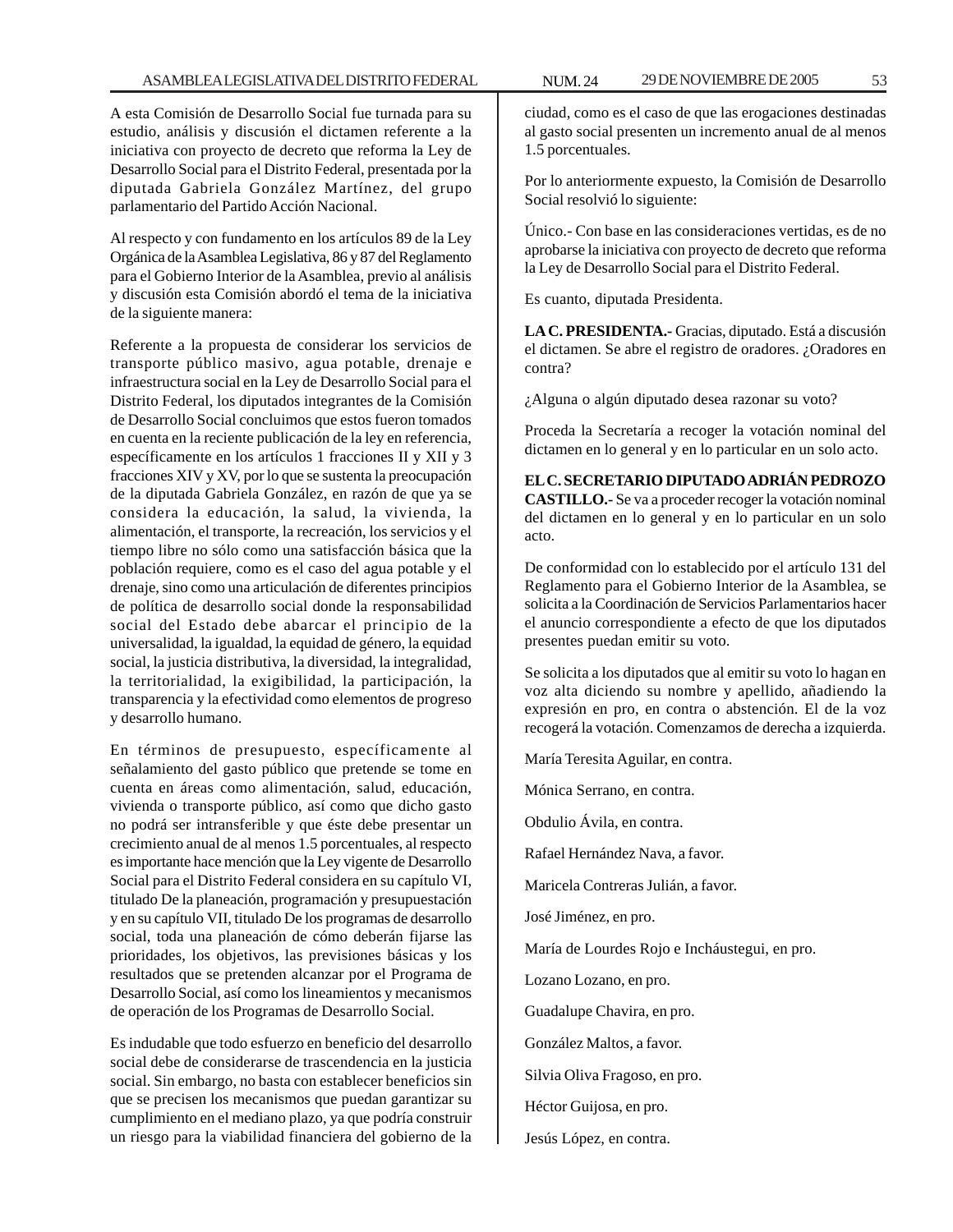Lujano, en contra.

Sofía Figueroa, en contra.

Mariana Gómez del Campo, en contra.

Irma Islas, en contra.

Gabriela González, en contra.

Carlos Alberto Flores, en contra.

Lara, en contra.

Emilio Fernández, en pro.

Lorena Villavicencio, a favor.

Alfredo Hernández Raigosa, a favor.

Solares, a favor.

Elio Bejarano, en pro.

Alberto Trejo Villafuerte, en pro.

Lourdes Alonso, en pro.

Gerardo Villanueva, a favor.

Sara Figueroa, en contra.

Gerardo Díaz Ordaz, en contra.

Aguilar Alvarez, en contra.

Mauricio López, en contra.

Claudia Esqueda, en contra.

José Medel Ibarra, en contra.

Jiménez Guzmán, en contra.

Alejandra Barrales, a favor.

Rigoberto Nieto, a favor.

Juventino Rodríguez, en pro.

Aleida Alavez, en pro.

Víctor Varela, en pro.

Alfredo Carrasco, a favor.

María Elena Torres, a favor.

Francisco Chiguil, en pro.

Higinio Chávez, a favor.

**EL C. SECRETARIO DIPUTADO ADRIAN PEDROZO CASTILLO.-** ¿Faltó alguna o algún diputado de emitir su voto?

Eduardo Malpica, en pro.

**EL C. SECRETARIO DIPUTADO ADRIAN PEDROZO CASTILLO.-** ¿Faltó alguna o algún diputado de emitir su voto?

Se va a proceder a recoger la votación de la Mesa Directiva.

Adrián Pedrozo Castillo, en pro.

Rodolfo Covarrubias, a favor.

Gutiérrez de la Torre, en contra.

**EL C. SECRETARIO DIPUTADO ADRIAN PEDROZO CASTILLO.-** Diputada Presidenta, el resultado de la votación es el siguiente: 29 votos a favor, 19 en contra, 0 abstenciones.

**LA C. PRESIDENTA.-** En consecuencia se aprueba el dictamen que presentó la Comisión de Desarrollo Social mediante el cual se desecha la iniciativa con proyecto de decreto que reforma la Ley de Desarrollo Social para el Distrito Federal.

Hágase del conocimiento de la diputada María Gabriela González Martínez.

El siguiente punto de la orden del día es la discusión y en su caso aprobación del dictamen que presenta la Comisión de Desarrollo Social a la propuesta con punto de acuerdo para exhortar al Jefe de Gobierno del Distrito Federal en el marco de su atribuciones instruya a las dependencias que operan el Programa Integrado Territorial y demás programas sociales de combate a la pobreza y marginación, a fin de que sea incrementado el número de beneficiarios de los subprogramas en las unidades territoriales con mayor índice de marginación en las delegaciones Iztapalapa, Gustavo A. Madero y Álvaro Obregón.

En virtud de que el dictamen fue distribuido entre las diputados y diputados en los términos de lo dispuesto por el Artículo 118 del Reglamento para el Gobierno Interior de la Asamblea Legislativa del Distrito Federal, proceda la Secretaría a consultar a la Asamblea en votación económica si se dispensa la lectura del mismo y se somete a discusión de inmediato.

**EL C. SECRETARIO DIPUTADO ADRIAN PEDROZO**

**CASTILLO.-** Por instrucciones de la Presidencia y en votación económica se consulta a la Asamblea si es de dispensarse la lectura del dictamen de referencia y se somete a discusión de inmediato.

Los que estén por la afirmativa, sírvanse manifestarlo poniéndose de pie.

Los que estén por la negativa, sírvanse manifestarlo poniéndose de pie.

Dispensada la lectura, diputada Presidenta.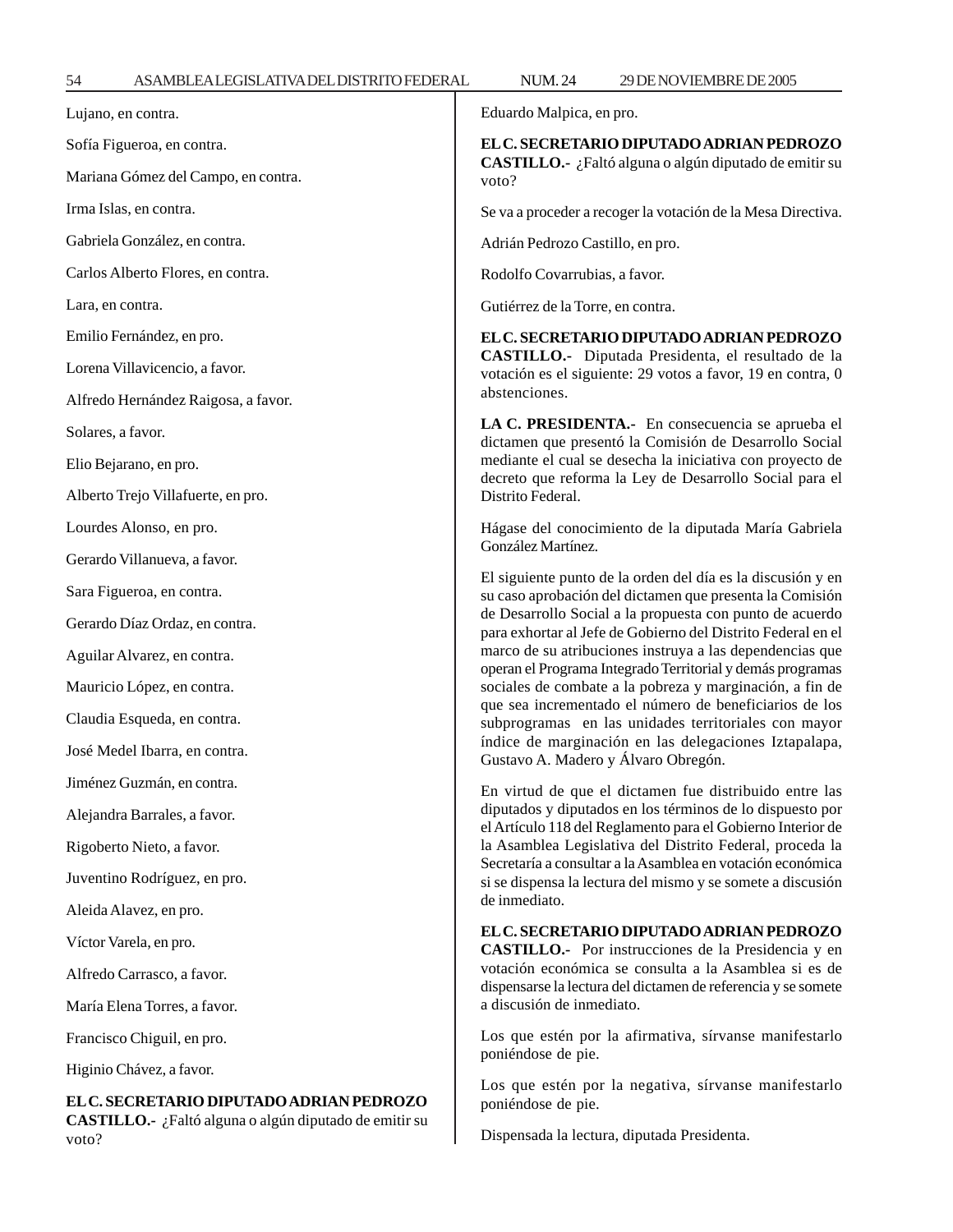*DICTAMEN QUE PRESENTA LA COMISIÓN DE DESARROLLO SOCIAL, PARA EXHORTAR AL JEFE DE GOBIERNO DEL DISTRITO FEDERAL EN EL MARCO DE SUS ATRIBUCIONES, INSTRUYA A LAS DEPENDENCIAS QUE OPERAN EL PROGRAMA INTEGRADO TERRITORIAL Y DEMAS PROGRAMAS SOCIALES DE COMBATE A LA POBREZA Y MARGINACIÓN, A FIN DE QUE SEA INCREMENTAD EL NUMERO DE BENEFICIARIOS DE LOS SUBPROGRAMAS EN LAS UNIDADES TRERRITORIALES CON MAYOR INDICE DE MARGINACIÓNEN LAS DELEGACIONES: IZTAPALAPA, GUSTAVO A. MADERO Y ALVARO OBREGON.*

*8 de noviembre de 2005*

*Honorable Asamblea Legislativa del Distrito Federal.*

*A la Comisión de Desarrollo Social, fue turnada para su análisis y dictamen, la propuesta con punto de acuerdo enviada por: el Diputado Víctor Gabriel Varela López, integrante del Grupo Parlamentario del Partido de la Revolución Democrática, para exhortar al Jefe de Gobierno del Distrito Federal en el marco de sus atribuciones, instruya a las dependencias que operan el Programa Integrado Territorial y demás programas sociales de combate a la pobreza y marginación en las delegaciones: Iztapalapa, Gustavo A. Madero, y Álvaro Obregón. Al respecto, y con fundamento en los artículos 59, 60 fracción II, 61, 62 fracción XV, 63, y 64, de la Ley Orgánica de la Asamblea Legislativa del Distrito Federal; 28, 29, 32 y 33 de Reglamento para el Gobierno Interior de la Asamblea Legislativa del Distrito Federal; y, 4, 5, 8, 9 fracción I, 33, 50, 51, 52, 53, 54, 55 y 56 del Reglamento Interior de las Comisiones, esta Comisión se abocó al estudio y análisis de la propuesta presentada, con el fin de someterlo a consideración del Pleno de esta H. Asamblea Legislativa, conforme a los siguientes:*

# *ANTECEDENTES*

- *I. El 4 de febrero del año 2005, durante la Sesión del Pleno de la Asamblea Legislativa, III Legislatura, fue presentada por el Dip. Víctor Gabriel Varela López, la ''propuesta para exhortar al Jefe de Gobierno del Distrito Federal en el marco de sus atribuciones, instruya a las dependencias que operan el Programa Integrad1 Territorial y demás programas sociales de combate a la pobreza y marginación en las delegaciones: Iztapalapa, Gustavo A. Madero, y Álvaro Obregón.''.*
- *II. Con la misma fecha 4 de febrero del año 2005, el Presidente de la Mesa Directiva de la Asamblea Legislativa, acordó remitir*

*para su análisis y dictamen a la Comisión de Desarrollo Social, la ''propuesta para exhortar al Jefe de Gobierno del Distrito Federal en el marco de sus atribuciones, instruya a las dependencias que operan el Programa Integrado Territorial y demás programas sociales de combate a la pobreza y marginación en las delegaciones: Iztapalapa, Gustavo A. Madero, y Álvaro Obregón.''.*

- *III. El 7 de abril de 2005, mediante oficio No. CDS/028/05, la Comisión de Desarrollo Social, solicitó una prórroga a fin de ampliar el término para la elaboración y presentación del dictamen que nos ocupa, en los términos de lo dispuesto por los artículos 32 y 84 del Reglamento para el Gobierno Interior de la Asamblea Legislativa del Distrito Federal.*
- *IV. Con fecha 12 de abril de 2005, la H. Mesa Directiva, en Sesión Ordinaria sometió a la consideración del Pleno de la Asamblea Legislativa del Distrito Federal, la solicitud de prorroga señalada, la cual quedo aprobada mediante el oficio No. MDSPSA/CSP/0183/2005, para los efectos legislativos y reglamentarios conducentes.*
- *V. Con fecha 29 de julio de 2005, el Lic. Alejandro Encinas Rodríguez, asumió oficialmente el cargo de jefe de Gobierno del Distrito federal, quien fuera nombrado por la'' Asamblea de Representantes del Distrito Federal, en sustitución del Lic. Andrés Manuel López Obrador.*
- *VI. Esta dictaminadora, previa convocatoria realizada en términos de ley, se reunió para la discusión, estudio y análisis de la propuesta en mención a las 10:00 hrs. del día 8 de noviembre de 2005, en esta Ciudad de México Distrito Federal; emitiendo el presente dictamen, bajo los siguientes:*

# *CONSIDERANDOS*

*PRIMERO.- Que esta comisión, por ley es competente para conocer analizar y dictaminar, la presente propuesta con punto de acuerdo que se estudia, en virtud de considerar que el Programa Integrado Territorial y demás programas sociales de combate a la pobreza y marginación. Ello de conformidad con los artículos 122 apartado C, Base Primera, fracción V, inciso i, de la Constitución Política de los Estados Unidos Mexicanos, 36, 42, fracción XIII, del Estatuto del Gobierno del Distrito Federal, por medio del cual se dispone que la Asamblea*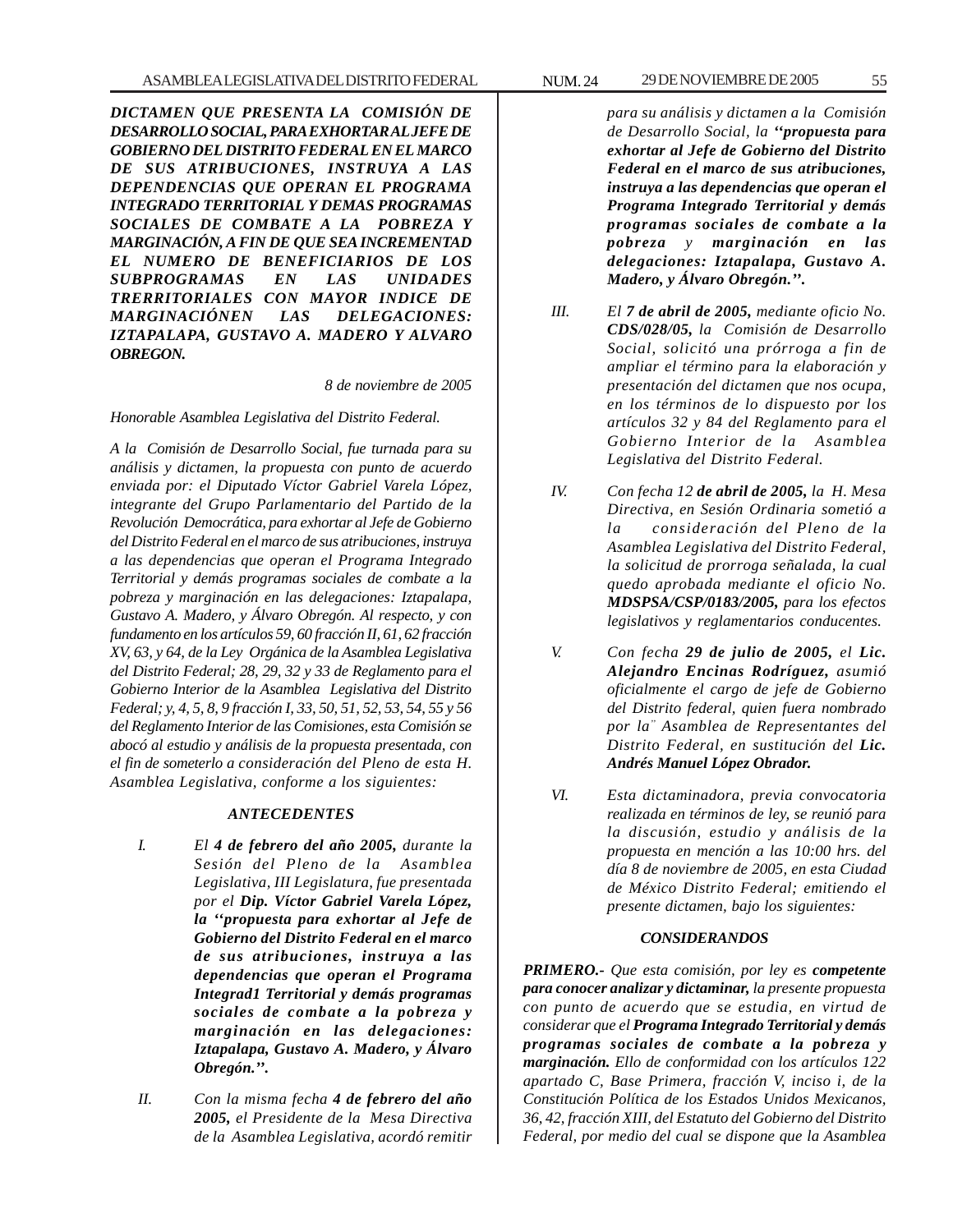*Legislativa del D. F., tiene la facultad de: ''Normar (...) la asistencia social''; 10, fracción I, 62 fracción XV, 63 y 64 de la Ley Orgánica de la Asamblea Legislativa del Distrito Federal; 28 del Reglamento para el Gobierno Interior de la Asamblea Legislativa del Distrito Federal, y, 4, 5, 8, 9 fracción I, 33, 50, 51, 52, 53, 54, 55 y 56 el Reglamento Interior de las Comisiones.*

*SEGUNDO.-Que en la propuesta con punto de acuerdo para ''exhortar al Jefe de Gobierno del Distrito Federal en el marco de sus atribuciones, instruya a las dependencias que operan el Programa Integrado Territorial y demás programas sociales de combate a la pobreza y marginación en las delegaciones: Iztapalapa, Gustavo A. Madero, y Álvaro Obregón'', que presenta el diputado Víctor Gabriel Varela López. Donde argumenta que ''la Dirección de Planeación del Gobierno del Distrito Federal, realizó un estudio, con el objeto de retroalimentar el Programa Integrado Territorial e identificar las colonias, con muy alta, alta y media, marginación, a través de la aplicación de un índice de pobreza'' y que en base a lo anterior propone que ''se informe a la asamblea legislativa del Distrito Federal sobre el estudio mencionado, así como los criterios para definir los índices de marginación'' y ''Se exhorta al Gobierno del Distrito Federal, a fin de que sean incrementados el numero de beneficiarios de los subprogramas Programa Integrado Territorial, en las unidades territoriales con mayor índice de marginación en las delegaciones: Iztapalapa, Gustavo A. Madero y Álvaro Obregón.''*

*TERCERO.-Que el Programa General de Desarrollo del D. F. menciona que ''El nuevo gobierno destinará una mayor cantidad de recursos hacia el Desarrollo Social impulsando acciones que favorezcan a los sectores más desprotegidos.*

*Se establecerán programas de asistencia, bienestar social y combate a la pobreza con la Participación de la Ciudadanía.''*

*CUARTO.-Que el propio Programa menciona que ''Un instrumento central para esta política es el Programa Integrado Territorial para Impulsar el Desarrollo Social en cada una de las 1,352 unidades territoriales de las 16 demarcaciones políticas en un marco de racionalidad institucional, a partir de la Participación Ciudadana organizada y responsable.*

*Este programa se apoyará en tres líneas de acción: la Participación, Ciudadana, la planeación territorial y los programas sociales.''*

*QUINTO.-Que el Programa Integrado Territorial se desarrolla en todo el territorio del Distrito Federal donde habitan 8, 584,919 personas.*

*SEXTO.-Que este programa para el año 2005 tiene un presupuesto de 5, 465,572,083.63 pesos para apoyar 13 programas distribuido en cuatro vertientes:*

*Apoyos Temporales: Créditos a Micro Empresarios, Ampliación Rehabilitación de Vivienda, Apoyo a Producción Rural.*

*Apoyos a la Alimentación: Desayunos Escolares.*

*Apoyos Directos: Becas para Trabajadores Desempleados, Apoyo a Adultos Mayores, Apoyo a Personas Discapacitadas, Apoyos a Niños y Niñas en Condiciones de Pobreza y Vulnerabilidad.*

*Apoyos de Beneficio Colectivo: Rescate de Unidades Habitacionales, Estancias Infantiles, Mantenimiento de Mercados Públicos, Mantenimiento de Escuelas y Prevención del Delito.*

*SEPTIMO.-Que de los 13 programas que componen el PIT 9 los lleva a cabo el Gobierno Central (Créditos a Micro Empresarios, Ampliación y Rehabilitación de Vivienda, Apoyo a Producción Rural, Desayunos Escolares, Becas para Trabajadores Desempleados, Apoyo a Adultos Mayores, Apoyo a Personas Discapacitadas, Apoyos a Niños y Niñas en Condiciones de Pobreza y Vulnerabilidad y Rescate de Unidades Habitacionales), y 4 las Delegaciones Políticas (Estancias Infantiles, Mantenimiento de Mercados Públicos, Mantenimiento de Escuelas y Prevención del Delito.)*

*OCTAVO.-Que el presupuesto del PIT para el 2005 (\$ 5, 465, 572,083.63) fue 8.92% menor que el 2004 (\$ 6, 130, 241,675.13).*

*NOVENO.-Que la base de planeación para la aplicación del Programa Integrado Territorial son las Unidades Territoriales, y no las colonias del Distrito Federal.*

*DECIMO.-Que índice utilizado por la Dirección de Planeación del Gobierno del Distrito Federal para la marginalidad, es el llamado, Índice de Marginación pro Unidad Territorial (IMUT), el cual es una medida resumen que ordena a las unidades de observación según su participación que tienen en los siguientes indicadores: educación, ingresos, espacio de vivienda, bienes patrimoniales, servicios de vivienda y estructura de vivienda.*

*DECIMO PRIMERO.-Que en las unidades Territoriales de muy baja marginación es donde se percibe el mayor ingreso per. Cápita, donde existe el mayor numero de personas adscritas a instituciones de salud, con mayor acceso a los servicios públicos, mayor espacio de vivienda y con mayores bienes patrimoniales. Contrastando con las unidades territoriales de muy alta marginación.*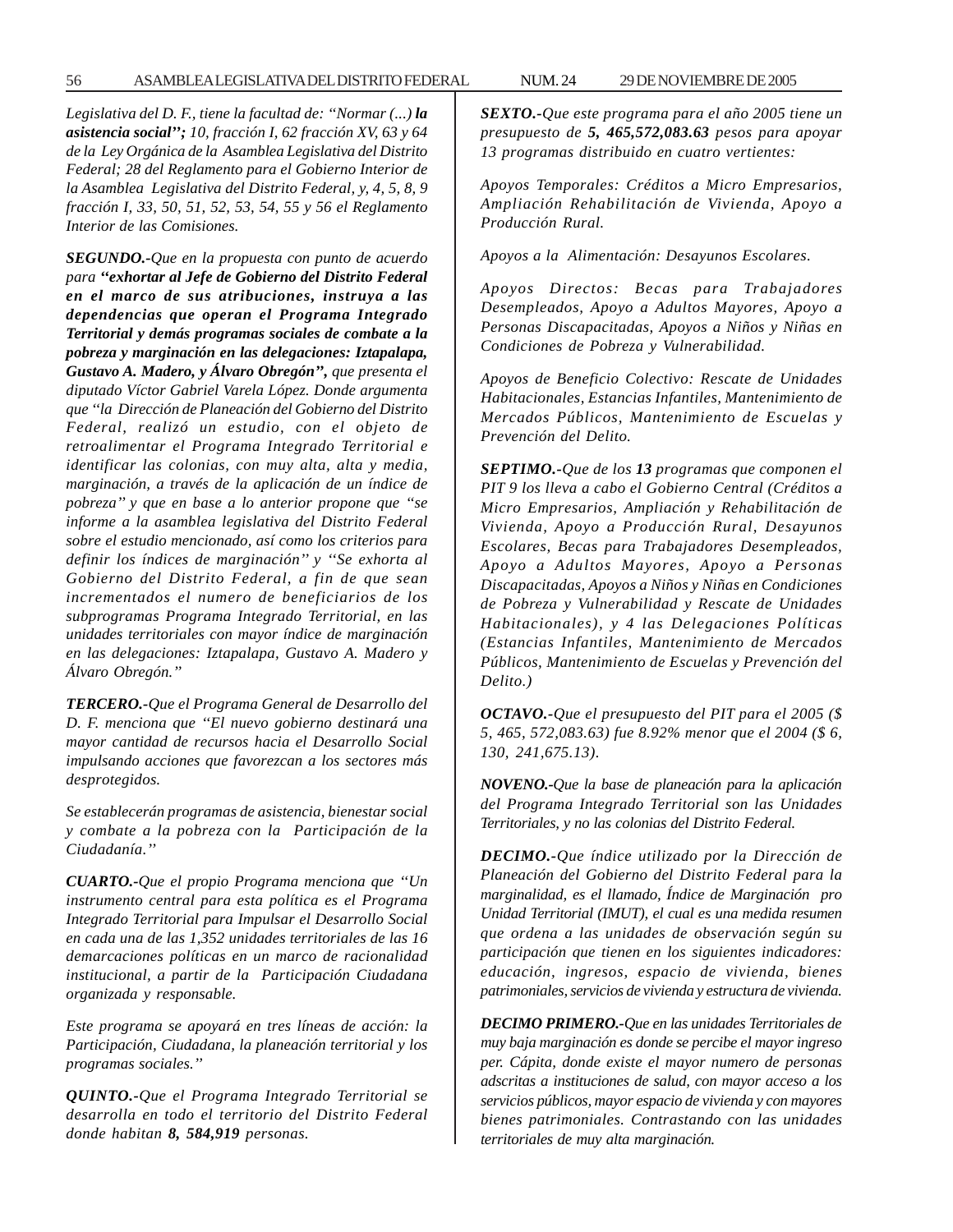*DECIMO SEGUNDO.-Que el estudio reveló que el 72.58% de la población de la Ciudad de México, vive en 869 Unidades Territoriales catalogadas como de media, alta y muy alta marginación.*

*DECIMO TERCERO.-Que de las 869 unidades territoriales, el mayor número se concentra en las Delegaciones, Iztapalapa, Gustavo A. Madero y Álvaro Obregón. Tal como lo muestra el siguiente cuadro.*

|                   |         | Total Muy Afta,<br>Alta y | Media<br>Marginalidad |             |
|-------------------|---------|---------------------------|-----------------------|-------------|
| Delegación        | $UT$ )s | $UT's\%$                  | Población             | Población % |
| <i>Iztapalapa</i> | 156     | 13.76%                    | 1,594,234             | 25.58%      |
| G. A. M.          | 117     | 12.13%                    | 950.855               | $15.26\%$   |
| A. Obregón        | 111     | 11.83%                    | 504,826               | 8.10%       |
| Total             | 384     | 37.72'                    | 3,049,915             | 48.94'      |

*DECIMO CUARTO.-Que el presupuesto del PIT para las Delegaciones Iztapalapa, Gustavo A. Madero y Álvaro Obregón. Es como se muestra en el siguiente cuadro.*

|                   | Presupuesto PIT 2005               |           |  |
|-------------------|------------------------------------|-----------|--|
|                   | Delegación Asignado por Delegación | $\%$      |  |
| <i>Iztapalapa</i> | 1.001.526.027.05                   | 18.32%    |  |
| G. A. M.          | 849.270.392.21                     | $15.54\%$ |  |
|                   | A. Obregón 412.699.667.38          | 7.55%     |  |
| <b>Total</b>      | 2,263,496,086.64                   | 41.41'    |  |

*DECIMO QUINTO.-Que de acuerdo al Programa General de Desarrollo del D. F. la orientación prioritaria de la función pública hacia los sectores mayoritarios, se llevará a cabo con criterios de justicia distributiva.*

*DECIMO SEXTO.-Que la solicitud de exhorto al Gobierno del Distrito Federal para incrementar recursos a las delegaciones Iztapalapa, Gustavo A. Madero y Álvaro Obregón, no obstante que tiene carácter localizador, es congruente con el espíritu de equidad contenido en la Ley dé Desarrollo Social y de Adultos Mayores del Distrito Federal.*

*DECIMO SÉPTIMO.-Que en merito de lo antes expuesto y con fundamento en los artículos 122, inciso c, base primera, fracción 5, inciso i, de la Constitución Política de los Estados Unidos Mexicanos; 42 fracción 13, del Estatuto de Gobierno del Distrito Federal; 10 fracción primera, 62 fracción 15, 63 y 64 de la Ley Orgánica de la Asamblea Legislativa del Distrito Federal; 28 y 32 del Reglamento para el Gobierno Interior de la Asamblea Legislativa del Distrito Federal, La Comisión de Desarrollo Social.*

### *RESUELVE*

*ÚNICO.-Con base en las consideraciones vertidas, es de aprobarse, la propuesta con punto de acuerdo para ''exhortar al Jefe de Gobierno del Distrito Federal en el marco de sus atribuciones, instruya a la dependencias que operan el Programa Integrado Territorial y demás programas sociales de combate a la pobreza y marginación, a fin de que sea incrementado el número de beneficiarios de los subprogramas en las unidades territoriales con mayor índice de marginación en las delegaciones: Iztapalapa, Gustavo A. Madero, y Álvaro Obregón'', Presentada por el Diputado Víctor Gabriel Varela López, del Grupo Parlamentario del Partido de la Revolución Democrática.*

*Dado en la asamblea legislativa del Distrito Federal a los 8 días del mes de noviembre de 2005*

*Firmas de los Integrantes de la Comisión de Desarrollo Social con referencia al Dictamen sobre la propuesta con punto de acuerdo para ''exhortar al Jefe de Gobierno del Distrito Federal en el marco de sus atribuciones, instruya a las dependencias que operan el Programa Integrado Territorial y demás programas sociales de combate a la pobreza y marginación, a fin de que sea incrementado el número de beneficiarios de los subprogramas en las unidades territoriales con mayor índice de marginación en las delegaciones: Iztapalapa, Gustavo A. Madero, y Álvaro Obregón''.*

# *COMISIÓN DE DESARROLLO SOCIAL*

*Dip. Juventino Rodríguez Ramos, presidente; Dip. Sara Guadalupe Figueroa Canedo, Dip. Sofía Figueroa Torres, Dip. Valentín Eduardo Malpica Rodríguez, Dip. Juan Manuel González Maltos, Dip. María Guadalupe Chavira de la Rosa, Dip. Norma Gutiérrez de la Torre, integrantes.*

**LA C. PRESIDENTA.-** Para fundamentar el dictamen se concede el uso de la palabra al diputado Juventino Rodríguez, a nombre de la Comisión de Desarrollo Social.

**EL C. DIPUTADO JUVENTINO RODRIGUEZ RAMOS.-** Con el permiso de la Presidencia.

Compañeras y compañeros diputados: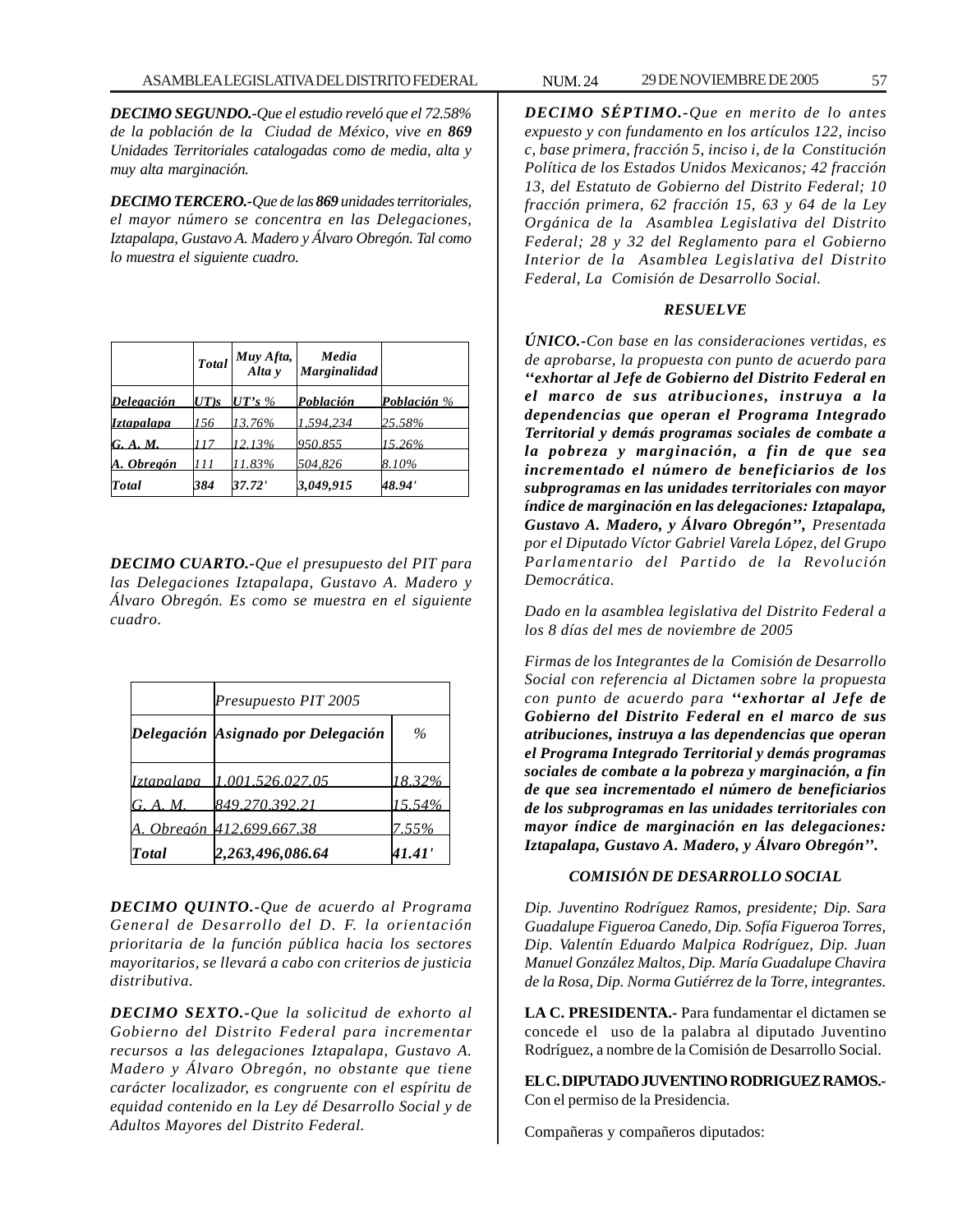58 ASAMBLEA LEGISLATIVA DEL DISTRITO FEDERAL NUM. 24 29 DE NOVIEMBRE DE 2005

Por lo dispuesto en el artículo 120 fracción I del Reglamento para el Gobierno Interior de la Asamblea Legislativa, vengo a fundamentar el dictamen, referente a la propuesta con punto de acuerdo para exhortar al Jefe de Gobierno del Distrito Federal, en el marco de sus atribuciones, instruya a las dependencias que operan el Programa Integrado Territorial y demás programas sociales de combate a la pobreza y marginación, a fin de que sea incrementado el número de beneficiarios de los subprogramas en las unidades territoriales con mayor índice de marginación en las delegaciones Iztapalapa, Gustavo A. Madero y Álvaro Obregón, presentada por el diputado Víctor Gabriel Varela López, del grupo parlamentario del Partido de la Revolución Democrática.

A la Comisión de Desarrollo Social, le fue turnada para su análisis y dictamen la propuesta al rubro señalada, por lo que al respecto y con fundamento en los artículos 63 y 64 de la Ley Orgánica de la Asamblea Legislativa, 28, 29 y 32 del Reglamento para el Gobierno Interior de la Asamblea Legislativa, previo el análisis y discusión, esta Comisión abordó el tema de la propuesta con punto de acuerdo de la siguiente manera:

El Programa General de Desarrollo del Distrito Federal, menciona que el nuevo Gobierno destinará una mayor cantidad de recursos hasta el desarrollo social, impulsando acciones que favorezcan a los sectores más desprotegidos.

Se establecerán programas de asistencia, bienestar social y combate a la pobreza con la participación de la ciudadanía, al igual que un instrumento central para esta política es el Programa Integrado Territorial para impulsar el desarrollo social en cada una de las 1 mil 352 unidades territoriales de las 16 demarcaciones políticas en un marco de racionalidad institucional a partir de la participación ciudadana, organizada y responsable.

Este programa se apoya en tres líneas de acción: la participación ciudadana, la planeación territorial y la instrumentación de los programas sociales.

Actualmente el Programa Integrado Territorial se desarrolla en todo el territorio del Distrito Federal en donde habitan más de 8 millones 500 mil personas. Dicho programa se subdivide en cuatro vertientes: apoyos temporales, apoyos a la alimentación, apoyos directos y apoyos de beneficio colectivo.

De los 13 programas que componen el Programa Integrado Territorial, 9 los lleva a cabo el gobierno central y 4 las delegaciones políticas.

El índice utilizado por la Dirección de Planeación del Gobierno del Distrito Federal para la medición de la marginalidad, es el llamado índice de marginación por unidad territorial, el cual es una medida resumen que

ordenan las unidades de observación, según su participación que tienen en los siguientes indicadores: educación, ingreso, espacios de vivienda, bienes patrimoniales, servicios de vivienda y estructura de vivienda.

Dicho índice reveló que el 72.58 por ciento de la población de la ciudad vive en 869 unidades territoriales, catalogadas como de media, alta y muy alta marginación. De estas 869 unidades territoriales, el mayor número se concentra en las delegaciones de Iztapalapa, Gustavo A. Madero y Álvaro Obregón.

Por lo anteriormente expuesto, la Comisión de Desarrollo Social resolvió lo siguiente:

Único.- Con base en las consideraciones vertidas, es de aprobarse la propuesta con punto de acuerdo para exhortar al Jefe de Gobierno del Distrito Federal, en el marco de sus atribuciones, instruya a las dependencias que operan el Programa Integrado Territorial y demás programas sociales de combate a la pobreza y marginación, a fin de que sea incrementado el número de beneficiarios de los subprogramas en las unidades territoriales con mayor índice de marginación en las delegaciones Iztapalapa, Gustavo A. Madero y Álvaro Obregón.

Es cuanto, diputado Presidente.

**EL C. PRESIDENTE DIPUTADO JORGE ALBERTO LARA RIVERA.-** Gracias, diputado Juventino Rodríguez. Está a discusión el dictamen. Se abre el registro de oradores. ¿Hay oradores en contra?

¿Alguna o algún diputado desea razonar su voto?

Proceda en consecuencia la Secretaría a recoger la votación nominal del dictamen en lo general y en lo particular en un solo acto.

**EL C. SECRETARIO DIPTUADO ADRIÁN PEDROZO CASTILLO.-** Se va a proceder a recoger la votación nominal del dictamen en lo general y en lo particular en un solo acto.

De conformidad con lo establecido por el artículo 131 del Reglamento para el Gobierno Interior de la Asamblea, se solicita a la Coordinación de Servicios Parlamentarios hacer el anuncio correspondiente a efecto de que los diputados presentes puedan emitir su voto.

Se solicita a los diputados que al emitir su voto lo hagan en voz alta, diciendo su nombre y apellido, añadiendo la expresión en pro, en contra o abstención. El de la voz recogerá la votación. Comenzamos de derecha a izquierda.

Jesús López, a favor.

Mónica Serrano, a favor.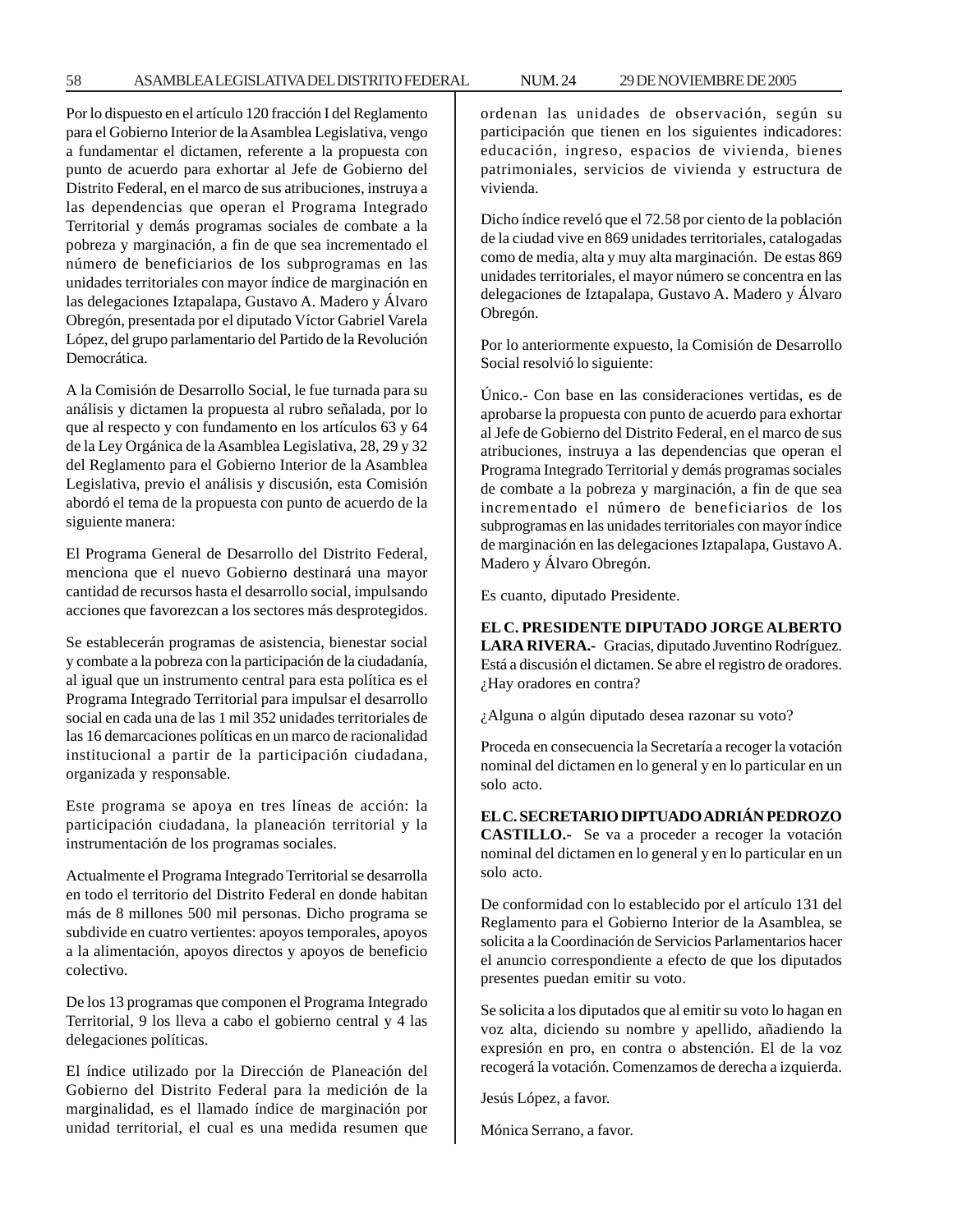| Obdulio Avila, en pro.                        | Mauricio López, en pro.                                                                                                                                                                                                                                        |  |
|-----------------------------------------------|----------------------------------------------------------------------------------------------------------------------------------------------------------------------------------------------------------------------------------------------------------------|--|
| Rafael Hernández Nava, a favor.               | Claudia Esqueda, en pro.                                                                                                                                                                                                                                       |  |
| Emilio Fernández, en pro.                     | José Medel Ibarra, a favor.                                                                                                                                                                                                                                    |  |
| Eduardo Malpica, en pro.                      | Jiménez Guzmán, en pro.                                                                                                                                                                                                                                        |  |
| Aleida Alavez, en pro.                        | Gerardo Villanueva, a favor.                                                                                                                                                                                                                                   |  |
| José Jiménez, en pro.                         | Rigoberto Nieto, a favor.                                                                                                                                                                                                                                      |  |
| María de Lourdes Rojo e Incháustegui, en pro. | Juventino Rodríguez, en pro.                                                                                                                                                                                                                                   |  |
| Lozano Lozano, en pro.                        | Víctor Varela, en pro.                                                                                                                                                                                                                                         |  |
| Guadalupe Chavira, en pro.                    | Alfredo Carrasco, a favor.                                                                                                                                                                                                                                     |  |
| González Maltos, a favor.                     | María Elena Torres, en pro.                                                                                                                                                                                                                                    |  |
| Silvia Oliva Fragoso, en pro.                 | Alberto Trejo Villafuerte, en pro.                                                                                                                                                                                                                             |  |
| María Teresita Aguilar, a favor.              | EL C. SECRETARIO DIPTUADO ADRIÁN PEDROZO<br>CASTILLO.- ¿Faltó alguna o algún diputado de emitir su<br>voto?                                                                                                                                                    |  |
| Lujano, a favor.                              |                                                                                                                                                                                                                                                                |  |
| Sofía Figueroa, a favor.                      | ¿Faltó alguna o algún diputado de emitir su voto?                                                                                                                                                                                                              |  |
| Mariana Gómez del Campo, en pro.              | Se va a proceder a recoger la votación de la Mesa Directiva.                                                                                                                                                                                                   |  |
| Irma Islas, en pro.                           | Adrián Pedrozo Castillo, en pro.                                                                                                                                                                                                                               |  |
| Gabriela González, a favor.                   | Gutiérrez de la Torre, a favor.                                                                                                                                                                                                                                |  |
| Carlos Alberto Flores, a favor.               | Rodolfo Covarrubias, a favor.                                                                                                                                                                                                                                  |  |
| Héctor Guijosa, en pro.                       | Jorge Lara, a favor.                                                                                                                                                                                                                                           |  |
| Maricela Contreras Julián, a favor.           | EL C. SECRETARIO DIPTUADO ADRIÁN PEDROZO                                                                                                                                                                                                                       |  |
| Francisco Chiguil, en pro.                    | CASTILLO.- Diputado Presidente, el resultado de la<br>votación es el siguiente: 50 votos a favor, 0 votos en contra,                                                                                                                                           |  |
| Alejandra Barrales, en pro.                   | 0 abstenciones.                                                                                                                                                                                                                                                |  |
| Lorena Villavicencio, a favor.                | EL C. PRESIDENTE.- Se aprueba el dictamen que presentó                                                                                                                                                                                                         |  |
| Alfredo Hernández Raigosa, a favor.           | la Comisión de Desarrollo Social para exhortar al Jefe de<br>Gobierno del Distrito Federal en el marco de sus atribuciones                                                                                                                                     |  |
| Solares, a favor.                             | instruyan a las dependencias que operan el Programa<br>Integrado Territorial y demás programas sociales de                                                                                                                                                     |  |
| Elio Bejarano, en pro.                        | combate a la pobreza y marginación, a fin de que sea<br>incrementado el número de beneficiarios de los<br>Subprogramas en las Unidades Territoriales con mayor<br>índice de marginación en las Delegaciones Iztapalapa,<br>Gustavo A. Madero y Álvaro Obregón. |  |
| Rodrigo Chávez Contreras, a favor.            |                                                                                                                                                                                                                                                                |  |
| Lourdes Alonso, en pro.                       |                                                                                                                                                                                                                                                                |  |
| Higinio Chávez, a favor.                      | Hágase del conocimiento del Jefe de Gobierno del Distrito                                                                                                                                                                                                      |  |
| Sara Figueroa, a favor.                       | Federal, Licenciado Alejandro Encinas Rodríguez, para los<br>efectos legales a que haya lugar.                                                                                                                                                                 |  |
| Gerardo Díaz Ordaz, a favor.                  | El siguiente punto del orden del día es la discusión y en su<br>caso aprobación del dictamen que presentan las Comisiones                                                                                                                                      |  |
| Aguilar Alvarez, en pro.                      |                                                                                                                                                                                                                                                                |  |
| Jorge García Rodríguez, a favor.              | Unidas de Desarrollo Metropolitano y de Preservación del<br>Medio Ambiente y Protección Ecológica a la propuesta con                                                                                                                                           |  |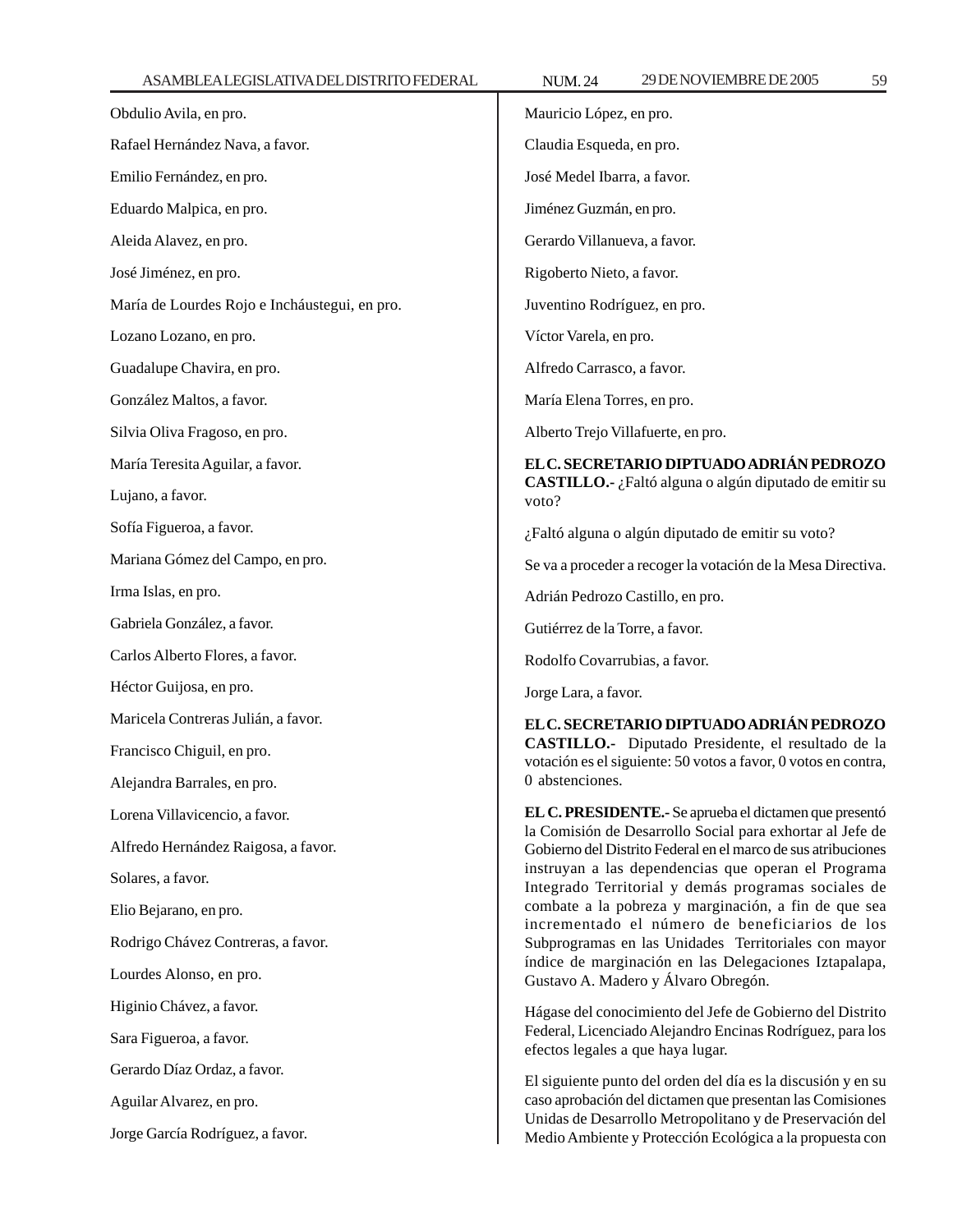punto de acuerdo para solicitar a la Coordinación de Programas Metropolitanos sea analizada la posibilidad de integrar a la Comisión Ambiental Metropolitana, como grupo de trabajo permanente e independiente, a los que conforman uno que trate el tema de la recolección y tratamiento y discusión de desechos sólidos.

En virtud de que el dictamen fue distribuido entre las diputadas y diputados, en términos de lo dispuesto por el artículo 118 del Reglamento para el Gobierno Interior de la Asamblea Legislativa, proceda la Secretaría a consultar a la Asamblea en votación económica si se dispensa la lectura del mismo y se somete a discusión de inmediato.

# **EL C. SECRETARIO DIPUTADO ADRIÁN PEDROZO**

**CASTILLO.-** Por instrucciones de la Presidencia y en votación económica se consulta a la Asamblea si es de dispensar la lectura del dictamen de referencia y se somete a discusión de inmediato.

Los que estén por la afirmativa, sírvanse manifestarlo poniéndose de pie.

Los que estén por la negativa, sírvanse manifestarlo poniéndose de pie.

Dispensada la lectura, diputado Presidente.

*DICTAMEN QUE PRESENTAN LAS COMISIONES UNIDAS DE DESARROLLO METROPOLITANO Y DE PRESERVACIÓN DEL MEDIO AMBIENTE Y PROTECCIÓN ECOLÓGICA, A LA PROPUESTA CON PUNTO DE ACUERDO PARA SOLICITAR A LA COORDINACIÓN GENERAL DE PROGRAMAS METROPOLITANOS, SEA ANALIZADA LA POSIBILIDAD DE INTEGRAR A LA COMISIÓN AMBIENTAL METROPOLITANA, COMO GRUPO DE TRABAJO PERMANENTE E INDEPENDIENTE A LOS QUE LA CONFORMAN, UNO QUE TRATE EL TEMA DE LA RECOLECCIÓN, TRATAMIENTO Y DISPOSICIÓN DE DESECHOS SÓLIDOS.*

#### *HONORABLE ASAMBLEA LEGISLATIVA*

*A las Comisiones Unidas de Desarrollo Metropolitano y de Preservación del Medio Ambiente y Protección Ecológica, les fue turnada para su estudio, análisis y dictamen, la Propuesta con Punto de Acuerdo para solicitar a la Coordinación General de Programas Metropolitanos, sea analizada la posibilidad de integrar a la Comisión Ambiental Metropolitana, como grupo de trabajo permanente e independiente a los que la conforman, uno que trate el tema de la recolección, tratamiento y disposición de desechos sólidos.*

*Con fundamento en lo establecido en los artículos 62, 63 y 64 de la Ley Orgánica; 28, 29, 32, 33, 86 y 87 del Reglamento para el Gobierno Interior, ambos de la* *Asamblea Legislativa del Distrito Federal, las Comisiones que suscriben someten a la consideración de esta Honorable Asamblea el presente dictamen al tenor de los siguientes:*

#### *A N T E C E D E N T E S*

- *I- Con fecha 25 de mayo de 2005, mediante oficio MDDP/SRSA/CSP/0212/2005, la Mesa Directiva de la Diputación Permanente de esta Asamblea Legislativa, turnó a las Comisiones Unidas de Desarrollo Metropolitano y de Preservación del Medio Ambiente y Protección Ecológica, para su estudio, análisis y dictamen la Propuesta con Punto de Acuerdo para solicitar a la Coordinación General de Programas Metropolitanos, sea analizada la posibilidad de integrar a la Comisión Ambiental Metropolitana, como grupo de trabajo permanente e independiente a los que la conforman, uno que trate el tema de la recolección, tratamiento y disposición de desechos sólidos, presentada por el Diputado Carlos Alberto Flores Gutiérrez, del Grupo Parlamentario del Partido Acción Nacional.*
- *II- Con fecha 24 de junio de 2005, con fundamento en lo dispuesto por el artículo 32 del Reglamento para el Gobierno Interior de la Asamblea Legislativa del Distrito Federal, las Comisiones dictaminadoras acordaron solicitar a la Mesa Directiva de la Diputación Permanente, la ampliación del plazo previsto para analizar y dictaminar la propuesta con Punto de Acuerdo motivo del presente dictamen, misma que fue autorizada por el Pleno de la Diputación Permanente el 29 de junio del año en curso, mediante oficio MDDP/SRSA/ CSP/0483/2005.*
- *III- El 8 de enero de 1992, se publicó en el Diario Oficial de la Federación, el Acuerdo presidencial que creo la Comisión para la Prevención y Control de la Contaminación Ambiental en la Zona Metropolitana del Valle de México, con el objeto de definir y coordinar las políticas, acciones y proyectos en materia de contaminación ambiental, firmado por el Gobernador del Estado de México y el entonces Jefe del Departamento del Distrito Federal.*
- *IV- Con fecha 12 de septiembre de 1996, se publicó en el Diario Oficial de la*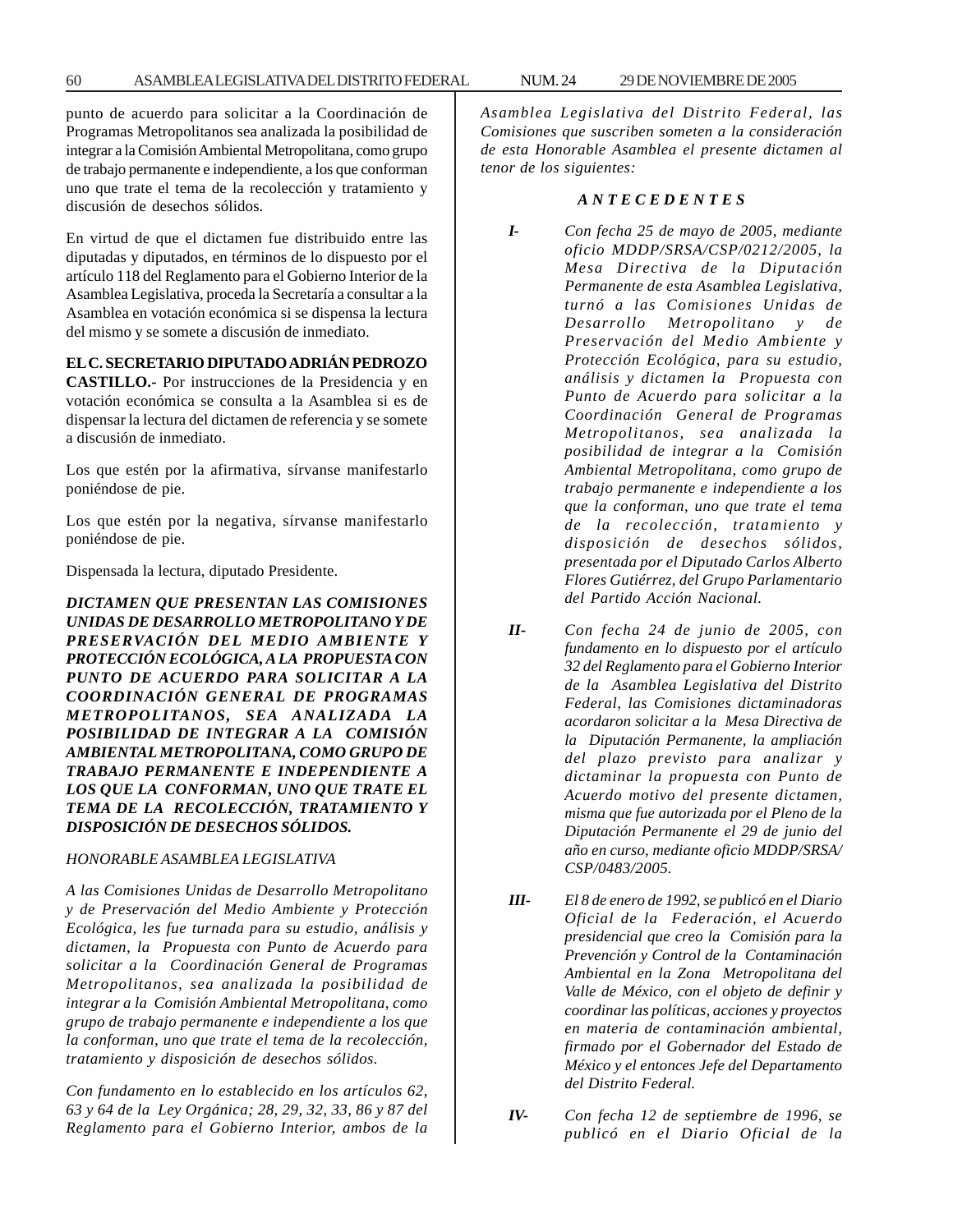*Federación, el Acuerdo del Presidente de los Estados Unidos Mexicanos, por el que se abrogó el Acuerdo de 1992 y se extinguió en consecuencia la Comisión para la Prevención y Control de la Contaminación Ambiental en la Zona Metropolitana del Valle de México.*

- *V- Con las reformas que en 1996 se hicieron entre otros al artículo 122 Constitucional, se estableció en el apartado G, que para la eficaz coordinación de las distintas jurisdicciones locales y municipales entre sí y de estas con la Federación y el Distrito Federal, en la planeación y ejecución de acciones en las zonas conurbadas, la posibilidad de suscribir convenios para la creación de Comisiones Metropolitanas, en diversas materias.*
- *VI- Posteriormente para estar en posibilidad de dar continuidad a las acciones propuestas para atender y resolver los problemas relacionados con el medio ambiente en la Zona Metropolitana, el 17 de septiembre de 1996 se firmó entre el Distrito Federal y el Estado de México, el Acuerdo de Creación de la Comisión Ambiental Metropolitana, como un órgano de coordinación en la planeación y ejecución de acciones en materia de protección al ambiente y preservación y restauración del equilibrio ecológico.*
- *VII- Actualmente en la fracción I del inciso c), del artículo 7, del Reglamento Interior de la Administración Pública del Distrito Federal, se establece la Coordinación General de Programas Metropolitanos como un área adscrita a la Secretaría de Gobierno del Distrito Federal, a la que corresponde lo referente a las Comisiones Metropolitanas y a participar en el diseño e instrumentación de la planeación metropolitana, así como de todos aquellos programas que contribuyan al desarrollo integral de la Ciudad de México como unidad metropolitana.*
- *VIII- En la fracción VII del artículo 33 del Reglamento Interior de la Administración Pública del Distrito Federal, se establece que corresponde al titular de la Coordinación General de Programas Metropolitanos, en coordinación con los Titulares de las Dependencias respectivas y previa opinión del Secretario de Gobierno,*

*proponer al Jefe de Gobierno, la suscripción de convenios para la constitución, integración y funcionamiento de comisiones metropolitanas, en las materias de protección al ambiente, preservación y restauración del equilibrio ecológico; recolección, tratamiento y disposición de desechos sólidos; entre otros, así como de aquellos que contribuyan al desarrollo de la Ciudad de México, con la participación que corresponda a la Federación y a los Estados y Municipios que colindan con el Distrito Federal;*

- *IX- Como otra de las atribuciones con que cuenta el titular de la Coordinación General de Programas Metropolitanos, que se determinan en el articulo 33 del Reglamento para el Gobierno Interior de la Administración Pública del Distrito Federal, particularmente en la fracción XI, se encuentra la de promover y realizar estudios, y en su caso elaborar proyectos, para sustentar técnicamente la coordinación metropolitana, que propicien formas eficientes de coordinación con los distintos órdenes de gobierno que inciden en la Ciudad de México;*
- *X- En el estudio, discusión y análisis de la Propuesta de Punto de Acuerdo de referencia, estas Comisiones Unidas de Desarrollo Metropolitano y de Preservación del Medio Ambiente y Protección Ecológica, se reunieron a las 13:00 horas del día 10 de noviembre de 2005; emitiendo el presente dictamen de conformidad con los siguientes:*

### *CONSIDERANDOS*

*PRIMERO.- Que la Comisión Ambiental Metropolitana cuenta entre otras funciones con la de establecer mecanismos que garanticen la coordinación de acciones en materia de protección al ambiente, preservación y restauración del equilibrio ecológico en la Zona Conurbada, concertar y coordinar la adopción de acciones conjuntas para la atención de la problemática metropolitana en materia de recolección, tratamiento y disposición final de residuos sólidos, de conformidad con la cláusula tercera fracción IX, del Convenio de Coordinación por el que se crea la Comisión Ambiental Metropolitana.*

*SEGUNDO.- Que en el Reglamento Interno de la Comisión Ambiental Metropolitana, publicado en la Gaceta Oficial del Distrito Federal, el 30 de junio de 1997, se establecen los órganos con los que para el cumplimiento de sus*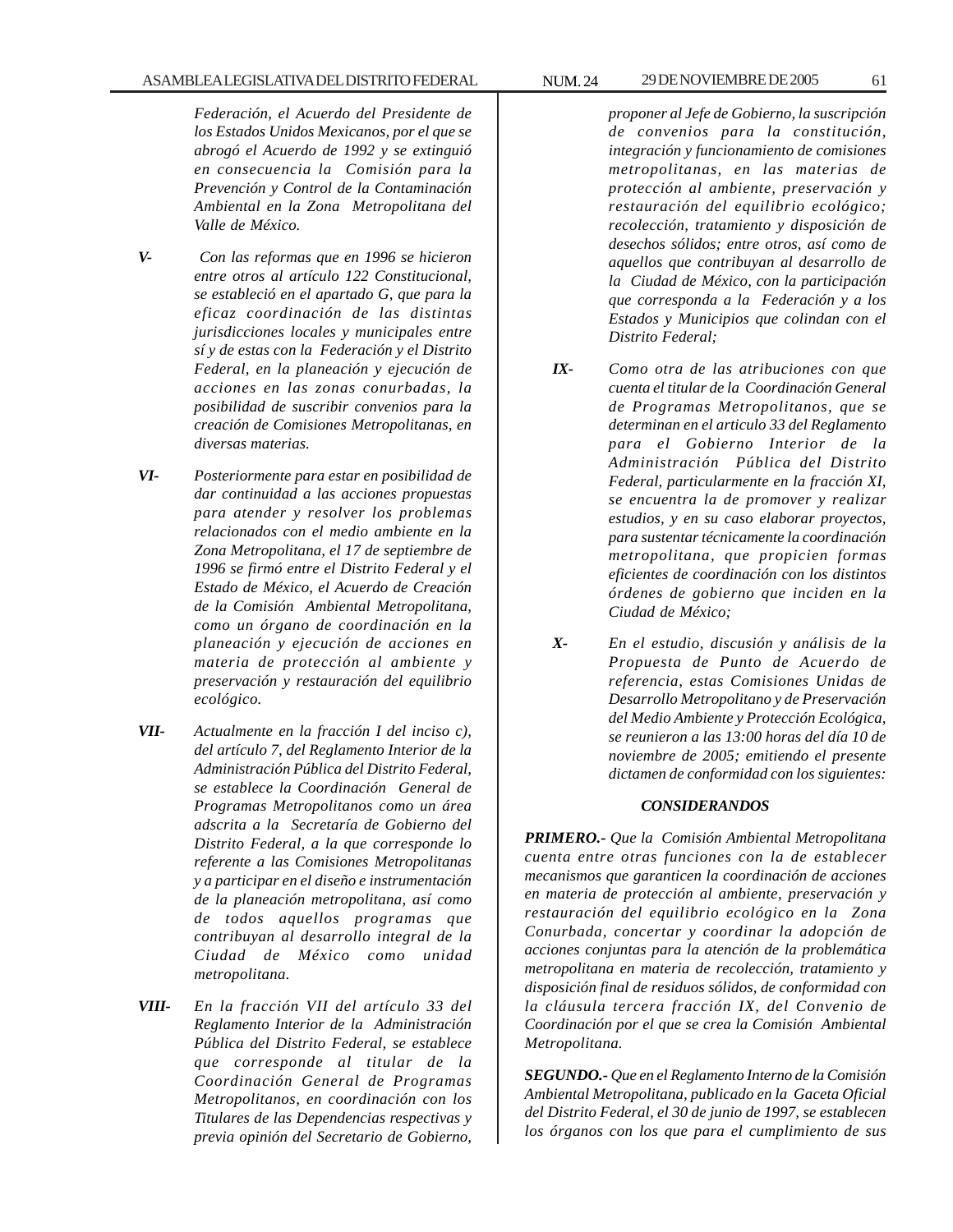*funciones cuenta la comisión y que se refieren a los siguientes:*

*I. El Pleno;*

*II. El Presidente;*

*III. El Secretariado Técnico;*

*IV. El Consejo Consultivo, y*

*V. Los Grupos de Trabajo.*

*TERCERO.- Que de conformidad con el artículo trigésimo sexto del Reglamento Interno de la Comisión Ambiental Metropolitana, los grupos de trabajo son aquellos que la Comisión acuerde crear con carácter permanente o transitorio para el seguimiento, análisis y evaluación de las políticas, proyectos programas, acuerdos y acciones determinados por la Comisión.*

*CUARTO.-Que actualmente la Comisión Ambiental Metropolitana, cuenta con los siguientes grupos de trabajo que señala el Reglamento de la misma:*

> *1.- Planeación Ambiental y Ordenamiento Ecológico Territorial.*

*2.- Educación y Capacitación Ambiental.*

*3.- Calidad de Aire.*

*4.- Calidad de Agua.*

*5.- Calidad del Suelo y Subsuelo y Manejo de Residuos.*

*6.- Recursos Naturales y Áreas Protegidas.*

*7.- Ruido, Vibraciones, Energía Térmica, Lumínica y Olores, y*

*8.- Los demás que acuerde el Pleno de la Comisión.*

*Los cuales tiene como funciones dar seguimiento, analizar y evaluar los avances de las políticas, proyectos, acuerdos y acciones establecidos por la Comisión, al igual que recopilar la información relativa a las políticas y proyectos que se les asignen.*

*QUINTO.- Que el problema de los residuos sólidos en el territorio del Distrito Federal y del Estado de México, debe tratarse de manera conjunta, por ambas entidades, ya que se generan en promedio 20,166 toneladas de residuos sólidos en la Zona Metropolitana del Valle de México. Al respecto en el Distrito Federal existe un déficit en la capacidad instalada ya que las 14 estaciones de transferencia existentes tienen un volumen de operación de 10,000 toneladas, que resultan insuficientes para las 11,140 toneladas que como mínimo se generan en su* *territorio, por lo que se recurre a la capacidad de operación de la estación de transferencia del Estado de México, misma que presenta un déficit de 8,000 toneladasdía. Lo anterior, es sólo un ejemplo de la magnitud del problema y de la necesidad de que una instancia se encargue de tratarlo de manera integral.*

*SEXTO.- Que teniendo en cuenta que la capacidad instalada de los rellenos sanitarios se encuentra agotada, se prevé que se requerirán 8 rellenos sanitarios para 24,628 toneladas al día en toda la Zona Metropolitana del Valle de México.*

*SÉPTIMO.- Que en últimas fechas el tema de los residuos sólidos y de los rellenos sanitarios ha estado en discusión debido a su problemática futura, ya que el denominado Bordo Poniente no es suficiente para continuar dando abasto a la generación de toda la Zona Metropolitana y sobre todo por la falta de coordinación entre el Distrito Federal y el Estado de México para atender este problema.*

*OCTAVO.- Que la Comisión Ambiental Metropolitana, ha desarrollado programas fundamentales que se han aplicado en la Zona Metropolitana del Valle de México, como el Programa para Mejorar la Calidad de Aire en el Valle de México (PROAIRE), del que se han desprendido los Programas de Verificación Vehicular: Hoy no Circula y la Red de Monitoreo Ambiental. Por lo que resulta una instancia con representación del Distrito Federal y del Estado de México, con la capacidad de analizar, tratar y proponer alternativas y soluciones al problema de la recolección, tratamiento y disposición de los residuos sólidos, a través de un grupo de trabajo interno del cual emanen resultados concretos.*

*NOVENO.- Que atendiendo a que la Comisión Ambiental Metropolitana, ha sido una de las pocas comisiones metropolitanas que desde su creación ha propuesto acciones con resultados tangibles, es que estas Comisiones Unidas que dictaminan, consideran que más que crear una Comisión Metropolitana de Desechos Sólidos, la cual requerirá de un lapso de tiempo considerable para entrar en funciones, integrar el tema en un grupo de trabajo permanente de independiente a los que conforman la Comisión Ambiental Metropolitana, resulta una opción viable que puede acortar los tiempos para proponer alternativas y soluciones al problema de los residuos sólidos.*

*Por lo anteriormente expuesto y fundado, las Comisiones Unidas de Desarrollo Metropolitano y de Preservación del Medio Ambiente y Protección Ecológica:*

### *R E S U E L V E N*

*ÚNICO.- La Asamblea Legislativa del Distrito Federal, III Legislatura, solicita atentamente al titular de la Coordinación General de Programas Metropolitanos del*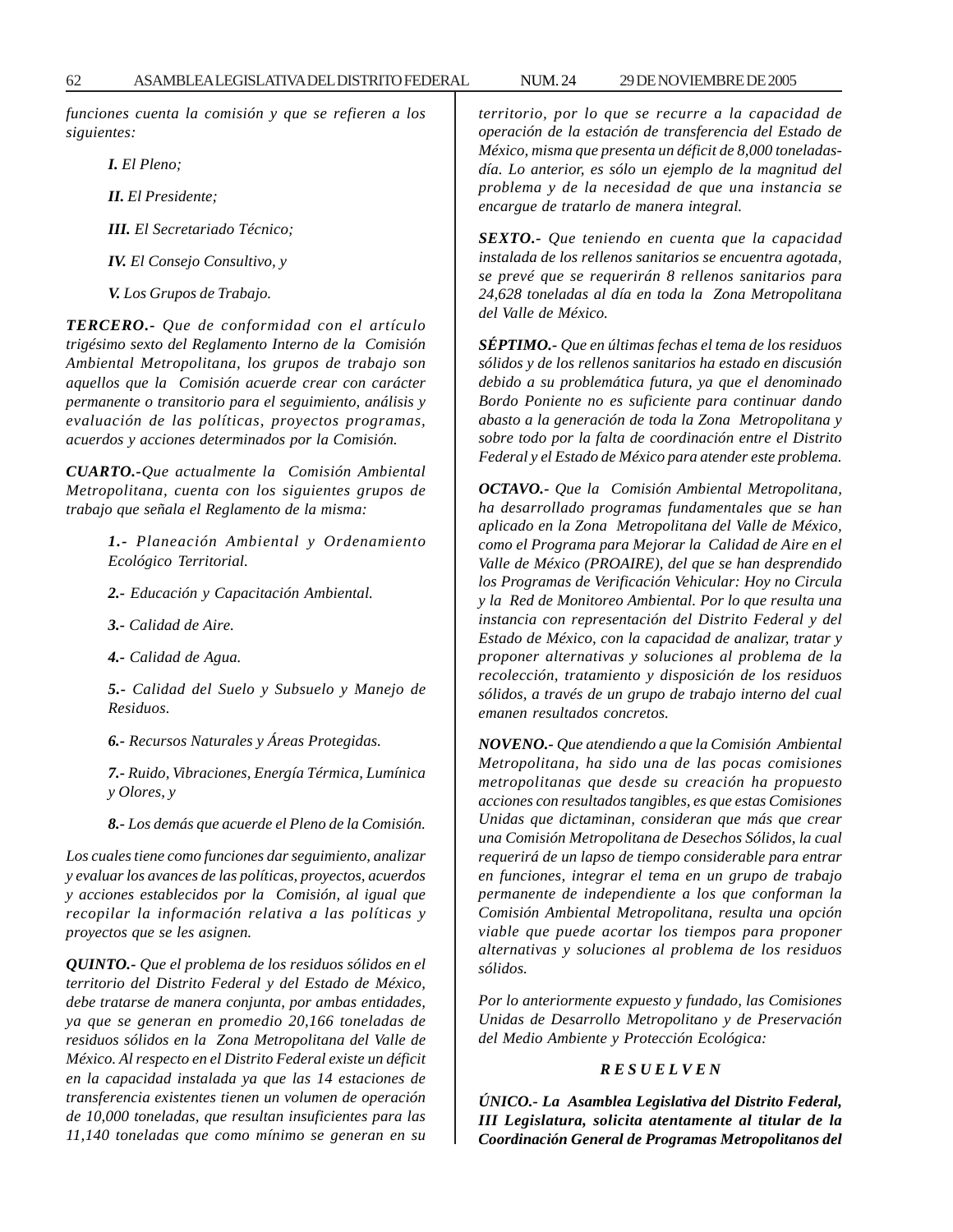*Distrito Federal, Lic. Alejandro Ordorica Saavedra, que como encargado de tratar los asuntos relacionados con la Coordinación Metropolitana y las Comisiones Metropolitanas en el Distrito Federal, presente ante la Comisión Ambiental Metropolitana la propuesta de crear un grupo de trabajo permanente e independiente de los actuales, que trate el tema de los residuos sólidos, en sus etapas de recolección hasta su disposición final, con el objeto de proponer alternativas y soluciones aplicables en la Zona Metropolitana del Valle de México.*

### *POR LA COMISIÓN DE DESARROLLO METROPOLITANO:*

*Dip. Carlos Alberto Flores Gutiérrez, presidente; Dip. María Araceli Vázquez Camacho, vicepresidenta; Dip. Juan Antonio Arévalo López, secretario; Dip. Mariana Gómez del Campo Gurza, Dip. Aleida Alavez Ruiz, Dip. Rodolfo Covarrubias Gutiérrez, Dip. María Elena Torres Baltazar, integrantes:*

### *POR LA COMISIÓN DE PRESERVACIÓN DEL MEDIO AMBIENTE Y PRESERVACIÓN ECOLÓGICA*

*Dip. Sara Guadalupe Figueroa Canedo, Presidenta; Dip. Aleida Alavez Ruiz, Vicepresidenta; Integrantes: Dip. Christian Martín Lujano Nicolás, Dip. Higinio Chávez García.*

**EL C. PRESIDENTE.-** Para fundamentar el dictamen se concede el uso de la palabra a la diputada Sara Figueroa Canedo, a nombre de las Comisiones Unidas de Desarrollo Metropolitano, de Preservación del Medio Ambiente y Protección Ecológica.

**LA C. DIPUTADA SARA GUADALUPE FIGUEROA CANEDO.-** Con su venia, diputado Presidente.

Compañeras y compañeros diputados:

El 8 de enero de 1992 se publicó en el Diario Oficial de la Federación el acuerdo presidencial que creó a la Comisión para la Prevención y Control de la Contaminación Ambiental en la zona Metropolitana del Valle de México.

El 22 de agosto de 1996 se publicó en el Diario Oficial de la Federación el decreto por el cual se reformó el artículo 122 Constitucional que establece que la para la eficaz coordinación de las distintas jurisdicciones locales y municipales entre sí y de éstas con la Federación y el Distrito Federal en la planeación y ejecución de acciones en las zonas conurbanas limítrofes con el Distrito Federal, se podrán suscribir convenios para la creación de Comisiones Metropolitanas en las que concurran y participen con apego a sus leyes.

Asimismo, el 12 de septiembre de 1996 fue publicado en el Diario Oficial de la Federación el acuerdo del Presidente de los Estados Unidos Mexicanos, por el que se abrogó el acuerdo por el que se creó la Comisión para la Prevención y Control de la Contaminación Ambiental en la zona metropolitana del valle de México. Finalmente el 17 de septiembre de 1996 se publicó en el Diario Oficial de la Federación el acuerdo por el que se creó la Comisión Ambiental Metropolitana.

Con lo anterior, el 30 de junio de 1996 se publicó en la Gaceta Oficial del Distrito Federal, el Reglamento Interno de la Comisión Ambiental Metropolitana.

Actualmente en la fracción I del inciso c) del artículo 7 del Reglamento Interior de la Administración Pública del Distrito Federal, se establece la Coordinación General de Programas Metropolitanos como un área adscrita a la Secretaría de Gobierno del Distrito Federal, a la que corresponde lo referente a las Comisiones Metropolitanas y a participar en el diseño e instrumentación de la planeación metropolitana, así como de todos aquellos programas que contribuyan al desarrollo integral de la ciudad de México, como unidad metropolitana.

Por otro lado, en la fracción VII del artículo 33 del Reglamento Interior de la Administración Pública del Distrito Federal, se establece que corresponde al titular de la Coordinación General de Programas Metropolitanos en coordinación con los titulares de las dependencias respectivas y previa opinión del Secretario de Gobierno, proponer al Jefe de Gobierno la suscripción de convenios para la constitución, integración y funcionamiento de Comisiones Metropolitanas en las materias de protección al ambiente, preservación y restauración del equilibrio ecológico, recolección, tratamiento y disposición de desechos sólidos entre otros, así como de aquellos que contribuyan al desarrollo de la ciudad de México con la participación que corresponda a la Federación y a los Estados y Municipios que colindan con el Distrito Federal.

Otra de las atribuciones con que cuenta el titular de la Coordinación General de Programas Metropolitanos, que se determina en el artículo 33 del Reglamento para el Gobierno Interior de la Administración Pública del Distrito Federal, particularmente la fracción XI, se encuentra la de promover y realizar estudios y en su caso elaborar proyectos para sustentar técnicamente la coordinación metropolitana que propicie formas eficientes de coordinación con los distintos órdenes de gobierno que inciden en la Ciudad de México.

Ahora bien, la Comisión Ambiental Metropolitana cuenta entre otras funciones con la de establecer mecanismos que garanticen la coordinación de acciones en materia de protección al ambiente; preservación y restauración del equilibrio ecológico en la zona conurbada; concertar y coordinar la adopción de acciones conjuntas para la atención de la problemática metropolitana en materia de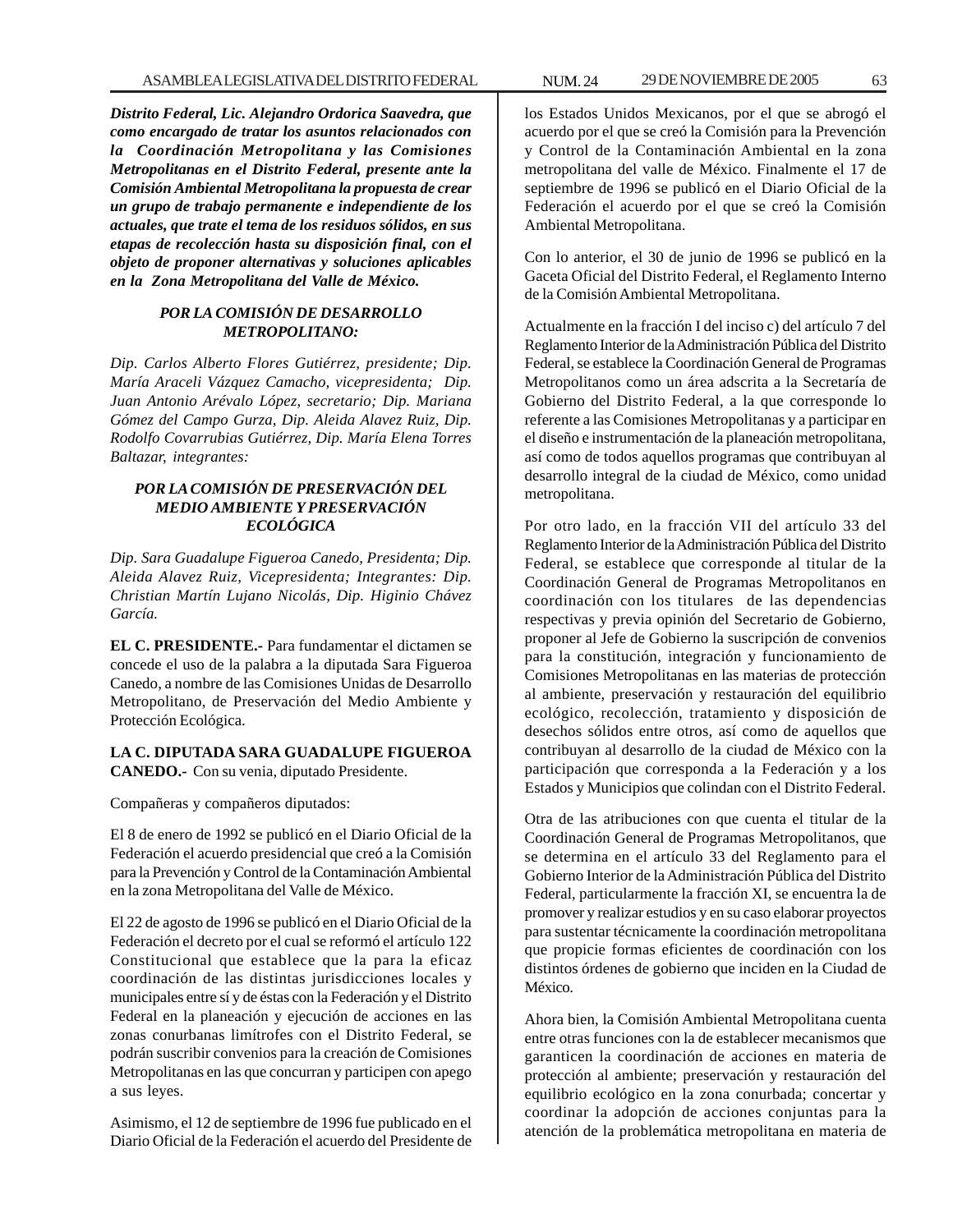recolección, tratamiento y disposición final de residuos sólidos, de conformidad con la cláusula tercera fracción IX del convenio de coordinación por el que se crea la Comisión Ambiental Metropolitana.

Más aún, en el Reglamento Interno de la Comisión Ambiental Metropolitana, publicado en la Gaceta Oficial del Distrito Federal el 30 de junio de 1997, se establecen los órganos con los que para el cumplimiento de sus funciones cuenta la Comisión y que se refieren a los siguientes:

1.- El pleno.

- 2.- El Presidente.
- 3.- Secretario Técnico.
- 4.- El Consejo Consultivo.
- 5.- Los grupos de trabajo.

En este sentido y de conformidad con el artículo 36 del Reglamento Interno de la Comisión Ambiental Metropolitana, los grupos de trabajo son aquellos que la Comisión acuerde crear con carácter permanente o transitorio para el seguimiento, análisis y evaluación de las políticas, proyectos, programas, acuerdos y acciones determinados por la Comisión.

Es importante hacer notar que actualmente la CAM (Comisión Ambiental Metropolitana) cuenta con los siguientes grupos de trabajo que señala el reglamento de la misma:

1.- Planeación ambiental y ordenamiento ecológico territorial.

- 2.- Educación y capacitación ambiental.
- 3.- Calidad del aire.
- 4.- Calidad de agua.
- 5.- Calidad del suelo y subsuelo y manejo de residuos.
- 6.- Recursos naturales y áreas protegidas.
- 7.- Ruido, vibraciones, energía térmica, lumínica, olores.
- 8.- Los demás que acuerde el pleno de la Comisión.

Los cuales tienen como funciones dar seguimiento, analizar y evaluar los avances de las políticas, proyectos, acuerdos y acciones establecidas por la Comisión, al igual que recopilar la información relativa a las políticas y proyectos que se les asignen.

Por otro lado y en este marco metropolitano es innegable que el problema de los residuos sólidos en el territorio del Distrito Federal y del Estado de México debe tratarse de manera conjunta por ambas entidades, ya que se generan en promedio 20,166 toneladas de residuos sólidos en la zona metropolitana del Valle de México.

Al respecto, en el Distrito Federal existe un déficit en la capacidad instalada, ya que en las 14 estaciones de transferencia que existen tienen un volumen de operación de 10 mil toneladas, que resultan insuficientes para las 11,140 toneladas que como mínimo se generan en su territorio, por lo que se recurre a la capacidad de operación de la estación de transferencia del Estado de México, misma que presenta un déficit de 8 mil toneladas al día.

Lo anterior es sólo un ejemplo de la magnitud del problema y de la necesidad de que una instancia se encargue de tratarlo de manera integral.

Estas dictaminadoras además consideraron también que actualmente la capacidad de los rellenos sanitarios se encuentra agotada, con lo que se prevé que se requerirán ocho rellenos sanitarios para 24,628 toneladas al día en toda la zona metropolitana del Valle de México.

Esta situación urge a retomar el tema de los residuos sólidos y de los rellenos sanitarios desde una visión metropolitana, debido a su problemática futura, ya que el denominado Bordo Poniente no es suficiente para continuar dando abasto a la generación de toda la zona metropolitana y sobre todo por la falta de coordinación entre el Distrito Federal y el Estado de México para atender este problema.

La Comisión Ambiental Metropolitana ha desarrollado programas fundamentales que se han aplicado en la zona metropolitana del Valle de México, como el Programa para Mejorar la Calidad del Aire en el Valle de México (PROAIRE), del que se han desprendido los Programas de Verificación Vehicular, Hoy no Circula y la Red de Monitoreo Ambiental, por lo que resulta una instancia con representación del Distrito Federal y del Estado de México con la capacidad de analizar, tratar y proponer alternativas y soluciones al problema de la recolección, tratamiento y disposición de los residuos sólidos a través de un grupo de trabajo interno, del cual emanen resultados concretos.

Además, atendiendo a que la Comisión Ambiental Metropolitana ha sido una de las pocas Comisiones Metropolitanas que desde su creación ha propuesto acciones con resultados tangibles, es que estas Comisiones Unidas que dictaminan consideran que más que crear una Comisión Metropolitana de Desechos Sólidos, la cual requerirá de una lapso de tiempo considerable para entrar en funciones, integrar el tema en un grupo de trabajo permanente de independiente a los que conforman la Comisión Ambiental Metropolitana, resulta una opción viable que puede acortar los tiempos para proponer alternativas y soluciones al problema de los residuos sólidos.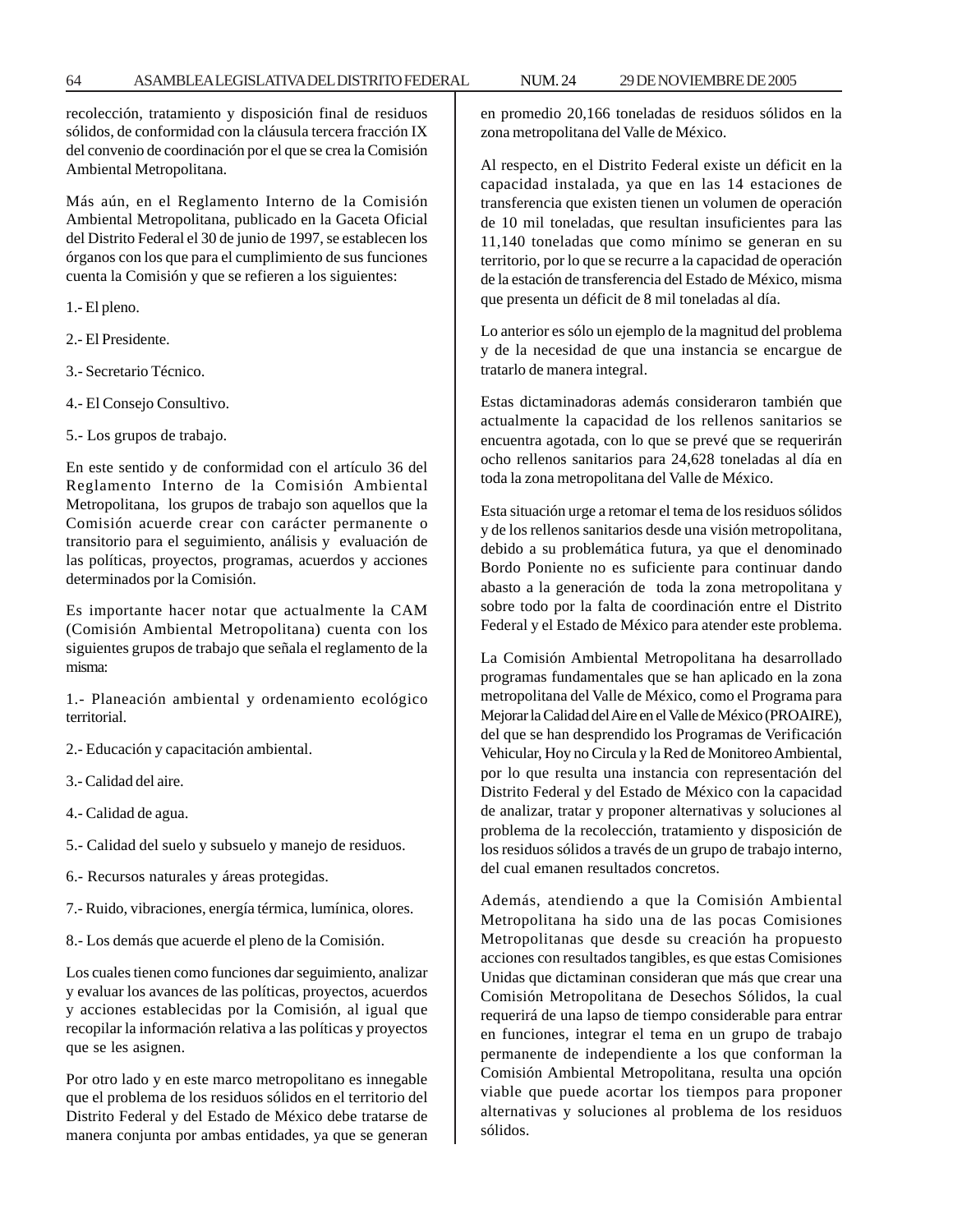Por lo anteriormente expuesto, las Comisiones Unidas de Desarrollo Metropolitano y de Preservación del Medio Ambiente y Protección Ecológica, someten a la consideración del Pleno el presente dictamen en los siguientes términos:

Único.- La Asamblea Legislativa del Distrito Federal, III Legislatura, solicita atentamente al Titular de la Coordinación General de Programas Metropolitanos del Distrito Federal, licenciado Ordorica Saavedra, que como encargado de tratar los asuntos relacionados con la Coordinación Metropolitana y las Comisiones Metropolitanas en el Distrito Federal, presente ante la Comisión Ambiental Metropolitana la propuesta de crear un grupo de trabajo permanente e independiente de los actuales; que trate el tema de los residuos sólidos en sus etapas de recolección hasta su disposición final, con el objeto de proponer alternativas y soluciones aplicables en la zona metropolitana del Valle de México.

Muchas gracias.

**EL C. PRESIDENTE.-** Gracias, diputada Está a discusión el dictamen. Se abre el registro de oradores ¿Oradores en contra?

¿Alguna diputada o diputado desea razonar su voto?

Proceda la Secretaría a recoger la votación nominal del dictamen en lo general y en lo particular en un solo acto.

# **EL C. SECRETARIO DIPUTADO ADRIÁN PEDROZO**

**CASTILLO.-**Se va a proceder recoger la votación nominal del dictamen en lo general y en lo particular en un solo acto.

De conformidad con lo establecido por el artículo 131 del Reglamento para el Gobierno Interior de la Asamblea, se solicita a la Coordinación de Servicios Parlamentarios hacer el anuncio correspondiente a efecto de que los diputados presentes puedan emitir su voto.

Se solicita a los diputados que al emitir su voto lo hagan en voz alta diciendo su nombre y apellido, añadiendo la expresión en pro, en contra o abstención. El de la voz recogerá la votación. Comenzamos de derecha a izquierda.

Jesús López, a favor.

Mónica Serrano, a favor.

Rafael Hernández Nava, a favor.

Emilio Fernández, en pro.

Eduardo Malpica, en pro.

Aleida Alavez, en pro.

José Jiménez, en pro.

María de Lourdes Rojo e Incháustegui, en pro. Guadalupe Chavira, en pro. González Maltos, a favor. Maricela Contreras Julián, a favor. Silvia Oliva Fragoso, en pro. María Teresita Aguilar, a favor. Mariana Gómez del Campo, en pro. Irma Islas, en pro. Sofía Figueroa, en pro. Carlos Alberto Flores, a favor. Lujano, en pro. Lorena Villavicencio, a favor. Francisco Chiguil, en pro. Lozano Lozano, en pro.

Alfredo Hernández Raigosa, a favor.

Elio Bejarano, en pro.

Rodrigo Chávez Contreras, a favor.

Gerardo Villanueva, a favor.

Lourdes Alonso, en pro.

Solares, a favor.

Sara Figueroa, a favor.

Gerardo Díaz Ordaz, a favor.

Claudia Esqueda, a favor.

Aguilar Álvarez, en pro.

Mauricio López, en pro.

Rigoberto Nieto, a favor.

Juventino Rodríguez, en pro

Jiménez Guzmán, en pro.

Alfredo Carrasco, a favor.

María Elena Torres, a favor.

Alberto Trejo Villafuerte, en pro.

**EL C. SECRETARIO DIPUTADO ADRIÁN PEDROZO CASTILLO.-** ¿Faltó alguna o algún diputado de emitir su voto?

Reyes Gámiz, a favor.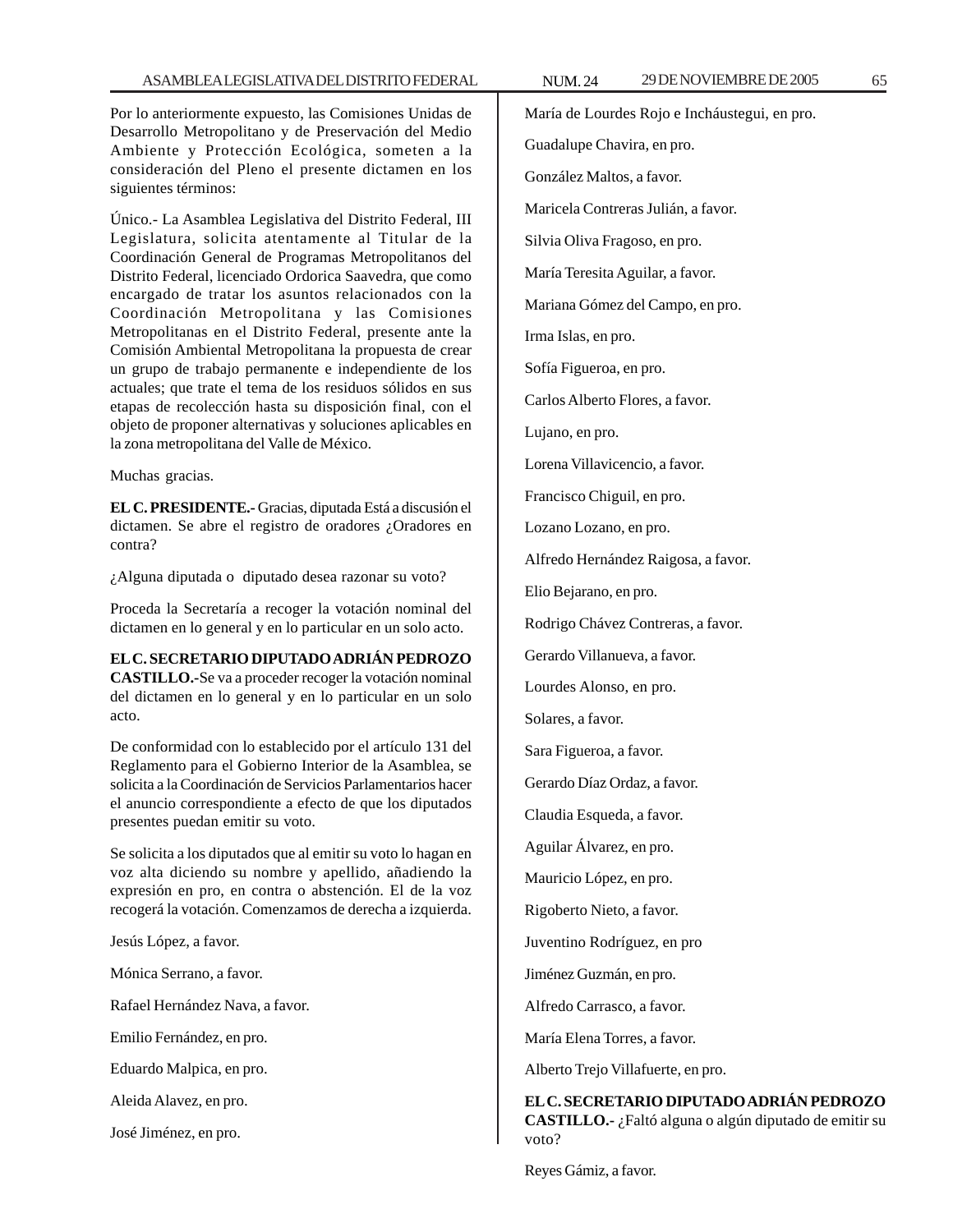Alejandra Barrales, a favor.

## **EL C. SECRETARIO DIPUTADO ADRIÁN PEDROZO**

**CASTILLO.-** ¿Faltó alguna o algún diputado de emitir su voto?

Gabriela González, a favor.

José Medel Ibarra, a favor.

Víctor Varela, en pro.

**EL C. SECRETARIO DIPUTADO ADRIÁN PEDROZO CASTILLO.-** Se va a proceder a recoger la votación de la Mesa Directiva.

Adrián Pedrozo Castillo, en pro.

Gutiérrez de la Torre, a favor.

Rodolfo Covarrubias, a favor.

Jorge Lara, a favor.

# **EL C. SECRETARIO DIPUTADO ADRIÁN PEDROZO**

**CASTILLO.-** Diputado Presidente, el resultado de la votación es el siguiente: 47 votos a favor, 0 votos en contra, 0 abstenciones.

**EL C. PRESIDENTE.-** En consecuencia se aprueba en sus términos el dictamen que presentaron las Comisiones Unidas de Desarrollo Metropolitano y de Preservación del Medio Ambiente y Protección Ecológica.

Hágase del conocimiento del Secretario de Gobierno del Distrito Federal, Licenciado Ricardo Ruiz Suárez, para que por su conducto se haga del conocimiento del titular de la Coordinación General de Programas Metropolitanos del Distrito Federal, Licenciado Alejandro Ordorica Saavedra, para los efectos legales del caso.

El siguiente punto del orden del día es la discusión y, en su caso, aprobación del dictamen que presenta la Comisión de Vivienda a la propuesta con punto de acuerdo para que el director general del Instituto de Vivienda del Distrito Federal remita a esta Asamblea Legislativa la información referente al estado que guardan los inmuebles a favor del Instituto de Vivienda.

En virtud de que el dictamen fue distribuido entre los diputados y diputadas en términos de lo dispuesto por el artículo 118 del Reglamento para el Gobierno Interior de la Asamblea Legislativa del Distrito Federal, proceda la Secretaría a consultar a la Asamblea en votación económica si se dispensa la lectura del mismo y se somete a discusión de inmediato.

# **EL C. SECRETARIO DIPUTADO ADRIÁN PEDROZO**

**CASTILLO.-** Por instrucciones de la Presidencia y en votación económica se consulta a la Asamblea si es de dispensarse la lectura del dictamen de referencia y se somete a discusión de inmediato.

Los que estén por la afirmativa, sírvanse manifestarlo poniéndose de pie.

Los que estén por la negativa, sírvanse manifestarlo poniéndose de pie.

Dispensada la lectura, diputado Presidente.

*DICTAMEN A LA PROPUESTA CON PUNTO DE ACUERDO PARA QUE EL DIRECTOR GENERAL DEL INSTITUTO DE VIVIENDA DEL DISTRITO FEDERAL, REMITA A ESTA ASAMBLEA LEGISLATIVA, LA INFORMACIÓN REFERENTE AL ESTADO QUE GUARDAN LOS INMUEBLES A FAVOR DEL INSTITUTO DE VIVIENDA.*

*H. ASAMBLEA LEGISLATIVA DEL DISTRITO FEDERAL III LEGISLATURA P R E S E N T E.*

*A la Comisión de Vivienda de esta Asamblea Legislativa del Distrito Federal, III Legislatura, se ha remitido para su análisis y dictamen, LA PROPUESTA CON PUNTO DE ACUERDO PARA QUE EL DIRECTOR GENERAL DEL INSTITUTO DE VIVIENDA DEL DISTRITO FEDERAL, REMITA A ESTA ASAMBLEA LEGISLATIVA, LA INFORMACIÓN REFERENTE AL ESTADO QUE GUARDAN LOS INMUEBLES A FAVOR DEL INSTITUTO DE VIVIENDA.*

*En tal virtud, esta Comisión conforme a las facultades que le confiere los artículos 59, 60 fracción II, 63, 64 y 68 de la Ley Orgánica de la Asamblea Legislativa del Distrito Federal; 28, 30, 32 y 33 del Reglamento para el Gobierno Interior de la Asamblea Legislativa del Distrito Federal 4, 5, 8, 9 fracción I, 50, 51, 52, 53, 54, 55, 56, 57 del Reglamento Interior de las Comisiones de la Asamblea Legislativa del Distrito Federal, se dedicó a la revisión y análisis de la propuesta en comento y a la elaboración del dictamen correspondiente.*

*Por lo anteriormente fundado, esta Comisión de Vivienda, sote al Pleno de este H. Asamblea Legislativo del Distrito Federal el presente dictamen conforme a los siguientes:*

#### *ANTECEDENTES*

*1.- Con fundamento en los artículos 17 fracción VI de la Ley Orgánica de la Asamblea Legislativa del Distrito Federal y 132 del Reglamento para el Gobierno Interior de la Asamblea Legislativa del Distrito Federa, mediante escrito de fecha 25 de mayo de 2005, signado*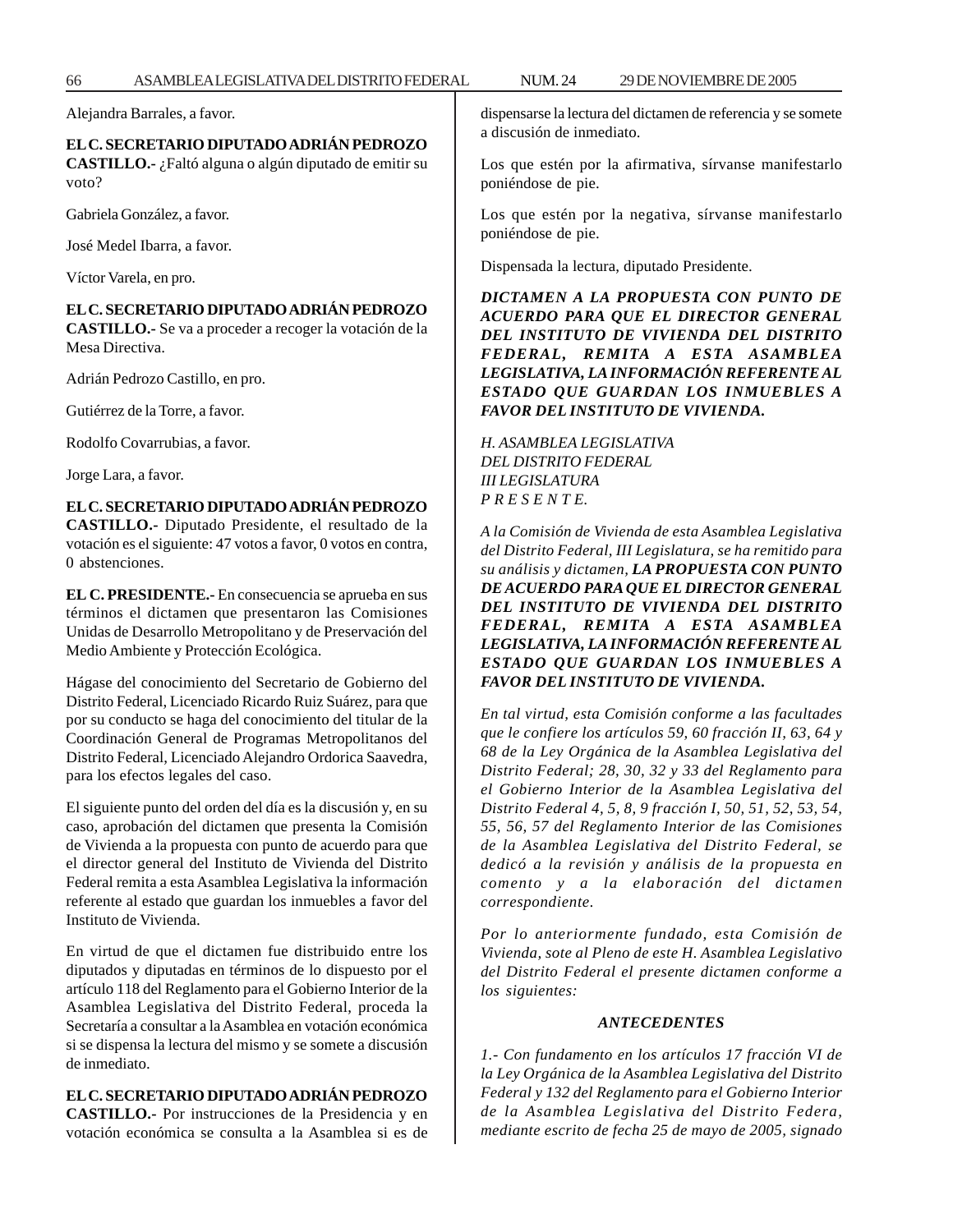*por el Diputado Carlos Alberto Flores Gutiérrez, a nombre del Grupo Parlamentario de Acción Nacional, presentó al Diputado Julio Escamilla Salinas, Presidente de la Mesa Directiva de la Diputación Permanente de la Asamblea Legislativa del Distrito Federal, LA, PROPUESTA CON PUNTO DE ACUERDO PARA QUE EL DIRECTOR GENERAL DEL INSTITUTO DE VIVIENDA DEL DISTRITO FEDERAL, REMITA A ESTA ASAMBLEA LEGISLATIVA, LA INFORMACIÓN REFERENTE AL ESTADO QUE GUARDAN LOS INMUEBLES A FAVOR DEL INSTITUTO DE VIVIENDA.*

*2.- Con fundamento en los artículos 50 fracciones IV y V y 58 fracción X de la Ley Orgánica de la Asamblea Legislativa del Distrito Federal de 28 y 132 del Reglamento para el Gobierno Interior de la Asamblea Legislativa del Distrito Federal, y mediante oficio MDDP/SRSA/CSP/0210/2005 de fecha 25 de mayo de 2005, signado por el Diputado Julio Escamilla Salinas Presidente de la Diputación Permanente, turnó a esta Comisión de Vivienda, para análisis y dictamen LA PROPUESTA CON PUNTO DE ACUERDO PARA QUE EL DIRECTOR GENERAL DEL INSTITUTO DE VIVIENDA DEL DISTRITO FEDERAL, REMITA A ESTA ASAMBLEA LEGISLATIVA, LA INFORMACIÓN REFERENTE AL ESTADO QUE GUARDAN LOS INMUEBLES A FAVOR DEL INSTITUTO DE VIVIENDA.*

*3.- Para dar cumplimiento a lo dispuesto por el artículo 28 del Reglamento para el Gobierno Interior de la Asamblea Legislativa del Distrito Federal, la Comisión de Vivienda se reunió en sesión de trabajo el 29 de septiembre del presente año, para dictaminar el punto de acuerdo de referencia, con el fin de someterlo a la consideración del Pleno de esta H. Asamblea Legislativa del Distrito Federal, bajo los siguientes:*

### *C O N S I D E R A N D O S*

*PRIMERO.- Que entre los procedimientos con que el Instituto de Vivienda genera un programa de reserva inmobiliaria se encuentra la figura de la expropiación, como un medio de derecho publico, mediante la cual el Gobierno del Distrito Federal, adquiere inmuebles para destinarlos a una utilización publica o de interés social para diversos fines, entre los que destaca el desarrollo de programas de vivienda de interés social, rehabilitación de vivienda popular y reubicación de los asientos irregulares en zonas de alto riesgo.*

*SEGUNDO.- Que como una primera etapa del Programa Emergente para la atención de Inmuebles en Alto Riesgo Estructural se marco la expropiación de 108 inmuebles, de los cuales 104 se ubican en la Delegación Cuauhtémoc y 4 en la Delegación Venustiano Carranza, para la demolición y Construcción o rehabilitación de vivienda.*

*En tanto en una segunda etapa se reportó de manera aproximada la expropiación de 67 inmuebles.*

*TERCERO.- Que de un análisis de la información publicada en la Gaceta Oficial del Distrito Federal, en el periodo comprendido de diciembre del 2003 a diciembre del 2004 se deriva que se han expropiado a favor del Instituto de Vivienda del Distrito Federal un total de 247 inmuebles considerados como de alto riesgo es distribuidos en las siguientes delegaciones:*

| <b>DELEGACION</b>   | <b>N£DE INMUEBLES</b><br><b>EXPROPIADOS</b> | <b>SUPERFICIE TOTAL *m2)</b> |
|---------------------|---------------------------------------------|------------------------------|
| Álvaro Obregón      | 1                                           | 288.68                       |
| Azcapotzalco        | 7                                           | 1,823.58                     |
| Benito Juárez       | 11                                          | 3,875.35                     |
| Coyoacán            | $\mathcal I$                                | 2,645.66                     |
| Cuauhtémoc          | 120                                         | 48,813.78                    |
| Gustavo A. Madero   | 17                                          | 6,168.79                     |
| Iztacalco           | $\overline{4}$                              | 1,930.85                     |
| Iztapalapa          | $\overline{c}$                              | 442.44                       |
| Miguel Hidalgo      | 31                                          | 13,573.56                    |
| Venustiano Carranza | 53                                          | 14,882.08                    |
| TOTAL               | 247                                         | 94,444.77                    |

*CUARTO.- Que la información recabada a través de los Decretos publicados en la Gaceta Oficial del Distrito Federal, no coincide con la reportada por la Secretaria de Desarrollo y Vivienda del Distrito Federal, en cuanto a su informe de labores presentado a la Asamblea Legislativa en el mes de octubre del 2004, en el que se establece referencia a que se han expropiado 174 inmuebles y no 247 como se tiene registrado.*

*QUINTO.- Que adicionalmente la Secretaria de Desarrollo Urbano y Vivienda del Distrito Federal, informa que en tanto se entregan las viviendas comprometidas, 247 familias están recibiendo ayuda de renta y algunas familias mas se reubicaron en albergues y campamentos provisionales.*

*SEXTO.- Que debido a la importancia del programa de inmuebles en alto riesgo estructural y del elevado número de expropiaciones a favor del Instituto de Vivienda del Distrito Federal, (247 inmuebles), de los cuales hasta la fecha se desconoce una cifra exacta, la situación de cada uno de ellos, y que tipo de obras se realizan en los mismos, así como la reubicación de cada uno de ellos, y que tipo de obras se realizan en los mismos, así como la reubicación de las familias que ocupan los predios de referencia, es indispensable conocer el grado de avance de las acciones*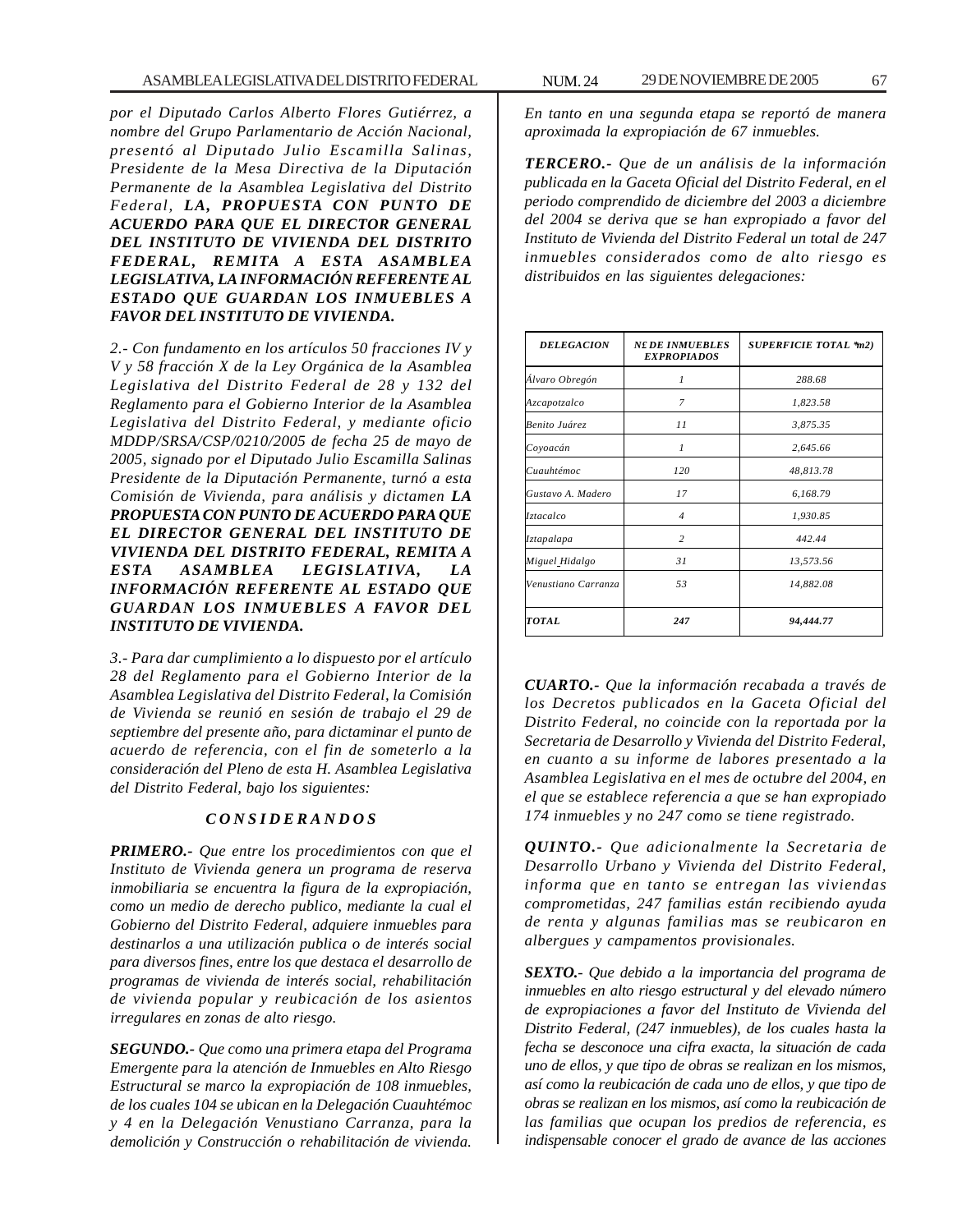*de demolición, construcción o rehabilitación de los inmuebles expropiados.*

*SÉPTIMO.- Que de la información recabada a que sea hecho referencia anteriormente, existe confusión, por lo que es necesario obtener de manera veraz y fehaciente la información referente al estado que guardan los inmuebles a favor del instituto de vivienda, misma que se deberá de solicitar al Director General del Instituto de Vivienda del Distrito Federal. Dicha petición es procedente porque todos ''los Entes Públicos están obligados a brindar a cualquier persona la información que se les requiera sobre el funcionamiento y actividades que desarrollan, excepto aquella que sea de acceso restringido, tal y como lo establece el artículo 17 de la Ley de Transparencia y Acceso a la Información Pública del Distrito Federal.*

*Además, ''de conformidad con el principio de publicidad y la libertad de información, toda persona tiene derecho a solicitar, sin necesidad de sustentar justificación o motivación alguna, toda la información de acceso público en poder o conocimiento de los Entes Públicos. La obligación de proporcionar información a quien la solicite, se extiende a todo organismo legalmente constituido o en creación, que sea destinatario de fondos públicos'' (Artículo 38 de la Ley de Transparencia y Acceso a la Información Pública del Distrito Federal).*

*Por lo anterior, y con fundamento en lo dispuesto por los artículos 28, 32 y 33 del Reglamento para el Gobierno Interior de la Asamblea Legislativa del Distrito Federal, esta Comisión de Vivienda, habiendo estudiado y analizado el contenido del punto de acuerdo de cuenta se:*

#### *R E S U E L V E*

*ÚNICO.- QUE ES PROCEDENTE, LA PROPUESTA CON PUNTO DE ACUERDO PARA QUE EL DIRECTOR GENERAL DEL INSTITUTO DE VIVIENDA DEL DISTRITO FEDERAL, REMITA A ESTA ASAMBLEA LEGISLATIVA, LA INFORMACIÓN REFERENTE AL ESTADO QUE GUARDAN LOS INMUEBLES A FAVOR DEL INSTITUTO DE VIVIENDA.*

*A) NÚMERO TOTAL DE INMUEBLES EXPROPIADOS A FAVOR DE INSTITUTO DE VIVIENDA, DESDE QUE SE PUSO EN MARCHA EL PROGRAMA EMERGENTE PARA LA ATENCIÓN DE INMUEBLES EN ALTO RIESGO ESTRUCTURAL POR CADA UNA DE LAS ETAPAS QUE ESTABLECE DICHO PROGRAMA.*

*B) SITUACIÓN ACTUAL DE LOS INMUEBLES.*

*C) PROYECTOS PARA LOS INMUEBLES EXPROPIADOS Y GRADO DE AVANCE.*

*D) NÚMERO DE VIVIENDAS QUE SE PRETENDEN CONSTRUIR EN LOS INMUEBLES EXPROPIADOS Y PROCEDIMIENTO A SEGUIR PARA LAS EDIFICACIONES.*

# *E) NUMERO DE FAMILIAS QUE RECIBEN AYUDA DE RENTA.*

### *POR EL PLENO DE LA COMISIÓN DE VIVIENDA*

*Dip. José Jiménez Magaña, presidente; Dip. José Medel Ibarra, secretario; Dip. Carlos Alberto Flores Gutiérrez, vicepresidente.*

**EL C. PRESIDENTE.-** Para fundamentar el dictamen, se ofrece el uso de la Tribuna al diputado José Jiménez, a nombre de la Comisión de Vivienda.

**EL C. DIPUTADO JOSÉ GUADALUPE JIMÉNEZ MAGAÑA.-** Con su permiso, diputado Presidente.

Compañeras y compañeros diputados:

A la Comisión de Vivienda de esta Asamblea Legislativa del Distrito Federal se ha remitido para su análisis y dictamen la propuesta con punto de acuerdo para que el Director General del Instituto de Vivienda del Distrito Federal remita a esta Asamblea Legislativa la información referente al estado que guardan los inmuebles a favor del Instituto de Vivienda.

En tal virtud esta Comisión, conforme a las facultades que le confieren los artículos 59, 60, 63, 64 de la Ley Orgánica de la Asamblea Legislativa del Distrito Federal, 28, 30, 32 del Reglamento para el Gobierno Interior de la Asamblea Legislativa del Distrito Federal, 50, 51 del Reglamento Interior de las Comisiones de la Asamblea Legislativa del Distrito Federal, se dedicó a la revisión y análisis de la propuesta en comento y a la elaboración del dictamen correspondiente.

Por lo anteriormente fundado, esta Comisión de Vivienda somete al pleno de esta H. Asamblea Legislativa del Distrito Federal el presente dictamen, conforme a lo siguiente:

Con fundamento en los artículos 17 fracción VI de la Ley Orgánica de la Asamblea Legislativa del Distrito Federal y 132 del Reglamento para el Gobierno Interior de la Asamblea Legislativa del Distrito Federal, mediante escrito de fecha 25 de mayo de 2005 signado por el diputado Carlos Alberto Flores Gutiérrez, a nombre del grupo parlamentario de Acción Nacional, presentó al diputado Julio Escamilla Salinas, Presidente de la Mesa Directiva de la Diputación Permanente de la Asamblea Legislativa del Distrito Federal la propuesta con punto de acuerdo para que el Director General del Instituto de Vivienda del Distrito Federal remita a esta Asamblea Legislativa la información referente al estado que guardan los inmuebles a favor del Instituto de Vivienda.

Para dar cumplimiento a lo dispuesto por el artículo 28 del Reglamento para el Gobierno Interior de la Asamblea Legislativa del Distrito Federal, la Comisión de Vivienda se reunió en sesión de trabajo el 29 de septiembre del presente año para dictaminar el punto de acuerdo de referencia con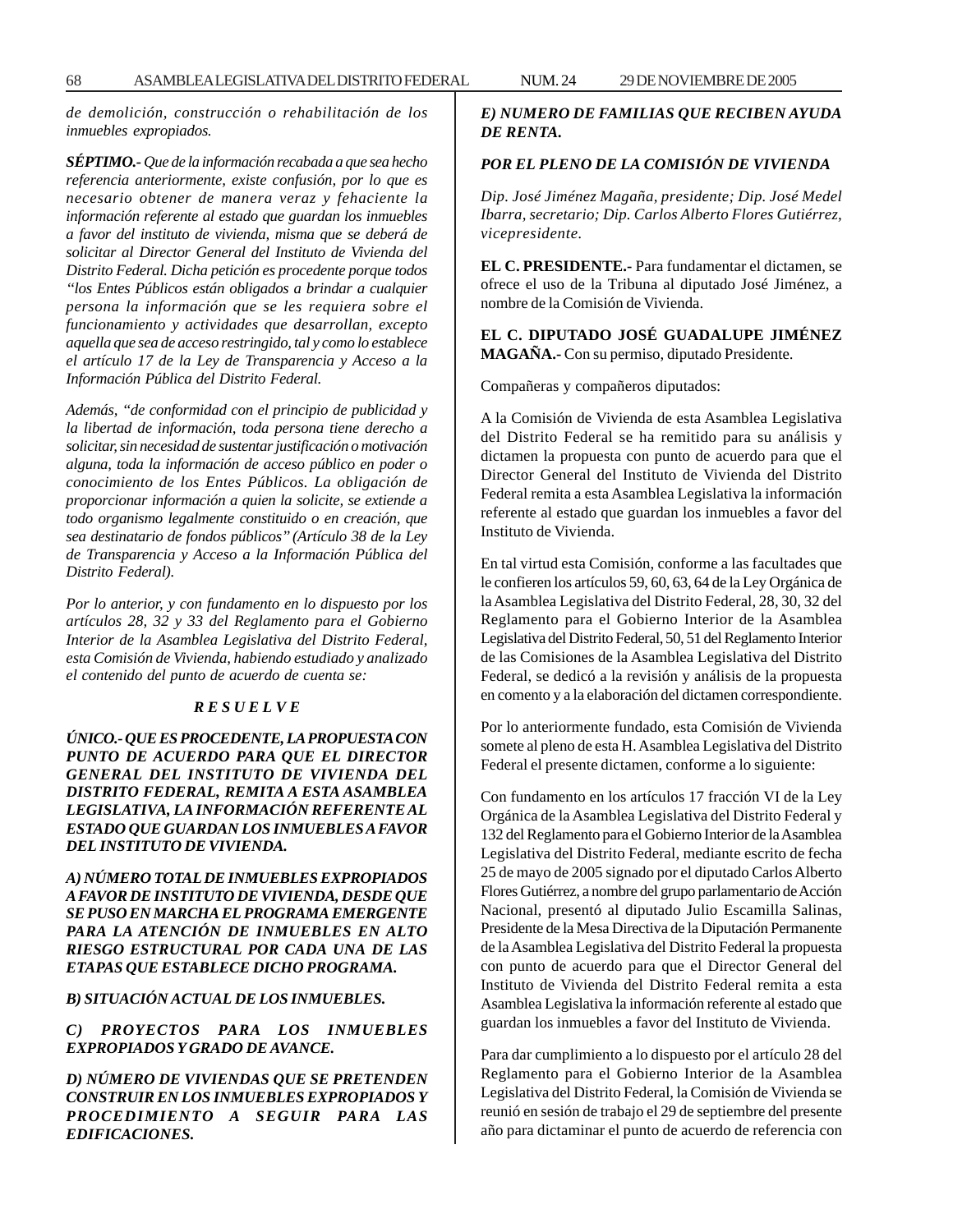el fin de someterlo a la consideración del pleno de esta H. Asamblea Legislativa del Distrito Federal, bajo los siguientes:

Que entre los procedimientos con que el Instituto de Vivienda genera un programa de reserva inmobiliaria se encuentra la figura de la expropiación como un medio de derecho público, mediante la cual el Gobierno del Distrito Federal adquiere inmuebles para destinarlos a una utilización pública o de interés social para diversos fines, entre los que destaca el desarrollo de programa de vivienda de interés social, rehabilitación de vivienda popular y reubicación de los asientos irregulares en zonas de alto riesgo.

Que como una primera etapa del programa emergente para la atención de inmuebles en alto riesgo estructural se marcó la expropiación de 108 inmuebles, de los cuales 104 se ubican en la delegación Cuauhtémoc y 4 en la Delegación Venustiano Carranza, para la demolición y construcción o rehabilitación de vivienda.

En tanto en una segunda etapa se reportó de manera aproximada la expropiación de 67 inmuebles.

Que de un análisis de la información publicada en la Gaceta Oficial del Distrito Federal en el periodo comprendido de diciembre de 2003 a diciembre de 2004, se deriva que se han expropiado a favor del Instituto de Vivienda del Distrito Federal un total de 247 inmuebles considerados como de alto riesgo estructural.

Que la información recabada a través de los decretos publicados en la Gaceta Oficial del Distrito Federal no coincide con la reportada por la Secretaría de Desarrollo y Vivienda del Distrito Federal en cuanto a su informe de labores presentado a la Asamblea Legislativa en el mes de octubre de 2004, en el que se establece referencia a que se han expropiado 174 inmuebles y no 247 como se tiene registrado.

Que adicionalmente la Secretaría de Desarrollo Urbano y Vivienda del Distrito Federal informa que en tanto se entregan las viviendas comprometidas, 247 familias están recibiendo una ayuda de renta y algunas familias más se reubicaron en albergues y campamentos provisionales.

Que debido a la importancia del programa de inmuebles en alto riesgo estructural y del elevado número de expropiaciones a favor del Instituto de Vivienda del Distrito Federal, de los cuales hasta la fecha se desconoce una cifra exacta, la situación de cada uno de ellos y qué tipo de obras se realizan en los mismos, así como la reubicación de cada uno de ellos y qué tipo de obras se realizan en los mismos, así como la reubicación de las familias que ocupan los predios de referencia, es indispensable conocer el grado de avance de las acciones de demolición, construcción o rehabilitación de los inmuebles expropiados.

Que de la información recabada a que se ha hecho referencia anteriormente, existe confusión por lo que es necesario obtener de manera veraz y fehaciente la información referente al estado que guardan los inmuebles a favor del Instituto de Vivienda.

Por lo anterior y con fundamento en lo dispuesto por los artículos 28, 32 y 33 del Reglamento para el Gobierno Interior de la Asamblea Legislativa del Distrito Federal, esta Comisión de Vivienda, habiendo estudiado y analizado el contenido del punto de acuerdo resuelve:

Unico.- Que es procedente la propuesta con punto de acuerdo para que el Director General del Instituto de Vivienda del Distrito Federal remita a esta Asamblea Legislativa la información referente al estado que guardan los inmuebles a favor del Instituto de Vivienda, con los siguientes:

- A) Número total de inmuebles expropiados a favor del Instituto de Vivienda desde que se puso en marcha el programa emergente para la atención de inmuebles en alto riesgo estructural, por cada una de las etapas que establece dicho programa.
- B) Situación actual de los inmuebles.
- C) Proyectos para los inmuebles expropiados y grado de avance.
- D) Número de viviendas que se pretenden construir en los inmuebles expropiados y procedimiento a seguir para las edificaciones.
- E) Número de familias que reciben ayuda de renta.

Es cuanto, diputada Presidenta.

**LA C. PRESIDENTA DIPUTADO NORMA GUTIERREZ DE LA TORRE.-** Gracias diputado. Está a discusión el dictamen. Se abre el registro de oradores. ¿Oradores en contra?

¿Alguna o algún diputado desea razonar su voto?

Proceda la Secretaría a recoger la votación nominal del dictamen en lo general y en lo particular en un solo acto.

**EL C. SECRETARIO DIPUTADO ADRIAN PEDROZO CASTILLO.-** Se va a proceder a recoger la votación nominal del dictamen en lo general y en lo particular, en un solo acto.

De conformidad con lo establecido por el Artículo 131 del Reglamento para el Gobierno Interior de la Asamblea, se solicita a la Coordinación de Servicios Parlamentarios hacer el anuncio correspondiente, a efecto de que los diputados presentes puedan emitir su voto.

Se solicita a los diputados que al emitir su voto, lo hagan en voz alta diciendo su nombre y apellido, añadiendo la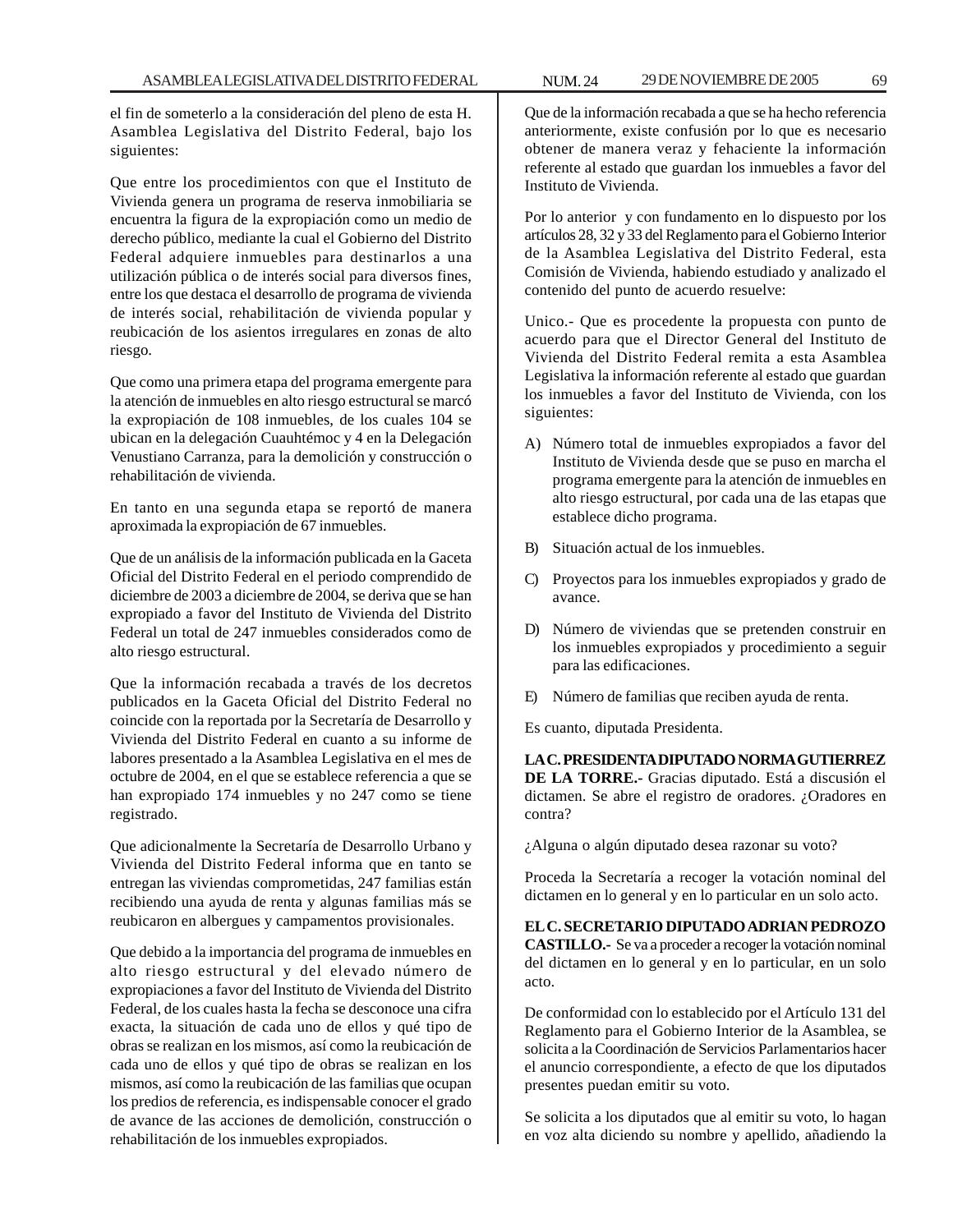| expresión "en pro", "en contra" o en "abstención". El de           | Claudia Esqueda, a favor.                                                                                                                                                                                                                                                                                    |  |
|--------------------------------------------------------------------|--------------------------------------------------------------------------------------------------------------------------------------------------------------------------------------------------------------------------------------------------------------------------------------------------------------|--|
| la voz recogerá la votación. Comenzamos de derecha a<br>izquierda. | Jiménez Guzmán, en pro.                                                                                                                                                                                                                                                                                      |  |
| Jesús López, a favor.                                              | Juventino Rodríguez, en pro.                                                                                                                                                                                                                                                                                 |  |
| Mónica Serrano, en pro.                                            | EL C. SECRETARIO DIPUTADO ADRIAN PEDROZO<br>CASTILLO.- ¿Faltó alguna o algún diputado de emitir su<br>voto?                                                                                                                                                                                                  |  |
| Rafael Hernández Nava, a favor.                                    |                                                                                                                                                                                                                                                                                                              |  |
| Eduardo Malpica, en pro.                                           | Julio César Moreno, a favor.                                                                                                                                                                                                                                                                                 |  |
| José Jiménez, en pro.                                              | Carlos Alberto Flores, a favor.                                                                                                                                                                                                                                                                              |  |
| María de Lourdes Rojo e Incháustegui, en pro.                      | Emilio Fernández, en pro.                                                                                                                                                                                                                                                                                    |  |
| Gerardo Villanueva, a favor.                                       | Francisco Chiguil, en pro.                                                                                                                                                                                                                                                                                   |  |
| Lozano Lozano, en pro.                                             | Rigoberto Nieto, a favor.                                                                                                                                                                                                                                                                                    |  |
| Aleida Alavez, en pro.                                             | EL C. SECRETARIO DIPUTADO ADRIAN PEDROZO<br>CASTILLO.- ¿Faltó alguna o algún diputado de emitir su<br>voto?                                                                                                                                                                                                  |  |
| González Maltos, a favor.                                          |                                                                                                                                                                                                                                                                                                              |  |
| Elio Bejarano, en pro.                                             | Alberto Trejo Villafuerte, en pro.                                                                                                                                                                                                                                                                           |  |
| Maricela Contreras Julián, a favor.                                | EL C. SECRETARIO DIPUTADO ADRIAN PEDROZO<br>CASTILLO.- Se va a proceder a recoger la votación de la<br>Mesa Directiva.                                                                                                                                                                                       |  |
| Silvia Oliva Fragoso, en pro.                                      |                                                                                                                                                                                                                                                                                                              |  |
| Lujano, en pro.                                                    | Adrián Pedrozo Castillo, en pro.                                                                                                                                                                                                                                                                             |  |
| Sofía Figueroa, en pro.                                            | Rodolfo Covarrubias, a favor.                                                                                                                                                                                                                                                                                |  |
| Gabriela González, en pro.                                         | Gutiérrez de la Torre, a favor.                                                                                                                                                                                                                                                                              |  |
| Mariana Gómez del Campo, en pro.                                   | EL C. SECRETARIO DIPUTADO ADRIAN PEDROZO                                                                                                                                                                                                                                                                     |  |
| Irma Islas, en pro.                                                | CASTILLO.- Diputada Presidenta, el resultado de la                                                                                                                                                                                                                                                           |  |
| Alejandra Barrales, en pro.                                        | votación es el siguiente: 43 votos a favor, 0 votos en contra<br>y 0 abstenciones.                                                                                                                                                                                                                           |  |
| Lorena Villavicencio, a favor.                                     | LA C. PRESIDENTA DIPUTADA NORMA GUTIERREZ                                                                                                                                                                                                                                                                    |  |
| Alfredo Hernández Raigosa, a favor.                                | <b>DE LA TORRE.-</b> En consecuencia, se aprueba el dictamen<br>que presentó la Comisión de Vivienda en sus términos.                                                                                                                                                                                        |  |
| Rodrigo Chávez Contreras, a favor.                                 | Hágase del conocimiento del Secretario de Gobierno,                                                                                                                                                                                                                                                          |  |
| Guadalupe Chavira, en pro.                                         | Licenciado Ricardo Ruiz Suárez, para que por su conducto<br>lo haga del conocimiento del Director General del Instituto<br>de Vivienda del Distrito Federal, Arquitecto David Ricardo                                                                                                                        |  |
| Lourdes Alonso, en pro.                                            |                                                                                                                                                                                                                                                                                                              |  |
| María Teresita Aguilar, a favor.                                   | Cervantes Peredo.                                                                                                                                                                                                                                                                                            |  |
| Solares, a favor.                                                  | El siguiente punto del orden del día, es la discusión y en su<br>caso aprobación del dictamen que presenta la Comisión de<br>Cultura, a la iniciativa de decreto que reforma y adiciona<br>los artículos 6° y 7° de la Ley de Fomento Cultural del                                                           |  |
| Figueroa Canedo, a favor.                                          |                                                                                                                                                                                                                                                                                                              |  |
| Gerardo Díaz Ordaz, a favor.                                       | Distrito Federal.                                                                                                                                                                                                                                                                                            |  |
| Aguilar Álvarez, en pro.                                           | En virtud de que el dictamen fue distribuido entre las<br>diputadas y diputados en los términos de lo dispuesto por<br>el artículo 118 del Reglamento para el Gobierno Interior de<br>la Asamblea Legislativa del Distrito Federal, proceda la<br>Secretaría a consultar a la Asamblea en votación económica |  |
| Mauricio López, en pro.                                            |                                                                                                                                                                                                                                                                                                              |  |
| José Medel Ibarra, a favor.                                        |                                                                                                                                                                                                                                                                                                              |  |

 $70$  ASAMBLEA LEGISLATIVA DEL DISTRITO FEDERAL NUM. 24 29 DE NOVIEMBRE DE 2005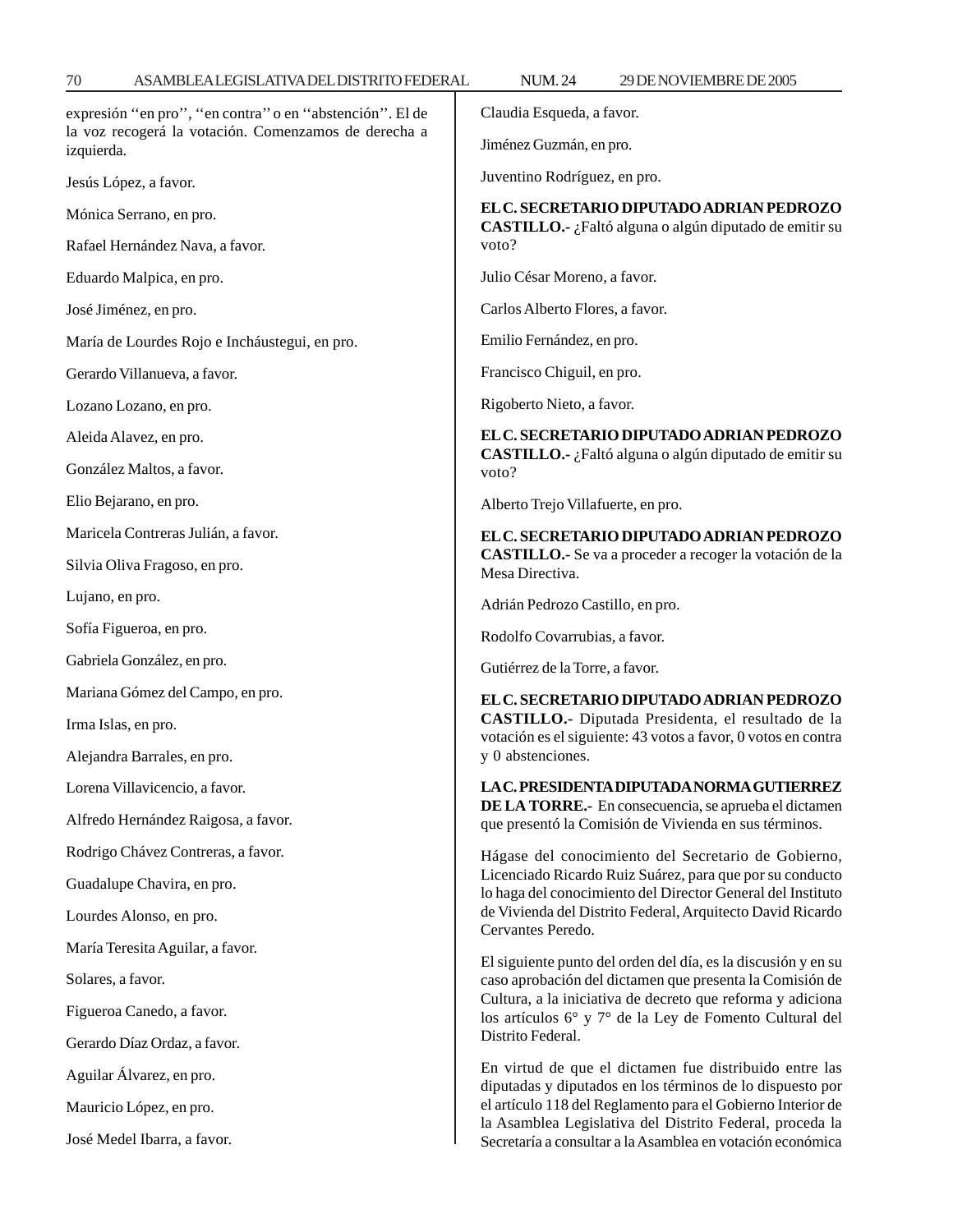si se dispensa la lectura del mismo y se somete a discusión de inmediato.

#### **EL C. SECRETARIO DIPUTADO ADRIAN PEDROZO**

**CASTILLO.-** Por instrucciones de la Presidencia y en votación económica, se consulta a la Asamblea si es de dispensarse la lectura del dictamen de referencia y se somete a discusión de inmediato.

Los que estén por la afirmativa, sírvanse manifestarlo poniéndose de pie.

Los que estén por la negativa, sírvanse manifestarlo poniéndose de pie.

Dispensada la lectura, diputada Presidenta.

*DICTAMEN QUE PRESENTA LA COMISIÓN DE CULTURA, RESPECTO DE LA INICIATIVA DE DECRETO QUE REFORMA Y ADICIONA LOS ARTÍCULOS 6 Y 7 DE LA LEY DE FOMENTO CULTURAL DEL DISTRITO FEDERAL.*

*HONORABLE ASAMBLEA LEGISLATIVA DEL DISTRITO FEDERAL:*

*A la Comisión de Cultura de esta H. Asamblea Legislativa del Distrito Federal, fue turnada para su análisis y dictamen la INICIATIVA DE DECRETO QUE REFORMA Y ADICIONA LOS ARTÍCULOS 6 Y 7 DE LA LEY DE FOMENTO CULTURAL DEL DISTRITO FEDERAL, presentada por el Ciudadano Diputado Juventino Rodríguez Ramos, integrante del Grupo Parlamentario del Partido de la Revolución Democrática.*

*Con fundamento en lo que disponen los artículos 122 Apartado C, Base Primera, Fracción V, Inciso I), de la Constitución Política de los Estados Unidos Mexicanos; 36, 42 Fracción XVI del Estatuto de Gobierno del Distrito Federal; 1, 10 fracción I, 11, 59, 60 fracción II, 61, 62, 63, 64, 88 fracción I, y 89 de la Ley Orgánica de la Asamblea Legislativa del Distrito Federal; 1, 2, 28, 29, 32, 33, 85 fracción I, 86 y 87 del Reglamento para el Gobierno Interior de la Asamblea Legislativa del Distrito Federal; 1, 4, 5, 8, 9, 50, 51, 52, 53, 54, 55, 56 y 57 del Reglamento Interior de las Comisiones de la Asamblea Legislativa del Distrito Federal, esta comisión procedió al estudio de la iniciativa referida.*

*Por lo anteriormente fundado, la Comisión de Cultura, somete al pleno de ésta H. Asamblea Legislativa del Distrito Federal el presente Dictamen, conforme a los siguientes:*

#### *A N T E C E D E N T E S*

*Mediante oficio MDSPSA/CSP/0023/2005, de fecha 17 de marzo del año en curso, el ciudadano Presidente de la Mesa Directiva de la H. Asamblea Legislativa del Distrito*

*Federal, III Legislatura, turnó a esta Comisión de Cultura la iniciativa de mérito, para su análisis y dictamen, con el propósito de someterla a la consideración del pleno de esta H. Asamblea Legislativa, conforme a los siguientes:*

#### *C O N S I D E R A N D O S*

*PRIMERO.- Conforme lo establecen los artículos 59, 60, 61, 62 fracción IX, 63 y 64 de la Ley Orgánica; 86 primer párrafo y 87 del Reglamento para el Gobierno Interior; 8 y 50 del Reglamento Interior de las Comisiones, ordenamientos todos de la Asamblea Legislativa del Distrito Federal, la Comisión de Cultura es competente para conocer de la Iniciativa de Decreto, presentada por el Ciudadano Diputado Juventino Rodríguez Ramos.*

*SEGUNDO.- Que en la Iniciativa de Decreto presentada por el Ciudadano Diputado Juventino Rodríguez Ramos, su Exposición de Motivos es del tenor literal siguiente:*

*''La cultura nacional es un elemento fundamental en el proceso de transformación de la sociedad mexicana, la política cultural representa una alta prioridad como factor generador de acciones identificadas con los más altos intereses nacionales. La cultura, su promoción y desarrollo y la educación deberán ser cada vez más factores prioritarios dentro de las políticas gubernamentales.*

*La era de la globalización se sustenta en una economía que se significa, entre sus características esenciales, por un avance exponencial de la información y el conocimiento. Este proceso se ha visto acompañado de la necesidad de identificación de los grupos sociales. Se han reivindicado así las tendencias de agrupación regional, y la defensa de las peculiaridades culturales. Por lo tanto, la cultura y la educación constituyen hoy en día elementos fundamentales de la identidad.*

*En los últimos lustros, los medios de comunicación, de acopio y transmisión de información, han sido objeto de una revolución tecnológica de alcances imprevistos a escala mundial. Los nuevos medios de reproducción mecánica, electrónica e informática de objetos y bienes artísticos y culturales se han convertido en recursos de un vasto potencial desde el punto de vista de una amplia socialización de la cultura, así como en poderosos auxiliares educativos.*

*Dada esta capacidad, la cultura popular, los grupos étnicos, los pueblos originarios y campesinos, requieren una política de apoyo adecuada. En tal sentido en el D. F. habrán de considerarse las particularidades de las industrias culturales populares locales y otras formas de manifestación cultural.*

*La cultura ha dejado de ser solo una acumulación de obras y de conocimientos que produce, compila y conserva una*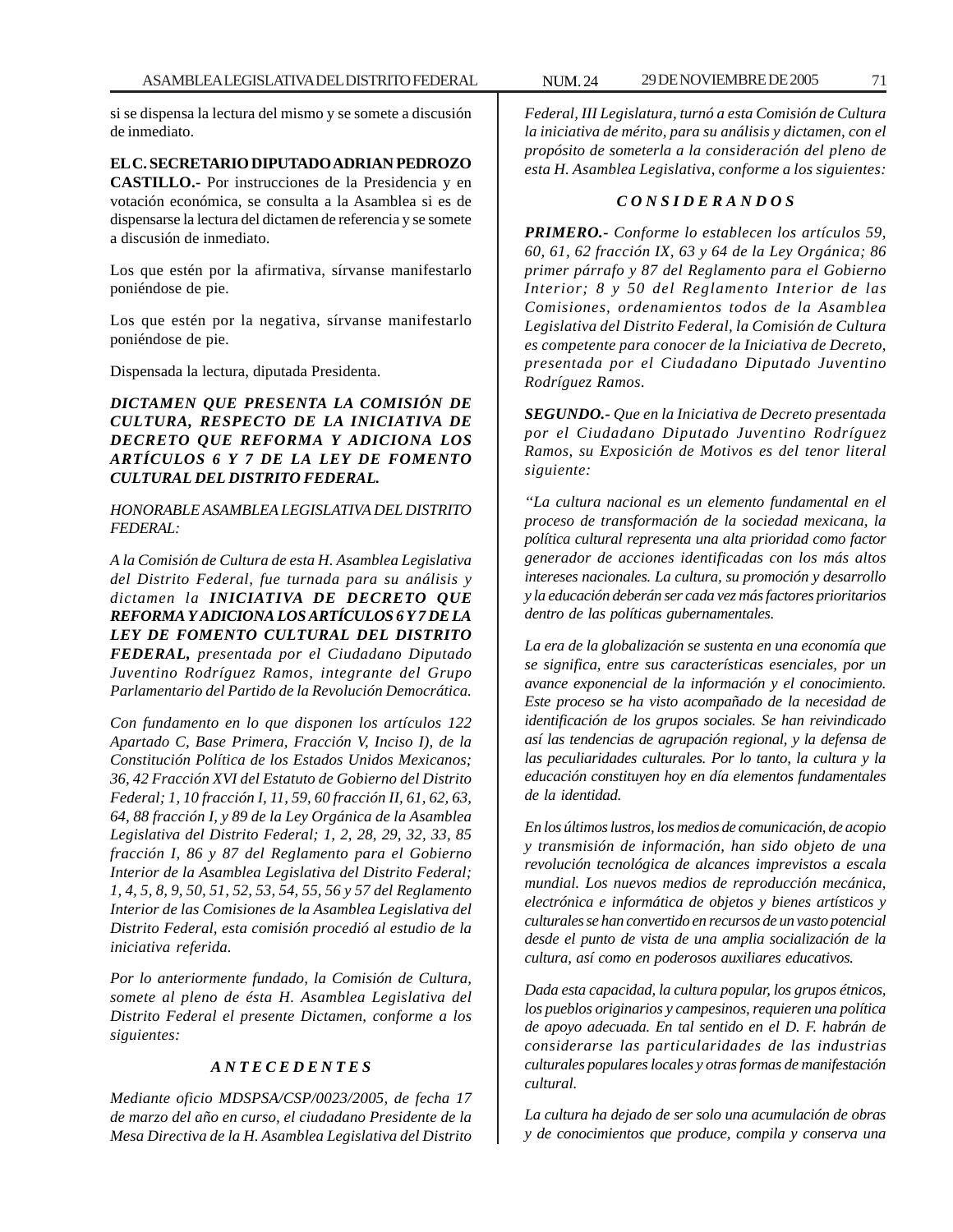*minoría selecta, la cultura no debe limitarse al acceso a las obras de arte y a las humanidades, sino que es a la vez la adquisición de conocimientos, exigencia de un modo de vida, necesidad de comunicación, el acceso a la cultura y la participación en la vida cultural como aspectos complementarios.*

*Sin embargo, el planteamiento de modernización urbana, que se ha venido desarrollando para la ciudad de México, a privilegiado a las delegaciones centrales y del sur dotándolas de los principales recintos culturales y de este modo a permitido un desigual acceso al equipamiento cultural.*

*De esta manera, es común escuchar que la ciudad de México, incluye muchas regiones o ciudades. La noción de megalópolis nació para designar la etapa reciente en la que una gran concentración urbana, se entreteje con ciudades próximas y configura una red de asentamientos interconectados.*

*Cuando se afirma que en la ciudad de México se conciben varias ciudades, se alude a la heterogeneidad de barrios residenciales, zonas industriales y administrativas, comerciales, universitarias, colonias populares, pueblos originarios etc.*

*Todo este conjunto se vuelve especialmente apasionante cuando encaramos la heterogeneidad cultural: visión que nos permite preguntarnos ¿en que medida los habitantes de lo que se llama Distrito Federal, se sienten todos pertenecientes a la misma ciudad?, ¿entienden lo mismo cuando se denominan chilangos, los que viven en el centro histórico y en las distintas periferias, los que nacieron y los que llegaron por primera vez hace 50, 30 o 10 años?*

*Ya estas referencias indican que la multiculturalidad remite a las diversas historias que convergen en la capital mexicana, a que historia específica corresponde la dotación de servicios urbanos particularmente los culturales.*

*Hay que entender que las distintas ciudades de México, corresponden a etapas diferentes de su desarrollo y de su inserción en el mercado nacional e internacional, en las redes culturales y comunicacionales del país y del mundo. De tal manera que la infraestructura cultural se concentra en las delegaciones Benito Juárez, Cuauhtémoc, Coyoacán y Miguel Hidalgo concentran los grandes auditorios, teatros, museos nacionales, bellas artes, las principales zonas de monumentos históricos y prehispánicos, las salas de cine más modernas, bibliotecas, salones de baile, espacios recreativos, etc. En tanto las delegaciones Azcapotzalco, Cuajimalpa, Magdalena Contreras, Milpa Alta, Tláhuac, Venustiano Carranza, Iztapalapa y Xochimilco, presentan una infraestructura cultural de auditorios, centros culturales, foros, teatros, museos y galerías escasa, que no guarda* *proporción respecto de su población, la cual representa más de la mitad del total de los habitantes de la ciudad de México''.*

*TERCERO.- Que en la iniciativa presentada se observa la necesidad de vincular la funcionalidad de las expresiones culturales con la distribución equitativa del equipamiento cultural urbano de la ciudad, y que en un sistema integral puedan contribuir a su consolidación y proteger su existencia como uno de los derechos esenciales de la sociedad mexicana. En cuanto a la iniciativa que se dictamina, resulta pertinente hacer propio como argumento a su favor que la Conferencia General de la UNESCO, reunida en París del 3 al 21 de octubre, aprobó el 20 de octubre del año en curso (148 votos a favor, dos en contra y cuatro abstenciones) la Convención sobre la Protección y Promoción de la Diversidad de las Expresiones Culturales, en el artículo primero del instrumento establece: ''La cultura adquiere formas diversas a través del tiempo y del espacio. Esta diversidad se manifiesta en la originalidad y la pluralidad de las identidades que caracterizan los grupos y las sociedades que componen la humanidad. Fuente de intercambios, de innovación y de creatividad, la diversidad cultural es, para el género humano, tan necesaria como la diversidad biológica para los organismos vivos. En este sentido, constituye el patrimonio común de la humanidad y debe ser reconocida y consolidada en beneficio de las generaciones presentes y futuras.'' Adicionalmente, en el artículo segundo, se establece: ''Las políticas que favorecen la inclusión y la participación de todos los ciudadanos, garantizan la cohesión social, la vitalidad de la sociedad civil y la paz.'' Es en este contexto que la iniciativa sin duda tiende a fortalecer la diversidad cultural en la Ciudad de México.*

*CUARTO.- Que la iniciativa que nos ocupa contribuye al fortalecimiento del marco jurídico aplicable, que posibilite el fomento y el desarrollo cultural del Distrito Federal.*

*QUINTO.- Por lo anteriormente expuesto y fundado, en cumplimiento a lo previsto en los artículos 63 primer párrafo, de la Ley Orgánica; 84 párrafo segundo del Reglamento para el Gobierno Interior; 50, 51, 52, 53, 54, 55, y 56 del Reglamento Interior de las Comisiones, ordenamientos todos de la Asamblea Legislativa del Distrito Federal, esta Comisión:*

#### *R E S U E L V E*

*PRIMERO.- Se aprueba la INICIATIVA DE DECRETO QUE REFORMA Y ADICIONA LOS ARTÍCULOS 6 Y 7 DE LA LEY DE FOMENTO CULTURAL DEL DISTRITO FEDERAL, presentada por el Ciudadano Diputado Juventino Rodríguez Ramos, la cual fue*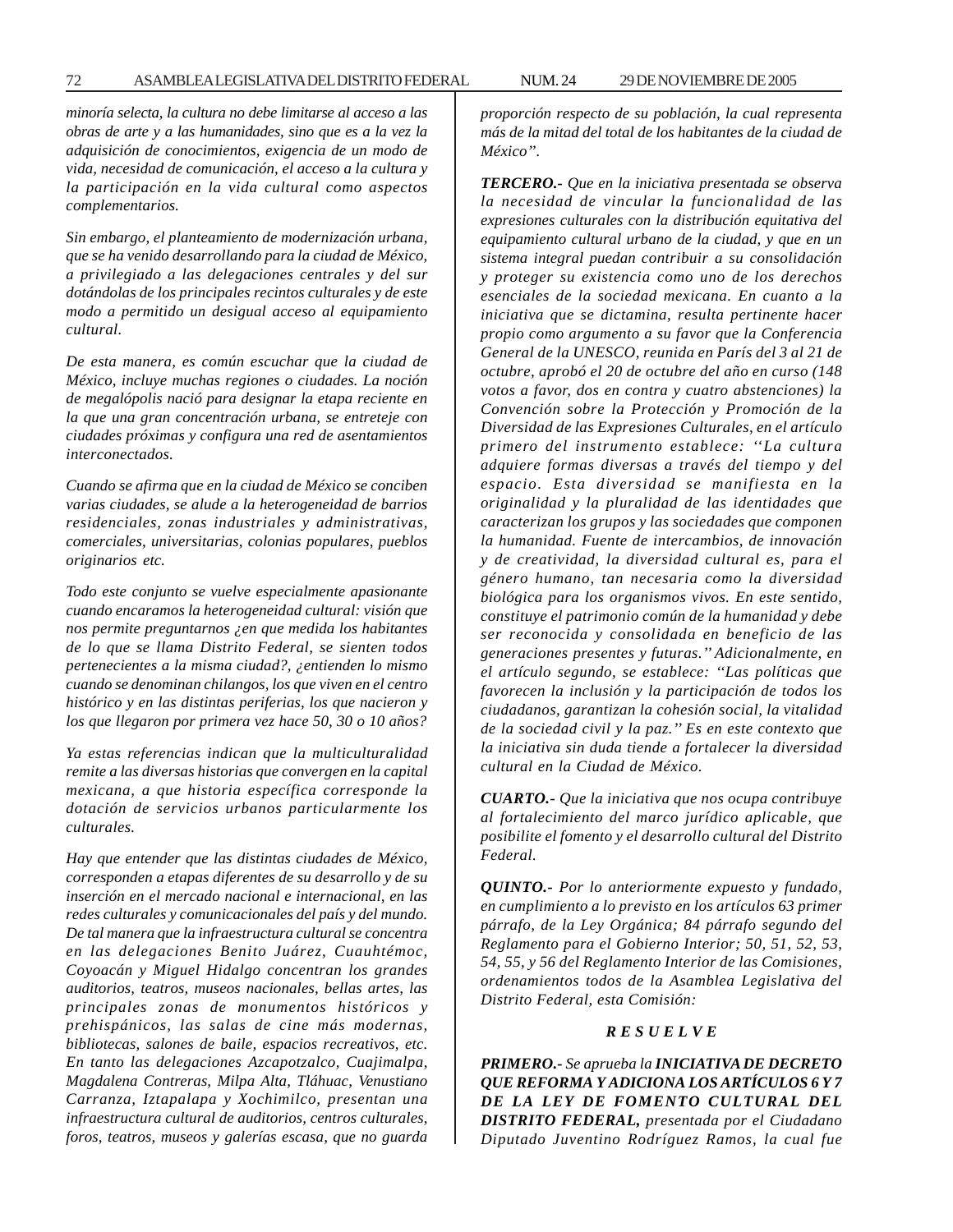*estudiada conforme a lo expresado en el apartado de considerandos del presente dictamen.*

*SEGUNDO.- En consecuencia, en los términos siguientes se expide el:*

# *DECRETO QUE REFORMA Y ADICIONA LOS ARTÍCULOS 6 Y 7 DE LA LEY DE FOMENTO CULTURAL DEL DISTRITO FEDERAL.*

*ÚNICO.- Se reforman los artículo 6 y 7, éste en sus fracciones III y IV adicionándosele la fracción V, de la Ley de Fomento Cultural del Distrito Federal, para quedar como sigue:*

# *LEY DE FOMENTO CULTURAL DEL DISTRITO FEDERAL*

# *TITULO SEGUNDO Del Fomento y Desarrollo Cultural*

*Artículo 5.-...*

*Artículo 6.- La presente ley reconoce la cultura popular y busca la participación y articulación de los grupos étnicos, las comunidades indígenas, campesinas y urbanas a la vida cultural, artística y económica de la ciudad de México, con pleno respeto de sus tradiciones lingüísticas, de identidad y patrimonio cultural. Así mismo, reconoce la necesidad de revertir los procesos de exclusión, segregación, socioterritorialidad y desigualdad en sus diversas formas, derivados de la mala distribución de la riqueza entre los individuos y grupos sociales, para que puedan incorporarse plenamente a la vida cultural de la Ciudad.*

*Artículo 7.- Para el Fomento de la Cultura Popular, las autoridades culturales deberán:*

- *I. Asesorar técnicamente a las comunidades en sus necesidades y demandas culturales;*
- *II. Promover programas y acciones que consideren al medio ambiente como un valor y bien cultural, en cuya preservación debe estimularse la participación de la comunidad en su conjunto;*
- *III. Impulsar la formación de artistas, artesanos, docentes, investigadores, promotores y administradores culturales, que fomenten las industrias culturales populares.*
- *IV. Generar centros de capacitación que fomenten la construcción de la equidad social para todos los grupos excluidos, el reconocimiento de la diversidad cultural y el desarrollo de relaciones de convivencia interculturales en la Ciudad.*

*V. Promover programas específicos para garantizar la infraestructura y equipamiento cultural en las delegaciones del Gobierno del Distrito Federal menos favorecidas, para cumplir con su responsabilidad de fomentar la cultura popular.*

*Artículo. 8.—*

### *T R A N S I T O R I O S*

*PRIMERO.- Túrnese al Jefe de gobierno del Distrito Federal para su promulgación y publicación en la Gaceta Oficial del Distrito Federal.*

*SEGUNDO.- El presente Decreto entrará en vigor al día siguiente de su publicación en la Gaceta Oficial del Distrito Federal.*

*TERCERO.- Se derogan todas las disposiciones que contravengan lo dispuesto por el presente decreto.*

*Dado en el Recinto de la Asamblea Legislativa del Distrito Federal a los días del mes de de 2005.*

*Suscriben el presente dictamen las diputadas y diputados integrantes de la Comisión de Cultura.*

*Dip. María de Lourdes Rojo e Inchaústegui, presidenta; Dip. María Gabriela González Martínez, vicepresidenta; Dip. Julio César Moreno Rivera, secretario; Dip. Juventino Rodríguez Ramos, Dip. Héctor Mauricio López Velázquez, integrantes.*

**LA C. PRESIDENTA.-** Para fundamentar el dictamen, se concede el uso de la palabra a la diputada María Rojo, a nombre de la Comisión de Cultura.

# **LA C. DIPUTADA MARÍA DE LOURDES ROJO E INCHÁUSTEGUI.-** Con su permiso, diputada Presidenta.

Por economía parlamentaria solicito que el dictamen de cuenta quede inscrito en el Diario de los Debates, por lo que procederé a exponer una síntesis en los siguientes términos.

Honorable Asamblea Legislativa del Distrito Federal:

A la Comisión de Cultura de esta honorable Asamblea Legislativa del Distrito Federal, fue turnada para su análisis y dictamen la iniciativa de decreto que reforma y adiciona los artículos 6º y 7º de la Ley de Fomento Cultural del Distrito Federal, presentada por el diputado Juventino Rodríguez Ramos, integrante del grupo parlamentario del Partido de la Revolución Democrática.

Con base en las atribuciones y competencia de la Comisión de Cultura, se somete al Pleno de esta honorable Asamblea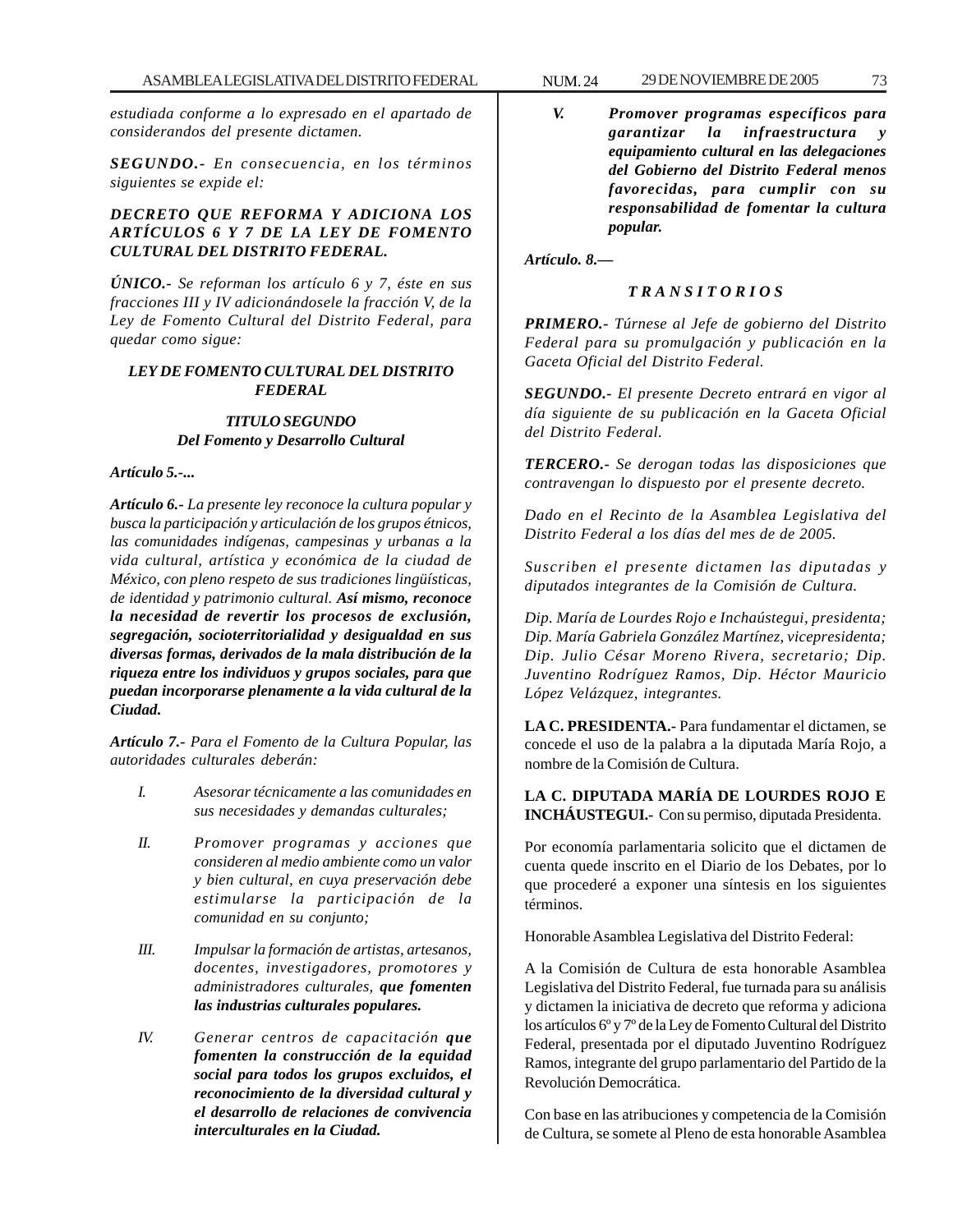Legislativa del Distrito Federal el presente dictamen, conforme a las siguientes consideraciones:

En la iniciativa de decreto presentada por el diputado Juventino Rodríguez Ramos, del grupo parlamentario del Partido de la Revolución Democrática, propone la reforma de los artículos 6º y 7º de la Ley de Fomento Cultural para el Distrito Federal, con base en razones que presenta en su exposición de motivos.

En su línea de argumentación el diputado Rodríguez Ramos destaca la importancia de la cultura en la elaboración de políticas y del papel de los medios en el proceso de globalización, su incidencia en la socialización de la cultura y subraya que dichas circunstancias hacen indispensable que la cultura popular, los grupos étnicos, los pueblos originarios y campesinos cuenten con una política de apoyo adecuada.

En ese contexto, en la iniciativa se precisa que ante la atención privilegiada a ciertas zonas del Distrito Federal en cuanto a equipamiento cultural, es necesario ahora propiciar el equilibrio y la equidad para todas las Demarcaciones de la Ciudad, prestando especial atención a las peculiaridades de cada una.

Así, en esta iniciativa se plantea la necesidad de vincular la funcionalidad de las expresiones culturales con la distribución equitativa del equipamiento cultural urbano de la ciudad y que en un sistema integral puedan contribuir a su consolidación y proteger su existencia como uno de los derechos esenciales de la sociedad mexicana.

Es así que la iniciativa sin duda tiende a fortalecer la diversidad cultural de la Ciudad de México.

Por todo lo anteriormente expuesto, en cumplimiento a lo previo en los artículos 63 primer párrafo de la Ley Orgánica; 84 párrafo segundo del Reglamento para el Gobierno Interior; 50, 51, 52, 53, 54, 55 y 56 del Reglamento Interior de las Comisiones, ordenamientos todos de la Asamblea Legislativa del Distrito Federal, esta Comisión resuelve:

Primero.- Se aprueba la iniciativa de decreto que reforma y adiciona los artículos 6º y 7º de la Ley de Fomento Cultural del Distrito Federal, presentada por el diputado Juventino Rodríguez Ramos, la cual fue estudiada conforme a lo expresado en el apartado de consideraciones del presente dictamen.

Segundo.- En consecuencia, en los términos siguientes se expide el decreto que reforma y adiciona los artículos 6º y 7º de la Ley de Fomento Cultural del Distrito Federal.

Unico.- Se reforman los artículos 6º y 7º, este en sus fracciones III y IV, adicionándosele la fracción V de la Ley de Fomento Cultural del Distrito Federal, para quedar como sigue:

Ley de Fomento Cultural del Distrito Federal Título Segundo del Fomento y Desarrollo Cultural.

Artículo 6º.- La presente ley reconoce la cultura popular y busca la participación u articulación de los grupos étnicos, las comunidades indígenas, campesinas y urbanas a la vida cultural, artística y económica de la Ciudad de México, con pleno respeto de sus tradiciones lingüísticas, de identidad y patrimonio cultural. Asimismo, reconoce la necesidad de revertir los procesos de exclusión, segregación, socioterritorialidad y desigualdad en sus diversas formas, derivado de la mala distribución de la riqueza entre los individuos y grupos sociales, para que puedan incorporarse plenamente a la vida cultural de la ciudad.

Artículo 7º.- Para el fomento de la cultura popular las autoridades culturales deberán:

- III. Impulsar la formación de artistas, artesanos, docentes, investigadores, promotores y administradores culturales que fomenten las industrias culturales populares.
- IV. Generar centros de capacitación que fomenten la construcción de la equidad social para todos los grupos excluidos, el reconocimiento de la diversidad cultural y el desarrollo de relaciones de convivencia interculturales en la ciudad.

Fracción V. Promover programas específicos para garantizar la infraestructura y equipamiento cultural en las delegaciones del Gobierno del Distrito Federal, menos favorecidas para cumplir con su responsabilidad de fomentar la cultura popular.

Transitorios.

Primero. Túrnese al Jefe de Gobierno del Distrito Federal para su promulgación y publicación en la Gaceta Oficial del Distrito Federal.

Segundo. El presente decreto entrará en vigor al día siguiente de su publicación en la Gaceta Oficial del Distrito Federal.

Tercero. Se derogan todas las disposiciones que contravengan lo dispuesto por el presente decreto.

Dado en el Recinto de la Asamblea Legislativa del Distrito Federal a los 29 días del mes de noviembre del 2005.

Suscriben el presente dictamen las diputadas y los diputados integrantes de la Comisión de Cultura, diputada María de Lourdes Rojo e Incháustegui, Presidenta; diputada María Gabriela González Martínez, Vicepresidenta; diputado Julio César Moreno Rivera, Secretario; diputado Juventino Rodríguez Ramos, integrante; diputado Héctor Mauricio López Velázquez, integrante.

Por lo que solicito su voto aprobatorio del siguiente dictamen.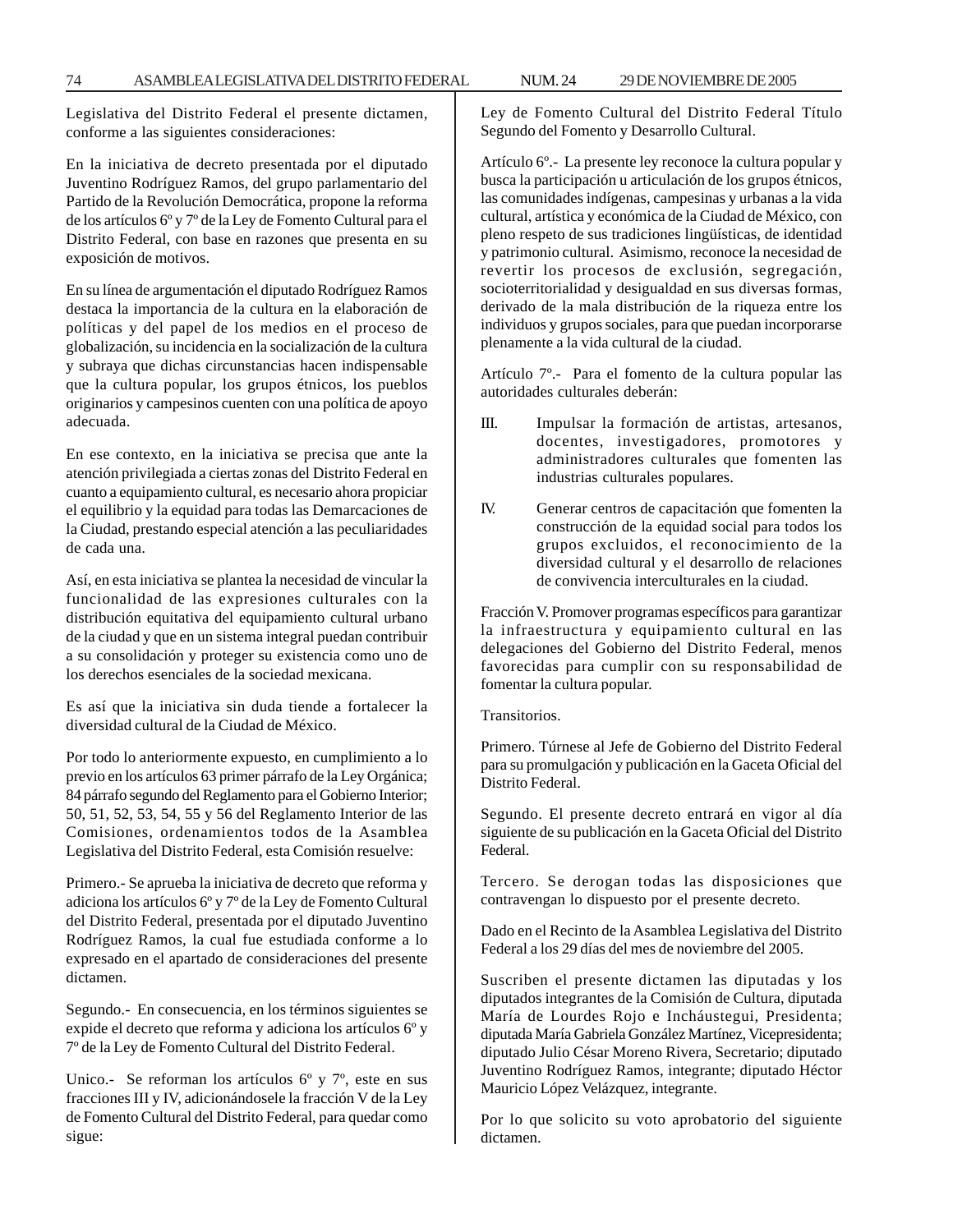Muchísimas gracias.

**LA C. PRESIDENTA.-** Está a discusión el dictamen. Se abre el registro de oradores. ¿Oradores en contra?

¿Alguna o algún diputado desea razonar su voto?

Antes de proceder a recoger la votación de lo general del dictamen, se pregunta a las diputadas y diputados si habrán de reservarse algún artículo para ser discutido en lo particular.

En virtud de no existir reserva de artículos, proceda la Secretaría a recoger la votación nominal del dictamen en lo general y en lo particular en un solo acto.

**EL C. SECRETARIO DIPUTADO ADRIÁN PEDROZO CASTILLO.-** Se va a proceder a recoger la votación nominal del dictamen en lo general y en lo particular en un solo acto.

De conformidad con lo establecido por el artículo 131 del Reglamento para el Gobierno Interior de la Asamblea, se solicita a la Coordinación de Servicios Parlamentarios hacer el anuncio correspondiente a efecto de que los diputados presentes puedan emitir su voto.

Se solicita a los diputados que al emitir su voto lo hagan en voz alta diciendo su nombre y apellido, añadiendo la expresión en pro, en contra o abstención. El de la voz recogerá la votación. Comenzamos de derecha a izquierda.

Jesús López, a favor.

Julio César Moreno, a favor.

Mónica Serrano, a favor.

Rafael Hernández Nava, a favor.

José Jiménez, en pro.

María de Lourdes Rojo e Incháustegui, pro.

Lozano Lozano, en pro.

Guadalupe Chavira, en pro.

Francisco Chiguil, en pro.

González Maltos, a favor.

Silvia Oliva Fragoso, en pro.

Rodolfo Covarrubias, a favor.

Lujano, en pro.

Sofía Figueroa, a favor.

Gabriela González, a favor.

Mariana Gómez del Campo, en pro.

Carlos Alberto Flores, a favor.

Alejandra Barrales, a favor.

Lorena Villavicencio, en pro.

Alfredo Hernández Raigosa, a favor.

Aleida Alavez, en pro.

Solares, a favor.

Rodrigo Chávez Contreras, a favor.

Lourdes Alonso, en pro.

Sara Figueroa, a favor.

María Teresita Aguilar, a favor.

Irma Islas, en pro.

Gerardo Díaz Ordaz, en pro.

Jorge García Rodríguez, en pro.

Aguilar Alvarez, en pro.

Mauricio López, en pro.

José Medel Ibarra, a favor.

Claudia Esqueda Llanes, a favor.

Jiménez Guzmán, en pro.

Rigoberto Nieto, a favor.

Juventino Rodríguez, en pro.

**EL C. SECRETARIO DIPUTADO ADRIÁN PEDROZO CASTILLO.-** ¿Faltó alguna o algún diputado de emitir su voto?

Gerardo Villanueva, a favor.

**EL C. SECRETARIO.-** ¿Faltó alguna o algún diputado de emitir su voto?

Se va proceder a recoger la votación de la Mesa Directiva.

Adrián Pedrozo Castillo, en pro.

Gutiérrez de la Torre, a favor.

**EL C. SECRETARIO.-** Diputada Presidenta, el resultado de la votación es el siguiente: 39 votos a favor, 0 votos en contra, 0 abstenciones.

**LA C. PRESIDENTA.-** En consecuencia, se aprueba el dictamen que presentó la Comisión de Cultura a la iniciativa de decreto que reforma y adiciona los artículos 6 y 7 de la Ley de Fomento Cultural del Distrito Federal.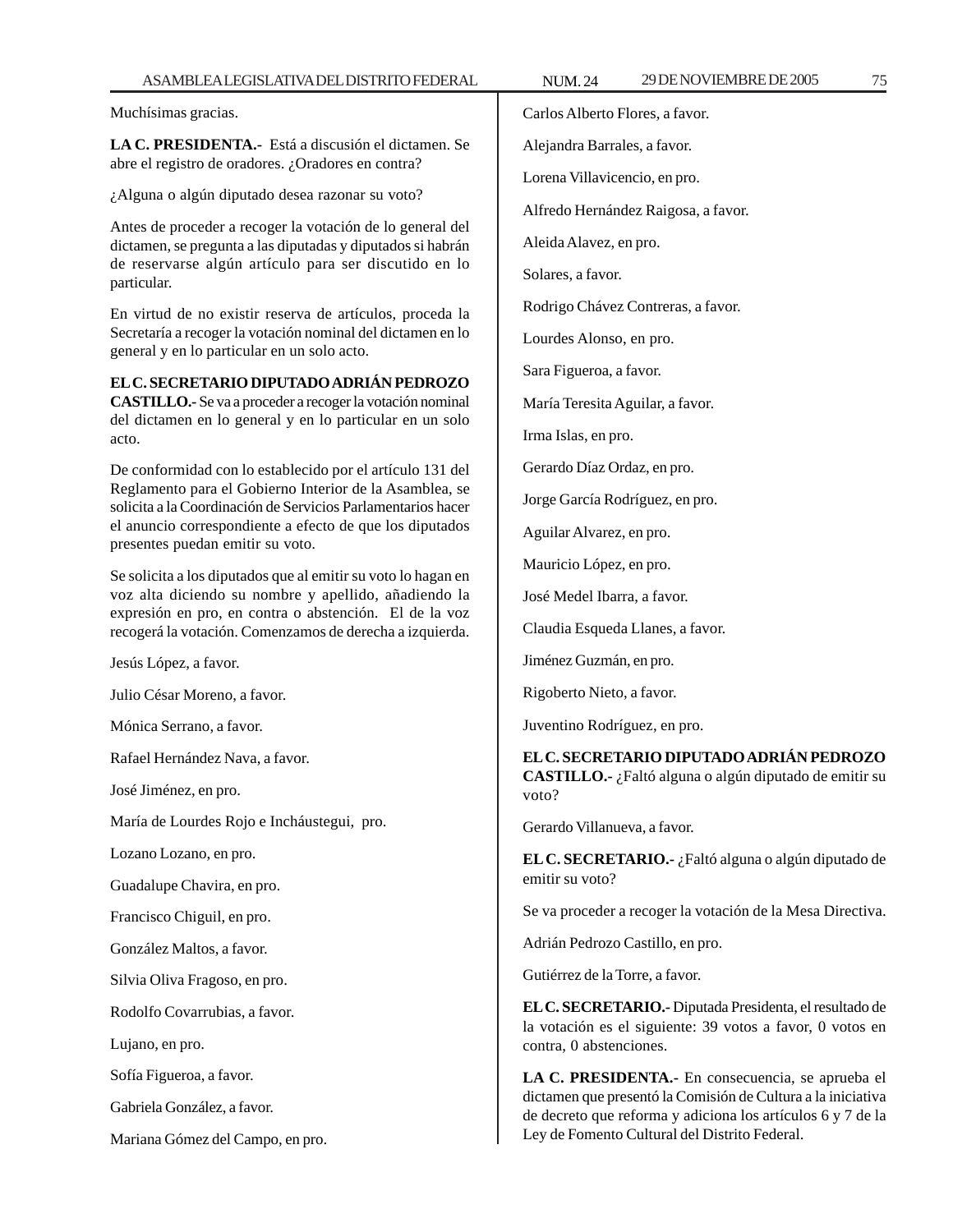Remítase al Jefe de Gobierno del Distrito Federal para su promulgación y publicación en la Gaceta Oficial del Distrito Federal y para su mayor difusión en el Diario Oficial de la Federación.

El siguiente punto del orden del día es la discusión y en su caso aprobación del dictamen que presenta la Comisión de Turismo a la iniciativa de reformas y adiciones a la Ley de Turismo del Distrito Federal.

En virtud de que el dictamen fue distribuido entre las diputadas y diputados, en términos de lo dispuesto por el artículo 118 del Reglamento para el Gobierno Interior de la Asamblea Legislativa del Distrito Federal, proceda la Secretaría a consultar a la Asamblea en votación económica si se dispensa la lectura del mismo y se somete a discusión de inmediato.

**EL C. SECRETARIO.-** Por instrucciones de la Presidencia y en votación económica se consulta a la Asamblea si es de dispensarse la lectura del dictamen de referencia y se somete a discusión de inmediato.

Los que estén por la afirmativa, sírvanse manifestarlo poniéndose de pie.

Los que estén por la negativa, sírvanse manifestarlo poniéndose de pie.

Dispensada la lectura, diputada Presidenta.

# *DICTAMEN QUE PRESENTA LA COMISIÓN DE TURISMO, RELATIVO A LA INICIATIVA DE REFORMAS Y ADICIONES A LA LEY DE TURISMO DEL DISTRITO FEDERAL.*

*HONORABLE ASAMBLEA LEGISLATIVA DEL DISTRITO FEDERAL, III LEGISLATURA.*

*A la Comisión de Turismo de esta Honorable Asamblea Legislativa del Distrito Federal, le fue turnada para su análisis y dictamen la INICIATIVA DE REFORMAS Y ADICIONES A LA LEY DE TURISMO DEL DISTRITO FEDERAL, presentada por el Diputado Arturo Escobar y Vega, integrante del Grupo Parlamentario del Partido Verde Ecologista de México.*

*Con fundamento en lo dispuesto en los artículos 122, párrafos primero y segundo, apartado C, Base primera, fracción V, inciso k) de la Constitución Política de los Estados Unidos Mexicanos; 8°, fracción I; 24, fracción I; 36, 42, fracción XV; 46, fracción I y 49 del Estatuto de Gobierno del Distrito Federal; 10 ; 7°; 10, fracción I; 17, fracción V; 59 párrafo segundo; 60, fracción II; 61; 62, fracción XXXII; 63 y 64, de la Ley Orgánica; 10 ; 28; 30; 32 y 33, del Reglamento para el Gobierno Interior, así como los artículos 8°; 9°, fracción I y del 50 al 57, del Reglamento Interior de las Comisiones, estos últimos tres, ordenamientos de la Asamblea Legislativa*

*del Distrito Federal, esta Comisión de Turismo se abocó al estudio de la Iniciativa señalada y somete a consideración de este Honorable órgano Legislativo, el presente DICTAMEN al tenor de los siguientes:*

#### *A N T E C E D E N T E S*

*1°.- En sesión celebrada con fecha 28 de abril del año dos mil cinco, la Mesa Directiva del Segundo Período de Sesiones Ordinarias del Segundo Año de Ejercicio de la Asamblea Legislativa del Distrito Federal, III Legislatura, con fundamento en lo dispuesto en los artículos 36, fracciones V y VII y 89 de la Ley Orgánica; 28 y 86 del Reglamento para el Gobierno Interior, ambos ordenamientos de la Asamblea Legislativa del Distrito Federal, acordó remitir para su análisis y dictamen, mediante oficio número MDSPSA/CSP/0403/ 2005, a esta Comisión de Turismo la INICIATIVA DE REFORMAS Y ADICIONES A LA LEY DE TURISMO DEL DISTRITO FEDERAL, presentada por el Diputado Arturo Escobar y Vega, integrante del Grupo Parlamentario del Partido Verde Ecologista de México.*

*2°.- Con fecha 9 de mayo del año dos mil cinco, la Secretaría Técnica de la Comisión de Turismo, por instrucciones del Diputado Miguel Ángel Solares Chávez, Presidente de la Comisión, envió mediante oficios con números ALDFIII/CT/123/05, ALDFIII/CT/124/05, ALDFIII/CT/125/05 y ALDFIII/CT/130/05, para conocimiento de los Diputados Cristián Martín Lujano Nicolás, Juan Manuel González Maltos, Francisco Agundis Arias y Adrián Pedrozo Castillo, Vicepresidente, Secretario e integrantes, respectivamente, el contenido de la Iniciativa en comento, solicitando sus opiniones a efecto de considerarlas en el proyecto de dictamen correspondiente.*

*3°.- La Comisión de Turismo se reunió a las 10:00 horas del día 22 del mes de noviembre del año dos mil cinco, en la sala de Juntas de la Coordinación del Grupo Parlamentario del Partido de la Revolución Democrática, ubicada en el primer piso del Recinto Legislativo, sito Donceles y Allende, Col. Centro, Delegación Cuauhtémoc, para dictaminar la Iniciativa de mérito, con el fin de someterla a consideración del Pleno de esta H. Asamblea legislativa del Distrito Federal, bajo los siguientes:*

#### *C O N S I D E R A N D O S*

*PRIMERO: Que con fundamento en lo dispuesto en los artículos 122, párrafos primero y segundo, apartado C, Base primera, fracción V, inciso k) de la Constitución Política de los Estados Unidos Mexicanos; 8°, fracción I; 24, fracción I; 36, 42, fracción XV; 46, fracción I y 49 del Estatuto de Gobierno del Distrito Federal; 1º; 7°; 10, fracción I; 17, fracción V; 59 párrafo segundo; 60, fracción 11, 61; 62, fracción XXXII; 63 y 64, de la Ley Orgánica;*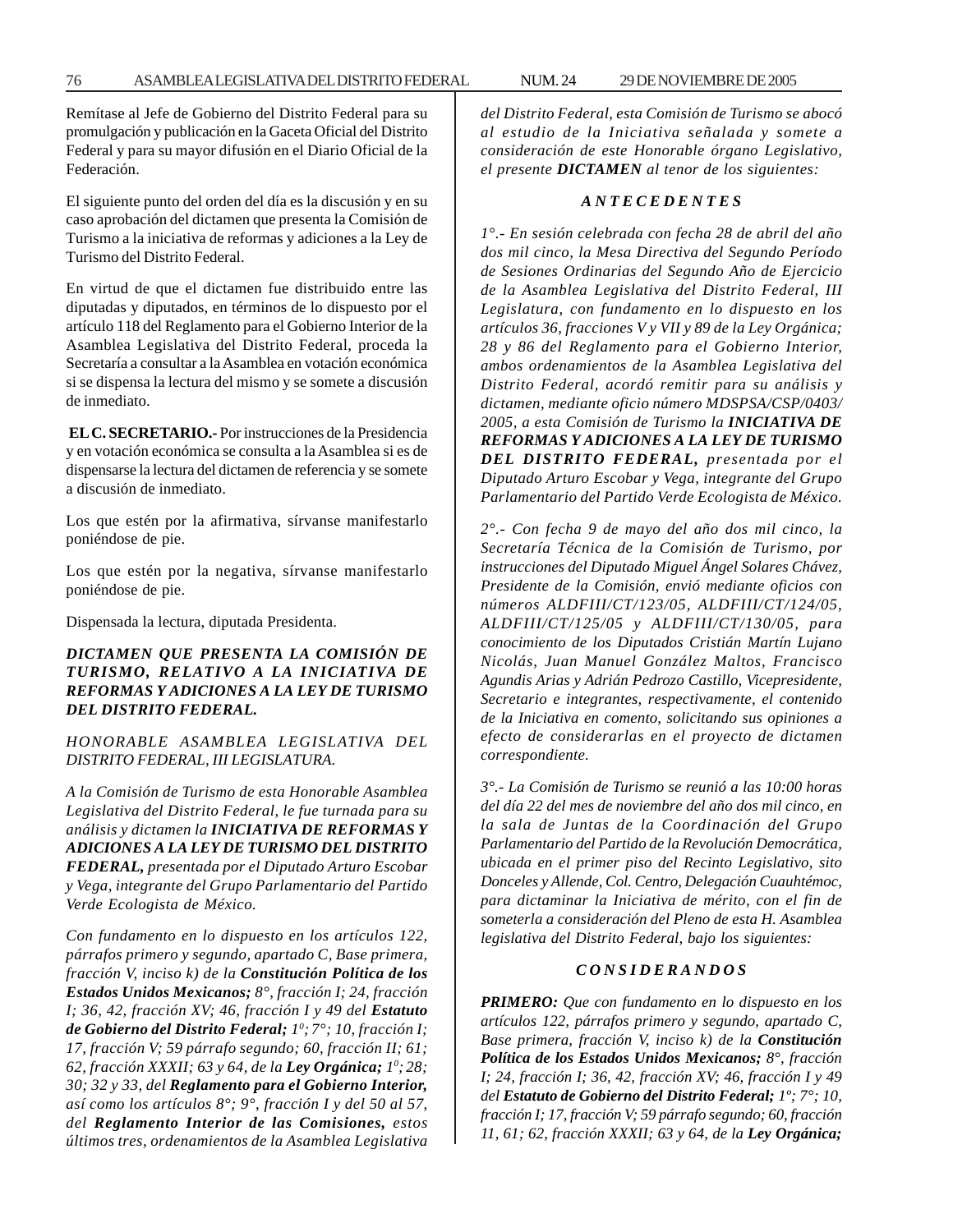*10 ; 28; 30; 32 y 33, del Reglamento para el Gobierno Interior, así como los artículos 8°; 9°, fracción I y del 50 al 57, del Reglamento Interior de las Comisiones, estos últimos tres, ordenamientos de la Asamblea Legislativa del Distrito Federal, esta Comisión de Turismo es competente para analizar y dictaminar la INICIATIVA DE REFORMAS Y ADICIONES A LA LEY DE TURISMO DEL DISTRITO FEDERAL, presentada por el Diputado Arturo Escobar y Vega, integrante del Grupo Parlamentario del Partido Verde Ecologista de México.*

*SEGUNDO: Que la Iniciativa en estudio se presentó en los siguientes términos:*

*FRANCISCO AGUNDIS ARIAS, JOSÉ ANTONIO ARÉVALO GONZÁLEZ, ARTURO ESCOBAR Y VEGA, SARA GUADALUPE FIGUEROA CANEDO Y GERARDO DIAZ ORDAZ CASTAÑÓN diputados que integran del Grupo Parlamentario del Partido Verde Ecologista de México, en la III Legislatura de la Asamblea Legislativa del Distrito Federal, con fundamento en lo dispuesto por los artículos 122, Apartado C, Base Primera, Fracción V, inciso k) de la Constitución Política de los Estados Unidos Mexicanos; Artículos 42, fracción XV, 46, fracción I del Estatuto de Gobierno del Distrito Federal; Artículos 10, fracción I; 17, fracción IV, y 88, fracción I de la ley Orgánica de la Asamblea Legislativa del Distrito Federal; artículos 85, fracción I, 86 y 132 del Reglamento para el Gobierno Interior de la Asamblea Legislativa del Distrito Federal. Sometemos a la consideración del Pleno la presente INICIATIVA DE REFORMAS Y ADICIONES A LA LEY DE TURISMO DEL DISTRITO FEDERAL, de conformidad con la siguiente:*

### *EXPOSICION DE MOTIVOS*

*El turismo desde el inicio del siglo XXI ha sido una de las actividades económicas más importantes del mundo, pues así aporta beneficios a la economía y al desarrollo mundial, no en vano destaca entre las cinco categorías superiores de las exportaciones para el 83% de los países y es la fuente más importante para al menos el 38% de ellos.*

*En México, de acuerdo con lo que señala la Cuenta Satélite de Turismo, la actividad ha significado en los últimos años una importante oportunidad de crecimiento económico y ha contribuido a elevar la calidad y el nivel de vida de sus habitantes dado que genera, según estimaciones del INEGI, alrededor de 1.9 millones de ocupaciones.*

*Siguiendo el mismo orden de ideas, es importante recalcar que México se ha consolidado como una de las potencias turísticas con mayor auge.*

*Reconocemos la trascendencia del turismo, por su contribución al crecimiento con calidad, así como por el de los recursos naturales y culturales, redundando en un beneficio tangible para las comunidades receptoras.*

*Es por eso que el primer paso para tener turistas totalmente satisfechos consiste en una legislación adecuada, viable, vigente y real, que proteja los derechos de los turistas que vienen a nuestro país, así mismo se debe participar de manera activa en el apoyo a mecanismos para garantizar la seguridad de los turistas.*

*Nuestro Grupo Parlamentario busca el fortalecimiento, promoción y desarrollo de este sector dentro y fuera el país, es por esto que si se existiere una regulación donde se establecieran los derechos y las obligaciones de los Turistas, harían mas viable y mas atractivo el venir a nuestro país a conocer nuestras tradiciones y costumbres, exhortando que regresen con la garantía de que sus derechos son respetados por nuestra Nación, y que en ningún momento son trasgredidos por nadie.*

*Para el caso del Distrito Federal, queremos hacer mención que en el año 2004 hubo un total de turistas de Tres mil novecientos ochenta y cinco mil novecientos ochenta y seis, el cual Tres millones quinientos cuarenta y tres mil doscientos veintitrés fueron visitantes nacionales y cuatrocientos cuarenta y dos mil setecientos sesenta y tres visitantes extranjeros, en el año 2003 hubo un total de Tres mil seiscientos cuarenta y seis mil doscientos setenta turistas, de los cuales Tres mil doscientos cuarenta y ocho mil ciento cuarenta y cuatro fueron visitantes nacionales y Tres mil novecientos ocho mil ciento veintiséis visitantes extranjeros, según datos de la Dirección de Desarrollo Institucional e Instituto Nacional de Antropología e Historia (I. N. A. H), lo que muestra que esta ciudad también participa activamente de esta actividad.*

*Es por lo anterior que Nuestro Grupo Parlamentario, presenta a esta Asamblea adicionar una fracción en la cual se incluya un derecho más a los turistas así como una nueva obligación. Proponemos que todo turista tenga el derecho de poder cancelar algún servicio que haya contratado teniendo la obligación de avisarlo con cierto tiempo de anticipación, así los turistas tendrán confianza en los servicios que proporcionamos como Ciudad y se sentirán libres de poderlo cancelar y no asistir cuando les resulte imposible, sin tener ninguna represalia.*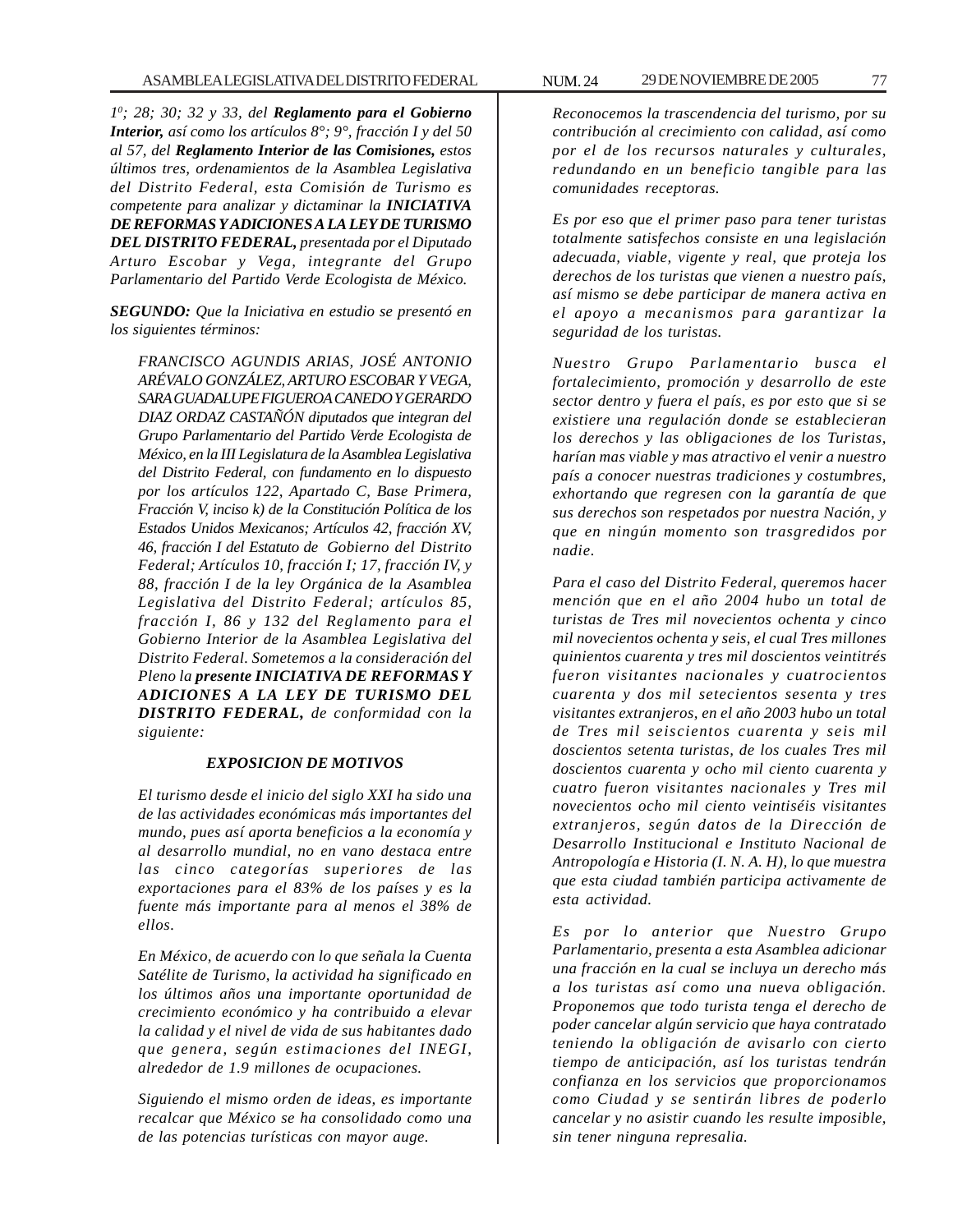*Por todo lo antes expuesto, someto a consideración de la Honorable Asamblea Legislativa del Distrito Federal las siguientes:*

# *INICIATIVA DE REFORMAS Y ADICIONES A LA LEY DE TURISMO DEL DISTRITO FEDERAL:*

*ARTÍCULO ÚNICO: Se reforman las Fracciones IV, V y se adicionan la Fracción VI al artículo 4; se reforman las fracciones IV, V y se adiciona la Fracción VI al Artículo 5 de la Ley de Turismo para el Distrito Federal, para queda como sigue:*

*Artículo 4°.-*

*…………*

*I-III.- ……*

*IV.- Obtener reembolso o algún tipo de retribución justa para ambas partes hasta el monto concertado si no hubiere asistido a algún servicio contratado, siempre y cuando haya cancelado o pospuesto 24 horas antes;*

*V.- Formular quejas, denuncias y reclamaciones; y*

*VI.-Los demás derechos reconocidos por las disposiciones federales aplicables en materia de protección al consumidor.*

*Artículo 5°.-*

*......;*

*I.-III.-…..;*

*IV.- Confirmar con 24 horas de anticipación la utilización del servicio contratado;*

*V.- Efectuar el pago de los servicios prestados en el momento de la presentación de la factura, o en su caso, en el tiempo y lugar convenidos, sin que el hecho de presentar una reclamación o queja exima del citado pago, y*

*VI.- Respetar el entorno natural y cultural de los sitios en los que realice turismo.*

# *TRANSITORIOS*

*ÚNICO.- El presente decreto entrará en vigor el día siguiente de su publicación en la ''Gaceta Oficial del Distrito Federal.''*

*Recinto de la Asamblea Legislativa del Distrito Federal, a los 28 días del mes de Abril del año dos mil cinco.*

*DIP. ARTURO ESCOBAR Y VEGA*

*VICECOORDINADOR DEL GRUPO PARLAMENTARIO DEL PVEM*

*TERCERO: Que la finalidad de la Iniciativa de Decreto en estudio, consiste en reformar y adicionar a la Ley de Turismo del Distrito Federal una fracción en la cual se incluya un derecho más a los turistas así como una nueva obligación.*

*Se propone que todo turista tenga el derecho de poder cancelar algún servicio que haya contratado teniendo la obligación de avisarlo con cierto tiempo de anticipación, así los turistas tendrán confianza en los servicios turísticos que se proporcionan en la Ciudad de México y se sentirán libres de poderlos cancelar y no asistir cuando les resulte imposible, sin tener ninguna represalia.*

*CUARTO: Que en la Iniciativa de Decreto en comento se propone la renumeración a las fracciones IV y V y la adición de la fracción VI del artículo 4o de la Ley de Turismo del Distrito Federal, para quedar como sigue:*

*Artículo 40 .-*

*……….;*

*I-III.- ........;*

*IV.- Obtener reembolso o algún tipo de retribución justa para ambas partes hasta el monto concertado si no hubiere asistido a algún servicio contratado, siempre y cuando haya cancelado o pospuesto 24 horas antes;*

*V.-Formular quejas, denuncias y reclamaciones; y*

*VI.- Los demás derechos reconocidos por las disposiciones federales aplicables en materia de protección al consumidor.*

*QUINTO: Que la fracción IV del artículo 4° presentada por el proponente en la que se establece como un derecho del turista obtener reembolso o algún tipo de retribución justa para ambas partes hasta el monto concertado si no hubiere asistido a algún servicio contratado, siempre y cuando haya cancelado o pospuesto 24 horas antes; No considera el proponente que los servicios turísticos ofertados, no únicamente en México sino en todo el mundo, se basan en técnicas operativas y comerciales, por lo que son planeados y ofertados con meses de anticipación a fin de calcular costos y evitar, en determinados casos, sobrecupo.*

*SEXTO: Que cuando se contrata un servicio como un paquete turístico, sé involucran líneas aéreas o de autobuses, taxis, hoteles (con sus servicios como comedor, por ejemplo), que en la mayoría de los casos o en su totalidad, se coordinan entre sí a fin de ofrecer el servicio contratado, por lo que el tiempo propuesto en la iniciativa de estudio, 24 horas antes, no es suficiente a fin de que*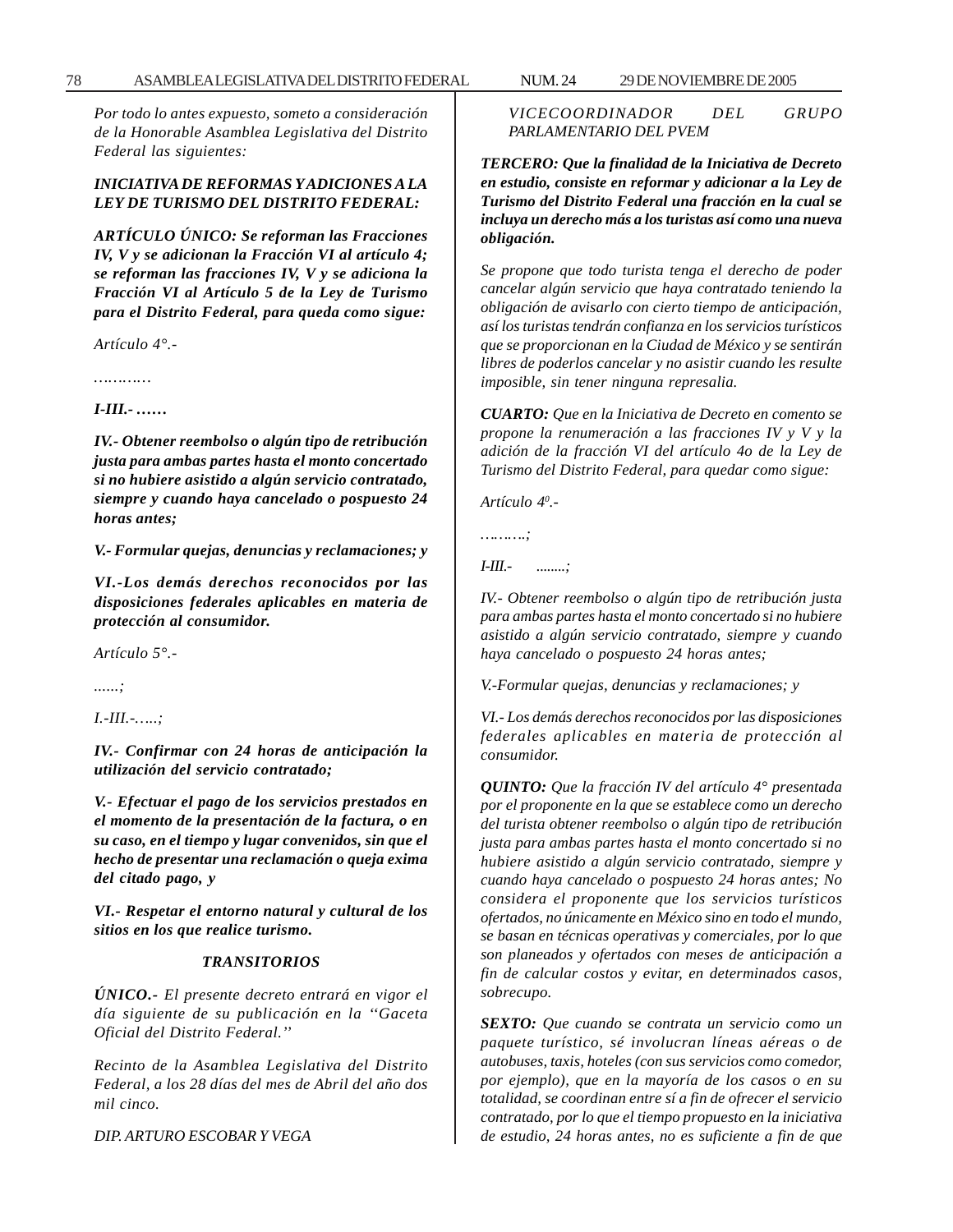*los prestadores de servicios puedan ocupar los espacios cancelados o pospuestos por los clientes.*

*SEPTIMO: Que en la Iniciativa de estudio, también se propone la renumeración a las fracciones IV y V y la adición de la fracción VI del artículo 5o de la Ley de Turismo del Distrito Federal, para quedar como sigue:*

*Artículo 5°.-*

*………:*

*I.-III.-……;*

*IV.- Confirmar con 24 horas de anticipación la utilización del servicio contratado;*

*V.- Efectuar el pago de los servicios prestados en el momento de la presentación de la factura, o en su caso, en el tiempo y lugar convenidos, sin que el hecho de presentar una reclamación o queja exima del citado pago, y*

*VI.- Respetar el entorno natural y cultural de los sitios en los que realice turismo.*

*OCTAVO: Que la fracción IV del artículo 5° presentada por el proponente mediante la cual se establece como una obligación del turista confirmar con 24 horas de anticipación la utilización del servicio contratado. Se considera como reiterativo a lo contemplado en los considerandos QUINTO y SEXTO.*

*NOVENO: Que esta dictaminadora considera que las propuestas de la Iniciativa en estudio y que versan sobre los servicios ofrecidos por parte de los prestadores y contratados por los turistas, están contemplados en contratos en materia civil en donde se estipulan los derechos de los cliente-turista, bajo esquemas precontractuales, contractuales y post-contractuales, que se prevén en ordenamientos como la Ley Federal de Protección al Consumidor, concretamente en sus artículos 7 y 42, así como en el capítulo X referente a los contratos de adhesión y que a la letra dicen:*

*''Artículo 7.- Todo proveedor está obligado a informar y respetar los precios, tarifas, garantías, cantidades, calidades, medidas, intereses, cargos, términos, plazos, fechas, modalidades, reservaciones y demás condiciones conforme a las cuales se hubiera ofrecido, obligado o convenido con el consumidor la entrega del bien o prestación del servicio y bajo ninguna circunstancia serán negados estos bienes o servicios a persona alguna.*

*Artículo 42.- El proveedor está obligado a entregar el bien o suministrar servicio de acuerdo con los términos y condiciones ofrecidos o implícitos en la publicidad o información desplegados, salvo convenio en contrario o consentimiento escrito del consumidor.''*

*Por lo anteriormente expuesto y en cumplimiento a lo previsto en el artículo 32 del Reglamento para el Gobierno Interior de la Asamblea Legislativa del Distrito Federal, la Comisión de Turismo considera que es de resolverse y se*

#### *RESUELVE*

*ÚNICO: No es de aprobarse la INICIATIVA DE REFORMAS Y ADICIONES A LA LEY DE TURISMO DEL DISTRITO FEDERAL, presentada por el Diputado Arturo Escobar y Vega, integrante del Grupo Parlamentario del Partido Verde Ecologista de México.*

*Dado en la Asamblea Legislativa del Distrito Federal III Legislatura, el día 22 del mes de noviembre de 2005.*

# *POR LA COMISIÓN DE TURISMO*

*Dip. Miguel Ángel Solares Chávez, presidente; Dip. Christian Martín Lujano Nicolás, vicepresidente; Dip. Adrián Pedrozo Castillo, integrante.*

**EL C. PRESIDENTE DIPUTADO JORGE ALBERTO LARA RIVERA.-** A efecto de fundamentar el dictamen, se concede el uso de la tribuna al diputado Miguel Angel Solares, a nombre de la Comisión de Turismo.

**EL C. DIPUTADO MIGUEL ANGEL SOLARES CHÁVEZ.-** Honorable Asamblea:

A la Comisión de Turismo de esta honorable Asamblea Legislativa del Distrito Federal III Legislatura, le fue turnada para su análisis y dictamen la iniciativa de decreto por la que se adicionan y reformas diversas disposiciones de la Ley de Turismo del Distrito Federal, presentada por la diputada Sofía Figueroa Torres, integrante del grupo parlamentario del Partido Acción Nacional.

A nombre de la Comisión de Turismo y con fundamento en el marco jurídico correspondiente, vengo a esta Tribuna a fundamentar el siguiente dictamen:

La iniciativa de decreto en estudio consiste en reformar la Ley de Turismo del Distrito Federal a fin de incorporar una serie de estímulos fiscales para aquellas personas físicas y morales que inviertan en la ampliación de la oferta turística de la Ciudad de México; de igual manera se plantea que se incremente el impuesto sobre hospedaje y por lo tanto también aumenten los recursos destinados por el gobierno local a la operación del Fondo Mixto de Promoción Turística del Distrito Federal, así como una reestructuración del Comité Técnico de dicho Fondo.

Finalmente, se propone la creación de una ventanilla única de gestión empresarial para los proyectos turísticos entre las Secretarías de Turismo del Gobierno del Distrito Federal y la del Gobierno Federal.

De igual manera se propone la adición de la fracción X al artículo 17 de la Ley de Turismo del Distrito Federal en la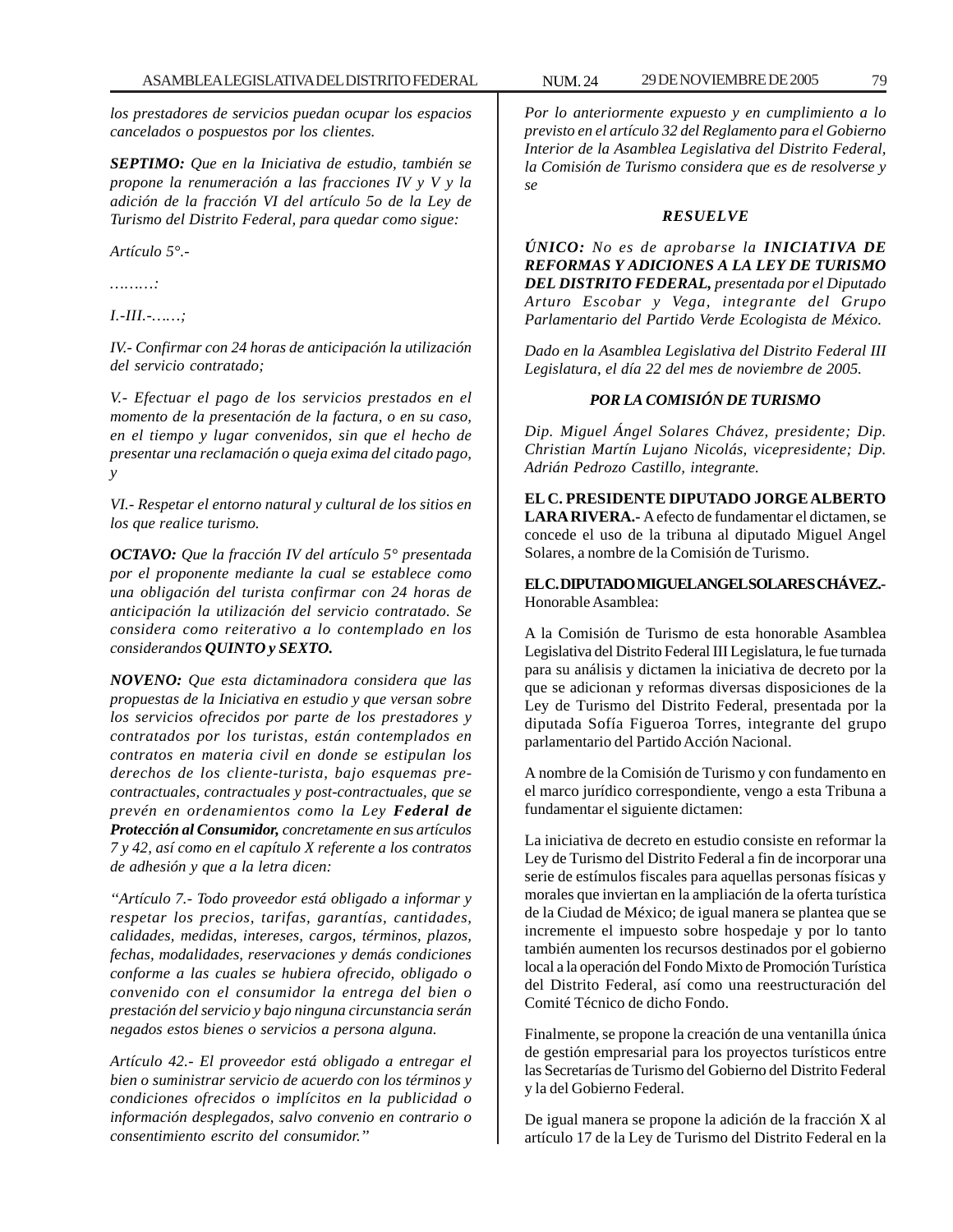que se estipula la coordinación entre las Secretarías de Turismo local y federal para el apoyo necesario para la operación de una ventanilla única de gestión empresarial para proyectos turísticos.

A fin de argumentar este dictamen, es importante mencionar que el 29 de abril del año 2004 se aprobó por unanimidad ante el pleno de esta Asamblea Legislativa del Distrito Federal el dictamen a la iniciativa de reformas a diversos artículos de la Ley de Turismo del Distrito Federal, mediante la cual se busca aplicar uno de los principios que deben caracterizar a la administración pública moderna: el de la simplificación administrativa.

Por tal motivo, esta dictaminadora considera que la creación de una ventanilla única constituiría una oficina burocrática más a todas las instancias de gobierno, por lo que significaría una contradicción a las reformas realizadas a la Ley de Turismo del Distrito Federal durante esta Legislatura.

De igual manera durante las reformas antes señaladas se adicionó a la Ley de Turismo del Distrito Federal el capítulo XII compuesto por tres artículos y que versa sobre los mecanismos de coordinación con las entidades y dependencias de la administración pública federal.

Por otra parte, esta Comisión dictaminadora considera imperioso que el Fondo Mixto de Promoción Turística preserve su función de asesoramiento en los planes, programas y acciones para la promoción de la actividad turística del Distrito Federal, a diferencia de lo propuesto en la iniciativa de mérito, en virtud de que los proyectos par dicha promoción son siempre aprobados en un cuerpo colegiado; por lo que el Fondo Mixto de Promoción Turística no sólo financia, sino también facilita la toma de decisiones de este Cuerpo Colegiado.

Además, entre sus funciones establece asesorar a los inversionistas de los sectores social y privado en sus gestiones ante los organismos competentes a efecto de obtener asistencia técnica, financiamiento y demás apoyo.

La proponente de la iniciativa en estudio propone un incremento al impuesto sobre hospedaje del 2 al 3 por ciento según se contempla en el artículo 27 de la ley vigente y por lo tanto también se aumenten los recursos destinados por el gobierno local a la operación del Fondo Mixto de Promoción Turística del Distrito Federal.

Sin embargo, consideramos que en virtud de que la ciudad de México se encuentra en desventaja en cuanto al precio de habitación en hoteles se refiere respecto a otras plazas turísticas del país, el incremento al impuesto sobre hospedaje redundaría en un aumento de tarifas y se constituiría en un factor inflacionario, ya que en ningún caso en los últimos años ningún servicio o producto ni el Índice Nacional de Precios al Consumidor se ha incrementado al 50 por ciento como se pretende en la iniciativa de decreto.

Aunado a lo anterior, el sector hotelero de la ciudad de México participa de manera determinante en el Programa Gubernamental de Fiesta en el Distrito Federal, rebajando sus tarifas en fines de semana y en algunos casos otorga una noche gratis a los turistas que visitan la capital del país en fechas especiales.

Por tanto, esta Comisión Dictaminadora no aprueba la propuesta de incrementar en un 50 por ciento el impuesto sobre el hospedaje en el Distrito Federal.

La iniciativa en estudio también pretende eliminar a un representante de los prestadores de servicios turísticos de la iniciativa privada, así como excluir a los representantes de la Secretaría de Desarrollo Social, de la Contraloría General del Gobierno del Distrito Federal y al Director General del Fondo Mixto como integrantes del Comité Técnico del Fondo Mixto de Promoción Turística del Distrito Federal.

Los integrantes de la Comisión de Turismo consideramos que la propuesta de eliminar a un representante de los prestadores de servicios turísticos de la iniciativa privada como integrante del Comité Técnico es considerada como un contrasentido con las tendencias de los gobiernos democráticos que en un ejercicio de transparencia en la gestión gubernamental hacen copartícipes a los órganos mixtos a la iniciativa privada máxime cuando los servicios turísticos, en este caso en la ciudad de México, están formal y debidamente representados.

Por otra parte, la propuesta de excluir a la Secretaría de Desarrollo Social y a la Contraloría General del Gobierno del Distrito Federal del mencionado Comité Técnico, es considerada como un desconocimiento de la proponente al hecho de que varios programas de desarrollo turístico incluyen aspectos de recreación para lo cual es menester una adecuada coordinación entre la Secretaría arriba mencionada y la Secretaría de Turismo.

Finalmente, la proponente también excluye al órgano fiscalizador e inspector de la Administración Pública Local obviando la labor de registro, procedimientos y transparencias de los recursos que son aprobados en forma colegiada en el citado Comité Técnico en contraposición a lo establecido en la Ley Orgánica de la Administración Pública del Distrito Federal.

Finalmente, las reformas al artículo 33 y la adición del 33 bis propuestas por la proponente y que son relativas a estímulos fiscales para el fomento turístico, están contempladas actualmente en los convenios de coordinación con la Secretaría de Finanzas y se basan en los programas y proyectos que se autorizan año con año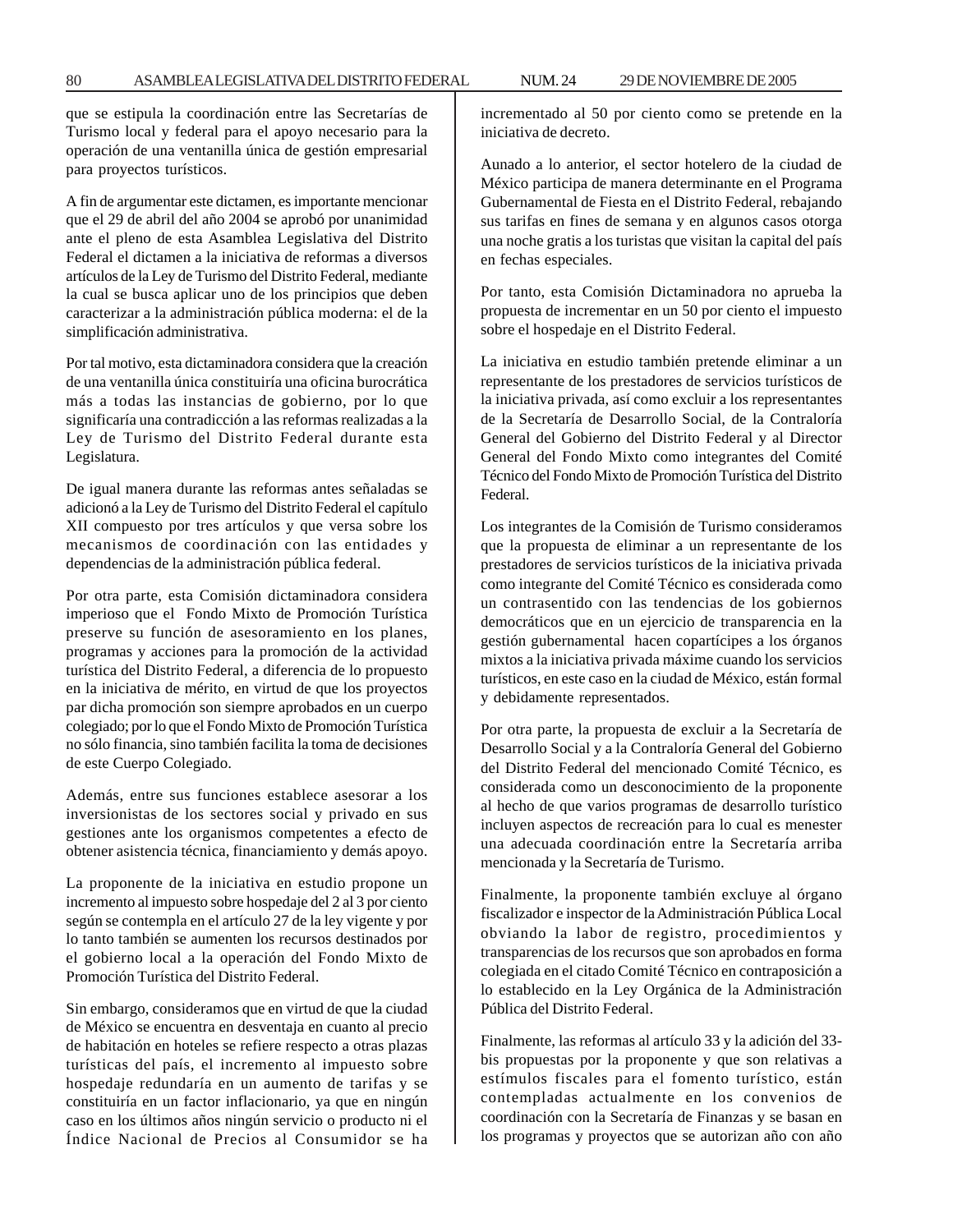para determinar la rentabilidad de estos y no afectar los ingresos de la ciudad de México.

De igual manera, no se define en la iniciativa de estudio los montos de desgravación temporal del impuesto sobre nóminas para empresas que amplíen sus operaciones o fomenten nuevos negocios dentro de la industria turística; montos que son de suma importancia a efecto de no violentar las disposiciones jurídicas en la materia.

Por lo anteriormente expuesto y en cumplimiento a lo previsto en el artículo 32 del Reglamento para el Gobierno Interior de la Asamblea Legislativa del Distrito Federal, la Comisión de Turismo considera que es de resolverse y se resuelve:

Único.- No es de aprobarse la iniciativa de decreto por la que se adicionan y reforman diversas disposiciones de la Ley de Turismo del Distrito Federal, presentada por la diputada Sofía Figueroa Torres, integrante del grupo parlamentario del Partido Acción Nacional.

Por economía procesal parlamentaria, solicito se inserte de manera íntegra este dictamen en el Diario de los Debates y además hago una atenta invitación a mis compañeros diputados, mis compañeras diputadas a que voten a favor de este dictamen.

Es cuanto, diputado Presidente.

**EL C. PRESIDENTE DIPUTADO JORGE ALBERTO LARA RIVERA.-** Gracias, diputado. Está a discusión el dictamen. Se abre el registro de oradores. ¿Oradores en contra?

¿Alguna o algún diputado desea razonar su voto?

Proceda la Secretaría a recoger la votación nominal del dictamen en lo general y en lo particular en un solo acto.

**EL C. SECRETARIO DIPUTADO ADRIÁN PEDROZO CASTILLO.-** Se va a proceder recoger la votación nominal del dictamen en lo general y en lo particular en un solo acto.

De conformidad con lo establecido por el artículo 131 del Reglamento para el Gobierno Interior de la Asamblea, se solicita a la Coordinación de Servicios Parlamentarios hacer el anuncio correspondiente a efecto de que los diputados presentes puedan emitir su voto.

Se solicita a los diputados que al emitir su voto lo hagan en voz alta diciendo su nombre y apellido, añadiendo la expresión en pro, en contra o abstención. El de la voz recogerá la votación. Comenzamos de derecha a izquierda.

Mónica Serrano, abstención.

Lozano Lozano, en pro.

Guadalupe Chavira, en pro. González Maltos, a favor. Lujano, abstención. Sofía Figueroa, abstención. Gabriela González, abstención. Mariana Gómez del Campo, abstención. Carlos Alberto Flores, abstención. Emilio Fernández, en pro. Alejandra Barrales, en pro. Francisco Chiguil, en pro. Alfredo Hernández Raigosa, a favor. Solares, a favor. Elio Bejarano, en pro. Rodrigo Chávez Contreras, a favor. Lourdes Alonso, en pro. Silvia Oliva Fragoso, en pro. María Teresita Aguilar, abstención. Irma Islas, abstención. Jesús López, abstención. Sara Figueroa, abstención. Gerardo Díaz Ordaz, abstención. Aguilar Álvarez, en contra. Jorge García Rodríguez, abstención. Claudia Esqueda, abstención. Mauricio López, abstención. José Medel Ibarra, abstención. Rafael Hernández Nava, a favor. María de Lourdes Rojo e Incháustegui, en pro. Gerardo Villanueva, a favor. Rigoberto Nieto López, a favor. Juventino Rodríguez, en pro. Alberto Trejo Villafuerte, en pro. Pablo Trejo, en pro.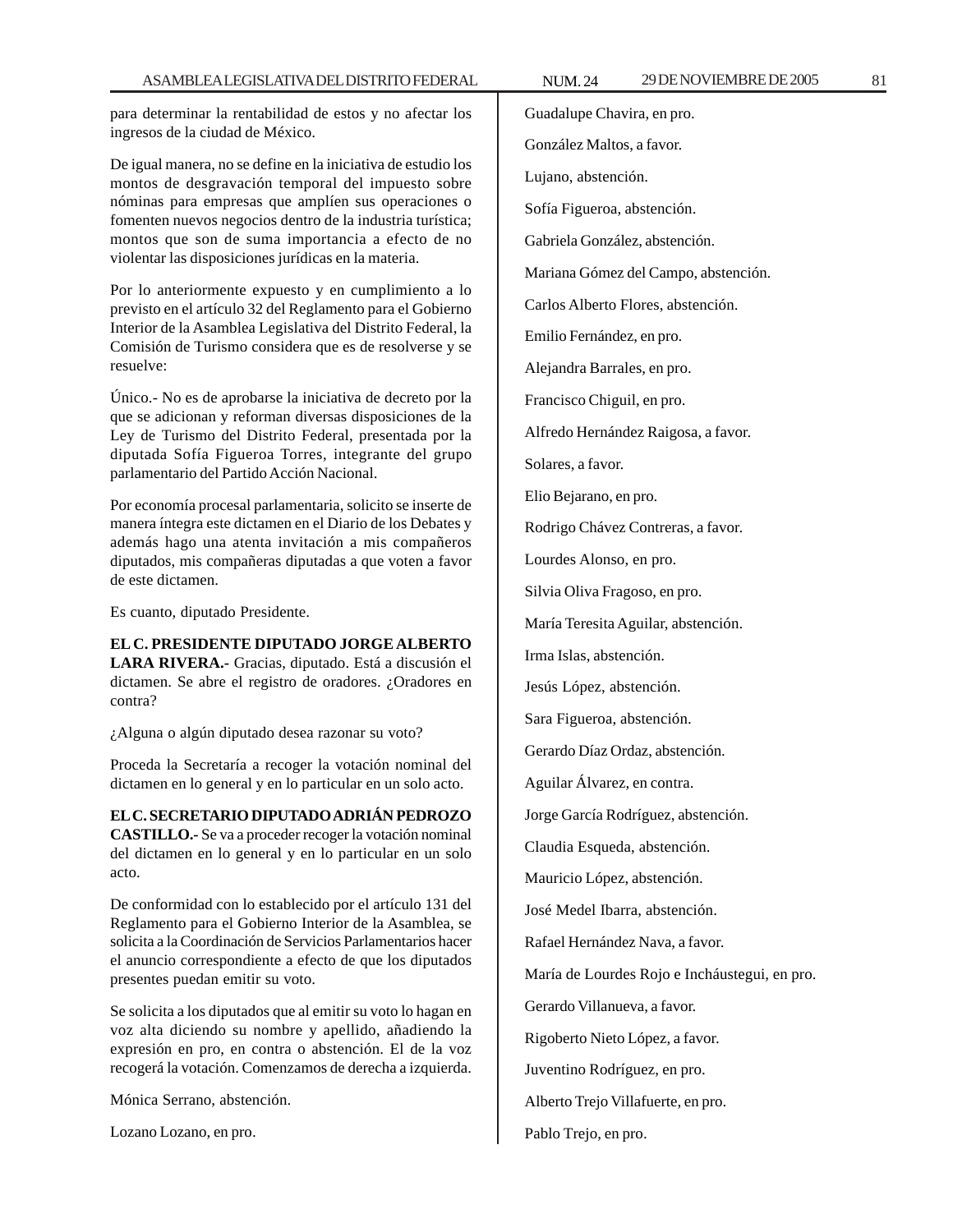José Jiménez, en pro.

Rodolfo Covarrubias, a favor.

Julio César Moreno, a favor.

**EL C. SECRETARIO DIPUTADO ADRIÁN PEDROZO**

**CASTILLO.-** ¿Faltó alguna o algún diputado de emitir su voto?

Maricela Contreras Julián, a favor.

**EL C. SECRETARIO DIPUTADO ADRIÁN PEDROZO**

**CASTILLO.-** ¿Faltó alguna o algún diputado de emitir su voto?

Lorena Villavicencio, a favor.

**EL C. SECRETARIO DIPUTADO ADRIÁN PEDROZO**

**CASTILLO.-** Se va a proceder a recoger la votación de la Mesa Directiva.

Adrián Pedrozo Castillo, a favor.

Jorge Lara, abstención.

María Elena Torres, a favor.

Alfredo Carrasco, a favor.

**EL C. SECRETARIO DIPUTADO ADRIAN PEDROZO CASTILLO.-** Diputado Presidente, el resultado de la votación es el siguiente: 28 votos a favor, 1 voto en contra, 16 abstenciones.

**EL C. PRESIDENTE DIPUTADO JORGE ALBERTO LARA RIVERA.-** En consecuencia se aprueba el dictamen que presentó la Comisión de Turismo mediante el cual se desecha la iniciativa por la que se adicionan diversas reformas y disposiciones a la Ley de Turismo del Distrito Federal.

Hágase del conocimiento de la diputada proponente, diputada Sofía Figueroa Torres.

El siguiente punto de la orden del día corresponde a la discusión y en su caso aprobación del dictamen que presenta la Comisión de Turismo a la iniciativa de reformas y adiciones a la Ley de Turismo del Distrito Federal.

En virtud de que el dictamen fue distribuido entre las diputadas y diputados en términos de lo dispuesto por el Artículo 118 del Reglamento para el Gobierno Interior de la Asamblea Legislativa del Distrito Federal, proceda la Secretaría a consultar a la Asamblea en votación económica si se dispensa la lectura del mismo y se somete a discusión de inmediato.

# **EL C. SECRETARIO DIPUTADO ADRIAN PEDROZO**

**CASTILLO.-** Por instrucciones de la Presidencia y en

votación económica se consulta a la Asamblea si es de dispensarse la lectura del dictamen de referencia y se somete a discusión de inmediato.

Los que estén por la afirmativa, sírvanse manifestarlo poniéndose de pie.

Los que estén por la negativa, sírvanse manifestarlo poniéndose de pie.

Dispensada la lectura, diputado Presidente.

# *DICTAMEN QUE PRESENTA LA COMISIÓN DE TURISMO, RELATIVO A LA INICIATIVA DE REFORMAS Y ADICIONES A LA LEY DE TURISMO DEL DISTRITO FEDERAL.*

*HONORABLE ASAMBLEA LEGISLATIVA DEL DISTRITO FEDERAL, III LEGISLATURA.*

*A la Comisión de Turismo de esta Honorable Asamblea Legislativa del Distrito Federal, le fue turnada para su análisis y dictamen la INICIATIVA DE DECRETO POR LA QUE SE ADICIONAN Y REFORMAN DIVERSAS DISPOSICIONES DE LA LEY DE TURISMO DEL DISTRITO FEDERAL, presentada por la Diputada Sofía Figueroa Torres, integrante del Grupo Parlamentario del Partido Acción Nacional.*

*Con fundamento en lo dispuesto en los artículos 122, párrafos primero y segundo, apartado C, Base primera, fracción V, inciso k) de la Constitución Política de los Estados Unidos Mexicanos; 8°, fracción I; 24, fracción I; 36, 42, fracción XV; 46, fracción I y 49 del Estatuto de Gobierno del Distrito Federal; 10 ; 7°; 10, fracción I; 17, fracción V; 59 párrafo segundo; 60, fracción II; 61; 62, fracción XXXII; 63 y 64, de la Ley Orgánica; 1 °; 28; 30; 32 y 33, del Reglamento para el Gobierno Interior, así como los artículos 8°; 9°, fracción I y del 50 al 57, del Reglamento Interior de las Comisiones, estos últimos tres, ordenamientos de la Asamblea Legislativa del Distrito Federal, esta Comisión de Turismo se abocó al estudio de la Iniciativa señalada y somete a consideración de este Honorable órgano Legislativo, el presente DICTAMEN al tenor de los siguientes:*

# *ANTECEDENTES*

*1°.- En sesión celebrada con fecha 28 de abril del año dos mil cinco, la Mesa Directiva del Segundo Periodo de Sesiones Ordinarias del Segundo Año de Ejercicio de la Asamblea Legislativa del Distrito Federal, III Legislatura, con fundamento en lo dispuesto en los artículos 36, fracciones V y VII y 89 de la Ley Orgánica; 28 y 86 del Reglamento para el Gobierno Interior, ambos ordenamientos de la Asamblea Legislativa del Distrito Federal, acordó remitir para su análisis y dictamen, mediante oficio número MDSPSA/CSP/ 0415/2005, a esta Comisión de Turismo la INICIATIVA DE DECRETO POR LA QUE SE ADICIONAN Y REFORMAN*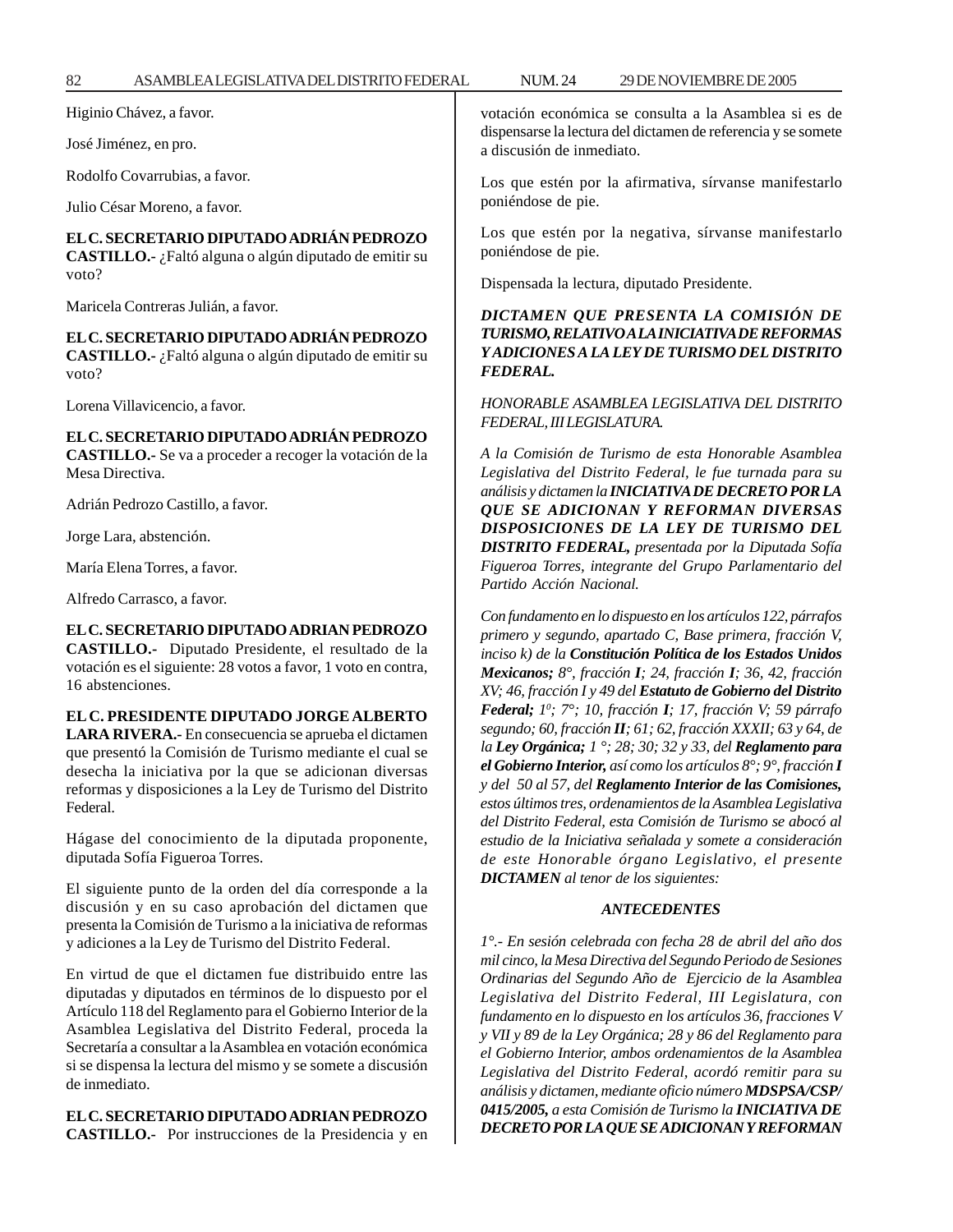*DIVERSAS DISPOSICIONES DE LA LEY DE TURISMO DEL DISTRITO FEDERAL, presentada por la Diputada Sofía Figueroa Torres, integrante del Grupo Parlamentario del Partido Acción Nacional.*

*2°.- Con fecha 9 de mayo del año dos mil cinco, la Secretaría Técnica de la Comisión de Turismo, por instrucciones del Diputado Miguel Ángel Solares Chávez, Presidente de la Comisión señalada, envió mediante oficios con números ALDFIII/CT/120/05, ALDFIII/CT/ 121/05, ALDFIII/CT/122105 y ALDFIIIICT/123/05, para conocimiento de los Diputados Christian Martín Lujano Nicolás, Juan Manuel González Maltos, Francisco Agundis Arias y Adrián Pedrozo Castillo, Vicepresidente, Secretario e integrantes de la Comisión de Turismo respectivamente, el contenido de la Iniciativa en comento, solicitando sus opiniones a efecto de considerarlas en el proyecto de dictamen correspondiente.*

*3°.- La Comisión de Turismo se reunió a las 10:00 horas del día 22 del mes de noviembre del año dos mil cinco, en la sala de Juntas de la Coordinación del Grupo Parlamentario del Partido de la Revolución Democrática, ubicada en el primer piso del Recinto Legislativo, sito Donceles y Allende, Col. Centro, Delegación Cuauhtémoc, para dictaminar la Iniciativa de mérito, con el fin de someterla a consideración del Pleno de esta H. Asamblea legislativa del Distrito Federal, bajo los siguientes:*

#### *CONSIDERANDOS*

*PRIMERO: Que con fundamento en lo dispuesto en los artículos 122, párrafos primero y segundo, apartado C, Base primera, fracción V, inciso k) de la Constitución Política de los Estados Unidos Mexicanos; 8°, fracción I; 24, fracción I; 36, 42, fracción XV; 46, fracción I y 49 del Estatuto de Gobierno del Distrito Federal; 10 ; 7°; 10, fracción I; 17, fracción V; 59 párrafo segundo; 60, fracción II; 61; 62, fracción XXXII; 63 y 64, de la Ley Orgánica; 10 ; 28; 30; 32 y 33, del Reglamento para el Gobierno Interior, así como los artículos 8°; 9°, fracción I y del 50 al 57, del Reglamento Interior de las Comisiones, estos últimos tres, ordenamientos de la Asamblea Legislativa del Distrito Federal, esta Comisión de Turismo es competente para analizar y dictaminar la INICIATIVA DE DECRETO POR LA QUE SE ADICIONAN Y REFORMAN DIVERSAS DISPOSICIONES DE LA LEY DE TURISMO DEL DISTRIT FEDERAL, presentada por la Diputada Sofía Figueroa Torres, integrante del Grupo Parlamentario del Partido Acción Nacional.*

*SEGUNDO: Que la Iniciativa en estudio se presentó en los siguientes términos:*

*Dip. Andrés Lozano Lozano Presidente de la Mesa Directiva de la Asamblea Legislativa del Distrito Federal Presente.*

*Los suscritos, Diputados integrantes del Grupo Parlamentario del partido Acción Nacional, con fundamento en lo dispuesto por el artículo 122, apartado C, Base Primera, fracción V, inciso k) de la Constitución Política de los Estados Unidos Mexicanos, 42 fracción XV del Estatuto de Gobierno del Distrito Federal; 10 fracción I, 17 fracción IV, 88 fracción I, 89 párrafo primero y segundo de la Ley Orgánica de la Asamblea Legislativa del Distrito Federal, 85 fracción I y 93 primer párrafo del Reglamento para el Gobierno Interior de la Asamblea Legislativa del Distrito Federal sometemos a su consideración de esta Honorable Asamblea Legislativa del Distrito Federal, la presente:*

*INICIATIVA DE DECRETO POR LA QUE SE ADICIONAN Y REFORMAN DIVERSAS DISPOSICIONES DE LA LEY DE TURISMO DEL DISTRITO FEDERAL conforme a la siguiente:*

#### *EXPOSICIÓN DE MOTIVOS*

*El Distrito Federal sede de los poderes de la Unión es uno de los atractivos turísticos más importantes del país sin duda, el contar con una infraestructura en servicios turísticos y contar con las atracciones adecuadas ha generado que los turistas nacionales y extranjeros generen una derrama económica importante a la Ciudad. Basta mencionar que de conformidad con lo dispuesto por la Ley de Ingresos del Distrito Federal para el ejercicio fiscal 2005, la recaudación por el impuesto por la prestación de servicios de hospedaje ascendería a la cantidad de \$83, 500, 189.00 (Ochenta y tres millones quinientos mil ciento ochenta y nueve pesos 00/100 M. N.)*

*Sin duda, el reto en la materia es grande, seguir siendo uno de los principales destinos turísticos del país. Muchas son las variables que inciden en su desarrollo, tales como la seguridad pública, la infraestructura turística, la calidad en la prestación de los servicios y las atracciones propias de lugar, por mencionar algunas.*

*En el Distrito Federal el impulso al turismo se ha dado en diversos frentes, desde la promoción del ecoturismo; el turismo de aventura y el turismo rural, hasta el impulso de las tradiciones populares, a efecto de consolidar la visita de nacionales y extranjeros.*

*Sin embargo, una de las grandes tareas pendientes es el otorgar por Ley incentivos fiscales a efecto de que la infraestructura en servicios turísticos crezca y se consolide y por tanto, se genere una mayor derrama de recursos públicos.*

*En este sentido, la presente iniciativa plantea el incorporar de manera precisa en el texto de la ley*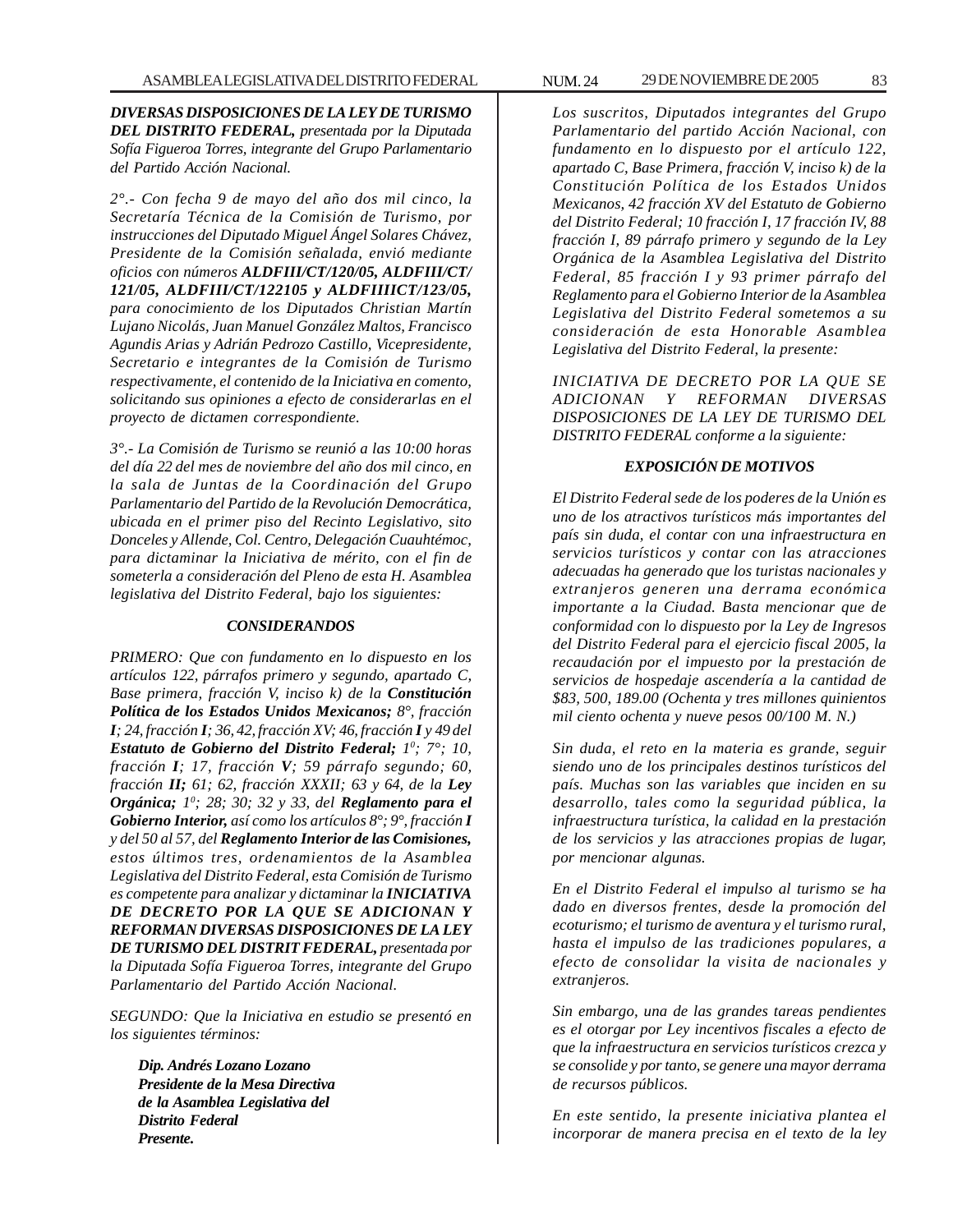*una serie de estímulos fiscales para aquellas personas y morales que inviertan en la ampliación de la oferta turística en el Distrito Federal. En el interés de promover el desarrollo integral del turismo en la Ciudad de México, sólo se otorgará el estimulo fiscal a las inversiones en las zonas declaradas como zona de desarrollo turístico prioritario, dentro de un plazo que no exceda los tres años y cuyo monto de inversión no supere en cuarenta por ciento los derechos e impuestos que generen.*

*Para poder obtener el estímulo correspondiente serán sujetos a recibir estímulos e incentivos, las personas físicas o morales, que organizadas en los términos la Ley, directa o indirectamente fomenten el empleo amplíen la actividad turística en nuevos giros. En este sentido, la Secretaría de Finanzas establecerá una desgravación temporal en el impuesto sobre nómina durante los tres primeros años de operaciones, a las empresas que amplíen sus operaciones o fomenten nuevos negocios dentro del sector turístico.*

*De igual manera, la presente iniciativa plantea que el Gobierno del Distrito Federal incremente los recursos destinados a la operación del Fondo Mixto de Promoción Turística del Distrito Federal, por lo que se propone la modificación del artículo 27, para que se destine el 3% del impuesto sobre hospedaje y no sólo el 2% como lo contempla la Ley vigente. El incremento de un 3% de los recursos sin duda redundará en el mejoramiento de las labores que actualmente tiene encomendadas el Fondo, por lo que se contará con mayores recursos para la gestión de créditos para la industria turística. De igual manera se plantea la reforma 29 de la Ley en comento, en la que se plantea una reestructuración al Comité Técnico del Fondo Mixto de Promoción Turística, para lograr una mejor operación en las funciones que tiene encomendadas.*

*La propuesta de modificación plantea como integrantes del Fondo a los titulares de la Secretaría de Turismo, de Finanzas, de Desarrollo Económico y a dos representantes del sector turístico en esta Ciudad, los cuales deberán contar con mayor antigüedad, representatividad en el sector y no atendiendo al número de agremiados, tal como lo contempla la actual Ley, y experiencia en el ramo turístico. De igual manera se reduce el número de invitados permanentes a participar con voz pero sin derecho a voto, siendo éstos un representante de este órgano legislativo, de la Secretaría de Turismo Federal y el Director General del Instituto de Promoción Turística del Distrito Federal.*

*Por lo anteriormente expuesto y fundado, sometemos a la consideración del Pleno de esta Asamblea:*

# *LA INICIATIVA DE DECRETO POR LA QUE SE ADICIONAN Y REFORMAN DIVERSAS DISPOSICIONES DE LA LEY DE TURISMO DEL DISTRITO FEDERAL, para quedar como sigue:*

*ÚNICO.- Se adiciona una fracción al artículo 17 y el artículo 33 bis se reforman los artículos 26, 27, 28, 29 y 33 de la Ley de Turismo del Distrito Federal, para quedar como sigue:*

*''Artículo 17.- …*

*I a V.- …,*

*VI.- Coordinar con la Secretaría de turismo federal el apoyo necesario para la operación de una ventanilla única de gestión empresarial para proyectos turísticos, para que atiendan lo concerniente a permisos, concesiones y demás trámites;*

*VII. Coordinar sus acciones con los prestadores de servicios turísticos del Distrito Federal para planificar en conjunto y hacerlos partícipes de los proyectos de promoción; y*

*VIII. Elaborar y presentar informes de actividades bimestrales para su evaluación ante el Comité Técnico del Fondo Mixto de Promoción Turística del Distrito Federal; y VIII. Las demás que se detallen en Reglamento de la presente Ley y disposiciones aplicables.''*

*''Artículo 26: El Jefe de Gobierno del Distrito Federal a propuesta de la Secretaría constituirá el fideicomiso denominado Fondo Mixto de Promoción Turística del Distrito Federal, el cual tendrá como función primordial financiar los planes, programas y acciones que se instrumenten para la promoción de la actividad turística del Distrito Federal.*

*El Fondo Mixto de Promoción Turística del Distrito Federal será entregado en fideicomiso.''*

*''Artículo 27.- El patrimonio del Fondo Mixto de Promoción Turística del Distrito Federal, se integrará con:*

*I.- Las aportaciones que efectúe el Gobierno del Distrito Federal, las cuales serán similares al 3% del monto recaudado por concepto del impuesto por la prestación del servicio de hospedaje;*

*II.- En su caso las aportaciones de las entidades paraestatales del Distrito Federal;*

*III- En su caso las aportaciones de los particulares;*

*IV.- Los créditos que obtenga;*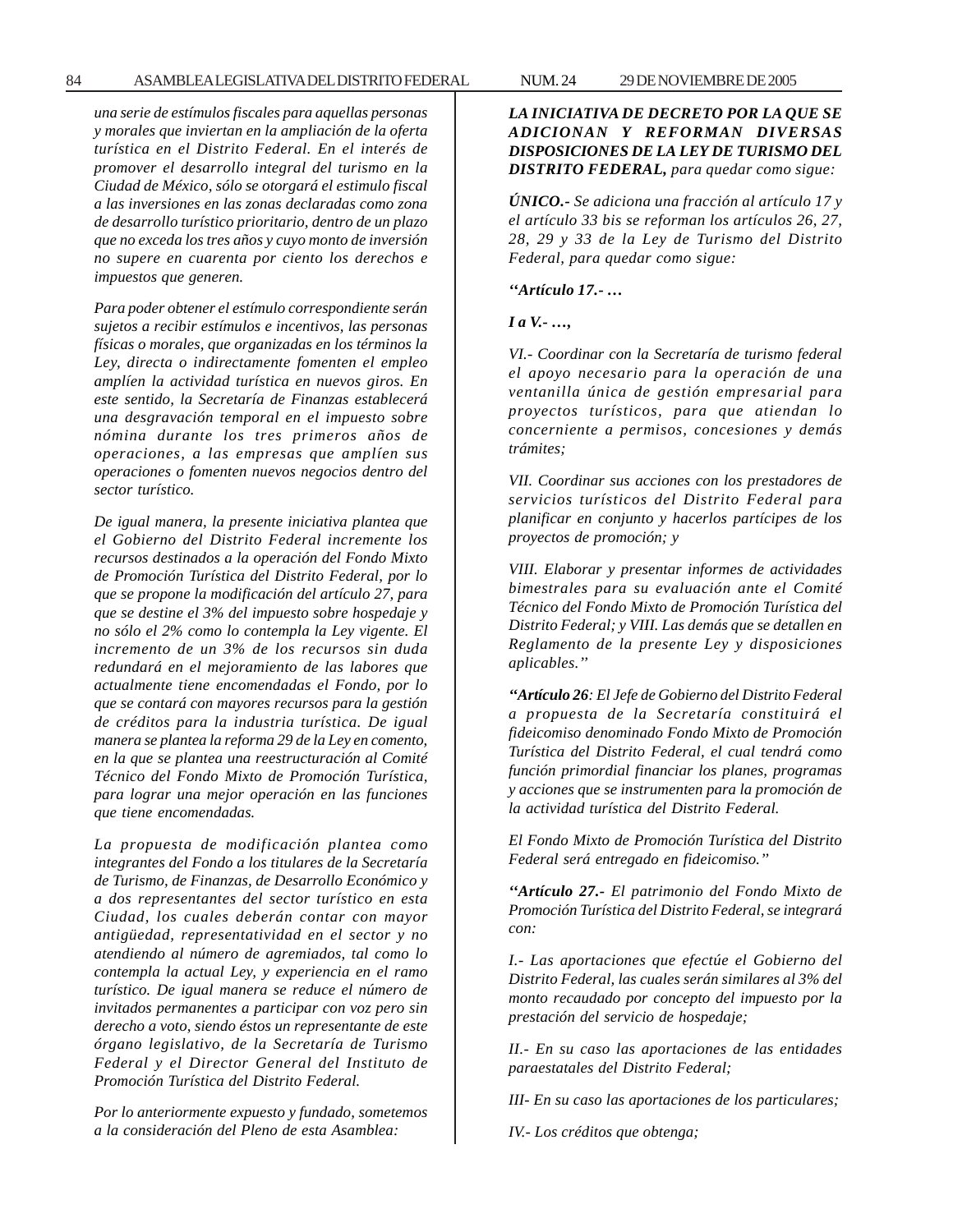*V.- Los productos de sus operaciones y de la inversión de fondos, y*

*VI.- Los demás recursos que se generen por cualquier otro concepto.''*

*''Artículo 28.- El Fondo Mixto tendrá las siguientes atribuciones:*

*I. Adquirir valores emitidos para el fomento de la actividad turística, por instituciones de crédito o empresas relacionadas a la misma;*

*II. Gestionar y obtener todo tipo de financiamiento que requiera para lograr su objeto;*

*III. Facilitar y gestionar el otorgamiento de créditos que contribuyan al fomento y desarrollo de la actividad turística;*

*IV. Vigilar que los desarrollos turísticos contribuyan a la protección ecológica;*

*VI. Elaborar y presentar bimestralmente ante el Comité Técnico, informes de actividades y, a través de su fiduciario, estados contables y financieros; y*

*VII. En general, todas aquellas que permitan la realización de sus objetivos y los que se detallen en el Reglamento de la presente Ley.''*

*''Artículo 29.- El Fondo Mixto de Promoción Turística del Distrito Federal tendrá un Comité Técnico que estará integrado por representantes de cada una de las siguientes dependencias y organizaciones:*

*I.- La Secretaría;*

*II.- La Secretaría de Finanzas del Distrito Federal;*

*III. La Secretaría de Desarrollo Económico del Distrito Federal;*

*IV. Dos representantes de los prestadores de servicios turísticos de la iniciativa privada, designados según las disposiciones contenidas en el Reglamento de la presente Ley y atendiendo a los siguientes criterios:*

*a) Mayor antigüedad en el ramo turístico;*

*b) Mayor representatividad en el ramo turístico;*

*c) Mayor experiencia comprobada en el desarrollo de la actividad turística; y*

*d) Que presten servicios turísticos verificables.*

*También serán invitados permanentes a participar en las labores propias del Comité, con derecho a voz pero sin voto, el Director General del Instituto de Promoción Turística del Distrito Federal, la Asamblea*

*Legislativa del Distrito Federal a través del Diputado Presidente de la Comisión de Turismo y la Secretaría de Turismo Federal. Cada representante propietario acreditará ante el Comité a un suplente.*

*A solicitud de la mayoría calificada de los integrantes del Comité se podrá invitar a participar a representantes del sector académico y otras organizaciones sectoriales del turismo de la iniciativa privada.*

*El Comité Técnico será presidido por el titular de la Secretaría, o quien éste designe y se constituirá conforme a las disposiciones legales que rigen el fideicomiso.''*

#### *''Artículo 33.- ...*

*Los instrumentos fiscales tendrán por objeto impulsar nuevas inversiones productivas mediante la reducción y exención de impuestos, de conformidad con lo establecido en la presente Ley, el Código Financiero, la Ley de Ingresos y el Presupuesto de Egresos del Distrito Federal.''*

*''Artículo 33 bis.- La Secretaría en coordinación con la Secretaría de Finanzas podrá impulsar el otorgamiento de incentivos a las personas físicas o morales que generen inversiones para ampliar la oferta turística en el Distrito Federal, tomando en consideración, las zonas que hayan sido declaradas como zona de desarrollo turístico prioritario, dentro de un plazo que no sobrepase los tres años y los montos que no superen en cuarenta por ciento en los derechos o impuestos que generen de conformidad con lo siguiente:*

*I.- Serán sujetos a recibir estímulos e incentivos, las personas físicas o morales, que organizadas en los Términos de esta Ley, directa o indirectamente fomenten el empleo o amplíen la actividad turística en nuevos giros; y*

*II- La Secretaría de Finanzas establecerá una desgravación temporal en el impuesto sobre nómina durante los tres primeros años de operaciones, a las empresas que amplíen sus operaciones o fomenten nuevos negocios dentro del sector turístico.''*

### *TRANSITORIOS*

*PRIMERO.- Túrnese al Jefe de Gobierno del Distrito Federal para su promulgación y publicación en la Gaceta Oficial del Distrito Federal*

*SEGUNDO.- El presente decreto entrará en vigor al día siguiente de su publicación en la Gaceta Oficial del Distrito Federal.*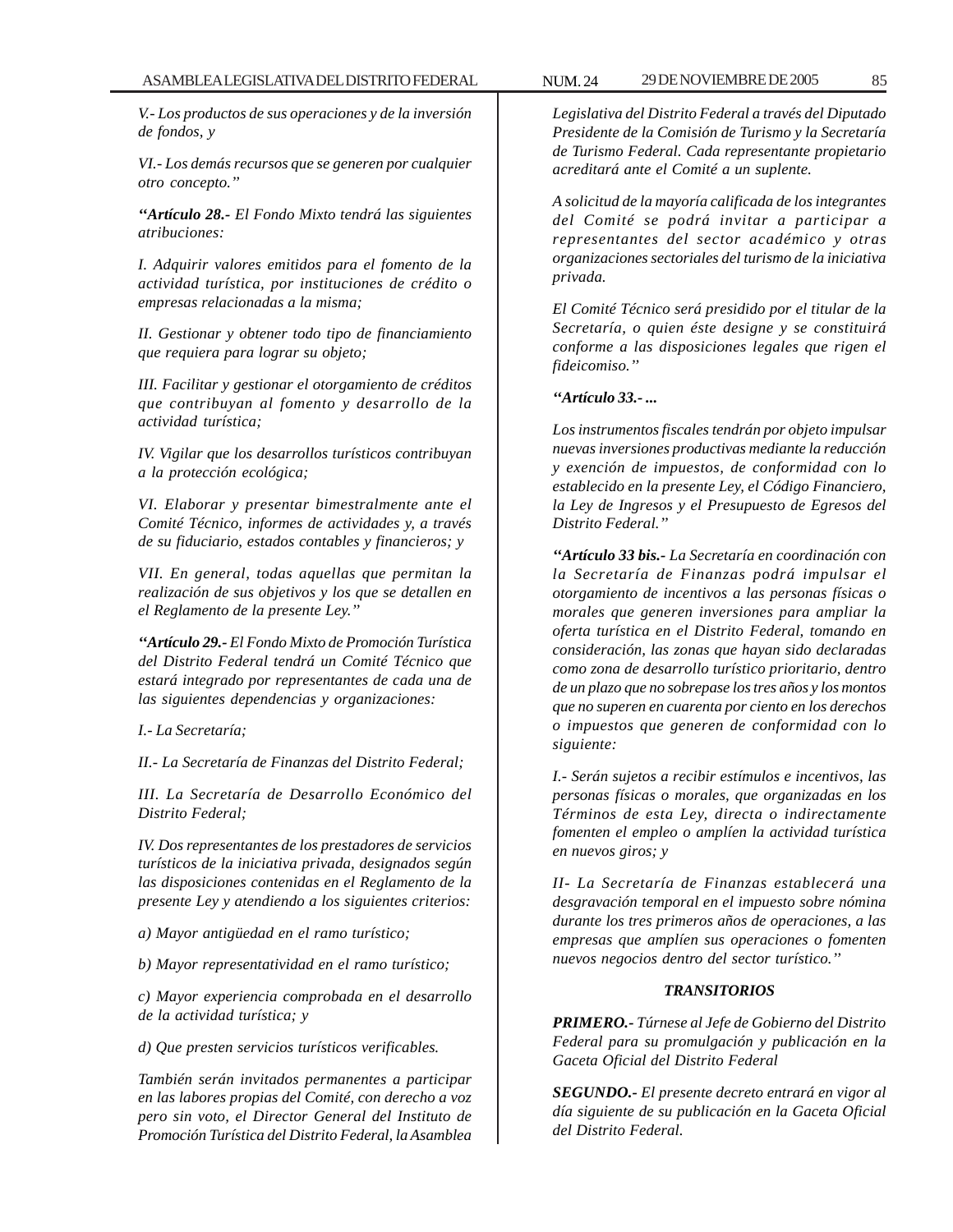*TERCERO.- Se derogan todas las disposiciones que contravengan lo dispuesto por el presente Decreto.*

*Recinto Legislativo, a los 28 días del mes de abril del año dos mil cinco.*

# *DIP. SOFÍA FIGUEROA TORRES*

*TERCERO: Que la finalidad de la Iniciativa de Decreto en estudio, consiste en reformar la Ley de Turismo del Distrito Federal a fin de incorporar una serie de estímulos fiscales para aquellas personas físicas y morales que inviertan en la ampliación de la oferta turística de la Ciudad de México; de igual manera, se plantea que se incremente el impuesto sobre hospedaje y por lo tanto, también aumenten los recursos destinados por el Gobierno local a la Operación del Fondo Mixto de Promoción Turística del Distrito Federal, así como una reestructuración del Comité Técnico de dicho Fondo, finalmente se propone la creación de una ventanilla única de gestión empresarial para proyectos turísticos entre las Secretarías de Turismo del Gobierno del Distrito Federal y la del Gobierno Federal.*

*CUARTO: Que en la Iniciativa de Decreto en comento, se propone la adición de la fracción X al artículo 17 de la Ley de Turismo del Distrito Federal, en la que se estipula la Coordinación entre las Secretarías de Turismo local y Federal, para el apoyo necesario para la operación de una ventanilla única de gestión empresarial para proyectos turísticos.*

*QUINTO: Que relativo al anterior considerando, el 29 de abril del año dos mil cuatro se aprobó, por unanimidad, ante el Pleno de la Asamblea Legislativa del Distrito Federal, el Dictamen a la ''Iniciativa de reformas a diversos artículos de la Ley de Turismo del Distrito Federal'', presentada por el Diputado Miguel Ángel Solares Chávez del Grupo Parlamentario del Partido de la Revolución Democrática, mediante la cual se busca aplicar uno de los principios que deben caracterizar a la administración pública moderna: el de la simplificación administrativa.*

*Por tal motivo, esta dictaminadora considera que la creación de una ventanilla única constituiría una oficina burocrática más a todas las instancias de gobierno, por lo que significaría una contradicción a las reformas realizadas a la Ley de Turismo del Distrito Federal durante esta legislatura.*

*SEXTO: Que en el Dictamen a la Iniciativa de reformas referido anteriormente, se adicionó a la Ley de Turismo del Distrito Federal el capítulo XII, compuesto por tres artículos y que versa sobre los mecanismos de coordinación con las entidades y dependencias de la Administración Pública Federal*

*SÉPTIMO: Que el artículo 26 de la Ley referida con antelación y que a la letra dice: ''El Jefe de Gobierno del Distrito Federal a propuesta de la Secretaría constituirá el fideicomiso denominado Fondo Mixto de Promoción Turística del Distrito Federal, el cual tendrá como función primordial asesorar y financiar los planes, programas y acciones que se instrumenten para la promoción de la actividad turística del Distrito Federal.*

*El Fondo Mixto de Promoción Turística del Distrito Federal será entregado en fideicomiso''.*

*La Iniciativa de decreto en comento propone eliminar la palabra ''asesorar'', para quedar como sigue: ''El Jefe de Gobierno del Distrito Federal a propuesta de la Secretaría constituirá el fideicomiso denominado Fondo Mixto dé Promoción Turística del Distrito Federal, el cual tendrá como función primordial financiar los planes, programas y acciones que se instrumenten para la promoción de la actividad turística del Distrito Federal.*

*El Fondo Mixto de Promoción Turística del Distrito Federal será entregado en fideicomiso''.*

*Al respecto, esta Comisión dictaminadora considera imperioso que el Fondo Mixto de Promoción Turística, preserve su función de asesoramiento en los planes, programas y acciones para la promoción de la actividad turística del Distrito Federal, en virtud de que los proyectos para dicha promoción son siempre aprobados en un cuerpo colegiado, por lo que el Fondo Mixto de Promoción Turística no sólo financia sino también facilita la toma de decisiones de ese cuerpo colegiado; además entre sus funciones se establece la de ''asesorar a los inversionistas de los sectores social y privado en sus gestiones ante los organismos competentes a efecto de obtener asistencia técnica, financiamiento y demás apoyo''.*

*OCTAVO: Que la proponente de la Iniciativa en estudio propone un incremento al impuesto sobre hospedaje del 2 al 3%, según se contempla en el artículo 27 de la Ley vigente y por lo tanto, también se aumenten los recursos destinados por el Gobierno local a la Operación del Fondo Mixto de Promoción Turística del Distrito Federal.*

*En virtud de que la Ciudad de México se encuentra en desventaja en cuanto al precio de habitación en hoteles se refiere, respecto a otras plazas turísticas del país, el incremento al impuesto sobre hospedaje redundaría en un aumento de tarifas y se constituiría en un factor inflacionario ya que en ningún caso, en los últimos años, ningún servicio o producto, ni el índice nacional de precios al consumidor, se ha incrementado al 50% como se pretende en la Iniciativa de decreto.*

*Aunado a lo anterior, el sector hotelero de la Ciudad de México participa de manera determinante en el programa gubernamental '' Dfiesta en el Distrito Federal'',*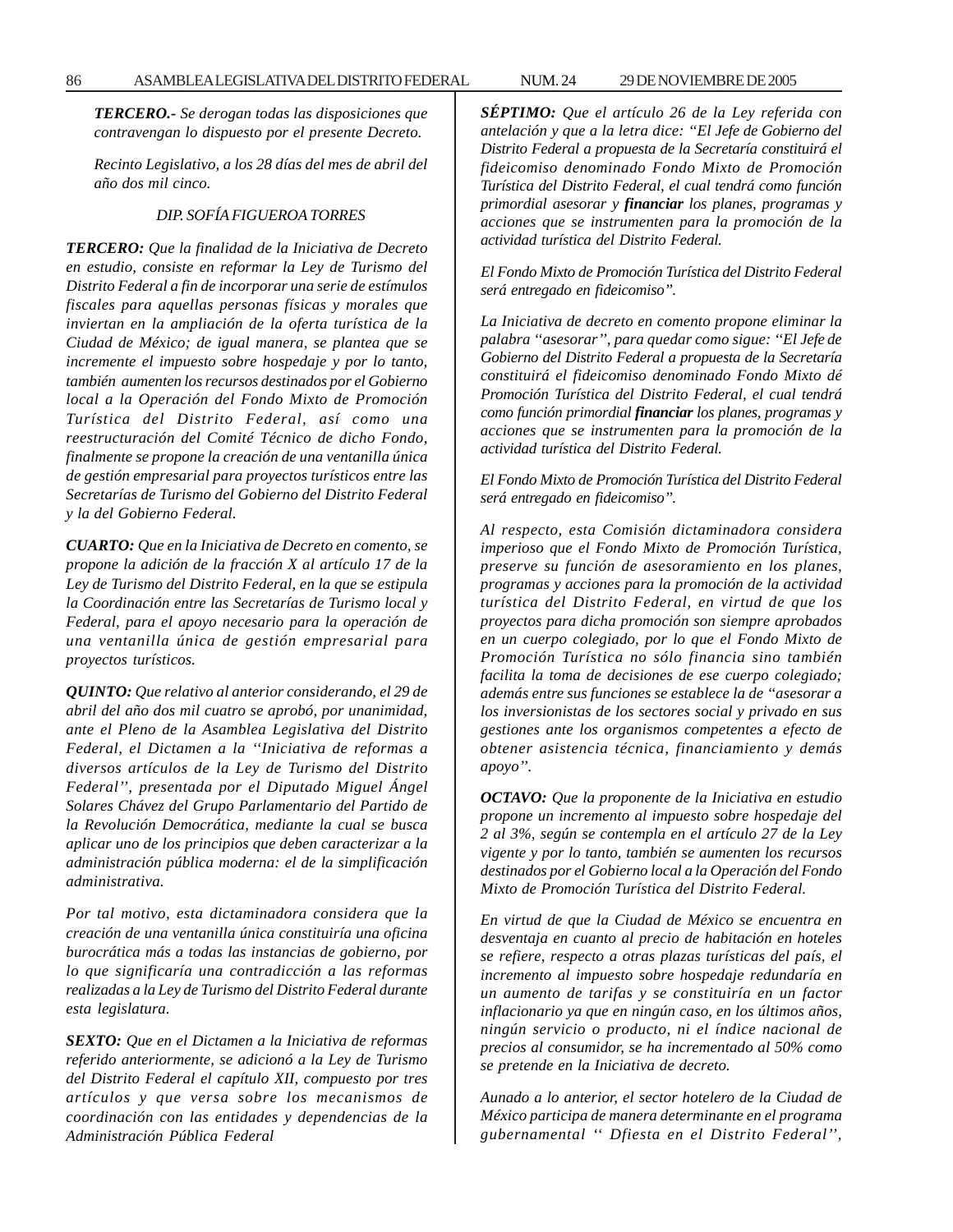*rebajando sus tarifas en fines de semana y, en algunos casos, otorga una noche gratis a los turistas que se visitan la Capital del País en fechas especiales.*

*Por tanto, esta Comisión dictaminadora no aprueba la propuesta de incrementar en un 50% el impuesto sobre hospedaje en el Distrito Federal.*

*NOVENO: Que en la modificación a la fracción III del artículo 28 de la Ley por parte de la proponente, sugiere añadir la palabra ''gestionar'' y no sólo facilitar el otorgamiento de créditos que contribuyan al fomento y desarrollo de la actividad económica. Al respecto, es de mencionarse que el Fondo Mixto de promoción Turística no cuenta con estructura para gestionar créditos que contribuyan para el fin antes citado.*

*DÉCIMO: Que la iniciativa en estudio también pretende eliminar a un representante de los prestadores de servicios turísticos de la iniciativa privad así como excluir a los representantes de la Secretaría de Desarrollo Social, de la Contraloría General del Gobierno del Distrito Federal y al Director General del Fondo Mixto como integrantes del Comité Técnico del Fondo Mixto de promoción Turística del Distrito Federal.*

*UNDÉCIMO: Que la propuesta de eliminar a un representante de los prestadores de servicios turísticos de la iniciativa privada como integrante del Comité Técnico, es considerada por esta dictaminadora como un contrasentido con las tendencias de los gobiernos democráticos que en un ejercicio de transparencia en la gestión gubernamental hacen copartícipes en los órganos mixtos a la iniciativa privada, máxime cuando los servicios turísticos, en este caso en la Ciudad de México, están formal y debidamente representados.*

*Por otra parte, la propuesta de excluir a la Secretaría de Desarrollo Social y a la Contraloría General del Gobierno del Distrito Federal del mencionado Comité Técnico, es considerada como un desconocimiento de la proponente al hecho de que varios programas de desarrollo turístico incluyen aspectos de recreación para lo cual es menester una adecuada coordinación entre la Secretaría arriba mencionada y la Secretaría de Turismo; finalmente, la proponente también excluye al órgano fiscalizador e inspector de la Administración Pública local, obviando la labor de registro, procedimientos y transparencia de los recursos que son aprobados en forma colegiada en el citado Comité Técnico, en contraposición a lo establecido en la Ley Orgánica de la Administración Pública del Distrito Federal.*

*DUODÉCIMO: Que las reformas al artículo 33 y la adición del 33 bis propuestas por la proponente y que son relativas a estímulos fiscales para el fomento turístico, están contempladas actualmente en los convenios de*

*coordinación con la Secretaría de Finanzas y se basan en los programas y proyectos que se autorizan año con año para determinar la rentabilidad de éstos y no afectar los ingresos de la Ciudad de México. De igual manera no se define en la iniciativa de estudio los montos de desgravación temporal del impuestos sobre nóminas para empresas que amplíen sus operaciones o fomenten nuevos negocios dentro de la industria turística, montos que son de suma importancia a efecto de no violentar las disposiciones jurídicas en la materia.*

*Por lo anteriormente expuesto y en cumplimiento a lo previsto en el artículo 32 del Reglamento para el Gobierno Interior de la Asamblea Legislativa del Distrito Federal, la Comisión de Turismo considera que es de resolverse y se*

# *R E S U E L V E*

*ÚNICO: No es de aprobarse la INICIATIVA DE DECRETO POR LA QUE SE ADICIONAN Y REFORMAN DIVERSAS DISPOSICIONES DE LA LEY TURISMO DEL DISTRITO FEDERAL, presentada por la Diputada Sofía Figueroa Torres, integrante del Grupo Parlamentario del Partido Acción Nacional.*

*Dado en la Asamblea Legislativa del Distrito Federal III Legislatura, el día 22 del mes de noviembre de 2005.*

### *POR LA COMISIÓN DE TURISMO*

*Dip. Miguel Ángel Solares Chávez, presidente; Dip. Christian Martín Lujano Nicolás, vicepresidente; Dip. Adrián Pedrozo Castillo, integrante.*

**EL C. PRESIDENTE.-** Para fundamentar se concede el uso de la Tribuna al diputado Miguel Angel Solares, a nombre de la Comisión de Turismo.

**EL C. DIPUTADO MIGUEL ANGEL SOLARES CHAVEZ.-** Con su venia, diputado Presidente.

Honorable Asamblea:

A la Comisión de Turismo de esta honorable Asamblea Legislativa del Distrito Federal, III Legislatura, fue turnada para su análisis y dictamen la iniciativa de reformas y adiciones a la Ley de Turismo del Distrito Federal, presentada por el diputado Arturo Escobar y Vega, integrante del grupo parlamentario del Partido Verde Ecologista de México.

A nombre de la Comisión de Turismo y con fundamento en el marco jurídico correspondiente, presento ante esta Tribuna la fundamentación del dictamen aprobado por los integrantes de la Comisión que presido.

La finalidad de la iniciativa de decreto en estudio consiste en reformar y adicionar a la Ley de Turismo del Distrito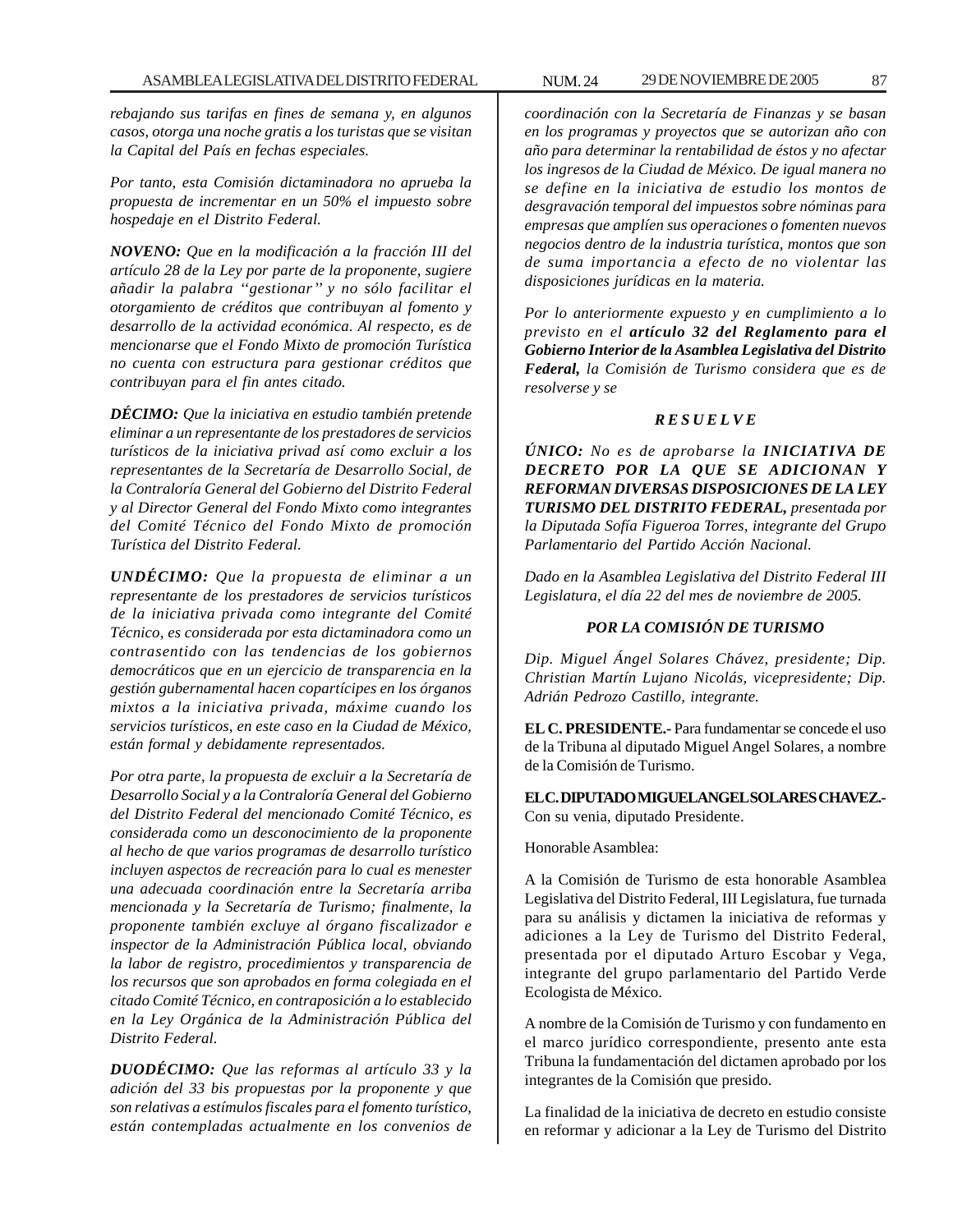Federal una fracción en la cual se incluya un derecho más a los turistas, así como una nueva obligación.

Se propone que todo turista tenga el derecho de poder cancelar algún servicio que haya contratado teniendo la obligación de avisarlo con cierto tiempo de anticipación. Así los turistas tendrán confianza en los servicios turísticos que se proporcionan en la Ciudad de México y se sentirán libres de poderlos cancelar y no asistir cuando les resulte imposible, sin tener ninguna represalia.

En la iniciativa de decreto en comento se propone la renumeración a las fracciones IV y V y la adición de la fracción VI del Artículo 40 de la Ley de Turismo del Distrito Federal, para quedar como sigue:

Artículo 4º fracción IV.- Obtener reembolso o algún tipo de retribución justa para ambas partes hasta el monto concertado, si no hubiere asistido a algún servicio contratado, siempre y cuando haya cancelado o pospuesto 24 horas antes.

Al respecto, los integrantes de la Comisión dictaminadora suponen que el proponente no considera que los servicios turísticos ofertados no únicamente en México, sino en todo el mundo, se basan en técnicas operativas y comerciales por lo que son planeados y ofertados con meses de anticipación, a fin de calcular costos y evitar en determinados casos sobrecupo.

Cuando se contrata un servicio como un paquete turístico, se involucran líneas áreas o de autobuses, taxis, hoteles, con sus servicios como comedor por ejemplo, que en la mayoría de los casos o en su totalidad se coordinan entre sí a fin de ofrecer el servicio contratado por lo que el tiempo propuesto en la iniciativa de estudio 24 horas antes, no es suficiente a fin de que los prestadores de servicios puedan ocupar los espacios cancelados o pospuestos por los clientes.

Además esta dictaminadora considera que las propuestas de la iniciativa en estudio y que versan sobre los servicios ofrecidos por parte de los prestadores y contratados por los turistas, están contemplados en contratos en materia civil en donde se estipulan los derechos de los cliente turista bajo esquemas precontractuales y poscontractuales que se prevén en ordenamientos como la Ley Federal de Protección al Consumidor, concretamente en sus Artículos 7 y 42, así como en el Capítulo X, referente a los contratos de adhesión que a la letra dicen:

Artículo 7.- Todo proveedor está obligado a informa y respetar los precios, tarifas, garantías, cantidades, calidades, medidas, intereses, cargos, términos, plazos, fechas, modalidades, reservaciones y demás condiciones conforme a las cuales se hubiera ofrecido, obligado, convenido con el consumidor, la entrega del bien o prestación del servicio y bajo ninguna circunstancia será negado si esos bienes o servicios a persona alguna.

Artículo 42.- El proveedor está obligado a entregar el bien o suministrar el servicio de acuerdo con los términos y condiciones ofrecidos o implícitos en la publicidad o información desplegados, salvo convenio en contrario o consentimiento escrito del consumidor.

Por lo anteriormente expuesto y en cumplimiento a lo previsto en el artículo 32 del Reglamento para el Gobierno Interior de la Asamblea Legislativa del Distrito Federal, la Comisión de Turismo considera que es de resolverse y se resuelve:

Único.- No es de aprobarse la iniciativa de reformas y adiciones a la Ley de Turismo del Distrito Federal, presentada por el diputado Arturo Escobar y Vega, integrante del grupo parlamentario del Partido Verde Ecologista de México.

Por economía procesal parlamentaria, solicito se inserte de manera íntegra en el Diario de los Debates el dictamen aprobado por la Comisión de Turismo y asimismo hago una atenta invitación a mis compañeros legisladores y legisladoras a que voten a favor del presente dictamen.

Es cuanto, diputado Presidente.

**EL C. PRESIDENTE.-** Gracias, diputado Miguel Angel Solares. Está a discusión el dictamen. Se abre el registro de oradores. ¿Oradores en contra?

¿Alguna diputada o diputado desea razonar su voto?

Proceda la Secretaría a recoger la votación nominal del dictamen en lo general y en lo particular en un solo acto.

**EL C. SECRETARIO DIPUTADO ADRIAN PEDROZO CASTILLO.-** Se va a proceder a recoger la votación nominal del dictamen en lo general y en lo particular en un solo acto.

De conformidad con lo establecido en el artículo 131 del Reglamento para el Gobierno Interior de la Asamblea, se solicita a la Coordinación de Servicios Parlamentarios, hacer el anuncio correspondiente a efecto de que los diputados presentes puedan emitir su voto.

Se solicita a los diputados que al emitir su voto, lo hagan en voz alta diciendo su nombre y apellido, añadiendo la expresión en pro, en contra o en abstención. El de la voz recogerá la votación. Comenzamos de derecha a izquierda.

Rafael Hernández Nava, a favor.

Emilio Fernández, en pro.

Maricela Contreras Julián, a favor.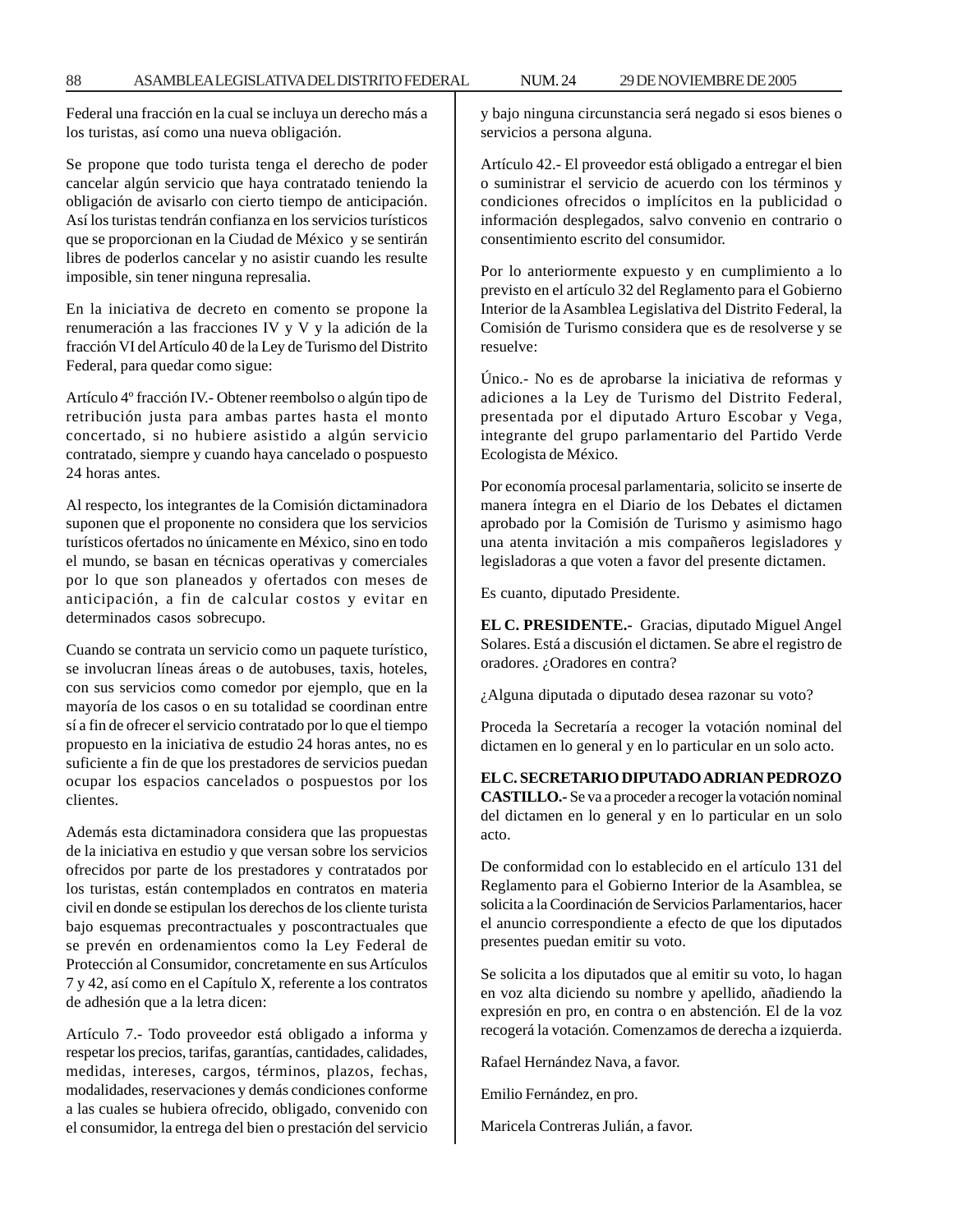| Higinio Chávez, a favor.                      | Víctor Varela, en pro.                                                                                                         |
|-----------------------------------------------|--------------------------------------------------------------------------------------------------------------------------------|
| Lozano Lozano, en pro.                        | Alfredo Carrasco, a favor.                                                                                                     |
| María de Lourdes Rojo e Incháustegui, en pro. | Pablo Trejo, en pro.                                                                                                           |
| González Maltos, a favor.                     | María Elena Torres, a favor.                                                                                                   |
| Lujano, en pro.                               | Alberto Trejo Villafuerte, en pro.                                                                                             |
| Mariana Gómez del Campo, en pro.              | Lorena Villavicencio, a favor.                                                                                                 |
| Sofía Figueroa, en pro.                       | EL C. SECRETARIO DIPUTADO ADRIÁN PEDROZO                                                                                       |
| Gabriela González, en pro.                    | CASTILLO.- ¿Faltó alguna o algún diputado de emitir su<br>voto?                                                                |
| Carlos Alberto Flores, a favor.               | Rodolfo Covarrubias, a favor.                                                                                                  |
| Francisco Chiguil, en pro.                    | EL C. SECRETARIO DIPUTADO ADRIÁN PEDROZO                                                                                       |
| Alejandra Barrales, en pro.                   | CASTILLO.- ¿Faltó alguna o algún diputado de emitir su<br>voto?                                                                |
| Alfredo Hernández Raigosa, a favor.           |                                                                                                                                |
| Solares, a favor.                             | Se va a proceder a levantar la votación de la Mesa Directiva.                                                                  |
| Elio Bejarano, a favor.                       | Adrián Pedrozo Castillo, en pro.                                                                                               |
| Rodrigo Chávez Contreras, a favor.            | Lara, en pro.                                                                                                                  |
| Lourdes Alonso, en pro.                       | EL C. SECRETARIO DIPUTADO ADRIÁN PEDROZO<br>CASTILLO.- Diputado Presidente, el resultado de la                                 |
| Silvia Oliva Fragoso, a favor.                | votación es el siguiente: 43 votos a favor, 2 en contra, 0<br>abstenciones.                                                    |
| Irma Islas, en pro.                           | EL C. PRESIDENTE.- En consecuencia, se aprueba el                                                                              |
| María Teresita Aguilar, a favor.              | dictamen que presentó la Comisión de Turismo mediante el                                                                       |
| Jesús López, en pro.                          | cual se desecha la iniciativa por la que se adicionan y<br>reforman diversas disposiciones a la Ley de Turismo del             |
| Figueroa Canedo, en contra.                   | Distrito Federal.                                                                                                              |
| Gerardo Díaz Ordaz, en contra.                | Hágase del conocimiento del diputado Arturo Escobar y<br>Vega.                                                                 |
| Jorge García Rodríguez, a favor.              | El siguiente punto del orden del día es la discusión y en su                                                                   |
| Mauricio López, en pro.                       | caso aprobación del dictamen que presenta la Comisión                                                                          |
| José Medel Ibarra, a favor.                   | del Deporte a la iniciativa de decreto por el que se reforma<br>el artículo 29 de la Ley del Deporte para el Distrito Federal. |
| Aguilar Álvarez, en pro.                      | En virtud de que el dictamen fue distribuido entre las                                                                         |
| Claudia Esqueda, a favor.                     | diputadas y diputados, en términos de lo dispuesto por el<br>artículo 118 del Reglamento para el Gobierno Interior de la       |
| Mónica Serrano, en pro.                       | Asamblea Legislativa del Distrito Federal, proceda la                                                                          |
| Héctor Guijosa, en pro.                       | Secretaría a consultar a la Asamblea, en votación económica,<br>si se dispensa la lectura del mismo y se somete a discusión    |
| Julio Escamilla, en pro.                      | de inmediato.                                                                                                                  |
| Julio Moreno, en pro.                         | EL C. SECRETARIO DIPUTADO ADRIÁN PEDROZO<br>CASTILLO.- Por instrucciones de la Presidencia, y en                               |
| Rigoberto Nieto, a favor.                     | votación económica, se consulta a la Asamblea si es de                                                                         |
| Guadalupe Chavira, en pro.                    | dispensarse la lectura del dictamen de referencia y se somete<br>a discusión de inmediato.                                     |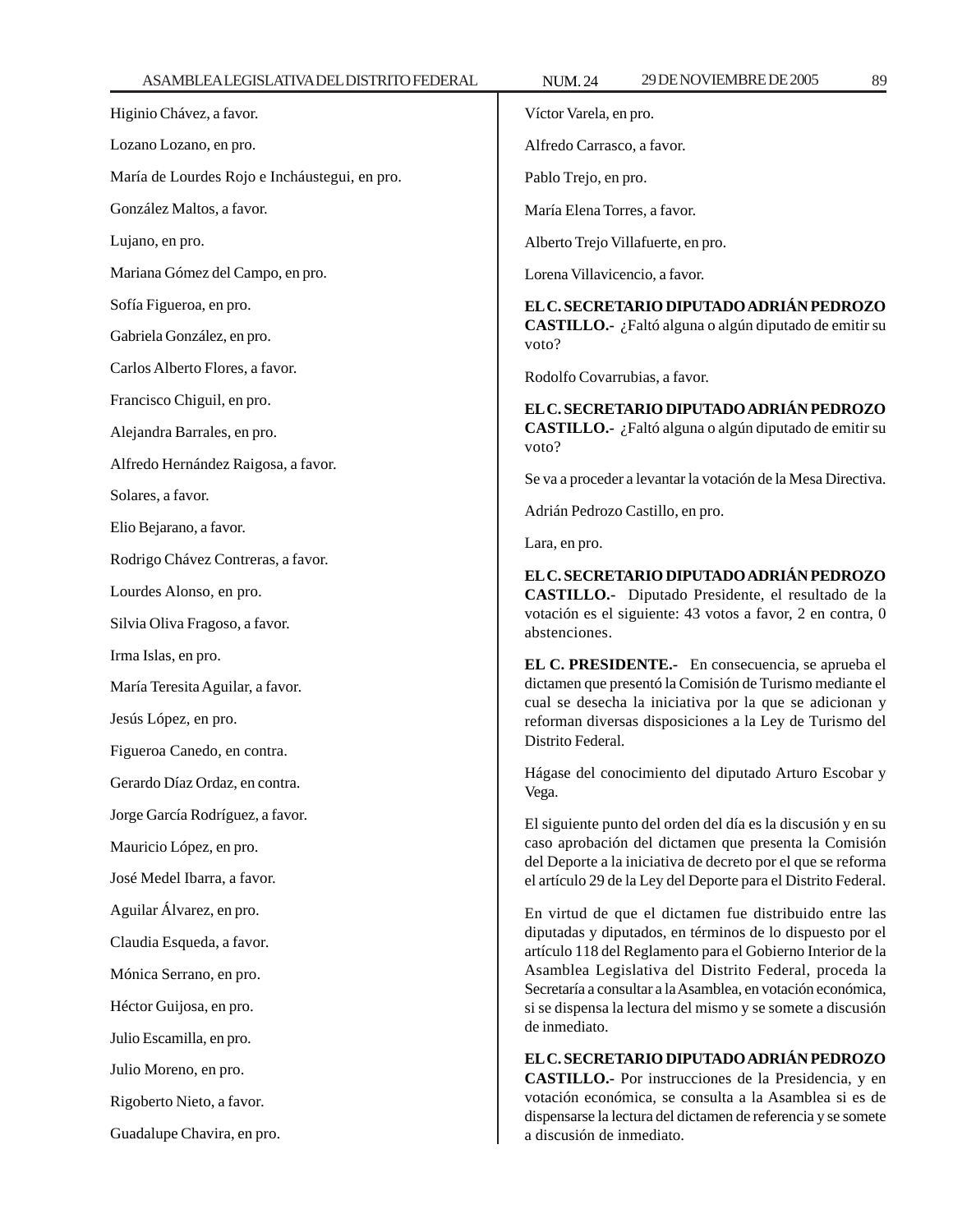Los que estén por la afirmativa, sírvanse manifestarlo poniéndose de pie.

Los que estén por la negativa, sírvanse manifestarlo poniéndose de pie.

Dispensada la lectura, diputado Presidente.

*DICTAMEN QUE PRESENTA LA COMISIÓN DE DEPORTE RELATIVO A LA INICIATIVA DE DECRETO POR EL QUE SE REFORMA EL ARTÍCULO 29 DE LA LEY DEL DEPORTE PARA EL DISTRITO FEDERAL.*

*21 de junio de 2005*

# *HONORABLE ASAMBLEA LEGISLATIVA DEL DISTRITO FEDERAL:*

*A la Comisión de Deporte de ésta H. Asamblea Legislativa del Distrito Federal, III Legislatura, fue remitida para su análisis y dictamen la INICIATIVA DE DECRETO POR EL QUE SE REFORMA EL ARTÍCULO 29 DE LA LEY DEL DEPORTE PARA EL DISTRITO FEDERAL, presentada por el Diputado Christian Martín Lujano Nicolás, integrante del Grupo Parlamentario del Partido Acción Nacional.*

*En atención a lo anterior y con fundamento en los artículos 89 y 91 de la Ley Orgánica de la Asamblea Legislativa del Distrito Federal; 28, 32, 86, y 87 del Reglamento para el Gobierno Interior de la Asamblea Legislativa del Distrito Federal; 4, 5, 8 y 9 fracción I, 50 y 52 del Reglamento Interior de Comisiones de la Asamblea Legislativa del Distrito Federal; esta Comisión de Deporte, previo estudio correspondiente, emite el presente Dictamen conforme los siguientes:*

#### *ANTECEDENTES*

*1.- Con fecha veintiocho de abril del año dos mil cinco, en la sesión del Pleno de ésta H. Asamblea Legislativa del Distrito Federal, III Legislatura, el Diputado Cristián Martín Lujano Nicolás del Grupo Parlamentario del Partido Acción nacional, presentó la INICIATIVA DE DECRETO POR EL QUE SE REFORMA EL ARTÍCULO 29 DE LA LEY DEL DEPORTE PARA EL DISTRITO FEDERAL.*

*2.- Que con fecha veintiocho de abril del año dos mil cinco, mediante oficio número MDSPSA/CSP/0434/ 2005 la Presidencia de la Mesa Directiva de este órgano legislativo turno a esta Comisión de Deporte la Iniciativa de referencia, para el efecto de que se realice el análisis y dictamen correspondiente.*

*3.- Que con fecha dieciocho de mayo del 2005, se recibió respuesta por parte del Instituto del Deporte del Distrito Federal, al oficio CD/024/ 05, de la Comisión de Deporte,*

*mediante el cual se solicitó información respecto a la constitución y funcionamiento del Fondo para el Fomento y Apoyo al Deporte.*

*4.- Que con fecha quince de junio del año 2005, el Pleno de la Diputación Permanente, en sesión celebrada en la misma fecha aprobó autorizar la prórroga para analizar y dictaminar la Iniciativa de referencia, la cual fue comunicada a esta Comisión mediante oficio No MDDP/ SRSA/CSP/0396/2005.*

*5.- Con fecha veintiuno de junio del año dos mil cinco y previa convocatoria realizada en términos de Ley, la Comisión de Deporte se reunió para dictaminar la Iniciativa en mención, con la finalidad de someterla al Pleno de esta Asamblea Legislativa bajo los siguientes:*

# *CONSIDERANDOS*

*PRIMERO.- De conformidad con lo establecido por los artículos 36 y 40 del Estatuto de Gobierno del Distrito Federal,- 59, 60 fracción II, 61, 62, fracción X , 63 y 64 de la Ley Orgánica de la Asamblea Legislativa del Distrito Federal, así como los artículos 28, 29, 32, 86 y 87 del Reglamento para el Gobierno Interior de la Asamblea Legislativa del Distrito Federal; 8, 9 fracción I, 50 y 52 del Reglamento Interior de las Comisiones de la Asamblea Legislativa del Distrito Federal, esta Comisión de Deporte es competente para dictaminar la Iniciativa de referencia.*

*SEGUNDO.- Que en la Iniciativa el Diputado Christian Martín Lujano Nicolás, se presentó en los términos siguientes:*

*Los suscritos diputados del Grupo Parlamentario del Partido Acción Nacional en la Asamblea Legislativa del Distrito Federal III Legislatura, con fundamento en los artículos 122 Apartado C Base Primera fracción V inciso i) de la Constitución Política de los Estados Unidos Mexicanos, 42 fracciones XVI y 46 fracción I del Estatuto de Gobierno del Distrito Federal, 10 fracción I, 17 fracción IV , 88 fracción I y 89 primer y segundo párrafo, de la ley Orgánica de la Asamblea legislativa del Distrito Federal y 85 fracción I del Reglamento para el Gobierno Interior de la Asamblea legislativa del Distrito Federal, sometemos a la consideración de esta H. Asamblea, la siguiente INICIATIVA DE DECRETO POR EL QUE SE REFORMA EL ARTÍCULO 29 DE LA LEY DEL DEPORTE PARA EL DISTRITO FEDERAL, al tenor de la siguiente:*

#### *EXPOSICIÓN DE MOTIVOS*

*El Deporte es un conjunto de actividades físicas que el ser humano realiza con intenciones lúdicas y competitivas. Los deportes de competición, que*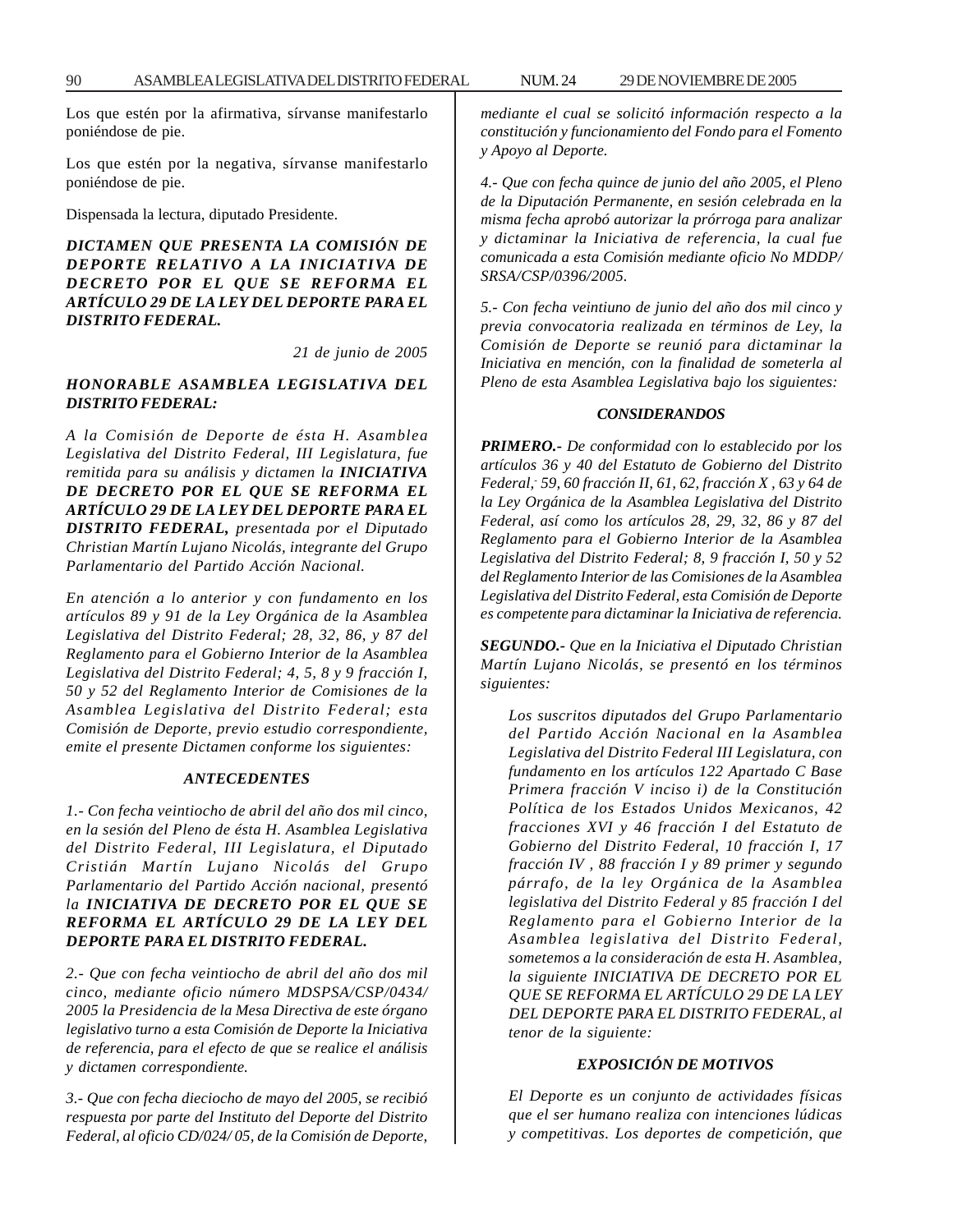*se realizan bajo el respeto de códigos y reglamentos establecidos, implican la superación de un elemento humano (el deportista o equipo rival) y físico (la distancia, el tiempo, obstáculos naturales).*

*El deporte es una actividad que redunda en un bienestar físico integral y que empezó a profesionalizarse durante el siglo XX. Por lo tanto, crear una cultura del deporte consiste en entender que hay diferentes tipos de deportes, mismos que pueden practicarse en los centros deportivos: los deportes atléticos (por ejemplo, atletismo, gimnasia, natación y ciclismo), los de combate (boxeo, lucha libre, esgrima, judo, kárate y otras artes marciales), los de pelota (fútbol, baloncesto, balonmano, voleibol, tenis, tenis de mesa, béisbol y pelota vasca), y porque no, la practica de los deportes de inteligencia como el ajedrez.*

*En los tiempos recientes, el deporte ha tenido una expansión drástica y poco a poco, lo que comenzó siendo una forma de actividad física, se ha convertido en una actividad de tiempo completo y profesional, ya que para competir y alcanzar triunfos, los deportistas tienen que prepararse de forma metódica, exhaustiva y hasta científica, porque en la actualidad se aplican las más avanzadas tecnologías y se trabaja para profesionalizar y mejorar el entrenamiento de los atletas.*

*De esta forma es necesario que se cuente con una mejor infraestructura y difusión, así como mayor difusión a los eventos deportivos en nuestra Ciudad que con el objetivo de hacer crecer aún más, el número de gente que lo practica.*

*En la Ciudad de México, se ha incrementado el consumo de drogas entre la juventud y los niños capitalinos. Esto hace necesaria una cultura del deporte con infraestructura que alimente a los jóvenes y niños, como en general a la población capitalina, para motivar prácticas sanas, como el deporte. Asimismo, es necesario que en los Centros Deportivos capitalinos se adecuen instalaciones aptas y propias para gente con capacidades diferentes, con el propósito de que puedan desarrollar su actividad deportiva con facilidad y sin discriminación alguna.*

*Por estas razones, es necesario que se equipen esos centros deportivos de la ciudad con material deportivo y con instructores que tengan un auténtico conocimiento de las diferentes disciplinas deportivas, porque de esta manera proporcionarán una educación integral que les*

*permita un buen desarrollo para el futuro, así como para evitar cualquier adicción que les impida dirigirse hacia horizontes de bienestar.*

*Así también, es necesario involucrar a los padres de familia para que intervengan en este asunto, con la finalidad de que entre ellos y las autoridades delegacionales y directivos del deporte, tomen cartas en el asunto del deporte, con la finalidad de que la juventud no sea presa de los vicios que padecen en una ciudad como la nuestra.*

*Por todo lo anterior, es muy importante que el Gobierno del Distrito Federal, con la participación de los sectores privado y social, utilice los recursos con los que cuenta para apoyar al Deporte en el Distrito Federal, en los términos en los que actualmente se necesita.*

*Consecuentemente, todas y cada una de las autoridades capitalinas, competentes en el ámbito del deporte, deben ejercer adecuadamente el presupuesto que para el rubro del deporte, como se observa en el Código Financiero, se le asigna a ese concepto.*

*En la Ley de Egresos de 2005 se prevé para la secretaría de Desarrollo Social, quien es la encargada por parte del Distrito Federal de fomentar en conjunto con el Instituto del Deporte capitalino el gasto y la infraestructura del deporte en la Ciudad; lo siguiente:*

*''Artículo 4.- Las erogaciones previstas en este Presupuesto para las dependencias que integran la Administración Pública Centralizada del Distrito Federal, importan la cantidad de 23,472,315,862 pesos y se distribuyen de la siguiente manera:*

### *(…)*

### *Secretaría de Desarrollo Social 321, 005,789"*

*''Artículo 5.- Las erogaciones previstas para las delegaciones, importan la cantidad de 17, 310,464, 342 pesos y se distribuyen de la siguiente manera:*

*Delegación Álvaro Obregón 1,213,895,034*

*Delegación Azcapotzalco 828,975,507*

*Delegación Benito Juárez 801,495,885*

*Delegación Coyoacán 1,093,563,712*

*Delegación Cuajimalpa de Morelos 526,254,068*

*Delegación Cuauhtémoc 1,567,173,911*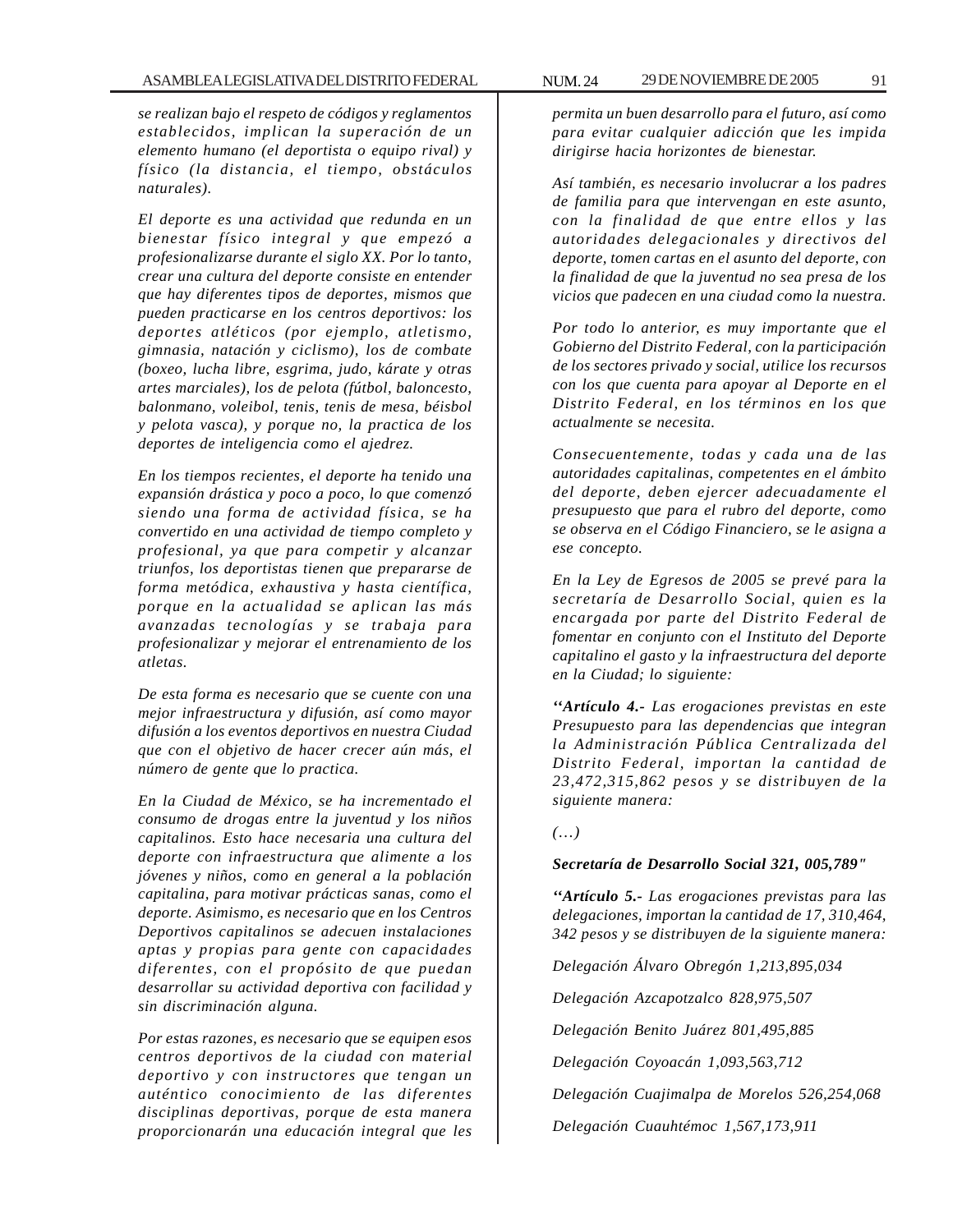# *Delegación Gustavo A. Madero 2,070,153,434*

*Delegación Iztacalco 852,838,546*

*Delegación Iztapalapa 2,338,053,461*

*Delegación La Magdalena Contreras 522,903,952*

*Delegación Miguel Hidalgo 1,064,120,515,*

*Delegación Milpa Alta 540,134,310*

*Delegación Tláhuac 719,546,175*

*Delegación Tlalpan 1,072,793,453*

*Delegación Venustiano Carranza 1,200,656,160*

*Delegación Xochimilco 897,906,219*

### *SUMA: 17,310,464,342"*

*''Articulo 6.- Las erogaciones para los órganos desconcentrados se distribuyen de siguiente manera:*

*(…)*

*Instituto del Deporte del Distrito Federal 77,093,121"*

*Es por estas razones que resulta muy importante que los recursos que son destinados para el fomento al deporte en el Distrito Federal, se utilicen como está presupuestado, sin destinarse conforme a preferencias ideológicas ni políticas.*

*Por lo anteriormente expuesto y fundado, sometemos a esta H. Asamblea Legislativa del Distrito Federal, el siguiente:*

### *DECRETO*

# *INICIATIVA DE DECRETO POR EL QUE SE REFORMA EL ARTÍCULO 29 DE LA LEY DEL DEPORTE PARA EL DISTRITO FEDERAL.*

*ARTÍCULO ÚNICO: Se adiciona un segundo párrafo al artículo 29 de la Ley del Deporte para el Distrito Federal, para quedar como sigue:*

# *ARTÍCULO 29.-...*

*El Jefe de Gobierno del Distrito Federal, deberá enviar trimestralmente a la Comisión de Deporte de la Asamblea Legislativa del Distrito Federal, un informe detallado del estado financiero que guarda el Fondo del Distrito Federal para el Fomento y Apoyo del Deporte.*

### *TRANSITORIOS*

*Primero.- El presente decreto entrará en vigor al día siguiente de su publicación en la Gaceta Oficial del Distrito Federal.*

*Segundo.- Túrnese al Jefe de Gobierno del Distrito Federal, para su promulgación y publicación en la Gaceta Oficial del Distrito Federal.*

*Tercero.- Para su mayor difusión, publíquese en el Diario Oficial de la Federación.*

*Dado en el recinto Legislativo a los 28 días del mes de abril de 2005.*

*TERCERO.- Esta dictaminadora encuentra necesario hacer algunas precisiones sobre los argumentos vertidos en la exposición de motivos.*

*a) En el ámbito programático-presupuestal, hasta el año 2003 los programas del deporte, estaban clasificados en el Programa No 33 Desarrollo del Deporte y el Programa No 34 Infraestructura para el Deporte.*

*b) A partir del año 2004, el Programa de Deporte se clasifica como el Programa No. 13 y denominado Fomento y Desarrollo de la Educación y Deporte, este programa se fusionó con el de Educación, y se ubica en el Gabinete Progreso con Justicia.*

*c) De acuerdo con el Presupuesto de Egresos del Distrito Federal para el ejercicio fiscal 2005, Gabinete de Progreso con Justicia, el programa No 13 tiene por objetivo: Planear, Coordinar, dirigir y supervisar la prestación de los servicios educativos que se imparten a través del Sistema Educativo del Distrito Federal; y diseñar políticas, normas y criterios para alcanzar la excelencia académica, así como promover el deporte. Adicionalmente, proporcionar al Sistema Educativo del Distrito Federal, los espacios físicos que requieren para su operación y efectuar de manera permanente el mantenimiento y conservación a toda la planta educativa y deportiva existente, a fin de cubrir los requerimientos de la población, tanto en materia de educación como del deporte, cuyo presupuesto para el año 2005 asciende a 1,475,147,038 pesos.*

*d) Los subprogramas correspondientes a Deporte son: el subprograma 08, Brindar servicios especializados en medicina y ciencias aplicadas al deporte, (11, 182,298 pesos); el 09 promover y apoyar el deporte competitivo, así como el deporte de alto rendimiento, (28,227,423 pesos); el 10, promover la realización de torneos, campeonatos y competencias deportivas masivas (27,360,104 pesos) y el subprograma No. 11 conducir la política deportiva del Gobierno del Distrito Federal (10, 123,296 pesos).*

*e) Los subprogramas relativos al Deporte ascienden a 76,893,121 pesos, que representan el 5 % del total asignado en el programa No 13 Fomento y Desarrollo de la Educación y el Deporte en el Gabinete Progreso con Justicia, y las unidades responsables de este Programa*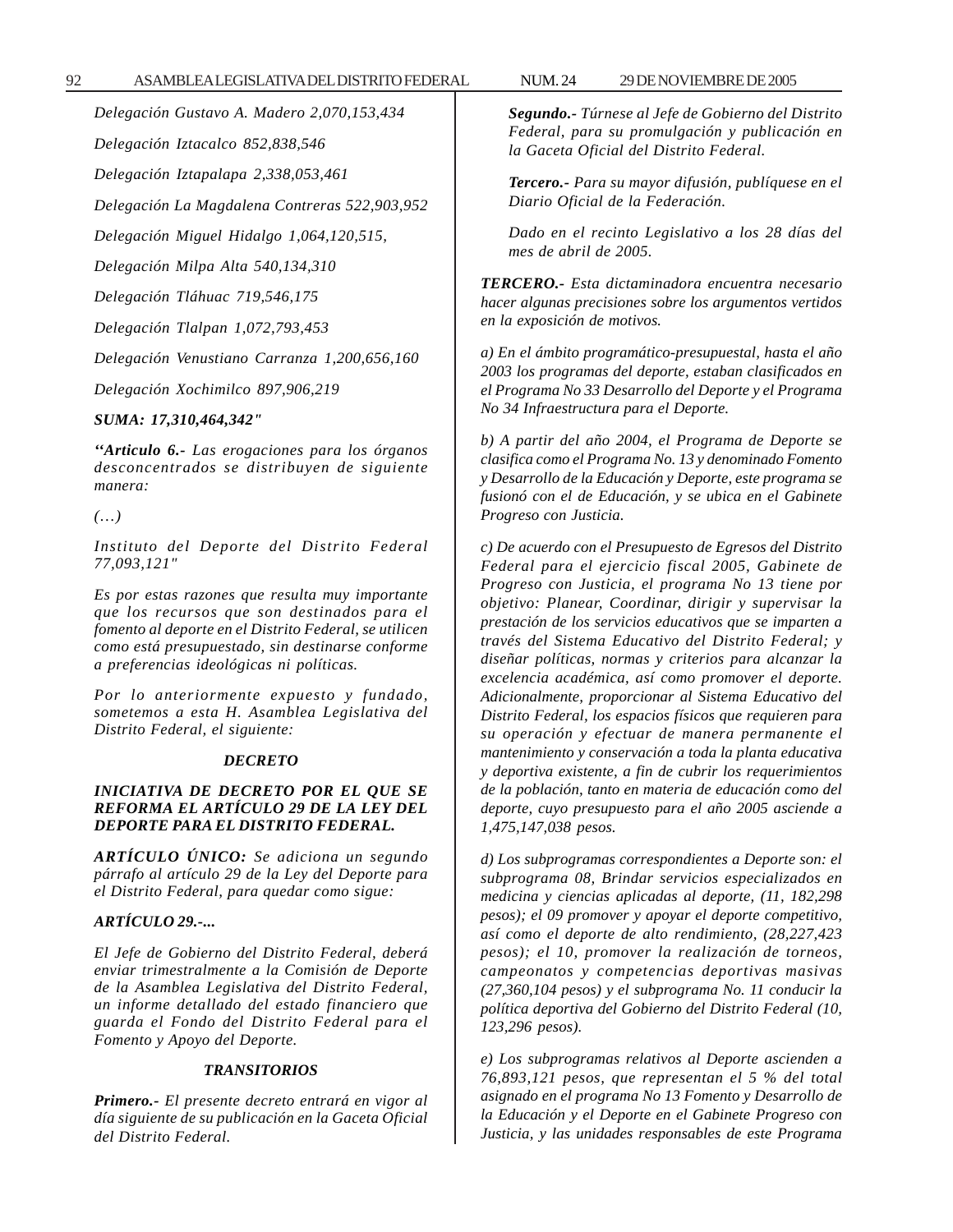*son: Instituto de Educación Media Superior; Instituto del Deporte del Distrito Federal; Secretaria de Desarrollo Social; Secretaria de Obras y Servicios; Sistema para el Desarrollo Integral de la Familia del Distrito Federal y la Universidad de la Ciudad de México.*

*f) En las delegaciones el programa No 13- Fomento y Desarrollo de !a Educación y e! Deporte para el año 2005, la meta presupuestal para el año 2005, asciende a 1, 052 795, 108 pesos y los recursos asignados para los subprogramas 08, 09, 10 y el 14 que tiene como actividad fundamental, construir y mantener centros y módulos deportivos.*

*g) El total de recursos presupuéstales asignados a los Subprogramas del deporte en las dieciséis delegaciones asciende a 495, 413,507 pesos, que representan el 47 % del total de los recursos presupuéstales asignados para el Programa Fomento y Desarrollo de la Educación y el Deporte*

*h) El presupuesto total asignado al Instituto del Deporte para el 2005 asciende a 77, 093, 121, pesos, integrado por 220,000 pesos en el programa 11 administración pública y 76, 893, 121 pesos en programa Fomento y Desarrollo de la Educación y el Deporte.*

*i) El Total de recursos presupuéstales asignados a la actividad deportiva, sumando los asignados al Instituto del Deporte y a las dieciséis delegaciones en el Programa No. 13 Fomento y Desarrollo del Deporte asciende a 572,506,628 pesos, que representan el 38 % del total de recursos asignados a este programa.*

*j) Es preciso señalar que el proponente muestra las erogaciones previstas en el Decreto de Presupuesto de Egresos del Distrito Federal, para la Administración Pública Centralizada del Distrito Federal, la Secretaría de Desarrollo Social, las dieciséis Delegaciones y del Instituto del Deporte, sin embargo no presenta las cantidades asignadas para el Programa del Deporte de la Administración Central y de las Delegaciones.*

*CUARTO.- El Instituto del Deporte del Distrito Federal, informó a esta Comisión que el Fondo del Distrito Federal para el Fomento y Apoyo del Deporte no ha sido constituido, por lo que no se ha recibido donativo alguno, ni se han otorgado apoyos o estímulos al deporte.*

*QUINTO.- El artículo 29 de la Ley del Deporte para el Distrito Federal a la letra dice: El jefe de Gobierno del Distrito Federal promoverá la constitución del Fondo del Distrito Federal para el Fomento y Apoyo del Deporte, con la participación de los sectores público, social y privado. Dicho fondo tendrá como finalidad captar recursos financieros y materiales para apoyar las prioridades que se establezcan en el Programa del Deporte*

*del Distrito Federal, de conformidad con lo dispuesto en el artículo 27 Bis de esta ley.*

*SEXTO.- Esta Dictaminadora considera que para adicionar un segundo párrafo al artículo 29 de la Ley del Deporte para el Distrito Federal, mediante el cual se ordene al Jefe de Gobierno del Distrito enviar a la Comisión de Deporte de la Asamblea del Distrito Federal, un informe detallado del estado financiero que guarda el Fondo del Distrito Federal para el Fomento y Apoyo del Deporte, es necesario que primero se constituya el citado Fondo.*

*En mérito de lo antes expuesto y fundado, atendiendo a lo que señala el artículo 32 de Reglamento para el Gobierno Interior de la Asamblea Legislativa del Distrito Federal, esta Comisión de Deporte, estiman que es de resolverse y se*

# *R E S U E L V E*

*PRIMERO.- Se aprueba la iniciativa con Proyecto de Decreto por la que se adiciona un segundo párrafo al artículo 29 de la Ley del Deporte, en los siguientes términos.*

# *DECRETO POR EL QUE SE ADICIONA UN SEGUNDO PÁRRAFO AL ARTÍCULO 29 DE LA LEY DEL DEPORTE PARA EL DISTRITO FEDERAL*

# *ARTÍCULO 29.-...*

*El Jefe de Gobierno del Distrito Federal, deberá enviar trimestralmente a la Comisión de Deporte de la Asamblea Legislativa del Distrito Federal, un informe detallado del estado financiero que guarda el Fondo del Distrito Federal para el Fomento y Apoyo del Deporte.*

*SEGUNDO.- Hágase un exhorto al Jefe de Gobierno del Distrito Federal, a fin de que proceda a instalar el Fondo del Distrito Federal para el Fomento y Apoyo del Deporte.*

### *TRANSITORIOS*

*PRIMERO.- El presente Decreto entrará en vigor al día siguiente de su publicación en la Gaceta Oficial del Distrito Federal.*

*SEGUNDO.- Túrnese al Jefe de Gobierno del Distrito Federal, para su promulgación y publicación en la Gaceta Oficial del Distrito Federal.*

*Firmas de los integrantes de la Comisión de Deporte con referencia al Dictamen de la INICIATIVA DE DECRETO POR EL QUE SE REFORMA EL ARTÍCULO 29 DE LA LEY DEL DEPORTE PARA EL DISTRITO FEDERAL,*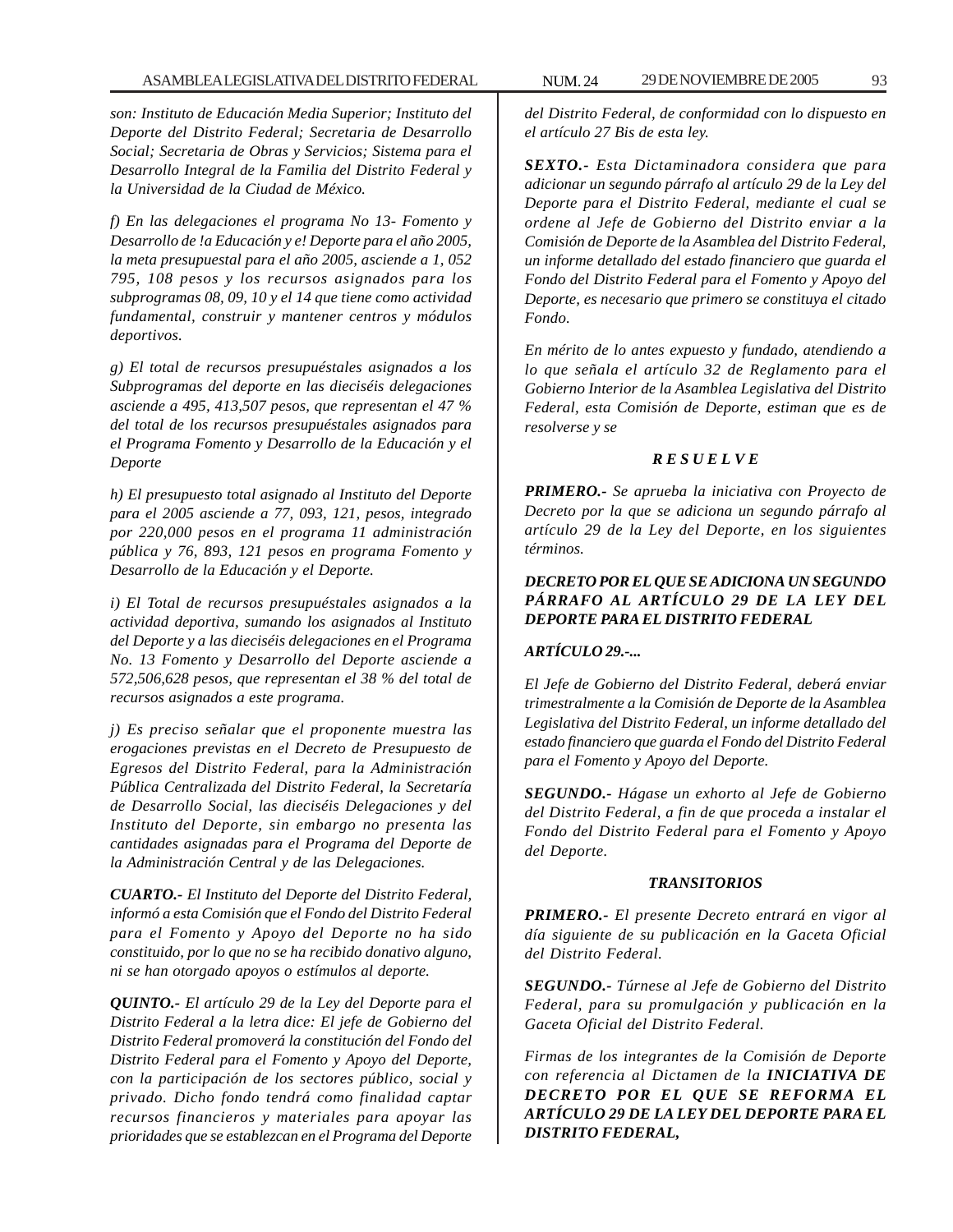*Dip. Víctor Gabriel Varela López, presidente; Dip. Mariana Gómez del Campo Gurza, vicepresidenta; Dip. Alejandra Barrales Magdaleno, secretaria.*

**EL C. PRESIDENTE.-** Para fundamentar el dictamen, se concede el uso de la palabra al diputado Víctor Varela, a nombre de la Comisión del Deporte.

# **EL C. DIPUTADO VÍCTOR GABRIEL VARELA LÓPEZ.-**

Con su autorización, diputado Presidente.

La Comisión del Deporte de este Órgano Legislativo somete a consideración de este Pleno el presente dictamen:

En los tiempos recientes el deporte ha tenido una expansión drástica y poco a poco lo que ha comenzado siendo una forma de actividad física se ha convertido en una actividad de tiempo completo y profesional, ya que para competir y alcanzar triunfos los deportistas tienen que prepararse de forma metódica, exhaustiva y hasta científica, porque en la actualidad se aplican las más avanzadas tecnologías y se trabaja para profesionalizar y mejorar el entrenamiento de los atletas.

De esta forma, es necesario que se cuente con mejor infraestructura, así como con mayor difusión de los eventos deportivos en nuestra ciudad, con el objetivo de hacer crecer aún más el número de gente que lo practica.

En la Ciudad de México se ha incrementado el consumo de drogas entre la juventud y los niños capitalinos, esto hace necesaria una cultura de deporte con infraestructura que aliente a los jóvenes y niños, como en general a la población capitalina, para desarrollar prácticas sanas como el deporte.

Asimismo, es necesario que en los centros deportivos capitalinos se adecuen instalaciones aptas y propias para gente con capacidades diferentes, con el propósito de que puedan desarrollar su actividad deportiva con facilidad y sin discriminación alguna.

Por estas razones es necesario que se equipen estos centros deportivos de la ciudad con material deportivo y con instructores que tengan un auténtico conocimiento de las diferentes disciplinas deportivas, porque de esta manera proporcionarán una educación integral que les permita un buen desarrollo para el futuro, así como para evitar cualquier adicción que les impida dirigirse hacia horizontes de bienestar.

Es muy importante que el Gobierno del Distrito Federal con la participación de los sectores privado y social utilice los recursos con los que cuenta para apoyar el deporte en el D.F. en los términos en los que actualmente se necesita.

Fundamentado en lo anterior, la Comisión de Deporte de la Asamblea Legislativa aprobó por unanimidad en reunión 21 de junio del año en curso el dictamen relativo a la iniciativa de decreto por el que se reforma el artículo 29 de la Ley del Deporte para el Distrito Federal con la finalidad de que el Gobierno del DF con la participación de los sectores privado y social utilice los recursos con los que cuenta para apoyar el deporte.

En ese sentido, la reforma de referencia dispone que el Jefe de Gobierno deberá enviar trimestralmente a la Comisión de Deporte de esta Asamblea un informe detallado del estado financiero que guarda el Fondo del Distrito Federal para el fomento y apoyo al deporte.

Hacemos entonces un exhorto respetuoso a este pleno para que se apruebe el presente dictamen.

En esta relación republicana de diferentes órganos de gobierno, el legislativo le solicitaría al Ejecutivo que trimestralmente se mandaran los informes sobre el uso y los fondos que van llegando a esto que lo marca la ley que es el Fondo del Deporte del Distrito Federal.

Por tanto pedimos el voto a favor de este dictamen.

Es todo, diputado Presidente.

**EL C. PRESIDENTE.-** Gracias, diputado Víctor Varela. Está a discusión el dictamen. Se abre el registro de oradores. ¿Oradores en contra?

¿Alguna o algún diputado desea razonar su voto?

Proceda la Secretaría a recoger la votación nominal del dictamen en lo general y en lo particular en un solo acto.

**EL C. SECRETARIO DIPUTADO ADRIÁN PEDROZO CASTILLO.-** Se va a proceder a recoger la votación nominal del dictamen en lo general y en lo particular en un solo acto.

De conformidad con lo establecido por el artículo 131 del Reglamento para el Gobierno Interior de la Asamblea, se solicita a la Coordinación de Servicios Parlamentarios hacer el anuncio correspondiente a efecto de que los diputados presentes puedan emitir su voto.

Se solicita a los diputados que al emitir su voto lo hagan en voz alta diciendo su nombre y apellido, añadiendo la expresión en pro, en contra o abstención. El de la voz recogerá la votación. Comenzamos de derecha a izquierda.

Emilio Fernández, en pro.

Héctor Guijosa, a favor.

Julio Escamilla, a favor.

Rodrigo Chávez Contreras, a favor.

Higinio Chávez, a favor.

María de Lourdes Rojo e Incháustegui, en pro.

Silvia Oliva Fragoso, en pro.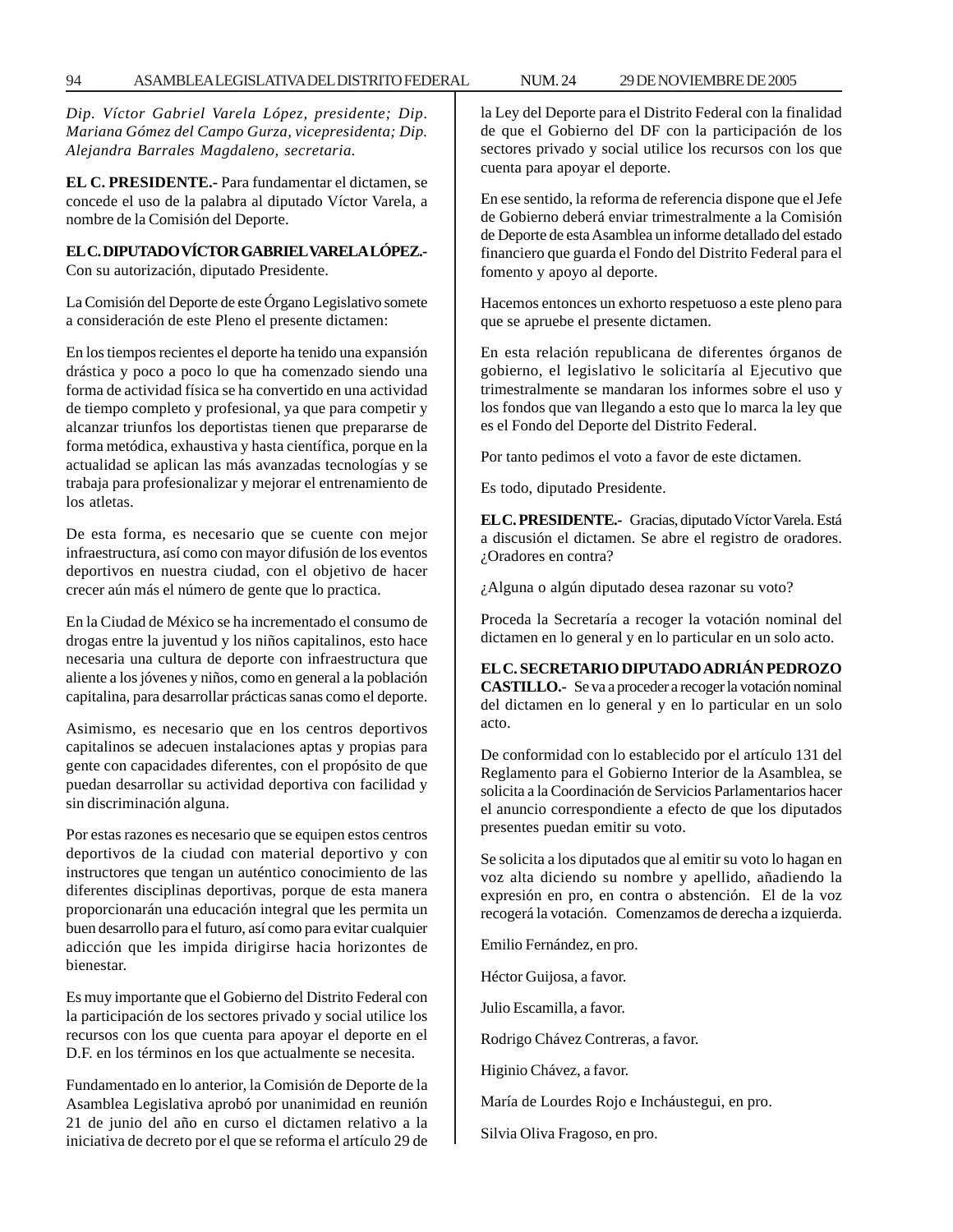Lujano, en pro. Sofía Figueroa, en pro. Mariana Gómez del Campo, en pro.

Gabriela González, en pro.

Carlos Alberto Flores, a favor.

Guadalupe Chavira, en pro.

Lorena Villavicencio, a favor.

Elio Bejarano, en pro.

Lourdes Alonso, en pro.

Sara Figueroa, a favor.

María Teresita Aguilar, a favor.

Irma Islas, en pro.

Jesús López, a favor.

Gerardo Díaz Ordaz, a favor.

Mauricio López, en pro.

Víctor Varela, en pro.

Julio César Moreno, a favor.

Jorge García Rodríguez, a favor.

Reyes Gámiz, a favor.

Alfredo Hernández Raigosa, a favor.

Gerardo Villanueva, a favor.

Aguilar Álvarez, a favor.

Claudia Esqueda, a favor.

Rigoberto Nieto, a favor.

Juventino Rodríguez, en pro.

Alfredo Carrasco, a favor.

María Elena Torres, en pro.

González Maltos, a favor.

Solares, a favor.

Rafael Hernández Nava, a favor.

Alberto Trejo Villafuerte, en pro.

**EL C. SECRETARIO**.- ¿Faltó alguna o algún diputado de emitir su voto?

Aleida Alavez, en pro.

**EL C. SECRETARIO DIPUTADO ADRIÁN PEDROZO**

**CASTILLO.-** ¿Faltó alguna o algún diputado de emitir su voto?

Se va proceder a recoger la votación de la Mesa Directiva.

Adrián Pedrozo Castillo, a favor.

Rodolfo Covarrubias, a favor.

Jorge Lara, a favor.

**EL C. SECRETARIO.-** Diputado Presidente, el resultado de la votación es el siguiente: 42 votos a favor, 0 votos en contra, 0 abstenciones.

**EL C. PRESIDENTE.-** En tal virtud, se aprueba el dictamen que presentó la Comisión del Deporte a la iniciativa con proyecto de decreto por el que se adiciona un párrafo segundo al artículo 29 de la Ley del Deporte para el Distrito Federal.

Remítase al Jefe de Gobierno del Distrito Federal para su promulgación y publicación en la Gaceta Oficial del Distrito Federal y para su mayor difusión en el Diario Oficial de la Federación.

El siguiente punto del orden del día es la discusión y en su caso aprobación del dictamen que presenta la Comisión del Deporte para la entrega de la Medalla al Mérito Deportivo correspondiente al año 2004.

En virtud de que el dictamen fue distribuido entre las diputadas y diputados, en términos de lo dispuesto por el artículo 118 del Reglamento para el Gobierno Interior de la Asamblea Legislativa del Distrito Federal, proceda la Secretaría a consultar a la Asamblea en votación económica si se dispensa la lectura del mismo y se somete a discusión de inmediato.

**EL C. SECRETARIO.-** Por instrucciones de la Presidencia y en votación económica se consulta a la Asamblea si es de dispensarse la lectura del dictamen de referencia y se somete a discusión de inmediato.

Los que estén por la afirmativa, sírvanse manifestarlo poniéndose de pie.

Los que estén por la negativa, sírvanse manifestarlo poniéndose de pie.

Dispensada la lectura, diputado Presidente.

# *DICTAMEN PARA LA ENTREGA DE LA MEDALLA AL MÉRITO DEPORTIVO CORRESPONDIENTE AL AÑO DE 2004.*

*H. ASAMBLEA LEGISLATIVA DEL DISTRITO FEDERAL PRESENTE*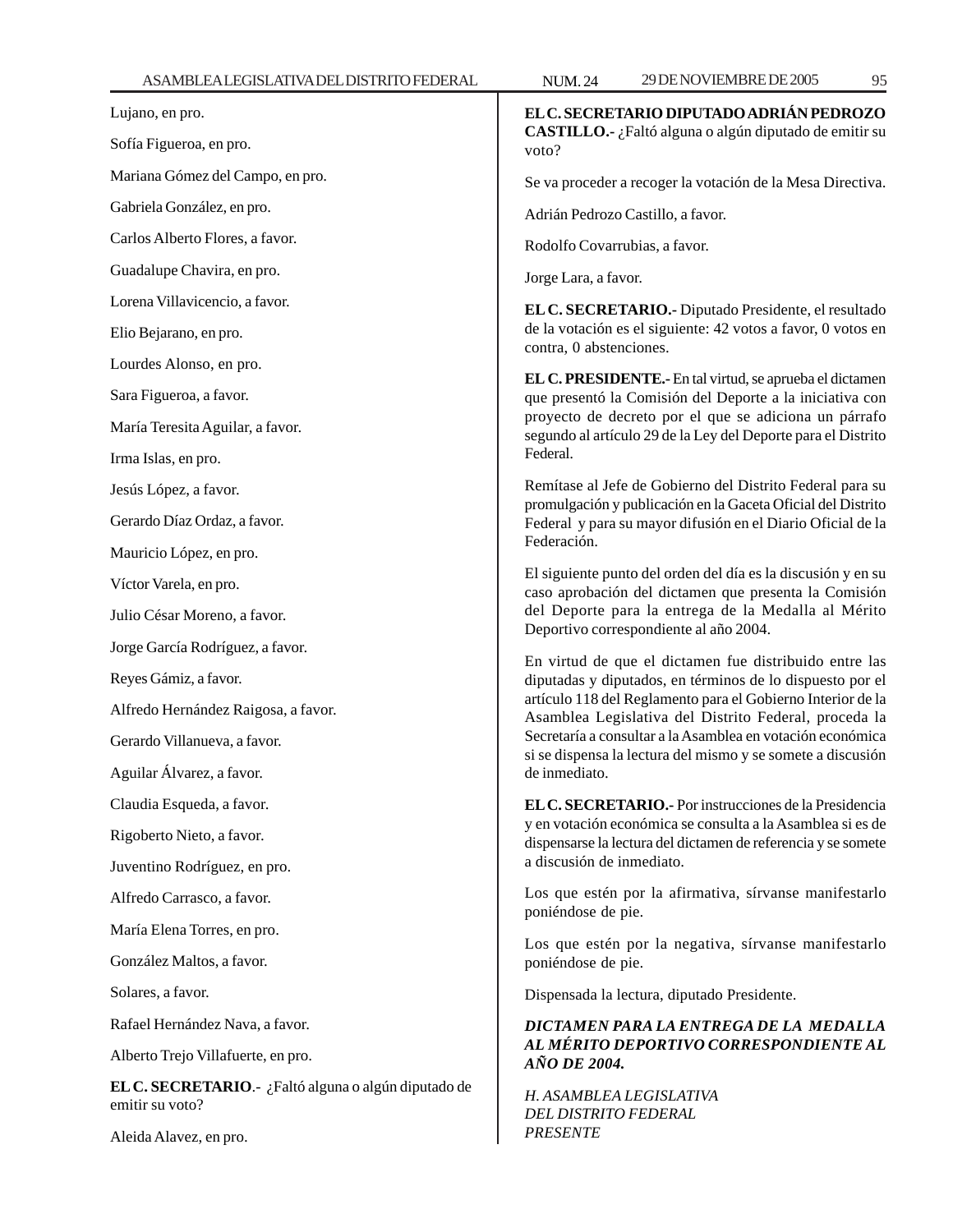#### 96 ASAMBLEA LEGISLATIVA DEL DISTRITO FEDERAL NUM. 24 29 DE NOVIEMBRE DE 2005

*La Comisión de Deporte es competente para conocer del presente asunto de conformidad con lo establecido en el artículo 42 fracción XXVI, del Estatuto de Gobierno del Distrito Federal, 10 fracción XXIV, 59 párrafo segundo, 62 fracción X, 64 y 68 de la Ley Orgánica y 172 fracción II, inciso d), 205, 208 y Quinto Transitorio del Reglamento Interior, ambos ordenamientos de la Asamblea Legislativa del Distrito Federal y resuelve de conformidad con los siguientes:*

#### *ANTECEDENTES*

*1. Con fecha 28 de septiembre de 2005, la Comisión de Deporte de la Asamblea Legislativa del Distrito Federal, III Legislatura, aprobó la Convocatoria para la entrega de la Medalla al Mérito Deportivo.*

*2. Con fecha 11 de octubre de 2005 y con fundamento en los artículos 10 fracción XXIV de la Ley Orgánica, 208 y Quinto Transitorio del Reglamento para el Gobierno Interior, ambos ordenamientos de la Asamblea Legislativa del Distrito Federal; la Comisión de Deporte publicó la Convocatoria para el otorgamiento de la Medalla al Mérito Deportivo.*

*3. Conforme a lo establecido en el artículo Quinto Transitorio del Reglamento para el Gobierno Interior de la Asamblea Legislativa del Distrito Federal, la Comisión de Deporte recibió para su estudió y Dictamen 31 propuestas de candidatos a recibir la Medalla al Mérito Deportivo, siendo estas las siguientes:*

| <b>NOMBRE</b>                       | <b>DISCIPLINA</b>    |
|-------------------------------------|----------------------|
| 1. Prof. Roberto Padilla Herrera    | Tae KWon Do          |
| 2. José Luis González Alcántar      | <i>Badmintón</i>     |
| 3. Naty Liliana Rangel de la Concha | <b>Badmintón</b>     |
| 4. Prof. Angélica García Rodríguez  | Artes Marciales      |
| 5. Cristina Hoffman                 | Tenis de Mesa        |
| 6. Patzi Atenas Bazán Robles        | Gimnasia<br>Aeróbica |
| 7. María del Rocío Mendoza Martínez | Gimnasia<br>Aeróbica |
| 8. Eric Omar Ojeda Guzmán           | Clavados             |
| 9. Christopher Tronco Sánchez       | <i>Natación</i>      |
| 10. Miguel Pablo Velásquez Dorgan   | Clavados             |
| 11. Doramitzi González Hernández    | <i>Natación</i>      |
| 12. Patricia Valle Benítez          | Natación             |

| 13. José Arnulfo Castorena Vélez     | Natación                               |
|--------------------------------------|----------------------------------------|
| 14. Juan Ignacio Reyes González      | Natación                               |
| 15. Pedro Rangel Haro                | Natación                               |
| 16. María Estela Salas Marín         | Atletismo<br>Campo                     |
| 17. Salvador Hernández Mondragón     | Atletismo Pista                        |
| 18. Saúl Hernández Mendoza           | Atletismo Pista                        |
| 19. Edgar Cesáreo Navarro Sánchez    | Atletismo Pista                        |
| 20. Luis Alberto Zepeda Félix        | Atletismo<br>Campo                     |
| 21. Mauro Máximo de Jesús            | Atletismo<br>Campo                     |
| 22. Esther Rivera Robles             | Atletismo<br>Campo                     |
| 23. Perla Patricia Bustamante Corona | Atletismo<br>Campo<br><b>Amputados</b> |
| 24. Aarón Gordián Martínez           | Atletismo Pista                        |
| 25. Lucia Sosa Vázquez               | Atletismo Pista                        |
| 26. Adrián Paz Velásquez             | Atletismo<br>Campo                     |
| 27. Leticia Torres Hernández         | Atletismo Pista                        |
| 28. Amalia Pérez Vázquez             | Powerlifting                           |
| 29. Laura Cerero Gabriel             | Powerlifting                           |
| 30. Catalina Díaz Vilchis            | Powerlifting                           |
| 31. María del Rocío Serrano Aguilar  | Atletismo<br>Campo                     |

# *CONSIDERANDOS*

*PRIMERO. Que el artículo 205, del Reglamento para el Gobierno Interior de la Asamblea Legislativa del Distrito Federal, dispone que la Medalla al Mérito Deportivo constituye el reconocimiento que a nombre de la Asamblea Legislativa otorga a todos aquellos deportistas mexicanos que en forma individual o colectiva, que por su dedicación y esfuerzo, hayan obtenido triunfos trascendentes, en las diferentes actividades deportivas de carácter regional, nacional o mundial.*

*De igual manera, estipula que las actividades deportivas serán tomadas en cuenta de preferencia en eventos de alto nivel competitivo en cada una de sus respectivas disciplinas.*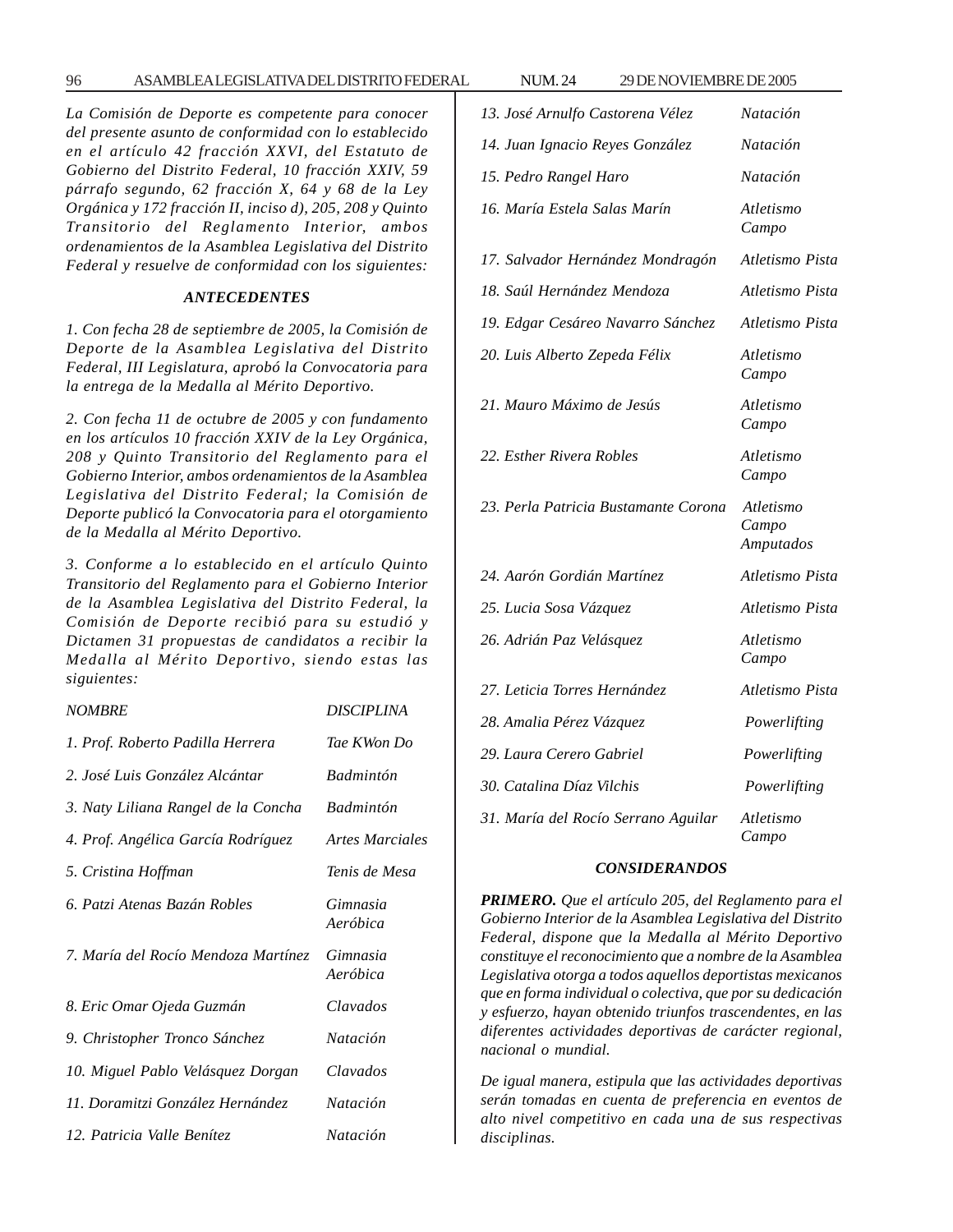*SEGUNDO. Que corresponde a la Comisión de Deporte analizar los expedientes que se integren por cada aspirante y emitir el dictamen para su aprobación por el Pleno de la Asamblea Legislativa, de conformidad con el artículo 208 del Reglamento para el Gobierno Interior de la Asamblea Legislativa del Distrito Federal.*

*TERCERO. Que haciendo uso de esa facultad se estudiaron cuidadosamente las propuestas presentadas a esta Comisión, sin excluir ninguna de ellas y con un criterio objetivo de valoración de su trayectoria deportiva, eventos en que participó, y los triunfos obtenidos.*

*CUARTO. Que la Asamblea Legislativa a favor de otorgar el reconocimiento a los deportistas que por sus méritos, triunfos y esfuerzos hayan destacado en alguna actividad deportiva, durante el año 2004, para que se constituyan como ejemplo para la juventud y la población del Distrito Federal y del país.*

*QUINTO. Que la Comisión de Deporte recibió, diversas propuestas de Asociaciones Deportivas, el Instituto del Deporte del Distrito Federal, Direcciones del Deporte de distintas Delegaciones y Diputados.*

*Después de analizar las distintas propuestas, la Comisión de Deporte considera que 20 Atletas integrantes de la Delegación Mexicana y que participaron en los XII Juegos Paralímpicos de Atenas Grecia, celebrados del 17 al 28 de septiembre del 2004, son los candidatos merecedores de la Medalla al Mérito Deportivo 2004 que otorga esta H. Asamblea Legislativa, en virtud de ubicarse entre los primeros lugares del mundo y por la trascendencia de sus triunfos que constituyen un ejemplo para la Juventud del país y del mundo.*

*SEXTO. Que dentro de su currículum y trayectoria deportiva se puede destacar lo siguiente:*

*Doramitzi González Hernández.- Comenzó a practicar la natación a los 5 años en el Tecnológico de Morelia, en Michoacán tenía 13 años cuando empezó a competir. Actualmente sigue entrenando en esa ciudad y representa al IMSS. Participó en lo Juegos Paralímpicos, de Sidney, en donde obtuvo 4 medallas: dos de oro en 50 m libres y 100 m. dorso; plata en 100 m. libres y bronce en 50 m. mariposa. Su mejor marca en 50 m libres: 36.02 también es el récord mundial. En los Juegos Paralímpicos en Atenas 2004, obtuvo tres medallas de Oro en 50, 100 y 400 m. Libres; una de Plata en 50 m. Mariposa y una de Bronce en 100 m. Dorso.*

*Patricia Valle Benítez.- Comenzó a practicar la natación a los 25 años formando parte de la Asociación de Deportes sobre Sillas del Estado, en Cuernavaca, Morelos; asociación a la que sigue representando. Entrena en el Gimnasio Gold's Gym, en esa misma ciudad.*

*Participó en Juegos Paralímpicos de Atlanta 96 y Sidney 2000, donde impuso el récord mundial en 100 m libres (2.03). En 2004, impuso el récord mundial en 50 m. mariposa (1.01) y en 200 m. libres (4.22). En Atenas 2004, obtuvo dos medallas de Oro en 50 y 100 m. Libres y una medalla de Plata en 50 m. Mariposa.*

*José Arnulfo Castorena Véles.- Comenzó a practicar la natación a los 17 años en las instalaciones del CODE en Guadalajara Jalisco; estado al que sigue representando actualmente. Entrena en esa misma ciudad. Participó en los Juegos Paralímpicos de Sidney, 2000, donde obtuvo una medalla de oro y rompió el récord mundial en los 50 m pecho. Su mejor marca es 56.68 en esta misma prueba realizada en el Abierto de Alemania, 2004. En los Paralímpicos de Atenas 2004, obtuvo tres medallas: de Oro en los 50 m. Pecho, Plata en 150 m. Combinado Individual y la de Bronce en 50 m. Mariposa.*

*Juan Ignacio Reyes González.- Comenzó a practicar la natación a los 6 años en el deportivo del IMSS Valle de México, equipo al que sigue representando. Entrena en el Centro Paralímpico Mexicano en el Distrito Federal. Compitió en lo Juegos Paralímpicos de Sidney 2000, donde obtuvo dos medallas de oro y una de plata además de un récord mundial en 150 m combinado individual. Su mejor marca en 50 m dorso: 45.90 es otro récord mundial que estableció en Mar del Plata 2002. Recibió el Premio Nacional de Deportes en 1993 (equipo). En Atenas logró la medalla de Oro en los 50 m. Dorso y la de Bronce en los 150 m. Combinado Individual.*

*Pedro Rangel Haro.- Comenzó a practicar la natación a los 21 años en las instalaciones del CODE en Guadalajara, Jalisco; y un año después empezó a competir. Actualmente representa al mismo estado y entrena en las mismas instalaciones. Ha sido dos veces medallista de plata en los Juegos Para panamericanos Mar del Plata 2003. Su mejor marca es 1.45.29 en 100 m pecho. En los Juegos Paralímpicos de Atenas 2004 obtuvo medalla de Bronce en 100 mts. Pecho.*

*María Estela Salas Marín.- Comenzó a practicar atletismo a los 15 años de edad (1986) en el Club Tiburones sobre silla de ruedas en el estado de Veracruz. Actualmente pertenece al Club Delfines del mismo estado. Entrena en playa de Chachalacas, municipio de Villa Úrsulo Galván, en Veracruz. Entre sus mejores resultados se encuentra el récord mundial en lanzamiento de jabalina con una marca de 10.2m obtenido en Argentina y la medalla de plata obtenida en lanzamiento de disco y lanzamiento de bala durante los Juegos Parapanamericanos Mar del Plata 2003. En los Paralímpicos de Atenas 2004, obtuvo dos medallas: la de Oro en Lanzamiento de bala y la de Plata en Lanzamiento de Jabalina.*

*Salvador Hernández Mondragón.- Comenzó a practicar atletismo a los 23 años de edad en el IMSS Morelia en*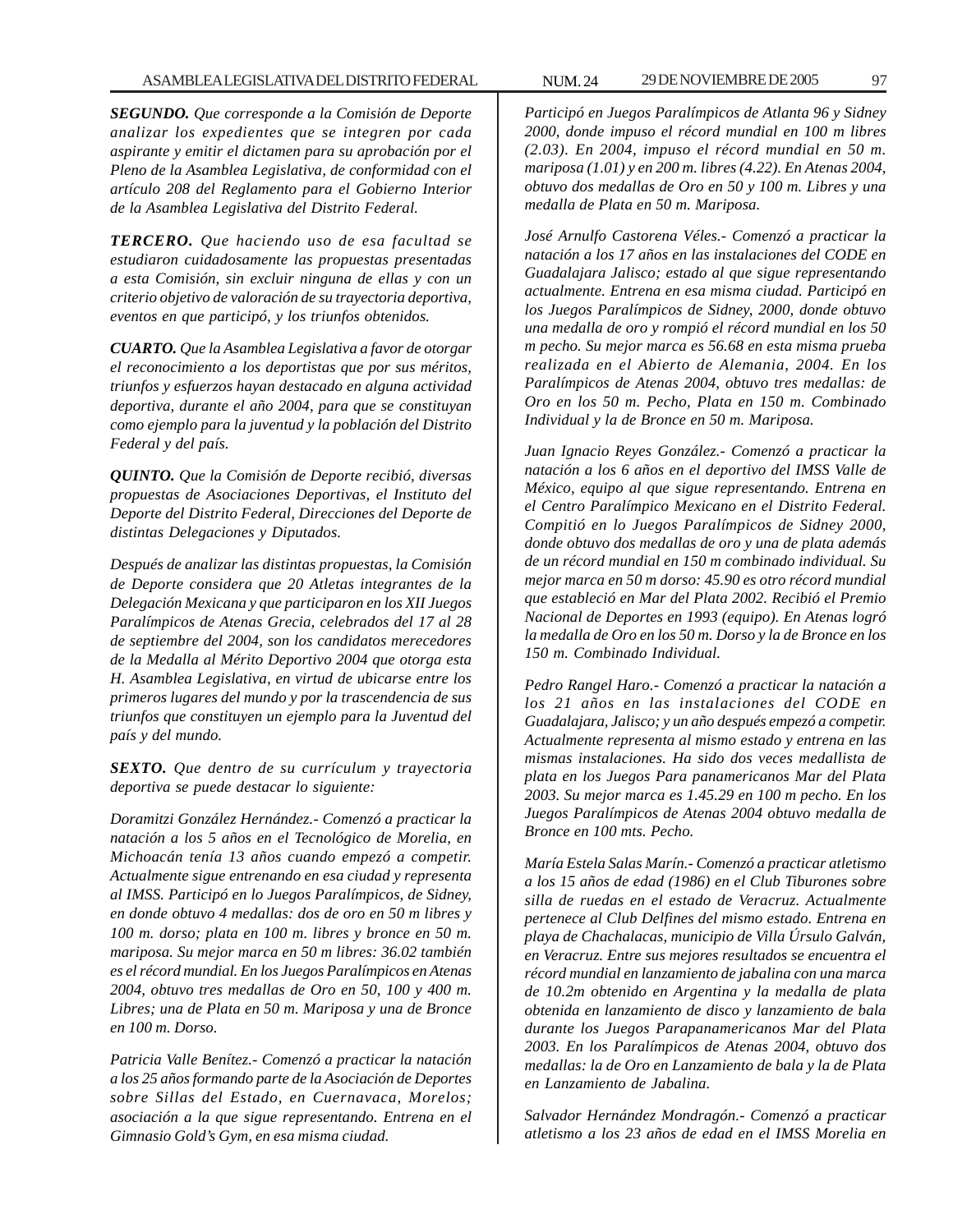*Michoacán, actualmente forma parte de la Asociación Michoacana de Deportistas sobre Silla de Ruedas. Entrena en el Estadio Venustiano Carranza y Pista Atlética Camilo Velásquez, ambos en la ciudad de Morelia, Michoacán. Participó en los Juegos Paralímpicos de Atlanta 96 y Sidney 2000, Fue doble medallista de oro, además de una de plata, en Sidney 2000. Su mejor marca en 100 metros es 17.25. Recibió el Premio Nacional de Deportes en 1993 (equipo). En Atenas 2004, obtuvo la medalla de Oro en 100 mts. y la medalla de Plata en 200 mts.*

*Saúl Mendoza Hernández.- Comenzó a practicar atletismo en 1984 a los 13 años de edad en el Club Unión Independiente, en el Estado de México, actualmente sigue representando a ese estado aunque entrena en Texas, Estados Unidos. Participó en Seúl 88, Barcelona 92, Atlanta 96, y Sydney 2000. Fue medallista en Seúl, Atlanta Sydney. Posee actualmente el récord mundial en 5000 metros y 10 Km. Asimismo fue Premio Nacional de Deportes en 1993 (equipo) y 1996 (individual). En los Juegos Paralímpicos de Atenas 2004, obtuvo medalla de Oro en 1,500 mts. y medalla de Plata en 1,500 mts. Juegos Olímpicos (exhibición).*

*Edgar Cesáreo Navarro Sánchez.-Comenzó a practicar baloncesto a los 21 años de edad en las instalaciones de Promoción Deportiva del Distrito Federal. Actualmente pertenece al DIF Nacional. Entrena en el Centro Paralímpico en la Ciudad de México. Participó en los Juegos Paralímpicos en Sidney 2000. Entre sus mejores resultados se encuentra el 1er lugar mundial que obtuvo en los 400m en Lille, Francia en el 2002 y el récord mundial que impuso en esta misma prueba en el Serial de las Américas en 2004 con 1.18.91. En los Paralímpicos de Atenas obtuvo medalla de Oro en 200 m. y medalla de Bronce en Maratón.*

*Luis Alberto Zepeda Félix.- Comenzó a practicar atletismo a los 23 años de edad formando parte de la asociación de deportistas sobre silla de ruedas del Estado de Sonora; asociación a la que aún pertenece. Entrena en el CUM y en el Centro Paralímpico Mexicano, en el Distrito Federal. Su mejor marca: 8.19 m en lanzamiento de bala. En su participación en los Juegos Paralímpicos de Atenas Grecia 2004 logró la medalla de Oro en Lanzamiento de Jabalina.*

*Mauro Máximo de Jesús.- Comenzó a practicar atletismo a los 15 años de edad en diferentes instalaciones del IMSS en el Distrito Federal y el Estado de México; actualmente pertenece a la asociación de deportistas sobre silla de ruedas del Estado de México. Entrena en el Centro Paralímpico Mexicano, en el Distrito Federal. Participó en los Juegos Paralímpicos, de Atlanta 96 y Sidney 2000. Sus mejores marcas: 8.32 m en lanzamiento de bala y 19.61 en lanzamiento de jabalina que es también récord mundial. Obtuvo la medalla de Oro en Lanzamiento de Bala, en Atenas Grecia 2004.*

*Esther Rivera Robles.- Comenzó a practicar atletismo a los 26 años de edad formando parte de los deportistas sobre silla de ruedas del estado, en Ciudad Obregón, Sonora; asociación a la que aún pertenece. Entrena de manera alternada en esa misma ciudad y el Centro Paralímpico Mexicano en el Distrito Federal. Entre sus mejores resultados se encuentra el primer lugar obtenido en lanzamiento de Jabalina en Edmonton Canadá 2003. Su mejor marca: 10.73m en lanzamiento de jabalina. Logró la medalla de Oro en Lanzamiento de Jabalina en Atenas*

*2004.*

*Perla Patricia Bustamante Corona.- Comenzó a practicar el atletismo a los 38 años de edad formando parte de la asociación de deportistas sobre silla de ruedas del estado, en Tamaulipas, Tamaulipas; actualmente pertenece a la asociación de deportistas sobre silla de ruedas de Sonora, aunque entrena de manera alternada entre Ciudad Juárez, Chihuahua y el estadio Jesús Martínez ''Palillo'' en el Distrito Federal. Su mejor resultado es el primer lugar que obtuvo durante los Juegos Parapanamericanos en Mar del Plata 2003 con una marca de 3.47m en salto de longitud y el registro de 8.96m que logró en lanzamiento de bala en el Abierto de Alemania 2004. En Atenas obtuvo dos medallas: una de Plata en Lanzamiento de Bala y la de Bronce en Salto de Longitud.*

*Aarón Gordián Martínez.- Comenzó a practicar atletismo y baloncesto a los 18 años de edad en el DIF Nacional, Ciudad de México; equipo al que sigue perteneciendo actualmente. Dos años más tarde participó en los VII Juegos Paralímpicos de Stokemandeville, Inglaterra. Entrena en el Centro Paralímpico Mexicano, en Ciudad Deportiva, Magdalena Mixhuca y el Desierto de los Leones, en el Distrito Federal, así como en el Estadio Palillo en Toluca y en el Centro Ceremonial Otomí ambos en el Estado de México. Participó en Juegos Paralímpicos de Stokemandeville 84, Seúl 88, Barcelona 92, Atlanta 96 y Sidney 2000. Su mejor resultado lo obtuvo en el Campeonato Mundial de la IAAF, en Edmonton, Canadá 2001 en 1,500m. Recibió el Premio Nacional de Deportes en 1993 (equipo). En los Juegos Paralímpicos de Atenas 2004, obtuvo la medalla de Plata en los 5,000 mts.*

*Lucía Sosa Vázquez.- Comenzó a practicar atletismo a los 25 años de edad, formando parte de los deportistas sobre silla de ruedas del estado, en Morelia, Michoacán, asociación a la que aún pertenece. Entrena en Morelia y en el Centro Paralímpico Mexicano, en la Ciudad de México. Ha tenido diversas participaciones internacionales, entre las que destaca su participación en el Serial de las Américas, en el presente año. Su mejor marca en 400 metros es 1.21.15. Logró la medalla de Plata en los 400 mts. en los Juegos Paralímpicos de Atenas.*

*Adrián Paz Velásquez.-Comenzó a practicar atletismo a los 23 años de edad en las instalaciones del ISSSTE en el*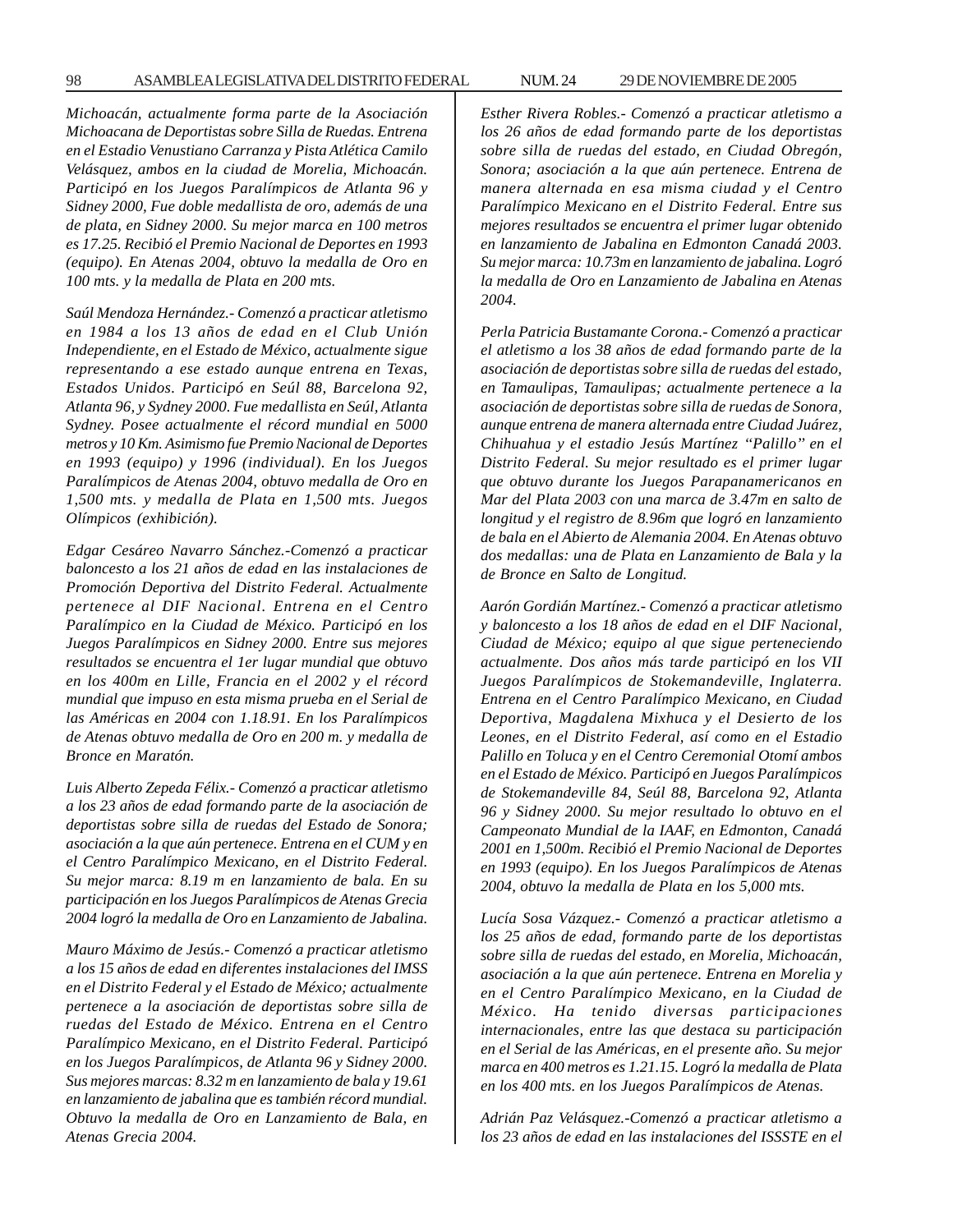*Distrito Federal; actualmente pertenece a la asociación de deportistas sobre silla de ruedas del Estado de México. Entrena en el Centro Paralímpico Mexicano, en el Distrito Federal. Participó en los Juegos Paralímpicos en Atlanta 96 y Sidney 2000; en ambas ocasiones fue medallista de oro en lanzamiento de jabalina. Su mejor marca: 20.51 m También ha sido campeón mundial en 1998 y 2002. En Atenas obtuvo la medalla de Plata en Lanzamiento de Jabalina.*

*Leticia Torres Hernández.- Comenzó a practicar atletismo a los 19 años de edad en el DIF Nacional, Ciudad de México; equipo del que sigue formando parte actualmente. Entrena en el Centro Paralímpico Mexicano, también en el Distrito Federal. Obtuvo 12 medallas paralímpicas, en Seúl 88, Barcelona 92, Atlanta 96 y Sidney 2000. Recibió el Premio Nacional de Deportes en 1993 (equipo). Su mejor marca en 200 metros es 40.25. En los Juegos Paralímpicos en Atenas obtuvo dos medallas de Bronce, en 400 y 200 mts.*

*Amalia Pérez Vázquez.- Comenzó a practicar natación, atletismo y básquetbol a los 8 años en el DIF Nacional en el Distrito Federal; a los 18 ingresó al powerlifting y ese mismo año tuvo su primera competencia en esta especialidad. Actualmente representa al IMSS Nacional y entrena en el Centro Paralímpico Mexicano en el Distrito Federal. Participó en los Juegos Paralímpicos en Sidney 2000, donde obtuvo su mejor registro al levantar 117.5 Kg. Es la mejor levantadora a nivel americano con 16 récords mundiales. En su actuación en los Juegos Paralímpicos en Atenas obtuvo la medalla de Plata, en Benchpress de 48 Kg.*

*Laura Cerero Gabriel.- Comenzó a practicar atletismo y básquetbol a los 18 años formando parte de la Asociación de Deportistas sobre Silla de Ruedas del Estado en Oaxaca, Oaxaca; asociación a la cual sigue representando. Entrena en el Centro Paralímpico Mexicano en el Distrito Federal. Participó en Juegos Paralímpicos en Sidney 2000 donde obtuvo medalla de bronce. Su mejor registro es de 82.5 Kg. En su actuación en los Juegos Paralímpicos en Atenas obtuvo la medalla de Bronce, en Benchpress de 40 Kg.*

*Catalina Díaz Vilchis.- Comenzó a practicar natación a los 21 años en el DIF Nacional en el Distrito Federal; a los 25 ingresó al powerlifting, y ese mismo año tuvo su primera competencia en esta especialidad. Actualmente representa al DIF Nacional y entrena en el Centro Paralímpico Mexicano en el Distrito Federal. Participó en los Juegos Paralímpicos en Sidney 2000. Su mejor registro es 112.5 Kg. En los Juegos Paralímpicos en Atenas obtuvo la medalla de Bronce, en la prueba Benchpress de 67.5 Kg.*

# *D I C T A M E N*

*Único. Se otorga la Medalla al Mérito deportivo 2004 a los Deportistas Paralímpicos: Doramitzi González* *Hernández, Patricia Valle Benítez, José Arnulfo Castorena Vélez, Juan Ignacio Reyes González, Pedro Rangel Haro, María Estela Salas Marín, Salvador Hernández Mondragón, Saúl Mendoza Hernández, Edgar Cesáreo Navarro Sánchez, Luis Alberto Zepeda Félix, Mauro Máximo de Jesús, Esther Rivera Robles, Perla Patricia Bustamante Corona, Aarón Gordián Martínez, Lucía Sosa Vázquez, Adrián Paz Velásquez, Leticia Torres Hernández, Amalia Pérez Vázquez, Laura Cerero Gabriel y Catalina Díaz Vilchis, por los méritos que han sido expuestos en los considerandos del presente dictamen.*

# *T R A N S I T O R I O S*

*PRIMERO. De conformidad con el artículo 217 del Reglamento para el Gobierno Interior de la Asamblea Legislativa del Distrito Federal, publíquese en la Gaceta Oficial del Gobierno del Distrito Federal y dos diarios de circulación nacional.*

*SEGUNDO. De conformidad con el artículo 219 del Reglamento para el Gobierno Interior de la Asamblea Legislativa del Distrito Federal, entréguese el reconocimiento ''Medalla al Mérito Deportivo 2004'', en sesión solemne de la Asamblea Legislativa del Distrito Federal.*

*TERCERO. De conformidad con el artículo 222 del Reglamento para el Gobierno Interior de la Asamblea Legislativa del Distrito Federal, invítese como testigos de honor al Jefe de Gobierno del Distrito Federal y al Presidente del Tribunal Superior de Justicia del Distrito Federal.*

*CUARTO. Túrnese a la Comisión de Gobierno para su conocimiento y los efectos a que haya lugar.*

*Dado por la Comisión de Deporte, para el otorgamiento de la Medalla al Mérito Deportivo, para el 2004, a los veinticuatro días del mes de noviembre de 2005.*

# *Firman por la Comisión de Deporte el Dictamen para la entrega de la Medalla al Mérito Deportivo 2004.*

*Dip. Víctor Gabriel Varela López, presidente; Dip. Mariana Gómez del Campo Gurza, vicepresidenta; Dip. Gerardo Díaz Ordaz Castañón, Dip. Efraín Morales Sánchez; integrantes:*

**EL C. PRESIDENTE.-** Para fundamentar el dictamen, se concede el uso de la palabra al diputado Víctor Varela a nombre de la Comisión del Deporte.

# **EL C. DIPUTADO VÍCTOR GABRIEL VARELA LÓPEZ.-**

La Comisión del Deporte de este órgano legislativo somete a consideración de este pleno el presente dictamen:

El artículo 205 del Reglamento para el Gobierno Interior de la Asamblea Legislativa del D.F. dispone que la Medalla al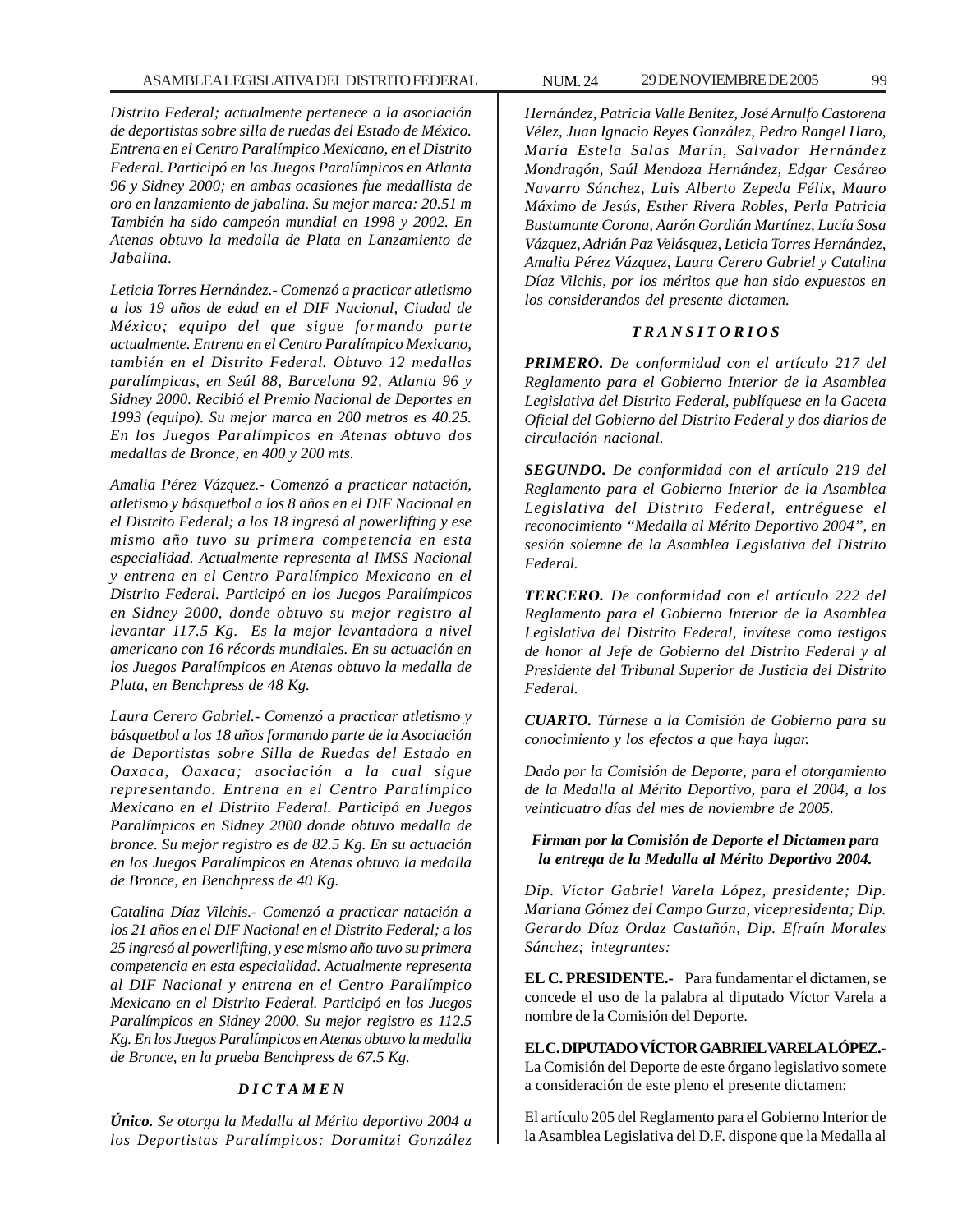#### 100 ASAMBLEA LEGISLATIVA DEL DISTRITO FEDERAL NUM. 24 29 DE NOVIEMBRE DE 2005

Mérito Deportivo constituye el reconocimiento que a nombre de la Asamblea Legislativa otorga a todos aquellos deportistas mexicanos que en forma individual o colectiva que por su dedicación o esfuerzo hayan obtenido triunfos trascendentes en diferentes actividades deportivas de carácter regional, nacional o mundial; de igual manera estipula que las actividades deportivas serán tomadas en cuenta de preferencia en eventos de alto nivel competitivo en cada una de sus respectivas disciplinas.

Corresponde a la Comisión de Deporte analizar los expedientes que se integren por cada aspirante y emitir el dictamen para su aprobación por el pleno de la Asamblea, de conformidad con el artículo 208 del Reglamento para el Gobierno Interior de esta Asamblea Legislativa.

Haciendo uso de esta facultad, la Comisión del Deporte estudió cuidadosamente las propuestas presentadas sin incluir ninguna de ellas y con un criterio objetivo de valoración de sus respectivas trayectorias deportivas, eventos en que hubieran participado y los triunfos obtenidos.

La Asamblea Legislativa en su III Legislatura se ha pronunciado a favor de otorgar el reconocimiento a los deportistas que por sus méritos, triunfos y esfuerzos hayan destacado en alguna actividad durante el año 2004 para que se constituya como ejemplo para la juventud y la población del Distrito Federal y del país.

Fundado en lo anterior y después de analizar las distintas propuestas, la Comisión de Deporte aprobó el dictamen por unanimidad en su reunión del día 24 de noviembre del 2005, al considerar que 20 atletas integrantes de la delegación mexicana que participaron en los décimo segundos juegos paralímpicos de Atenas, Grecia, celebrados del 17 al 28 de septiembre de 2004, son los candidatos merecedores de la Medalla al Mérito Deportivo 2004 que otorga esta Asamblea Legislativa, en virtud de ubicarse entre los primeros lugares del mundo y por la trascendencia de sus triunfos, que constituyen un ejemplo para la juventud del país y del mundo.

Los deportistas paralímpicos que por su trayectoria deportiva fueron seleccionados para recibir la Medalla al Mérito Deportivo 2004 son los siguientes: Doramitzi González Hernández, Patricia Valle Benítez, José Arnulfo Castorena Vélez, Juan Ignacio Reyes González, Pedro Rangel Haro, María Estela Salas Marín, Salvador Hernández Mondragón, Saúl Mendoza Hernández, Edgar Cesáreo Navarro, Luis Alberto Zepeda Félix, Mauro Máximo de Jesús, Esther Rivera Robles, Perla Patricia Bustamante Corona, Aarón Gordián Martínez, Lucía Sosa Vázquez, Adrián Paz Velázquez, Leticia Torres Hernández, Amalia Pérez Vázquez, Laura Acerero Gabriel y Catalina Díaz Vilchis.

Por los argumentos antes señalados, invitamos a los diputados de esta Soberanía a que voten a favor el presente dictamen, que como se dijo en este texto es para otorgar la Medalla al Mérito Deportivo a los deportistas paralímpicos que compitieron en la XII Olimpiada de Paralímpicos.

Entonces, es la invitación para que votemos a favor ya que es una propuesta que salió de consenso por todos los grupos parlamentarios.

Es todo, diputado Presidente.

**EL C. PRESIDENTE.-** Gracias, diputado Víctor Varela. Está a discusión el dictamen. Se abre el registro de oradores ¿Oradores en contra?

¿Alguna diputada o diputado desea razonar su voto?

Proceda la Secretaría a recoger la votación nominal del dictamen en lo general y en lo particular en un solo acto.

# **EL C. SECRETARIO DIPUTADO ADRIÁN PEDROZO**

**CASTILLO.-** Se va a proceder recoger la votación nominal del dictamen en lo general y en lo particular en un solo acto.

De conformidad con lo establecido por el artículo 131 del Reglamento para el Gobierno Interior de la Asamblea, se solicita a la Coordinación de Servicios Parlamentarios hacer el anuncio correspondiente a efecto de que los diputados presentes puedan emitir su voto.

Se solicita a los diputados que al emitir su voto lo hagan en voz alta diciendo su nombre y apellido, añadiendo la expresión en pro, en contra o abstención. El de la voz recogerá la votación. Comenzamos de derecha a izquierda.

Emilio Fernández, en pro.

Rodrigo Chávez Contreras, a favor.

Higinio Chávez, a favor.

María de Lourdes Rojo e Incháustegui, en pro.

Silvia Oliva Fragoso, en pro.

González Maltos, a favor.

Lujano, en pro.

Figueroa, en pro.

Gabriela González, en pro.

Carlos Alberto Flores, a favor.

Mariana Gómez del Campo, en pro.

Alfredo Carrasco, a favor.

Julio Escamilla, a favor.

Reyes Gámiz, a favor.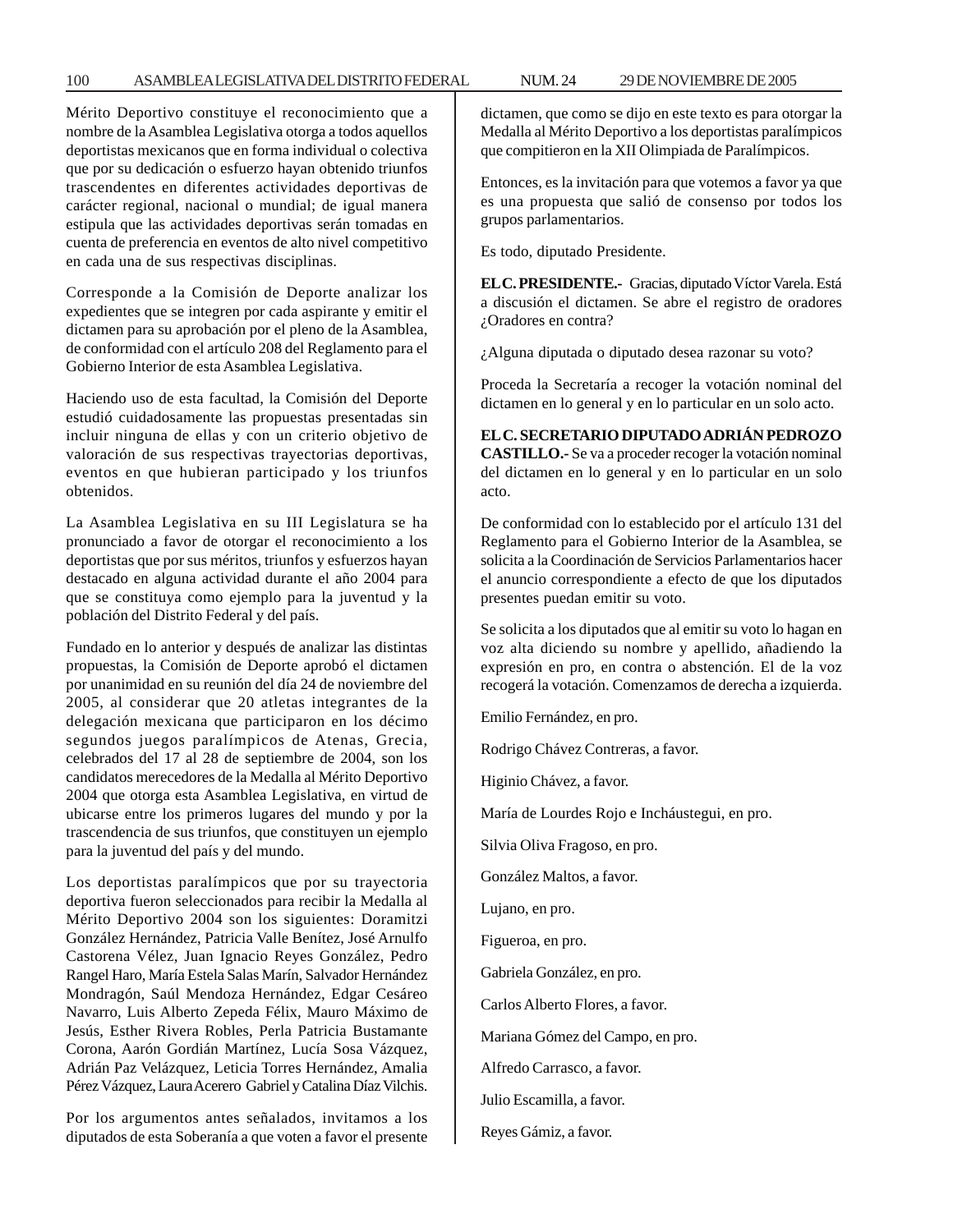Guijosa Mora, en pro.

Víctor Varela, en pro.

Gerardo Villanueva, a favor.

Guadalupe Chavira, en pro.

Lorena Villavicencio, a favor.

Alfredo Hernández Raigosa, a favor.

Elio Bejarano, en pro.

Lourdes Alonso, en pro.

Irma Islas, en pro.

María Teresita Aguilar, a favor.

Mónica Serrano, en pro.

Jesús López, a favor.

Figueroa, en pro.

Gerardo Díaz Ordaz, a favor.

Jorge García Rodríguez, por el justo reconocimiento a los atletas paralímpicos que han puesto muy en alto el nombre de los mexicanos y por la Comisión del Deporte, la iniciativa de la compañera Mariana y de un servidor, a favor.

Aguilar Álvarez, abstención.

Claudia Esqueda, a favor.

Julio César Moreno, a favor.

Rodríguez Ramos, a favor.

María Elena Torres, a favor.

Alberto Trejo Villafuerte, en pro.

**EL C. SECRETARIO.-** ¿Faltó alguna o algún diputado de emitir su voto?

¿Faltó alguna o algún diputado de emitir su voto?

Aleida Alavez, en pro.

**EL C. SECRETARIO.-** Se va a proceder a recoger la votación de la Mesa Directiva.

Adrián Pedrozo Castillo, en pro.

Gutiérrez de la Torre, a favor.

Rodolfo Covarrubias, a favor.

Jorge Lara, a favor.

**EL C. SECRETARIO.-** Diputado Presidente, el resultado de la votación es el siguiente: 39 votos a favor, 0 votos en contra, 1 abstención.

**EL C. PRESIDENTE.-** En consecuencia se aprueba el dictamen presentado por la Comisión de Deporte para la entrega de la Medalla al Mérito Deportivo correspondiente al año 2004 a los siguientes deportistas paralímpicos: Doramitzi González Hernández, Patricia Valle Benítez, José Arnulfo Castoreña Vélez, Juan Ignacio Reyes González, Pedro Rangel Haro, María Estela Salas Marín, Salvador Hernández Mondragón, Saúl Mendoza Hernández, Edgar Cesáreo Navarro Sánchez, Luis Alberto Zepeda Félix, Mauro Máximo de Jesús, Esther Rivera Robles, Perla Patricia Bustamante Corona, Aarón Gordiat Martínez, Lucía Sosa Vázquez, Adrián Paz Velázquez, Leticia Torres Hernández, Amalia Pérez Vázquez, Laura Acevedo Gabriel y Catalina Díaz Vilchis.

Hágase del conocimiento de la Comisión de Normatividad Legislativa, Estudios y Prácticas Parlamentarias para los efectos legales a que haya lugar, así como de la Comisión de Gobierno para que determine la fecha de la Sesión Solemne.

El siguiente punto del orden del día es la discusión y, en su caso, aprobación del dictamen que presenta la Comisión de Deporte a la propuesta con punto de acuerdo para proponer a los jóvenes de la Selección Nacional Sub 17 como candidatos a recibir la Medalla al Mérito Deportivo que otorgará la Asamblea Legislativa del Distrito Federal a los deportistas que hayan obtenido triunfos trascendentales durante 2005.

En virtud de que el dictamen fue distribuido entre los diputados y diputadas en términos de lo dispuesto por el artículo 118 del Reglamento para el Gobierno Interior de la Asamblea Legislativa del Distrito Federal, proceda la Secretaría a consultar a la Asamblea en votación económica si se dispensa la lectura del mismo y ser sometido a discusión inmediatamente.

### **EL C. SECRETARIO DIPUTADO ADRIÁN PEDROZO**

**CASTILLO.-** Por instrucciones de la presidencia y en votación económica se consulta a la Asamblea si es de dispensarse la lectura del dictamen de referencia y se somete a discusión de inmediato.

Los que estén por la afirmativa, sírvanse manifestarlo poniéndose de pie.

Los que estén por la negativa, sírvanse manifestarlo poniéndose de pie.

Dispensada la lectura, diputado Presidente.

*DICTAMEN QUE PRESENTA LA COMISIÓN DE DEPORTE RELATIVO A UNA PROPOSICIÓN CON PUNTO DE ACUERDO PARA PROPONER A LOS JÓVENES DE LA SELECCIÓN NACIONAL SUB 17, COMO CANDIDATOS A RECIBIR LA MEDALLA AL MÉRITO DEPORTIVO, QUE OTORGARÁ LA*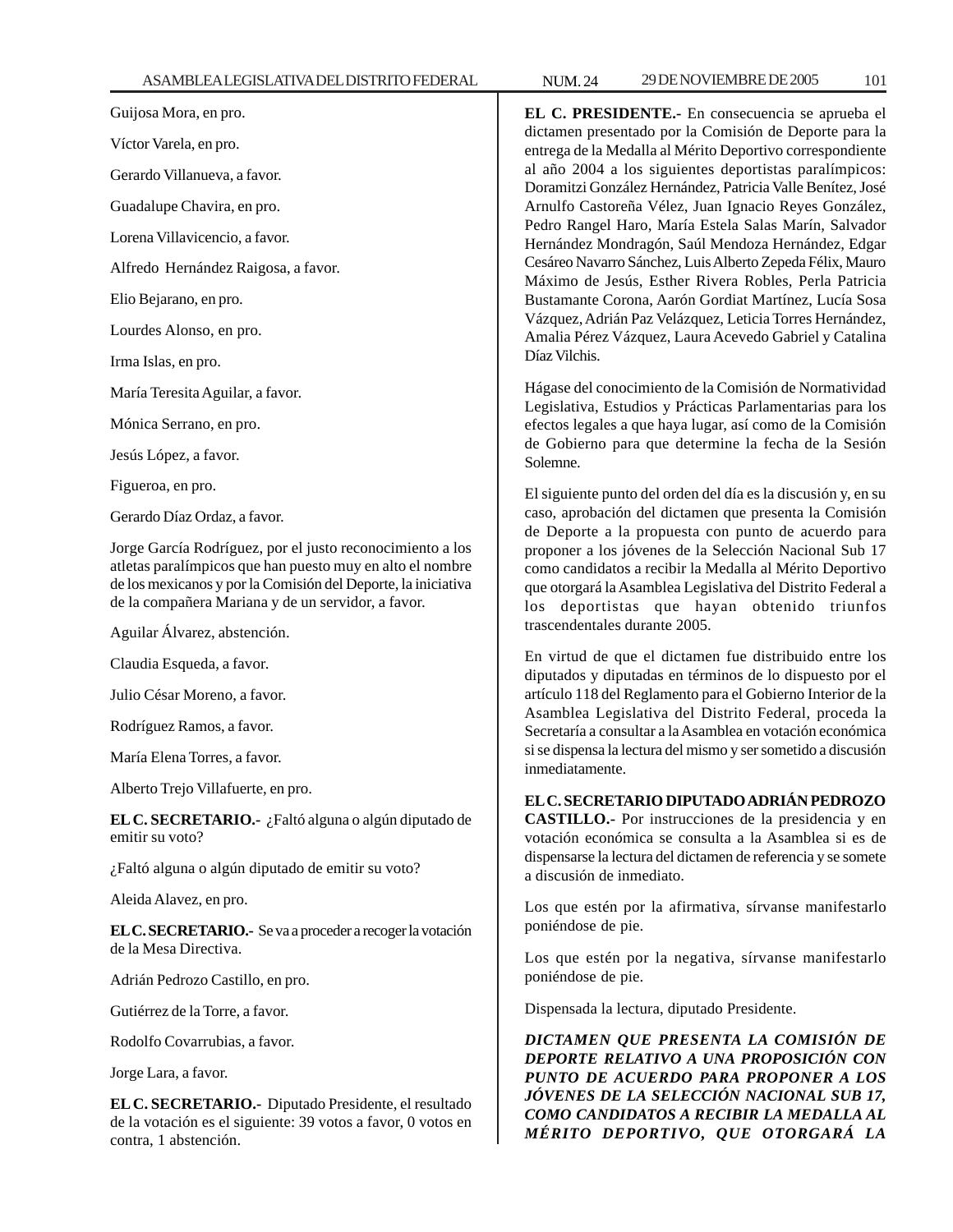# *ASAMBLEA LEGISLATIVA DEL DISTRITO FEDERAL A LOS DEPORTISTAS QUE HAYAN OBTENIDO TRIUNFOS TRASCENDENTALES DURANTE EL 2005.*

*8 de Noviembre de 2005*

*Honorable Asamblea:*

*A la Comisión de Deporte de ésta H. Asamblea Legislativa del Distrito Federal, III Legislatura, fue remitida para su análisis y dictamen la Proposición con Punto de Acuerdo, para proponer a los jóvenes de la Selección Nacional sub. 17, como candidatos a recibir la Medalla al Mérito Deportivo, que otorgará la Asamblea Legislativa del Distrito Federal a los deportistas que hayan obtenido triunfos trascendentales durante el 2005. Esta proposición fue presentada por el Diputado Víctor Gabriel Varela López, integrante del Grupo Parlamentario del Partido de la Revolución Democrática. La Comisión Dictaminadora, previo estudio del turno correspondiente, emite el presente Proyecto de Dictamen, conforme a los siguientes:*

#### *ANTECEDENTES*

*1.- En la sesión de Pleno de ésta H. Asamblea Legislativa del Distrito Federal, III Legislatura, celebrada el 11 de octubre del año 2005, el Diputado Víctor Gabriel Varela López del Partido de la Revolución Democrática, presentó la Proposición con Punto de Acuerdo para proponer a los jóvenes de la Selección Nacional Sub. 17, como candidatos a recibir la Medalla al Mérito Deportivo, que otorgará la Asamblea Legislativa del Distrito Federal a los deportistas que hayan obtenido triunfos trascendentales durante el 2005 y mediante oficio número MDPPTA/CSP/ 0319/2005 de fecha 11 de octubre de 2005, la Presidencia de la Mesa Directiva de este órgano legislativo turnó a esta Comisión la Proposición con Punto de Acuerdo de Referencia.*

*2.- En tal virtud la Comisión que suscribe se reunió el día 8 de noviembre del 2005, a efecto de analizar y dictaminar sobre la Proposición con Punto de Acuerdo, bajo los siguientes:*

#### *CONSIDERANDOS*

*I.- De conformidad con los artículos 60 fracción II, 62 fracción X y 64 de la Ley Orgánica de la Asamblea Legislativa del Distrito Federal; 28 y 32 del Reglamento para el Gobierno Interior de la Asamblea Legislativa del Distrito Federal, y 4, 5,8 y 9 fracción I del Reglamento Interior de las Comisiones y en virtud de la Proposición con Punto de Acuerdo que presenta el Diputado Víctor Gabriel Varela López propone a los jóvenes de la Selección Nacional Sub. 17, como candidatos a recibir la Medalla al Mérito Deportivo, que otorgará la Asamblea Legislativa del Distrito Federal a los deportistas que hayan obtenido triunfos* *trascendentales durante el 2005, esta Comisión se declara competente para analizar y dictaminar la Proposición con Punto de Acuerdo referida.*

*II.- Esta Comisión da cuenta de que en Punto de Acuerdo propuesto se señala que el 2 de octubre del presente año la Selección Nacional Sub. 17, logró el Campeonato Mundial en esa categoría al derrotar en la final a la Selección de Brasil por 3 a 0.*

*Esta fue la octava participación de nuestro país de 11 Mundiales Sub.-17 que se han realizado hasta la fecha y en la que México por primera vez avanza a una semifinal en un Mundial Sub.-17.*

*El excelente desempeño de la Selección sub.-17, se debe al trabajo, disciplina y deseos de triunfo de los jóvenes jugadores, pero también a que desde el 2001 se planeo su integración con jugadores surgidos de las ligas infantiles.*

*En éste proceso la actuación del técnico Jesús Ramírez fue fundamental en la formación de los jugadores y en la búsqueda de talentos. El técnico de la selección recorrió todo el país para seleccionarlos de entre cuatro mil niños.*

*En otros países, como Estados Unidos, Argentina, Brasil y Japón, trabajan con selecciones desde los 13 años, propiciando que millones de niños practiquen éste deporte y con la meta de ser campeones del mundo, como sucedió ahora en México.*

*III.- Esta Comisión hace suyo el argumento que vierte el proponente en el sentido de que éste importante triunfo demostró que cuando se promueve y fomenta el deporte desde la niñez, se crea un semillero de donde surgen los talentos, sin que haya necesidad de importar jugadores extranjeros o naturalizados.*

*IV.- Esta Dictaminadora recoge el razonamiento de que la hazaña realizada por nuestros jóvenes seleccionados sienta un precedente en nuestro país, y nos muestra que la base del desarrollo del deporte esta en la educación y formación de los niños y jóvenes.*

*V.- De igual manera, esta Comisión considera que es necesario estimular y alentar a nuestros deportistas, mediante el reconocimiento público a su constancia, entrega y disciplina. Por tal motivo esta Dictaminadora considera pertinente proponer a los jóvenes de la Selección Nacional Sub. 17, como candidatos a recibir la Medalla al Mérito Deportivo, que otorgará la Asamblea Legislativa del Distrito Federal a los deportistas que hayan obtenido triunfos trascendentales durante el 2005.*

*En merito de lo antes expuesto y con fundamento en lo artículos 62 Fracción X y 64 de la Ley Orgánica de la Asamblea Legislativa del Distrito Federal; 28 y 87 del Reglamento para el Gobierno Interior de la Asamblea*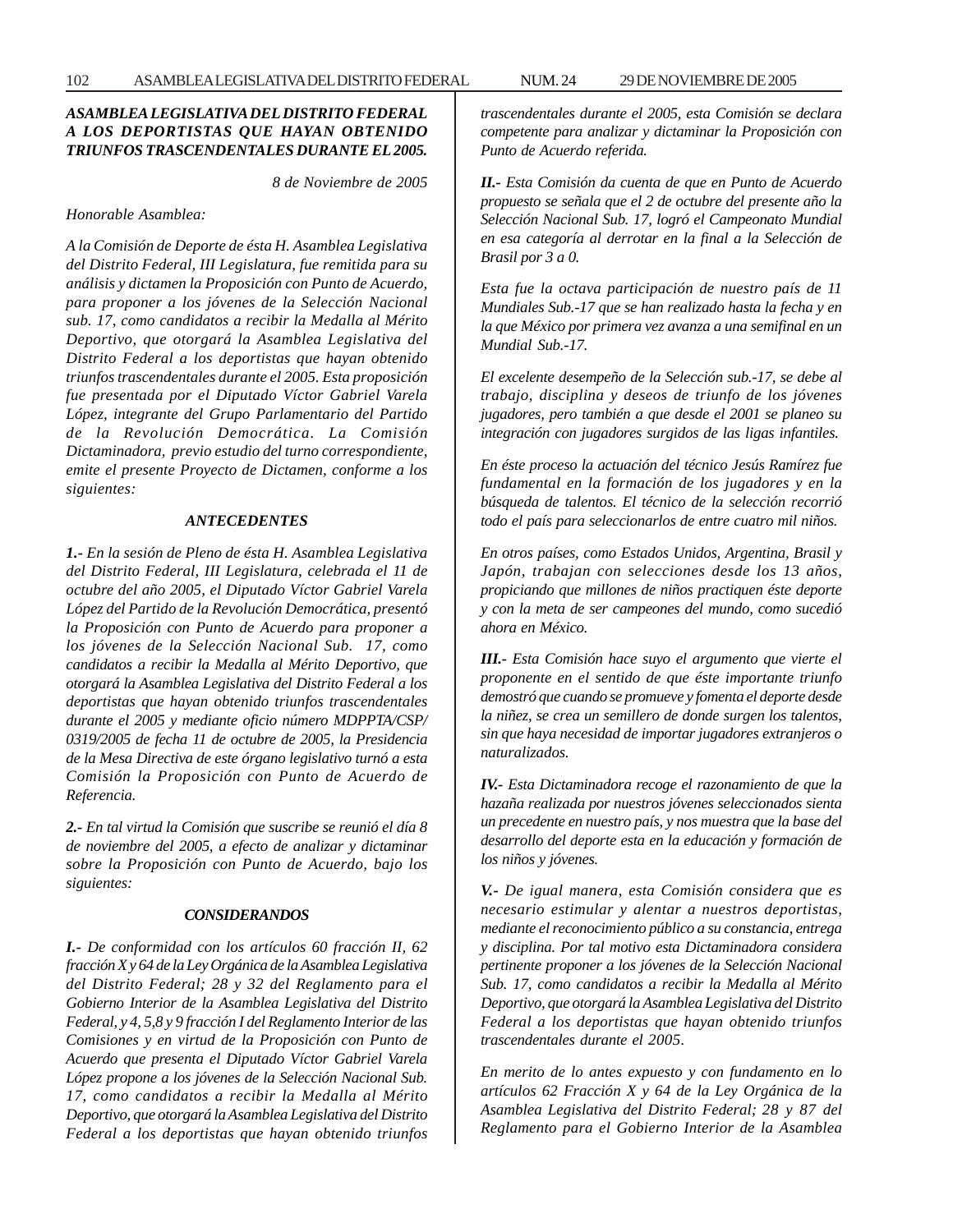*Legislativa del Distrito Federal; esta Comisión del Deporte somete a esta Honorable Asamblea Legislativa el siguiente:*

#### *DICTAMEN*

*ÚNICO.- Se aprueba el Punto de Acuerdo mediante el cual la Asamblea Legislativa del Distrito Federal, III Legislatura; propone a los jóvenes de la Selección Nacional Sub. 17, como candidatos a recibir la medalla al Mérito Deportivo, que otorgará a los deportistas que hayan obtenido triunfos trascendentales durante el 2005*

*Dado en la Asamblea Legislativa del Distrito Federal, a los 8 días del mes de noviembre de 2005.*

*Dip. Víctor Gabriel Varela López, presidente; Dip. Mariana Gómez del Campo Gurza, vicepresidenta; Dip. Alejandra Barrales Magdaleno, secretaria; Dip. Gerardo Díaz Ordaz Castañón, integrantes.*

**EL C. PRESIDENTE.-** Para fundamentar el dictamen se concede el uso de la palabra al diputado Víctor Varela, a nombre de la Comisión de Deporte.

**EL C. DIPUTADO VÍCTOR GABRIEL VARELA LÓPEZ.-** La Comisión de Deporte de este órgano legislativo somete a consideración de este pleno el presente dictamen.

El 2 de octubre del presente año la Selección Nacional Sub 17 logró el Campeonato Mundial en esa categoría al derrotar en la final a la Selección de Brasil 3 a 0. Esta fue la octava participación de nuestro país en 11 mundiales Sub 17 que se han realizado hasta la fecha y en la que México por primera vez avanza a una semifinal en un mundial de esta categoría.

El excelente desempeño de la Selección Sub 17 se debe al trabajo, disciplina y deseo de triunfo de estos jóvenes jugadores, pero también a que desde el 2001 se planeó su integración con jugadores surgidos de ligas infantiles. En ese proceso la actuación del técnico Jesús Ramírez fue fundamental en la formación de los jugadores y en la búsqueda de talentos. El técnico de selección recorrió todo el país para seleccionar de entre 4 mil niños a esta selección.

En otros países como Estados Unidos, Argentina, Brasil y Japón trabajan con selecciones desde los 13 años, propiciando que millones de niños practiquen este deporte y con la meta de ser campeones del mundo, como sucedió ahora en México.

Este importante triunfo demostró que cuando se promueva y fomenta el deporte desde la niñez se crea un semillero de donde surgen los talentos, sin que haya necesidad de importar jugadores extranjeros.

La hazaña realizada por nuestros jóvenes seleccionados sienta un precedente de nuestro país y nos muestra que la base del desarrollo del deporte está en la educación y formación de los niños y los jóvenes.

*Asimismo la Comisión de Deporte considera que es necesario estimular y alentar a nuestros deportistas mediante el reconocimiento público a su constancia, entrega y disciplina.*

Fundado en lo anterior la Comisión de Deporte de esta Asamblea Legislativa aprobó por unanimidad en su reunión del día 8 de noviembre del año en curso el dictamen sobre el punto de acuerdo para proponer a los jóvenes de la Selección Nacional Sub-17 como candidatos a recibir la Medalla al Mérito Deportivo que otorgará la Asamblea Legislativa del Distrito Federal a los deportistas que hayan obtenido triunfos trascendentes durante el año 2005.

Por tal motivo hacemos un respetuoso exhorto a este pleno para que se apruebe el presente dictamen.

Es todo, diputado Presidente.

**EL C. PRESIDENTE.-** Gracias diputado Víctor Varela. Está a discusión el dictamen. Se abre el registro de oradores. ¿Oradores en contra?

¿Alguna diputada o diputado desea razonar su voto?

Proceda la Secretaría a recoger la votación nominal del dictamen en lo general y en lo particular, de una sola vez.

**EL C. SECRETARIO DIPUTADO ADRIAN PEDROZO CASTILLO.-** Se va a proceder a recoger la votación nominal del dictamen en lo general y en lo particular en un solo acto.

De conformidad con lo establecido por el Artículo131 del Reglamento para el Gobierno Interior de la Asamblea, se solicita a la Coordinación de Servicios Parlamentarios hacer el anuncio correspondiente a efecto de que los diputados presentes puedan emitir su voto.

Se solicita a los diputados que al emitir su voto lo hagan en voz alta diciendo su nombre y apellido, añadiendo la expresión ''en pro'', ''en contra'' o ''abstención''. El de la voz recogerá votación. Comenzamos de derecha a izquierda:

Guijosa Mora, en pro.

Rodrigo Chávez Contreras, a favor.

Higinio Chávez, a favor.

María de Lourdes Rojo e Incháustegui, en pro.

González Maltos, a favor.

Sofía Figueroa, en pro.

Lujano, en pro.

Mariana Gómez del Campo, en pro.

Gabriela González, en pro.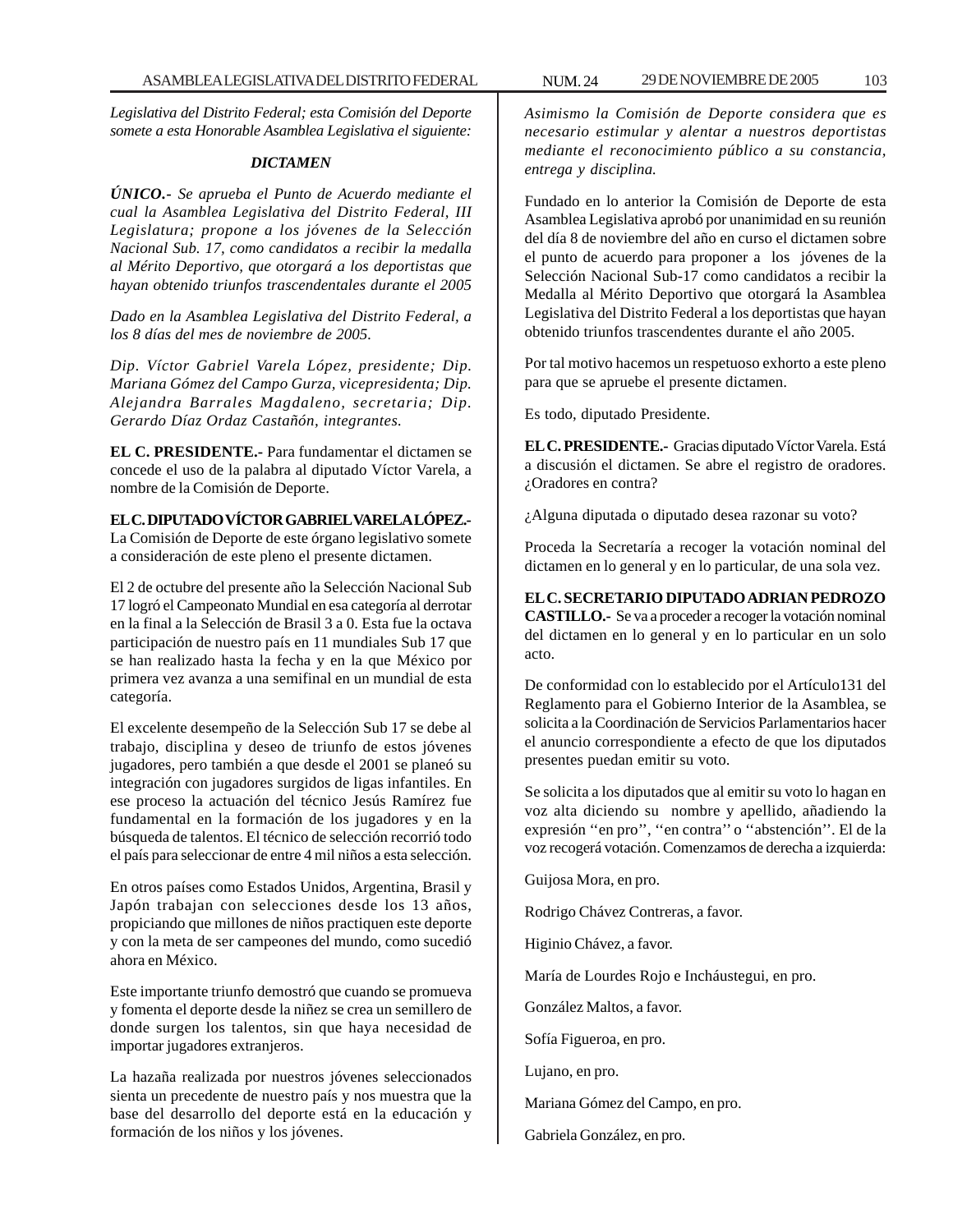| 104                      | ASAMBLEALEGISLATIVA DEL DISTRITO FEDERAL                                                           | <b>NUM.24</b>                                                                                                                                                                                                                                                                                                                                                                                                                                                                                                                 | 29 DE NOVIEMBRE DE 2005                                                                                            |  |
|--------------------------|----------------------------------------------------------------------------------------------------|-------------------------------------------------------------------------------------------------------------------------------------------------------------------------------------------------------------------------------------------------------------------------------------------------------------------------------------------------------------------------------------------------------------------------------------------------------------------------------------------------------------------------------|--------------------------------------------------------------------------------------------------------------------|--|
|                          | Carlos Alberto Flores, a favor.                                                                    |                                                                                                                                                                                                                                                                                                                                                                                                                                                                                                                               | EL C. SECRETARIO DIPUTADO ADRIAN PEDROZO                                                                           |  |
| Aguilar Alvarez, en pro. |                                                                                                    | CASTILLO.- Diputado Presidente, el resultado de la<br>votación es el siguiente: 37 votos a favor, 0 votos en contra,                                                                                                                                                                                                                                                                                                                                                                                                          |                                                                                                                    |  |
|                          | Emilio Fernández, en pro.                                                                          | 0 abstenciones.                                                                                                                                                                                                                                                                                                                                                                                                                                                                                                               |                                                                                                                    |  |
|                          | Lorena Villavicencio, a favor.                                                                     | EL C. PRESIDENTE.- En tal virtud se aprueba el dictamen<br>que presentó la Comisión de Deporte a la propuesta con<br>punto de acuerdo mediante el cual la Asamblea Legislativa<br>del Distrito Federal, III Legislatura, propone a los jóvenes<br>de la Selección Nacional Sub-17 como candidatos a recibir<br>la Medalla al Mérito Deportivo que otorgará a los<br>deportistas que hayan obtenido triunfos trascendentales<br>durante 2005.                                                                                  |                                                                                                                    |  |
|                          | Alberto Trejo Villafuerte, en pro.                                                                 |                                                                                                                                                                                                                                                                                                                                                                                                                                                                                                                               |                                                                                                                    |  |
|                          | Elio Bejarano, en pro.                                                                             |                                                                                                                                                                                                                                                                                                                                                                                                                                                                                                                               |                                                                                                                    |  |
|                          | Lourdes Alonso, en pro.                                                                            |                                                                                                                                                                                                                                                                                                                                                                                                                                                                                                                               |                                                                                                                    |  |
|                          | Irma Islas, en pro.                                                                                |                                                                                                                                                                                                                                                                                                                                                                                                                                                                                                                               |                                                                                                                    |  |
|                          | Jesús López, a favor.                                                                              | Remítase a la Comisión de Deporte para los efectos legales<br>a que haya lugar.                                                                                                                                                                                                                                                                                                                                                                                                                                               |                                                                                                                    |  |
|                          | Gerardo Díaz Ordaz, a favor.                                                                       |                                                                                                                                                                                                                                                                                                                                                                                                                                                                                                                               |                                                                                                                    |  |
|                          | Jorge García Rodríguez, en pro.                                                                    | Con fundamento en lo dispuesto por el Artículo 104,<br>segundo párrafo, del Reglamento para el Gobierno Interior<br>de la Asamblea Legislativa, proceda la Secretaría a consultar<br>a la Asamblea en votación económica si se prorroga la sesión                                                                                                                                                                                                                                                                             |                                                                                                                    |  |
|                          | Mauricio López, en pro.                                                                            |                                                                                                                                                                                                                                                                                                                                                                                                                                                                                                                               |                                                                                                                    |  |
|                          | Claudia Esqueda, a favor.                                                                          |                                                                                                                                                                                                                                                                                                                                                                                                                                                                                                                               | hasta concluir los asuntos en cartera.                                                                             |  |
|                          | Gerardo Villanueva, a favor.                                                                       | EL C. SECRETARIO DIPUTADO ADRIAN PEDROZO<br>CASTILLO.- Por instrucciones de la Presidencia y en<br>votación económica, se consulta a la Asamblea si es de<br>prorrogarse la sesión hasta la conclusión de los asuntos<br>en cartera.                                                                                                                                                                                                                                                                                          |                                                                                                                    |  |
|                          | Julio César Moreno, a favor.                                                                       |                                                                                                                                                                                                                                                                                                                                                                                                                                                                                                                               |                                                                                                                    |  |
|                          | Juventino Rodríguez, en pro.                                                                       |                                                                                                                                                                                                                                                                                                                                                                                                                                                                                                                               |                                                                                                                    |  |
|                          | Víctor Varela, en pro.                                                                             |                                                                                                                                                                                                                                                                                                                                                                                                                                                                                                                               | Los que estén por la afirmativa, sírvanse manifestarlo                                                             |  |
|                          | Aleida Alavez, en pro.                                                                             | poniéndose de pie.                                                                                                                                                                                                                                                                                                                                                                                                                                                                                                            |                                                                                                                    |  |
|                          | Alfredo Carrasco, a favor.                                                                         | poniéndose de pie.                                                                                                                                                                                                                                                                                                                                                                                                                                                                                                            | Los que estén por la negativa, sírvanse manifestarlo                                                               |  |
|                          | Julio Escamilla, a favor.                                                                          | Se autoriza, diputado Presidente.                                                                                                                                                                                                                                                                                                                                                                                                                                                                                             |                                                                                                                    |  |
|                          | Alfredo Hernández Raigosa, a favor.                                                                | EL C. PRESIDENTE.- Gracias, diputado Secretario. El<br>siguiente punto del orden del día, es la discusión y en su<br>caso aprobación del dictamen que presenta la Comisión de<br>Deporte a la propuesta con punto de acuerdo, por el que<br>esta Asamblea Legislativa, exhorta respetuosamente al<br>Director General del Instituto Politécnico Nacional, Doctor<br>Enrique Villa Rivera, a fin de que reconsidere la no<br>desaparición del equipo de fútbol americano de liga mayor<br>"Águilas Blancas" de la institución. |                                                                                                                    |  |
|                          | Solares, a favor.                                                                                  |                                                                                                                                                                                                                                                                                                                                                                                                                                                                                                                               |                                                                                                                    |  |
|                          | María Teresita, a favor.                                                                           |                                                                                                                                                                                                                                                                                                                                                                                                                                                                                                                               |                                                                                                                    |  |
|                          | Rafael Hernández Nava, a favor.                                                                    |                                                                                                                                                                                                                                                                                                                                                                                                                                                                                                                               |                                                                                                                    |  |
| voto?                    | EL C. SECRETARIO DIPUTADO ADRIAN PEDROZO<br>CASTILLO.- ¿Faltó alguna o algún diputado de emitir su |                                                                                                                                                                                                                                                                                                                                                                                                                                                                                                                               |                                                                                                                    |  |
|                          | ¿Faltó alguna o algún diputado de emitir su voto?                                                  |                                                                                                                                                                                                                                                                                                                                                                                                                                                                                                                               | En virtud de que el dictamen fue distribuido entre las<br>diputadas y diputados en términos de lo dispuesto por el |  |
|                          | Se va a proceder a recoger la votación de la Mesa Directiva.                                       | artículo 118 del Reglamento para el Gobierno Interior de la<br>Asamblea Legislativa del Distrito Federal, proceda la                                                                                                                                                                                                                                                                                                                                                                                                          |                                                                                                                    |  |
|                          | Adrián Pedrozo Castillo, en pro.                                                                   |                                                                                                                                                                                                                                                                                                                                                                                                                                                                                                                               | Secretaría a consultar a la Asamblea en votación económica,                                                        |  |
|                          | Gutiérrez de la Torre, a favor.                                                                    | si se dispensa la lectura del mismo y se somete a discusión<br>de inmediato.                                                                                                                                                                                                                                                                                                                                                                                                                                                  |                                                                                                                    |  |
|                          | Rodolfo Covarrubias, a favor.                                                                      | EL C. SECRETARIO DIPUTADO ADRIAN PEDROZO                                                                                                                                                                                                                                                                                                                                                                                                                                                                                      |                                                                                                                    |  |

Jorge Lara, en pro.

**CASTILLO.-** Por instrucciones de la Presidencia y en votación económica, se consulta a la Asamblea si es de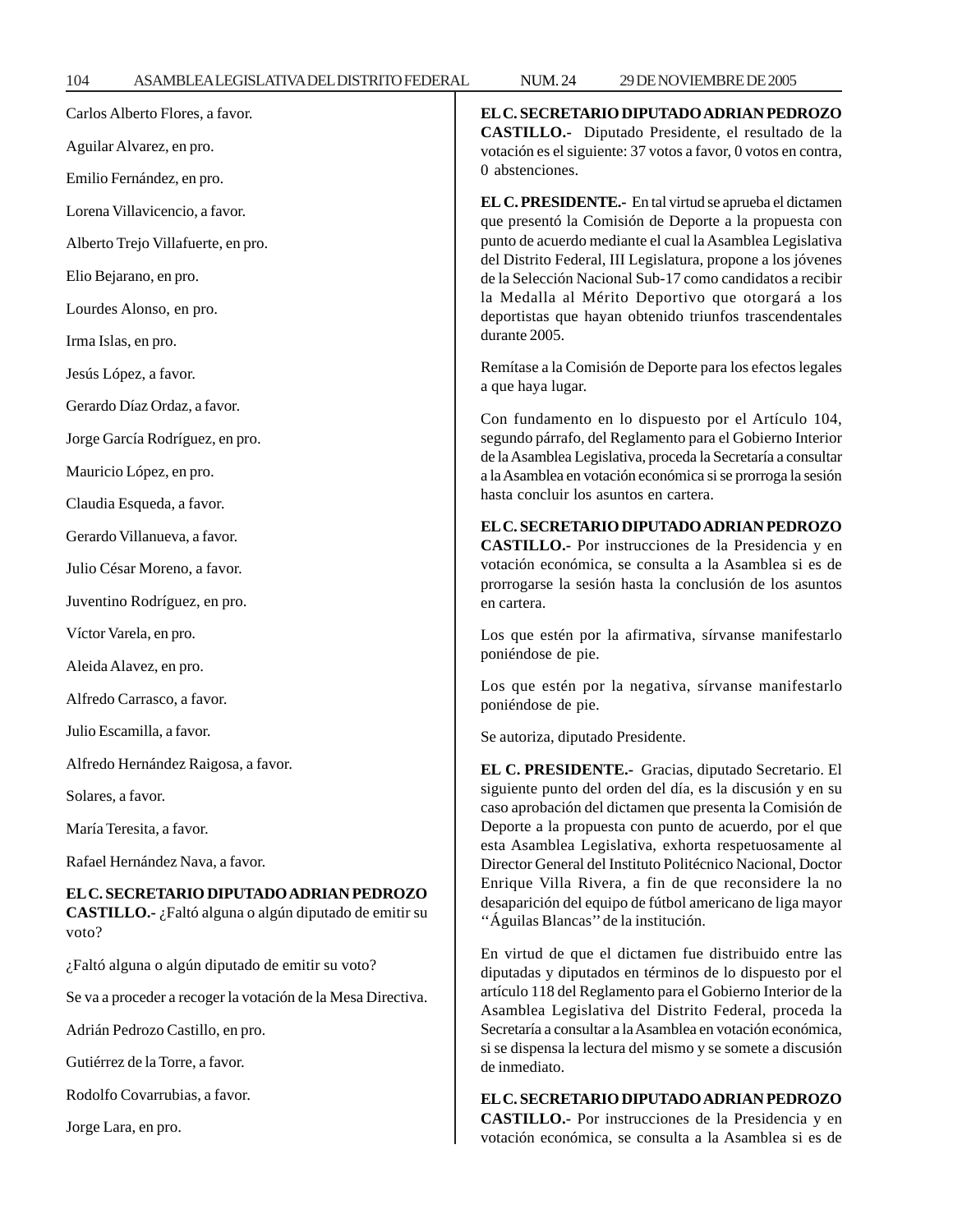dispensarse la lectura del dictamen de referencia y se somete a discusión de inmediato.

Los que estén por la afirmativa, sírvanse manifestarlo poniéndose de pie.

Los que estén por la negativa, sírvanse manifestarlo poniéndose de pie.

Dispensada la lectura, diputado Presidente.

*DICTAMEN QUE PRESENTA LA COMISIÓN DE DEPORTE RELATIVO A LA PROPOSICIÓN CON PUNTO DE ACUERDO POR EL QUE ESTA ASAMBLEA LEGISLATIVA DEL DISTRITO FEDERAL EXHORTA RESPETUOSAMENTE AL DIRECTOR GENERAL DEL INSTITUTO POLITÉCNICO NACIONAL, DR. ENRIQUE VILLA RIVERA, A FIN DE QUE RECONSIDERE LA NO DESAPARICIÓN DEL EQUIPO DE FÚTBOL AMERICANO DE LIGA MAYOR ''AGUILAS BLANCAS'' DE LA INSTITUCIÓN.*

# *Honorable Asamblea Legislativa del Distrito Federal.*

*A la Comisión de Deporte de ésta H. Asamblea Legislativa del Distrito Federal, III Legislatura, fue remitida para su análisis y dictamen la Proposición con Punto de Acuerdo, para emitir un respetuoso exhorto al Director General del Instituto Politécnico Nacional, Dr. Enrique Villa Rivera, a fin de que reconsidere la no desaparición del equipo de fútbol americano de liga mayor ''Águilas Blancas'' de la Institución, suscrita por el Diputado Víctor Gabriel Varela López, integrante del Grupo Parlamentario del Partido de la Revolución Democrática. Esta comisión previo estudio del turno correspondiente, emite el presente Proyecto de Dictamen, conforme a los siguientes:*

# *ANTECEDENTES*

*1.- En la sesión del Pleno de ésta H. Asamblea Legislativa del Distrito Federal, III Legislatura, celebrada el 21 de abril del año 2005, el Diputado Víctor Gabriel Varela López del Partido de la Revolución Democrática, presentó la Proposición con Punto de Acuerdo para emitir un respetuoso exhorto al Director General del Instituto Politécnico Nacional, Doctor Enrique Villa Rivera, a fin de que reconsidere la no desaparición del equipo de fútbol americano de liga mayor ''Águilas Blancas'' de la Institución y mediante oficio número MDSPSA/CSP/0309/ 2005 de fecha 21 de abril de 2005, la Presidencia de la Mesa Directiva de este órgano legislativo turno a esta Comisión la Proposición con Punto de Acuerdo de Referencia.*

*2.- Con fecha diecinueve de mayo del año dos mil cinco, se llevo a cabo una reunión con el Director del Instituto Politécnico Nacional, Doctor Enrique Villa Rivera, con* *el fin de dar respuesta a la solicitud presentada por los directivos del equipo de fútbol americano de liga mayor ''Águilas Blancas''.*

*3.- Con fecha diecinueve de mayo del año dos mil cinco, se efectuó una reunión con los directivos del equipo de fútbol americano de liga mayor ''Águilas Blancas'', los cuales señalaron que el estadio que normalmente ha utilizado el equipo Águilas Blancas como sede no estaba funcionando.*

*4.- Que con fecha quince de junio del año 2005, el Pleno de la Diputación Permanente, en sesión celebrada en la misma fecha aprobó autorizar la prórroga para analizar y dictaminar Punto de Acuerdo, para emitir un respetuoso exhorto al Director General del Instituto Politécnico Nacional, Dr. Enrique Villa Rivera, a fin de que reconsidere la no desaparición del equipo de fútbol americano de liga mayor ''Águilas Blancas'' de la Institución la cual fue comunicada a esta Comisión mediante oficio No MDDP/SRSA/CSP/0396/2005.*

*5.- En tal virtud la Comisión que suscribe se reunió el día 21 junio del 2005, a efecto de analizar y dictaminar sobre la Proposición con Punto de Acuerdo, bajo los siguientes:*

# *CONSIDERANDOS*

*I.- De conformidad con los artículos 60 fracción II, 62 fracción X y 64 de la Ley Orgánica de la Asamblea Legislativa del Distrito Federal; 28 y 32 del Reglamento para el Gobierno Interior de la Asamblea Legislativa del Distrito Federal, y 4, 5, 8 y 9 fracción I, del Reglamento Interior de las Comisiones y en virtud de que la Proposición Con Punto de Acuerdo que presenta el Diputado Víctor Gabriel Varela López emite un respetuoso exhorto al Director General del Instituto Politécnico Nacional, Doctor Enrique Villa Rivera, a fin de que reconsidere la no desaparición del equipo de fútbol americano de liga mayor ''Águilas Blancas'' de la Institución, esta Comisión se declara competente para analizar y dictaminar la Proposición con Punto de Acuerdo referida.*

*II.- Esta Comisión da cuenta de que en el Punto de Acuerdo propuesto se señala que durante la celebración del Congreso Ordinario de la Organización Nacional Estudiantil de Fútbol Americano (ONEFA), las autoridades del Instituto Politécnico Nacional presentaron oficialmente una ponencia sobre la desaparición del equipo institucional ''Águilas Blancas''.*

*De acuerdo con los directivos del equipo, la decisión se tomó en forma unilateral, sin el consenso de la Comunidad Politécnica. Asimismo, el equipo ''Águilas Blancas'' es el que ha tenido mayor representación Institucional, formando una gran cantidad de Estudiantes, Deportistas, Profesionistas y Empresarios. Sin embargo con esta decisión se pone fin a una tradición de 35 años.*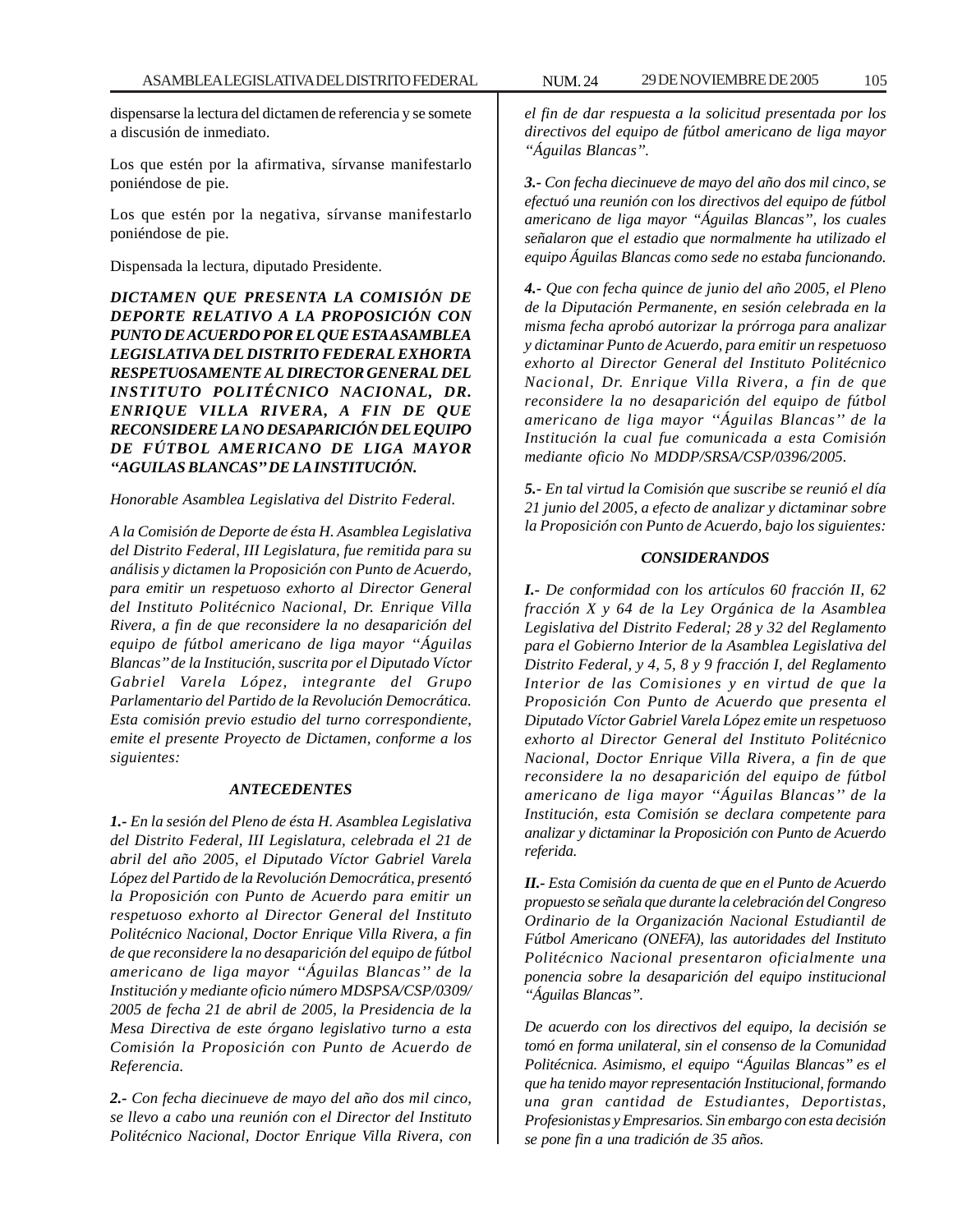*A lo largo de su historia el equipo logró conquistar cinco campeonatos y en varias temporadas siempre estuvo en semifinales, además varios de sus integrantes obtuvieron la nominación como ''jugador del año''.*

*No obstante, lo más importante ha sido el trabajo institucional y social desarrollado por el equipo durante treinta y cinco años promoviendo y fomentando en los educandos la participación en diferentes disciplinas deportivas, sobre todo la del Fútbol Americano, (desde infantiles Águilas Blancas hasta nivel profesional).*

*III.- Esta Comisión hace suyo el argumento que vierte el proponente en el sentido que debe conservarse la tradición de equipos institucionales como Águilas Blancas, ya que constituyen semilleros de generaciones de deportistas, con un gran impacto social en la sana formación de los niños y los jóvenes, y contra el consumo de alcohol y las drogas.*

*IV.- Dado que el equipo sigue funcionando, esta Dictaminadora, considera procedente que el equipo se mantenga en activo y que se le brinden las condiciones necesarias para su desempeño, como devolver el campo sede que históricamente han tenido.*

*V.- El trabajar en condiciones inadecuadas, como entrenar en un campo distinto al que históricamente ha tenido puede impactar en el rendimiento del equipo.*

*En mérito de lo antes expuesto y con fundamento en los artículos 62 Fracción X y 64 de la Ley Orgánica de la Asamblea Legislativa del Distrito Federal; 28 y 87 del Reglamento Interior de la Asamblea Legislativa del Distrito Federal; esta Comisión de Deporte somete a esta Honorable Asamblea Legislativa el siguiente:*

### *DICTAMEN*

*PRIMERO.- Con referencia a la propuesta con punto de acuerdo por el cual La Asamblea Legislativa del Distrito Federal, III Legislatura, hace un respetuoso exhorto al Director General del Instituto Politécnico Nacional, Dr. Enrique Villa Rivera, a fin de que reconsidere la no desaparición del equipo de fútbol americano de liga mayor ''Águilas Blancas'' de la Institución, la Comisión de Deporte determinó que el referido punto de acuerdo ha quedado sin materia por las razones expuestas en el considerando Cuarto.*

*SEGUNDO.- Se hace un respetuoso exhorto al Director General del Instituto Politécnico Nacional, Dr. Enrique Villa Rivera, a fin de que se devuelva el campo sede que históricamente ha tenido el equipo de fútbol americano de liga mayor ''Águilas Blancas''.*

*TERCERO.- Hágase del conocimiento del Director General del Instituto Politécnico Nacional, Dr. Enrique Villa Rivera, para los efectos conducentes.*

# *Dado en la Asamblea Legislativa del Distrito Federal, a los 21 días del mes de junio de 2005.*

*Dip. Víctor Gabriel Varela López, presidente; Dip. Mariana Gómez del Campo Gurza, vicepresidenta; Dip. Alejandra Barrales Magdaleno, secretaria; Dip. Gerardo Díaz Ordaz Castañón, Integrantes.*

**EL C. PRESIDENTE.-** Para fundamentar el dictamen, se concede el uso de la palabra al diputado Víctor Varela a nombre de la Comisión de Deporte.

**EL C. DIPUTADO VICTOR GABRIEL VARELA LOPEZ.-** La Comisión de Deporte de este órgano legislativo, somete a consideración del pleno el presente dictamen.

Durante la celebración del Congreso Ordinario de la Organización Nacional Estudiantil de Fútbol Americano, ONEFA, las autoridades del Instituto Politécnico Nacional presentaron oficialmente una ponencia sobre la desaparición del equipo institucional ''Águilas Blancas''.

De acuerdo con los directivos del equipo, la decisión se tomó en forma unilateral sin el consenso de la comunidad politécnica. Asimismo, el equipo ''Águilas Blancas'' es el que ha tenido mayor representación institucional, formando una gran cantidad de estudiantes deportistas, profesionistas y empresarios, sin embargo, con esta decisión se pone fin a una tradición de 35 años.

A lo largo de su historia, el equipo logró conquistar 5 campeonatos y en varias temporadas siempre estuvo en semifinales, además varios de sus integrantes obtuvieron la nominación como jugador del año.

No obstante, lo más importante ha sido el trabajo institucional y social desarrollado por el equipo durante 35 años, promoviendo y fomentando en los educandos la participación en diferentes disciplinas deportivas, sobre todo la del fútbol americano, desde infantiles ''Águilas Blancas'', hasta nivel profesional.

En opinión de la Comisión de Deporte, debe conservarse la tradición de equipos institucionales como ''Águilas Blancas'', ya que constituyen semilleros de generaciones de deportistas con un impacto social en la sana formación de los niños y jóvenes y contra el consumo del alcohol y de drogas.

Dado que el equipo sigue funcionando, la Comisión de Deporte considera procedente que el equipo se mantenga en activo y que se le brinden las condiciones necesarias para su desempeño, como devolver el campo sede que históricamente ha tenido, ya que entrenar en un campo distinto puede impactar en el rendimiento del equipo.

Fundado en lo anterior, la Comisión de Deporte de la Asamblea Legislativa del Distrito Federal, aprobó por unanimidad en su reunión del 21 de junio del año en curso,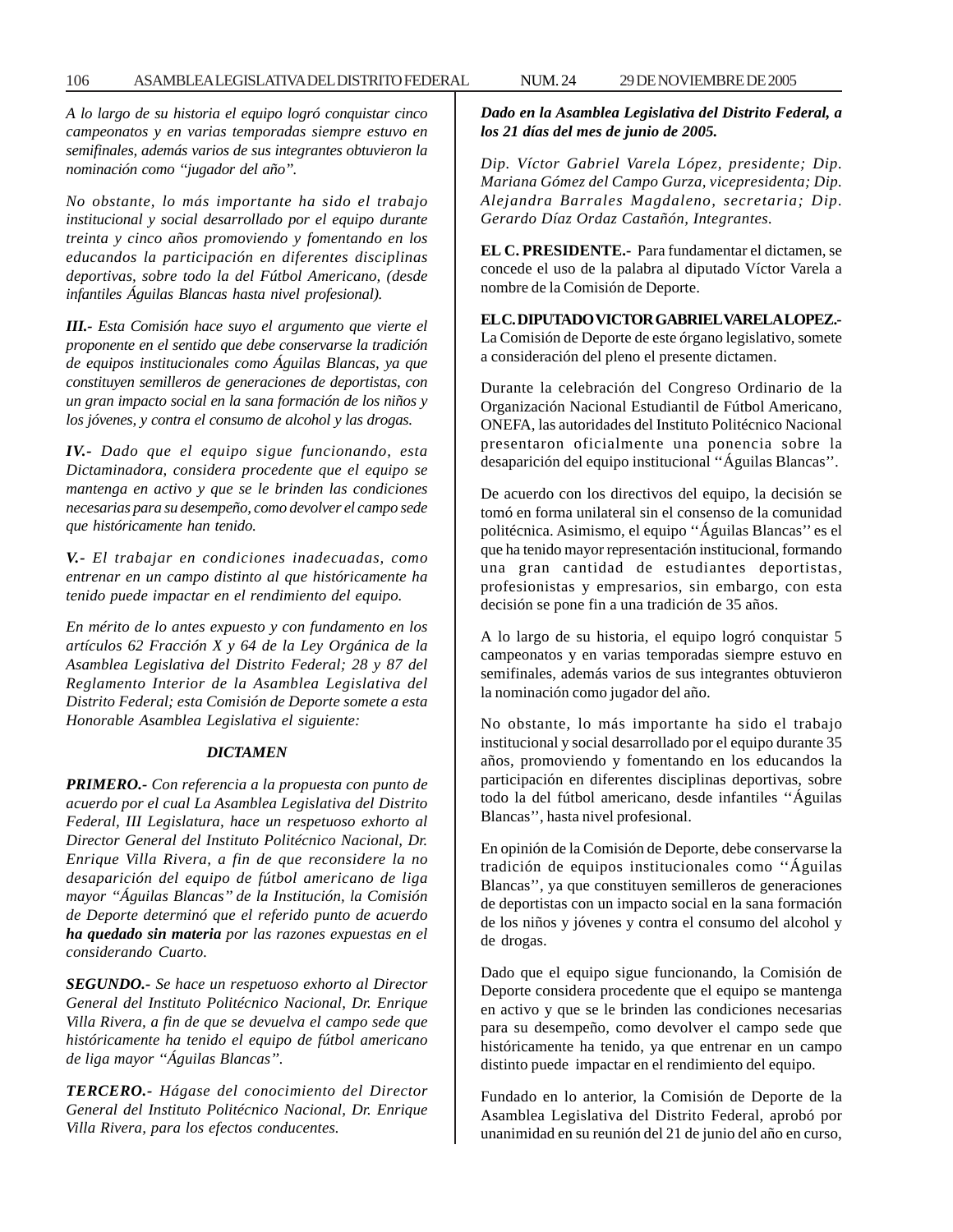el dictamen sobre el punto de acuerdo para exhortar respetuosamente al Director General del Instituto Politécnico Nacional, Doctor Enrique Villa Rivera, a fin de que reconsidere la desaparición del equipo de fútbol americano de liga mayor ''Águilas Blancas'' de la institución.

Asimismo, en el dictamen de referencia, se hace un respetuoso exhorto al Director General a fin de que se devuelva el campo sede que históricamente ha tenido el equipo de fútbol de la liga mayor ''Águilas Blancas''.

Por los argumentos antes señalados, invitamos a los diputados de esta soberanía, para que voten a favor el presente dictamen.

Es todo, diputado Presidente.

**EL C. PRESIDENTE.-** Gracias, diputado Víctor Varela. Está a discusión el dictamen y se abre el registro de oradores. ¿Existen oradores en contra?

¿Alguna diputada o diputado desea razonar su voto.

Proceda la Secretaría a recoger la votación nominal del dictamen en lo general y en lo particular en un solo acto.

**EL C. SECRETARIO DIPUTADO ADRIÁN PEDROZO CASTILLO.-** Se va a proceder a recoger la votación nominal del dictamen en lo general y en lo particular en un solo acto.

De conformidad con lo establecido por el artículo 131 del Reglamento para el Gobierno Interior de la Asamblea, se solicita a la Coordinación de Servicios Parlamentarios hacer el anuncio correspondiente a efecto de que los diputados presentes puedan emitir su voto.

Se solicita a los diputados que al emitir su voto lo hagan en voz alta, diciendo su nombre y apellido, añadiendo la expresión en pro, en contra o abstención. El de la voz recogerá la votación. Comenzamos de derecha a izquierda.

María Teresita Aguilar, a favor.

Rafael Hernández Nava, a favor.

Emilio Fernández, en pro.

Guijosa Mora, en pro.

Rodrigo Chávez Contreras, a favor.

Higinio Chávez, a favor.

María de Lourdes Rojo e Incháustegui, en pro.

González Maltos, a favor.

Carlos Alberto Flores, a favor.

Gabriela González, en pro.

Aleida Alavez, en pro.

Elio Bejarano, en pro.

Lourdes Alonso, en pro.

Solares, a favor.

José Jiménez, en pro.

Irma Islas, en pro.

Jesús López, a favor.

Mariana Gómez del Campo, en pro.

Mónica Serrano, en pro.

Sofía Figueroa, en pro.

Gerardo Díaz Ordaz, en pro.

Aguilar Alvarez, en pro.

Mauricio López, en pro.

Claudia Esqueda, a favor.

Lorena Villavicencio, a favor.

Gerardo Villanueva, a favor.

Julio César Moreno, a favor.

Jorge García Rodríguez, en pro.

Alfredo Hernández Raigosa, a favor.

Juventino Rodríguez, en pro.

Víctor Varela, en pro.

Alfredo Carrasco, a favor.

Alberto Trejo Villafuerte, en pro.

# **EL C. SECRETARIO DIPUTADO ADRIÁN PEDROZO**

**CASTILLO.-** ¿Faltó alguna o algún diputado de emitir su voto?

¿Faltó alguna o algún diputado de emitir su voto?

Se va a proceder a recoger la votación de la Mesa Directiva.

Adrián Pedrozo Castillo, en pro.

Gutiérrez de la Torre, a favor.

Rodolfo Covarrubias, a favor.

Jorge Lara, a favor.

#### **EL C. SECRETARIO DIPUTADO ADRIÁN PEDROZO CASTILLO.-** Diputado Presidente, el resultado de la

votación es el siguiente: 37 votos a favor, 0 votos en contra, 0 abstenciones.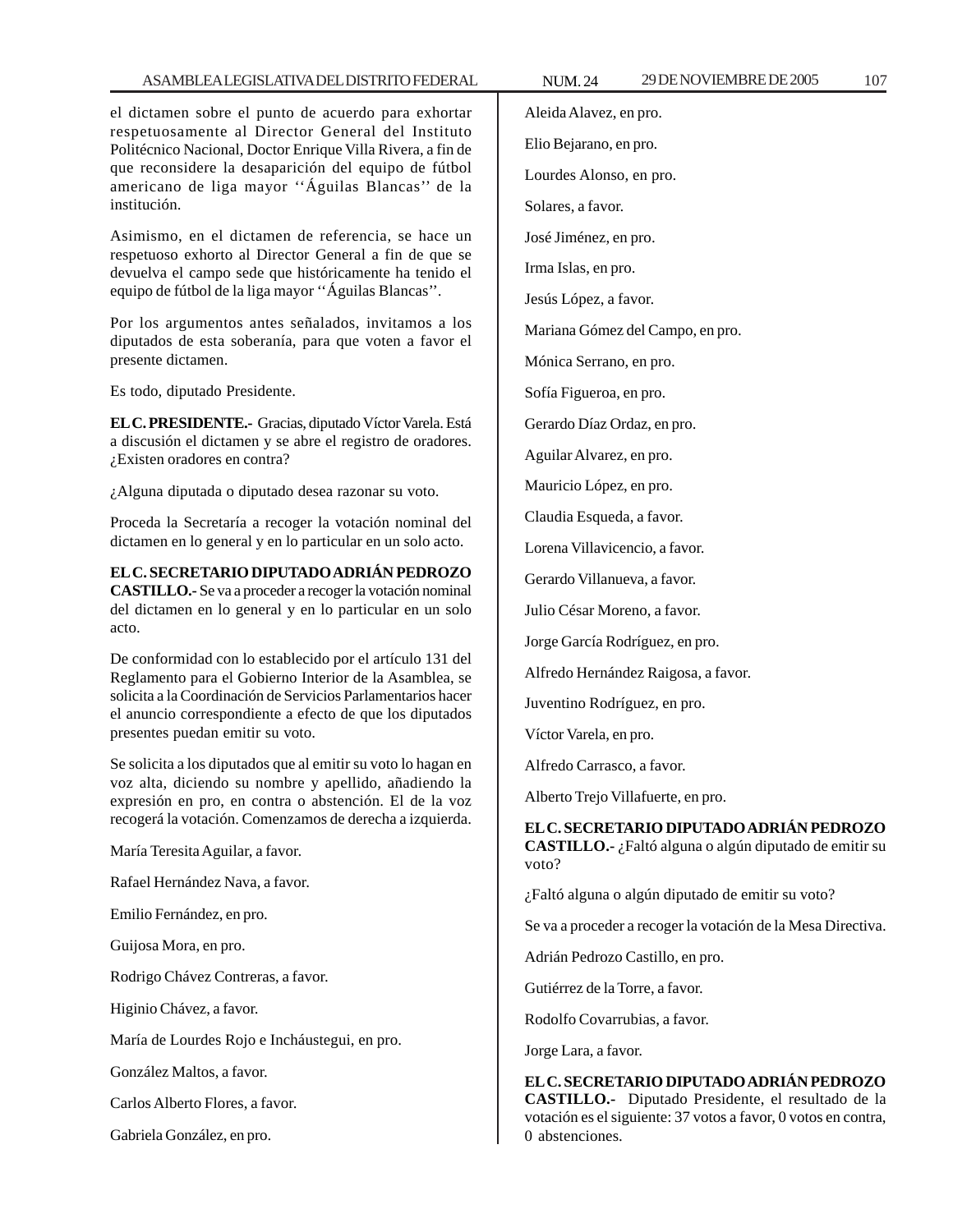**EL C. PRESIDENTE.-** En consecuencia, se aprueba el dictamen que presentó la Comisión de Deporte a la propuesta con punto de acuerdo mediante el cual se hace un respetuoso exhorto al Director General del Instituto Politécnico Nacional, Doctor Enrique Villa Rivera, a fin de que se devuelva el campo sede que históricamente ha tenido el equipo de Fútbol Americano de Liga Mayor ''Aguilas Blancas''.

Remítase al Secretario de Gobernación, Licenciado Carlos Abascal Carranza, para que por su conducto lo haga del conocimiento del Director General del Instituto Politécnico Nacional, Doctor Enrique Villa Rivera, para los efectos legales a que haya lugar.

Esta Presidencia hace del conocimiento de la Asamblea que los puntos enlistados en los numerales 47, 48, 50, 51, 61, 67, 75, 76 y 77 del orden del día han sido retirados, en el capítulo de proposiciones.

Para presentar una propuesta con punto de acuerdo sobre participación ciudadana, se concede el uso de la Tribuna a la diputada Silvia Lorena Villavicencio Ayala, del grupo parlamentario del Partido de la Revolución Democrática.

# **LA C. DIPUTADA SILVIA LORENA VILLAVICENCIO AYALA.-** Gracias, diputado Presidente.

*PROPUESTA CON PUNTO DE ACUERDO PARA CITAR A COMPARECER ANTE LA COMISIÓN DE ASUNTOS POLÍTICO-ELECTORALES AL LIC. EDUARDO CERVANTES DÍAZ LOMBARDO, DIRECTOR GENERAL DE PARTICIPACIÓN CIUDADANA DE LA SECRETARÍA DE DESARROLLO SOCIAL DEL GOBIERNO DEL DISTRITO FEDERAL.*

*C. DIP. JORGE ALBERTO LARA RIVERA PRESIDENTE DE LA MESA DIRECTIVA DE LA ASAMBLEA LEGISLATIVA DEL DISTRITO FEDERAL III LEGISLATURA \_\_\_\_\_\_ P R E S E N T E*

*Con fundamento en lo dispuesto por el artículo 17, fracción VI de la Ley Orgánica de la Asamblea Legislativa del Distrito Federal y el artículo 133 del Reglamento para el Gobierno Interior de la Asamblea Legislativa del Distrito Federal, quien suscribe la presente somete a consideración del Pleno de la Asamblea Legislativa, con carácter de urgente y obvia resolución, la presente Propuesta con Punto de Acuerdo para citar a comparecer ante la Comisión de Asuntos Político-Electorales al Lic. Eduardo Cervantes Díaz Lombardo, Director General de Participación Ciudadana de la Secretaría de Desarrollo Social del Gobierno del Distrito Federal, bajo los siguientes:*

#### *ANTECEDENTES*

*1. El pasado 2 de agosto del presente año, durante su Toma de Protesta como Jefe de Gobierno del Distrito Federal ante esta soberanía, el Lic. Alejandro Encinas Rodríguez, convocó a los miembros de su Gabinete y a todos los servidores públicos a mantenerse al margen del proceso electoral, y solicitó a la Contraloría General del Distrito Federal que adoptara las medidas preventivas y, en su caso, correctivas para garantizar dicho.*

*Así mismo, mencionó que no iba a permitir la distracción de esfuerzos ni recursos de carácter público hacia actividades ajenas a la administración pública de la ciudad, reconociendo el tema no solamente como un asunto legal o político, sino también ético.*

*2. Derivado de lo anterior, el 8 de agosto del año en curso, la Contraloría General del Gobierno del Distrito Federal distribuyó la circular CG/036/2005, dirigida a los titulares de las dependencias, delegaciones, órganos desconcentrados y entidades de la Administración Pública del Distrito Federal.*

*En dicho documento se comunica a los servidores públicos que con motivo del desarrollo de los procesos electorales federales, locales y delegacionales que se llevarán a cabo para elegir precandidatos y candidatos a ocupar diversos puestos de elección popular, queda prohibido aplicar o destinar recursos públicos materiales, humanos y financieros a cualquier actividad distinta a cualquier actividad a la que se encuentren afectos.*

*Se informa también a los servidores públicos que están impedidos legalmente para promover la imagen política o social de personas, partidos, asociaciones políticas, precandidatos, candidatos o militantes, así como utilizar o condicionar los programas, planes y presupuestos del Gobierno del Distrito Federal con fines electorales.*

*Así mismo, la Contraloría hace del Conocimiento que dicha instancia, así como los órganos de Control Interno, vigilaran el estricto cumplimiento del contenido de la circular en comento, considerando que su inobservancia generará responsabilidades de carácter administrativo, sin perjuicio de la posibles configuración de delitos electorales o de otra índole, mismos que dará cuenta la Contraloría a la autoridad competente.*

*3. El 22 de agosto del presente año, se publicó en la Gaceta Oficial del Distrito Federal el Acuerdo por el que se establecen los lineamientos que deberán observar los servidores públicos de la Administración Pública del Distrito Federal en los procesos electorales federales, locales y delegacionales que se llevarán a cabo para*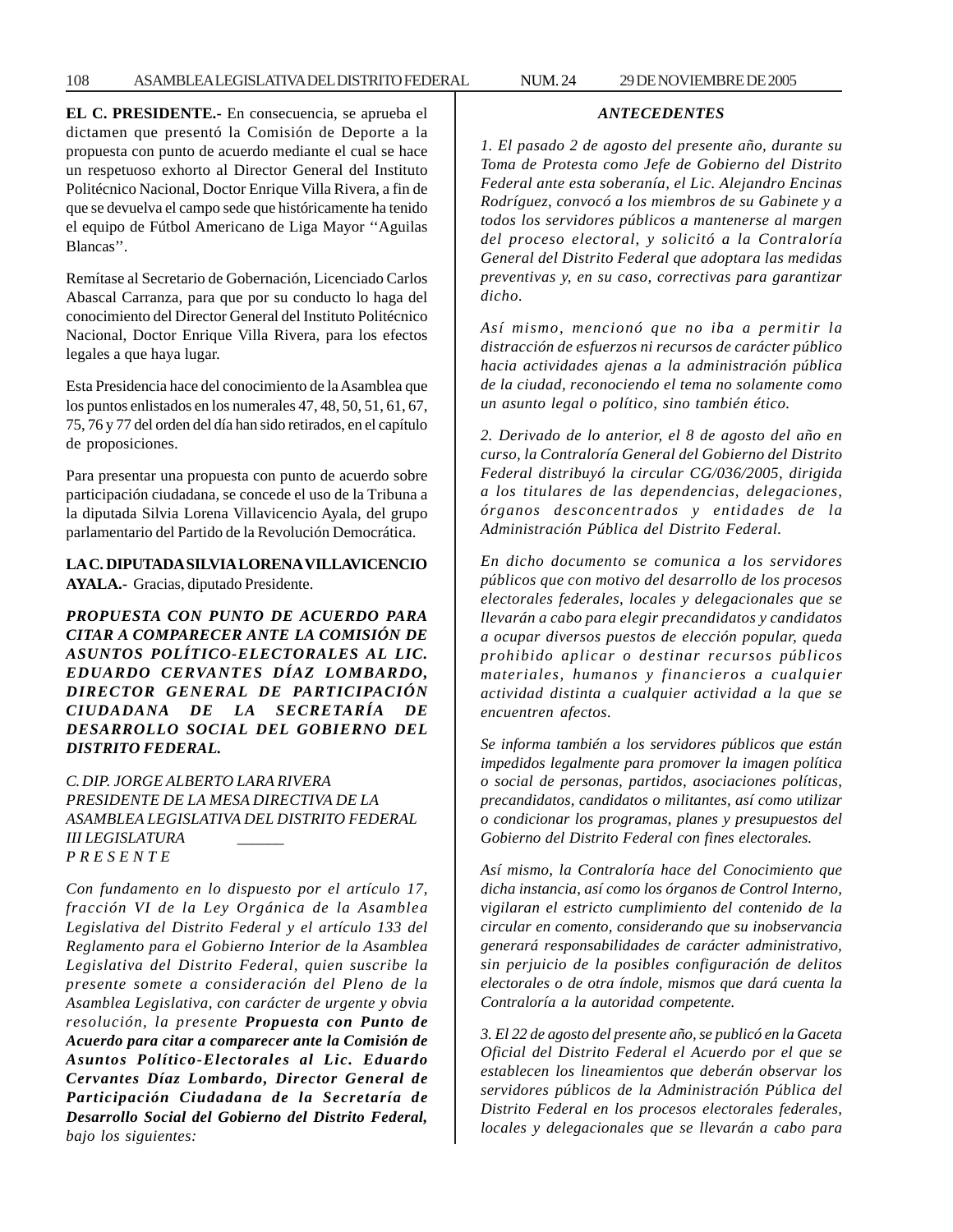*elegir precandidatos y candidatos a ocupar diversos puestos de elección popular.*

*Este documento contiene 22 lineamientos en los que se enuncian las restricciones para los servidores públicos del Gobierno del Distrito Federal, entre los que se destacan, por el contenido del presente punto de acuerdo, las prohibiciones de solicitar votos por paga, dádiva, promesa de dinero, inclusión en programas de gobierno, sociales, prioritarios, planes u otra recompensa; la negativa de obligar a los servidores públicos a emitir sus votos a favor de un partido y la prohibición de condicionar la prestación de un servicio público, el cumplimiento de programas, el otorgamiento de concesiones, permisos, licencias, autorizaciones, franquicias, exenciones, subsidios ayudas o la realización de obras públicas, inclusión en programas, planes y presupuestos, en el ámbito de su competencia, a la emisión del sufragio a favor de un partido, asociación política, precandidato, candidato o planilla, militantes y simpatizantes.*

#### *CONSIDERANDOS*

*1. Que el artículo 42, fracción XXV del Estatuto de Gobierno del Distrito Federal y el artículo 10, fracción XXI de la Ley Orgánica de la Asamblea Legislativa del Distrito Federal, facultan a este órgano legislativo a comunicarse con los otros órganos locales de gobierno del Distrito Federal.*

*2. Que de acuerdo con el numeral 2, fracción VI del artículo 7 del Reglamento Interior de la Administración Pública del Distrito Federal, la Dirección General de Participación Ciudadana se configura como una Unidad Administrativa de la Secretaria de Desarrollo Social del Gobierno del Distrito Federal.*

*3. Que con base en el artículo 62 del Reglamento Interior de la Administración Pública del Distrito Federal, la Dirección General de Participación Ciudadana de la Secretaria de Desarrollo Social tiene entre otras las facultades siguientes:*

*a. Establecer y mantener una coordinación estable y permanente con el Comité Vecinal de cada unidad territorial, para apoyar la ejecución de los Programas de Desarrollo Social.*

*b. Promover la participación social, así como asesorar, coordinar y evaluar la integración de redes sociales y comunitarias que colaboren en la atención de los problemas derivados de la insatisfacción de necesidades básicas.*

*c. Coadyuvar con los Comités Vecinales en la organización y realización de las asambleas vecinales, las que además de definir los términos y las condiciones*

*de aplicación de los programas de desarrollo social, harán realidad los valores democráticos de mandar obedeciendo y rendición de cuentas.*

*d. Establecer y mantener los espacios de coordinación con los órganos político-administrativos y con las áreas y dependencias de la Administración Pública Centralizada, a efecto de garantizar la canalización oportuna y transparente de los recursos económicos, técnicos y materiales de los programas de desarrollo social a las unidades territoriales, y*

*e. Promover, formular y ejecutar programas de desarrollo social en el Distrito Federal, en coordinación con los órganos político-administrativos y con las demás dependencias, unidades administrativas y órganos desconcentrados de la Administración Publica.*

*4. Que actualmente en nuestra Ciudad se llevan a cabo diversas actividades electorales con miras a las elecciones del próximo año. Por lo que es necesario que se tomen las medidas necesarias por parte de la Asamblea Legislativa del Distrito Federal para contribuir, en el marco de sus facultades de vigilancia y control, a que dichas actividades y los propios procesos electorales constitucionales se desarrollen con apego a lo que establecen los marcos legales respectivos, tales como la Ley Federal de Responsabilidades de los Servidores Públicos, el Código Electoral del Distrito Federal, el Nuevo Código Penal para Distrito Federal y demás marcos normativos aplicables.*

*5. Que los representantes populares tenemos una responsabilidad ineludible en la vigencia del desempeño de los servidores públicos de la Administración Pública del Distrito Federal en apego a los principios de legalidad, honradez, lealtad, imparcialidad, transparencia y eficiencia en el empleo, cargo o comisión que desempeñen.*

*6. Que de la misma manera, los diputados locales, como parte del órgano de representación popular de la capital del país, estamos obligados a actuar en el marco de nuestras facultades para contribuir a que los procesos electorales se lleven a cabo en un ámbito de legalidad, equidad y transparencia, con el objetivo de hacer patente la democracia.*

*7. Que para cumplir con lo mencionado en los numerales 4, 5 y 6 de la presente propuesta y en el caso particular que nos ocupa, se hace necesario para la Asamblea Legislativa contar con la información suficiente por parte de la Dirección de Participación Ciudadana de la Secretaría de Desarrollo Social, en torno a las medidas que se llevan a cabo para dar cumplimiento a las leyes, acuerdos y documentos establecidos por el Ejecutivo local que prohíben un actuar indebido de los servidores*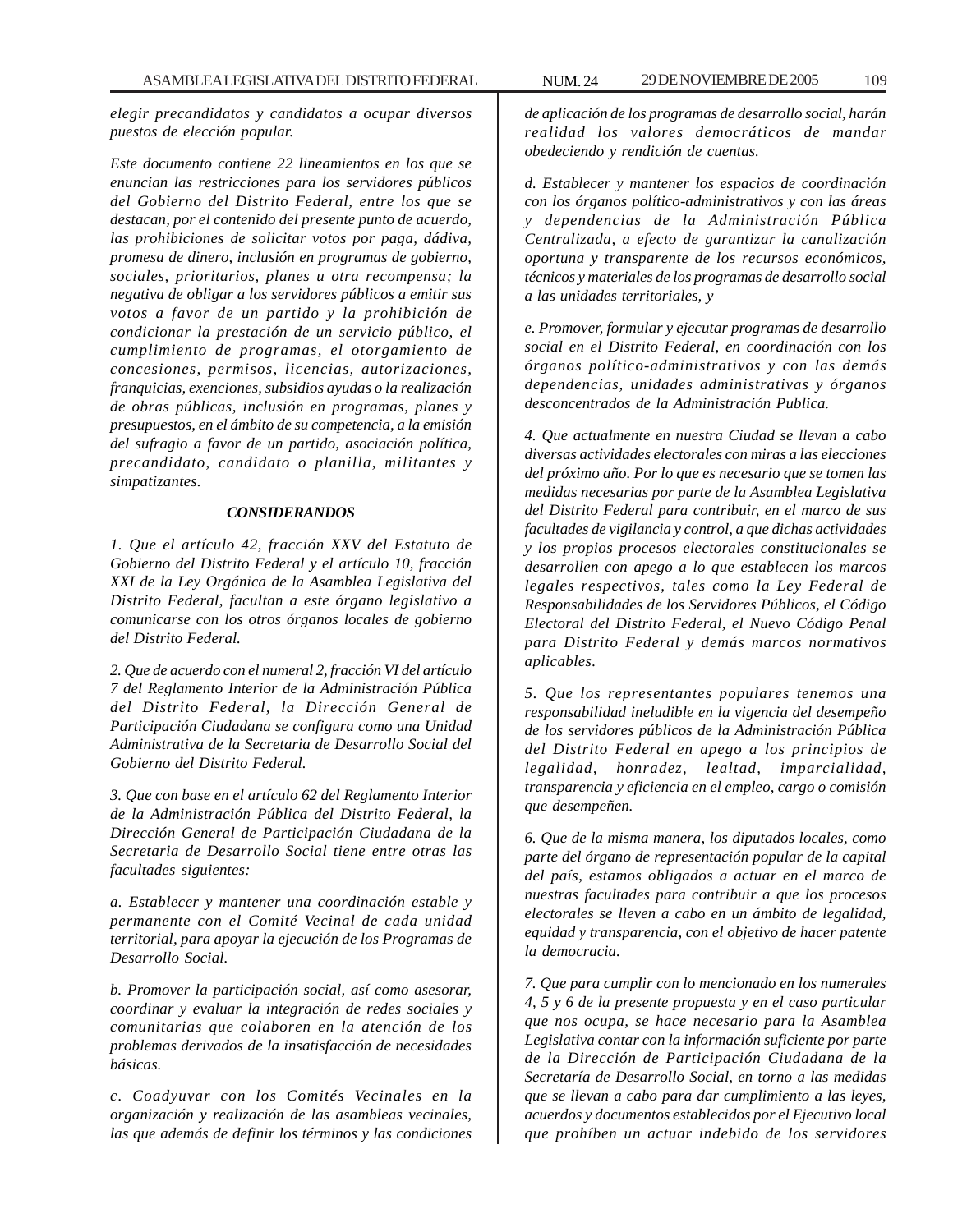110 ASAMBLEA LEGISLATIVA DEL DISTRITO FEDERAL NUM. 24 29 DE NOVIEMBRE DE 2005

*públicos en el marco de las actividades electorales que se llevan a cabo actualmente en el Distrito Federal.*

*8. Que el artículo 67 de la Ley Orgánica de la Asamblea Legislativa y el artículo 34 del Reglamento para su gobierno interior, establecen que las Comisiones podrán citar a servidores públicos de la Administración Pública del Distrito Federal para que informen cuando se discuta una ley o se estudie un asunto concerniente a sus respectivos ramos o actividades.*

*Por lo anteriormente expuesto, se somete a consideración de esta Asamblea Legislativa, el siguiente:*

## *PUNTO DE ACUERDO*

*PRIMERO.- Esta Asamblea Legislativa del Distrito Federal acuerda citar a comparecer ante la Comisión de Asuntos Político-Electorales, el próximo 2 de diciembre de 2005, a las 11:00 hrs. y de acuerdo a las reglas que se anexan al presente Punto de Acuerdo, al Lic. Eduardo Cervantes Díaz Lombardo, Director General de Participación Ciudadana de la Secretaria de Desarrollo Social del Gobierno del Distrito Federal, con el objetivo de que haga del conocimiento de los diputados las medidas que se están llevando a cabo para dar cumplimiento a las leyes, acuerdos y documentos establecidos por el Ejecutivo local que prohíben un actuar indebido de los servidores públicos pertenecientes a la Administración Pública del Distrito Federal en el marco de las actividades electorales que se desarrollan actualmente en el Distrito Federal para la elección de precandidatos y candidatos a diversos puestos de elección popular; así como para que informe sobre la situación de las denuncias que se han recibido hasta el momento en la Dirección a su cargo.*

*SEGUNDO.- Esta Asamblea Legislativa solicita al Jefe de Gobierno del Distrito Federal, Licenciado Alejandro Encinas Rodríguez, instruya a quien corresponda a fin de que en los días en que se lleven a cabo jornadas electorales para la elección de precandidatos y candidatos a diversos puestos de elección popular, no se desarrollen actividades de los diferentes equipos encargados de promover los programas sociales del Gobierno del Distrito Federal, así como solicitamos expresamente que se acuartelen los días de las elecciones de los distintos partidos a los promotores de los programas sociales tanto en el ámbito de gobierno central, como el delegacional.*

*Esto quiere decir, por si hubiera lugar a dudas, que estamos solicitando para preservar la institucionalidad con la que se deben aplicar estos programas que se acuartelen el día 4 de diciembre a todos los promotores, desde los distintos programas sociales, para evitar que la sospecha o la duda se pueda cernir sobre programas que* *son muy importantes para todos los ciudadanos y evidentemente que tienen que manejarse de manera institucional.*

*TERCERO.- Esta Asamblea Legislativa solicita al Jefe de Gobierno del Distrito Federal, Lic. Alejandro Encinas Rodríguez, lleve a cabo una campaña en medios de comunicación para dar a conocer a la ciudadanía las restricciones que tienen los servidores públicos de la Administración Pública del Distrito Federal, en cuanto a su participación en los procesos electorales para la elección de precandidatos y candidatos a diversos puestos de elección popular y en cuanto a la no utilización de recursos y programas sociales a su disposición.*

*Dado en el salón de sesiones de la Asamblea Legislativa del Distrito Federal, a los 29 días del mes de noviembre del 2005.*

*Firman el presente punto de acuerdo para citar a una reunión de trabajo ante la Comisión de Asuntos Político-Electorales al C. Eduardo Cervantes, Director de Participación Ciudadana de la Secretaría de Desarrollo Social del Gobierno del Distrito Federal, los siguientes diputados y diputadas:*

*Dip. Silvia Lorena Villavicencio Ayala, Dip. Lourdes Alonso Flores, Dip. Silvia Oliva Fragoso, Dip. Juventino Rodríguez Ramos, Dip. Rodolfo Francisco Covarrubias Gutiérrez, Dip. Julio César Moreno Rivera, Dip. Higinio Chávez García, Dip. Alberto Trejo Villafuerte, Dip. Miguel Ángel Solares Chávez, Dip. Carlos Alberto Flores Gutiérrez, Dip. Mariana Gómez del Campo Gurza, Dip. María Gabriela González Martínez, Dip. Sofía Figueroa Torres, Dip. Christian Martín Lujano Nicolás, Dip. José de Jesús López Sandoval, Dip. Gerardo Díaz Ordaz Castañón, Dip. Sara Guadalupe Figueroa Canedo, Dip. Claudia Esqueda Llanes, Dip. Héctor Mauricio López Velázquez, Dip. Jorge García Rodríguez, Dip. Jaime Aguilar Álvarez y Mazarrasa, Dip. José Medel Ibarra, Dip. Jorge Alberto Lara Rivera, Dip. Rafael Hernández Nava, Dip. María Guadalupe Chavira de la Rosa, Dip. Roberto Carlos Reyes Gámiz, Dip. Héctor Guijosa Dip. Julio Escamilla Salinas.*

$$
\_\_o
$$

# *REGLAS PARA LA COMPARECENCIA DEL LIC. EDUARDO CERVANTES DÍAZ LOMBARDO, DIRECTOR GENERAL DE PARTICIPACIÓN CIUDADANA DE LA SECRETARÍA DE DESARROLLO SOCIAL DEL GOBIERNO DEL DISTRITO FEDERAL, ANTE LA COMISIÓN DE ASUNTOS POLÍTICO-ELECTORALES*

*1.- La Presidencia de la Comisión de Asuntos Político-Electorales instruirá a la Secretaría Técnica de la Comisión*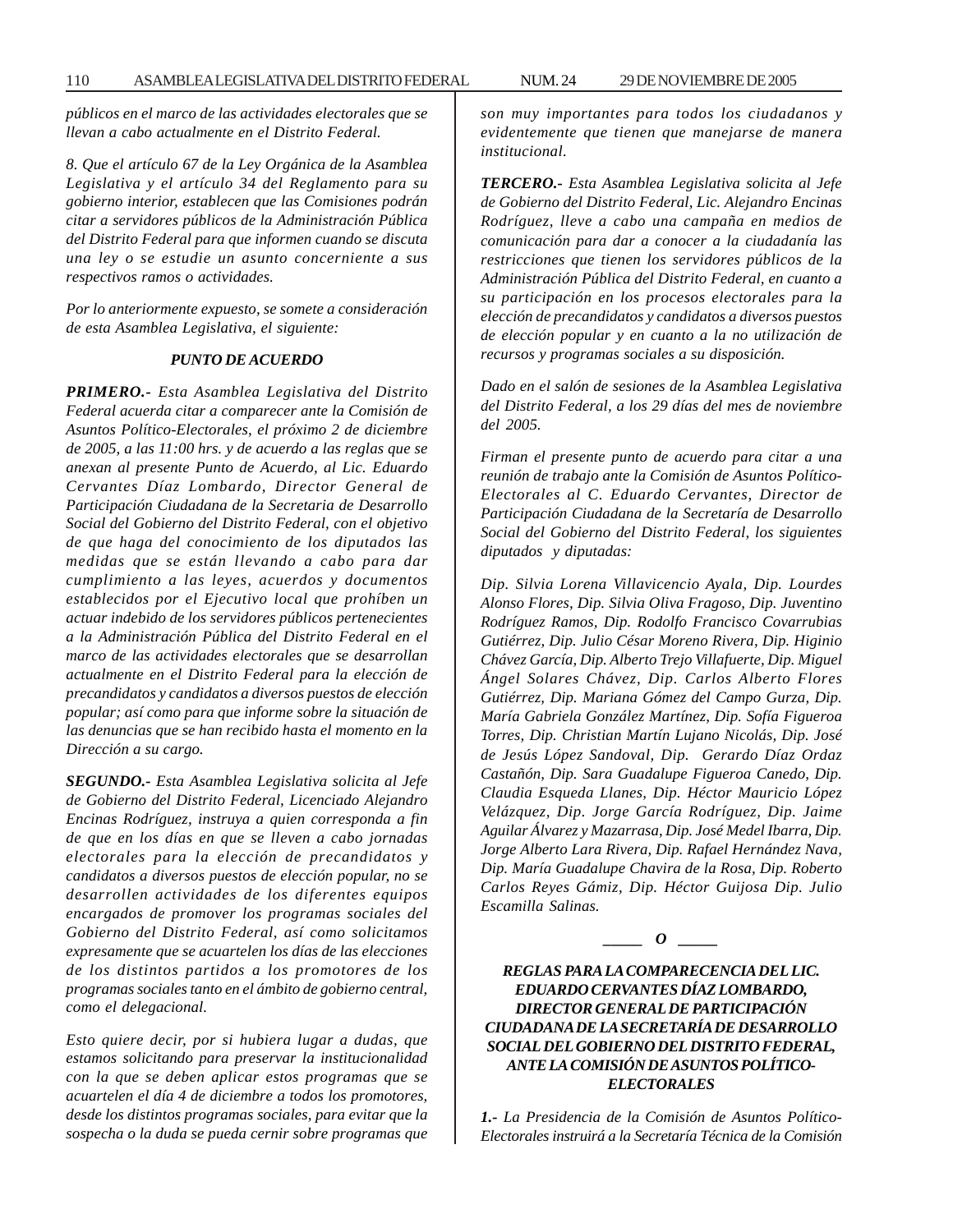*para que ingrese al servidor público al lugar donde sesione la Comisión de Administración Pública Local.*

*2.- Lectura de las Reglas para la comparecencia Lic. Eduardo Cervantes Díaz Lombardo, Director General de Participación Ciudadana de la Secretaría de Desarrollo Social del Gobierno del Distrito Federal, ante la Comisión de Asuntos Político-Electorales.*

*3.- El servidor público hará uso de la palabra por un término de hasta 20 minutos para que informe a los diputados integrantes de la Comisión de Asuntos Político-Electorales las medidas que se están llevando a cabo para dar cumplimiento a las leyes, acuerdos y documentos establecidos por el Ejecutivo local que prohíben un actuar indebido de los servidores públicos pertenecientes a la Administración Pública del Distrito Federal en el marco de las actividades electorales que se desarrollan actualmente en el Distrito Federal para la elección de precandidatos y candidatos a diversos puestos de elección popular; así como para que informe sobre la situación de las denuncias que se han recibido hasta el momento en la Dirección a su cargo.*

*4.- Habrá una intervención de los diputados integrantes de la Comisión hasta por 10 minutos, para realizar preguntas al servidor público bajo el siguiente orden-*

- *Partido Verde Ecologista de México.*
- *Partido Revolucionario Institucional*
- *Partido Acción Nacional.*
- *Partido de la Revolución Democrática.*

*5.- El servidor público contará con 10 minutos para responder a cada uno de los cuestionamientos que le hayan sido formulados. En caso de que por cuestión de tiempo el servidor público no conteste completamente las preguntas, deberá enviar a la Comisión de Asuntos Político-Electorales las respuestas por escrito.*

*6.- Los diputados integrantes podrán volver a realizar una intervención de hasta 5 minutos para hacer sus planteamientos al servidor público por una segunda oportunidad, en el orden establecido en la regla número 4.*

*7.- Agradecimiento del Presidente de la Mesa Directiva al servidor público.*

*8.- La Presidencia de la Comisión de Asuntos Político-Electorales instruirá a la Secretaría Técnica de la Comisión para que acompañe al servidor público a la salida del lugar donde sesione la Comisión, cuando así desee hacerlo.*

Es cuanto, diputado Presidente-

**EL C. PRESIDENTE.-** Gracias, diputada Lorena Villavicencio. En términos de lo dispuesto por el artículo 133 del Reglamento para el Gobierno Interior de la Asamblea Legislativa del Distrito Federal, consulte la Secretaría a la Asamblea en votación económica si la propuesta presentada por la diputada Silvia Lorena Villavivencio Ayala se considera de urgente y obvia resolución.

**EL C. SECRETARIO DIPUTADO MIGUEL ANGEL SOLARES CHÁVEZ.-** Por instrucciones de la Presidencia y en votación económica se consulta a la Asamblea si la propuesta de referencia se considera de urgente y obvia resolución.

Los que estén por la afirmativa, sírvanse manifestarlo poniéndose de pie.

Los que estén por la negativa, sírvanse manifestarlo poniéndose de pie.

Se considera de urgente y obvia resolución, diputado Presidente.

**LA C. DIPUTADA ALEIDA ALAVEZ RUÍZ (Desde su curul).-** Diputado Presidente.

**EL C. PRESIDENTE.-** Voy a abrir la propuesta a discusión, diputada ¿con qué objeto?

**LA C. DIPUTADA ALEIDA ALAVEZ RUÍZ (desde su curul).-** Para solicitarle rectificación de quórum.

**EL C. PRESIDENTE.-** Tal y como lo solicita la diputada se solicita a Servicios Parlamentarios llamar a los diputados y a la Secretaría verificar el quórum de la sesión,

**EL C. SECRETARIO.-** Por instrucciones de la Presidencia, se va a proceder a pasar lista de asistencia.

(Se pasa lista de asistencia)

Diputado Presidente, hay una asistencia de 36 diputados. Hay quórum.

**EL C. PRESIDENTE.-** Gracias, diputado Secretario.

**EL C. DIPUTADO RAFAEL HERNÁNDEZ NAVA (Desde su curul).-** Señor Presidente.

**EL C. PRESIDENTE.-** A ver, diputado Rafael Hernández, ¿con qué objeto?

**EL C. DIPUTADO RAFAEL HERNÁNDEZ NAVA (Desde su curul).-** Sí, señor Presidente. Toda vez que nuestra reglamentación interna en sus artículos correspondientes, solicito expresamente que se les descuente a los diputados que no se encuentran en este momento.

**EL C. PRESIDENTE.-** Procédase conforme lo disponen los lineamientos, para los descuentos.

Está a discusión la propuesta. ¿Existen oradores en contra?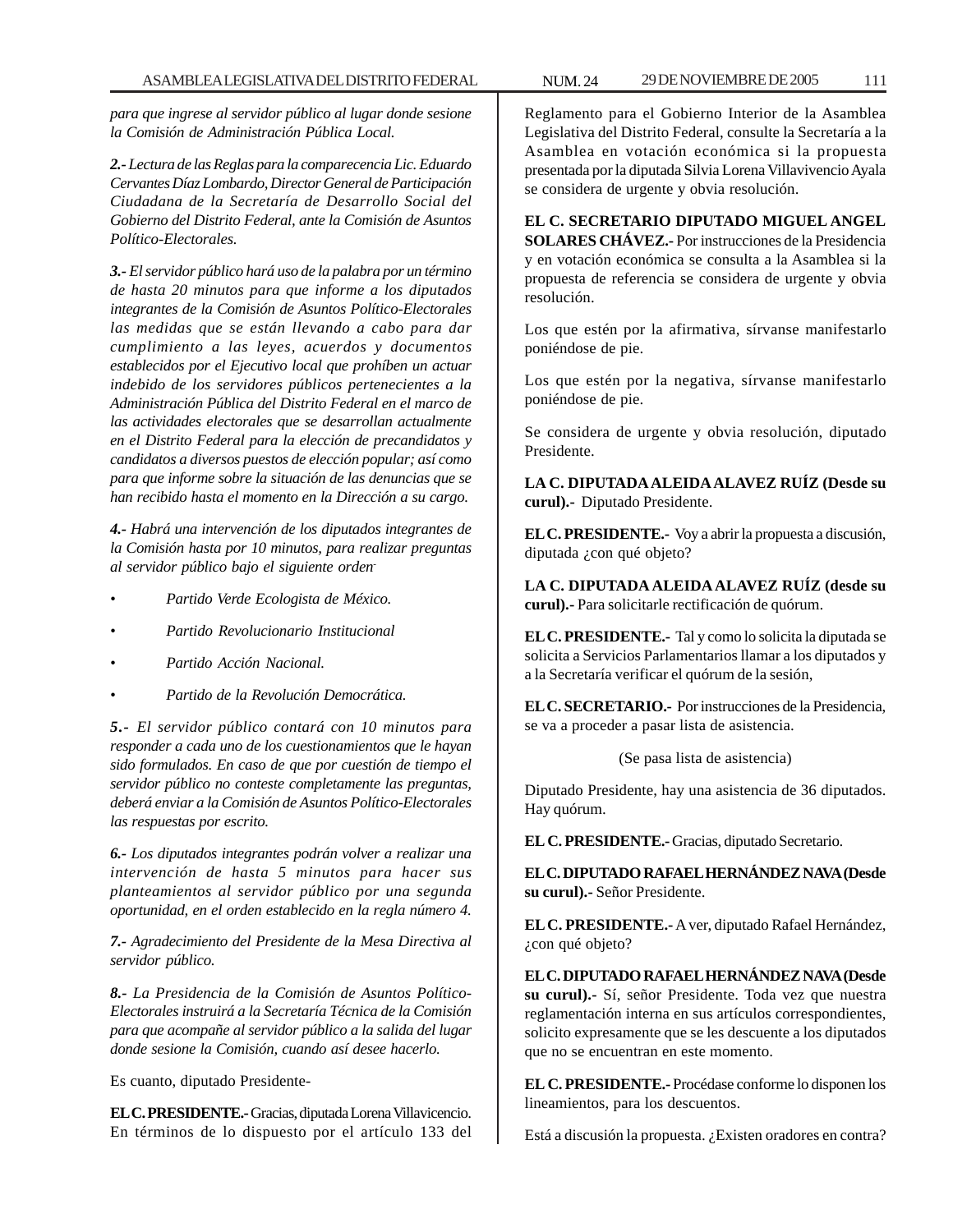**LA C. DIPUTADA ALEIDA ALAVEZ RUIZ (Desde su curul).-** Diputado Presidente.

**EL C. PRESIDENTE.-** ¿Con qué objeto, diputada?

**LA C. DIPUTADA ALEIDA ALAVEZ RUIZ (Desde su curul).-** Para hablar en contra.

**EL C. PRESIDENTE.-** Se anota la diputada Aleida Alavez para hablar en contra.

¿Oradores a favor?

**LA C. DIPUTADA MARÍA GUADALUPE CHAVIRA DE LA ROSA (Desde su curul).-** Para hablar en pro.

**EL C. PRESIDENTE.-** La diputada Guadalupe Chavira, para hablar a favor.

¿Algún otro diputado se anota en contra?

En consecuencia tiene el uso de la palabra y se le ofrece la Tribuna a la diputada Aleida Alavez, hasta por 10 minutos para hablar en contra de la proposición con punto de acuerdo.

**LA C. DIPUTADA ALEIDA ALAVEZ RUIZ.-** Compañeros: Yo creo que habría que aclarar que cuando tenemos nosotros como fracción responsabilidades qué asumir, tenemos que ser muy serios, más allá de lo que pueda o no decir la oposición sobre un punto en el cual se está trabajando arduamente al interior del PRD para que nuestro proceso interno tenga la mejor conducción.

Si lo de que la diputada Lorena Villavicencio quiere en este momento es elevar esta discusión a sus alucinaciones, pues obviamente que no lo vamos a poder dejar pasar. De lo contrario, tendríamos que habilitar en esta Tribuna una discusión sobre todos los supuestos, sobre todas las acusaciones que se tienen en contra o verificaciones de la actuación de las Delegaciones en Iztapalapa, en Venustiano Carranza, donde exactamente como ella lo dijo, creo que se tiene que ir a habilitarlo con esos Jefes Delegacionales, es exactamente lo que están haciendo. Procesos en Contraloría existen.

Si ella tiene las pruebas para decir esto sobre la Dirección General de Participación Ciudadana, que presente las pruebas a Contraloría, no se trata aquí de venir a plantearnos en escenarios absurdos, en discusiones meter a quienes nada tienen que ver con algo que estamos habilitando nosotros en la ciudad y que además siempre sigamos prestándonos a la oposición para juegos de este tipo, ¿no?

Es muy lamentable que aquí se vengan a dar discursos de institucionalidad, de gobernabilidad, cuando en la misma Asamblea no hay gobernabilidad, y tenemos interrupción de sesiones por falta de quórum porque no hay la más mínima coordinación de las fracciones parlamentarias, de la misma Comisión de Gobierno para habilitar los trabajos institucionales de esta Asamblea Legislativa.

Entonces deberían empezar por revisar la actuación aquí en la Asamblea de lo que están haciendo todos y cada uno de los diputados, y obviamente todos nosotros tenemos cómo ir revisando las acciones y las cosas que hacemos al interior de nuestras Comisiones.

Entonces hablar de institucionalidad, cuando aquí está rota, cuando aquí no hay cumplimiento de acuerdos en lo más mínimo, cuando la Comisión de Gobierno no sesiona hace no sé cuántos meses, estamos mal; estamos mal y además nos estamos prestando a un juego absurdo, que yo no me atrevería a cuestionar cuando se trata de la habilitación de un gobierno democrático, de todo lo que ha hecho el gobierno de la ciudad en sus programas de atención social y de salud y que ahora vengan aquí a alucinarse cosas que en realidad están fuera totalmente de todo lo que estamos viviendo en una contienda interna, que además es muy propia del PRD como para traerla aquí en esta Tribuna.

Es cuanto, diputado.

**EL C. PRESIDENTE.-** Gracias, diputada Aleida Alavez.

Para hablar a favor, tiene el uso de la Tribuna hasta por 10 minutos la diputada Guadalupe Chavira.

# **LA C. DIPUTADA MARIA GUADALUPE CHAVIRA DE LA ROSA.-** Con el permiso de la Presidencia.

En la fraternidad y en el interés de que el Partido de la Revolución Democrática ha caminado en su historia, en sus principios en sus cauces y eso es lo que hace que esta propuesta que ha presentado la diputada Lorena Villavicencio, más allá de los argumentos que se esgrimieron, que parece que van en la diatriba y no en el reconocimiento de una realidad; no en el asunto de que el planteamiento se puede juzgar según con el lente que se le quiera mirar, con la apreciación que desde la perspectiva cada quien puede interpretar.

Pero lo propuesto aquí, si uno va y ve en las Delegaciones la realidad supera a lo dicho por la diputada Lorena Villavicencio, y supera no sólo por lo que le toca al PRD que es un partido en el Gobierno, y por ser un partido en el Gobierno nos corresponde a nosotros por ser la mayoría legislativa en esta Ciudad, de actuar con congruencia, de no dejar de señalar cuando se abusa del poder y cuando se utiliza el espacio donde se gobierna para inclinar la balanza o condicionar los apoyos que no son dádivas, que luchamos por muchos años porque estas dádivas que se veían desde otra parte del poder cuando éramos oposición lo criticábamos; cuando éramos oposición levantábamos la voz y hoy que somos gobierno no se puede decir que lo que se está haciendo desde algunas áreas encargadas de la política social de la Ciudad de México, se están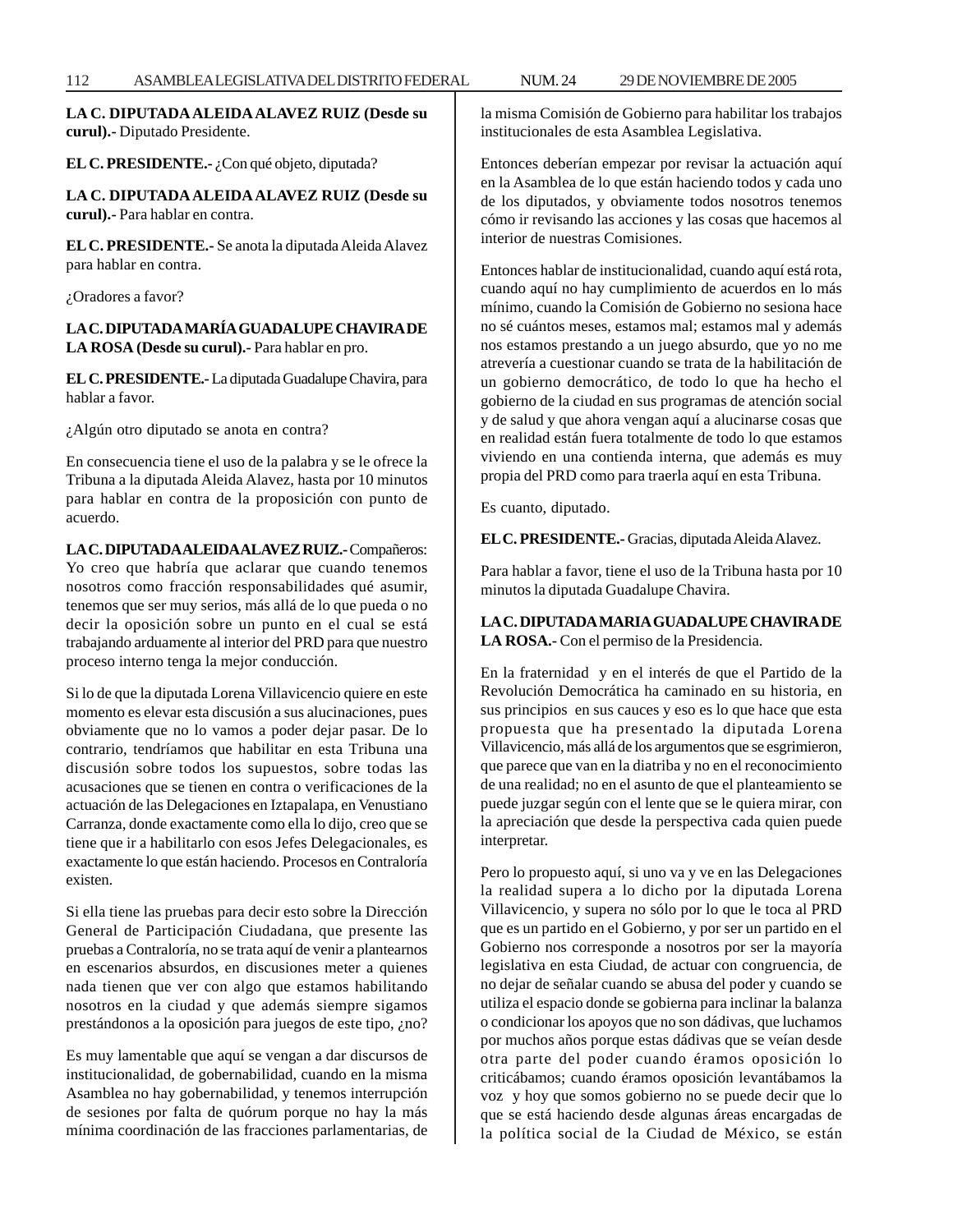equivocando; se están equivocando porque en esta ciudad hay un balance positivo para el Gobierno de la Ciudad, pero hay un balance negativo para aquellos servidores públicos que aprovechan sus espacios y abusan de su condición y por eso lo estamos señalando.

No queremos que después del 4 de diciembre se nos diga y nos señalen del manejo que se pudiera hacer clientelar de los programas sociales. No estamos dispuestos a que enloden una vez más el nombre del Partido de la Revolución Democrática y el 4 de diciembre estaremos haciendo la revolución democrática en esta Ciudad porque vamos a determinar que en esta Ciudad somos una Ciudad libertaria, somos una ciudad donde existe el voto conciente y donde la gente tiene una responsabilidad y que la va a refrendar más allá del condicionamiento que se pudiera desnudar.

Pero así como hemos levantado la voz sobre lo que vive el Partido de la Revolución Democrática en un proceso interno, también levantaremos la voz para aquellos que se escudan y han tratado también de hacer escarnio del PRD por esta elección que vive; también queremos decirles que aquellos que se aprovechen de los programas como el Programa Oportunidades en el Distrito Federal, también señalaremos en su momento.

No será solamente para utilizar este espacio para ver quién tiene más posibilidades o quién tiene menos posibilidades de utilizar calificativos. Esta ha sido una propuesta en el interés de que el Director General de Participación Ciudadana, como se ha dicho en esta Tribuna, no tiene ningún elemento que acredite, que lo venga a decir a esta Asamblea, que venga a aclarar que el manejo de la política social y el manejo de todos estos programas se ha hecho de forma escrupulosa, que no se ha condicionado ninguno de estos apoyos y por qué tenerle miedo a una comparecencia, por qué tener miedo a venir a aclarar si existe la mínima sospecha. Que esa sospecha caiga si no existen elementos de fondo como se ha querido argumentar en esta Tribuna.

Pero señalar y decir que cuando se es mayoría hay todo qué acompañar en el Gobierno de la Ciudad y no se pueden hacer señalamientos porque corremos el riesgo de que aquí se discutan asuntos internos del partido. No son asuntos internos del partido, son asuntos de ser congruentes y de ser claros en lo que nosotros en su momento, y vuelvo a reiterar, el asunto de los principios y el asunto de la congruencia.

Si pensar que el venir a hablar es discutir alucinaciones como se comentaba aquí, me parece que es vulgarizar el debate, me parece que es llevar a un terreno de lo infértil, y que hace rato yo escuchaba esos comentarios, lamentablemente vino Aleida a decir lo que no había dicho ella, lo estaban diciendo otros compañeros diputados, pero no son capaces de subir a Tribuna, después de ayer, de la

entrevista, más bien de la masacre que vivimos en Radio Fórmula.

Entonces yo creo que esa parte no se daría esta discusión aquí, pero estoy convencida que esta propuesta es viable, esta propuesta va a transparentar, y si no hay nada qué esconder, que venga el Director General de Participación Ciudadana a aclarar lo que se tenga qué aclarar. No tenemos por qué tapar ni ser cómplices de ningún funcionario; no lo fuimos con Gustavo Ponce, no lo fuimos ni siquiera con el ex Jefe Delegacional de Gustavo A. Madero y no lo fuimos con un ex militante de esta Asamblea Legislativa.

No lo tendremos qué hacer ahora y porque nosotros estamos interesados que la imagen del Partido de la Revolución Democrática, se fortalezca, pero también, la imagen del partido de la Revolución Democrática será sobre todo en el cuidado de que esta elección no es sólo responsabilidad de los que son precandidatos, sino es responsabilidad también de nosotros como diputados y este llamado lo hacemos también al Gobierno de la Ciudad para que se tengan los cuidados.

El Jefe de Gobierno del Distrito Federal, Alejandro Encinas, se comprometió en ello y confiamos en la palabra de Alejandro Encinas.

Así se hará y así estamos convencidos que esta propuesta logrará poderse llevar a cabo a pesar de que haya opiniones no favorables, pero las opiniones las respetamos, no creemos que en el PRD todos pensamos de una sola forma, es un partido plural, es un partido consecuente y es un partido congruente, y en esa congruencia estamos defendiendo el proyecto de esta ciudad y el proyecto de izquierda.

Muchas gracias, diputado Presidente.

**EL C. PRESIDENTE.-** Gracias, diputada Guadalupe Chavira. Para responder a alusiones personales, con fundamento en el artículo 127 del Reglamento para el Gobierno Interior de esta Asamblea, tiene el uso de la palabra la diputada Aleida Alavez, hasta por 5 minutos.

**LA C. DIPUTADA ALEIDA ALAVEZ RUIZ**.- Compañeros, sólo quiero rectificar que en el momento en que nosotros nos oponemos a este llamado, es porque en todos los puntos del acuerdo se mandata diferentes cosas al Gobierno.

Cuando estamos hablando de un proceso interno del PRD, yo no sé si la Asamblea ahora va a intervenir en procesos internos de un partido, y eso tendríamos qué reflexionarlo. Así lo comentó la diputada promovente.

Pero además también para aclarar, no hay ningún problema, y nosotros no vamos a votar en contra de eso, de que un funcionario venga y aclare las dudas que tenga cualquier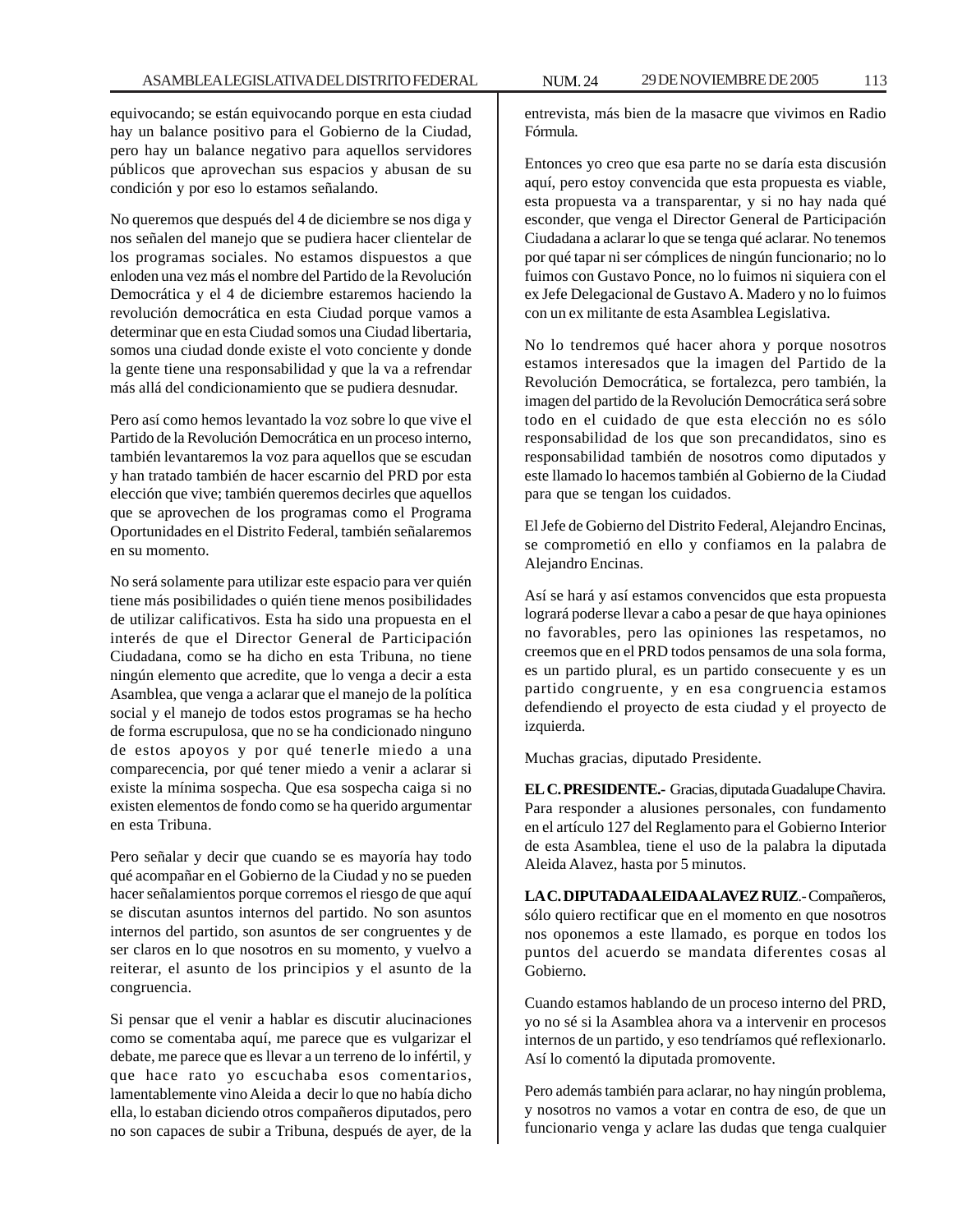#### 114 ASAMBLEA LEGISLATIVA DEL DISTRITO FEDERAL 29 DE NOVIEMBRE DE 2005 NUM. 24

diputado, eso es completamente sano, transparente y además los funcionarios se deben a eso, y nosotros somos representantes, para eso también estamos.

Pero en lo que no estamos de acuerdo es que se empiecen a dar diferentes suposiciones del actuar de una instancia de gobierno en lugar de habilitar en Contraloría los procedimientos correspondientes.

Habría qué ver cómo se comportan los delegados, sobre todo en Iztapalapa, cuando se les pide la no actuación de sus funcionarios y se ponen a alegar derechos constitucionales, y además que es un día no laborable y en fin.

Por eso yo insisto, ésta no es una discusión que se pueda dar y que se tenga que dar, la Asamblea no está facultada para entrometerse en procesos internos.

Vamos a estar a favor de que venga el funcionario a aclarar todas las dudas de los diputados, pero no de estar mandatando desde aquí lo que pueden hacer o no el día de la jornada electoral.

Es cuanto, diputado.

**EL C. PRESIDENTE.-** Gracias, diputada Aleida Alavez. Me ha solicitado para hablar en contra de la propuesta el diputado Alfredo Hernández Raigosa y procede su derecho.

Pregunto si algún diputado se anota por el pro.

Tiene la palabra el diputado Hernández Raigosa para hablar en contra de la propuesta.

# **EL C. DIPUTADO ALFREDO HERNÁNDEZ RAIGOSA.-** Muchas gracias, diputado Presidente.

Yo creo que nuestra posición de algunos diputados no está en sí mismo en el fondo del documento que aquí se presentó, también tiene que ver con el método y las formas, y que para cualquier demócrata republicano y que además los que representamos una parte del todo tenemos que ser escrupulosos en la institucionalidad y en el respeto a la vida interna de un grupo parlamentario.

Si hay un cuestionamiento sobre algún funcionario del Gobierno de la Ciudad, en otras ocasiones hemos aprobado diferentes iniciativas que han tenido que ver con la transparencia, con la rendición de cuentas y nosotros también las hemos avalado, y puedo aquí señalar, desde la propia remoción de Octavio Flores o de algunos otros funcionarios.

Lo que me parece, y esto lo quiero dirigir como un mensaje a mi grupo parlamentario, es que no vamos a abonar, no debemos de abonar en un clima ya muy contaminado a que el deterioro de la imagen del PRD, las posibilidades históricas de que este partido gane la Presidencia de la República, veo con claridad sectores de la población que se están frotando las manos de la disputa interna que estamos teniendo.

Entonces me parece que es un error que traigamos un asunto que pareciera normal pero cruzado por una contienda en la que unos y otros nos podamos estar descalificando o haciendo señalamientos a veces sin fundamento u otros con fundamento, pero que finalmente abonan, incrementan la expectativa para aquellos que quieren generar una fractura, una ruptura o también quieren salir fortalecidos de este debate ingenuo, sin sustento, que estamos dando los perredistas.

Creo que vale la pena, a nuestro grupo parlamentario, hacer un llamado a la serenidad, a la altura de miras, a la corresponsabilidad y a que los asuntos del PRD se diriman en el PRD, y que el trabajo legislativo pueda mantener su vigencia, su movilidad y que no nos veamos envueltos en una dinámica que solamente favorece a aquellos que hoy en la opinión pública han querido manipular las encuestas para hacer creer que nuestro propio candidato a la Presidencia ha bajado en su preferencia electoral.

Ahí todos, porque no es un debate de izquierdas o de centros o de derechas, ahí los perredistas que nos hemos afiliado, que hemos luchado en diferentes batallas y en trincheras tenemos una gran responsabilidad que la podemos perder en la medida en que estas diferencias que pueden ser dirimidas en su espacio las traigamos a una institución como la Asamblea Legislativa del Distrito Federal.

Creo pues también que el método de unos y de otros podría ser cuestionable, las formas de traer las cosas a dirimir en la Tribuna de la Asamblea, me parece que es lo que se pudiera señalar. Sin embargo, detrás de todo esto debemos de evitar que aquellos que se frotan las manos con nuestras diferencias lo capitalicen, porque a veces el desgarramiento, el señalamiento, las imputaciones no tienen vuelta de regreso, no tienen reversa, compañeras y compañeros, y esto a los demócratas del PRD, a los republicanos, a los de izquierda, a los del centro, nos merece hacer una gran reflexión y pensar el daño terrible que le estamos causando a nuestro partido.

Así es que venía, vine a plantear en contra de este asunto, pero hemos reflexionado un conjunto de compañeros sobre la viabilidad de la comparecencia, no nos parece el método que planteó nuestra coordinadora y lo digo con respeto, la forma no nos pareció la más adecuada, sin embargo me gustaría que en una reunión de compañeros pudiéramos revisar no solamente el problema que hoy se plantea aquí sino en privado poder resolver y visualizar dónde hay focos rojos sobre este asunto del PRD, sin embargo me parece que la Asamblea Legislativa no debiera de ser la instancia para trasladar un conflicto que no es de la Asamblea.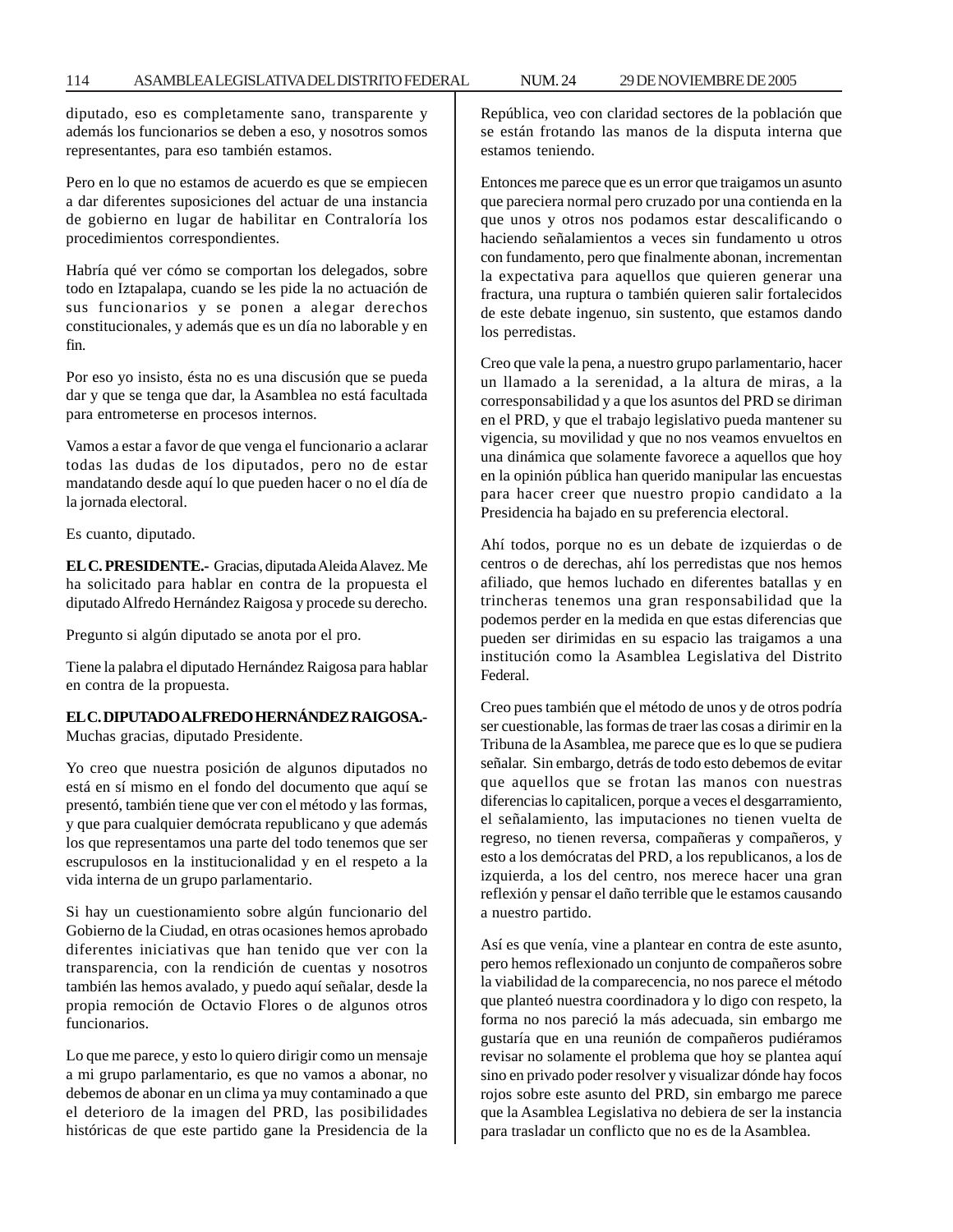En ese tenor, como ya lo dijo mi compañera Aleida Alavez, veo prudente, correcto que si quieren que este funcionario comparezca, lo vemos bien, pero yo exhorto a todos los diputados y diputadas del PRD a que nos serenemos, a que saquemos de la Asamblea el tema y de los medios de ser posible el tema de la contienda interna y que pasemos a una etapa donde nuestra visión con claridad sea ratificar en la ciudad de México un Gobierno del PRD y por el otro lado a la Presidencia de la República un gobierno del PRD.

Ese es el exhorto y de nuestra parte habrá responsabilidad y prudencia y habrá corresponsabilidad para los actos que vienen, pero creemos y aquí también vale la pena hacer un exhorto a todos los actores en el PRD a que tanto precandidatos como operadores entendamos el mensaje que hoy reclama la sociedad, que quiere un partido fuerte, unificado con miras hacia delante y que entonces hagamos el mayor esfuerzo para que esto se fecunde, fructifique y termine en una buena resolución.

Vamos a votar a favor de esta propuesta y exhorto a nuestros compañeros del PRD a hacer una gran reflexión de que la descalificación, el traslado de motivos a la Asamblea no va a traer mas que como consecuencia el quebrantamiento de una institucionalidad, pero finalmente no se resuelve absolutamente nada.

Muchas gracias.

**EL C. PRESIDENTE.-** Gracias, diputado Alfredo Hernández Raigosa, y en su derecho para hablar a favor.

## **LA C. DIPUTADA MARÍA GUADALUPE CHAVIRA DE LA ROSA (Desde su curul).-** Para hechos.

**EL C. PRESIDENTE.-** No hay hechos, diputada.

Declina en su derecho de participar.

En consecuencia, proceda la Secretaría a preguntar a la Asamblea en votación económica si es de aprobarse la propuesta a discusión.

**EL C. SECRETARIO DIPUTADO MIGUEL ANGEL SOLARES CHÁVEZ.-** Por instrucciones de la Presidencia y en votación económica, se pregunta a la Asamblea si está a favor o en contra de la propuesta sometida a su consideración.

Los que estén por la afirmativa, sírvanse manifestarlo poniéndose de pie.

Los que estén por la negativa, sírvanse manifestarlo poniéndose de pie.

Aprobada la propuesta, diputado Presidente.

**EL C. PRESIDENTE.-** Gracias, remítase a la Comisión de Asuntos Político Electorales para los efectos legales a que haya lugar.

Se notifica que el punto 49, 54 y 69 del orden del día han sido retirados.

A continuación para presentar una propuesta con punto de acuerdo sobre diversos asuntos en la delegación Alvaro Obregón, se concede el uso de la tribuna a la diputada Silvia Lorena Villavicencio Ayala, del grupo parlamentario del Partido de la Revolución Democrática.

# **LA C. DIPUTADA SILVIA LORENA VILLAVICENCIO AYALA.-** Gracias, diputado Presidente.

Por economía parlamentaria no voy a dar lectura a los antecedentes ni a los considerandos y simple y llanamente pediré, pido respetuosamente al Presidente de esta Mesa Directiva que se inserten en el Diario Oficial para los efectos legislativos correspondientes, y simple y llanamente daré lectura al punto de acuerdo en cuestión.

# *PROPUESTA CON PUNTO DE ACUERDO PARA LA ATENCIÓN DE DIVERSAS PROBLEMÁTICAS Y SOLICITUD DE SERVICIOS EN LA DELEGACIÓN ÁLVARO OBREGÓN.*

# *DIP. JORGE ALBERTO LARA RIVERA PRESIDENTE DE LA MESA DIRECTIVA DE LA ASAMBLEA LEGISLATIVA DEL D. F.*

*La suscrita Lorena Villavicencio Ayala, Diputada a la Asamblea Legislativa del Distrito Federal, III Legislatura, con fundamento en lo dispuesto por el artículo 17, fracción VI de la Ley Orgánica, 93 párrafo segundo y 132 del Reglamento para el Gobierno Interior, ambos de la Asamblea Legislativa del Distrito Federal, someto a consideración de este Pleno para su discusión y, en su caso, aprobación, la presente propuesta con punto de acuerdo: Para la atención de diversas problemáticas y solicitud de servicios en la Delegación Álvaro Obregón.*

# *ANTECEDENTES*

*Durante el último año, el Gobierno del Distrito Federal llevó a cabo la construcción de seis kilómetros de modernas vialidades para dar continuidad al Eje 5 Poniente y a la Avenida Alta Tensión, con el propósito de ofrecer una rápida y fácil conexión al Segundo Piso del Periférico y el Distribuidor Vial San Antonio, ya que se reducen los tiempos de traslado, se mejora la imagen urbana de la zona y la calidad del aire que respiramos. Además, de que con ello, se da respuesta a la exigencia de la ciudadanía de contar con infraestructura vial adecuada en una geografía de difícil acceso debido a las barrancas y lomas que conforman el suelo de la Delegación Álvaro Obregón.*

*Ahora bien, actualmente el Gobierno del Distrito Federal tiene proyectado dar continuidad al eje cinco ponientes con la construcción de un puente y tres deprimidos vehiculares en la avenida Escuadrón 201. En este sentido, en días*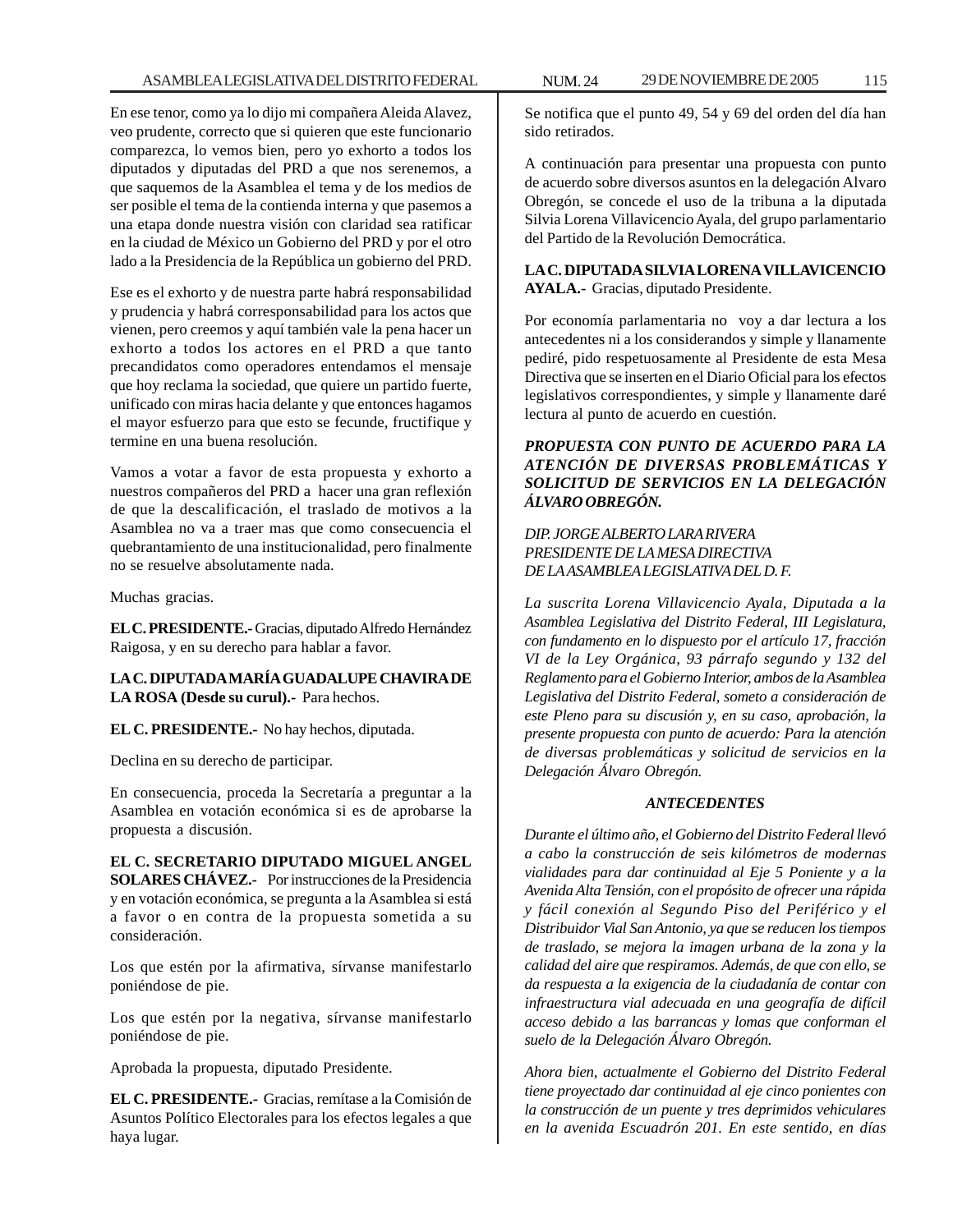*recientes se iniciaron los trabajos y obras respectivas para la construcción de dichas vialidades, mismas que tomaron por sorpresa a los vecinos de las colonias Cristo Rey, Primera Victoria y José María Pino Suárez, quienes han manifestado cierta oposición a estas obras, ya que no conocen el proyecto correspondiente.*

*Al respecto, los vecinos conjuntamente con los responsables de la obra, las Autoridades del Fideicomiso para el Mejoramiento de las Vías de Comunicación (Fimevic) y la Secretaría de Medio Ambiente (SMA), acordaron la suspensión de los trabajos hasta que se otorguen garantías a diversos puntos que los propios vecinos exigen y consideran prioritarios y de los que destacan, entre otros, los siguientes:*

*1.- Que las autoridades otorguen las garantías necesarias para el caso de que las construcciones y viviendas colindantes con la obra resulten afectadas y se comprometan a reparar los daños causados.*

*2.- Que se lleve a cabo, conforme lo marcan las normas ambientales aplicables, la reforestación y restitución de árboles en igual número a los que deban ser retirados o talados con motivo de las obras. Lo anterior, a efecto de mitigar el daño ambiental que se pudiera causar.*

*3.- Que de manera paralela a las obras de continuación del eje 5 poniente, en el mercado público de Cristo Rey se lleven a cabo obras de rehabilitación y equipamiento, además de la construcción de estacionamientos, toda vez que se estima que la obra del eje 5 poniente impactara de forma considerable la zona, afectando tanto a los vecinos y a los locatarios, debido a que se vera reducida la afluencia de personas y las ventas se reducirán de manera considerable, además de que con las obras se verán reducidos los espacios de estacionamiento lo cual pudiera traer como consecuencia nuevos nudos viales.*

*Cabe señalar que las autoridades del FIMEVIC se han comprometido con la mayor parte de las peticiones expresadas por lo vecinos, sin embargo respecto a lo relativo al mercado de Cristo Rey han señalado que este tema corresponde a otras instancias de gobierno, tales la Secretaría de Gobierno, la Secretaría de Desarrollo Económico y la propia Delegación Álvaro Obregón, por lo que el propósito del presente punto de acuerdo, es que dichas instancias de manera conjunta y de conformidad con las atribuciones que tienen conferidas intervengan, a efecto de otorgar los apoyos que sean necesarios para la rehabilitación y equipamiento del mercado de Cristo Rey, ya que es un importante centro de abasto para las colonias adyacentes y que debido a las obras vera afectado su funcionamiento en detrimento tanto de los locatarios como de los propios vecinos.*

*Por otra parte, otro asunto motivo de la presente propuesta con punto acuerdo, es el relativo a la solicitud de información* *a la Delegación Álvaro Obregón y a la Dirección de Patrimonio Inmobiliario del Gobierno del D. F., respecto de la situación jurídica que guarda el predio ubicado en Prolongación de Avenida Centenario esquina con Boulevard de las Torres, Colonia ''El Rincón'', Delegación Álvaro Obregón, el cual fue donado hace algunos años para beneficio de dicha colonia, con el propósito de ser destinado a la construcción de equipamiento urbano, tal como escuelas, iglesias y áreas deportivas.*

*Sin embargo, a la fecha dicho predio nunca ha sido destinado para los fines propuestos y al contrario actualmente está siendo ocupado de manera arbitraria por los permisionarios de transporte público concesionado de la Ruta 57, quienes tienen la pretensión de que se instale un paradero de microbuses, lo cual desviaría el objetivo primordial para el cual fue donado el citado predio, además de que traería como consecuencias mayor contaminación, ruido y teniendo en cuenta los constantes accidentes que provocan los chóferes del transporte publico concesionado, representaría un peligro las familias que transitan por dicha zona.*

*Igualmente, los vecinos nos han manifestado de que las autoridades de la Delegación Álvaro Obregón han accedido a ceder este predio a la Ruta 57 de manera poco transparente, ya que existen supuestos ''arreglos y acuerdos'' obscuros, además de que han solicitado información respecto de este asunto sin que a la fecha se les haya dado la oportuna respuesta a su solicitud, por lo que los vecinos de la zona están dispuestos ha denunciar ante la Contraloría General del Distrito Federal cualquier tipo de anomalías que resulten de la arbitraria ocupación de este predio, que bien puede ser destinado para beneficio de las colonias aledañas con equipamiento urbano.*

*En este sentido, es que se solicita información a las citadas instancias gubernamentales, a efecto de que se respete el derecho que tienen los habitantes de la colonia ''El Rincón'' de conocer las acciones que está llevando a cabo la autoridad delegacional respecto el multicitado predio, además de que su exigencia de que se privilegie el beneficio para la colonia y el predio sea destinado a equipamiento urbano y no para provecho de un grupo de transportistas.*

*Finalmente, es preciso señalar que como representantes populares tenemos el compromiso de apoyar a los vecinos de la Delegación Álvaro Obregón en la atención de sus las demandas, ya que los habitantes de esta demarcación han sido solidarios con el Gobierno del Distrito Federal y han soportado con paciencia las molestias que traen consigo las grandes obras de vialidad que se han construido, por tanto es necesario dar respuesta a estas demandas ciudadanas.*

#### *CONSIDERANDOS*

*PRIMERO.- Que el juicio informado y la evaluación por parte de la ciudadanía, constituyen una tarea difícil e incluso*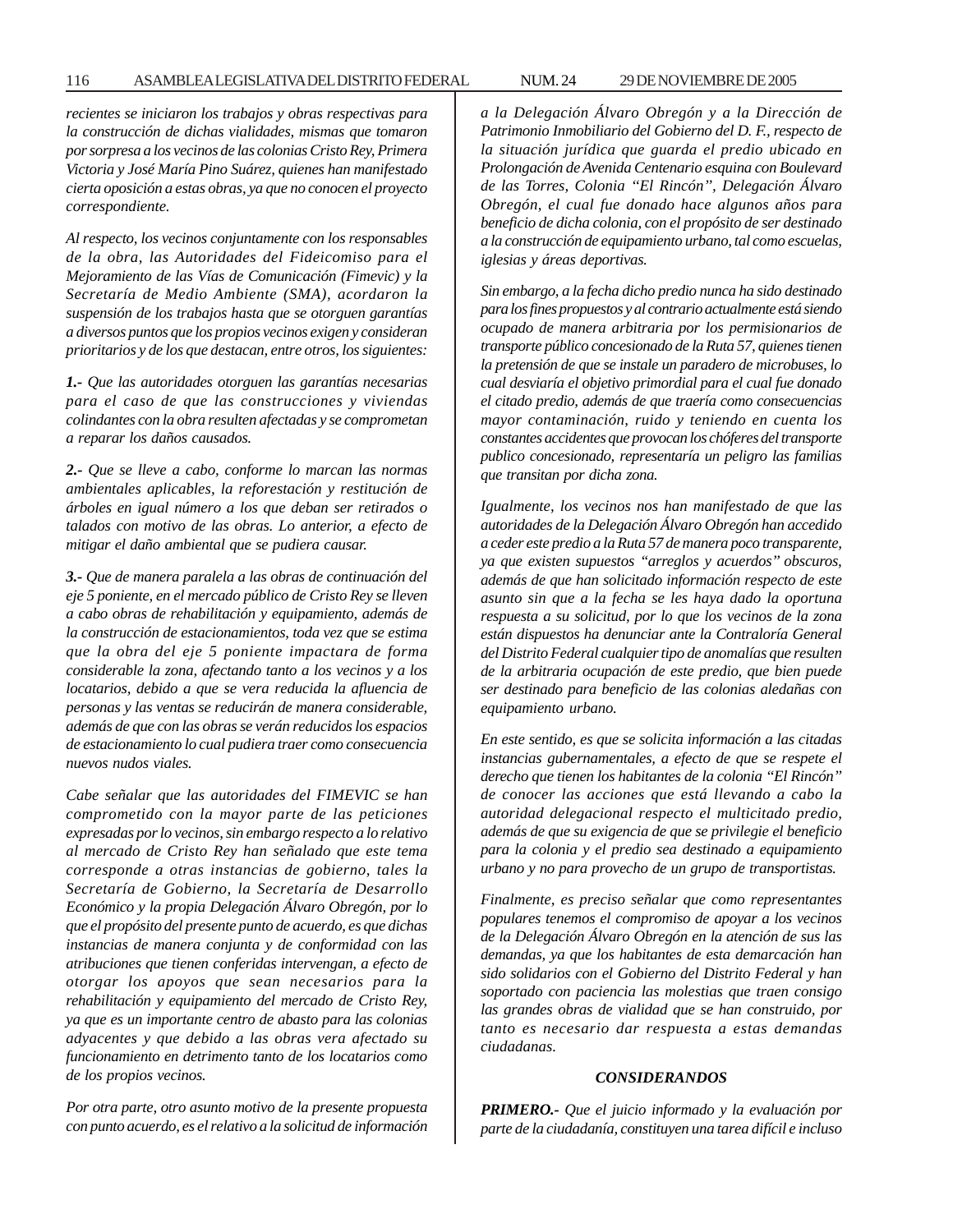*infructuosa si las actividades y el proceso de toma de decisiones de la autoridad están apartados del escrutinio público, en este caso del Fideicomiso para el Mejoramiento de las Vías de Comunicación (Fimevic) y de la Secretaría de Medio Ambiente (SMA), por lo que la autoridad debe transparentar y explicar las acciones y proyectos que pretende llevar a cabo en la continuación del eje 5 poniente, a efecto de atemperar las afectaciones que pudieran sufrir los habitantes de las zonas adyacentes a la construcción de las obras.*

*SEGUNDO.- Que el artículo 18 de la Ley de Obras Públicas del Distrito Federa señala que Las dependencias, órganos desconcentrados, delegaciones y entidades estarán obligadas a prever los efectos sobre el medio ambiente y el medio urbano que pueda causar la ejecución de la obra pública, con sustento en los estudios de impacto ambiental, impacto urbano, y los referentes a la materia de protección civil, previstos en las Leyes aplicables en la materia. Los proyectos deberán incluir las obras necesarias para que se preserven o restauren las condiciones ambientales cuando éstas pudieran deteriorarse, y se dará la intervención que corresponda a las dependencias, órganos desconcentrados, delegaciones y entidades con atribuciones en la materia. En cuanto a impacto urbano, se deberán prever los trabajos de restauración de monumentos arqueológicos, históricos y artísticos, así como que se tengan en cuenta los aspectos básicos sobre factibilidad de dotación de servicios, vialidad y facilidades para los discapacitados, atendiendo las Leyes y Reglamentos respectivos, debiéndose evitar las barreras arquitectónicas que se pudieran producir con los proyectos.*

*TERCERO.- Que durante los últimos tres años, los habitantes de diversas colonias de la Delegación Álvaro Obregón, han demostrado paciencia, flexibilidad y cooperación con la construcción de obras de gran magnitud como lo han sido el Distribuidos Vial San Antonio, el segundo piso del Periférico, el eje cinco poniente y la Avenida Alta Tensión, ya que reconocen los beneficios que dichas obras conllevan. Sin embargo, exigen apoyo, certeza y seguridad para contrarrestar la afectación que puede sufrir su patrimonio y el entorno donde viven.*

*CUARTO.- Que se enfatiza la necesidad de impulsar y mantener altos niveles de ética en el sector público, para evitar la sospecha constante de que los servidores públicos actúan en contra de los principios de la legalidad, honradez, lealtad, imparcialidad y eficiencia, mismos que deben ser observadas en el desempeño de su empleo, cargo o comisión, y cuyo incumplimiento dará lugar al procedimiento y a las sanciones que correspondan. Es por ello, que en el caso del predio ubicado en avenida Centenario y Boulevard de las Torres, Colonia '' El Rincón'' Delegación Álvaro Obregón, la autoridad delegacional debe transparentar el destino que le pretender dar a dicho predio y, en su caso, privilegiar el beneficio de las colonias que colindan con dicho predio autorizando el quitamiento urbano.*

ASAMBLEA LEGISLATIVA DEL DISTRITO FEDERAL NUM. 24 29 DE NOVIEMBRE DE 2005 117

*QUINTO.- Que el artículo 10, fracción XXI, de la Ley Orgánica de la Asamblea Legislativa del Distrito Federal, señala como atribución de esta Asamblea comunicarse con los otros órganos locales de gobierno, con la Comisión de Derechos Humanos, los Poderes de la Unión o las autoridades o poderes de las entidades federativas, por conducto de su Mesa Directiva, la Comisión de Gobierno o sus órganos internos de trabajo, según sea el caso, de conformidad con lo que dispongan las leyes correspondientes.*

*SEXTO.- Que conforme a lo estipulado por el artículo 156 del Reglamento para el Gobierno Interior de la Asamblea Legislativa del Distrito Federal, para la gestión de las demandas de los habitantes del Distrito Federal, los Diputados a la Asamblea podrán dirigirse a las autoridades correspondientes, las que deberán atender la petición e informar al Diputado de los trámites o acciones que la autoridad administrativa hubiese acordado.*

*Atendiendo a los fundamentos y motivaciones expuestas en los citados antecedentes y considerandos, someto a consideración de este Honorable Pleno el siguiente:*

#### *PUNTO DE ACUERDO*

*PRIMERO.- Para solicitar respetuosamente la intervención de la Secretaría de Gobierno, de la Secretaría de Obras y Servicios y de la Delegación Álvaro Obregón, para que conjuntamente con el Fideicomiso para el Mejoramiento de las Vías de Comunicación (Fimevic), realicen los estudios y análisis respectivos para en su caso llevar a cabo la construcción de estacionamientos en la zona donde actualmente se pretende dar continuidad al eje 5 poniente en la Delegación Álvaro Obregón, con el objeto de atender los aspectos básicos sobre factibilidad de dotación de servicios, vialidad y estacionamiento para las colonias colindantes con la obra.*

*SEGUNDO.- Para solicitar respetuosamente la intervención de la Secretaría de Gobierno, de la Secretaría de Desarrollo Económico y de la Delegación Álvaro Obregón, para que conjuntamente con el Fideicomiso para el Mejoramiento de las Vías de Comunicación (Fimevic), atiendan los daños que se puedan ocasionar al mercado público ubicado en la colonia Cristo Rey con la realización de las obras que dan continuidad al eje cinco poniente y se procure su rehabilitación y equipamiento para mitigar la afectación por la reducción en las ventas que se estima se pueden presentar.*

*TERCERO.- Para solicitar a la Lic. Leticia Robles Colín, Jefa Delegacional en Álvaro Obregón, y a la Dirección de Patrimonio Inmobiliario del Gobierno del D. F, para que proporcionen información respecto de la situación jurídica que guarda el predio ubicado en Prolongación de Avenida Centenario esquina con Boulevard de las Torres, Colonia ''El Rincón'', Delegación Álvaro Obregón.*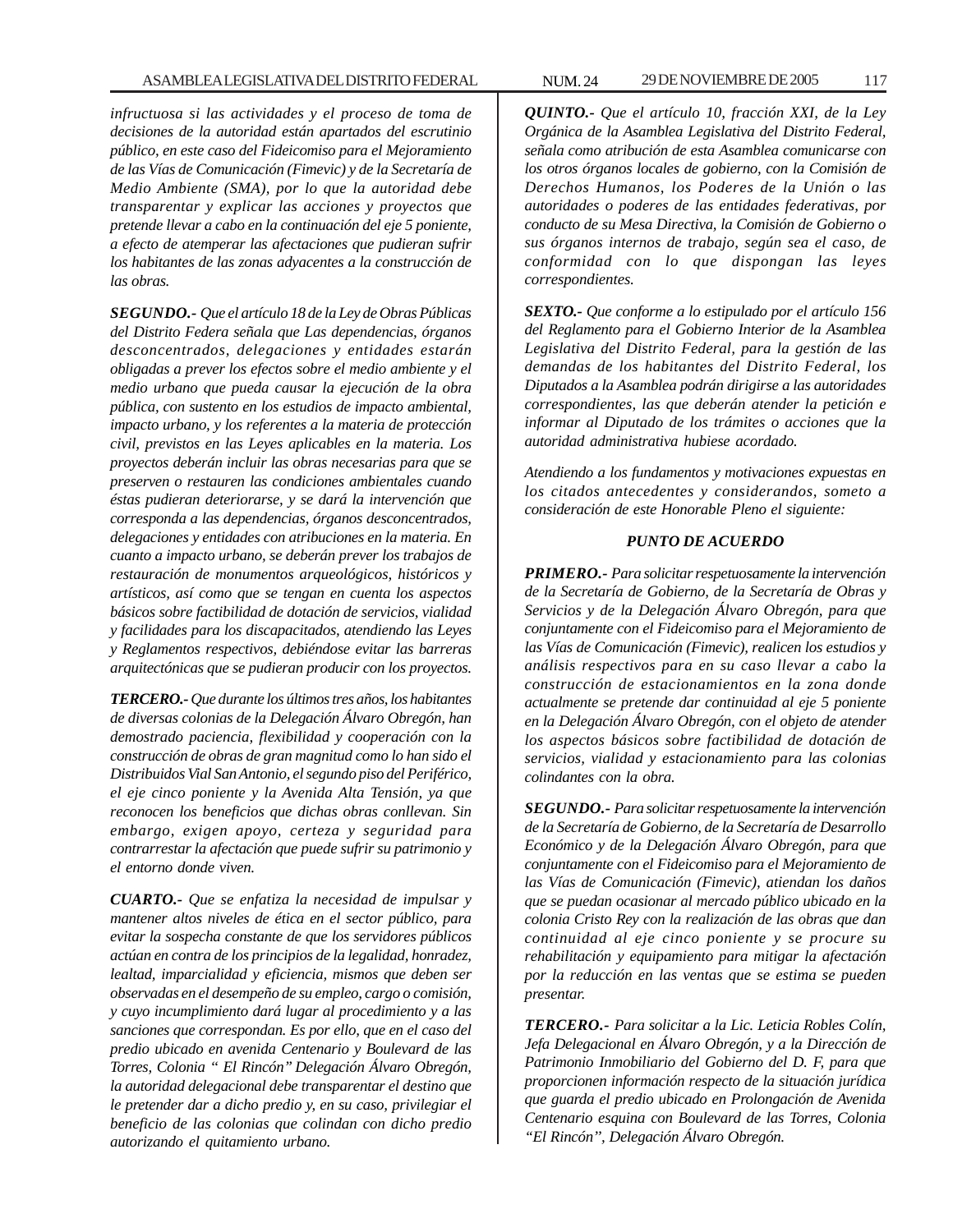*CUARTO.- Para solicitar a la Lic. Leticia Robles Colín, Jefa Delegacional en Álvaro Obregón, privilegie el beneficio para la colonia ''El Rincón'' y el predio ubicado en Prolongación de Avenida Centenario esquina con Boulevard de las Torres, sea destinado a equipamiento urbano como áreas deportivas o escuelas y no para la instalación de un paradero de la ruta 57 del transporte público concesionado.*

*Dado en el salón de sesiones de la Asamblea Legislativa del Distrito Federal, a los 22 días del mes de noviembre del 2005.*

*Firman el presente punto de acuerdo los siguientes diputados y diputadas:*

#### *ATENTAMENTE*

# *DIP. SILVIA LORENA VILLAVICENCIO AYALA*

Es cuanto, diputado Presidente. Suscribe el presente punto de acuerdo una servidora.

**EL C. PRESIDENTE.-** Gracias, diputada. inscríbase tal como lo solicita.

Con fundamento en lo dispuesto en los artículos 36 fracciones V y VII de la Ley Orgánica de la Asamblea Legislativa del Distrito Federal, 28 y 132 del Reglamento para su Gobierno Interior, se turna para su análisis y dictamen a la Comisión de Administración Pública Local.

Para presentar una propuesta con punto de acuerdo relativa a los Centros de Salud en la delegación Álvaro Obregón, se concede el uso de la Tribuna a la diputada Silvia Lorena Villavicencio Ayala, del grupo parlamentario del Partido de la Revolución Democrática.

**LA C. DIPUTADA SILVIA LORENA VILLAVICENCIO AYALA.-** Gracias, diputado Presidente.

# *PROPUESTA CON PUNTO DE ACUERDO RELATIVO A LOS CENTROS DE SALUD EN LA DELEGACIÓN ÁLVARO OBREGÓN.*

*C. DIP. JORGE LARA RIVERA PRESIDENTE DE LA MESA DIRECTIVA DE LA ASAMBLEA LEGISLATIVA DEL DISTRITO FEDERAL PRESENTE*

*Con fundamento en lo dispuesto por los artículos 17, fracción VI; de la Ley Orgánica de la Asamblea Legislativa del Distrito Federal, así como 132. del Reglamento para el Gobierno Interior de la Asamblea Legislativa del Distrito Federal, la suscrita Diputada integrante del Grupo Parlamentario del Partido de la Revolución Democrática, someto a consideración del Pleno la siguiente: PROPUESTA CON PUNTO DE ACUERDO RELATIVO A LOS CENTROS DE SALUD EN LA DELEGACIÓN ÁLVARO OBREGÓN, al tenor de los siguientes:*

*ANTECEDENTES.*

*Con el mayor crecimiento de la población en la región periférica del Distrito Federal se presentan mayores necesidades de atención médica para la atención de la población de escasos recursos.*

*La delegación Álvaro Obregón cuenta con una población de 687 mil 20 habitantes, según la información del INEGI del Censo General de Población y Vivienda del año 2000, con ello es la tercera delegación con mayor población en el Distrito Federal al representar 8.0%.*

*Asimismo se observa una dinámica en el crecimiento de su población de 0.67%, promedio anual, durante el lapso de 1990 al 2000, por arriba del crecimiento promedio anual del Distrito Federal de 0.44%.*

*Según información del Instituto Electoral del Distrito Federal, la población estimada en el Distrito XVIII de dicha demarcación territorial es de 234 mil 705 habitantes, lo cual representa el 34% de su población total.*

*Mientras que el Distrito XXV de dicha delegación, cuenta con una población aproximada de 246 mil 612 habitantes, lo cual representa el 36% de la población total que radica en la demarcación territorial de Álvaro Obregón, y 3% de la población total del Distrito Federal.*

*Además, la delegación Álvaro Obregón comparte los Distritos XX y XXI con las delegaciones Cuajimalpa y Benito Juárez.*

*A pesar de que el Gobierno del Distrito Federal cuenta con 26 hospitales, 210 centros de salud y 10 clínicas de especialidades que ofrecen una serie de servicios de salud, para atender una cobertura de población, aproximada de 4 millones de habitantes del Distrito Federal.*

*Según datos de la Secretaría de Salud del Distrito Federal, en la Delegación Álvaro Obregón existen sólo 16 Centros de Salud, 3 consultorios delegacionales y una clínica de especialidad, pero es la única delegación que no cuenta con hospital. Asimismo, el personal médico registrado total es de 129 personas, es decir es la delegación con el menor número de médicos al registrar 0.4 por cada mil habitantes, inferior al promedio del Distrito Federal que es de 1.3 por cada mil habitantes.*

*Lo anterior se constató a través de recorridos, en los que se detectó un déficit de infraestructura de centros de salud y de hospitales, ya que los servicios de salud existentes resultan insuficientes para atender a fa población de escasos recursos que viven en la zona poniente de la ciudad de México.*

*Ejemplo de lo anterior es el caso del Centro de Atención Médica de Heron Proal, el cual da atención médica a una*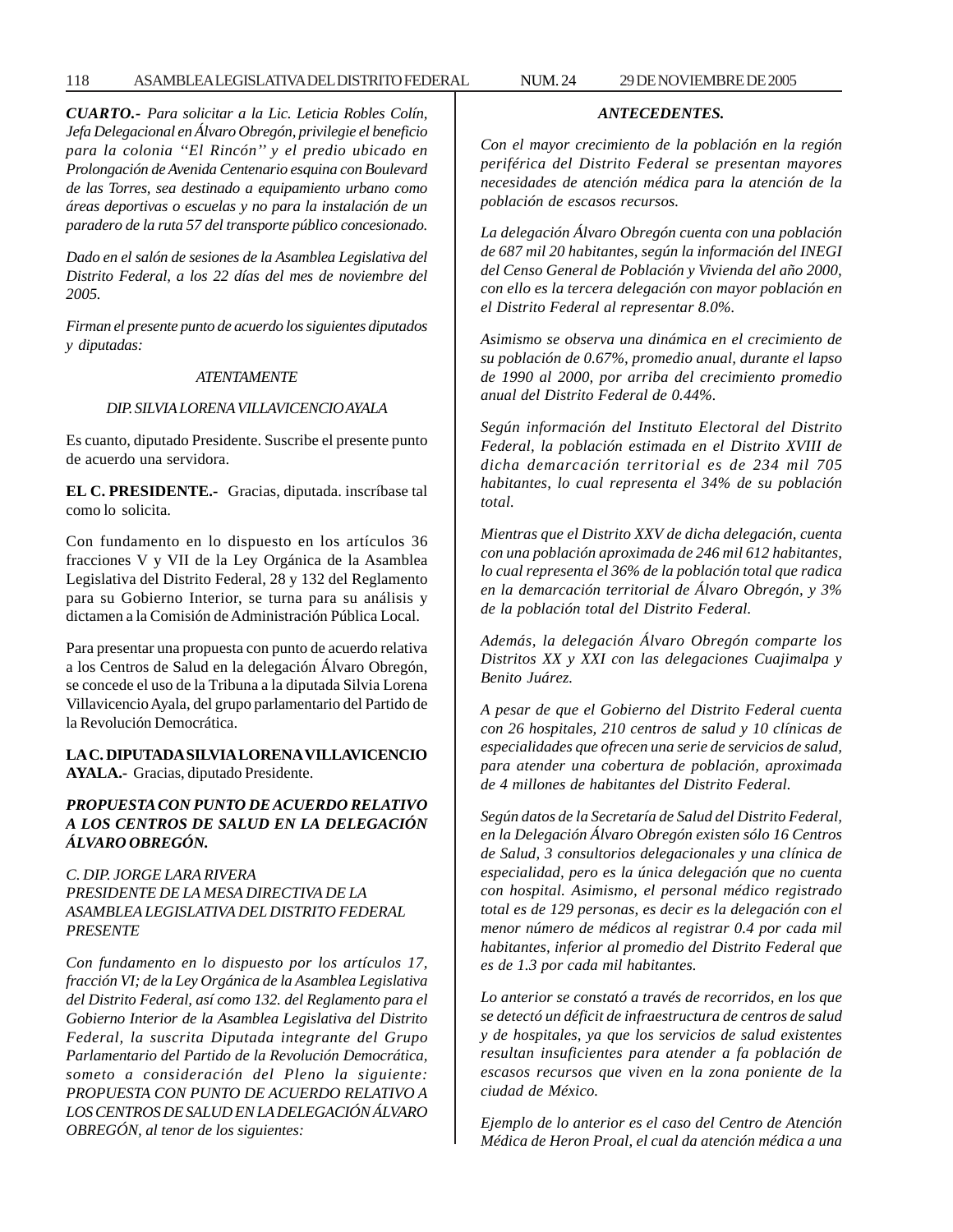*población estimada de 35 mil habitantes, originarios de más de 40 colonias colindantes como son: Ponciano Arriaga, Heron Proal, Puerta Grande, Tlacuitlapa, Juristas, Palmas Axotitla, Zoltotitla, Belem de las Flores, Cehuayo, Tepeaca, Ave Real, Villa Progresista, la Unidad Habitacional La Pera Xochinahuac, entre otras.*

*La Secretaría de Salud tiene previsto que para el año 2006, se inicie la construcción de un nuevo Hospital General en la Delegación Álvaro Obregón, por lo que es necesario que se destinen recursos suficientes para concluir la construcción de dicho Hospital.*

*Vecinos de la Colonia Palmas Axotitla han manifestado su inconformidad porque se cerró la calle de Minas de Antimonio, la cual era utilizada como paso por los habitantes de la Colonia Zoltotitla, en su lugar han observado que en el predio ubicado en las calles de Minas de Antimonio y Miguel Gaona, vecinos se han apropiado de dicho terreno para utilizarlo como estacionamiento, por lo que consideramos necesario que dicho predio sea utilizado en beneficio general de la comunidad, como es la construcción de un Centro de Atención Médica.*

#### *CONSIDERANDO*

*I. Que los artículos 122, apartado C, Base Primera, fracción V, inciso b, de la Constitución, 42, fracción II del Estatuto de Gobierno del Distrito Federal, así como el artículo 10, fracción III de la Ley Orgánica de la Asamblea Legislativa del Distrito Federal, facultan a este órgano Legislativo para realizar el proceso de examinación, discusión y aprobación anual del Proyecto del Presupuesto de Egresos del Distrito Federal para el Ejercicio fiscal 2006.*

*II. De conformidad con el artículo 46 del Estatuto de Gobierno del Distrito Federal, el Jefe de Gobierno del Distrito Federal tiene la facultad exclusiva de presentar la iniciativa del Proyecto del Presupuesto de Egresos del Distrito Federal para el Ejercicio fiscal 2006.*

*III. Que de acuerdo con el artículo 67, fracción XII del Estatuto de Gobierno del Distrito Federal, el Jefe de Gobierno del Distrito Federal tiene la facultad de presentar a la Asamblea Legislativa del Distrito Federal a más tardar el día 30 de noviembre, el Proyecto del Presupuesto de Egresos del Distrito Federal para el Ejercicio fiscal 2006.*

*IV. Que en el artículo 29, de la Ley Orgánica de la Administración Pública del Distrito Federal, a la Secretaría de Salud le corresponde el despacho de las materias relativas a la formulación, ejecución, operación y evaluación de las políticas de salud del Distrito Federal.*

*V. Que de conformidad con el artículo 39, fracción XX de la Ley Orgánica de la Administración Pública del Distrito* *Federal, le corresponde a los Jefes Delegacionales proponer la adquisición de reservas territoriales necesarias para el desarrollo urbano de su territorio y la desincorporación de inmuebles del Patrimonio del Distrito Federal que se encuentren dentro de su demarcación territorial, de conformidad con lo dispuesto por la ley de la materia; así como solicitar al Jefe de Gobierno, a través de la Secretaría de Gobierno, y por considerarlo de utilidad pública, la expropiación o la ocupación total o parcial de bienes de propiedad privada, en los términos de las disposiciones jurídicas aplicables.*

*En virtud de lo anteriormente expuesto y fundado, sometemos a la consideración de esta Honorable Asamblea Legislativa el siguiente:*

#### *PUNTO DE ACUERDO:*

*Primero.- Esta Asamblea Legislativa del Distrito Federal, III Legislatura, exhorta a la Dra. Asa Cristina Laurell, Secretaria de Salud del Distrito Federal, considere los recursos suficientes para concluir la construcción del Hospital General en la Delegación Álvaro Obregón ubicado en Av. Centenario y Av. 5 de Mayo; así como la adquisición de medicinas y medicamentos suficientes para los centros de salud en dicha demarcación territorial, en su Proyecto de Presupuesto de Egresos para el Ejercicio Fiscal del 2006.*

*Segundo.- Se solicita a la Jefa Delegacional en Álvaro Obregón, Leticia Robles Colín, en coordinación con la Secretaria de Salud del Distrito Federal, Dra. Asa Cristina Laurell, realicen las acciones necesarias para la construcción de un Centro de Salud en la Colonia Palmas Axotitla, del proyecto pendiente a realizar en el predio ubicado en las calles Minas de Antimonio y Miguel Gaona.*

*Tercero.- Se solicita a la Dra. Asa Cristina Laurell, Secretaria de Salud del Distrito Federal, proporcionar personal médico para la atención de los servicios de salud de la comunidad en el consultorio médico ubicado en la esquina de las calles Minas de Diamante y Minas de Azufre de la Colonia Palmas Axotitla.*

*Dado en la Asamblea Legislativa del Distrito Federal, III Legislatura, el 29 del mes de noviembre del 2005.*

#### *ATENTAMENTE*

#### *DIP. SILVIA LORENA VILLAVICENCIO AYALA*

Es cuanto, diputado Presidente.

**EL C. PRESIDENTE.-** Gracias, diputada Silvia Lorena Villavicencio Ayala. Con fundamento en el artículo 146 del Reglamento para el Gobierno Interior, insértese tal y como lo solicita la proponente y con fundamento en lo dispuesto por los artículos 36 fracciones V y VII de la Ley Orgánica de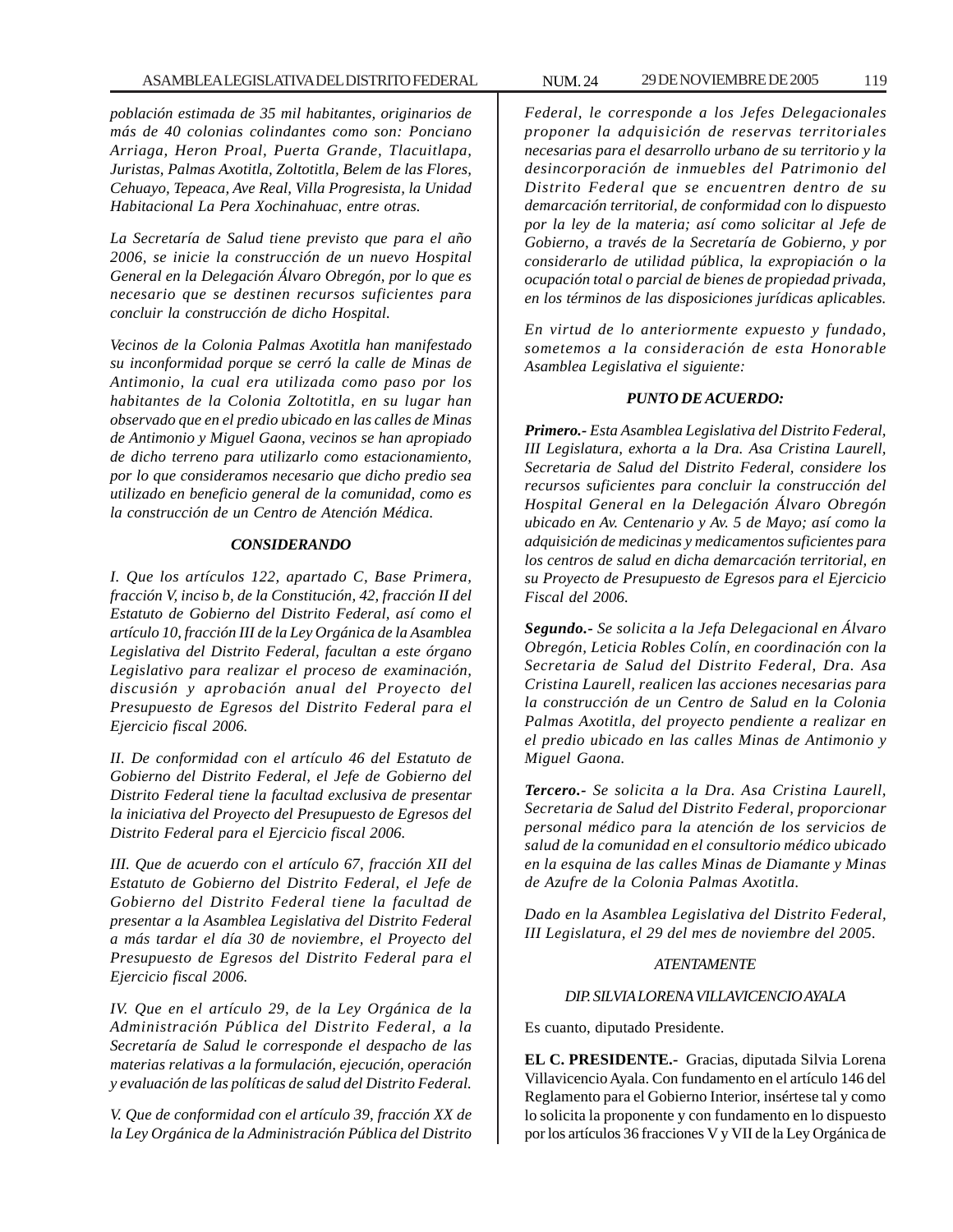la Asamblea Legislativa del Distrito Federal, 28 y 132 del Reglamento para su Gobierno Interior, túrnese para su análisis y dictamen a la Comisión de Salud y Asistencia

Esta Presidencia hace del conocimiento de la Asamblea que los puntos enlistados en los numerales 56 y 74 del orden del día han sido retirados.

Social.

A continuación, para proponer un punto de Acuerdo para que se contemple en el Presupuesto de Egresos del Distrito Federal para el ejercicio 2006 una partida especial para cumplir con adeudos derivados de laudos laborales, se concede el uso de la Tribuna al diputado Héctor Mauricio López Velázquez, del grupo parlamentario del Partido Revolucionario Institucional.

# **EL C. DIPUTADO HÉCTOR MAURICIO LÓPEZ VELÁZQUEZ.-** Con su permiso, diputado Presidente.

*PROPOSICIÓN CON PUNTO DE ACUERDO PARA QUE SE CONTEMPLE EN EL PRESUPUESTO DE EGRESOS DEL DISTRITO FEDERAL PARA EL EJERCICIO DE 2006, UNA PARTIDA ESPECIAL PARA CUMPLIR CON ADEUDOS DERIVADOS DE LAUDOS LABORALES.*

*DIP. JORGE ALBERTO LARA RIVERA RESIDENTE DE LA MESA DIRECTIVA DE LA ASAMBLEA LEGISLATIVA DEL DISTRITO FEDERAL III LEGISLATURA PRESENTE*

*El que suscribe Diputado Héctor Mauricio López Velázquez, integrante del Grupo Parlamentario del Partido Revolucionario Institucional en la Asamblea Legislativa, con fundamento en lo dispuesto por los artículos 17 fracción VI de la Ley Orgánica de la Asamblea Legislativa del Distrito Federal, y 132 del Reglamento para su Gobierno Interior, por su amable conducto me permito someter a la consideración del Pleno de esta H. Asamblea Legislativa, la siguiente PROPOSICION CON PUNTO DE ACUERDO PARA QUE SE CONTEMPLE EN EL PRESUPUESTO DE EGRESOS DEL DISTRITO FEDERAL PARA EL EJERCICIO DE 2006, UNA PARTIDA ESPECIAL PARA CUMPLIR CON ADEUDOS DERIVADOS DE LAUDOS LABORALES, lo anterior al tenor de los siguientes:*

#### *ANTECEDENTES*

*I. Que en su reciente informe presentado ante las Comisiones Unidas de Administración y Procuración de Justicia y de Notariado de esta Asamblea Legislativa, la Consejera Jurídica y de Servicios Legales del Gobierno del Distrito Federal, Lic. María Estela Ríos, manifestó que la Dirección General de* *Servicios Legales recibió, del 18 de septiembre de 2004 al 16 de septiembre de 2005, 2 mil 496 demandas nuevas contra actos de diversas autoridades de la Administración Pública. De ellas, mil 797 se recibieron de enero a septiembre del presente año.*

*II. Que en el periodo del 18 de septiembre de 2004 al 16 de septiembre de 2005 se obtuvieron mil 441 sentencias favorables y 315 desfavorables. Si se consideran los primeros 9 meses del 2005, hay mil 224 sentencias favorables y 280 desfavorables.*

*III. Que sin embargo, a la funcionaria le falto precisar, cuántas de estas son por conceptos de laudos emitidos por autoridad laboral y cuánto es el monto a que ascienden los adeudos del Gobierno del Distrito Federal, por sentencias o laudos condenatorios y el número de estos.*

*IV. Que han sido recurrentes las denuncias presentadas contra el Gobierno del Distrito Federal, por despidos injustificados contra los empleados que prestan sus servicios tanto a nivel central como en los organismos descentralizados y desconcentrados. Entre los abogados litigantes, es común escuchar, ''que no es difícil ganarle al gobierno del Distrito Federal' lo cual por cierto, aunque ameritaría una revisión de este tema, el fondo del asunto es que ''lo difícil es hacer que pague las resoluciones o laudos laborales emitidos en su contra''.*

*V. Que debemos recordar, que un laudo, es aquella resolución que la autoridad laboral emite, derivado de las demandas que interponen personas que prestan sus servicios en la administración pública del Distrito Federal, por incumplimiento de contratos, falta de observancia de las condiciones laborales o por despidos injustificados entre otros.*

*VI. Que durante su comparecencia, la Consejera Jurídica reconoció que no tienen cuantificada cifra alguna, tanto de los asuntos laborales en los que es parte el Gobierno del Distrito Federal, ni el monto de las prestaciones reclamadas que tuvieran que cubrirse en caso de laudos condenatorios, pero que se encuentran elaborándola y que pronto la tendrán.*

*VII. Que es necesario que esta Asamblea Legislativa, asigne una previsión financiera, a fin de que la falta de recursos no sea excusa para el incumplimiento de la Ley, derivado de despidos injustificados o no apegados al procedimiento.*

*Por lo anteriormente expuesto y fundado, someto a consideración de este pleno el siguiente:*

#### *PUNTO DE ACUERDO*

*ÚNICO.- Para que se contemple en el Presupuesto de Egresos del Distrito Federal para el Ejercicio de 2006, una partida especial para cumplir con adeudos derivados de laudos laborales contra el Gobierno del Distrito Federal.*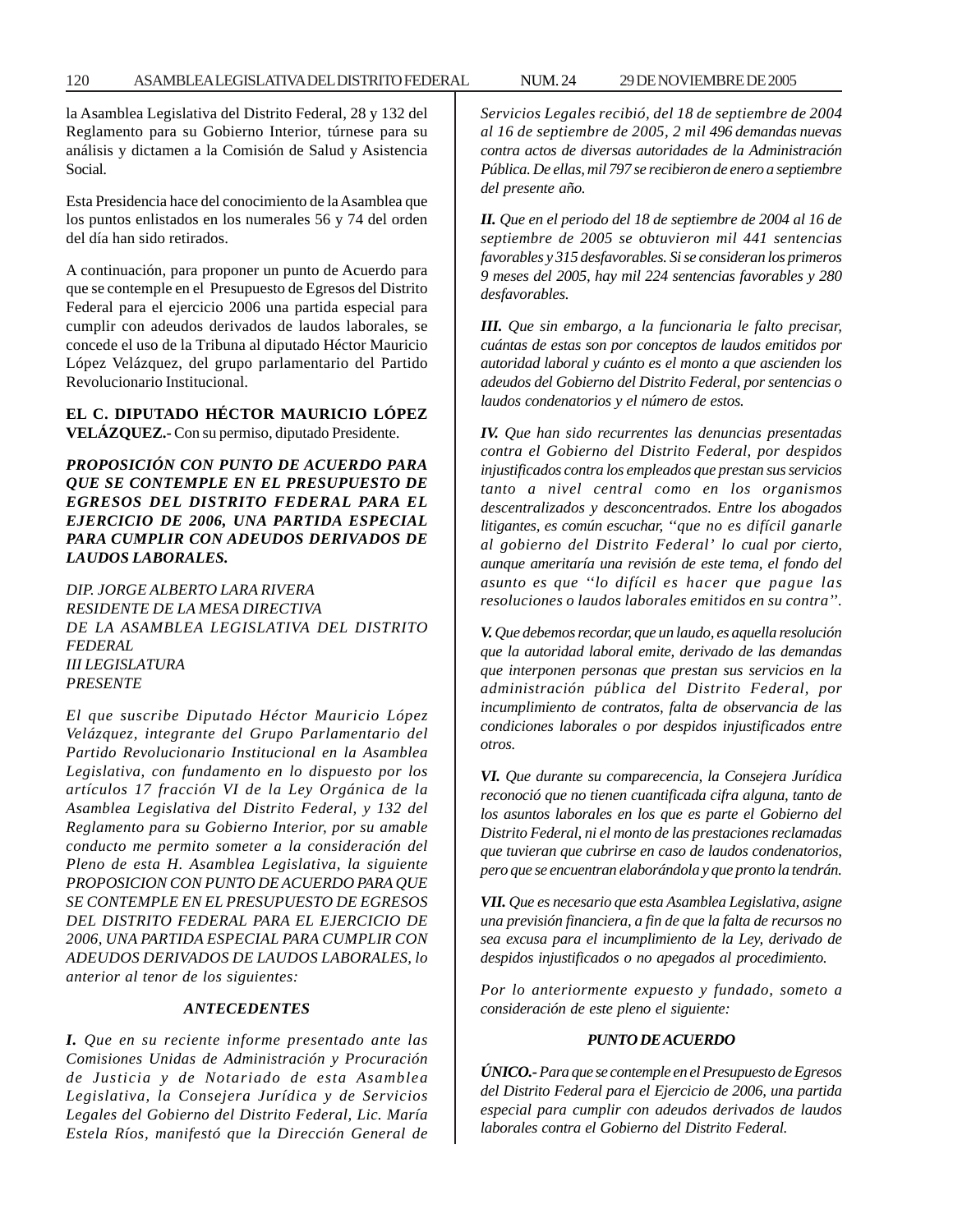*Firma el presente punto de acuerdo:*

# *ATENTAMENTE DIP. HÉCTOR MAURICIO LÓPEZ VELÁZQUEZ Recinto Legislativo de Donceles a*

*22 de noviembre de 2005*

Es cuanto, diputado Presidente.

**EL C. PRESIDENTE.-** Gracias, diputado Héctor Mauricio López Velázquez. Con fundamento en el artículo 146 del Reglamento para el Gobierno Interior de la Asamblea Legislativa del Distrito Federal, insértese el texto solicitado, y con fundamento en el artículo 36 fracción V y VII de la Ley Orgánica de la Asamblea, 28 y 29 y 132 del Reglamento para su Gobierno Interior, se turna para análisis y dictamen a las Comisiones Unidas de Hacienda y de Presupuesto y Cuenta Pública.

De nueva cuenta tiene el uso de la Tribuna el señor diputado Héctor Mauricio López Velázquez, a efecto de presentar una propuesta con punto de acuerdo para establecer en el Presupuesto de Egresos del Distrito Federal para el ejercicio de 2006 un nuevo catálogo de programas prioritarios.

# **EL C. DIPUTADO HÉCTOR MAURICIO LÓPEZ**

**VELÁZQUEZ.-** Con fundamento en los artículos 17, fracción VI de la Ley Orgánica de la Asamblea Legislativa del Distrito Federal y 132 del Reglamento para el Gobierno Interior, es que el que suscribe, la fracción parlamentaria del PRI, presenta por su amable conducto la consideración de la siguiente proposición con punto de acuerdo para establecer en el Presupuesto de Egresos del Distrito Federal para el ejercicio de 2006 un nuevo catálogo de programas prioritarios.

Efectivamente estaremos en la víspera de recibir el paquete económico del Jefe de Gobierno, que ha anunciado presentará el día de mañana en su conferencia mañanera y en virtud de lo anterior, diversos diputados de grupos parlamentarios de esta Asamblea hemos presentado ante ustedes temas que tienen que ver con el debate que seguramente sostendremos en la Comisión de Presupuesto y Cuenta Pública y en la Comisión de Hacienda.

Un tema importante son los programas prioritarios. Muchos han hablado de la necesidad de brindar los gastos sociales y los programas estratégicos de la ciudad en año electoral para evitar desvíos, y en este sentido va el catálogo que estamos proponiendo de programas prioritarios para el ejercicio presupuestal 2006 de la Ciudad de México.

De igual manera omitiré leer los considerandos y antecedentes, para sólo remitirme a los puntos de acuerdo, solicitándole al Presidente de la Mesa Directiva que se inscriba íntegro esta proposición en el Diario de los Debates.

# *PROPOSICIÓN CON PUNTO DE ACUERDO PARA ESTABLECER EN EL PRESUPUESTO DE EGRESOS DEL DISTRITO FEDERAL PARA EL EJERCICIO DE 2006, UN NUEVO CATALOGO DE PROGRAMAS PRIORITARIOS.*

# *DIP. JORGE ALBERTO LARA RIVERA PRESIDENTE DE LA MESA DIRECTIVA DE LA ASAMBLEA LEGISLATIVA DEL DISTRITO FEDERAL III LEGISLATURA P R E S E N T E*

*El que suscribe Diputado Héctor Mauricio López Velázquez, integrante del Grupo Parlamentario del Partido Revolucionario Institucional en la Asamblea Legislativa, con fundamento en lo dispuesto por los artículos 17 fracción VI de la Ley Orgánica de la Asamblea Legislativa del Distrito Federal, y 132 del Reglamento para su Gobierno Interior, por su amable conducto me permito someter a la consideración del Pleno de esta H. Asamblea Legislativa, la siguiente PROPOSICIÓN CON PUNTO DE ACUERDO PARA ESTABLECER EN EL PRESUPUESTO DE EGRESOS DEL DISTRITO FEDERAL PARA EL EJERCICIO DE 2006, UN NUEVO CATALOGO DE PROGRAMAS PRIORITARIOS, lo anterior al tenor de los siguientes:*

## *ANTECEDENTES*

*I. Se pueden definir los programas prioritarios como un ''conjunto armónico de objetivos, políticas, metas y actividades a realizar en un tiempo y espacio calculados, con determinados recursos''. Sus resultados son ''servicios'' y éstos se establecen con base en las necesidades inmediatas que la población pueda necesitar.*

*II. Los programas prioritarios que se destinan a nivel presupuestal fueron creados para que el Ejecutivo no pudiera, en forma discrecional, reasignar los recursos destinados a cubrir las necesidades principales de la Ciudad de México y sus habitantes.*

*III. Construir la infraestructura para el sistema de drenaje, ampliar y renovar el Sistema de Transporte Colectivo Metro, construir plantas de bombeo para aguas residuales, combatir la inseguridad pública, mantener la infraestructura para la educación básica, construir, ampliar y conservar las Unidades de Atención Médica, crear mayor Infraestructura para el Desarrollo y Promoción de la Cultura, mejorar la Protección y Asistencia a la Población en Desamparo, entre muchos otros, son objetivos claros que se deben abordar sin demora, para dar certidumbre y estabilidad a una de las capitales más grandes e importantes del mundo.*

*IV. Para el grupo parlamentario del PRI, queda claro que los recursos destinados a los programas prioritarios no se otorgan a capricho de este órgano Legislativo, del Ejecutivo, o de la instrumentación de programas que fueron fruto de*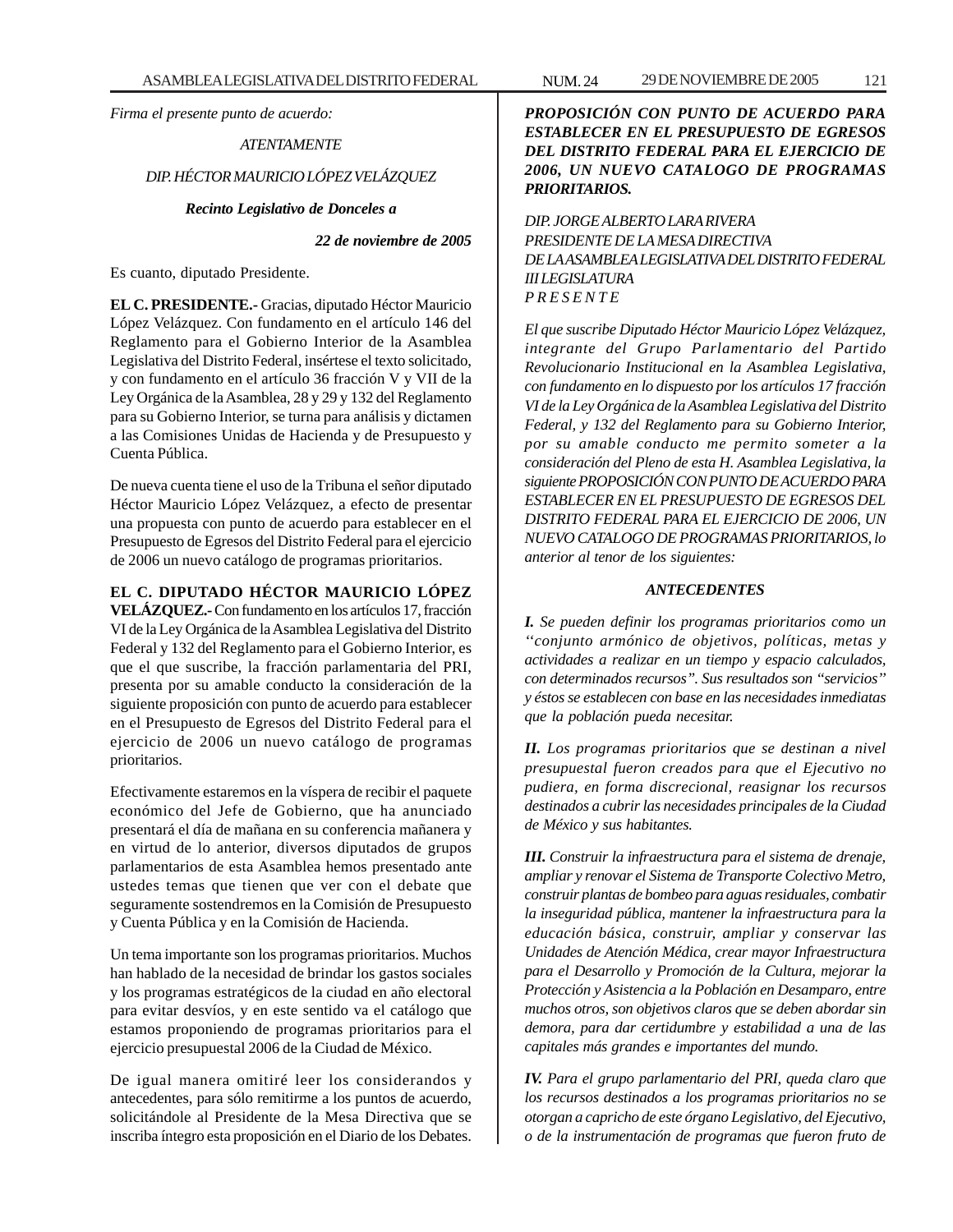# 122 ASAMBLEA LEGISLATIVA DEL DISTRITO FEDERAL NUM. 24 29 DE NOVIEMBRE DE 2005

*una campaña electoral, sino que, la conformación de los programas prioritarios, como su nombre lo indica, estará condicionada a las necesidades de la población capitalina y a su desenvolvimiento integral, que nos lleve a consolidar una metrópoli moderna, responsable y dinámica que provea de servicios con calidad y oportunidad.*

*V. Es un imperativo tener bien definidas las necesidades del Distrito Federal para poder gobernar por ella y para ella y, si esto no se entiende puntualmente y sólo se realizan acciones políticas tendientes a alcanzar un objetivo específico o electorero, en el año 2006 se seguirán teniendo resultados aislados y paliativos transitorios a la demanda real de bienes y servicios que demandan los ciudadanos.*

*Por lo anteriormente expuesto y fundado, someto a consideración de este pleno el siguiente:*

#### *PUNTO DE ACUERDO*

*PRIMERO.- Establecer en el Presupuesto de Egresos del Distrito Federal para el ejercicio de 2006, los siguientes programas como prioritarios:*

- *Poder judicial*
- *Procuración de justicia*
- *Seguridad Pública*
- *Fomento y desarrollo de la educación y el deporte*
- *Cultura y esparcimiento*
- *Servicios de salud*
- *Agua potable*
- *Readaptación social*
- *Apoyo y fomento a la investigación científica y desarrollo tecnológico*
- *Atención y apoyo a la cultura, recreación y esparcimiento*
- *Infraestructura para el desarrollo y promoción de la cultura*
- *Atención preventiva, curativa y hospitalización*
- *Construcción, ampliación y mantenimiento de unidades de atención médica*
- *Atención y mejoramiento nutricional*
- *Protección social*
- *Protección y asistencia a la población en desamparo*
- *Capacitación para el trabajo*
- *Seguridad e higiene en el trabajo*
- *Conducción de la política y fomento al empleo*
- *Infraestructura para el abasto y comercio*
- *Promoción y fomento de la actividad turística*
- *Infraestructura urbana*
- *Construcción, mejoramiento y apoyo a la vivienda*
- *Suministro de agua potable*
- *Construcción y adecuación para el agua potable*
- *Regulación y prevención de la contaminación del aire*
- *Control de residuos sólidos*
- *Preservación y restauración de ecosistemas*
- *Infraestructura para el transporte urbano*

*SEGUNDO.- Que la Secretaría de Finanzas, previo acuerdo con el titular de la Jefatura de Gobierno, podrá determinar la eliminación de partidas de gasto y la liberación de recursos asignados a los programas no prioritarios, con objeto de fomentar el ahorro presupuestal o de canalizar los recursos a los programas prioritarios. Los movimientos realizados deberán informarse por la Secretaría a la Asamblea en los informes trimestrales.*

*Firma el presente punto de acuerdo:*

#### *ATENTAMENTE*

# *DIP. HÉCTOR MAURICIO LÓPEZ VELÁZQUEZ*

## *Recinto Legislativo de Donceles a 22 de noviembre de 2005*

Es cuanto, diputado Presidente.

**EL C. PRESIDENTE.-** Gracias señor diputado. Con fundamento en el Artículo 146, insértese el texto solicitado y con fundamento en lo dispuesto por el Artículo 36 fracciones V y VII de la Ley Orgánica de la Asamblea Legislativa del Distrito Federal, 28 y 29 y 132 del Reglamento para su Gobierno Interior, túrnese para análisis y dictamen a las Comisiones Unidas de Hacienda y de Presupuesto y Cuenta Pública.

A continuación para presentar una propuesta con punto de acuerdo para que la Secretaría de Finanzas establezca el compromiso de llevar a cabo la contabilidad patrimonial del Distrito Federal, se concede le uso de la Tribuna al diputado Héctor Mauricio López Velázquez, del grupo parlamentario del Partido Revolucionario Institucional.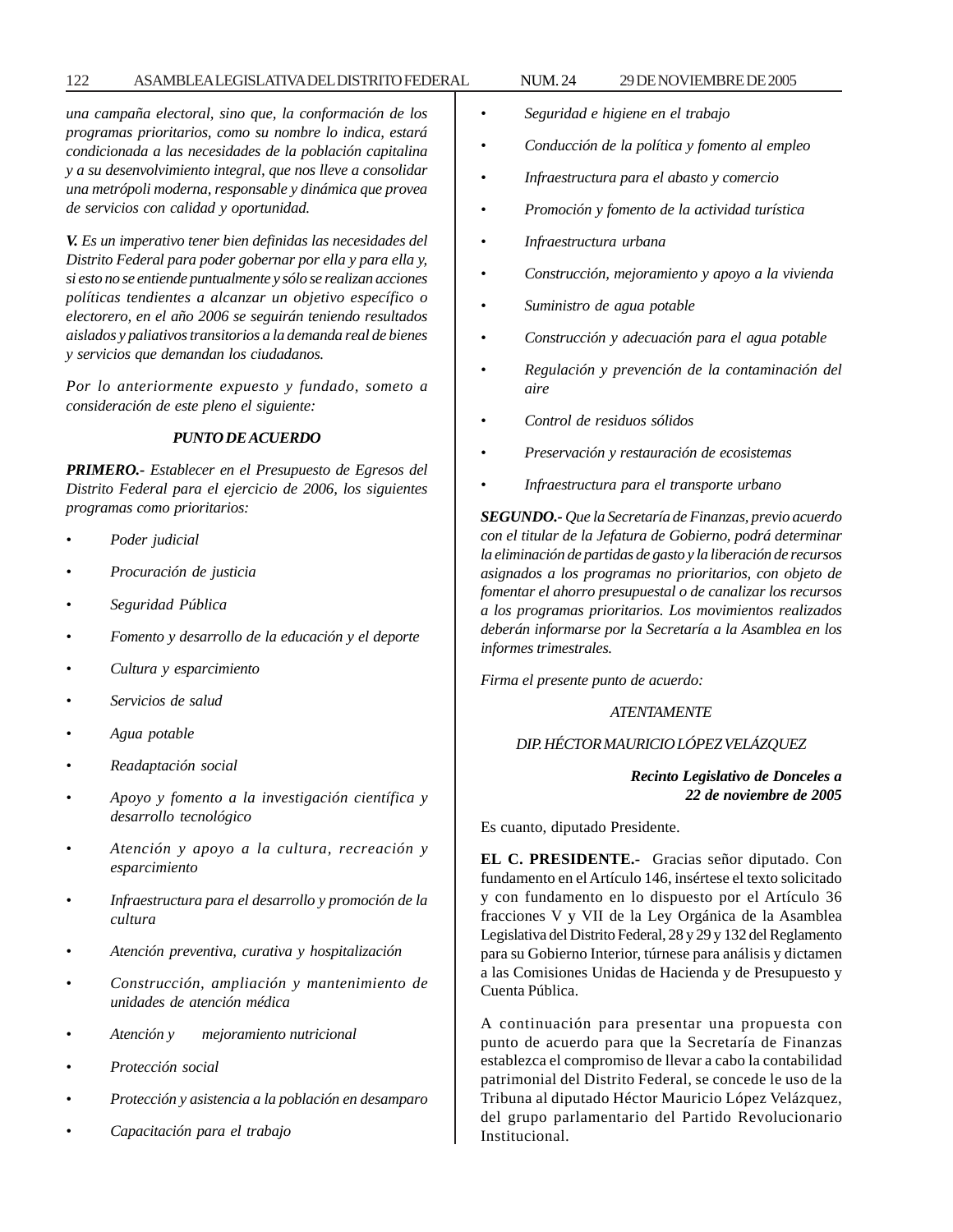**EL C. DIPUTADO HECTOR MAURICIO LOPEZ VELAZQUEZ.-** El que suscribe, integrante del grupo parlamentario del Partido Revolucionario Institucional, con fundamento en lo dispuesto en los Artículos 17 fracción VI de la Ley Orgánica de la Asamblea Legislativa del Distrito Federal y 132 del Reglamento para su Gobierno Interior, por su amable conducto me permito someter a la consideración del pleno de esta H. Asamblea Legislativa la siguiente proposición con punto de acuerdo para que la Secretaría de Finanzas establezca el compromiso de llevar a cabo la contabilidad patrimonial del Distrito Federal.

Lo anterior al tenor de los siguientes antecedentes y considerandos que omitiré, solicitando de igual manera que los dos puntos anteriores, se publique íntegro en el Diario de los Debates de esta Asamblea Legislativa, sólo señalando dos cosas: que en diversas comparecencias el Secretario de Finanzas se ha comprometido a generar una contabilidad patrimonial para evaluar los costos económicos que han significado los intercambios entre terrenos y cemento por obras públicas.

Segundo, que no se ha avanzado y no podemos evaluar entonces qué es lo que conviene a la Ciudad cuando enajena un bien de su propiedad que puede ser un predio, que puede ser un inmueble, que puede ser bienes-muebles también.

En este sentido la Dirección de Registro Inmobiliario de la Ciudad, patrimonio inmobiliario, ha establecido efectivamente un censo de estos bienes, pero ahora hay que solicitarle al Gobierno que haga lo que le están pidiendo a los privados en material de predial, que tenga un avalúo a valor comercial de estos bienes para poder contar con una verdadera contabilidad patrimonial.

En este sentido, señor Presidente, sólo leeré el punto de acuerdo que es:

Único.- Para que la Secretaría de Finanzas establezca el compromiso de construir un programa que lleve al cabo la contabilidad patrimonial del Distrito Federal a más tardar para el primer trimestre del año 2006.

*PROPOSICIÓN CON PUNTO DE ACUERDO PARA QUE LA SECRETARIA DE FINANZAS, ESTABLEZCA EL COMPROMISO DE LLEVAR A CABO LA CONTABILIDAD PATRIMONIAL DEL DISTRITO FEDERAL.*

*DIP. JORGE ALBERTO LARA RIVERA PRESIDENTE DE LA MESA DIRECTIVA DE LA ASAMBLEA LEGISLATIVA DEL DISTRITO FEDERAL III LEGISLATURA PRESENTE*

*El que suscribe Diputado Héctor Mauricio López Velázquez, integrante del Grupo Parlamentario del Partido* *Revolucionario Institucional en la Asamblea Legislativa, con fundamento en lo dispuesto por los artículos 17 fracción VI de la Ley Orgánica de la Asamblea Legislativa del Distrito Federal, y 132 del Reglamento para su Gobierno Interior, por su amable conducto me permito someter a la consideración del Pleno de esta H. Asamblea Legislativa, la siguiente PROPOSICIÓN CON PUNTO DE ACUERDO PARA QUE LA SECRETARIA DE FINANZAS, ESTABLEZCA EL COMPROMISO DE LLEVAR A CABO LA CONTABILIDAD PATRIMONIAL DEL DISTRITO FEDERAL, lo anterior al tenor de los siguientes:*

#### *ANTECEDENTES*

*I. Que en reiteradas ocasiones el Secretario de Finanzas del Gobierno del Distrito Federal, Arturo Herrera, ha expresado la necesidad de elaborar una contabilidad de los bienes muebles e inmuebles que son propiedad o que se encuentran bajo el resguardo del Distrito Federal, lo anterior con el fin de cuantificar monetaria mente el valor de dichas propiedades y bienes.*

*II. Que adicionalmente a lo anterior, en su reciente comparecencia ante las Comisiones Unidas de Administración Pública Local y Trabajo y Previsión Social de esta Asamblea Legislativa, el Oficial Mayor del Distrito Federal, Ing. Octavio Romero Oropeza, informó que se estaba terminando el registro patrimonial del Distrito Federal, que incluso se habían recuperado diversos propiedades que anteriores administraciones no habían realizado y que además no se tenía una certeza de la existencia y número de estos bienes.*

*III. Que dicho funcionario, también informó de lo que a su juicio fue una excelente negociación al intercambiar terrenos en Santa Fe por cemento, situación en la que discrepamos totalmente, ya que independientemente de las cuestiones de plusvalía y visión de futuro y la responsabilidad de administrar y conservar los bienes que le son confiados al Gobierno; este hecho es tan solo un ejemplo que fortalece más la necesidad de que la Secretaria de Finanzas, establezca el compromiso de llevar a cabo la Contabilidad Patrimonial del Gobierno del Distrito Federal, para que no suceda lo que el Oficial Mayor mencionaba de ''No tener una certeza de la existencia y número de los bienes que integran el Patrimonio del Distrito Federal''*

*IV. El problema de origen plantea un primer objetivo: el registro de ''QUÉ HAY'', que bienes son propiedad del gobierno del Distrito Federal. Pero el tema va más allá: se requiere un estimado actualizado a valores comerciales de dichos bienes. No es posible que lo que se le exige a los ciudadanos, el gobierno no lo cumpla: UN AVALÚO COMERCIAL DE SUS BIENES.*

*Por lo anteriormente expuesto y fundado, someto a la consideración de este pleno el siguiente:*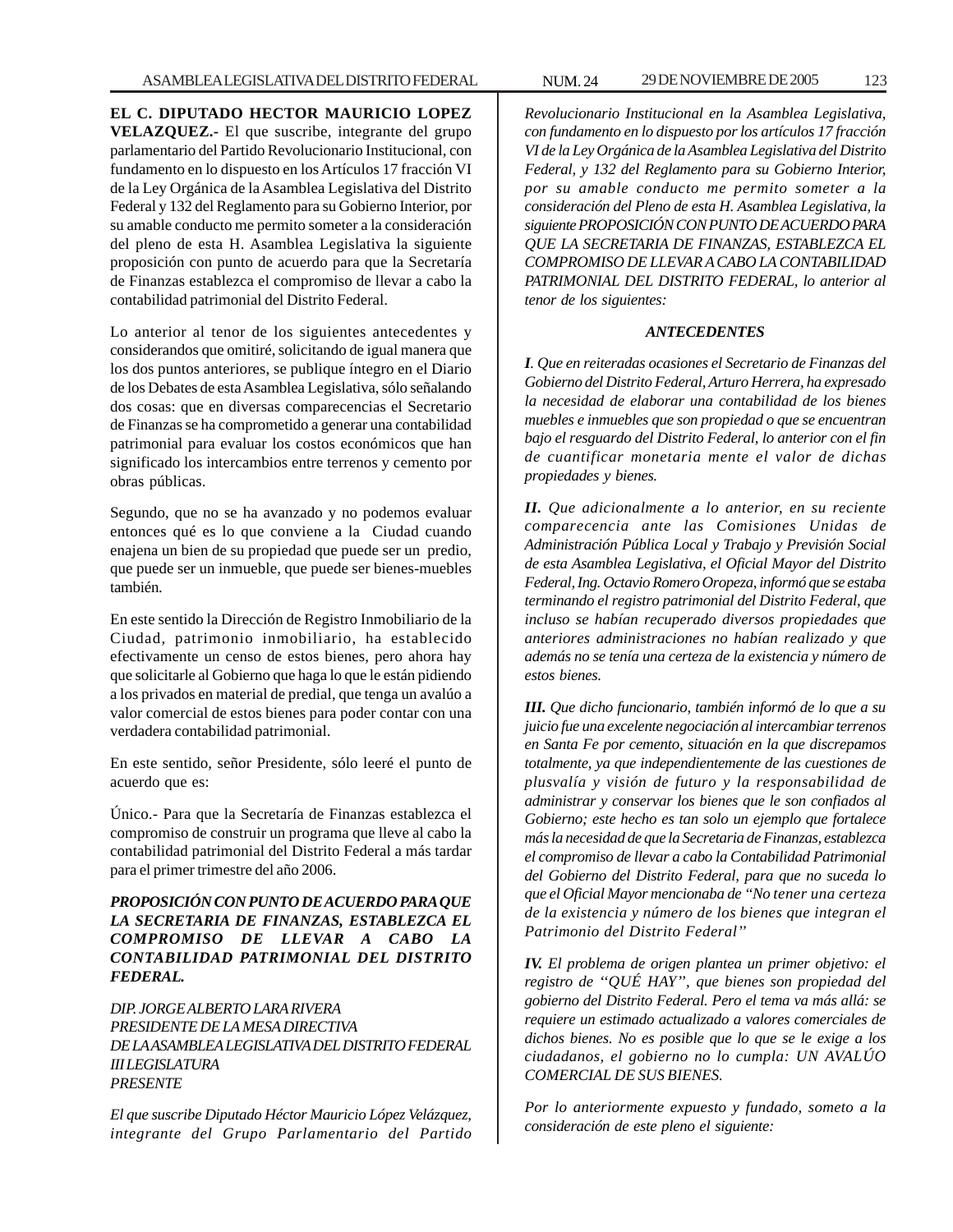*ÚNICO.- Para que la Secretaría de Finanzas, establezca el compromiso de construir un programa que lleve al cabo la Contabilidad Patrimonial del Distrito Federal a más tardar para el primer trimestre del año 2006.*

*Firma el presente punto de acuerdo:*

#### *ATENTAMENTE*

#### *DIP. HÉCTOR MAURICIO LÓPEZ VELÁZQUEZ*

#### *Recinto Legislativo de Donceles a 22 de noviembre de 2005*

Es cuanto, diputado Presidente.

**EL C. PRESIDENTE.-** Gracias diputado. Con fundamento en el Artículo 146 del Reglamento para el Gobierno Interior de la Asamblea Legislativa, insértese íntegramente el texto de la proposición correspondiente, y de acuerdo a lo dispuesto por los Artículos 36 fracciones V y VII de la Ley Orgánica de la Asamblea Legislativa del Distrito Federal, 28 y 132 del Reglamento para su Gobierno Interior, se turna para análisis y dictamen a la Comisión de Administración Pública Local.

Para presentar una propuesta con punto de acuerdo por el cual se solicita la comparecencia de servidores públicos, se concede el uso de la Tribuna al diputado Héctor Mauricio López Velázquez, del grupo parlamentario del Partido Revolucionario Institucional.

#### **EL C. DIPUTADO HECTOR MAURICIO LOPEZ VELAZQUEZ.-** Con su permiso, diputado Presidente.

Este punto de acuerdo sí lo leeré íntegro.

*PROPUESTA CON PUNTO DE ACUERDO PARA QUE LA COMISIÓN DE VIGILANCIA DE LA CONTADURÍA MAYOR DE HACIENDA DE ESTE ÓRGANO LEGISLATIVO PRESENTE UN INFORME A MAS TARDAR EN DIEZ DÍAS SOBRE EL PAGO DEL MANTENIMIENTO CORRECTIVO EN LOS AÑOS 2000 A 2004 DE LAS UNIDADES MALIBU DERIVADOS DE LOS PROCESOS LICITATORIOS NUMERO 3000-1066-031/2000, 3000-1066-037/2000 y 3000-1066-038/2000; SE INFORME DEL ESTADO QUE GUARDA LA AUDITORÍA A LA COMPRA DE VEHÍCULOS NEON EN EL AÑO 2004 POR LA SECRETARIA DE SEGURIDAD PUBLICA DEL GOBIERNO DEL DISTRITO FEDERAL; Y DE ACUERDO AL RESULTADO DEL MISMO SE OTORGUE O AUTORICE ATENDER LA SOLICITUD DE COADYUVANCIA SOLICITADA POR EL MINISTERIO PUBLICO DE LA UNIDAD DE INVESTIGACIÓN NÚMERO SIETE, ADSCRITO A LA* *AGENCIA INVESTIGADORA PARA LA SEGURIDAD DE LAS PERSONAS DE LA FISCALÍA PARA LA SEGURIDAD DE LAS PERSONAS E INSTITUCIONES DE LA PROCURADURÍA GENERAL DE JUSTICIA DEL DISTRITO FEDERAL.*

*DIP. JORGE ALBERTO LARA RIVERA PRESIDENTE DE LA MESA DIRECTIVA DE LA ASAMBLEA LEGISLATIVA DEL DISTRITO FEDERAL III LEGISLATURA P R E S E N T E*

*El que suscribe Diputado Héctor Mauricio López Velázquez, integrante del Grupo Parlamentario del Partido Revolucionario Institucional en la Asamblea Legislativa, con fundamento en lo dispuesto por los artículos 10 fracción XXI, 17 fracción VI de la Ley Orgánica de la Asamblea Legislativa del Distrito Federal, y 133 del Reglamento para su Gobierno Interior, por su amable conducto me permito someter a la consideración del Pleno de la PROPUESTA CON PUNTO DE ACUERDO PARA QUE LA COMISIÓN DE VIGILANCIA DE LA CONTADURÍA MAYOR DE HACIENDA DE ESTE ÓRGANO LEGISLATIVO PRESENTE UN INFORME A MAS TARDAR EN DIEZ DIAS SOBRE EL PAGO DEL MANTENIMIENTO CORRECTIVO EN LOS AÑOS 2000 A 2004 DE LAS UNIDADES MALIBU DERIVADOS DE LOS PROCESOS LICITATORIOS NUMERO 3000-1066-031/2000, 3000- 1066-037/2000 y 3000-1066-038/2000; SE INFORME DEL ESTADO QUE GUARDA LA AUDITORÍA A LA COMPRA DE VEHICULOS NEON EN EL AÑO 2004 POR LA SECRETARIA DE SEGURIDAD PUBLICA DEL GOBIERNO DEL DISTRITO FEDERAL; Y DE ACUERDO AL RESULTADO DEL MISMO SE OTORGUE O AUTORICE ATENDER LA SOLICITUD DE COADYUVANCIA SOLICITADA POR EL MINISTERIO PUBLICO DE LA UNIDAD DE INVESTIGACIÓN NÚMERO SIETE, ADSCRITO A LA AGENCIA INVESTIGADORA PARA LA SEGURIDAD DE LAS PERSONAS DE LA FISCALÍA PARA LA SEGURIDAD DE LAS PERSONAS E INSTITUCIONES DE LA PROCURADURÍA GENERAL DE JUSTICIA DEL DISTRITO FEDERAL.*

#### *A N T E C E D E N T E S*

*PRIMERO.- La Contaduría Mayor de Hacienda de la Asamblea Legislativa del Distrito Federal, en término de sus atribuciones realizó las auditorias a la Cuenta Pública del año dos mil, destacando la realizada a la Secretaría de Seguridad Pública.*

*SEGUNDO.- Que de dicha revisión financiera se detectaron diversas irregularidades en el pago de servicios de mantenimiento según se desprende del*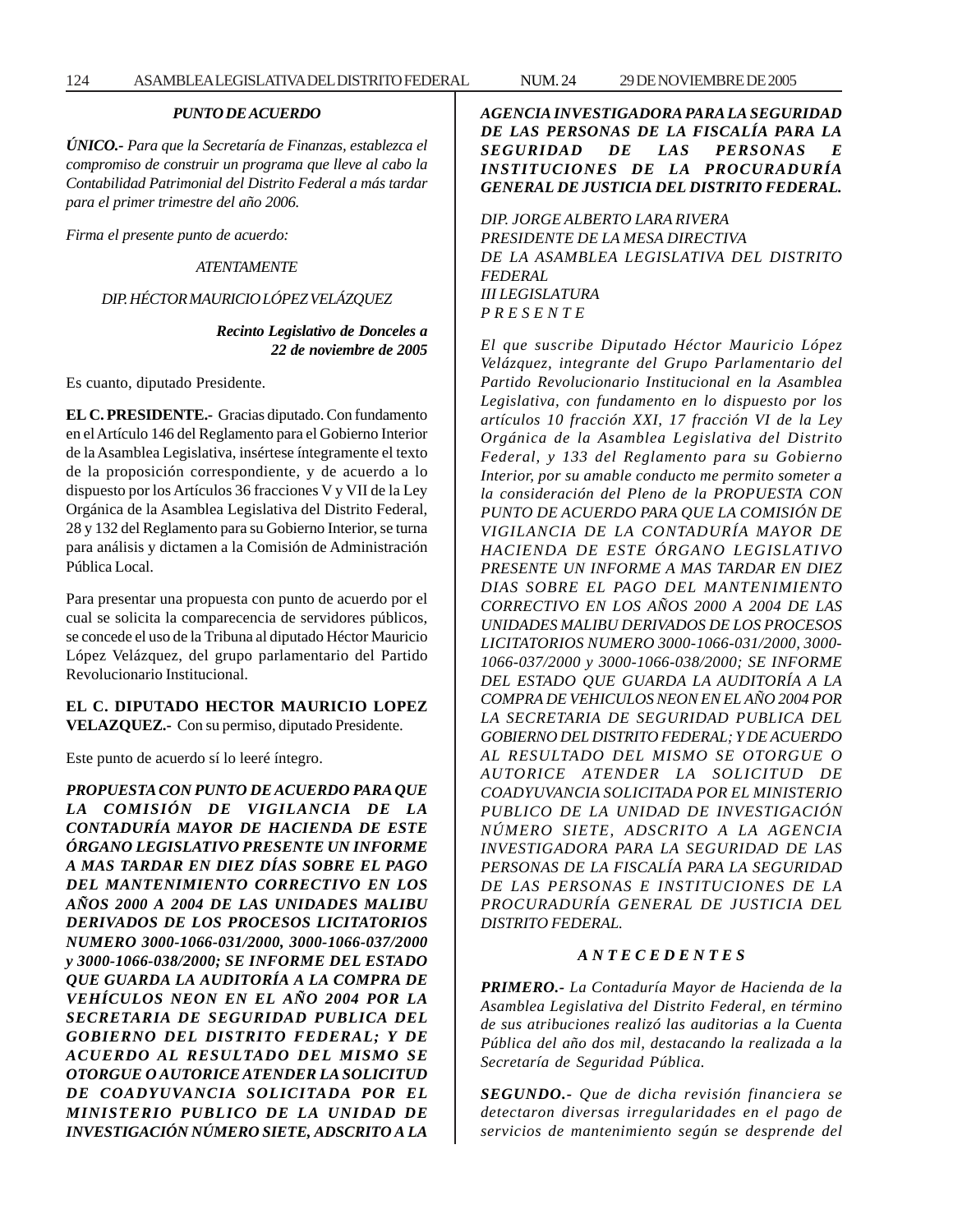*Oficio de Recomendaciones número POSD/02/449, anexos III y IV de la Contaduría Mayor de Hacienda, proporcionados durante la conferencia de prensa ofrecida por diversos diputados, el pasado 22 de noviembre de 2005*

*TERCERO.- De la misma documentación se desprende que la Contraloría Interna de la Secretaría de Seguridad Pública, requiere al Director de Adquisiciones y Aseguramiento y al Director de Asuntos Jurídicos de dicha Secretaría, para que se realicen las acciones necesarias ante las instancias correspondientes, a fin de exigir el reintegro del descuento pactado en el contrato adjudicado en la Licitación Pública Internacional 3000-1066-088/99, a la empresa responsable del mantenimiento correctivo de las unidades Malibú 2000, ya que se celebraron diversos contratos en los que no se aprecia dicho descuento; además de la devolución del pago indebido de mantenimiento preventivo, el cual de acuerdo a las bases de licitación, el proveedor debía otorgar dicho mantenimiento sin costo para la dependencia, destacando que los pagos por concepto de mantenimiento preventivo y correctivo vencieron el 30 de septiembre de 2003 y durante el 2004, se siguieron pagando presumiblemente de manera indebida; asimismo, la devolución del pago del Impuesto Sobre Automóviles Nuevos, sobre el equipo policial de los vehículos adquiridos, el cual se encontraba incluido en el monto total de los precios de los mismos, además de que no se causa dicho impuesto.*

*CUARTO.- Es de conocimiento que se recibió la petición formal de la Procuraduría de Justicia del Distrito Federal, para que en el marco de las atribuciones de la Contaduría Mayor de Hacienda de esta Asamblea Legislativa, coadyuve en la indagatoria FSPI /T3/00987/ 05-07, a fin de que se revise el dictamen de fincamiento de responsabilidades administrativas emitido por el Contralor Interno de la Secretaria de Seguridad Pública del D. F., e incluso ampliar la Auditoria que se realiza a la Secretaría de Seguridad Pública de Cuenta Pública 2004.*

*QUINTO.- De conformidad a la información que el Ministerio Público señala que obra en la indagatoria, se presume una disparidad en los precios del mercado y factura por concepto de vehículos, equipamiento, mano de obra y refacciones de las patrullas vendidas a la Secretaria de Seguridad Pública del Distrito Federal.*

*SEXTO.- Que el documento referido, fue atendido por el Director General de Asuntos Jurídicos de la Contaduría Mayor de Hacienda, mediante oficio AJU/05/1782, de fecha 17 de noviembre del año en curso, recibido el día 18 de ese mismo mes y año en la oficina de la Presidencia de la Comisión de Vigilancia de la Contaduría Mayor de*

*Hacienda, según se desprende del sello de recibido que se encuentra en dicho oficio.*

*SEPTIMO.- Que en recientes reuniones con los Jefes Delegacionales estos han manifestado que durante 2004 y 2005 se adquirieron vehículos con la finalidad de ser acondicionados como patrullas, con recursos provenientes del Fideicomiso para la Infraestructura Social de los Estados.*

*Por lo expuesto, someto a consideración el presente punto de acuerdo con base en los siguientes*

#### *C O N S I D E R A N D O S*

*PRIMERO.- Que la Cuenta Pública se constituye por los estados contables, financieros, presupuestarios, programáticos, patrimoniales y demás información cuantitativa y cualitativa que muestre el registro y los resultados de la ejecución de la Ley de Ingresos, del ejercicio del Presupuesto de Egresos y otras cuentas.*

*SEGUNDO.- Que la Contaduría Mayor de Hacienda de la Asamblea Legislativa del Distrito Federal es el órgano técnico que tiene a su cargo la revisión de la cuenta pública, de conformidad con la Constitución Política de los Estados Unidos Mexicanos, el Estatuto de Gobierno del Distrito Federal y su Ley Orgánica.*

*TERCERO.- Que en virtud de los antecedentes enunciados, se desprende la probable comisión de actos u omisiones que implican responsabilidades administrativas, incluso penales, que pudieron ocasionar daños económicos a la hacienda pública capitalina, en virtud del irregular manejo de recursos públicos en las adquisiciones de vehículos realizadas en los ejercicios 2000 al 2004, y respecto al mantenimiento preventivo y correctivo de los vehículos durante el mismo periodo.*

*CUARTO.- Que el uno de los objetivos centrales de esta Asamblea Legislativa es el de fiscalizar y transparentar el uso y manejo de los recursos públicos, por lo que se puede y debe conocer el destino y la aplicación de los utilizados en las adquisiciones de patrullas realizadas en los ejercicios 2000 al 2004, y en el mantenimiento preventivo y correctivo de los vehículos durante el mismo periodo, por la Secretaría de Seguridad Pública del Gobierno del Distrito Federal.*

*Por lo anterior expuesto presento ante el pleno el siguiente punto de*

#### *A C U E R D O*

*PRIMERO.- La Asamblea Legislativa del Distrito Federal, III Legislatura solicita a través de la Comisión de Vigilancia de la Contaduría Mayor de Hacienda de este órgano legislativo, se instruya a la Contaduría Mayor*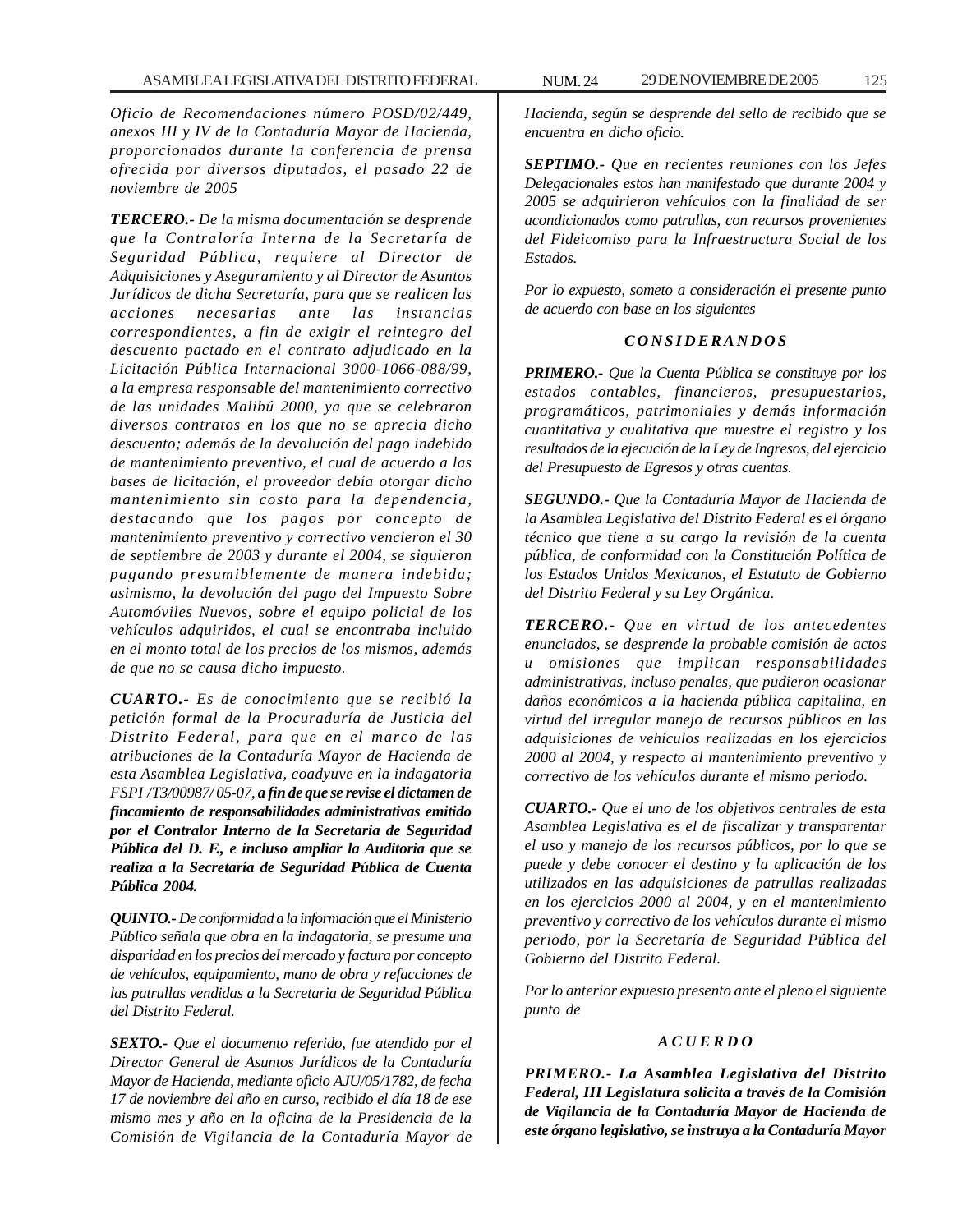*de Hacienda de la Asamblea Legislativa del Distrito Federal a que presente un informe a más tardar en diez días sobre el pago del mantenimiento correctivo en los años 2000 a 2004 de las unidades Malibú derivados de los procesos licitatorios numero 3000-1066-031/2000, 3000-1066-037/2000 y 3000-1066-038/2000.*

*SEGUNDO.- Que en dicho informe se reporte del estado que guarda la auditoria a la compra de vehículos Neón en el año 2004 por la Secretaria de Seguridad Pública del Gobierno del Distrito Federal*

*TERCERO.- Que en virtud de dicho informe se otorgue o autorice atender la solicitud de coadyuvancia solicitada por el Ministerio Publico de la unidad de investigación número siete, adscrito a la agencia investigadora para la seguridad de las personas de la fiscalía para la seguridad de las personas e instituciones de la Procuraduría General de Justicia del Distrito Federal.*

*Firma el presente punto de acuerdo:*

#### *ATENTAMENTE*

#### *DIP. HÉCTOR MAURICIO LÓPEZ VELÁZQUEZ*

# *Recinto Legislativo de Donceles a*

#### *29 de noviembre de 2005*

Compañeros diputados, el siguiente punto garantiza 3 cosas:

Primero la institucionalidad interna de esta Asamblea, que sea la Comisión de Vigilancia y la Contaduría Mayor de Hacienda que nos entreguen un informe ni oficioso sino oficial de qué pasó con el mantenimiento a las patrullas del 2000 al 2004 y las compras que se han realizado de estos vehículos durante el año 2004.

Si de ahí se desprenden responsabilidades, será la propia Contaduría Mayor la que pueda, concluida la Auditoría 2004 y presentados los informes en el primer semestre del próximo año, fincar las responsabilidades que correspondan en su pliego correspondiente a los servidores públicos involucrados.

Segundo punto que se garantiza con esta iniciativa, con este punto de acuerdo. 10 días, 10 días señores diputados, ya pasó su proceso interno, señores del PRD, y eso garantiza que ni se incide ni se influye, que es un mecanismo que permite el conocimiento de los hechos y la atribución que tenemos para fiscalizar los recursos públicos.

El tercer tema, el compromiso que en los grupos parlamentarios todos hemos manifestado de abonar en la transparencia, en la rendición de cuentas, en la información pública que debe ser del conocimiento de los ciudadanos, para poder garantizar que las compras se hagan bien, que el recurso se utiliza de manera correcta y que no se incurra en responsabilidades.

Estos 3 puntos son los que han animado la presentación de este punto de acuerdo.

Espero poder contar con su voto favorable para que sea considerado de urgente y obvia resolución y que de esta manera también podamos tomar un acuerdo como Asamblea que garantice la transparencia y la rendición de cuentas en la Ciudad de México y que saque de los litigios de los partidos políticos en sus procesos internos el tema de la rendición de cuentas que debe ser un pilar fundamental en el que trabaje esta Asamblea Legislativa.

Muchas gracias.

**EL C. PRESIDENTE DIPUTADO RODOLFO FRANCISCO COVARRUBIAS GUTIÉRREZ.-** Gracias, diputado. En términos de lo dispuesto por el artículo 133 del Reglamento para el Gobierno Interior de la Asamblea Legislativa del Distrito Federal, consulte la Secretaría a la Asamblea en votación económica si la propuesta presentada por el diputado Héctor Mauricio López Velázquez, se considera de urgente y obvia resolución.

#### **EL C. SECRETARIO DIPUTADO ADRIÁN PEDROZO**

**CASTILLO.-** Por instrucciones de la Presidencia y en votación económica se consulta a la Asamblea si la propuesta de referencia se considera de urgente y obvia resolución.

Los que estén por la afirmativa, sírvanse manifestarlo poniéndose de pie.

Los que estén por la negativa, sírvanse manifestarlo poniéndose de pie.

No se considera de urgente y obvia resolución, diputado Presidente.

**EL C. PRESIDENTE.-** En consecuencia se turna para su análisis y discusión a la Comisión de Presupuesto y Cuenta Pública con opinión de la Comisión de Vigilancia de la Contaduría Mayor de Hacienda.

Esta Presidencia hace del conocimiento de la Asamblea que el punto enlistado en el numeral 62 del orden del día ha sido retirado.

Para presentar una propuesta con punto de acuerdo para solicitar en el Presupuesto para el 2006 los recursos suficientes para la creación de un Centro de Acopio en el Sur del Distrito Federal, se concede el uso de la Tribuna a la diputada María Guadalupe Chavira de la Rosa, del Grupo Parlamentario del Partido de la Revolución Democrática.

**LA C. DIPUTADA MARÍA GUADALUPE CHAVIRA DE LA ROSA.-** Con el permiso de la Presidencia.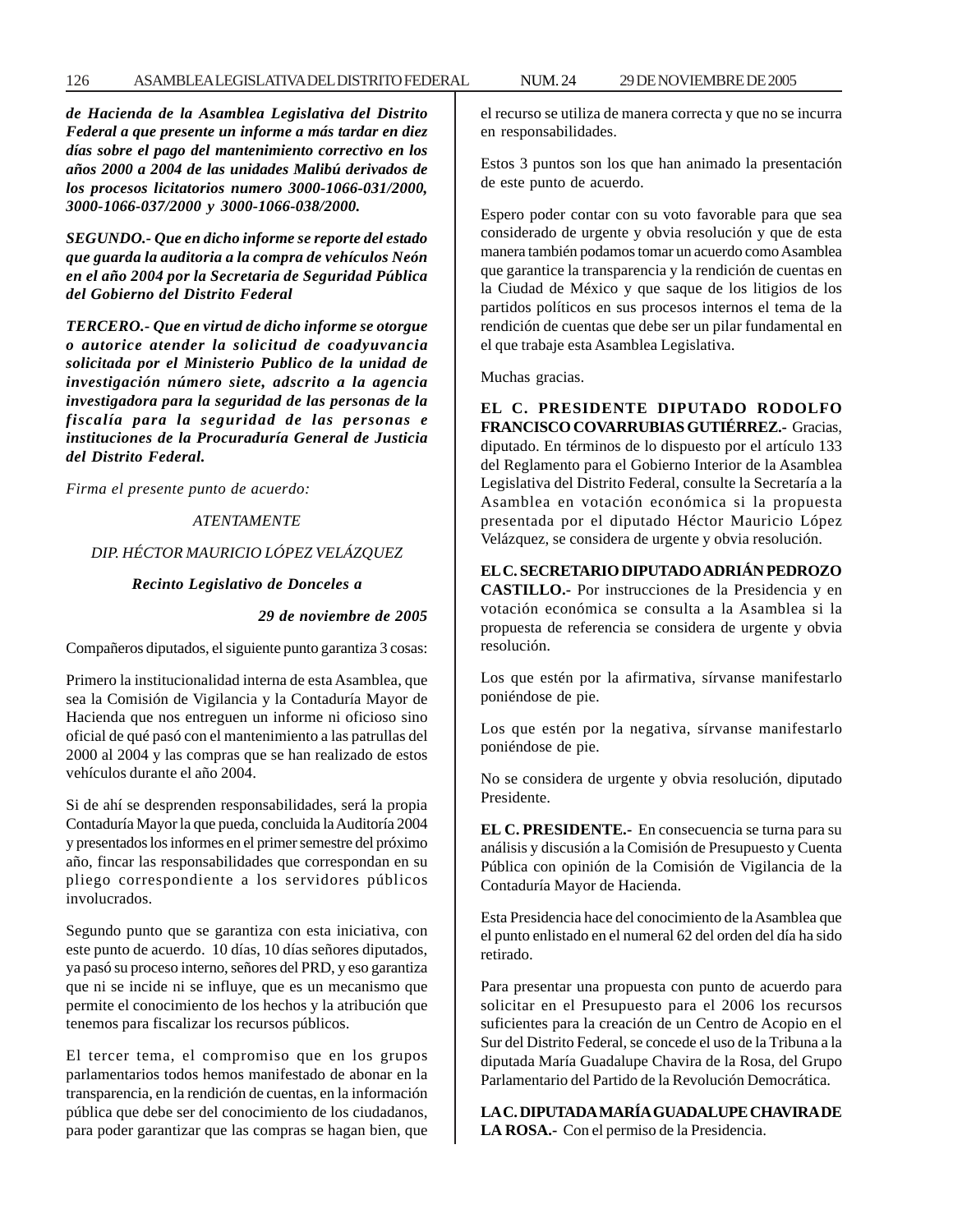*PROPOSICIÓN CON PUNTO DE ACUERDO POR EL QUE ESTA ASAMBLEA LEGISLATIVA DEL DISTRITO FEDERAL EXHORTA AL EJECUTIVO LOCAL A QUE CONSIDERE EN EL PRESUPUESTO 2006, LOS RECURSOS SUFICIENTES PARA EJECUTAR LA CREACIÓN FÍSICA DE UN ESPACIO QUE SIRVA DE CENTRO DE ACOPIO Y COMERCIALIZACIÓN PARA LOS PRODUCTORES AGROPECUARIOS DEL DISTRITO FEDERAL.*

*Compañeras y compañeros diputados de esta Asamblea Legislativa del Distrito Federal.*

*La suscrita, diputada María Guadalupe Chavira de la Rosa con fundamento en los Artículos 122 de la Constitución Política de los Estados Unidos Mexicanos; 42, Fracción XIV de) Estatuto de Gobierno del Distrito Federal, 17 fracciones VI y VII; 18 Fracción VII de la Ley Orgánica de la Asamblea Legislativa del Distrito Federal; y 131del Reglamento para el Gobierno Interior de la Asamblea Legislativa del Distrito Federal, sometemos a la consideración de esta Soberanía la siguiente Proposición con Punto de Acuerdo:*

*''Por el que esta Asamblea Legislativa del Distrito Federal exhorta al Ejecutivo Local a que considere en el Presupuesto 2006, los recursos suficientes para ejecutar la creación física de un espacio que sirva de Centro de Acopio y Comercialización para los productores agropecuarios del Distrito Federal''*

#### *ANTECEDENTES*

*Como es de todos conocido el Distrito Federal cuenta con siete Delegaciones rurales, con 77 mil 948 hectáreas, de las cuales, 28 mil 481 son de uso agrícola y 7 mil 495 hectáreas de uso pecuario, situadas en las demarcaciones de Tláhuac, Tlalpan, Milpa Alta, Xochimilco, Cuajimalpa, Álvaro Obregón y Magdalena Contreras, donde se realizan actividades rurales del sector primario. Y del secundario sólo a nivel micro por falta de apoyo presupuestal, principalmente en la elaboración de dulces tradicionales mexicanos, mermeladas, fruta cristalizada, fruta en conserva, el procesamiento del amaranto, - actividad única en el país y el mundo-, verduras en salmuera, nopales deshidratados y en escabeche, así como la elaboración de mas 30 variedades de mole, herbolaria cultivada y procesada. Y que además de producir todo esto, prestan servicios ambientales de incalculable valor para la Ciudad de México.*

*Con su propio esfuerzo los productores agropecuarios contribuyen con 321 mil 787 millones de pesos al Producto Interno Bruto del Distrito Federal, de los cuales, 6 mil 111 toneladas son de de cárnicos, aves, huevo*

*y miel, que representan un ingreso anual de \$166 mil 178 millones de pesos, aproximadamente.*

*La producción agrícola es de 20 mil 72 toneladas de hortalizas, (espinacas, calabaza, verdolaga, coliflor, lechuga, rábano, zanahoria, chiles, papa, acelga y brócoli); 332 mil 720 toneladas de nopal; 12 mil 458 toneladas de cereales y leguminosas como avena, maíz y fríjol; un millón 775 mil toneladas de flores, plantas ornamentales y setas.*

*Estas actividades se ciñen al respeto del suelo de conservación, haciendo una ganadería intensiva a través de unidades productivas y una agricultura orgánica tradicional en su mayoría.*

*El principal problema que enfrentan los productores bajo este método de producción, es la falta de apoyos significativos y la baja rentabilidad de su actividad agropecuaria, menguada además por la falta de espacios para la venta directa que los hace victimas de intermediarios y agiotistas, que no solo los perjudican a ellos sino también a los consumidores finales.*

*Agregando además que el Distrito Federal cuenta tradicionalmente con mercados regionales históricos, muchos de ellos prehispánicos como el de Cuajimalpa, que abarca la propia demarcación, más los municipios conurbados de Huixquilucan, Ocoyoacac y Jilotzingo. El de Xochimilco, que abarca la propia demarcación más la de Milpa Alta, parte de Tlalpan, y Tulyehualco. El de Iztapalapa, que finalmente tuvo una válvula de escape consistente en la CEDA.*

*A lo largo de la historia y de la geografía del Distrito Federal, se ha caracterizado por tener una serie de centros comerciales regionales, donde los productores originarios contra viento y marea han tratado de defender un precio justo a sus productos. Tal es el caso típico del centro regional comercial de Villa Milpa Alta, donde se nuclean los productores en beneficio de los consumidores que aprovechan sus bajos precios, tan benéfico es que suben los consumidores de San Gregorio Atlapulco y de Mixquic. O bien el centro regional comercial de Tláhuac, que nuclea también a los productores y consumidores de la demarcación, de Milpa Alta, Xochimilco y los municipios conurbados de Chalco, Ixtapaluca, valle de Solidaridad, Nezahualcoyotl y otros.*

#### *CONSIDERANDOS*

*Primero.- Por las razones técnicas, socioeconómicas e históricas arriba expuestas, surge la necesidad de que la Ciudad de México cuente con un Centro de Acopio para la Comercialización de Productos Agropecuarios, Forestales y Piscícolas que permita a los más de 150 mil productores y sus familias obtener un precio justo por su trabajo.*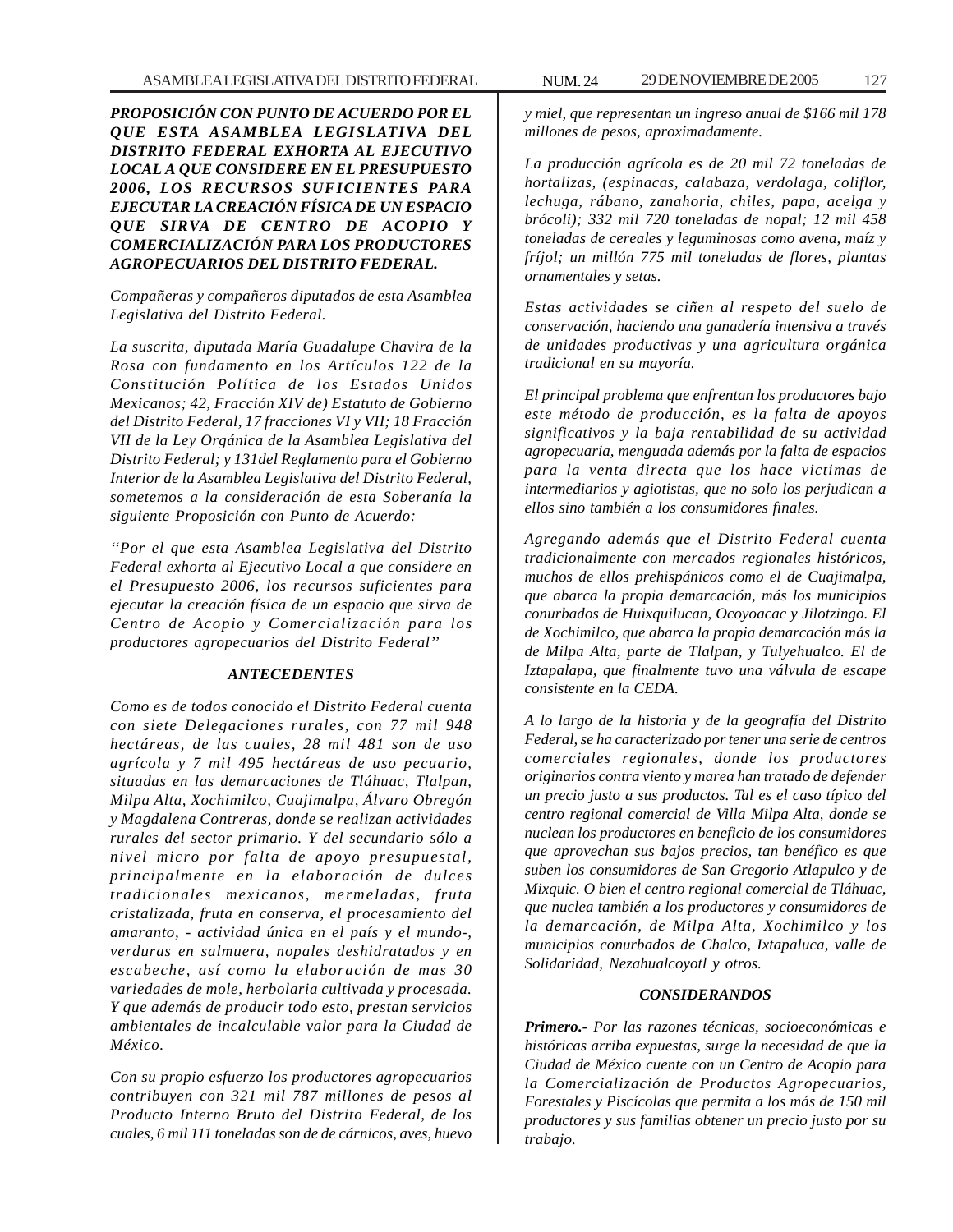*Segundo.- Que la Central de Abasto creada en 1982, con un total de 16 mil metros cuadrados, como respuesta moderna ante el atrofiamiento que representó en su tiempo el centro de distribución mayorista de la Merced por los problemas operativos, urbanos y ambientales que representaba.*

*Actualmente la Central de Abastos ha sido igualmente rebasada y presenta ya signos de atrofiamiento vial y comercial de !a antigua Merced, a pesar de sus diseño completamente moderno, de sus 304 hectáreas para su operación, pero que no está respondiendo a las necesidades de una de las ciudades mas grandes del mundo, así como a las necesidades de los productores rurales del suelo de conservación del Distrito Federal.*

*Tercero.- Que una aspiración histórica de los productores y consumidores ha sido el de acortar las cadenas de la comercialización, por una en la que las mercancías y productos lleguen directamente del productor al consumidor final, eliminando la intermediación que eleva los costos de las productos.*

*Cuarto.- Que es socio económicamente justo que a los productores rurales de esta ciudad se les compense su esfuerzo con precios razonables a sus productos, como un medio para reforzar su vocación rural que impida la venta de sus tierras y el crecimiento desordenado de la ciudad.*

*Que en mérito de lo antes expuesto y fundado, sometemos a la consideración de este órgano legislativo el siguiente:*

#### *PUNTO DE ACUERDO*

*Único.- Por el que esta Asamblea Legislativa del Distrito Federal exhorta al Ejecutivo Local a que considere en el Presupuesto 2006, los recursos suficientes para ejecutar la creación física de un espacio que sirva de Centro de Acopio y Comercialización para tos productores agropecuarios del Distrito Federal, con las siguientes características:*

*\* Permitir el fácil acceso de los productores agropecuarios del Distrito Federal. Para lo cual se sugiere que sea dentro de las delegaciones del suroriente del Distrito Federal en las que tienen vocación rural.*

*\* Que deberá albergar toda la rama de productos y subproductos agropecuarios que actualmente se producen en el área rural de la ciudad de México, y tomando en cuenta las proyecciones a futuro.*

*\* Con fácil acceso de los consumidores, preferentemente de aquellos de escasos recursos.*

*Recinto Legislativo a 22 de noviembre de 2005*

*Dip. Miguel Ángel Solares Chávez, Dip. Eduardo Malpica Rodríguez, Dip. Héctor Guijosa Mora, Dip. Higinio Chávez* *García, Dip. Emilio Fernández Allende, Dip. María Elena Torres Baltazar, Dip. Francisco Chiguil Figueroa, Dip. Pablo Trejo Pérez, Dip. Alfredo Carrasco Baza, Dip. Víctor Gabriel Varela López, Dip. Alfredo Hernández Raigosa, Dip. Jorge García Rodríguez, Dip. Juan Manuel González Maltos, Dip. Lourdes Alonso Flores, Dip. Juventino Rodríguez Ramos, Dip. Silvia Lorena Villavicencio Ayala, Dip. María Araceli Vázquez Camacho, Dip. Juan Antonio Arévalo López.*

Solicito a esta Presidencia se pudiera turnar a la Comisión de Presupuesto y Cuenta Pública y a la Comisión de Hacienda para su análisis respectivo.

Es cuanto, diputado Presidente.

**EL C. PRESIDENTE DIPUTADO JORGE ALBERTO LARA RIVERA.-** Gracias, diputada María Guadalupe Chavira de la Rosa. Con fundamento en lo dispuesto por los artículos 36 fracciones V y VII de la Ley Orgánica de la Asamblea Legislativa del Distrito Federal, 28, 29 y 132 del Reglamento para su Gobierno Interior, se turna para su análisis y dictamen a las Comisiones Unidas de Hacienda y de Presupuesto y Cuenta Pública.

Esta Presidencia informa que se recibió la propuesta con punto de acuerdo enlistada en el numeral 66 del orden del día para que se considere en el presupuesto el Programa Operativa Anual de la delegación Alvaro Obregón diversas solicitudes ciudadanas, que remitió la diputada Silvia Lorena Villavicencio Ayala, del grupo parlamentario del Partido de la Revolución Democrática. Insértese el texto de la propuesta en el Diario de los Debates.

*PROPUESTA CON PUNTO DE ACUERDO PARA QUE SE CONSIDEREN EN EL PRESUPUESTO Y PROGRAMA OPERATIVO ANUAL DE LA DELEGACIÓN ÁLVARO OBREGÓN DIVERSAS SOLICITUDES CIUDADANAS.*

*DIP. JORGE ALBERTO LARA RIVERA PRESIDENTE DE LA MESA DIRECTIVA DE LA ASAMBLEA LEGISLATIVA DEL D. F.*

*La suscrita Lorena Villavicencio Ayala, Diputada a la Asamblea Legislativa del Distrito Federal, III Legislatura, con fundamento en lo dispuesto por el artículo 17, fracción VI de la Ley Orgánica, 93 párrafo segundo y 132 del Reglamento para el Gobierno Interior, ambos de la Asamblea Legislativa del Distrito Federal, someto a consideración de este Pleno la presente propuesta con punto de acuerdo PARA QUE SE CONSIDEREN EN EL PRESUPUESTO Y PROGRAMA OPERATIVO ANUAL DE LA DELEGACIÓN ÁLVARO OBREGÓN DIVERSAS SOLICITUDES CIUDADANAS. Lo anterior, conforme a los siguientes:*

#### *ANTECEDENTES*

*La Delegación Álvaro Obregón tiene grandes contrastes desde su topografía hasta su composición social. En este*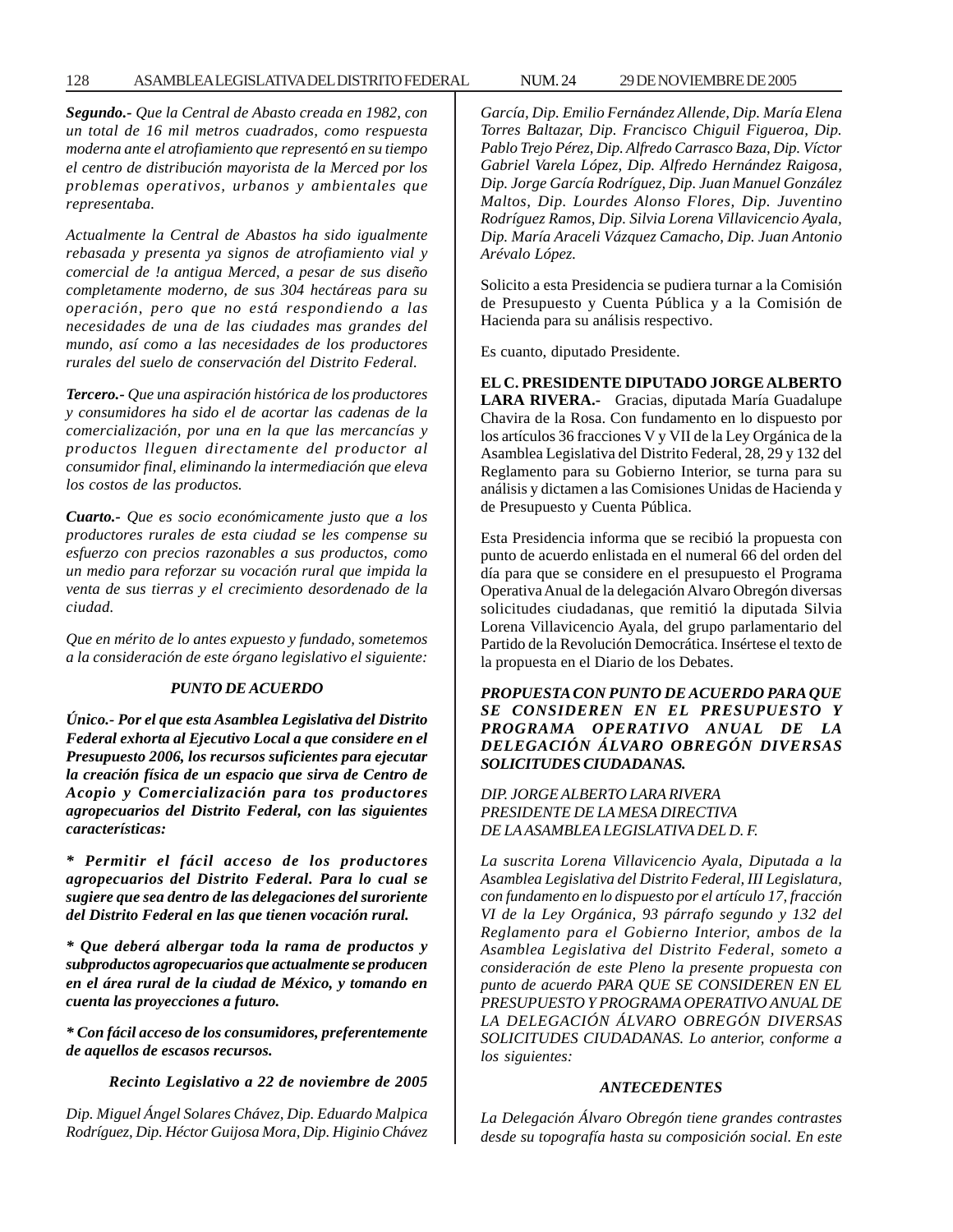*sentido, cabe precisar que existen extremas diferencias económicas entre tos más de 687 mil habitantes que hoy día viven en esta demarcación, pues se estima que 163 mil familias viven con menos de un salario mínimo y que 70% de la población enfrenta algún grado de pobreza.*

*El nivel de vida de sus habitantes es contratastante, pues mientras hay colonias donde la gente tiene un ingreso mensual de más de 25 salarios mínimos, otras familias subsisten con menos de un salario mínimo. En tal sentido, más de 110 mil personas que representan el equivalente al 46% de la población de Álvaro Obregón sobreviven con uno o dos salarios mínimos; 57 mil familias, el 27% de los habitantes, reciben de dos a cinco salarios mínimos y sólo 7% de la población vive con más de cinco salarios mínimos.''*

*Un diagnóstico sobre las principales necesidades de la población reconoce que debido al crecimiento desordenado muchas familias ni siquiera cuentan con servicios básicos, ya que si bien es cierto hay zonas que tienen una dotación ventajosa, también hay otras que, como se ha dicho, carecen de estos servicios o su suministro es limitado.*

*Adicionalmente, cabe señalar que más de 350 mil habitantes de bajos recursos de la delegación Álvaro Obregón carecen de seguridad social y de la infraestructura necesaria para el desarrollo social. Se trata del 51 por ciento de la población total de esta demarcación, lo que los ubica en una gran desventaja social que es necesario revertir.*

*Al respecto, es necesario contemplar dentro del presupuesto para la Delegación Álvaro Obregón y en su Programa Operativo Anual, los proyectos que atiendan las necesidades de la población y logren atemperar la desventaja en que se encuentran los sectores más vulnerables como lo son las mujeres, los niños, los jóvenes y los ancianos, combatiendo con ello la injusticia, la iniquidad y la desigualdad que padece la mayoría de los habitantes de esta demarcación.*

*En tal sentido, a continuación se enlistan las solicitudes de diversas colonias, a efecto de que sean consideradas en el presupuesto de la Delegación Álvaro Obregón y su ejercicio correspondiente en el programa operativo anual de dicha demarcación:*

*I) Pueblo de Santa Lucia Xantepec.*

*1. La construcción de un Centro Asistencial de Desarrollo Infantil \*CADI), dado que actualmente el CADI tiene su sede en el Centro Social Santa Lucía y dicho espacio no cumple con las condiciones requeridas para tal actividad.*

*2. Se contemplen los recursos necesarios para la compra del predio ''Retama'' ubicado en la Calle Comonfort, entre* *las calles 18 de julio y Guadalupe Victoria, a un costado de la iglesia del Pueblo de Santa Lucia o, en su caso, de otro predio de similares características, para la construcción de un área cívica-deportiva y para la construcción del citado Centro Asistencial de Desarrollo Infantil. Lo anterior, a efecto de dar cumplimiento al convenio que la Secretaría de Gobierno del Distrito Federal y la Secretaría de Desarrollo Urbano y Vivienda, conjuntamente con la Jefa Delegacional en Álvaro Obregón, firmaron el 17 de julio de 2004, para establecer diversos compromisos que atiendan las necesidades de esta población de Álvaro Obregón y atemperar las desventajas que sufren por la falta de diversos servicios.*

*3. La restauración y remodelación total del Jardín de Niños Mónaco, ubicado en Guadalupe Victoria s/n Col. Pueblo Santa Lucía Xantepec, el cual se encuentra afectado estructuralmente, ya que la construcción es muy antigua y las trabes y techos están en total deterioro y con grave riesgo de venirse abajo, poniendo en peligro la seguridad de los niños que asisten a ese centro escolar.*

*II) Solicitudes de la Cooperativa Miguel Gaona Armenta.*

*1. La construcción de un Centro de Desarrollo Social en dicha Colonia, pues es una petición demandada por los vecinos durante muchos años y que a la fecha las autoridades Delegacionales no han atendido.*

*III) Solicitudes de la Colonia Cooperativa Cehuayo.*

*1. La Construcción de una Biblioteca, en la calle de Bugambilias y Abraham González. Para ello, desde el año de 1997, la comunidad donó un área de 120 m2 para su edificación.*

*2. La construcción de un Centro de Desarrollo Infantil \*CENDI), entre las calles de Bugambilias, Dalias, Azucenas y Abraham González. Cabe señalar que desde 1997 la comunidad donó un área de 2375m2 para tal fin.*

*IV) Colonia Profesor José Arturo López.*

*1. La construcción de una escuela Primaria, para lo cual existe un predio de 4,000 M2 donado por la propia comunidad desde el año de 1997.*

*Las anteriores demandas deben ser atendidas, ya que son justos reclamos de los habitantes de la Delegación Álvaro Obregón. De tal manera que los presupuestos deben estar orientados al desarrollo social de la población con el objetivo primordial de frenar su empobrecimiento y atender las desventajas que sufren. Por ello, se deben crear los espacios de asistencia social, así como de recreación y promoción deportiva en las zonas más pobres, que permitan combatir la desigualdad y beneficien a mujeres, niños y jóvenes en bienestar de las familias de bajos recursos.*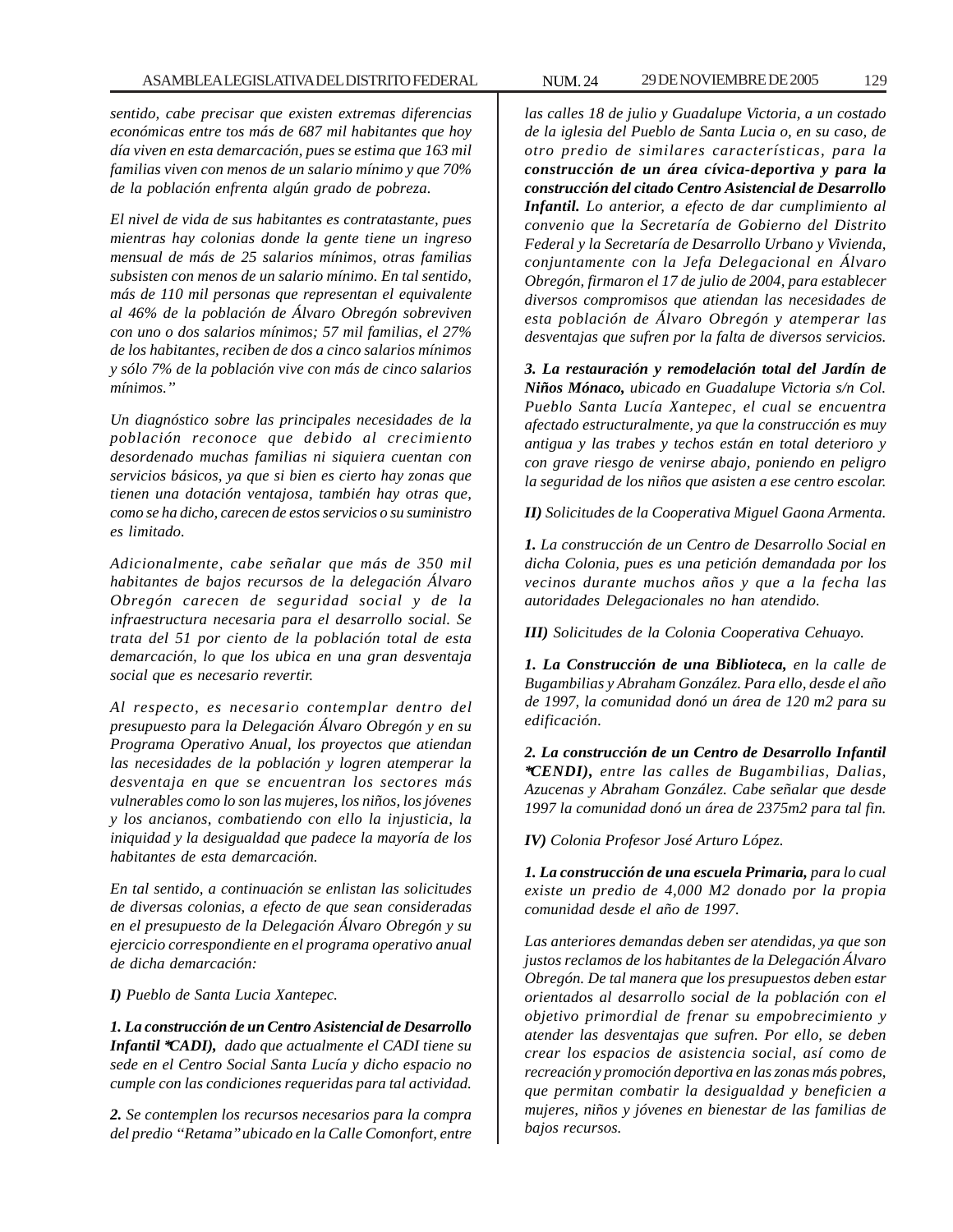*Finalmente, es preciso señalar que como representantes populares tenemos el compromiso de apoyar a los vecinos de la Delegación Álvaro Obregón en la atención de sus las demandas, ya que los habitantes de esta demarcación han sido solidarios con el Gobierno del Distrito Federal.*

*Conforme a lo anterior, se fundamenta la presente proposición con punto de acuerdo, al tenor de los siguientes:*

#### *CONSIDERANDOS*

*PRIMERO.- Que el presupuesto delegacional de Álvaro Obregón debe estar orientado hacia la atención de las prioridades de sus habitantes, con el firme propósito de atemperar las desigualdades que actualmente existen en materia de desarrollo social en algunas zonas de dicha demarcación.*

*SEGUNDO.- Que es necesario ampliar la cantidad de recursos públicos destinados a satisfacer las necesidades más apremiantes de la población de la Delegación Álvaro Obregón, como la salud, la educación y desarrollo social, por lo que es necesario consolidar estos esfuerzos y hacerlos extensivos a las zonas donde carecen de muchos de estos servicios.*

*TERCERO.- Que es un objetivo fundamental de esta legislatura profundizar y consolidar las acciones que permitan mejorar las condiciones de bienestar de los que menos tienen y ampliar la dotación de servicios a la ciudadanía, lo cual permitirá mejorar las condiciones de convivencia ciudadana, así como incentivar el desarrollo social de la ciudad.*

*CUARTO.- Que nuestro carácter de representantes populares nos obliga a involucrarnos permanentemente en los asuntos de nuestros representados, por lo que con fundamento en lo dispuesto en el artículo 17, fracción VI, de la Ley Orgánica de la Asamblea Legislativa del Distrito Federal, se presenta esta proposición de punto de acuerdo.*

*Atendiendo a los fundamentos y motivaciones expuestas en los citados antecedentes y considerandos, someto a consideración de este Honorable Pleno el siguiente:*

#### *PUNTO DE ACUERDO*

*PRIMERO.- Para solicitar respetuosamente a las Comisiones Unidas de Presupuesto y Cuenta Pública y Hacienda de esta Asamblea Legislativa, que dentro del Presupuesto y Programa Operativo Anual de la Delegación Álvaro Obregón se contemplen los recursos necesarios y su ejercicio correspondiente para atender los siguientes rubros:*

*1. Para la Construcción de un Centro Asistencial de Desarrollo Infantil (CADI) en el Pueblo de Santa Lucia.*

*2. Para la adquisición del predio ''Retama'' ubicado en la Calle Comonfort entre las calles 18 de julio y Guadalupe Victoria a un costado de la iglesia del Pueblo de Santa Lucia o, en su caso, de otro predio de características similares para la construcción de un área cívica-deportiva y de un Centro Asistencial de Desarrollo Infantil.*

*3. Para la restauración y remodelación total del Jardín de Niños Mónaco, ubicado en Guadalupe Victoria s/n Col. Pueblo Santa Lucía, el cual se encuentra seriamente afectado.*

*4. Para la Construcción de un Centro de Desarrollo Social en la Colonia Cooperativa Miguel Gaona Armenta en la Delegación Álvaro Obregón.*

*5. Para la Construcción de una Biblioteca, en la calle de Bugambilias y Abraham González, Colonia Cooperativa Cehuayo.*

*6. Para la construcción de un Centro de Desarrollo Infantil (CENDI), entre las calles de Bugambilias, Dalias, Azucenas y Abraham González, Colonia Cooperativa Cehuayo.*

*7. Para la construcción de una escuela Primaria, Colonia Profesor José Arturo López.*

*SEGUNDO.- Para solicitar a la Secretaría de Gobierno del Distrito Federal, a la Secretaría de Desarrollo Urbano y Vivienda y a la Jefa Delegacional en Álvaro Obregón, den cumplimiento al Convenio de Compromisos para atender las necesidades del Pueblo de Santa Lucia Xantepec, signado el 17 de julio de 2004, conjuntamente con el Comité Vecinal de Santa Lucia.*

*Dado en el salón de sesiones de la Asamblea Legislativa del Distrito Federal, a los 29 días del mes de noviembre del 2005.*

*Firman el presente punto de acuerdo los siguientes diputados y diputadas:*

#### *ATENTAMENTE*

# *DIP. SILVIA LORENA VILLAVICENCIO AYALA*

En términos de los artículos 36 fracciones V y VII de la Ley Orgánica, 28, 29 y 132 del Reglamento para el Gobierno Interior, ambos de la Asamblea Legislativa del Distrito Federal, se turna para su análisis y dictamen a las Comisiones Unidas de Hacienda y Presupuesto y Cuenta Pública.

Esta Presidencia hace del conocimiento de la Asamblea que el punto enlistado en el numeral 70 del orden del día ha sido retirado.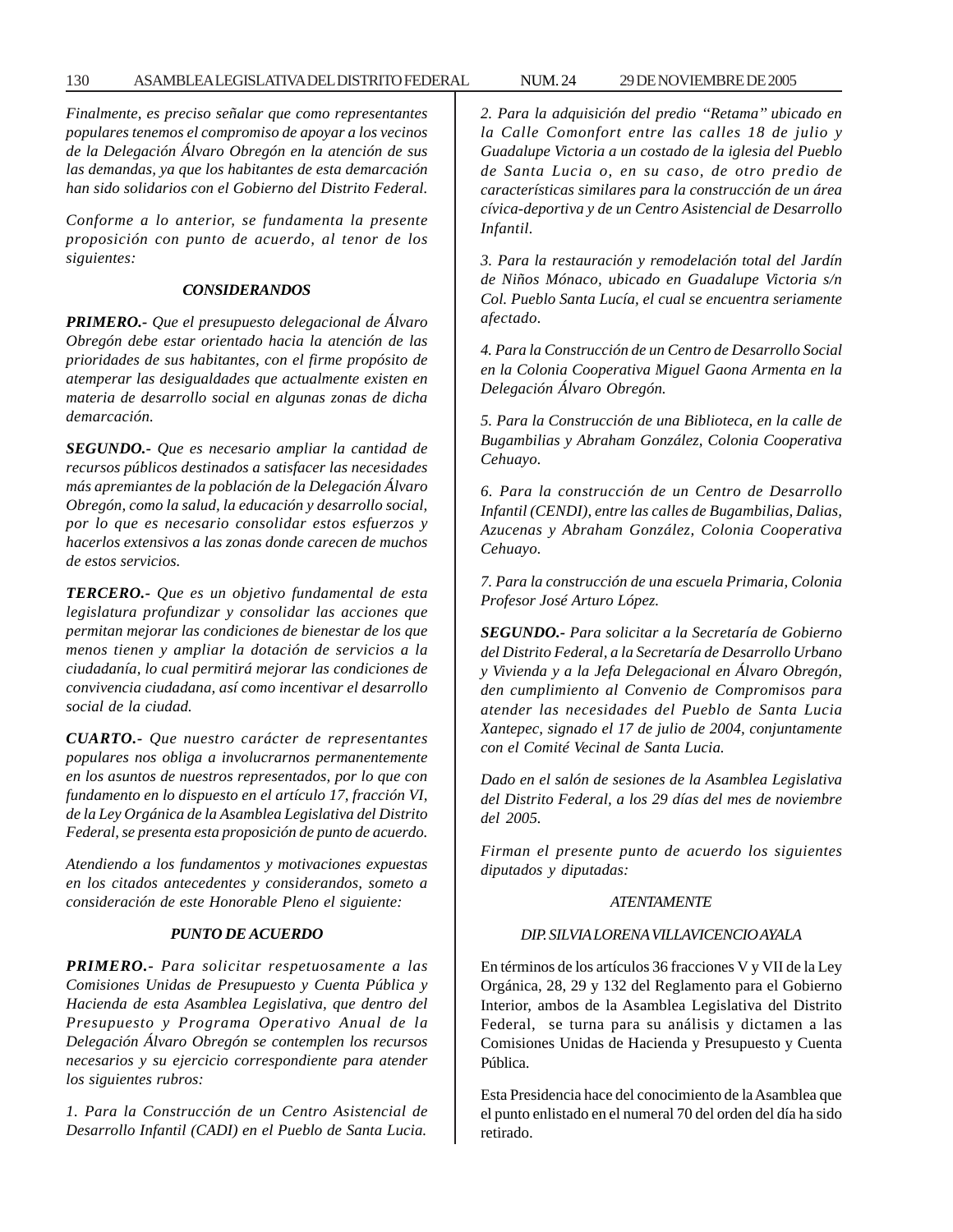A continuación para presentar una propuesta con punto de acuerdo para que la Asamblea Legislativa garantice que en el presupuesto de egresos 2006 se destinen recursos para apoyar la organización de festivales, ferias y mantenimiento de inmuebles culturales, se concede el uso de la Tribuna a la diputada María de Lourdes Rojo e Incháustegui, del grupo parlamentario del Partido de la Revolución Democrática.

# **LA C. DIPUTADA MARÍA DE LOURDES ROJO E INCHÁUSTEGUI.-** Con su permiso, señor Presidente.

Honorable Asamblea Legislativa del Distrito Federal:

*PROPUESTA CON PUNTO DE ACUERDO A EFECTO DE QUE LA ASAMBLEA LEGISLATIVA DEL DISTRITO FEDERAL GARANTICE QUE EN EL PRESUPUESTO DE EGRESOS DEL DISTRITO FEDERAL DEL EJERCICIO 2006, SE DESTINEN RECURSOS POR \$8, 000,000.00 PARA APOYAR LA ORGANIZACIÓN DE FESTIVALES Y FERIAS DE CULTURA, Y POR \$62, 563,000.00 PARA MANTENIMIENTO MAYOR DE INMUEBLES ASIGNADOS A LA SECRETARÍA DE CULTURA.*

*Honorable Asamblea Legislativa del Distrito Federal:*

*La suscrita MARIA DE LOURDES ROJO E INCHÁUSTEGUI, Diputada Integrante de la Tercera Legislatura de la Asamblea Legislativa del Distrito Federal, con fundamento en lo establecido en los artículos 10 y 17 de la Ley Orgánica y 133 del Reglamento para el Gobierno Interior, ambos de la Asamblea Legislativa del Distrito Federal, presento ante esta soberanía PROPUESTA CON PUNTO DE ACUERDO A EFECTO DE QUE LA ASAMBLEA LEGISLATIVA DEL DISTRITO FEDERAL GARANTICE QUE EN EL PRESUPUESTO DE EGRESOS DEL DISTRITO FEDERAL DEL EJERCICIO 2006, SE DESTINEN RECURSOS POR \$8,000,000.00 PARA APOYAR LA ORGANIZACIÓN DE FESTIVALES Y FERIAS DE CULTURA, Y POR \$62,563,000.00 PARA MANTENIMIENTO MAYOR DE INMUEBLES ASIGNADOS A LA SECRETARÍA DE CULTURA.*

*Fundan y motivan la presentación del punto de acuerdo, los siguientes:*

#### *CONSIDERANDOS:*

*PRIMERO.- En el Programa General de Desarrollo del Distrito Federal se considera la necesidad de fomentar las posibilidades de acceso a la cultura y a las expresiones culturales al mayor número de ciudadanas y ciudadanos; consecuente con este marco, el Programa de Fomento y Desarrollo Cultural 2004-2006 establece que la cultura es más que las bellas artes y el patrimonio, que la cultura no la hacen exclusivamente las instituciones sino que éstas coparticipan con los individuos, las comunidades y las organizaciones en la vida cultural de la ciudad, circunstancia*

*que hace evidente la necesidad de destinar recursos suficientes para que esa interacción sea profunda, amplia y eficaz, reconociendo el carácter prioritario de la cultura y sus programas en el desarrollo de los habitantes de la Ciudad de México.*

*SEGUNDO.- Con el objeto de dar continuidad al Programa de Fomento Cultural y cumplir su programa de trabajo para el ejercicio 2006, la Secretaría de Cultura del Distrito Federal ha presupuestado con un monto de \$8,000,000.00 la organización y desarrollo de los siguientes festivales: Festival de México en el Centro Histórico, Festival Internacional de las Culturas en Resistencia Ollin Kan, Feria del Libro en el Zócalo de la Ciudad de México y Festival Navideño de la Ciudad de México; por otra parte, también considera dentro de su presupuesto la cantidad de \$62,563,000.00 para darle mantenimiento mayor a inmuebles culturales que le han sido adscritos a esa dependencia.*

*TERCERO.- Es conocida por todos la importancia y trascendencia de los festivales y la feria mencionados, pero a continuación se da una breve semblanza de cada uno:*

*Festival de México en el Centro Histórico: Se inició en 1985; su duración es de 15 días con más de cien actividades artísticas y culturales en diferentes inmuebles del Centro Histórico, además de que promueve talleres y actividades académicas con los artistas invitados, provenientes nacionales y extranjeros, para la creación de nuevos públicos y la formación de profesionales; desde la XVIII edición del festival, su actividades también se extienden a las Delegaciones; el 35% de las actividades son totalmente gratuitas y en 2005 se tuvo una asistencia de 1,300,000 espectadores; el monto solicitado asciende a \$2,000,000.00.*

*Festival Internacional de las Culturas en Resistencia Ollin Kan; se desarrolla en la Delegación Tlalpan, en el Centro Cultural Ollin Yoliztli y en el Zócalo de la Ciudad de México, reúne una programación mexicana e internacional con base en expresiones dancísticas y musicales propias de las tradiciones originarias y del mundo; todos los espectáculos y actividades son gratuitos. El monto solicitado asciende a \$2, 000,000.00.*

*Feria del Libro en el Zócalo de la Ciudad de México: Se organiza desde 2001 y está destinado al fomento de la lectura y el libro; engloba más de cuatrocientas actividades a lo largo de diez días durante el mes de octubre principalmente en el Zócalo aunque también se desarrolla en otros recintos culturales de la Ciudad de México. El monto solicitado es de \$2, 000,000.00.*

*Festival Navideño de la Ciudad de México: Se inició en 2003 en el Zócalo de la Ciudad de México, involucrando zonas aledañas; el año pasado tuvo una asistencia de casi 2 millones de espectadores en 240 eventos en los que*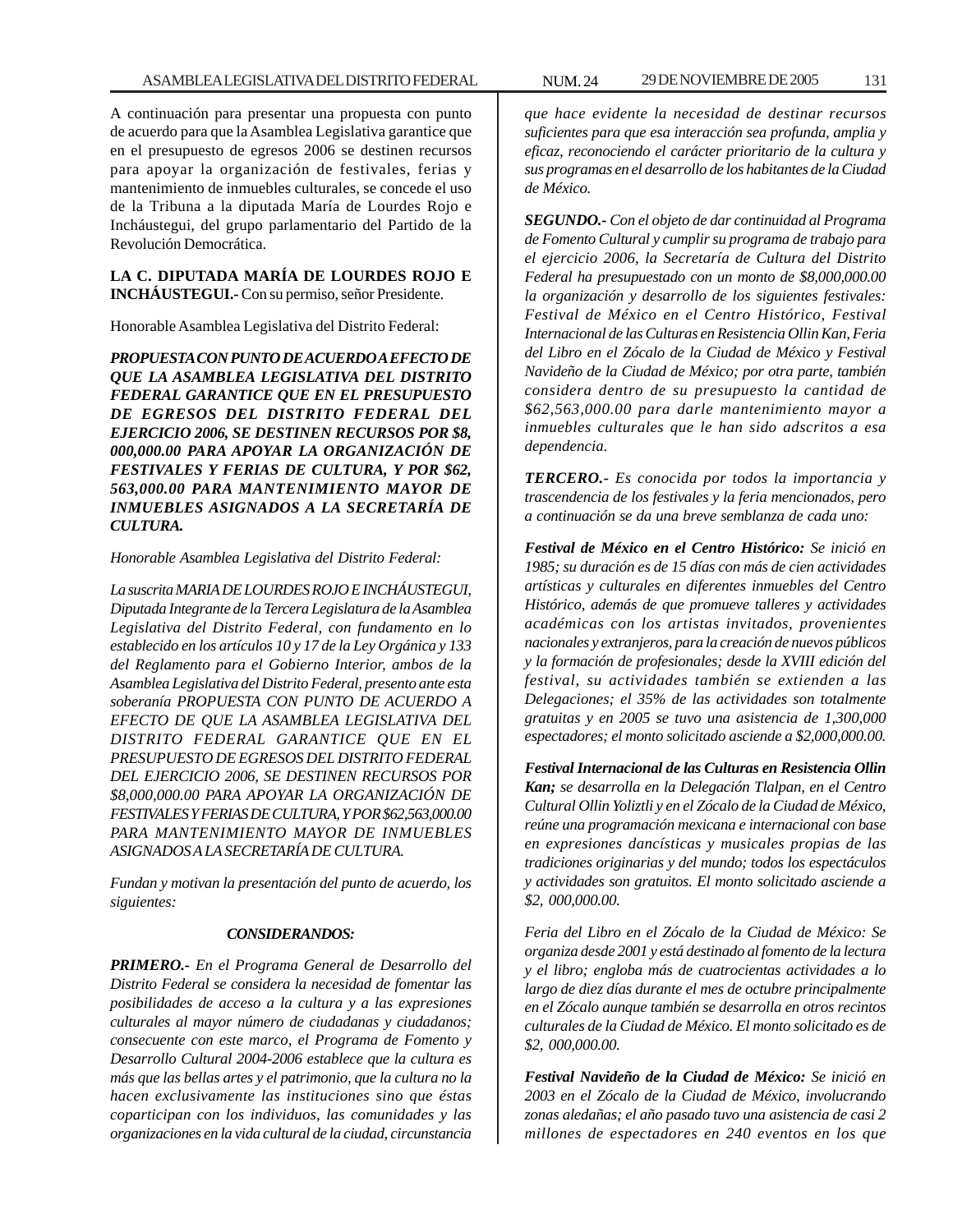*participaron más de 3 mil artistas. El monto solicitado es de \$2, 000,000.*

*CUARTO.- En cuanto a los mantenimientos mayores a recintos culturales adscritos a la Secretaría de Cultura, la dependencia ha considerado un presupuesto de \$62, 563,000.00, distribuidos de la siguiente manera:*

*Centro Cultural Ollin Yoliztli: \$10, 778,000.00*

*Teatro de la Ciudad: \$1, 629,000.00*

*Anexo del Teatro de la Ciudad de México: \$2, 175,000.00*

*Centro Cultural La Tapatía: \$2, 185,000.00*

*Teatro Benito Juárez: \$344,000.00*

*Teatro de Las Vizcaínas: \$20, 057,000.00*

*Museo de la Ciudad de México: \$1, 543,000.00*

*Museo Nacional de la Revolución: \$2, 584,000.00*

*Teatro Sergio Magaña: \$2, 220,000.00*

*Inmueble Avenida La Paz 36: \$2, 192,000.00*

*Archivo Histórico de la Ciudad de México: \$2, 448,000.00*

*Escuela de Danza: \$1, 257,000.00*

*Local 11 Metro Insurgentes: \$1, 020,000.00*

*Local 12 Metro Insurgentes: \$131,000.00*

*FARO Cuauhtémoc: \$4, 000,000.00*

*FARO Cuautepec, Delegación Gustavo A. Madero: \$4, 000,000.00*

*FARO Milpa Alta: \$ 1, 000,000.00*

*FARO Tláhuac: \$3, 000,000.00*

*QUINTO.- Toda vez que en el Presupuesto Federal hubo una notable disminución para la Cultura y que, no obstante las reasignaciones hechas en la Cámara de Diputados del Congreso de la Unión, se persistió en mantener el recorte en la partida solicitada por el Distrito Federal para atender las actividades de la Secretaría de Cultura, esta Asamblea Legislativa debe prestar atención a las necesidades culturales de la Ciudad de México, habida cuenta que los festivales y la feria y los recintos no sólo reportan beneficios a los habitantes en su desarrollo, sino implican además una derrama que propicia el desarrollo económico, la promoción turística y la generación de empleo en el Distrito Federal.*

*Por lo anteriormente expuesto y con fundamento en lo establecido en el artículo 133 del Reglamento para el Gobierno Interior de la Asamblea Legislativa del Distrito* *Federal, solicito a la mesa directiva de esta honorable Asamblea Legislativa, se sirva dar curso al siguiente*

#### *PUNTO DE ACUERDO:*

*ÚNICO.- LA ASAMBLEA LEGISLATIVA DEL DISTRITO FEDERAL RESUELVE GARANTIZAR QUE EN EL PRESUPUESTO DE EGRESOS DEL DISTRITO FEDERAL DEL EJERCICIO 2006, SE DESTINEN RECURSOS POR \$8,000,000.00 PARA APOYAR LA ORGANIZACIÓN DE FESTIVALES Y FERIAS DE CULTURA, Y POR \$62,563,000.00 PARA MANTENIMIENTO MAYOR DE INMUEBLES ASIGNADOS A LA SECRETARÍA DE CULTURA.*

*Firma y pone a su consideración esta propuesta.*

#### *ATENTAMENTE*

*DIP. MARÍA DE LOURDES ROJO E INCHÁUSTEGUI*

Gracias por su atención.

**EL C. PRESIDENTE.-** Gracias, diputada María de Lourdes Rojo E Incháustegui. En términos de lo dispuesto por el artículo 133 del Reglamento para el Gobierno Interior de la Asamblea Legislativa del Distrito Federal, consulte la Secretaría a la Asamblea en votación económica si la propuesta presentada por la diputada María de Lourdes Rojo e Incháustegui, se considera de urgente y obvia resolución.

**EL C. SECRETARIO DIPUTADO ADRIÁN PEDROZO CASTILLO.-** Por instrucciones de la Presidencia y en votación económica se consulta a la Asamblea si la propuesta de referencia se considera de urgente y obvia resolución.

Los que estén por la afirmativa, sírvanse manifestarlo poniéndose de pie.

Los que estén por la negativa, sírvanse manifestarlo poniéndose de pie.

Se considera de urgente y obvia resolución, diputado Presidente.

**EL C. PRESIDENTE.-** Está a discusión la propuesta. ¿Existen oradores en contra?

Proceda la Secretaría a preguntar a la Asamblea en votación económica si es de aprobarse la propuesta a discusión.

**EL C. SECRETARIO.-** Por instrucciones de la Presidencia y en votación económica se pregunta a la Asamblea si están a favor o en contra de la propuesta sometida a su consideración.

Los que estén por la afirmativa, sírvanse manifestarlo poniéndose de pie.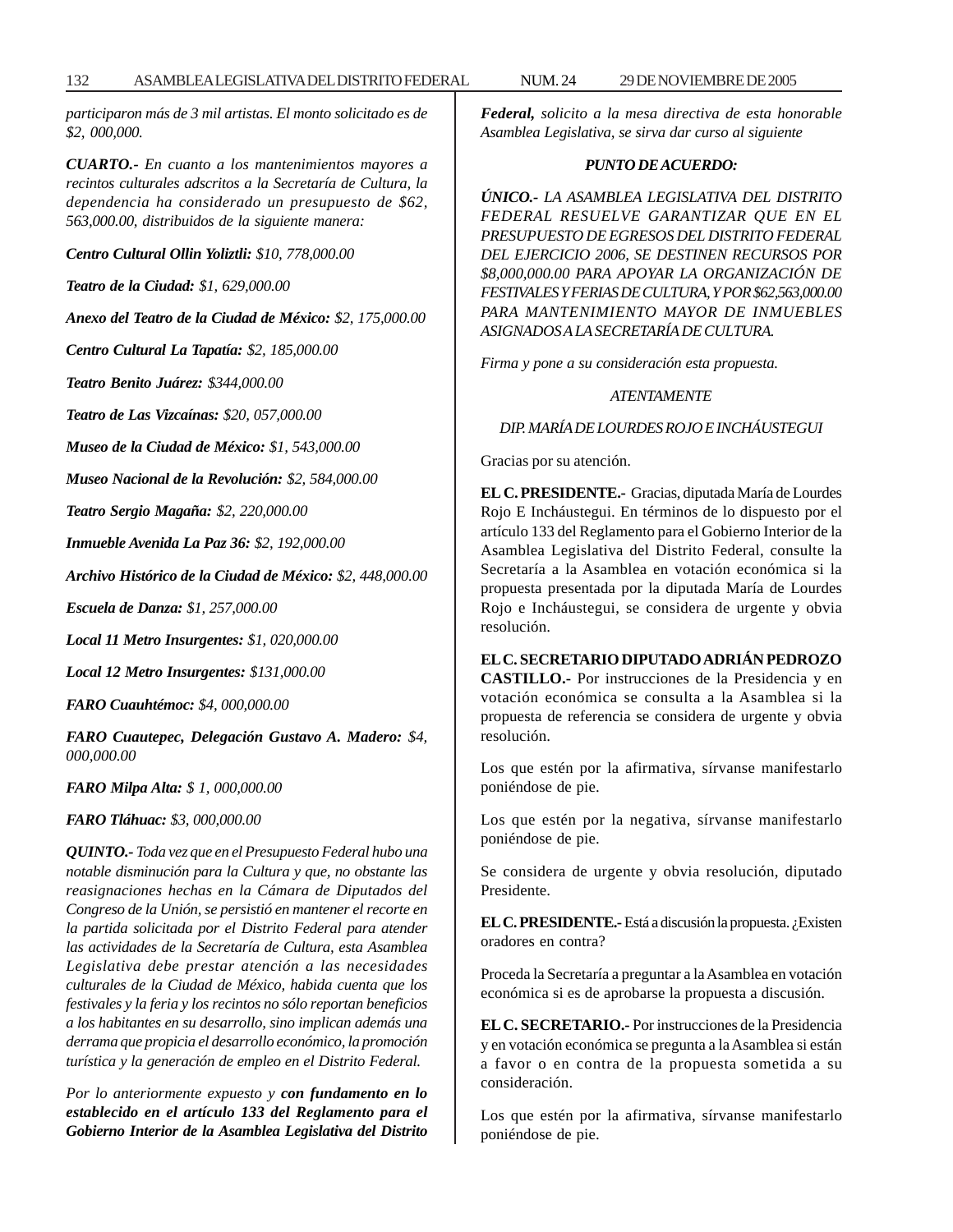Los que estén por la negativa, sírvanse manifestarlo poniéndose de pie.

Aprobada la propuesta, diputado Presidente.

**EL C. PRESIDENTE.-** Remítase a las autoridades correspondientes para los efectos legales a que haya lugar.

Para presentar una propuesta con punto de Acuerdo para exhortar atentamente a la Doctora Assa Cristina Laurell, para que implemente programa y ejecute acciones de fumigación y de desratización de los 312 mercados y 212 concentraciones del Distrito Federal, así como la Central de Abasto de la ciudad de México, se concede el uso de la Tribuna al diputado Jorge García Rodríguez, del grupo parlamentario del Partido Revolucionario Institucional.

**EL C. DIPUTADO JORGE GARCÍA RODRÍGUEZ.-** Con su venia, diputado Presidente.

Compañeras y compañeros diputados:

*PROPUESTA DE PUNTO DE ACUERDO PARA EXHORTAR ATENTAMENTE A LA DOCTORA ASSA CRISTINA LAURELL, SECRETARIA DE SALUD DEL DISTRITO FEDERAL Y A LOS 16 JEFES DELEGACIONALES, PARA IMPLEMENTAR PROGRAMAS Y ACCIONES DE DESRATIZACIÓN Y FUMIGACIÓN EN LOS 312 MERCADOS PÚBLICOS, 207 CONCENTRACIONES Y LA CENTRAL DE ABASTO DE LA CIUDAD DE MÉXICO.*

*DIPUTADO JORGE ALBERTO LARA RIVERA PRESIDENTE DE LA MESA DIRECTIVA DE LA ASAMBLEA LEGISLATIVA DEL DISTRITO FEDERAL III LEGISLATURA P R E S E N T E*

*El suscrito Diputado Jorge García Rodríguez y los Diputados signantes, con fundamento en lo que disponen los Artículos 122 Base Primera, Fracción V Incisos i), j) y I), de la Constitución Política de los Estados Unidos Mexicanos; 42 Fracciones III, IX, XIII, XIV y XVI del Estatuto de Gobierno del Distrito Federal; 10 Fracciones V y XXV; 11, 13 Fracciones IV y V;17 Fracción VI, 41, 63, 64 y 74 de la Ley Orgánica de la Asamblea Legislativa del Distrito Federal y 28, 48, 49, 50, 51 y 133, del Reglamento para el Gobierno Interior de la Asamblea Legislativa del Distrito Federal, nos permitimos presentar la siguiente propuesta de:*

#### *PUNTO DE ACUERDO*

*''PARA EXHORTAR ATENTAMENTE A LA DOCTORA ASSA CRISTINA LAURELL, SECRETARIA DE SALUD DEL DISTRITO FEDERAL Y A LOS 16 JEFES DELEGACIONALES, PARA IMPLEMENTAR PROGRAMAS Y ACCIONES DE DESRATIZACIÓN Y*

# *FUMIGACIÓN EN LOS 312 MERCADOS PÚBLICOS, 207 CONCENTRACIONES Y LA CENTRAL DE ABASTO DE LA CIUDAD DE MÉXICO''.*

#### *ANTECEDENTES*

*En el marco de una circunstancia sanitaria, que demanda una permanente atención, por parte de las autoridades, para preservar e impulsar la salud de todos los habitantes del Distrito Federal, destacan de una manera importante, los programas en contra de la fauna nociva, por ser transmisores directos, de múltiples enfermedades y generadores de epidemias.*

*Los roedores, son parte importante de la cadena epidemiológica, que genera un sinnúmero de enfermedades, que pueden trasmitirse al ser humanos, como son el Hantavirus, Leptospirosis, Tifus Murino, Peste Bubónica, Fiebre Hemorrágica Argentina, Cólera y Fiebre por mordedura de esta especie, que presenta características asintomáticas que suelen asociarse con algún tipo de enfermedad leve; la forma de transmisión es a través del aparato respiratorio, por medio de pequeñas partículas generadas desde las excretas y en particular de la orina recién expulsada.*

*Al respecto es procedente señalar que la ''leptospirosis'', se ha trasmitido en muchas ocasiones a través de las latas de refresco, que permanecen almacenadas en las tiendas departamentales o bodegas y que son consumidas por el ser humano, sin ser limpiadas o lavadas.*

*La existencia de está problemática de fauna nociva, es un factor que atenta directamente en contra de la salud de los habitantes y en consecuencia debemos actuar con responsabilidad en forma coordinada, todas las instancias de los Órganos de Gobierno, pero principalmente está Asamblea Legislativa.*

*La Constitución Política de los Estados Unidos Mexicanos, consagra en el artículo 40 la Garantía de protección y derecho a la salud.*

*La Ley Orgánica de la Administración Pública del Distrito Federal, en su artículo 29, inciso XII), establece como responsabilidades de la Secretaría de Salud del Distrito Federal, el de organizar y ejecutar las acciones de regulación y control sanitario en materia de salubridad local.*

*Igualmente en su fracción XVIII, hace responsable a la Secretaría de Salud de estudiar, adoptar y poner en vigor las medidas necesarias para combatir las enfermedades trasmisibles y las adicciones así como la prevención de accidentes.*

*Consecuentemente, es de interés público y sanitario, el eficiente control de plagas en establecimientos donde se*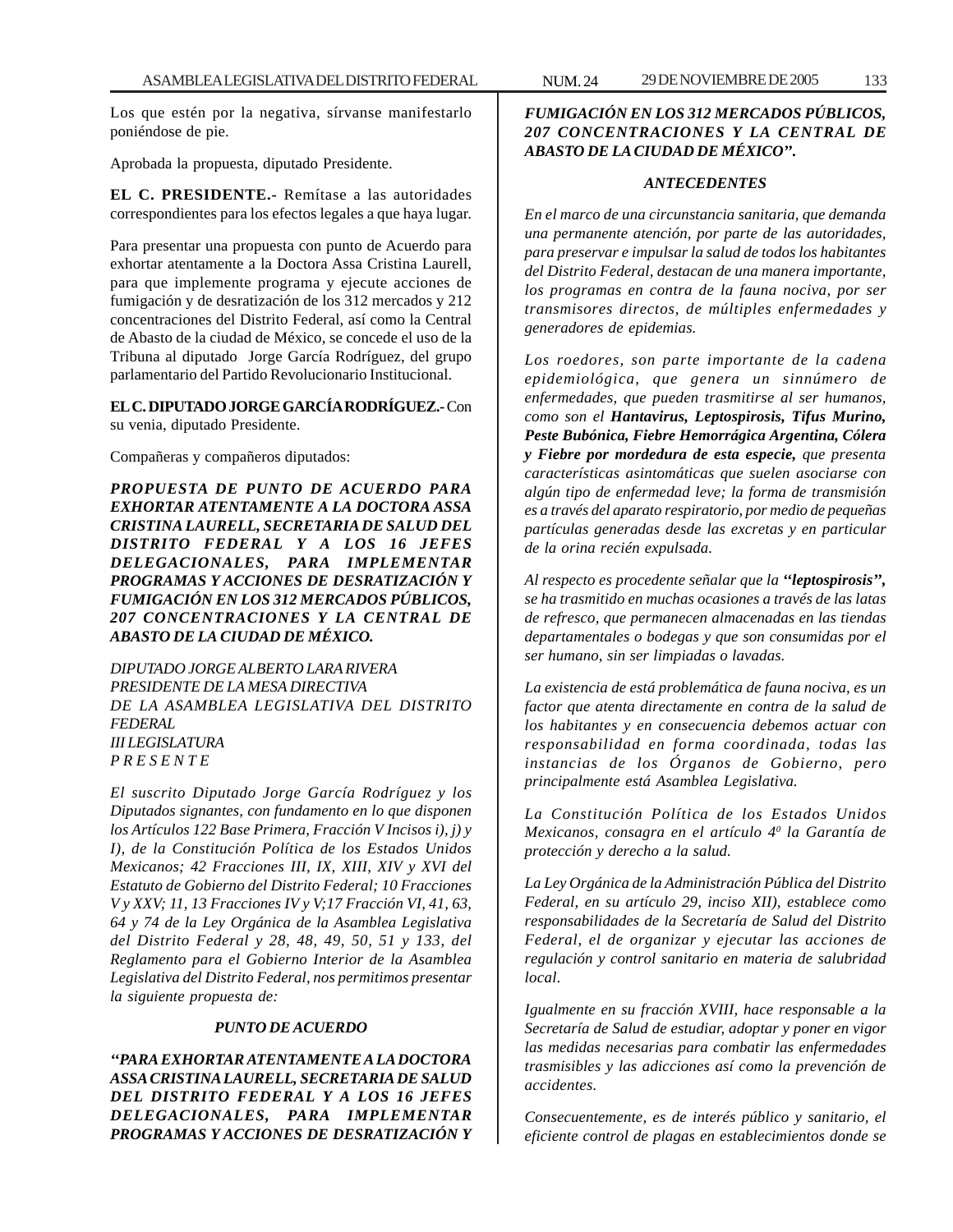*desarrollan actividades de almacenamiento y expendio de productos; ya que las plagas sean insectos o roedores, son fuente permanente de graves problemas sanitarios y económicos.*

*Es necesario entonces, afrontar con responsabilidad y en forma sistemática la lucha en contra de este tipo de plagas como son: los roedores, las cucarachas y las moscas; que desafortunadamente en nuestra Ciudad, sostienen una amplia y peligrosa población que nos afecta en el rubro de salud y de conservación de alimentos.*

*Se estima que los roedores, además de ser transmisores de enfermedades, son responsables de la provocación de incendios y siniestros.*

*En el Distrito Federal, según los informes del INEGI, tenemos una población de 8.6 millones de habitantes y de acuerdo con la tasa mundial o regional, existen por cada habitante tres roedores; por lo que podemos afirmar que en las atarjeas y toda la red de drenaje, incluyendo Mercados y la Central de Abasto, existen 24 millones de roedores aproximadamente; principalmente de los denominados Rata Negra y Gris.*

*Los Mercados Públicos del Distrito Federal, la Central de Abasto de la Ciudad de México y las Concentraciones, por sus características de ser bodegas de alimentos y depósitos de desechos orgánicos, son el sitio específico para que habiten, se multipliquen y generen los roedores, constituyendo de está manera un auténtico peligro que atenta contra la salud pública.*

*Otro factor que hace propicia la existencia y la multiplicación de roedores, como fauna nociva, es la ausencia total de un control de los desechos orgánicos, que se ven incrementados en está sociedad de consumo y en donde carecemos de normas y de acciones específicas para combatir a los roedores y el problema de la acumulación de la basura.*

*Recientemente los medios informativos, dieron a la opinión pública, el estado en que se encuentra la Nave Mayor del Mercado de la Merced, perteneciente a la Delegación Venustiano Carranza, la que se encuentra totalmente plagada de ratas de cuatro patas, que han entronizado un verdadero imperio nocturno, bajo los sótanos y cañerías de ese tradicional y concurrido mercado del Distrito Federal.*

*La verdad de está realidad, es que nuestra normatividad establece y define con precisión que entidades de la Administración Pública son responsables de aplicar los programas y las políticas de salud pública, para eliminar está fauna nociva y evitar la transmisión de enfermedades y las perdidas multimillonarias de productos.*

*El Artículo 27 de la Ley de Salud para el Distrito Federal establece con toda claridad, que corresponde al Gobierno ordenar que periódicamente se fumiguen la Central de Abasto, los Mercados y Centros de Abasto, a efecto de evitar la proliferación de la fauna nociva para la salud; sin embargo no se cumple con está importante acción de salud pública.*

*Además, agrega el Ordenamiento legal de referencia, en su Artículo 27 Bis, que la Central de Abasto, los Mercados y Centros de Abasto, serán objeto de verificaciones sanitarias periódicas por la autoridad sanitaria correspondiente.*

*Estas dos Disposiciones, establecen con toda claridad la importante labor y responsabilidad, que tiene encomendada la Secretaría de Salud del Distrito Federal, bajo la responsabilidad de la Doctora Assa Cristina Laurell.*

*De igual forma la Ley Orgánica de la Administración Pública del Distrito Federal, señala como responsabilidad de los Órganos Políticos Administrativos de cada demarcación territorial, en su artículo 3% la acción XXXVIII, realizar Campañas de Salud Pública en coordinación con las autoridades Federales y Locales que corresponda.*

*En síntesis, es claro e innegable que tanto que la Secretaría de Salud del Distrito Federal y las Delegaciones, tienen la responsabilidad de implementar Programas y Acciones de Desratización y Fumigación en toda la Ciudad, pero especialmente en los Mercados Públicos, Concentraciones y la Central de Abasto de la Ciudad de México.*

*Para todos nosotros, es conocido que el estado actual que confrontan los Mercados Públicos, las Concentraciones y la Central de Abasto, desde el punto de vista arquitectónico, de instalaciones y de servicios, es negativo y requiere una atención urgente por parte de las autoridades correspondientes; en el caso específico de los Mercados, esta responsabilidad es a cargo de las Jefaturas Delegacionales; así mismo, las Concentraciones, que son Mercados Públicos, que carecen de reconocimiento oficial, como Centros de Abasto.*

*La Central de Abasto, como fideicomiso, tiene múltiples problemas y desde luego destaca el relativo a la fauna nociva, que si bien es atendido por la Dirección General y por el sector privado, es evidente que requiere de un apoyo y un impulso importantísimo, ya que los recursos autogenerados, son insuficientes, ya que tan sólo en seguridad pública, a través de vigilancia policíaca, se tiene un gasto anual de 45 millones de pesos.*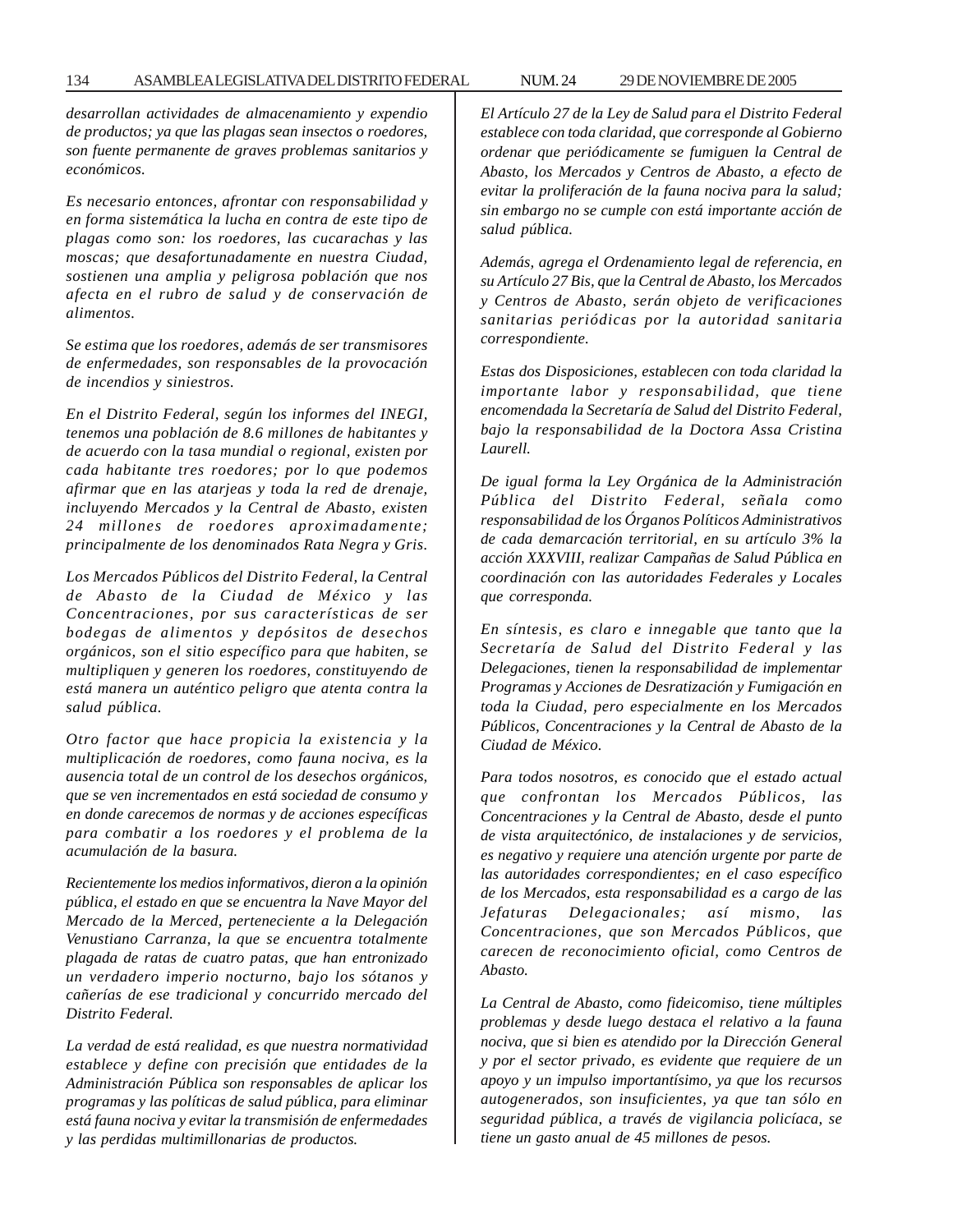*Consideramos que la situación en materia de sanidad, que confrontan los Mercados Públicos, debe atenderse de manera inmediata y permanente; a través de las diversas instancias gubernamentales, tal como lo determina, sin lugar a dudas el Artículo 27 y el Artículo 27 Bis de la Ley de Salud para el Distrito Federal.*

*El Centro Histórico de la Ciudad de México y la propia Asamblea del Distrito Federal, también están plagadas de fauna nociva, tan es así que en los diversos edificios de este Órgano de Gobierno, cuando menos una vez al mes se dispone de la realización de acciones de fumigación, con el propósito de eliminar las plagas nocivas; sin embargo los resultados son negativos.*

*En consecuencia, estamos ante una realidad, que reclama y merece, toda nuestra atención como órgano de Gobierno de Representación Popular, que nos obliga a emitir acciones concretas para eliminar o combatir mediante Métodos o Programas Institucionales, la proliferación de Plagas, especialmente roedores que están afectando la salud pública de los habitantes del Distrito Federal, por lo que me permito presentar a la consideración de está Honorable Asamblea, la siguientes propuesta de:*

#### *PUNTO DE ACUERDO*

*''PARA EXHORTAR ATENTAMENTE A LA DOCTORA ASSA CRISTINA LAURELL, SECRETARIA DE SALUD DEL DISTRITO FEDERAL Y A LOS 16 JEFES DELEGACIONALES, PARA IMPLEMENTAR PROGRAMAS Y ACCIONES DE DESRATIZACIÓN Y FUMIGACIÓN EN LOS 312 MERCADOS PÚBLICOS, 207 CONCENTRACIONES Y LA CENTRAL DE ABASTO DE LA CIUDAD DE MEXICO''.*

*Solicitando, se le dé trámite, como asunto de urgente y obvia resolución, en términos de lo que dispone el Artículo 133 del Reglamento para el Gobierno Interior de la Asamblea Legislativa del Distrito Federal.*

*Dado en la Asamblea Legislativa del Distrito Federal, a los veintinueve días del mes de noviembre del dos mil cinco; firmando los siguientes Diputados.*

*Dip. Jorge García Rodríguez, Dip. Jaime Aguilar Álvarez y Mazarrasa, Dip. María Claudia Esqueda Llanes, Dip. Manuel Jiménez Guzmán, Dip. Norma Gutiérrez de la Torre, Dip. Héctor Mauricio López Velázquez, Dip. José Medel Ibarra.*

y obviamente apelando al apoyo y al voto de los demás diputados con el propósito de proteger la salud de los capitalinos y evitar cualquier enfermedad y contagio.

Por su atención y su voto, muchas gracias.

**EL C. PRESIDENTE.-** Gracias, diputado Jorge García Rodríguez. En términos de lo dispuesto por el artículo 133

Legislativa del Distrito Federal, consulte la Secretaría a la Asamblea en votación económica si la propuesta presentada por el diputado Jorge García Rodríguez es considerada de urgente y obvia resolución.

**EL C. SECRETARIO DIPUTADO ADRIAN PEDROZO CASTILLO.-** Por instrucciones de la Presidencia y en votación económica, se consulta la Asamblea si la propuesta de referencia se considera de urgente y obvia resolución.

Los que estén por la afirmativa, sírvanse manifestarlo poniéndose de pie.

Los que estén por la negativa, sírvanse manifestarlo poniéndose de pie.

Se considera de urgente y obvia resolución, diputado Presidente.

**EL C. PRESIDENTE.-** Está a discusión la propuesta. ¿Existen oradores en contra?

Proceda la Secretaría a preguntar a la Asamblea en votación económica si se aprueba la propuesta a discusión.

**EL C. SECRETARIO DIPUTADO ADRIAN PEDROZO CASTILLO.-** Por instrucciones de la Presidencia y en votación económica, se pregunta a la Asamblea si está a favor o en contra de la propuesta sometida a su consideración.

Los que estén por la afirmativa, sírvanse manifestarlo poniéndose de pie.

Los que estén por la negativa, sírvanse manifestarlo poniéndose de pie.

Aprobada la propuesta, diputado Presidente.

**EL C. PRESIDENTE.-** Remítase a las autoridades correspondientes para los efectos legales a que haya lugar.

Para dar cumplimiento a lo establecido por los artículos 32 y 33 de la Ley Orgánica a la Asamblea Legislativa del Distrito Federal, se va a proceder a elegir a la Mesa Directiva que coordinará los trabajos de la Asamblea Legislativa del Distrito Federal durante el mes de diciembre, correspondiente al primer periodo de sesiones del tercer año de ejercicio de la actual legislatura.

Se solicita a la Coordinación de Servicios Parlamentarios, proceda a distribuir las cédulas de votación correspondiente, así como hacer el anuncio que se refiere al artículo 131 del Reglamento para el Gobierno Interior de la Asamblea Legislativa, a fin de que los diputados asistentes puedan emitir su voto.

Proceda la Secretaría a pasar lista de asistencia, a efecto de que las diputadas y diputados depositen su voto en la urna instalada en esta Tribuna para tal efecto.